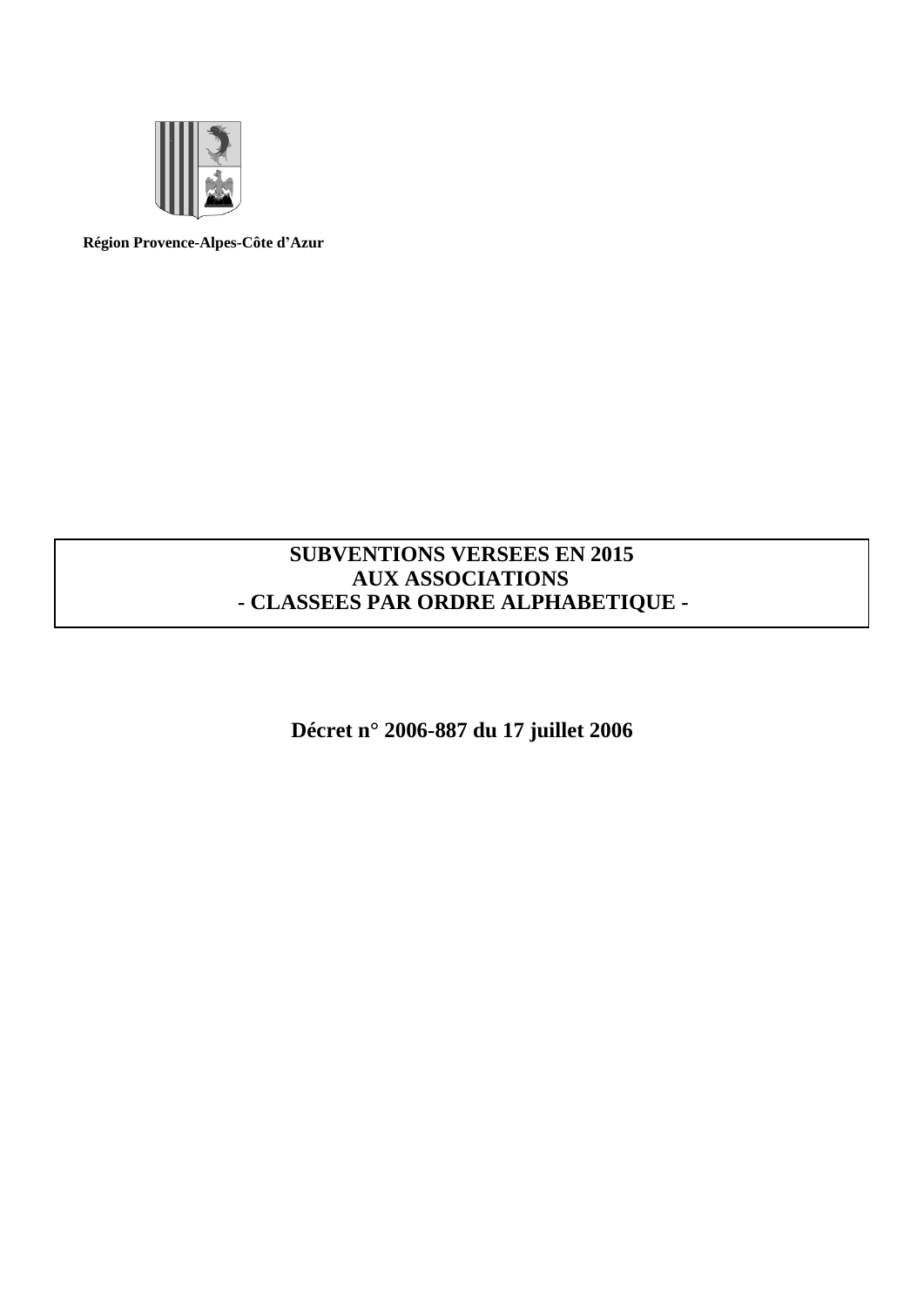#### *Hôtel de Région ±27, Place Jules Guesde ±13481 MARSEILLE Cedex 20*

| <b>Bénéficiaire</b>                                                                        | <b>Adresse</b>                                                                                              | <b>Montant</b> |
|--------------------------------------------------------------------------------------------|-------------------------------------------------------------------------------------------------------------|----------------|
| - ABI 6 - ASSOCIATION AU BENEFICE DE L INSERTION<br><b>DES ALPES-MARITIMES</b>             | 12 R LOUIS GARNERAY - 06300 NICE                                                                            | 84 100,00      |
| A FLEUR DE PEAUX                                                                           | LES MANDARINS BAT D - 31 AVENUE CYRILLE<br>BESSET - 06800 CAGNES SUR MER                                    | 4 000,00       |
| A FLEUR DE PIERRES                                                                         | 23 MONTEE SAINT-CHARLES - 04000 DIGNE LES<br><b>BAINS</b>                                                   | 16 850,00      |
| A ROCHA LE ROCHER FRANCE                                                                   | LES TOURADES - 233 RTE DE COSTE BASSE - 13200<br>ARLES                                                      | 7 430,50       |
| A SUIVRE AS                                                                                | 13 RUE DE LA LOUBIERE - 13006 MARSEILLE                                                                     | 4 200,00       |
| ABLE                                                                                       | CAP 15 - 1 RTE DE LA GAVOTTE - 13015 MARSEILLE                                                              | 4 800,00       |
| ACADEMIA NISSARDA                                                                          | 65 RUE DE FRANCE - VILLA MASSENA - 06000 NICE                                                               | 5 000,00       |
| ACADEMIE D ACCORDEON DES ALPES DE HAUTE<br><b>PROVENCE</b>                                 | LE DOMINANTE - 39 AVENUE MARECHAL JUIN -<br>04000 DIGNE LES BAINS                                           | 4 000,00       |
| ACADEMIE DES SCIENCES AGRICULTURE ART ET<br><b>BELLES LETTRES D AIX</b>                    | 2A R DU QUATRE SEPTEMBRE - 13100 AIX EN<br><b>PROVENCE</b>                                                  | 35 819,32      |
| ACADEMIE INTERNATIONALE D ETE DE NICE                                                      | CLOITRE DU MONASTERE DE CIMIEZ - 06000 NICE                                                                 | 15 000,00      |
| <b>ACARE ENVIRONNEMENT</b>                                                                 | 88 PL DE VERDUN - 84200 CARPENTRAS                                                                          | 158 100,00     |
| ACCES AU DROIT DES ENFANTS ET DES JEUNES - ADEJ - 5 COURS JOSEPH THIERRY - 13001 MARSEILLE |                                                                                                             | 48 000,00      |
| ACCES LIBRES EN ALPES DU SUD ALAS                                                          | ESPACE ASSOCIATIF - HOTEL DE VILLE - 04000<br><b>DIGNE LES BAINS</b>                                        | 3 100,00       |
| ACCOMPAGNEMENT DE PERSONNES EN SITUATION<br><b>DIFFICILES AUSSI APPELLEE</b>               | ROUTE DES EMPLANIERS - 13920 ST MITRE LES<br><b>REMPARTS</b>                                                | 4 800,00       |
| ACCOMPAGNEMENT LIEUX D ACCUEIL CARREFOUR<br><b>EDUCATIF ET SOCIAL</b>                      | 2 AV DU DOCTEUR EMILIE ROUX - 06200 NICE                                                                    | 86 462,48      |
| <b>ACCORDS EN SCENE</b>                                                                    | 51 RUE SAINTE - 13001 MARSEILLE                                                                             | 6 000,00       |
| <b>ACCUEIL FEMMES SOLIDARITE</b>                                                           | LE GASCOGNE B - 21 RUE DABRAY - 06000 NICE                                                                  | 10 393,61      |
| ACCUEIL INFORMATION DE TOUS LES ETRANGERS ET<br>DES PERSONNES D ORIGINE ETRANGERE          | QUARTIER DU JAS DE BOUFFAN - PL ALBERT<br>LAFOREST - BP 10518 - 13091 AIX EN PROVENCE<br>CEDEX <sub>2</sub> | 4 200,00       |
| ACELEM - ASSOCIATION CULTURELLE D ESPACES<br>LECTURE ET D ECRITURE EN                      | 12 AVENUE EDOUARD VAILLANT - 13003<br><b>MARSEILLE</b>                                                      | 36 800,00      |
| <b>ACENTO FLAMENCO</b>                                                                     | 38 RUE LAUTARD - 13003 MARSEILLE                                                                            | 5 000,00       |
| ACIDD ASSOCIATION COMMUNICATION ET<br>INFORMATION POUR LE DEVELOPEMENT                     | PARC D ACTIVITES - RTE DE LA TOUR D AIGUES -<br>84120 LA BASTIDONNE                                         | 3 000,00       |
| ACT IN PROD                                                                                | CITE DES ASSOCIATIONS - 93 LA CANEBIERE - BP<br>375 - 13006 MARSEILLE                                       | 10 000,00      |
| <b>ACT MEDITERRANEE</b>                                                                    | EUROPARC DE PICHAUZY - 1330 R GUILIBERT DE<br>LA LAUZIERE - 13100 AIX EN PROVENCE                           | 171 499,72     |
| <b>ACT TEMPO</b>                                                                           | 1 RUE MARENGO - 13006 MARSEILLE                                                                             | 6 133,26       |
| <b>ACTA VISTA</b>                                                                          | FORT SAINT NICOLAS - 1 BOULEVARD CHARLES<br>LIVON - 13007 MARSEILLE                                         | 339 750,00     |
| ACTI GYM CAVAILLON                                                                         | CHEZ MME MILON ANNE MARIE - 47 LOT LA PLANE -<br>84300 CAVAILLON                                            | 9 310,00       |
| ACTION CULTURELLE DE LA TOUR D ARGENT - ACTA                                               | ESPACE ASSOCIATIF - 25 BD PAUL PONS - 84801 L<br><b>ISLE SUR SORGUES CEDEX</b>                              | 5 000,00       |
| <b>ACTION D URGENCE INTERNATIONALE</b>                                                     | LES TERRASSES DE MONTCALM - 1401 R DE<br>FONTCOUVERTE - 34070 MONTPELLIER                                   | 3 000,00       |
| ACTION DE COORDINATION DE LOISIRS ET D ACCUEIL<br>POUR LES PERSONNES AGEES ACLAP           | 50 R FERRARI - 13005 MARSEILLE                                                                              | 6 750,00       |
| ACTION DEV EDUCATION LAICITE DANS LES HAUTES<br>ALPES FED DEPART.LIGUE FRANCAISE ENS       | 2 AV LESDIGUIERES - 05000 GAP                                                                               | 113 547,65     |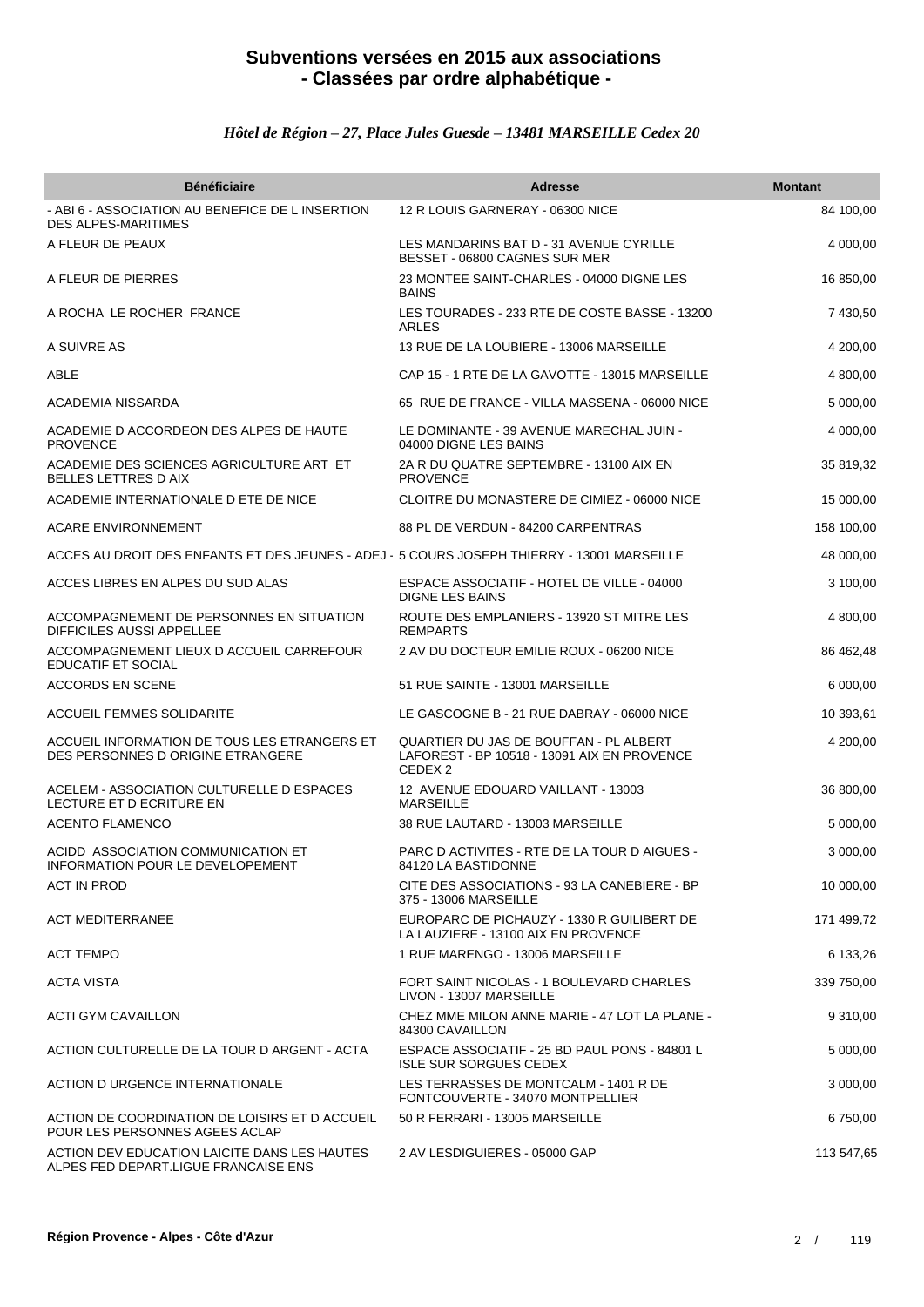| <b>Bénéficiaire</b>                                                                                          | <b>Adresse</b>                                                                    | <b>Montant</b> |
|--------------------------------------------------------------------------------------------------------------|-----------------------------------------------------------------------------------|----------------|
| ACTION JEUNES INSERTION REUSSITE - A J I R -<br><b>MISSION LOCALE DU CENTRE VAR</b>                          | RESIDENCE LES VIGNES 1 - RUE NICOLAS BOILEAU<br>- 83340 LE LUC EN PROVENCE        | 38 099,00      |
| ACTION MEDITERRANEENNE POUR L INSERTION<br>SOCIALE PAR LE LOGEMENT AMPIL                                     | 14 R DES DOMINICAINES - 13001 MARSEILLE                                           | 274 000,00     |
| ACTION NATIONALE DES ELUS POUR LA ROUTE<br>NAPOLEON - ANERN -                                                | PALAIS DES CONGRES 2E ET - 22 COURS HONORE<br>CRESP - 06130 GRASSE                | 5 944,25       |
| ACTION POUR L EMPLOI DANS LES QUARTIERS APEQ                                                                 | 9 RUE DU LAOS - 13015 MARSEILLE                                                   | 28 500,00      |
| ACTION SANTE ALTERNATIVE DU BASSIN CANNOIS                                                                   | VILLA LES OLIVIERS - 31 CHE DES BERENGUIERS -<br>06530 PEYMEINADE                 | 1 388,08       |
| ACTION SOLIDAIRES ET CULTURELLES INTER<br><b>GENERATIONNELLES</b>                                            | 18 RUE LANTHIER - 13003 MARSEILLE                                                 | 5 000,00       |
| ACTIV CONSEIL BOUTIQUE DE GESTION                                                                            | 82 RTE DE MONTFAVET - 84000 AVIGNON                                               | 88 750,00      |
| <b>ACTIVARGILE PROVENCE</b>                                                                                  | 290 TRAVERSE DE LA VALLEE - 13400 AUBAGNE                                         | 18 731,30      |
| <b>ACTIVIE</b>                                                                                               | MICROPOLIS BATIMENT AURORA - RUE DE LA<br>BELLE AUREILLE - 05000 GAP              | 19 250,00      |
| ACTIVITE PHYSIQUE ADAPTE A L OBESITE EN PEDIATRIE MAIRIE ANNEXE - BP 38 - 83220 LE PRADET<br>APAOP GRAND SUD |                                                                                   | 6 480,00       |
| <b>ACTORAL</b>                                                                                               | 3 IMP MONTEVIDEO - 13006 MARSEILLE                                                | 106 500,00     |
| AC2N ASSOCIATION CONJUGUONS NOTRE NET                                                                        | CENTR SOCIO CULT VICTOR HUGO - 1 CHEMIN DU<br>VAL SEC - 13170 LES PENNES MIRABEAU | 3 558,83       |
| <b>AD FONTES</b>                                                                                             | L ATRIUM - 18 R MARECHAL JOFFRE - 13100 AIX EN<br><b>PROVENCE</b>                 | 9 600,00       |
| ADAPT ET FORM                                                                                                | LE TRIDENT A - 65 AV DU DR RAYMOND PICAUD -<br>06150 CANNES LA BOCCA              | 4 000,00       |
| ADCE 83                                                                                                      | LE GOELAND - R ENTRECASTEAUX - 83000 TOULON                                       | 93 873,57      |
| ADMR LOISIR ET CULTURE MAISON DE PAYS ADMR<br><b>OUEST</b>                                                   | PARC DE LA POUDRERIE - 1510 ROUTE DE SAINT<br>CHAMAS - 13140 MIRAMAS              | 4 320,00       |
| <b>ADOMI SERVICES</b>                                                                                        | 18 RUE COMBATTANTS AFN - 06000 NICE                                               | 9 600,00       |
| ADRIEN                                                                                                       | C O M MOLINES-RES SAINT PIERRE - 18 CHE DE<br>GARIBONDY - 06110 LE CANNET         | 16 170,46      |
| AEC LES ESCOURTINES                                                                                          | LA MILLIERE - 15 TRAVERSE DE LA SOLITUDE -<br>13011 MARSEILLE                     | 29 183,83      |
| AERO CLUB VAUCLUSIEN                                                                                         | AERODROME AVIGNON CAUMONT - 84140<br><b>MONTFAVET</b>                             | 16 864,47      |
| AEROCLUB DE SAINT-REMY-LES- ALPILLES                                                                         | AERODROME DE ROMANIN - 13210 SAINT REMY DE<br><b>PROVENCE</b>                     | 55 786,77      |
| AERO-CLUB SISTERON                                                                                           | HOTEL DE VILLE - 04200 SISTERON                                                   | 38 808,39      |
| AFLAM                                                                                                        | 42 RUE SAINT SAENS - 13001 MARSEILLE                                              | 83 072,60      |
| AFRIQUE EN VIE                                                                                               | MAISON DE LA VIE ASSOCIATIVE - BD DES LICES -<br>13200 ARLES                      | 26 700,00      |
| AFTRAL                                                                                                       | 46 AV DE VILLIERS - 75017 PARIS                                                   | 39 000,00      |
| AGAY NAUTIQUE                                                                                                | LOUSTAOU DEI TARGAIRE - 241 RUE AGATHONS -<br>83700 AGAY                          | 1 500,00       |
| AGENCE D URBANISME DE L AIRE TOULONNAISE                                                                     | PARC TECHNOPOLE VAR MARTIN - 293 RTE DE LA<br>SEYNE SUR MER - 83190 OLLIOULES     | 6 000,00       |
| AGENCE D URBANISME RHONE AVIGNON VAUCLUSE                                                                    | VAUCLUSE VILLA IMM CONSULAT - 164 AV DE SAINT<br>TRONQUET - 84130 LE PONTET       | 38 777,46      |
| AGENCE DE DEVELOPPEMENT ET DE RESERVATION<br>TOURISTIQUES - BOUCHES-DU-RHONE TOURISME                        | LE MONTESQUIEU - 13 RUE ROUX DE BRIGNOLES -<br>13006 MARSEILLE                    | 15 516,72      |
| AGENCE DE VOYAGES IMAGINAIRES                                                                                | L ESTAQUE - 117 TRAVERSE BOVIS - 13016<br><b>MARSEILLE</b>                        | 22 000,00      |
| AGENCE DEPARTEMENTALE D INFORMATION SUR LE<br>LOGEMENT DES HAUTES ALPES ADIL                                 | 1B RUE DE VALSERRES - 05000 GAP                                                   | 3750,00        |
| AGENCE DEPARTEMENTALE DE DEVELOPPEMENT<br>ECONOMIQUE DE VAUCLUSE                                             | 19 PL DE L HORLOGE - 84000 AVIGNON                                                | 4 000,00       |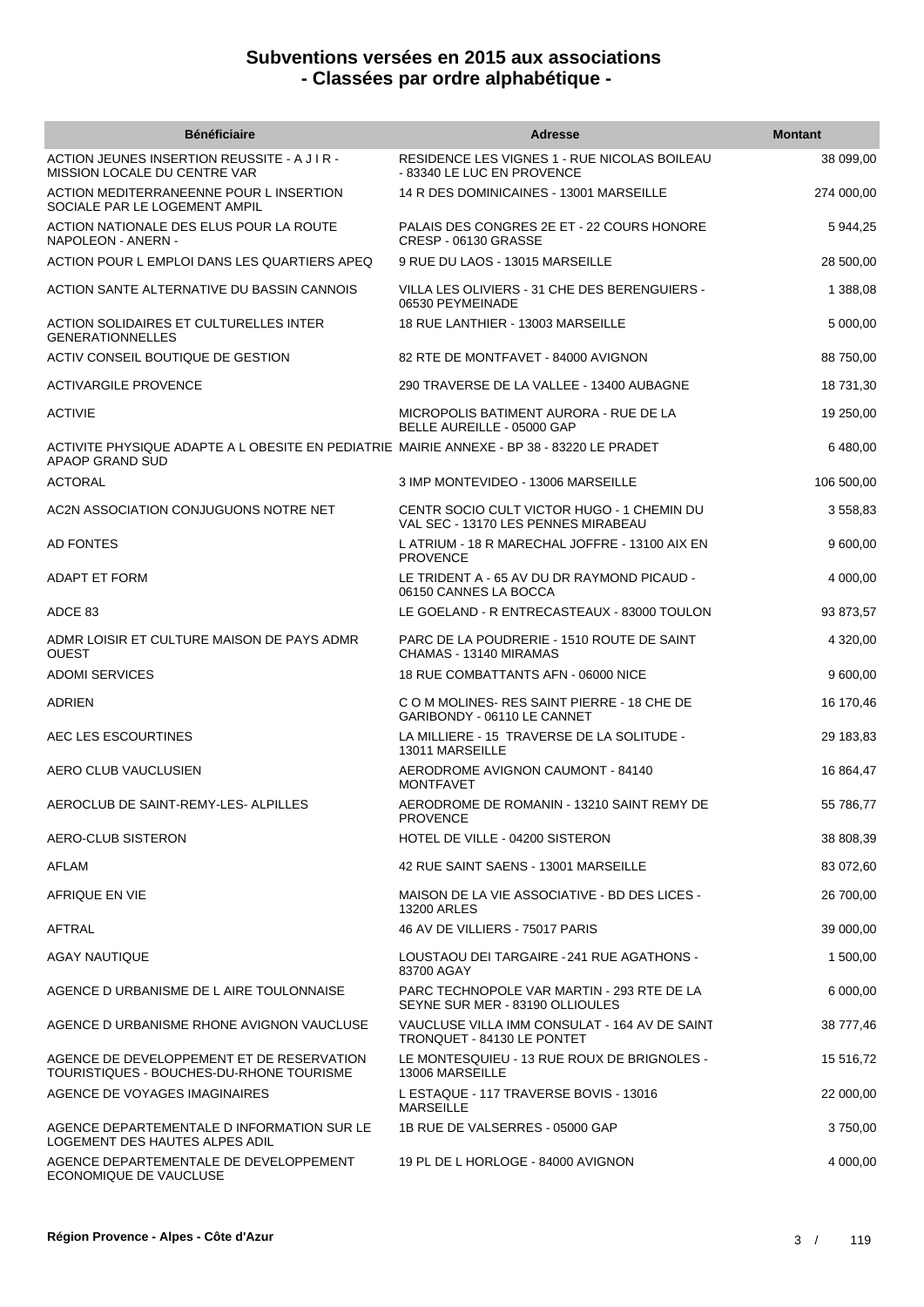| <b>Bénéficiaire</b>                                                                                   | <b>Adresse</b>                                                                                         | <b>Montant</b> |
|-------------------------------------------------------------------------------------------------------|--------------------------------------------------------------------------------------------------------|----------------|
| AGENCE DEVELOPPEMENT TOURISTIQUE DES ALPES<br>DE HAUTE PROVENCE                                       | 8 R BAD MERGENTHELM - IMM F.MITERRAND BP<br>170 - 04005 DIGNE CEDEX                                    | 100 800,00     |
| AGENCE LOCALE DE L ENERGIE DE LA METROPOLE<br><b>MARSEILLAISE</b>                                     | BP 90617 - 13567 MARSEILLE CEDEX 02                                                                    | 71 357,56      |
| AGENCE LOCALE DE LA TRANSITION ENERGETIQUE -<br>ALTE -                                                | <b>RES ST MICHEL - IMPASSE MARIN LA MESLEE -</b><br>84400 APT                                          | 35 956,20      |
| AGENCE LOCALE POUR L ECONOMIE - ALPE -                                                                | PAVILLON DU CHAMPS DE MARS - 2 PLACE DU<br>CHAMPS DE MARS - 05100 BRIANCON                             | 30 900,00      |
| AGENCE POUR LA COOPERATION INTERNATIONALE ET<br>LE DEVELOPPEMENT LOCAL EN                             | 93 A LA CANEBIERE - 13001 MARSEILLE                                                                    | 36 000,00      |
| AGENCE PROVENCALE DE L ECONOMIE ALTERNATIVE<br>ET SOLIDAIRE - APEAS -                                 | 28 BOULEVARD NATIONAL - 13001 MARSEILLE                                                                | 125 804,91     |
| AGENCE REGIONALE DU LIVRE PROVENCE ALPES COTE CITE DU LIVRE - 8 10 R DES ALLUMETTES - 13098<br>D AZUR | AIX EN PROVENCE CEDEX 2                                                                                | 568 311,82     |
| AGENCE REGIONALE INNOVATION ET L<br>INTERNATIONALISATION DES ENTREPRISES DE<br><b>PROVENCE</b>        | 22 RUE SAINTE BARBE - 13002 MARSEILLE                                                                  | 355 720,07     |
| AGENCE REGIONALE POUR LA NATURE ET LA<br><b>BIODIVERSITE EN ILE DE</b>                                | 84 RUE DE GRENELLE - 75007 PARIS                                                                       | 5 000,00       |
| AGENCE RURALE POUR L INSERTION INDIVIDUELLE ET<br><b>FAMILIALE</b>                                    | 4 RUE DU DOCTEUR GRADELET - 83170<br><b>BRIGNOLES</b>                                                  | 22 400,00      |
| <b>AGESCA</b>                                                                                         | 60 RUE CONSOLAT - 13001 MARSEILLE                                                                      | 26 400,00      |
| AGGLOPOLE PROVENCE INITIATIVE                                                                         | PARC D ACTIVITE DE LA GANDONNE - 32 RUE DE LA<br>GARBIERO - 13300 SALON DE PROVENCE                    | 115 763,24     |
| AGIR POUR LE DEVELOPPEMENT D ACTIONS D<br><b>INSERTION ADAI</b>                                       | 5 BD DE MAISON BLANCHE - 13014 MARSEILLE                                                               | 7 500,00       |
| AGONE EDITEUR                                                                                         | 20 RUE DES HEROS - 13001 MARSEILLE                                                                     | 22 600,00      |
| <b>AGORA</b>                                                                                          | 16 R REINE WILHELMINE - 84100 ORANGE                                                                   | 1 000,00       |
| AGORA FM                                                                                              | 17 RUE TRACASTEL - 06130 GRASSE                                                                        | 31 220,00      |
| AGRIBIO ALPES MARITIMES                                                                               | MIN FLEURS 6 BOX 58 - 06296 NICE CEDEX 3                                                               | 62 166,60      |
| AGRIBIO HAUTES ALPES                                                                                  | CHAMBRE D AGRICULTURE - 8 T RUE CAP DE<br>BRESSON - 05000 GAP                                          | 31 500,00      |
| AGRIBIO 13                                                                                            | CHEZ MR VINCENT LIBOUREL - 2505 RTOUTE D<br>AVIGNON - 13630 EYRAGUES                                   | 42 756,62      |
| <b>AGRIBIOVAR</b>                                                                                     | MAISON DU PAYSAN - QUARTIER DE LA<br>GUEIRANNE - 83340 LE CANNET DES MAURES                            | 50 096,00      |
| AIDE A LA REPRISE DES ETUDES ET A LA FORMATION<br>PERSONNELLE A.R.E.F.P.                              | 51 RUE CELONY - 13100 AIX EN PROVENCE                                                                  | 8 043,00       |
| AIDE AU THEATRE PROVENCAL ATP                                                                         | 26 RUE FELICIEN RICHAUD - 13114 PUYLOUBIER                                                             | 48 000,00      |
| AIDE AUX DEVOIRS ANIMATION D ES MOULINS ADAM                                                          | 40 RUE DES MAHONIAS - TOUR - 06200 NICE                                                                | 6 000,00       |
| AIDE AUX MUSIQUES INNOVATRICES                                                                        | 41 RUE JOBIN - 13003 MARSEILLE                                                                         | 210 363,22     |
| AIR PROVENCE ALPES COTE D AZUR - AIR PACA -                                                           | IMMEUBLE LE NOILLY - 146 RUE PARADIS - 13008<br><b>MARSEILLE</b>                                       | 122 475,00     |
| <b>AIRELLES VIDEO</b>                                                                                 | MAISON DE LA VIE ASSOCIATIVE - PLACE ROMEE<br>DE VILLENEUVE - 13090 AIX EN PROVENCE                    | 18 122,18      |
| AIX ATHLE PROVENCE                                                                                    | 26 AV DES ECOLES MILITAIRES - 13100 AIX EN<br><b>PROVENCE</b>                                          | 21 792,00      |
| AIX EMPLOI RELAIS ENVIRONNEMENT                                                                       | LE NAUTILUS - 16 R JULES VERNE - 13090 AIX EN<br><b>PROVENCE</b>                                       | 133 157,06     |
| AIX EN PROVENCE PLONGEE - AIXPLO -                                                                    | RESIDENCE BORNE - 1209 AV FORTUNE FERRINI -<br>13090 AIX EN PROVENCE                                   | 1 200,00       |
| AIX LES MILLE TENNIS DE TABLE                                                                         | SALLE VINCENT ANDRIEU - AV ALBERT COUTON -<br>GYMNASE EVELYNE CASTEL - 13290 AIX EN<br><b>PROVENCE</b> | 4 4 0 4 ,00    |
| AIX MULTI SERVICES                                                                                    | LA PAULIANE - 424 CHEM DU VIADUC - 13090 AIX EN<br><b>PROVENCE</b>                                     | 173 790,00     |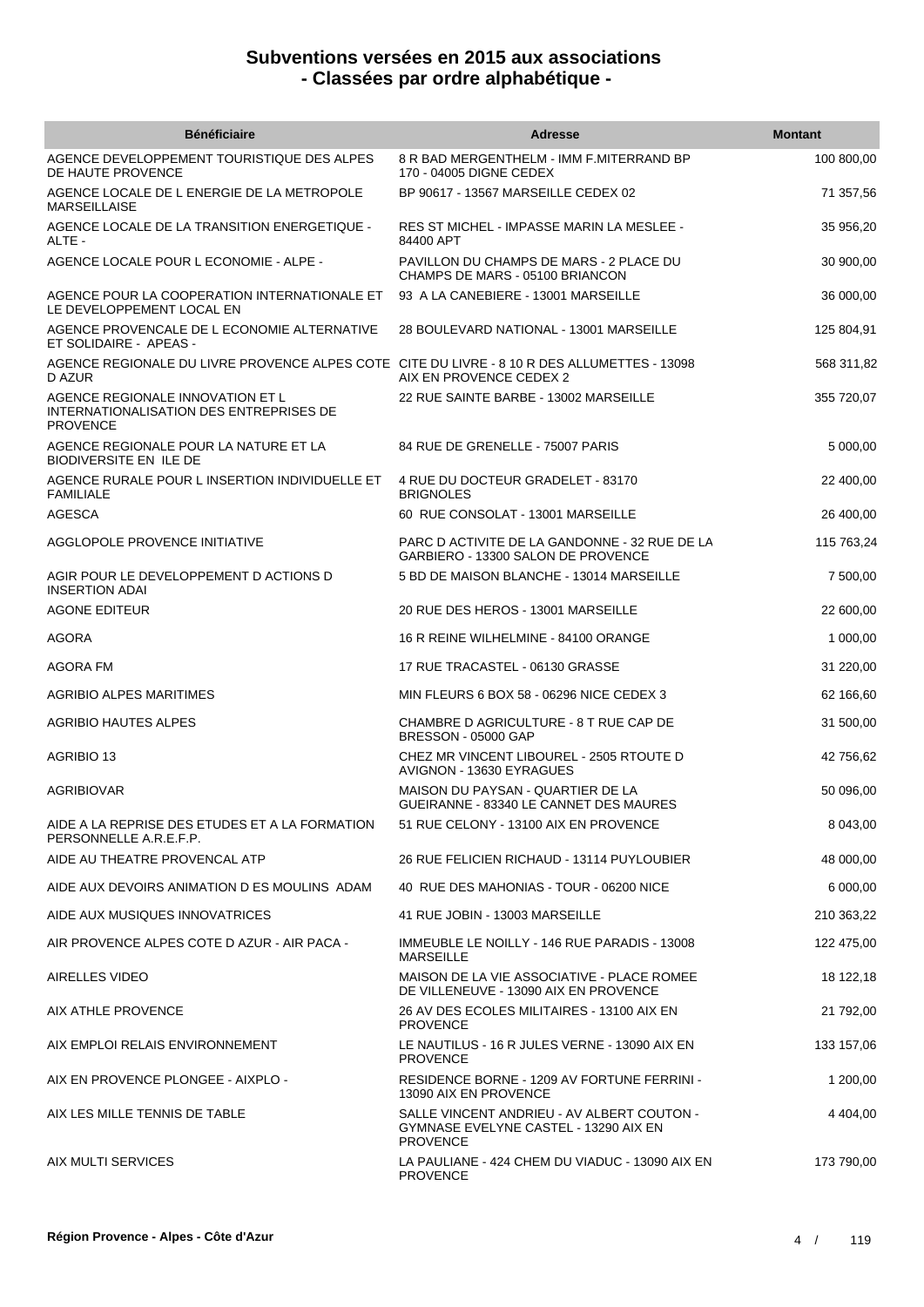| <b>Bénéficiaire</b>                                                                                                     | <b>Adresse</b>                                                                                     | <b>Montant</b> |
|-------------------------------------------------------------------------------------------------------------------------|----------------------------------------------------------------------------------------------------|----------------|
| <b>AIX NORD</b>                                                                                                         | 20 RUE ALBERT LEBRUN - 13090 AIX EN PROVENCE                                                       | 15 000,00      |
| AIX UNIVERSITE CLUB BADMINTON                                                                                           | CH DES INFIRMERIES - VAL DE L ARC - 13100 AIX EN<br><b>PROVENCE</b>                                | 4 000,00       |
| AIX UNIVERSITE CLUB RUGBY                                                                                               | COMPLEXE SPORTIF DU VAL DE L ARC - 33 CHE<br>DES INFIRMERIE - 13100 AIX EN PROVENCE                | 6 000,00       |
| AIXONU INSTITUT D ETUDES POLITIQUES                                                                                     | D AIX EN PROVENCE - 25 RUE GASTON DE<br>SAPORTA - 13100 AIX EN PROVENCE                            | 1 900,00       |
| AIXPENSION - ASSOCIATION CULTURELLE ET SPORTIVE MAISON D ARRET - 13085 AIX EN PROVENCE<br>DE LA MAISON D ARRET D AIX EN | CEDEX 2                                                                                            | 11 400,00      |
| AJAMS PORT DE BOUC                                                                                                      | CTRE SOCIAL JACQUES BREL - PL DES<br>COMMERCES - BP 18 - 13521 PORT DE BOUC<br><b>CEDEX</b>        | 2 900,00       |
| AKWABA KA THEATRE SCIC                                                                                                  | 500 CHEMIN DES MATOUSES - 84470<br>CHATEAUNEUF DE GADAGNE                                          | 79 850,00      |
| <b>ALATRAS</b>                                                                                                          | 42 FONTCHRISTIANNE - 05100 BRIANCON                                                                | 17 550,00      |
| ALBERT LONDON                                                                                                           | 4 RUE ARMENY - 13006 MARSEILLE                                                                     | 3 000,00       |
| ALCANTARA                                                                                                               | 12 TER PLACE GARIBALDI - 06300 NICE                                                                | 4 000,00       |
| <b>ALCIME</b>                                                                                                           | CAMP MAJOR - 63 CHEMIN DE LA VALLEE - 13400<br><b>AUBAGNE</b>                                      | 61 000,00      |
| ALCOOL ASSISTANCE LA CROIX D OR DU VAR                                                                                  | 10 BIS R DU REAL - 83670 BARJOLS                                                                   | 16 200,00      |
| <b>ALEAS</b>                                                                                                            | 10 RUE DE CISSON - 83300 DRAGUIGNAN                                                                | 600,00         |
| ALL ASSOCIATION                                                                                                         | 4 R RANCHER - 06000 NICE                                                                           | 11 926,23      |
| <b>ALLIANCE</b>                                                                                                         | 7 BIS PLACE JOSEPH PALRAT - 13200 ARLES                                                            | 7 800,00       |
| ALLIANCE FRANCAISE DE GRASSE                                                                                            | 34 BOULEVARD GAMBETTA - 06130 GRASSE                                                               | 1 500,00       |
| ALLIANCE GENERALE DES ARMENIENS DU VAR EST                                                                              | 10 PLACE SALVAGNO - BP 38 - 83520 ROQUEBRUNE<br><b>SUR ARGENS</b>                                  | 2 623,82       |
| ALLIANCE SAMBO COMBAT LA CIOTAT - ASC LA CIOTAT - MAISON DES ASSOCIATIONS - PLACE EVARISTE                              | GRAS - 13600 LA CIOTAT                                                                             | 2 700,00       |
| ALP HARMONIA                                                                                                            | CHEZ MME ALQUIER JACQUELINE - 2 ALL DES<br>VIGNES - 06390 CONTES                                   | 5 000,00       |
| ALPHA MEDIATIONS                                                                                                        | 2 BIS IMP ALEXANDRE CALVET - 84000 AVIGNON                                                         | 13 980,93      |
| <b>ALPHABETVILLE</b>                                                                                                    | FRICHE DE LA BELLE DE MAI - 41 R JOBIN - 13003<br><b>MARSEILLE</b>                                 | 9 000,00       |
| ALTER                                                                                                                   | TRIBUNAL DE GRAND INSTANCE - 28 ALLEE DU<br><b>GENERAL KILMAINE - 13150 TARASCON</b>               | 4 000,00       |
| ALTER ECHOES                                                                                                            | 4 CHEM LA BATTERIE DES LIONS - 13007<br><b>MARSEILLE</b>                                           | 2 500,00       |
| ALTERNATIBA MARSEILLE                                                                                                   | C O LA RUCHE - 28 BD NATIONAL - 13001<br><b>MARSEILLE</b>                                          | 21 000,00      |
| ALTERNATIBA 06                                                                                                          | 34 RUE PAUL DEROULEDE - 06000 NICE                                                                 | 29 400,00      |
| ALTERNATIVES                                                                                                            | 234 RUE DE L AVELAN - 83600 FREJUS                                                                 | 78 400,00      |
| ALTERNATIVES SANS FRONTIERES                                                                                            | 52 LA CANEBIERE - 13001 MARSEILLE                                                                  | 30 720,00      |
| ALTHEN MUSIC FESTIVAL - AMF -                                                                                           | HOTEL DE VILLE - 84210 ALTHEN DES PALUDS                                                           | 2 800,00       |
| ALUMNI BUSINESS ANGELS                                                                                                  | CEE DOMAINE DU PETIT ARBOIS - RUE LOUIS<br>PHILIBERT - BP 20020 - 13545 AIX EN PROVENCE<br>CEDEX 4 | 15 000,00      |
| ALZHAR                                                                                                                  | LA FRICHE BELLE DE MAI - 41 RUE JOBIN - 13003<br><b>MARSEILLE</b>                                  | 4 800,00       |
| ALZHEIMER LES LIBELLULES                                                                                                | 374 AV JEAN LACHENAUD - 83600 FREJUS                                                               | 10 000,00      |
| AMELI OUEST PROVENCE ASSOCIATION MULTI SERVICE 52 BD DETHEZ - 13800 ISTRES<br><b>EMPLOI LIENS ET INSERTION</b>          |                                                                                                    | 56 340,00      |
| AMICAL MOTOR CLUB DE GRASSE                                                                                             | 25 CHEMIN STE BRIGITTE - 06130 GRASSE                                                              | 3 000,00       |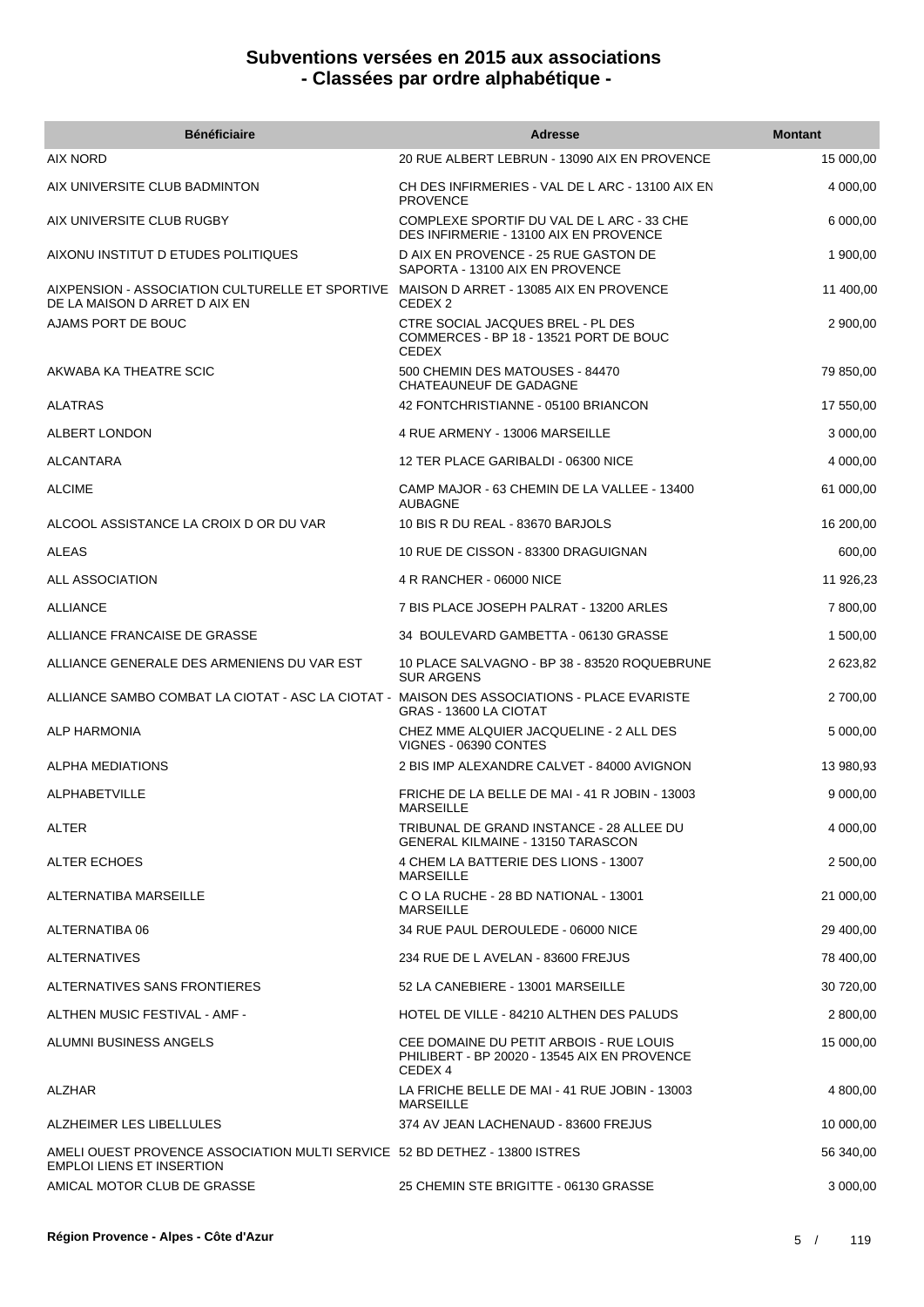| <b>Bénéficiaire</b>                                                                                  | <b>Adresse</b>                                                                                      | <b>Montant</b> |
|------------------------------------------------------------------------------------------------------|-----------------------------------------------------------------------------------------------------|----------------|
| AMICAL VELO CLUB AIXOIS                                                                              | COMPLEXE SPORTIF LA PIOLINE - 35 CH ALBERT<br>GUIGOU - 13290 LES MILLES                             | 22 500,00      |
| AMICALE CYCLISTE MARSEILLE EST                                                                       | 42 ROUTE DE LA VALENTINE - 13011 MARSEILLE                                                          | 9 600,00       |
| AMICALE DE LA REPPE                                                                                  | HOTEL DE VILLE - AV DU GENERAL DE GAULLE -<br>83190 OLLIOULES                                       | 3 600,00       |
| AMICALE DES ARMENIENS DE DRAGUIGNAN ET DE SA<br><b>REGION</b>                                        | MAISON JEUNESS ET DES SPORTS - BD MARX<br>DORMOY - 83300 DRAGUIGNAN                                 | 1 800,00       |
| AMICALE DES CORSES ET AMIS D E LA CORSE DE<br>HYERES ISULA BELLA                                     | 69 AVENUE ALPHONSE DENIS - BAR LE REGINA -<br>83400 HYERES                                          | 800,00         |
| AMICALE DES EDUCATEURS DE FOOTBALL DE LA COTE<br>D AZUR                                              | 318 CHEMIN DE LA COSTIERE - 06000 NICE                                                              | 1 800,00       |
| AMICALE DU GROUPE MARAT                                                                              | CITE DES ASSOCIATIONS BOITE 437 - 93 LA<br>CANEBIERE - 13001 MARSEILLE                              | 23 000,00      |
| AMICALE DU NID ADN                                                                                   | 3E ETG - 21 RUE DU CHATEAU D EAU - 75010 PARIS                                                      | 3 100,00       |
| AMICALE POUR LE DEVELOPPEMENT D ACTIVITES<br><b>FAMILIALES - ADAF -</b>                              | 13 AV JACQUES MOLLET - 06340 LA TRINITE                                                             | 3 000,00       |
| AMICALE SPORTIVE AFRO ANTILLES                                                                       | ANCIEN CENTRE COMMERCIAL - FRAIS VALLON -<br>13013 MARSEILLE                                        | 5 000,00       |
| AMICALE ZIBELINE                                                                                     | N 11 - 76 AV DE LA PANOUSSE - 13009 MARSEILLE                                                       | 80 601,50      |
| <b>AMIDON ISTRES</b>                                                                                 | LE BOULINGRIN - RUE DU FER A CHEVAL - 13800<br><b>ISTRES</b>                                        | 36 175,00      |
| AMIDON 84 AVIGNON                                                                                    | 7 AV RICHELIEU - 84000 AVIGNON                                                                      | 27 500,00      |
| AMIDON 84 SORGUES                                                                                    | CITE GENERAT BAT K1 - AVENUE GUSTAVE EIFFEL<br>84700 SORGUES                                        | 42 800,00      |
| AMIS D ANTOINE DIOUF - ALBIN DURAND                                                                  | TRAMORY WERNER SYLVIANE - 99 BVD DES MIANS<br>- 84260 SARRIANS                                      | 750,00         |
| AMIS DE LA MUSIQUE DU LUBERON                                                                        | MAIS DES ASSOCIATIONS - 3 COURS FOCH - 13640<br>LA ROQUE D ANTHERON                                 | 7 200,00       |
| AMIS DU PLANETARIUM D AIX EN PROVENCE                                                                | VILLA CLAIR MATIN - 166 AV JEAN MONNET - 13090<br>AIX EN PROVENCE                                   | 2 100,00       |
| <b>AMITIE MASSILLON</b>                                                                              | 12 R DE VERDUN - 83400 HYERES                                                                       | 48 018,62      |
| AMITIES FRANCE AMERIQUE LATINE ET CARAIBES -<br>AFALC -                                              | 13 SQUARE PROTIS - 13002 MARSEILLE                                                                  | 3 600,00       |
| <b>ANCRAGES</b>                                                                                      | BAT 3 - 42 BOULEVARD D ANNAM - 13016<br><b>MARSEILLE</b>                                            | 24 500,00      |
| ANDES ASSOCIATION NATIONALE DES DOCTEURS                                                             | MAISON DES ASSOCIATION - 4 RUE DES ARENES -<br>75005 PARIS                                          | 4 200,00       |
| ANIMA INVESTMENT NETWORK                                                                             | 11 BIS RUE ST FERREOL - 13001 MARSEILLE                                                             | 244 750,00     |
| ANIMASPORT                                                                                           | 148 CHE DU FOUR DE BUZE - 13014 MARSEILLE                                                           | 4 800,00       |
| ANIMATION ET DEVELOPPEMENT LOCAL PROVENCE-<br>ALPES-COTE D AZUR ET CORSE                             | LA GRANDE PYRAMIDE - 1 R DE L EQUERRE - 13800<br><b>ISTRES</b>                                      | 14 000,00      |
| ANIMATION ET GESTION D EQUIPEMENTS COLLECTIFS - BAT DES BOSQUETS - 395 AV MARCEL PAGNOL - LA<br>AGEC | GABELLE - 83600 FREJUS                                                                              | 8 000,00       |
| ANIMATION SCOLAIRE D OC ALPES DE HAUTE-<br><b>PROVENCE</b>                                           | LOTISSEMENT GASSENDI - QUARTIER<br>CAMPANELLE - 04660 CHAMPTERCIER                                  | 4 000,00       |
| ANIMATION VAUCLUSIENNE EDUCATIVE ET CULTURELLE LA GARE - 105 QUAI DES ENTREPRISES -<br>AVEC          | COUSTELLET - 84660 MAUBEC                                                                           | 87 800,00      |
| ANONYMAL                                                                                             | C O AIX ASSOCIATIONS - 1 PL VICTOR<br>SCHOELCHER - BOIS DE L AUNE - 13090 AIX EN<br><b>PROVENCE</b> | 53 928,52      |
| ANTIBEA COMEDIE D ANTIBES                                                                            | 15 RUE CLEMENCEAU - 06600 ANTIBES                                                                   | 4 320,00       |
| ANTIBES AZUR SKI                                                                                     | LE FORUM - 1630 CHE DES COMBES - 06600<br><b>ANTIBES</b>                                            | 10 000,00      |
| APIFLORDEV                                                                                           | 38 RUE SAINT PLACIDE - 75006 PARIS                                                                  | 12 000,00      |
| APPEL D AIRE                                                                                         | 7 IMP SYLVESTRE - BP 90 - 13381 MARSEILLE<br>CEDEX 13                                               | 147 400,00     |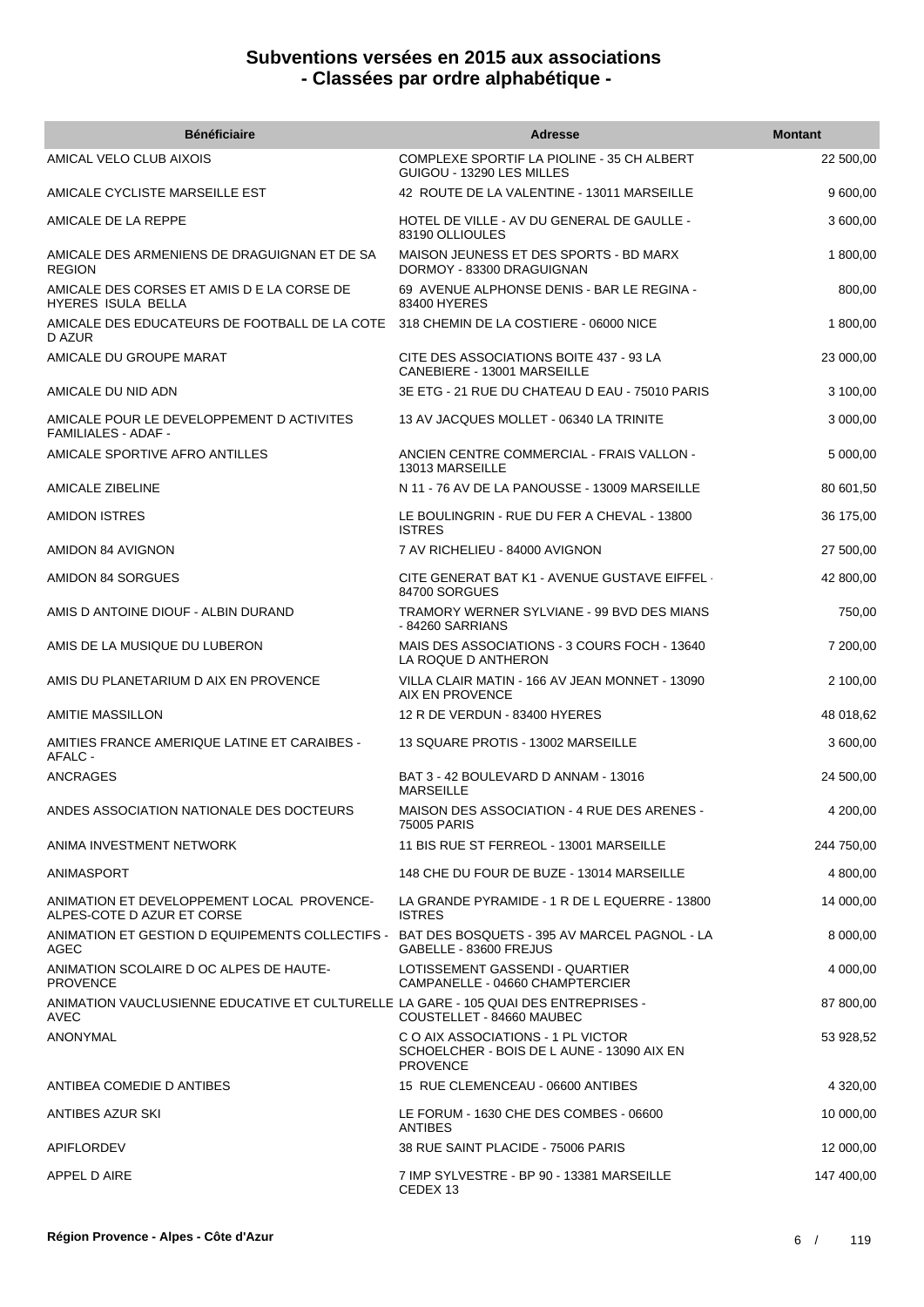| <b>Bénéficiaire</b>                                                                                          | <b>Adresse</b>                                                                     | <b>Montant</b> |
|--------------------------------------------------------------------------------------------------------------|------------------------------------------------------------------------------------|----------------|
| APPRENDRE TRANSMETTRE ET PARTAGER                                                                            | CHEZ MADAME TABUTIN - 8 R DE MADRID - 06110<br>LE CANNET                           | 2 000,00       |
| APPROCHES CULTURES ET TERRITOIRES ACT                                                                        | 98 RUE DE L EVECHE - 13002 MARSEILLE                                               | 34 400,00      |
| APT SCHOOL BOXING                                                                                            | CITE ST ANTOINE - BAT 7 PTE 55 - 84400 APT                                         | 750,00         |
| AP <sub>06</sub>                                                                                             | 65 ET 67 BD CARNOT - LES SORBIERS - 06400<br><b>CANNES</b>                         | 18 000,00      |
| AQUA SORGUES RHONE OUVEZE - ASRO                                                                             | CHEZ MR HSAIN - 9 ALLEE DES PRES - 84700<br><b>SORGUES</b>                         | 3780,00        |
| AQUATIC CLUB HYEROIS                                                                                         | COMPLEXE AQUATIQUE - 35 AV AMBROISE THOMAS<br>- 83400 HYERES                       | 2 000,00       |
| ARBORESCENCE                                                                                                 | 374 RUE DE LYON - 13015 MARSEILLE                                                  | 28 744,69      |
| ARC EN SOL                                                                                                   | HOTEL DE VILLE - 84120 BEAUMONT DE PERTUIS                                         | 5 000,00       |
| ARCADE AGENCE REGIONALE DES ARTS DU SPECTACLE 6 PLACE BARTHELEMY NIOLLON - 13617 AIX EN                      | <b>PROVENCE CEDEX 1</b>                                                            | 698 750,00     |
| <b>ARCHAOS</b>                                                                                               | 22 BD DE LA MEDITERRANEE - 13015 MARSEILLE                                         | 234 500,00     |
| <b>ARCHAOS</b>                                                                                               | 2 R CAMILLE AUBAN - 83000 TOULON                                                   | 27 500,00      |
| ARCHIPEL NOUVELLE VAGUE                                                                                      | 2 PLACE HENRI VERNEUIL - 13002 MARSEILLE                                           | 13 000,00      |
| ARCSIS ASSOCIATION POUR LA RECHERCHE SUR LES<br><b>COMPOSANTS ET LES SYSTEMES</b>                            | PL PAUL BORDE - BP 19 - 13790 ROUSSET                                              | 103 500,00     |
| AREA GIRAGLIA                                                                                                | MAISON DE LA VIE ASSOCIATIVE - 3 BD DES LICES -<br><b>13200 ARLES</b>              | 10 000,00      |
| ARELATE JOURNEES ROMAINES D ARLES                                                                            | MAISON DE LA VIE ASSOCIATIVE - 3 BD DES LICES -<br><b>13200 ARLES</b>              | 8 000,00       |
| ARLES ASSOCIATION                                                                                            | MAISON DES ASSOCIATIONS - BD DES LICES -<br><b>13200 ARLES</b>                     | 11 679,76      |
| <b>ARLES EN PREMICES</b>                                                                                     | ESPACE VAN GOGH - PL FELIX REY - 13200 ARLES                                       | 5 040,00       |
| ARLES LES ALPILLES LE MARATHON DE PROVENCE                                                                   | ANCIEN COLLEGE F MISTRAL - BD EMILE COMBE -<br><b>13200 ARLES</b>                  | 3 500,00       |
| <b>ARLES NATATION</b>                                                                                        | 127 CHE DU CANAL A PAN BLANC - 13200 ARLES                                         | 5 022,99       |
| ART XYGENE                                                                                                   | 10 RUE DE VARSIE - 05000 GAP                                                       | 30 000,00      |
| ART CCESSIBLE                                                                                                | ANCIEN PRESBYTERE - 1 PLACE DES ETATS UNIS -<br>13014 MARSEILLE                    | 30 000.00      |
| ART CULTURE ET PATRIMOINE                                                                                    | FONDATION EMILE HUGUES - 2 PLACE DU FRENE -<br>06140 VENCE                         | 6 000,00       |
| ART DE VIVRE EN LUBERON                                                                                      | PARC REYBAUD - HOTEL DE VILLE - 84240 LA<br><b>MOTTE D AIGUES</b>                  | 2 000,00       |
| ART EN CIEL                                                                                                  | 12 RUE DELILLE - 06000 NICE                                                        | 5 220,82       |
| ART ET SI ASSISTANCE RELAIS POUR TOUS EDUCATION 10 AVENUE FRANLIN ROOSEVET - 83980 LE<br>THERAPEUTIQUE SANTE | LAVANDOU                                                                           | 17 100,00      |
| <b>ART EURO</b>                                                                                              | MAISON DE LA VIE ASSOCIATIVE - ALL ROBERT<br>GOVI - LES DEFENSIONS - 13400 AUBAGNE | 6 000,00       |
| <b>ART EXPRESSION</b>                                                                                        | CHATEAU DE BEAUPRE - LA FERME RN 7 - 13760<br><b>SAINT CANNAT</b>                  | 5 000,00       |
| <b>ART MODERNE</b>                                                                                           | 63 R CONSOLAT - 13001 MARSEILLE                                                    | 4 200,00       |
| ART SCIENCE PENSEE                                                                                           | LES CEDRES - 23 ALLEE MONSART - 06370<br><b>MOUANS SARTOUX</b>                     | 1 500,00       |
| ART SEPT ATELIER CINEMA                                                                                      | 32 AVENUE JOSEPH BOUGEAREL - 06140 VENCE                                           | 3 000,00       |
| ART TEMPS REEL                                                                                               | LA FRICHE BELLE MAI - 41 RUE JOBIN - 13003<br><b>MARSEILLE</b>                     | 3 600,00       |
| ART TRADITION HISTOIRE RECHERCHE<br><b>ENVIRONNEMENT ATHRE</b>                                               | ABBAYE DE VAL SAINTES - BOULINETTE - 04150<br>SIMIANE LA ROTONDE                   | 37 063,66      |
| <b>ART 27</b>                                                                                                | 8 RUE EDMOND ROSTAND - 84000 AVIGNON                                               | 16 888,50      |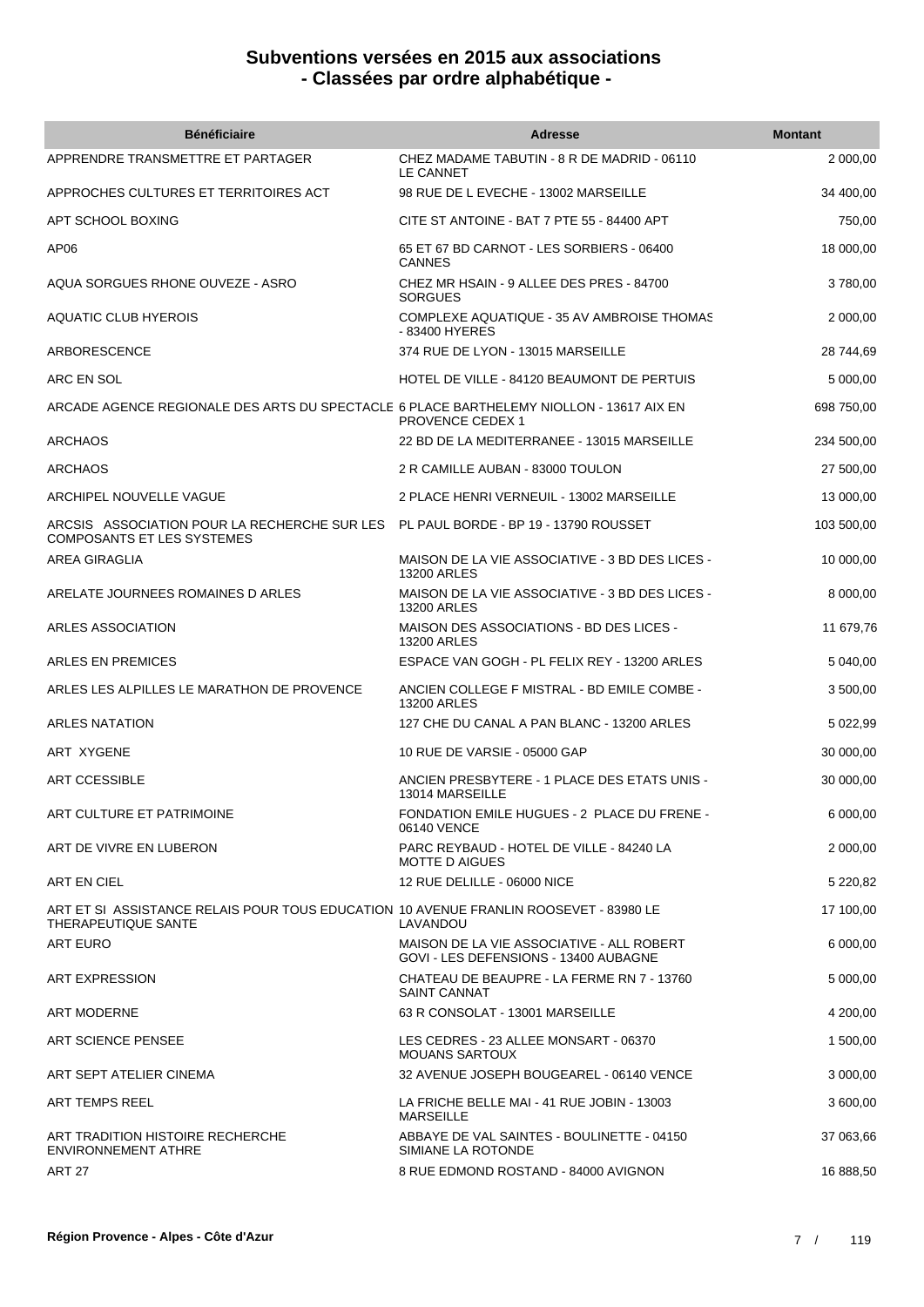| <b>Bénéficiaire</b>                                                                                                     | <b>Adresse</b>                                                                    | <b>Montant</b> |
|-------------------------------------------------------------------------------------------------------------------------|-----------------------------------------------------------------------------------|----------------|
| ARTE Y TORO ASSOCIATION POUR LA PROMOTION DE L PONT DE CRAU - 169 CHEMIN DES GARENNES -<br><b>ART TAUROMACHIQUE</b>     | 13200 ARLES                                                                       | 4 000,00       |
| ARTECO                                                                                                                  | CITE DES ASSOCIATIONS BAL 265 - 93 LA<br>CANEBIERE - 13001 MARSEILLE              | 4 671,47       |
| ARTEFACT EDITIONS LE MOT ET LE RESTE                                                                                    | 35 TRAV DE CARTHAGE - 13008 MARSEILLE                                             | 24 000,00      |
| ARTEMIA                                                                                                                 | CENTRE CULTUREL - PLACE DU 14 JUILLET - 13370<br><b>MALLEMORT</b>                 | 2 160,00       |
| ARTEMIS SECURITE ROUTIERE                                                                                               | 430 CHEMIN DU MERLANCON - 13400 AUBAGNE                                           | 35 640,00      |
| ARTESENS PACA                                                                                                           | L AURELIENNE - 7 ALLEE PAUL CEZANNE - 13790<br><b>CHATEAUNEUF LE ROUGE</b>        | 10 000,00      |
| ARTEUM-MUSEE D ART CONTEMPORAIN                                                                                         | RN 7 LE CHATEAU - 13790 CHATEAUNEUF LE<br><b>ROUGE</b>                            | 5 000,00       |
| ARTGO ET COMPAGNIE                                                                                                      | COIN DE LA RUE DE L ENFER - PLACE PASTEUR -<br>04230 ST ETIENNE LES ORGUES        | 3 000,00       |
| ARTMACADAM                                                                                                              | C O M JAUBERT WILFRIED - 39 R VOLTAIRE - 83500<br>LA SEYNE SUR MER                | 7 044,15       |
| ARTOTHEQUE ANTONIN ARTAUD                                                                                               | 25 CHEMIN ND DE LA CONSOLATION - 13013<br><b>MARSEILLE</b>                        | 4 000,00       |
| <b>ARTS</b>                                                                                                             | 2 CRS DES ARTS ET METIERS - 13100 AIX EN<br><b>PROVENCE</b>                       | 36 058,56      |
| ARTS DE VIVRE                                                                                                           | 1 RUE DU PORTALET - 13150 BOULBON                                                 | 8 554,00       |
| ARTS ET MUSIQUES EN MONTAGNE - AMM                                                                                      | LE SERRE DU PREYT - SAINT CATHERINE - 05560<br><b>VARS</b>                        | 4 800,00       |
| ARTS ET MUSIQUES EN PROVENCE                                                                                            | CITE DES ASSOC BOITE N 3 - 93 LA CANEBIERE -<br>13001 MARSEILLE                   | 58 560,00      |
| ARTS MARTIAUX PERTUIS                                                                                                   | C O MME POTCHOLUK - PARKING DE CROZE -<br>84120 PERTUIS                           | 7 560,00       |
| ARTS MUSIQUE ENTRECASTEAUX                                                                                              | HOTEL DE VILLE - 83570 ENTRECASTEAUX                                              | 3 600,00       |
| ARTS UP                                                                                                                 | 26 RUE DES TEINTURIERS - 84000 AVIGNON                                            | 21 132,00      |
| ARTS 06                                                                                                                 | 13 AVENUE PAULIANI - 06000 NICE                                                   | 1 400,00       |
| ARTSGUIDE                                                                                                               | CHEZ LES PETITES AFFICHES - 17 RUE ALEXANDRE<br>MARIE - PL DU PALAIS - 06000 NICE | 7 000,00       |
| <b>ARTSTOCK</b>                                                                                                         | 47 RUE AUGUSTE BLANQUI - 13006 MARSEILLE                                          | 7 995,00       |
| ARTVIVACE                                                                                                               | 36D AV PRIMEROSE - 06000 NICE                                                     | 3 000,00       |
| ARVALIS INSTITUT DU VEGETAL                                                                                             | 3 R JOSEPH ET MARIE HACKIN - 75116 PARIS                                          | 255 740,00     |
| <b>ASB TENNIS</b>                                                                                                       | AV DES VERDEAUX - 84370 BEDARRIDES                                                | 7 560,00       |
| ASCEN-DANSE                                                                                                             | C O M MAZUEL - R COLONEL CABRIE - 05600 MONT-<br><b>DAUPHIN</b>                   | 3 000,00       |
| <b>ASFO GRASSE</b>                                                                                                      | 48 AVENUE RIOU BLANQUET - 06130 GRASSE                                            | 4 915,29       |
| ASP 04 EMERAUDE                                                                                                         | MAISON DES ASSOCIATIONS - 3 BOULEVARD DU<br>TEMPS PERDU - 04100 MANOSQUE          | 900,00         |
| ASPTT BRIANCON SERRE-CHEVALIER ASSOCIATION<br>SPORTIVE DE FRANCE TELECOM ET DE LA                                       | SALLE ASPTT CHAMP DE MARS - 05100 BRIANCON                                        | 9 500,00       |
| ASS D ORGANISATION DE LA FETE DE LA FIGUE<br>SOLLIES-PONT VALLEE DU GAPEAU ET DE LA                                     | LA BUISSONNIERE - DOM DU BOURGUET - 83210<br><b>SOLLIES PONT</b>                  | 3 000,00       |
| ASS DEP DES COMITES COMMUNAUX FEUX DE FORETS JARDIN PEIRESC - 83210 BELGENTIER<br>ET DES RESERVES COMMUNALES            |                                                                                   | 41 800,00      |
| ASS DES PROFESSIONNELS DE LA PLAISANCE POUR L<br>ORGANISATION DU SALON DES MARINES DE                                   | 16 RUE DE LA PLANETE - 83680 LA GARDE FREINET                                     | 5 186,84       |
| ASS FRANCAISE DE THERAPIE DU TRAUMASTISME DES<br>VIOLENCES CONJUGALES SEXUELLES ET                                      | 3 B RUE DE L AIGLE - 92250 LA GARENNE<br><b>COLOMBES</b>                          | 1 200,00       |
| ASS FRANCAISE DES HEMOPHILES DES MALADIES DE<br>WILLEBRAND ET DES AUTRES TROUBLES DE LA                                 | 270 BD DE SAINTE MARGUERITE - 13274<br>MARSEILLE CEDEX 09                         | 3 000,00       |
| ASS GENERALE INTERVENANTS RETRAITES POUR DES 8 RUE AMBROISE THOMAS - 75009 PARIS<br>ACTIONS BENEVOLES DE COOPERATION ET |                                                                                   | 300,00         |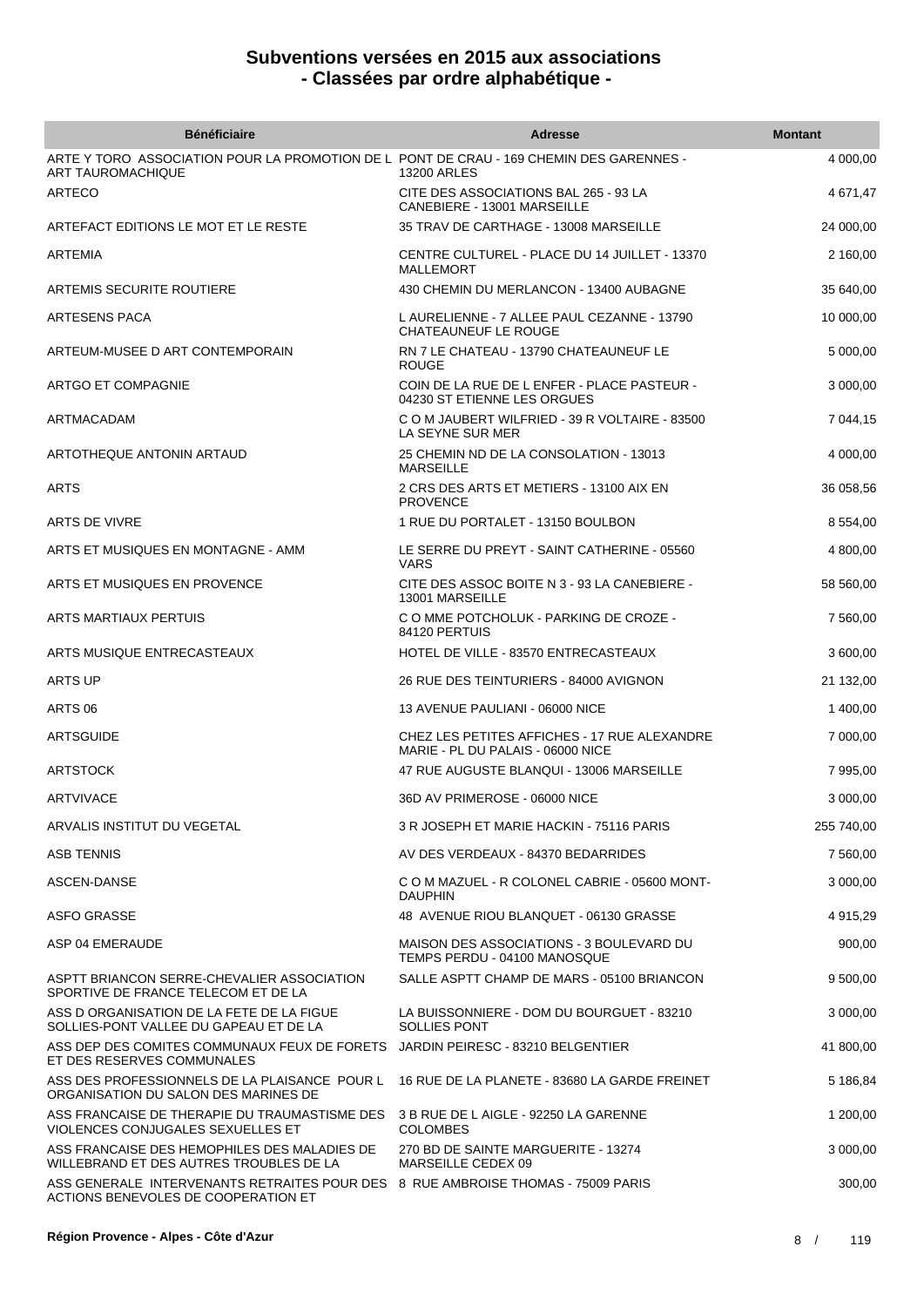| <b>Bénéficiaire</b>                                                                                                              | Adresse                                                                        | <b>Montant</b> |
|----------------------------------------------------------------------------------------------------------------------------------|--------------------------------------------------------------------------------|----------------|
| ASS POUR LA REALISATION ET LE DEVELOPPEMENT D<br>UN CENTRE NATIONAL DE                                                           | PLACE PAUL BORDE - 13106 ROUSSET CEDEX                                         | 75 021,55      |
| ASS REG RESSOURCERIES DE PROVENCE-ALPES-COTE 21 RUE CHATEAUREDON - 13001 MARSEILLE<br>D AZUR                                     |                                                                                | 72 771,43      |
| ASS SOUTIEN ET DEVELOPPEMENT DE L ACTION SOCIO 12 RUE DE LA GENDARMERIE - BP 1709 - 06012<br>CULTURELLE ET SPORTIVE DE LA MAISON | NICE CEDEX 1                                                                   | 13 944,39      |
| ASSISES DE LA TRADUCTION LITTERAIRE EN ARLES<br><b>ATLAS</b>                                                                     | ESPACE VAN GOGH - 13200 ARLES                                                  | 130 000,00     |
| ASSO ORGANISME DE GESTION DE L ECOLE DITE<br>LYCEE D ENSEIGNEMEN PROFESSIONNEL ET<br><b>TECHNIQUE</b>                            | 44 AV JEAN DE NOAILLES - 06400 CANNES                                          | 478 021,75     |
| ASSO DE CREATION GESTION DEVELOPPEMENT DUN<br>CENTRE DE PRODUCTIONS ARTISTIQUES                                                  | LA FRICHE LA BELLE DE MAI - 41 R JOBIN -<br>THEATRE MASSALIA - 13003 MARSEILLE | 80 000,00      |
| ASSO DE DEFENSE DES VICTIMES DES MALADIES<br>PROFESSIONNELLES DE L OUEST DE L ETANG                                              | 14 CRS ARISTIDE BRIAND - 13500 MARTIGUES                                       | 2 000,00       |
| ASSO DES PROFESSIONNELS ET DE PROMOTION DE L<br>ECONOMIE SOCIALE ET SOLIDAIRE EN                                                 | MAISON IV DE CHIFFRE - 26 RUE DES TEINTURIERS<br>- 84000 AVIGNON               | 36 900,00      |
| <b>ASSO EMPLOI FORMATION</b>                                                                                                     | 3 RUE SAINTE ADELAIDE - 13004 MARSEILLE                                        | 2 000,00       |
| ASSO POUR LA GESTION DE LA SECTION REG PROV<br>ALPES COTE D AZU EN FONDS D ASS FORM DES                                          | <b>IMMEUBLE NOILLY PARADIS - 146 RUE PARADIS -</b><br>13006 MARSEILLE          | 21 540,00      |
| ASSOCIATION IRIS FORMATION                                                                                                       | 8 RUE ANDRE ISAIA - 13013 MARSEILLE                                            | 5 000,00       |
| ASSOCIATION LE MOUVEMENT DU NID                                                                                                  | 8B RUE DAGOBERT - 92110 CLICHY                                                 | 3 500,00       |
| ASSOCIATION PARCOURS DE FEMMES                                                                                                   | ZONE INDUSTRIELLE - AV DU CENTRE - 06150<br>CANNES LA BOCCA                    | 81 524,50      |
| ASSOCIATION ACCES CONSEIL                                                                                                        | ACTIPOLE 12 - 7 R GASTON DE FLOTTE - 13012<br><b>MARSEILLE</b>                 | 287 672,00     |
| ASSOCIATION ACCOMPAGNEMENT PROMOTION<br>INSERTION PROVENCE - API PROVENCE -                                                      | LE FLORIDA - 438 BD EMMANUEL MAUREL - 06140<br><b>VENCE</b>                    | 249 718,90     |
| ASSOCIATION ACCUEIL DE JOUR                                                                                                      | 5 A PLACE MARCEAU - 13002 MARSEILLE                                            | 71 200,00      |
| ASSOCIATION ACCUEIL FAMILLES DETENUS VAUCLUSE 1 BIS RUE SAINT JOSEPH - 84000 AVIGNON<br>AFDV                                     |                                                                                | 2 000,00       |
| ASSOCIATION ACTIVITES POUR TOUS                                                                                                  | 9 IMPASSE DES LISERONS - BAT 2 ESC 7 - 06300<br><b>NICE</b>                    | 11 500,00      |
| <b>ASSOCIATION AERIA</b>                                                                                                         | 107 IMPASSE BONIFAY - QUARTIER ST HONORAT -<br>83190 OLLIOULES                 | 25 000,00      |
| ASSOCIATION AERONAUTIQUE PROVENCE COTE D AZUR MALVOISIN - AERODROME DE FAYENCE MALVOISIN                                         | - 83440 FAYENCE                                                                | 7 007,79       |
| ASSOCIATION AGIR ENSEMBLE POUR LE LOGEMENT EN 46 BD DE LA CARTONNERIE - 13011 MARSEILLE<br><b>HUVEAUNE</b>                       |                                                                                | 7 645,50       |
| ASSOCIATION AGROPARC                                                                                                             | CREATIVA BAT A - 200 RUE MICHEL DE MONTAIGNE<br>- 84000 AVIGNON                | 41 551,46      |
| ASSOCIATION AIDE AUX JEUNES MALADES<br><b>CONVALESCENTS AJMC</b>                                                                 | HOPITAL D ENFANTS LA TIMONE - 13385<br>MARSEILLE CEDEX 05                      | 3 500,00       |
| <b>ASSOCIATION AIDES</b>                                                                                                         | TOUR ESSOR - 14 RUE SCANDICCI - 93500 PANTIN                                   | 15 399,99      |
| ASSOCIATION AIR VALLAURIS                                                                                                        | 1 BD DES DEUX VALLONS - 06220 VALLAURIS                                        | 3 960,00       |
| ASSOCIATION AIX QUI                                                                                                              | LES ARCADES - ANCIEN CHE DU COTON ROUGE -<br>13100 AIX EN PROVENCE             | 42 000,00      |
| ASSOCIATION AIXOISE DES AMIS DU THEATRE<br><b>POPULAIRE</b>                                                                      | CHATEAU DE L ANGLAIS - C O M PELINQ - 13590<br><b>MEYREUIL</b>                 | 12 000,00      |
| ASSOCIATION ALADIN                                                                                                               | LA FLUORINE II - 16 R LAINDET LALONDE - 83000<br><b>TOULON</b>                 | 35 270,00      |
| ASSOCIATION ALMA MATER                                                                                                           | LE CAP FAGNET - 35 R D ANJOU - 13015 MARSEILLE                                 | 44 656,30      |
| ASSOCIATION ALPES DE LUMIERE                                                                                                     | 1 PLACE DU PALAIS - BP 58 - 04300 FORCALQUIER                                  | 212 600,00     |
| ASSOCIATION ANDALOUSE ALHAMBRA                                                                                                   | 9 R VINCENT AURIOL - 84000 AVIGNON                                             | 18 200,00      |
| ASSOCIATION ANDROMEDE                                                                                                            | 2 PLACE LEVERRIER - 13004 MARSEILLE                                            | 58 298,42      |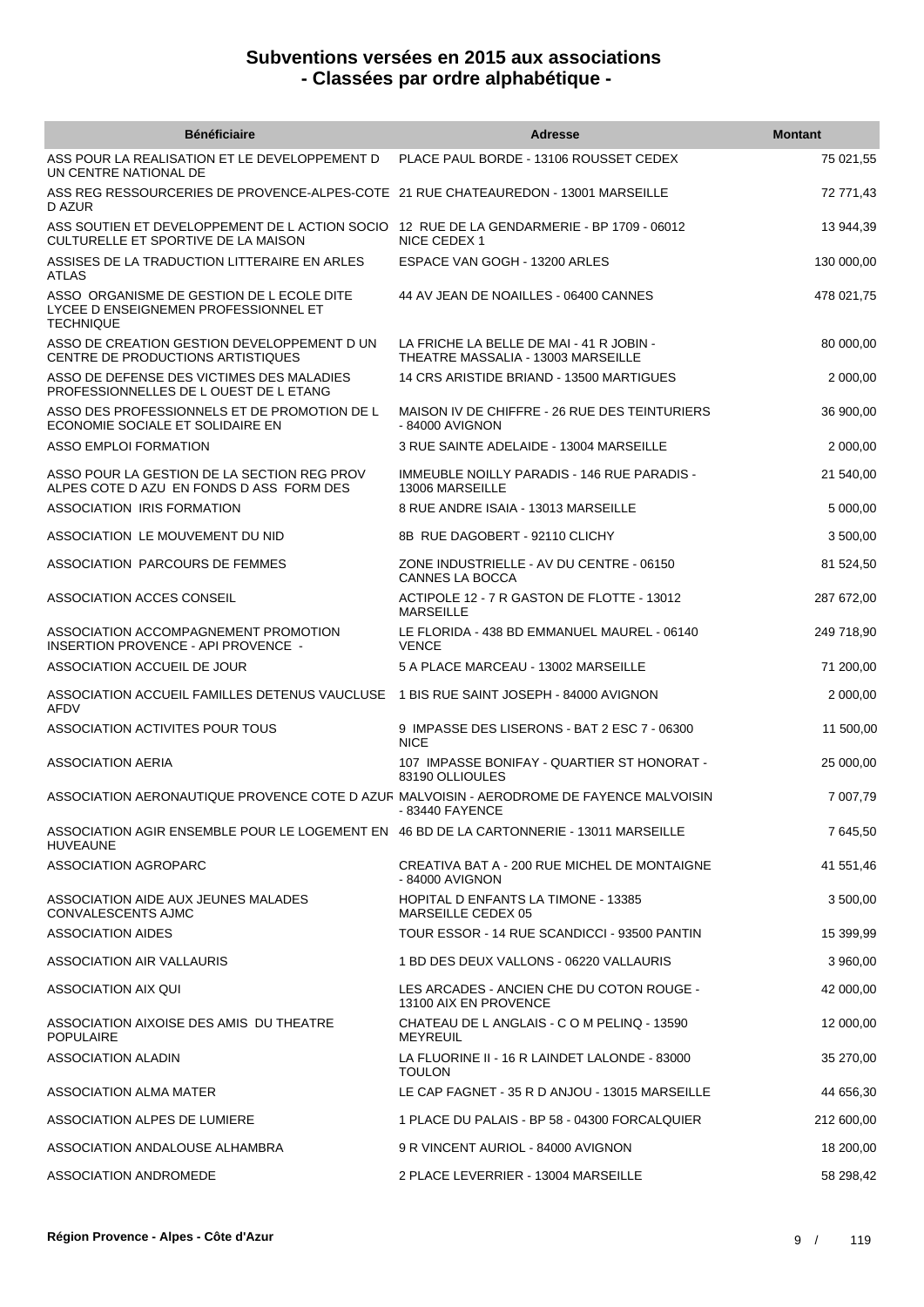| <b>Bénéficiaire</b>                                                                                                      | <b>Adresse</b>                                                                | <b>Montant</b> |
|--------------------------------------------------------------------------------------------------------------------------|-------------------------------------------------------------------------------|----------------|
| ASSOCIATION ANDROMEDE                                                                                                    | 7 AVENUE SADI CARNOT - 13200 ARLES                                            | 106 800,00     |
| ASSOCIATION AQUO D AQUI                                                                                                  | CHEZ MME BARTHELEMY RES LA PERTE - 20 BD<br>BONNIOT - 13012 MARSEILLE         | 26 400,00      |
| ASSOCIATION ARCHEOLOGIE SOUS-MARINE                                                                                      | MAISON DES ASSOCIATIONS - BD DES LICES -<br><b>13200 ARLES</b>                | 5 038,20       |
| ASSOCIATION ARCHEOMED                                                                                                    | AV 1E DIVISION FRANCE LIBRE - BP 10039 - 13633<br>ARLES CEDEX                 | 69 198,50      |
| ASSOCIATION ARCHIPEL ACCUEIL INTERNATIONAL                                                                               | HOTEL DE VILLE - 86130 SAINT CYR                                              | 150 000,00     |
| ASSOCIATION ART CADE                                                                                                     | 35 BIS RUE DE LA BIBLIOTHEQUE - 13001<br><b>MARSEILLE</b>                     | 31 200,00      |
| ASSOCIATION ART ET CULTURE FABRI DE PEIRESC                                                                              | MAISON DE PAYS - 04370 BEAUVEZER                                              | 86 101,70      |
| ASSOCIATION ARTS ET DEVELOPPEMENT                                                                                        | 360 BOULEVARD NATIONAL - 13003 MARSEILLE                                      | 57 370,64      |
| ASSOCIATION ARTS THEATRE MONUMENTS                                                                                       | 1 ALLEE DE VERDUN - 04200 SISTERON                                            | 25 160,00      |
| ASSOCIATION ASTRONOMIE EN PROVENCE AAP                                                                                   | DOMAINE DE LA BLAQUE - 83670 VARAGES                                          | 1 000,00       |
| ASSOCIATION ATOL ACCUEIL INSERTION NORD ALPILLES 4 BD GAMBETTA - 13160 CHATEAURENARD                                     |                                                                               | 28 620,00      |
| ASSOCIATION AXIS                                                                                                         | 9 RUE CORNEILLE - 83000 TOULON                                                | 52 500,00      |
| ASSOCIATION AZUREENNE DES AMIS DU MUSEE DE LA<br><b>RESISTANCE NATIONALE</b>                                             | NICE LA PLAINE 1 BAT A2 - BD MAURICE SLAMA -<br>06200 NICE                    | 14 850,00      |
| <b>ASSOCIATION BATIMENTS DURABLES</b><br><b>MEDITERRANEENS</b>                                                           | LE MARCONI - AV LOUIS PHILIBERT - DOM PETIT<br>ARBOIS - 13080 AIX EN PROVENCE | 31 176,45      |
| ASSOCIATION BERGERIE DE BERDINE                                                                                          | ST MARTIN DE CASTILLON - 84750 ST MARTIN DE<br>CASTILLON                      | 5 000,00       |
| ASSOCIATION BLIEUXOISE DE COOPERATION<br>DEVELOPPEMENT ET EDUCATION                                                      | BLIEUX - 04330 BLIEUX                                                         | 6 539,97       |
| <b>ASSOCIATION BOUDMER</b>                                                                                               | MAISON DES ASSOCIATIONS - 93 LA CANEBIERE -<br>13001 MARSEILLE                | 10 012,35      |
| ASSOCIATION BOULISTE DES CLUBS DE DRAGUIGNAN                                                                             | BOULODROME MUNICIPAL - STADE RAOUL BRULAT<br>- 83300 DRAGUIGNAN               | 1 000,00       |
| ASSOCIATION BOXING CLUB DE SAINT JEROME                                                                                  | CITE DES BALUSTRES - AV DE ST JEROME - PL DES<br>MANADIERS - 13013 MARSEILLE  | 24 000,00      |
| ASSOCIATION C UN POINT A                                                                                                 | 1 RUE EMILE TAVAN - 13100 AIX EN PROVENCE                                     | 4 000,00       |
| <b>ASSOCIATION CALLIOPE</b>                                                                                              | MAISON DES ASSOCIATIONS - 7 R DES TARTUGUES<br>- 13800 ISTRES                 | 1 000,00       |
| ASSOCIATION CANNES ECHECS                                                                                                | 11 AVENUE ST LOUIS - 06400 CANNES                                             | 2 973,69       |
| ASSOCIATION CARNOT CARMES SAINT LAZARE                                                                                   | 5 R MIJEANNE - 84000 AVIGNON                                                  | 2 100,00       |
| ASSOCIATION CARTOONING FOR PEACE                                                                                         | 80 BD AUGUSTE BLANQUI - 75013 PARIS                                           | 9 000,00       |
| ASSOCIATION CELLULE 516                                                                                                  | IMMEUBLE LE CORBUSIER APPT 516 - 280 BD<br>MICHELET - 13008 MARSEILLE         | 18 000,00      |
| ASSOCIATION CENTRE BAUSSENQUE                                                                                            | 34 RUE BAUSSENQUE - 13002 MARSEILLE                                           | 19 906,66      |
| ASSOCIATION CENTRE SOCIO CULTUREL LA MEDE<br><b>MAISON POUR TOUS</b>                                                     | AVENUE SAINT MEDARD LA MEDE - 13220<br>CHATEAUNEUF LES MARTIGUES              | 24 858,67      |
| <b>ASSOCIATION CENTREMPLOI</b>                                                                                           | 43 R FELIX PYAT - 13300 SALON DE PROVENCE                                     | 149 610,00     |
| ASSOCIATION CHATEAU DE SERVIERES                                                                                         | 8 R DE L ACADEMIE - 13001 MARSEILLE                                           | 16 400,00      |
| ASSOCIATION CHEMIN FAISAN                                                                                                | LE PETIT MAS - 55 R PASTEUR - 13890 MOURIES                                   | 9 373,20       |
| <b>ASSOCIATION CINE PLEIN SOLEIL</b>                                                                                     | 105 AV DE PROVENCE - 84300 CAVAILLON                                          | 3 600,00       |
| ASSOCIATION CITE DES METIERS DE MARSEILLE ET DE     4 10 RUE DES CONSULS - 13002 MARSEILLE<br>PROVENCE ALPES COTE D AZUR |                                                                               | 338 726,31     |
| ASSOCIATION COELACANTHE DES MOULINS ACM                                                                                  | 42 RUE DES MAHONIAS - 06200 NICE                                              | 1 800,00       |
| ASSOCIATION COEUR CHOCOLAT EN PROVENCE                                                                                   | HOTEL DE VILLE - AV DU 8 MAI 1945 - 83210<br><b>BELGENTIER</b>                | 7 980,85       |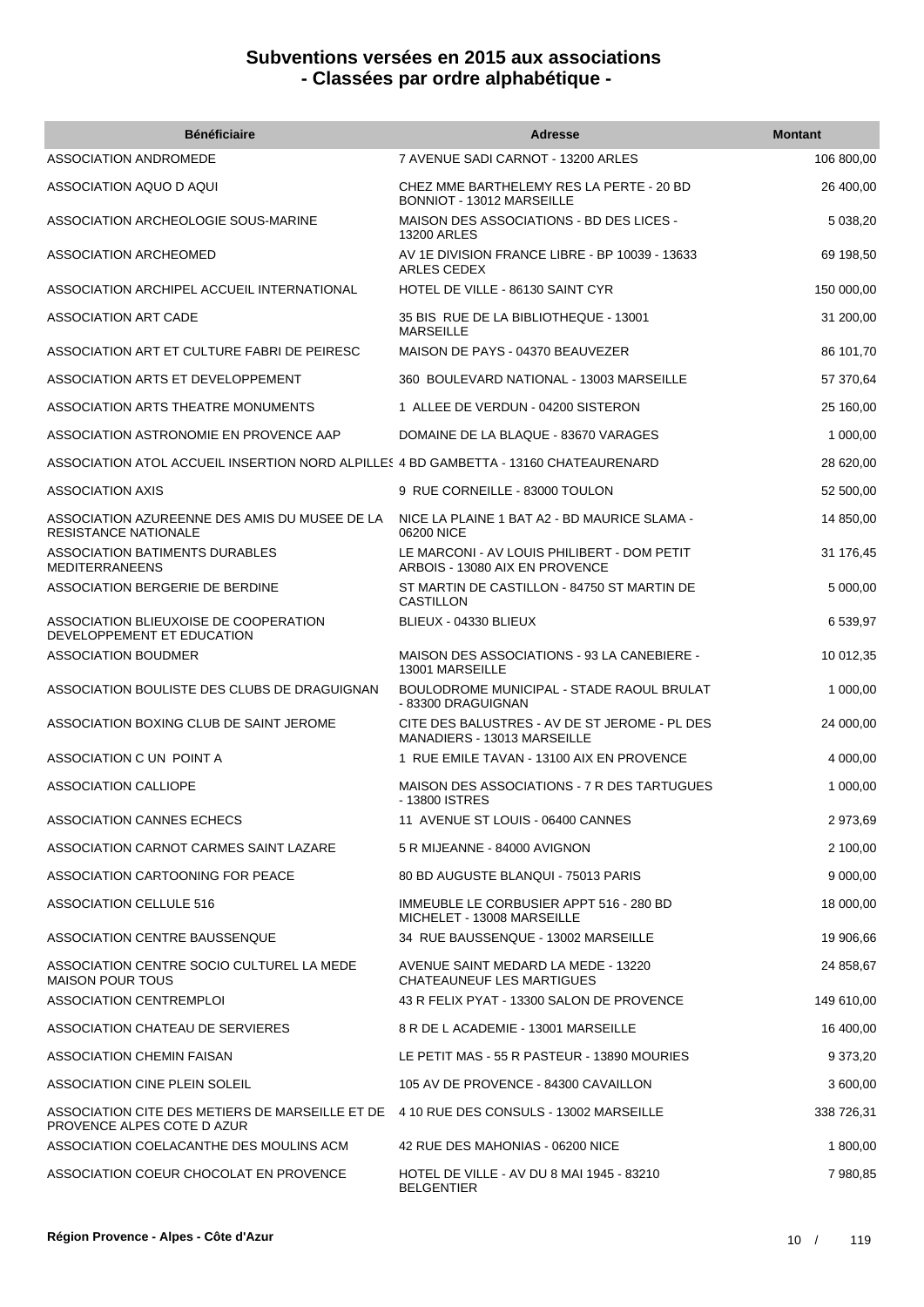| <b>Bénéficiaire</b>                                                                                     | <b>Adresse</b>                                                                     | <b>Montant</b> |
|---------------------------------------------------------------------------------------------------------|------------------------------------------------------------------------------------|----------------|
| ASSOCIATION COMETE FM                                                                                   | 61 PLACE CARNOT - 84400 APT                                                        | 11 272,33      |
| ASSOCIATION COMMUNAUTAIRE POUR L EMPLOI ET LE<br>PARTAGE ACEP                                           | TOUR GOELAND - RUE D ENTRECASTEAUX - 83000<br><b>TOULON</b>                        | 11 744,76      |
| <b>ASSOCIATION COMMUNE</b>                                                                              | 36 RUE TIVOLI - 13005 MARSEILLE                                                    | 5 000,00       |
| <b>ASSOCIATION CONCORDIA</b>                                                                            | 24 COURS JEAN JAURES - 34120 PEZENAS                                               | 2 000,00       |
| ASSOCIATION CONFRERIE DE LA FRAISE CARPENTRAS-<br><b>COMTAT VENAISSIN</b>                               | MAISON DES VINS - 388 AVENUE JEAN JAURES - CS<br>20216 - 84206 CARPENTRAS CEDEX    | 5 000,00       |
| <b>ASSOCIATION CONTRALUZ</b>                                                                            | 5 R ADRIEN MARCEL - 84000 AVIGNON                                                  | 4 480,00       |
| ASSOCIATION COSMED                                                                                      | LA CITE DE LA COSMETIQUE - 2 RUE ODETTE<br>JASSE - 13015 MARSEILLE                 | 108 438,87     |
| ASSOCIATION COTE D AZUR INDUSTRIES DE LA PLAINE<br>DU VAR CLUB DES ENTREPRISES DE                       | ZI 1ERE AVENUE 4243 METRES - 06510 CARROS                                          | 18 000,00      |
| ASSOCIATION COULEURS ESPOIR                                                                             | HOTEL DE VILLE - BP 198 - 84134 LE PONTET<br><b>CEDEX</b>                          | 1 800,00       |
| <b>ASSOCIATION COURS BASTIDE</b>                                                                        | 50 RUE DE LODI - 13006 MARSEILLE                                                   | 34 506,62      |
| ASSOCIATION COURS NOTRE DAME DE FRANCE<br><b>GESTION</b>                                                | 132 RUE BRETEUIL - 13006 MARSEILLE                                                 | 23 290,00      |
| <b>ASSOCIATION CUBE</b>                                                                                 | 16 RUE AUDIBERT - 13005 MARSEILLE                                                  | 16 000,00      |
| ASSOCIATION CULTURE ET LOISI RS ANTIBES                                                                 | 990 AVENUE JULES GREC - 06600 ANTIBES                                              | 18 000,00      |
| ASSOCIATION CULTURE SAUSSOISE                                                                           | LA BASTIDE - 04320 SAUSSES                                                         | 1 500,00       |
| ASSOCIATION CULTURELLE AMAZIGH MARSEILLE ACAM                                                           | 130 CHEMIN DE LA MADRAGUE VILLE - 13015<br><b>MARSEILLE</b>                        | 11 027,00      |
| ASSOCIATION CULTURELLE DE GIGONDAS                                                                      | HOTEL DE VILLE - 84190 GIGONDAS                                                    | 5 000,00       |
| ASSOCIATION CULTURELLE DES ILES DE L OCEAN<br>$INDIEN - ACIOI -$                                        | BAT LE COQUELICOT - LE QUARTIER DES PINS -<br>13127 VITROLLES                      | 3 000,00       |
| ASSOCIATION CULTURELLE DES JUIFS DU PAPE                                                                | CHEZ MME LEVY GILBERTE - 8 RUE DE LA CALADE -<br>84410 BEDOIN                      | 2 500,00       |
| ASSOCIATION CULTURELLE DES MINES DE BRUOUX                                                              | MINES DE BRUOUX - ROUTE DE CROAGNE - 84400<br><b>GARGAS</b>                        | 6 031,57       |
| ASSOCIATION CULTURELLE DU PASSAGE DE MEJAN                                                              | PLACE NINA BERBEROVA - BP 90038 - 13633 ARLES<br><b>CEDEX</b>                      | 162 000,00     |
| ASSOCIATION CULTURELLE ET SCIENTIFIQUE RALLYE<br><b>MATHEMATIQUES SANS FRONTIERE</b>                    | BUREAU DES IPRIA-RECTORAT - PL LUCIEN PAYE -<br>13621 AIX EN PROVENCE CEDEX 1      | 4 500,00       |
| ASSOCIATION CULTURELLE PROVENCALE                                                                       | 94 CHEMIN ROQUETRAOUCADE - 13122<br><b>VENTABREN</b>                               | 2 000,00       |
| ASSOCIATION CULTURELLE SOCIALE ET SPORTIVE DU<br>QUEYRAS                                                | HLM LE LOMBARD - 05470 AIGUILLES                                                   | 102 780,90     |
| ASSOCIATION CULTURELLE ST ELMOISE POUR LA FETE 704 CHEMIN DU CROS DU LOUP - 83330 LE<br>DE LA ST PIERRE | <b>CASTELLET</b>                                                                   | 1 200,00       |
| ASSOCIATION CULTURELLE VAROISE                                                                          | 96 LA FARANDOLE - 83140 SIX FOURS LES PLAGES                                       | 5 400,00       |
| ASSOCIATION CULTURES DU COEUR 83                                                                        | ESPACE MAURICE - 141 AV MARCEL CASTIE - 83200<br><b>TOULON</b>                     | 25 000,00      |
| ASSOCIATION CULTURES ET COMMUNICATION                                                                   | 24 R PAUL LANDRIN - 83000 TOULON                                                   | 3 000,00       |
| ASSOCIATION CYCLISTE DES AS DE PROVENCE                                                                 | RESTAURANT LE MAS DU SOLEIL - 38 CHEMIN DE<br>SAINT COME - 13300 SALON DE PROVENCE | 7 500,00       |
| ASSOCIATION D ACCES ET DE MAINTIEN AU LOGEMENT<br>ADAMAL                                                | 89 BD ARISTIDE BRIAND - 13300 SALON DE<br><b>PROVENCE</b>                          | 19 000,00      |
| ASSOCIATION D AIDE A L INSERTION                                                                        | 35 R BORELY - 13120 GARDANNE                                                       | 16 208,83      |
| ASSOCIATION D AIDE AUX DEMARCHES DE LA SANTE<br>ADS                                                     | RESIDENCE LE MAIL BAT B - 61 BD JOURDAN -<br>13014 MARSEILLE                       | 4 800,00       |
| ASSOCIATION D AIDE AUX JEUNES TRAVAILLEURS                                                              | 3 RUE PALESTRO - 13003 MARSEILLE                                                   | 67 600,00      |
| ASSOCIATION D AIDE AUX POPULATIONS IMMIGREES                                                            | 74 AVENUE ROGER SALENGRO - 13003 MARSEILLE                                         | 19 600,00      |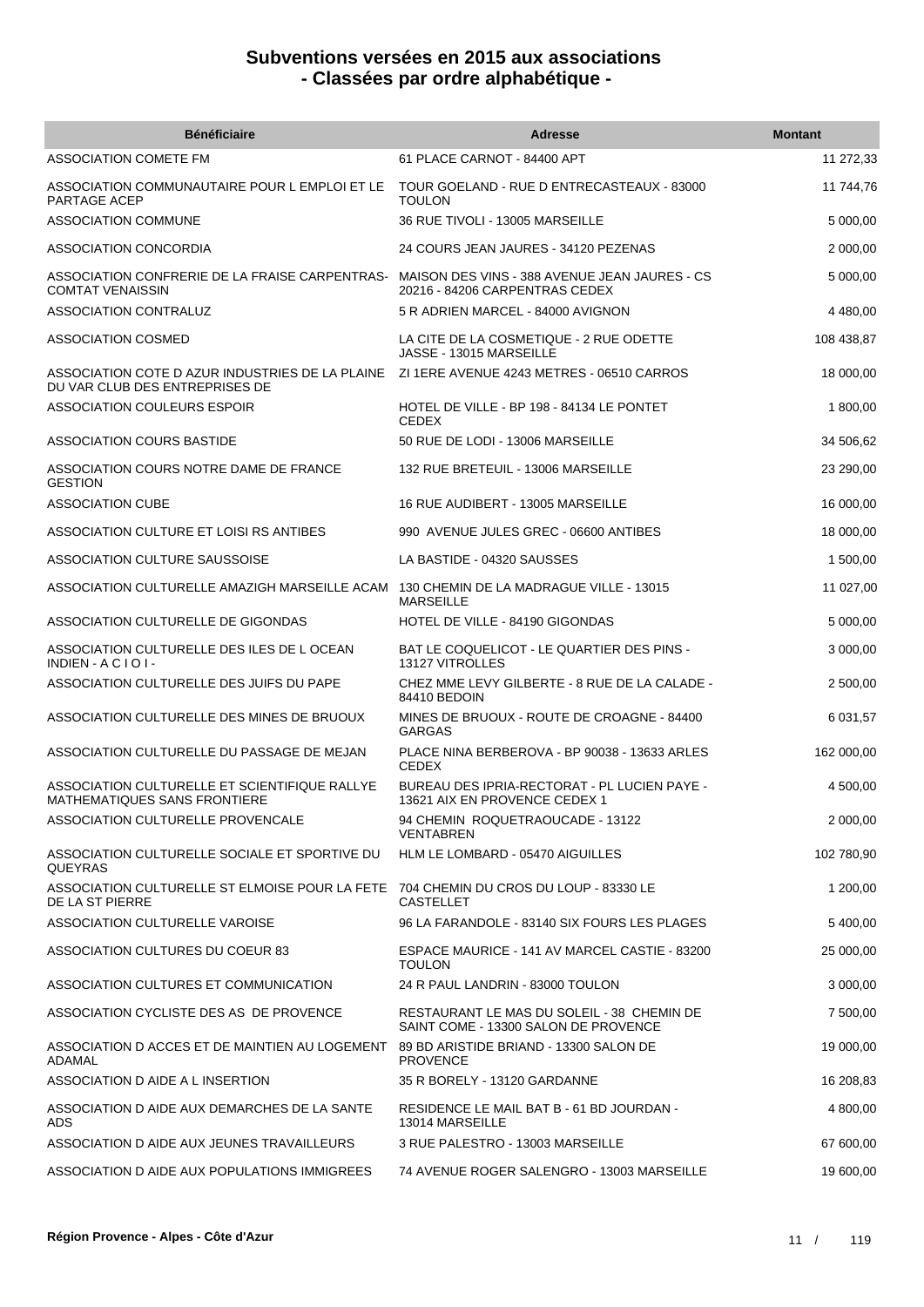| <b>Bénéficiaire</b>                                                                                                 | <b>Adresse</b>                                                                          | <b>Montant</b> |
|---------------------------------------------------------------------------------------------------------------------|-----------------------------------------------------------------------------------------|----------------|
| ASSOCIATION D AIDE AUX VICTI MES D ACTES DE<br><b>DELINQUANCE</b>                                                   | 7 RUE DE LA REPUBLIQUE - 13002 MARSEILLE                                                | 152 309,56     |
| ASSOCIATION D AIDE AUX VICTIMES D INFRACTIONS DU LE MONTE CARLO - 1 RUE MIRABEAU - 83000<br><b>VAR AAVIV</b>        | <b>TOULON</b>                                                                           | 62 358,94      |
| ASSOCIATION D AMITIE INTERCOMMUNAUTAIRE DE L<br>ARENAS-FERBER-SAINT                                                 | CHEZ MME MAALI FAOUZIA - 54 BD RENE CASSIN -<br>06200 NICE                              | 10 320,00      |
| ASSOCIATION D ANIMATION DU TERRITOIRE OUEST<br><b>AVIGNON</b>                                                       | PARC SAINT ROCH - 5 PLACE HECTOR BERLIOZ -<br>84000 AVIGNON                             | 6 900,00       |
| ASSOCIATION D ANIMATION SOCIO EDUCATIVE DES<br>AIGUES DOUCE LA LEQUE                                                | RUE DE TURENNE - CENTRE SOCIAL FABIEN<br>MENOT - 13110 PORT DE BOUC                     | 28 200,00      |
| ASSOCIATION D ECHANGES CULTURELS EN<br>MEDITERRANEE ECUME                                                           | 1 PLACE GABRIEL PERI - 13001 MARSEILLE                                                  | 55 321,65      |
| ASSOCIATION D EDUCATION DU COURS MAINTENON                                                                          | 10 BOULEVARD PASTEUR - 83400 HYERES                                                     | 57 700,00      |
| ASSOCIATION D EDUCATION POPULAIRE BELSUNCE                                                                          | 13 RUE FAUCHIER - 13002 MARSEILLE                                                       | 11 200,00      |
| ASSOCIATION D EDUCATION POPULAIRE DE L<br><b>IMMACULEE CONCEPTION AEP</b>                                           | 18 RUE DES MARINS - 84200 CARPENTRAS                                                    | 64 589,02      |
| ASSOCIATION D EDUCATION POPULAIRE DU<br>PENSIONNAT DE LA NATIVITE ORGANISME DE GESTION                              | AEP LA NATIVITE - 8 R JEAN ANDREANI - 13097 AIX<br>EN PROVENCE CEDEX 2                  | 9 123,15       |
| ASSOCIATION D EDUCATION POPULAIRE LE ROC -<br>FOYER RURAL DE CASTELLANE                                             | CHEMIN NOTRE DAME - 04120 CASTELLANE                                                    | 236,99         |
| ASSOCIATION D EDUCATION POPULAIRE VIALA-<br><b>LACOSTE</b>                                                          | 76 AVENUE G CABRIER - 13300 SALON DE<br><b>PROVENCE</b>                                 | 12 488,86      |
| ASSOCIATION D ELEVEURS DE CHEVAUX DE RACE<br><b>CAMARGUE</b>                                                        | MAS DU PONT DE ROUSTY - 13200 ARLES                                                     | 12 000,00      |
| ASSOCIATION D ENTRAIDE ENTRE LES PERSONNES<br>ACCUEILLIES A LA PROTECTION DE L ENFANCE DU                           | IMMEUBLE LE PERICLES N 8 - 50 AV JOSEPH<br>GASQUET - 83100 TOULON                       | 2 500,00       |
| ASSOCIATION D ESCRIME AVIGNONNAISE                                                                                  | 7 PARC CHAMPFLEURY - 84000 AVIGNON                                                      | 6 000,00       |
| ASSOCIATION D EVEIL ARTISTIQUE DES JEUNES<br><b>PUBLICS</b>                                                         | 20 AV MONTCLAR - 84000 AVIGNON                                                          | 84 200,00      |
| ASSOCIATION D IDEES                                                                                                 | 4 IMP VELTEN - 13004 MARSEILLE                                                          | 13 926,00      |
| ASSOCIATION D IDEES MARSEILLAISES - AIM -                                                                           | 183 RUE CHARLES KADDOUZ - 13012 MARSEILLE                                               | 17 892,14      |
| ASSOCIATION D INSERTION DES RESTAURANTS DU<br>COEUR DES BOUCHES DU RHONE                                            | CHEMIN DE LA LOUVE - 13400 AUBAGNE                                                      | 6 000,00       |
| ASSOCIATION D INTERETS VERS LA LOGIQUE A L<br><b>EMPLOI AILE</b>                                                    | CCAS - 330 CRS EMILE ZOLA - 84800 L ISLE SUR LA<br><b>SORGUE</b>                        | 8 000,00       |
| ASSOCIATION D ORGANISATION DE PRODUCTEURS AOP MAISON DE L AGRICULTURE - SITE AGROPARC -<br><b>CERISE DE TABLE</b>   | TSA 48222 - 84912 AVIGNON CEDEX 9                                                       | 6 000,00       |
| ASSOCIATION D ORGANISATIONS DE PRODUCTEURS<br>AOP NATIONALE RAISIN DE TABLE                                         | <b>CHAMBRE DEP L AGRICULTURE - SITE AGROPARC -</b><br>TSA 48222 - 84912 AVIGNON CEDEX 9 | 12 000,00      |
| ASSOCIATION DANSE 34 PRODUCTION                                                                                     | POLE MEDIA DE LA BELLE DE MAI - 37 RUE GUIBAL<br>- 13003 MARSEILLE                      | 40 000,00      |
| ASSOCIATION DE CRISTALLOGRAPHIE D AIX MARSEILLE CNRS AIX MARSEILLE UNIVERSITE - 163 AVENUE<br>- ACAM -              | DE LUMINY - CASE 932 - 13288 MARSEILLE CEDEX<br>09                                      | 9 483,79       |
| ASSOCIATION DE DEFENSE ASSISTANCE JURIDIQUE ET 13 AVENUE AMIRAL COLLET - 83000 TOULON<br>EDUCATIVE DES TRAVAILLEURS |                                                                                         | 29 630,25      |
| ASSOCIATION DE DEFENSE DES USAGERS DE LA GARE<br>D ARLES ET DE SA REGION                                            | MAISON DE LA VIE ASSOCIATIVE - 3 BD DES LICES -<br>13200 ARLES                          | 1 000,00       |
| ASSOCIATION DE DEVELOPPEMENT ARTISTIQUE ET<br>CULTUREL DE LA COMMUNAUTE DE COMMUNES DU                              | THEATRE DU BRIANCONNAIS - 45 AVE DE LA<br>REPUBLIQUE - 05100 BRIANCON                   | 188 868,00     |
| ASSOCIATION DE DEVELOPPEMENT D ENTREPRISES<br>LOCALES D INSERTION ECONOMIQUE ET                                     | 7 RUE JEAN CRISTOFOL - 13003 MARSEILLE                                                  | 236 369,73     |
| ASSOCIATION DE DEVELOPPEMENT DE L APICULTURE<br><b>PROVENCALE</b>                                                   | MAISON DES AGRICULTEURS - 22 AVENUE HENRI<br>PONTIER - 13626 AIX EN PROVENCE CEDEX 1    | 65 000,00      |
| ASSOCIATION DE DEVELOPPEMENT DE L EMPLOI<br>AGRICOLE ET RURAL - A.D.E.A.R. -                                        | MAISON PAYSANS MONDE RURAL - 2 AV LT<br>COLONEL NOEL REYNAUD - 13660 ORGON              | 20 577,86      |
| ASSOCIATION DE DEVELOPPEMENT DES ENTREPRISES<br>DE TOULON OUEST ADETO                                               | 419 AV DE L EUROPE - BP 70085 - 83140 SIX FOURS<br><b>LES PLAGES</b>                    | 77 809,17      |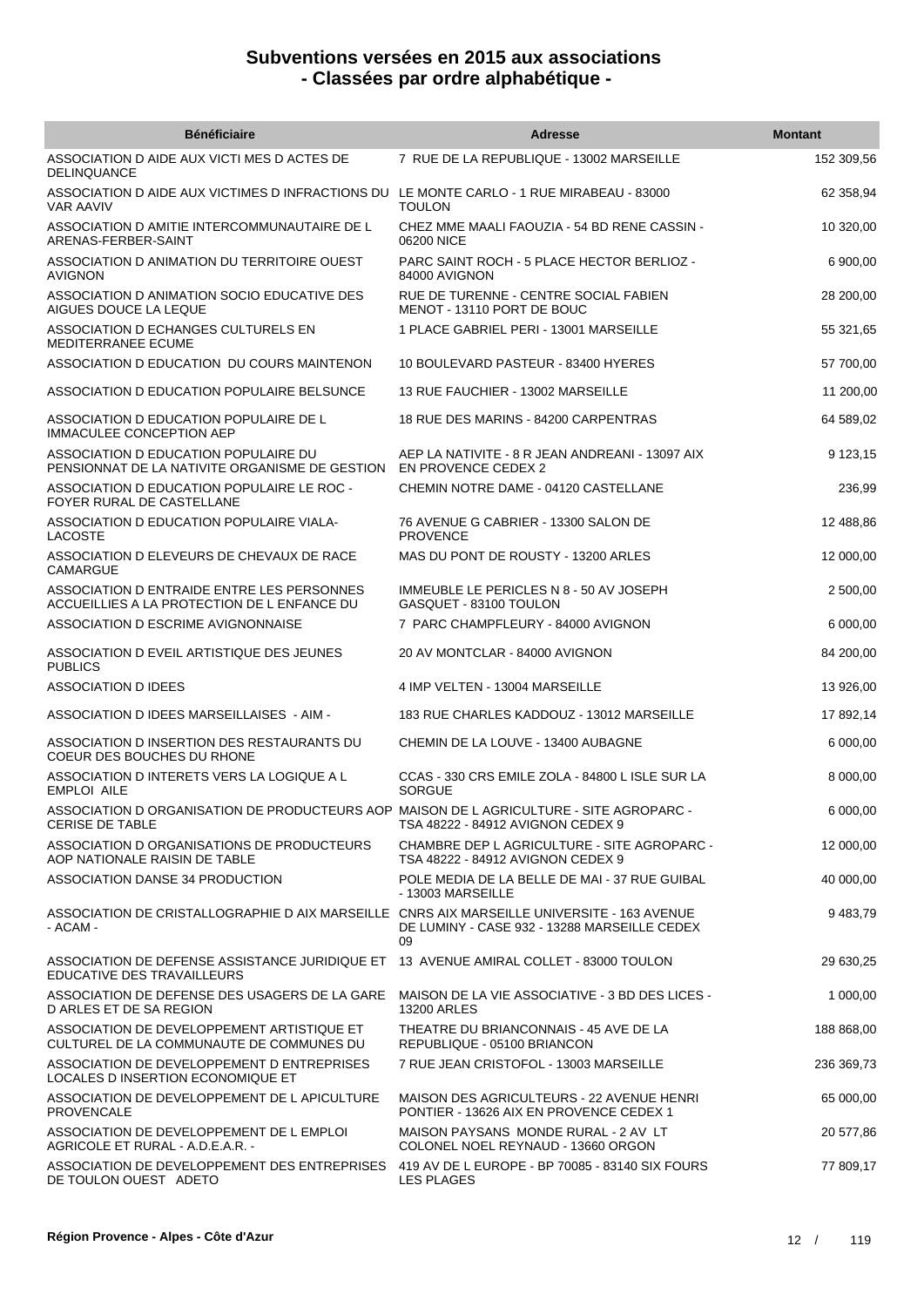| <b>Bénéficiaire</b>                                                                                                            | <b>Adresse</b>                                                                | <b>Montant</b> |
|--------------------------------------------------------------------------------------------------------------------------------|-------------------------------------------------------------------------------|----------------|
| ASSOCIATION DE DIFFUSION DE L EXPRESSION JUIVE<br><b>SUR MARSEILLE</b>                                                         | 86 COURS LIEUTAUD - 13006 MARSEILLE                                           | 12 000,00      |
| ASSOCIATION DE FORMATION CANNES INTERNATIONAL 1 RUE DE LA VERRERIE - 06150 CANNES LA BOCCA                                     |                                                                               | 34 300,00      |
| ASSOCIATION DE FORMATION ET D ACTION SOCIALE<br>DES ECURIES DE COURSES                                                         | ALLEE JARDY - 60270 GOUVIEUX                                                  | 5 777,20       |
| ASSOCIATION DE FORMATION ET INSERTION GARDOISE PARC GEORGES BESSE - 50 ALLEE CHARLES<br>- AFIG -                               | BABBAGE - 30000 NIMES                                                         | 3 600,00       |
| ASSOCIATION DE FORMATION POUR LA COOPERATION<br>ET LA PROMOTION PROFESSIONNELLE                                                | LA CROIX ROUGE - 48 BD MARCEL DELPRAT -<br>13013 MARSEILLE                    | 167 006,32     |
| ASSOCIATION DE GESTION CAP MODERNE - AGS CAP<br>MODERNE -                                                                      | HOTEL VICTORIA - 7 PROMENADE DU CAP - 06190<br>ROQUEBRUNE CAP MARTIN          | 1 800,00       |
| ASSOCIATION DE GESTION DE L ECOLE DE LA<br>DEUXIEME CHANCE                                                                     | 360 CHE DE LA MADRAGUE VILLE - PL DES<br>ABATTOIRS - 13344 MARSEILLE CEDEX 15 | 885 777,00     |
| ASSOCIATION DE GESTION DE L EXTERNAT SAINT<br><b>JOSEPH</b>                                                                    | 2229 RTE DE FAVEYROLLES - 83190 OLLIOULES                                     | 202 925,71     |
| ASSOCIATION DE GESTION DE L INCUBATEUR<br>MULTIMEDIA DE LA BELLE DE MAI - AGIM                                                 | POLE MEDIA - 37-41 RUE GUIBAL - 13003<br><b>MARSEILLE</b>                     | 75 650,00      |
| ASSOCIATION DE GESTION DE LA MAISON POUR TOUS<br><b>CHAMPFLEURY</b>                                                            | 2 RUE MARIE MADELEINE - 84000 AVIGNON                                         | 38 545,00      |
| ASSOCIATION DE GESTION DE LA RESERVE<br><b>GEOLOGIQUE DE HAUTE PROVENCE</b>                                                    | QUARTIER SAINT BENOIT - CENTRE DE GEOLOGIE -<br>04000 DIGNE LES BAINS         | 78 725,55      |
| ASSOCIATION DE GESTION DES CENTRES DE LOISIRS<br>ET CENTRE SOCIAL DU TERRITOIRE                                                | 24 PLACE CARDINAL MAURY - 84600 VALREAS                                       | 8 000,00       |
| ASSOCIATION DE GESTION DU P.L.I.E. DU BASSIN<br>CANNOIS                                                                        | 2 RUE BORNIOL - 06400 CANNES                                                  | 42 660,00      |
| ASSOCIATION DE GESTION DU CENTRE ALBERT CAMUS CITE CORSY - 1 RUE DES VIGNES - 13090 AIX EN                                     | <b>PROVENCE</b>                                                               | 4 200,00       |
| ASSOCIATION DE GESTION DU CENTRE REGIONAL D<br><b>EXCELLENCE KITESURF DE</b>                                                   | PORT SAINT PIERRE MR LHEZ - 61 AV DU DOCTEUR<br>ROBIN - 83400 HYERES          | 4 000,00       |
| ASSOCIATION DE GESTION DU CENTRE SOCIAL DE LA<br><b>TOUR D AIGUES</b>                                                          | HOTEL DE VILLE - RUE DU PARC - 84240 LA TOUR D<br><b>AIGUES</b>               | 3 000,00       |
| ASSOCIATION DE GESTION DU CONSERVATOIRE<br>NATIONAL DES ARTS ET METIERS DE LA REGION PVE                                       | 12 PL DES ABATTOIRS - 13015 MARSEILLE                                         | 895 622,33     |
| ASSOCIATION DE GESTION DU FESTIVAL D'AVIGNON                                                                                   | ESPACE SAINT LOUIS - 20 R DU PORTAIL BOQUIER -<br>84000 AVIGNON               | 582 400,00     |
| ASSOCIATION DE GESTION DU THEATRE DU GYMNASE<br>ARMAND HA MMER                                                                 | RUE DU THEATRE FRANCAIS - THEATRE DU<br>GYMNASE - 13001 MARSEILLE             | 193 600,00     |
| ASSOCIATION DE GESTION ET D ANIMATION DE LA<br>MAISON DES FAMILLES ET DES ASSOCIATIONS                                         | AVENUE SALVADOR ALLENDE - 13014 MARSEILLE                                     | 44 502,18      |
| ASSOCIATION DE GESTION ET D ANIMATION DU CENTRE 7 AV SAINT PAUL - 13013 MARSEILLE<br>SOCIAL DE MALPASSE                        |                                                                               | 82 536,50      |
| ASSOCIATION DE GESTION ET D ANIMATION DU CENTRE FRAIS VALLON BAT N - CENTRE SOCIO CULTUREL -<br>SOCIO CULTUREL DE FRAIS VALLON | 13013 MARSEILLE                                                               | 31 610,56      |
| ASSOCIATION DE GESTION ET D ANIMATION DU CENTRE 38 RTE NATIONALE DE LA VISTE - 13015 MARSEILLE<br>SOCIOCULTUREL DELRIO         |                                                                               | 52 373,87      |
| ASSOCIATION DE GESTION ET D ANIMATION SPORTIVE<br>ET SOCIO CULTURELLE DE SAINT                                                 | 589 AV DE LA LIBERATION - 06700 SAINT LAURENT<br>DU VAR                       | 7740,00        |
| ASSOCIATION DE GESTION ET DE COORDINATION DE L<br>INSTITUT MEDITERRANEEN DES METIERS                                           | FRICHE DE LA BELLE DE MAI - 412 RUE JOBIN -<br>13003 MARSEILLE                | 19 999,80      |
| ASSOCIATION DE GESTION IMMOBILIERE SOCIALE DES<br><b>ALPES MARITIMES</b>                                                       | 7 ET 9 R HENRY DE CESSOLE - 06100 NICE                                        | 9 000,00       |
| ASSOCIATION DE L ECOLE DE METIERS OGEC                                                                                         | 24 RUE DES BONS ENFANTS - 13006 MARSEILLE                                     | 26 500,00      |
| ASSOCIATION DE L ECOMUSEE DU HAUT PAYS DES<br>TECHNIQUES ET DES TRANSPORTS                                                     | QUA DE LA GARE - SITE DE L ECOMUSEE - 06540<br><b>BREIL SUR ROYA</b>          | 4 000,00       |
| ASSOCIATION DE L ENTENTE DES GENERATIONS POUR 14 VILLA DE LOURCINE - 75014 PARIS<br>L EMPLOI ET L ENTREPRISE - EGEE -          |                                                                               | 18 160,00      |
| ASSOCIATION DE L ENTENTE DU VAUCLUSE                                                                                           | 43 COURS VICTOR HUGO - 84600 VALREAS                                          | 15 000,00      |
| ASSOCIATION DE L INSTITUTION MARSEILLAISE                                                                                      | 102 R SYLVABELLE - 13006 MARSEILLE                                            | 206 177,04     |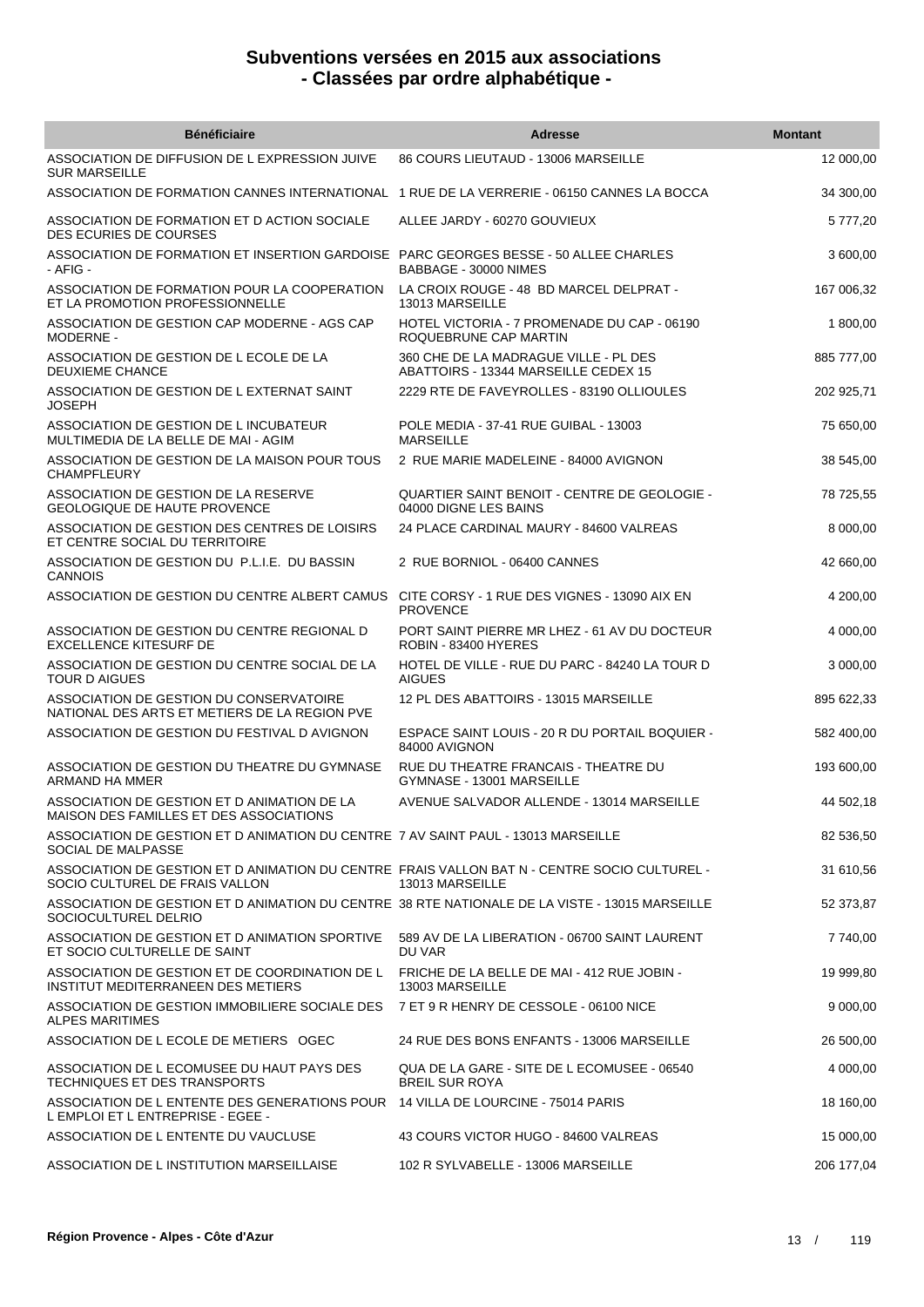| <b>Bénéficiaire</b>                                                                                                              | <b>Adresse</b>                                                                                              | <b>Montant</b> |
|----------------------------------------------------------------------------------------------------------------------------------|-------------------------------------------------------------------------------------------------------------|----------------|
| ASSOCIATION DE LA FOIRE PAYSANNE DE LA BRILLANNE HOTEL DE VILLE - 04700 LA BRILLANNE<br>A.F.P.B.                                 |                                                                                                             | 2 000,00       |
| ASSOCIATION DE LA FONDATION ETUDIANTE POUR LA<br><b>VILLE AFEV</b>                                                               | 26 BIS R DE CHATEAU LANDON - 75010 PARIS                                                                    | 157 860,00     |
| ASSOCIATION DE LA PLACE BLANCHE                                                                                                  | 37 BD ARISTIDE BRIAND - 13100 AIX EN PROVENCE                                                               | 39 800,00      |
| ASSOCIATION DE MEDIATION ET D AIDE AUX VICTIMES                                                                                  | 110 RUE AIME AUTRAND - 84000 AVIGNON                                                                        | 72 280,00      |
| ASSOCIATION DE MEDIATION ET INTERVENTION<br>SOCIALE ET SOLIDAIRE AMISS                                                           | C O MR PERONE - 1 RUE DUCROS - 13260 CASSIS                                                                 | 15 800,00      |
| ASSOCIATION DE POLITIQUE CRIMINELLE APPLIQUEE ET TGI DE PARIS - 4 BD DU PALAIS - 75001 PARIS<br>DE REINSERTION SOCIALE           |                                                                                                             | 9 000,00       |
| ASSOCIATION DE PREFIGURATION D UNE COOPERATIVE 147 IMP GANTEAUME - 13400 AUBAGNE<br><b>CULTURE NUMERIQUE L OFFICE</b>            |                                                                                                             | 3 600,00       |
| ASSOCIATION DE PREFIGURATION DE L INCUBATEUR<br><b>INTERUNIVERSITAIRE DE</b>                                                     | MDI - RUE JOLIOT CURIE - TECHNOPOLE DE<br>CHATEAU GOMBERT - 13013 MARSEILLE                                 | 76 300,00      |
| ASSOCIATION DE PREFIGURATION DE LA CITE DES ARTS 225 AV DES AYGALADES - 13015 MARSEILLE<br>DE LA RUE                             |                                                                                                             | 20 000,00      |
| ASSOCIATION DE PREFIGURATION DE LA FONDATION<br>MEDITERRANEENNE D ETUDES                                                         | MAISON DES TECHNOLOGIES - PLACE GEORGES<br>POMPIDOU - 83000 TOULON                                          | 66 000,00      |
| ASSOCIATION DE PREFIGURATION MEDESS                                                                                              | 17 PL ETIENNE PERNET - 75015 PARIS                                                                          | 24 000,00      |
| ASSOCIATION DE PREFIGURATION PLATE FORME<br>PAYSANNE LOCALE - AP-PPL                                                             | 28 BD NATIONAL - 13001 MARSEILLE                                                                            | 14 000,00      |
| ASSOCIATION DE PREVENTION ET DE REINSERTION<br>SOCIALE APERS                                                                     | 18 AVE LAURENT VIBERT - 13090 AIX EN PROVENCE                                                               | 123 795,88     |
| ASSOCIATION DE PREVENTION PAR L EDUCATION A LA<br><b>CITOYENNETE PRECI</b>                                                       | IMM LE PACORE - 3 R ANTOINE ET HENRI MAURRAS<br>- 13016 MARSEILLE                                           | 18 700,00      |
| ASSOCIATION DE PREVENTION SPECIALISEE CLUB DES<br><b>JEUNES</b>                                                                  | 11 BD PASTEUR - 83400 HYERES                                                                                | 116 074,75     |
| ASSOCIATION DE PROMOTION DE LA VIE ASSOCIATIVE<br>EN VAUCLUSE APROVA VAUCLUSE                                                    | MAISON IV DE CHIFFRE - 26 RUE DES<br>TEINTURIERS - 84000 AVIGNON                                            | 88 461,42      |
| ASSOCIATION DE PROMOTION DE L ESPACE CULTUREL RUE MAHABOUBI TIR - 13014 MARSEILLE<br>DE LA BUSSERINE                             |                                                                                                             | 43 200,00      |
| ASSOCIATION DE PROMOTION DES NOUVELLES<br><b>GLISSES LES REPTILS</b>                                                             | C O M RUSSMANN PHILIPPE - BOUSENSAYES -<br>05170 ORCIERES                                                   | 1 000,00       |
| ASSOCIATION DE PROMOTION DES PRODUITS DES<br>ELEVAGES FERMIERS DE PROVENCE ALPES                                                 | MAISON REGIONALE DE L ELEVAGE - 570 AV DE LA<br>LIBERATION - PARC D ACTIVITES ST JOSEPH -<br>04100 MANOSQUE | 12 100,00      |
| ASSOCIATION DE RENCONTRES INTERNATIONALES DE<br>LA PHOTOGRAPHIE                                                                  | 34 R DU DOCTEUR FANTON - 13200 ARLES                                                                        | 223 438,80     |
| ASSOCIATION DE SAUVEGARDE ET D ANIMATION<br>CULTURELLE DU CHATEAU DE VINS                                                        | LE CHATEAU - 83170 VINS SUR CARAMY                                                                          | 4 000,00       |
| ASSOCIATION DE SOLIDARITE AVEC LES TRAVAILLEURS 201 AV DE VERDUN - 83600 FREJUS<br><b>IMMIGRES - ASTI -</b>                      |                                                                                                             | 83 817,96      |
| ASSOCIATION DE SOLIDARITE AVEC LES TRAVAILLEURS RES LES FACULTES BAT C N 559 - 31 AVENUE DE L<br>IMMIGRES ASTI D AIX EN PROVENCE | EUROPE - 13090 AIX EN PROVENCE                                                                              | 1 800,00       |
| ASSOCIATION DE SOLIDARITE AVEC LES TRAVAILLEURS 325 ALL FRANCIS CARCO - NOTRE DAME DES<br><b>IMMIGRES DE MARTIGUES</b>           | MAEINS - 13500 MARTIGUES                                                                                    | 1 200,00       |
| ASSOCIATION DE SOLIDARITE FRANCE AFRIQUE TABALE LES DEFENSIONS - 140 ALLEE ROBERT GOVI -                                         | 13400 AUBAGNE                                                                                               | 2 821,45       |
| ASSOCIATION DE SOUTIEN A LA MEDIATION ET AUX<br>ANTENNES JURIDIQUES                                                              | 120 R DE ROME - 13006 MARSEILLE                                                                             | 116 502,86     |
| ASSOCIATION DE SOUTIEN ET DE DEVELOPPEMENT DE RTE DES GENETS - 06130 GRASSE<br>L ACTION SOCIOCULTURELLE ET SPORTIVE              |                                                                                                             | 4 200,00       |
| ASSOCIATION DE TANARON                                                                                                           | C O MICHEL LAMOUCHE - RTE DE BARLES -<br>TANARON - 04000 LA ROBINE SUR GALABRE                              | 4 500,00       |
| ASSOCIATION DE VOL LIBRE HAUT ALPIN - AVOLIA                                                                                     | LOT DE LA MAISONNETTE - 05300 LARAGNE-<br><b>MONTEGLIN</b>                                                  | 3 600,00       |
| ASSOCIATION DECALEOU                                                                                                             | CITE DES ASSOCIATIONS - 93 LA CANEBIERE -<br>13001 MARSEILLE                                                | 4 000,00       |
| ASSOCIATION DELEGATION REGIONALE CONSEIL ET<br>FORMATION A LA GESTION                                                            | 8 R DES FABRES - 13001 MARSEILLE                                                                            | 320 000,00     |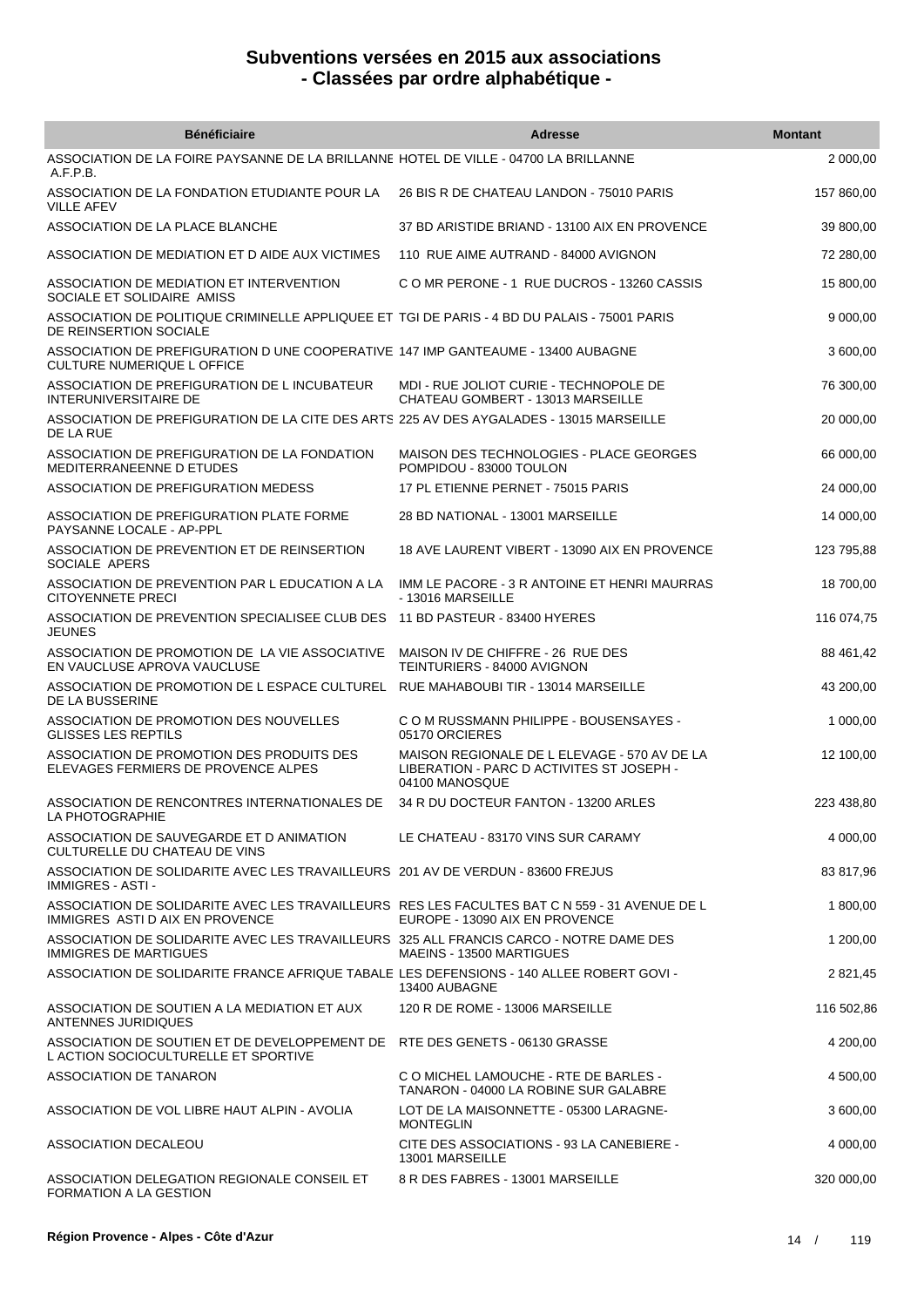| <b>Bénéficiaire</b>                                                                                                                 | <b>Adresse</b>                                                                  | <b>Montant</b> |
|-------------------------------------------------------------------------------------------------------------------------------------|---------------------------------------------------------------------------------|----------------|
| ASSOCIATION DEPARTEMENTALE D ETUDES ET<br><b>FORMATION</b>                                                                          | 15 RUE DES CONVALESCENTS - 13001 MARSEILLE                                      | 12 600,00      |
| ASSOCIATION DEPARTEMENTALE DE L OFFICE<br>CENTRALE DE LA COOPERATION A L ECOLE OCCE                                                 | COOPERATION A L ECOLE OCCE - 22 AVENUE DE<br><b>BURE - 05000 GAP</b>            | 19 462,00      |
| ASSOCIATION DEPARTEMENTALE DE SAUVEGARDE DE L 13 BD VICTOR HUGO - 04000 DIGNE LES BAINS<br>ENFANT A L ADULTE - ADSEA04 -            |                                                                                 | 69 754,81      |
| ASSOCIATION DEPARTEMENTALE DE VAUCLUSE POUR<br>LA SAUVEGARDE DE L ENFANCE A                                                         | 641 CHEMIN DE LA VERDIERE - 84140 MONTFAVET                                     | 124 049,48     |
| ASSOCIATION DEPARTEMENTALE DES COMITES<br>COMMUNAUX FEUX DE FORETS ADCCFF 13                                                        | 20 CHE DE ROMAN - CD 7 - 13120 GARDANNE                                         | 30 800,00      |
| ASSOCIATION DEPARTEMENTALE DES COMITES<br>COMMUNAUX FEUX DE FORETS DE VAUCLUSE                                                      | 3511 RTE DES VIGNERES - 84250 LE THOR                                           | 49 500,00      |
| ASSOCIATION DEPARTEMENTALE DES COMITES<br>COMMUNAUX FEUX DE FORETS DES ALPES-MARITIMES                                              | 22 L ENSEIGNURE - 16 R JEANNE TERRATS - 06210<br>MANDELIEU LA NAPOULE           | 22 600,00      |
| ASSOCIATION DEPARTEMENTALE DES FRANCAS DES<br><b>BOUCHES DU RHONE</b>                                                               | 99 COURS LIEUTAUD - 13006 MARSEILLE                                             | 6 500,00       |
| ASSOCIATION DEPARTEMENTALE DES PUPILLES DE L<br>ENSEIGNEMENT PUBLIC - ADPEP13 -                                                     | 5 BD SCHWEITZER - BP 10527 - 13091 AIX EN<br><b>PROVENCE CEDEX 2</b>            | 75 169,70      |
| ASSOCIATION DEPARTEMENTALE DES PUPILLES DE L<br>ENSEIGNEMENT PUBLIC DES ALPES MARITIMES                                             | 35 BD DE LA MADELEINE - 06000 NICE                                              | 51 217,60      |
| ASSOCIATION DEPARTEMENTALE DES RESTAURANTS<br>DU COEUR RELAIS DU COEUR DES ALPES DE                                                 | 9 RUE VIRGILE PONS - 04190 LES MEES                                             | 15 000,00      |
| ASSOCIATION DEPARTEMENTALE DES RESTAURANTS<br>DU COEUR RELAIS DU COEUR DES HAUTES                                                   | 4 RUE DE LA MAGDELEINE - 05000 GAP                                              | 11 554,19      |
| ASSOCIATION DEPARTEMENTALE LES FRANCAS DES<br>ALPES HAUTES PROVENCE AD LES FRANCAS 04                                               | ZI SAINT JOSEPH - AV BLAISE PASCAL - 04100<br>MANOSQUE                          | 15 000,00      |
| ASSOCIATION DEPARTEMENTALE OFFICE CENTRAL DE<br>LA COOPERATION A L ECOLE                                                            | 1 BD DE LA LIBERTE - 13001 MARSEILLE                                            | 87 221,90      |
| ASSOCIATION DEPARTEMENTALE POUR L EMPLOI<br><b>INTERMEDIAIRE ADPEI</b>                                                              | 18 BD CAMILLE FLAMMARION - 13001 MARSEILLE                                      | 49 338,00      |
| ASSOCIATION DEPARTEMENTALE POUR L INFORMATION PLACE CAMPANA - 2 R SAINT ETIENNE - 84000<br>SUR LE LOGEMENT ADIL 84                  | <b>AVIGNON</b>                                                                  | 8 300,00       |
| ASSOCIATION DEPARTEMENTALE POUR LA<br>SAUVEGARDE DE L ENFANT A L ADULTE DES                                                         | LA BAIE DES ANGES - 268 AV DE LA CALIFORNIE -<br>06200 NICE                     | 5 232,00       |
| ASSOCIATION DEPARTEMENTALE POUR LE<br>DEVELOPPEMENT DES ACTIONS DE PREVENTION 13                                                    | LE NAUTILE - 15 CHE DES JONQUILLES - 13013<br><b>MARSEILLE</b>                  | 488 691,96     |
| ASSOCIATION DEPARTEMENTALE SAUVEGARDE DE L<br>ENFANCE ADOLESCENCE ET LES ADULTES                                                    | VALESPACE BAT 2 RDC - 235 AV PIERRE ET MARIE<br>CURIE - 83160 LA VALETTE DU VAR | 13 373,78      |
| ASSOCIATION DES ACTEURS VAROIS POUR UNE PETITE CHEZ MR CHRISTIAN DECUGIS - 9 AV DE LA<br>PECHE COTIERE DES ACTIVITES                | FONTAINE - 83700 SAINT RAPHAEL                                                  | 30 658,95      |
| ASSOCIATION DES AIGUES                                                                                                              | QUARTIER PIERRE BELLE - 05350 ST VERAN                                          | 5 000,00       |
| ASSOCIATION DES AMIS DE L ABBAYE DE BOSCODON                                                                                        | ABBAYE DE BOSCODON - 05200 CROTS                                                | 11 585,67      |
| ASSOCIATION DES AMIS DE L ESCARENE ET DU HAUT<br><b>PAILLON</b>                                                                     | HOTEL DE VILLE - 06440 L ESCARENE                                               | 12 000,00      |
| ASSOCIATION DES AMIS DE LA TOUR                                                                                                     | CENTRE HOSPITALIER - 04003 DIGNE CEDEX                                          | 1 200,00       |
| ASSOCIATION DES AMIS DU MUSEE D ART MODERNE ET PROMENADE DES ARTS - 06300 NICE<br>D ART CONTEMPORAIN DE LA                          |                                                                                 | 3 600,00       |
| ASSOCIATION DES AMIS DU MUSEE DE LA RESISTANCE 18 RUE MIRES - BP 10099 - 13003 MARSEILLE<br>EN LIGNE MUSEE VIRTUEL DE LA RESISTANCE |                                                                                 | 376,75         |
| ASSOCIATION DES AMIS DU RAIL AZUREEN - USAGERS<br>ET DEFENSEURS LIGNE NICE SOSPEL BREIL TENDE                                       | LE BOURGOGNE A - 156 BD NAPOLEON 3 - 06200<br><b>NICE</b>                       | 4 200,00       |
| ASSOCIATION DES AMIS DU SALON INTERNATIONAL DES 3 RUE PHILIPPE LEBON - 13200 ARLES<br><b>SANTONNIERS</b>                            |                                                                                 | 6 292,71       |
| ASSOCIATION DES AMIS DU THEATRE TOURSKY ET DE<br>LA COMPAGNIE RICHARD MARTIN                                                        | LA FRICHE BELLE DE MAI - 41 R JOBIN - 13003<br><b>MARSEILLE</b>                 | 18 300,00      |
| ASSOCIATION DES ASSOCIATIONS DES ORGANISATIONS MAISON DE LAGRICULTURE - SITE AGROPARC -<br>DE PRODUCTEURS DU GRAND SUD-             | 84000 AVIGNON                                                                   | 18 000,00      |
| ASSOCIATION DES BIBLIOTHECAIRES DE FRANCE                                                                                           | <b>MEDIATHEQUE LOUIS ARAGON - QUAI DES</b><br>ANGLAIS - 13500 MARTIGUES         | 5 000,00       |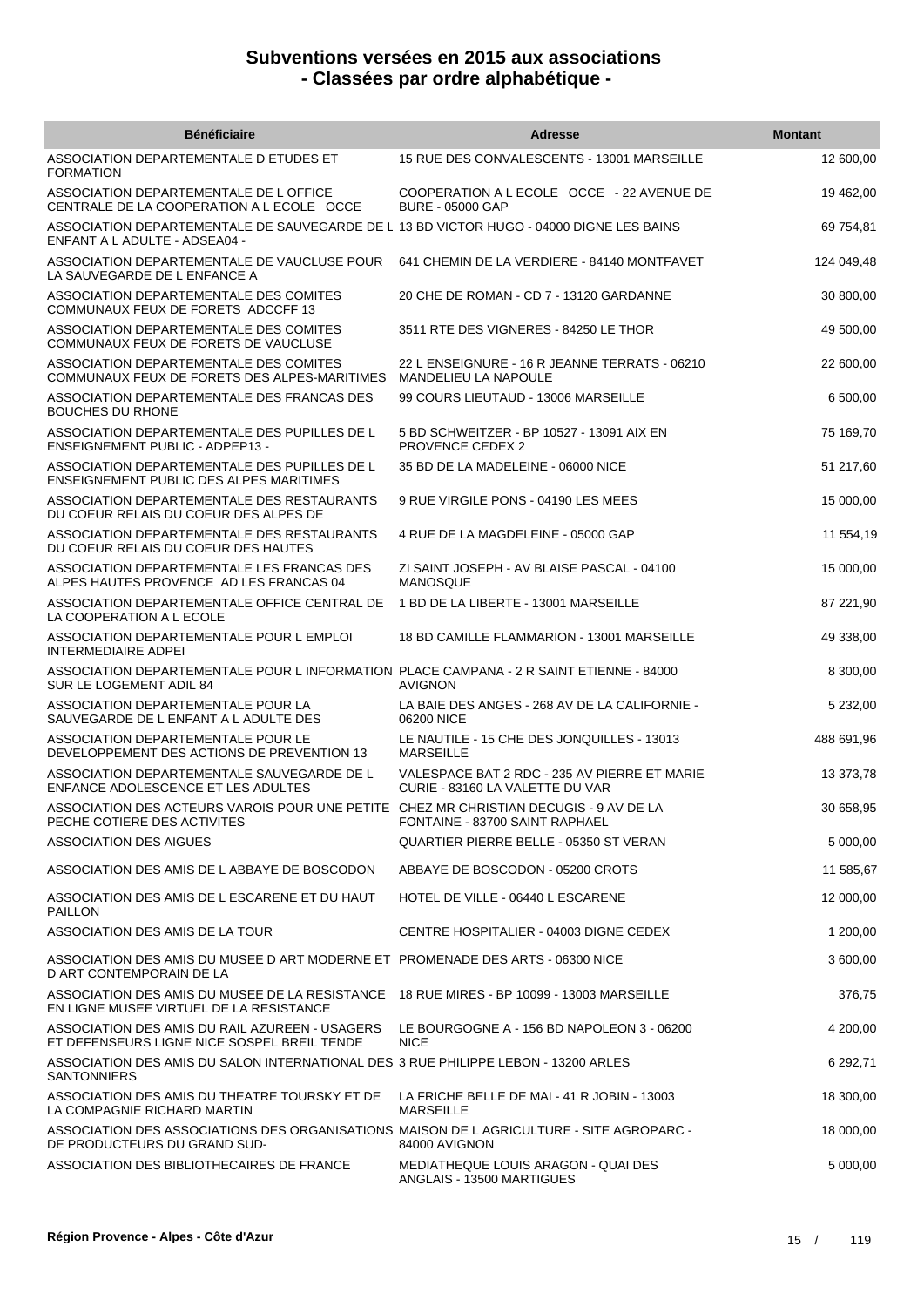| <b>Bénéficiaire</b>                                                                                                | <b>Adresse</b>                                                                     | <b>Montant</b> |
|--------------------------------------------------------------------------------------------------------------------|------------------------------------------------------------------------------------|----------------|
| ASSOCIATION DES CENTRES D ACCUEIL ET DE<br>FORMATION DE LA MUTUALITE SOCIALE                                       | LYCEE PRIVE AGRICOLE - 19 QUAI PASTEUR - 84110<br><b>VAISON LA ROMAINE</b>         | 6 600,00       |
| ASSOCIATION DES CHOREGIES D ORANGE                                                                                 | PLACE SYLVAIN - BP 205 - 84107 ORANGE CEDEX                                        | 244 952,26     |
| ASSOCIATION DES CITES DU SECOURS CATHOLIQUE                                                                        | 72 RUE ORFILA - 75020 PARIS                                                        | 12 000,00      |
| ASSOCIATION DES COMMERCANTS ET ARTISANS<br><b>MANOSQUINS</b>                                                       | 1 RUE DES MARCHANDS - 04100 MANOSQUE                                               | 3 000,00       |
| ASSOCIATION DES COMMUNES FORESTIERES DES<br>ALPES DE HAUTE-PROVENCE                                                | 42 BD VICTOR HUGO - 04000 DIGNE LES BAINS                                          | 10 510,00      |
| ASSOCIATION DES COMMUNES FORESTIERES DU<br>DEPARTEMENT DES HAUTES ALPES                                            | BAT ONF - AV JUSTIN GRAS - 05200 EMBRUN                                            | 10 505,54      |
| ASSOCIATION DES COMMUNES FORESTIERES ET<br>PASTORALES DU DEPARTEMENT DES ALPES                                     | NICE LEADER - 27 BD PAUL MONTEL - 06200 NICE                                       | 50 288,00      |
| ASSOCIATION DES COMPAGNONS DE L OLIVIER DU PAYS 22 COURS HENRI PONTIER - 13626 AIX EN<br>D AIX                     | <b>PROVENCE CEDEX 1</b>                                                            | 2 000,00       |
| ASSOCIATION DES DEUX MAINS                                                                                         | 23 ROUTE DE MONTFAVET - 84000 AVIGNON                                              | 60 800,00      |
| ASSOCIATION DES DONNEURS DE VOIX                                                                                   | 25 RUE FRESNEL - 19100 BRIVE-LA-GAILLARDE                                          | 2 800,00       |
| ASSOCIATION DES DONNEURS DE VOIX BIBLIOTHEQUE<br>SONORE DE HYERES                                                  | PARK HOTEL - AVENUE DE BELGIQUE - BP 565 -<br>83411 HYERES CEDEX                   | 1 747,22       |
| ASSOCIATION DES ECLAIREURS ET DES ECLAIREUSES<br>DE FRANCE                                                         | 121 RUE ST PIERRE - 13005 MARSEILLE                                                | 52 000,00      |
| ASSOCIATION DES ECLAIREUSES ET ECLAIREURS DE<br><b>FRANCE</b>                                                      | 12 PLACE GEORGES POMPIDOU - 93167 NOISY LE<br><b>GRAND CEDEX 12</b>                | 18 375,00      |
| ASSOCIATION DES ELEVEURS FRANCAIS DE TAUREAUX MAS DU PONT DE ROUSTY - 13200 ARLES<br>DE COMBAT                     |                                                                                    | 6 000,00       |
| ASSOCIATION DES ENTREPRISES MED MULTIMED POLE C O CITYVOX - 37 41 RUE GUIBAL - BP65 - 13003<br><b>BELLE DE MAI</b> | <b>MARSEILLE</b>                                                                   | 29 981,58      |
| ASSOCIATION DES EQUIPEMENTS COLLECTIFS AIR BEL                                                                     | 36 BIS R DE LA PINEDE - 13011 MARSEILLE                                            | 21 700,00      |
| ASSOCIATION DES EQUIPEMENTS COLLECTIFS LA<br>CASTELLANE                                                            | 216 BD BARNIER - 13016 MARSEILLE                                                   | 105 300,00     |
| ASSOCIATION DES EQUIPEMENTS COLLECTIFS LES<br><b>BOURRELY</b>                                                      | CENTRE SOCIO CULTUREL - 34 AV DU VAL D OL -<br>NOTRE DAME LIMITE - 13015 MARSEILLE | 54 700,00      |
| ASSOCIATION DES ETUDIANTS DE L ECOLE NATIONALE<br>DE LA PHOTOGRAPHIE                                               | 16 R DES ARENES - 13200 ARLES                                                      | 12 108,00      |
| ASSOCIATION DES ETUDIANTS DE LA MARINE<br>MARCHANDE DE MARSEILLE AEMM                                              | 39 AV DU CORAIL - 13285 MARSEILLE CEDEX 08                                         | 8 874,71       |
| ASSOCIATION DES ETUDIANTS GUINEENS DU VAR AEGV UNIVERSITE SUD TOULON VAR - AV DE L                                 | UNIVERSITE - 83957 LA GARDE CEDEX                                                  | 4 700,00       |
| ASSOCIATION DES FOYERS ET ATELIERS DE<br><b>PREVENTION</b>                                                         | 83 BD VIALA - 13015 MARSEILLE                                                      | 6 000,00       |
| ASSOCIATION DES INSTANTS VIDEO NUMERIQUES ET<br><b>POETIQUES</b>                                                   | FRICHE DE LA BELLE DE MAI - 13003 MARSEILLE                                        | 51 200,00      |
| ASSOCIATION DES INTERNES EN PHARMACIE DE<br><b>MARSEILLE - AIPM -</b>                                              | HOPITAL SALVATOR - 249 BOULEVARD DE STE<br>MARGUERITE - 13009 MARSEILLE            | 4 000,00       |
| ASSOCIATION DES JEUNES CHERCHEURS DES ALPES-<br><b>MARITIMES</b>                                                   | PARC VALROSE - 28 AVENUE VALROSE -<br>UNIVERSITE DE NICE - 06108 NICE CEDEX 2      | 5 000,00       |
| ASSOCIATION DES JEUNES DE GARONS                                                                                   | 20 R MARQUIS DE BARONCELLI - 30128 GARONS                                          | 3 000,00       |
| ASSOCIATION DES JEUNES MARINS DU VAR                                                                               | LA TARENTE - 559 CHE DU MOURET - 83140 SIX<br><b>FOURS LES PLAGES</b>              | 1 560,00       |
| ASSOCIATION DES LOCATAIRES DES IMMEUBLES SAINT CITE ST SEBASTIEN BT B4 - 583 AV MARGUERITE<br><b>SEBASTIEN</b>     | AUDOUX - 83700 SAINT RAPHAEL                                                       | 3 000,00       |
| ASSOCIATION DES MAURELS - A D M -                                                                                  | BAT I 2 - HLM LES MAURELS - 83400 HYERES                                           | 4 200,00       |
| ASSOCIATION DES MOULINIERS DE LA VALLEE DES<br><b>BAUX DE PROVENCE</b>                                             | MOULIN SAINT MICHEL - 30 CRS PAUL REVOIL -<br>13890 MOURIES                        | 4 200,00       |
| ASSOCIATION DES OEUVRES SOCIALES ET<br>REGIONALISTES CHATEAU GOMBERT                                               | 5 PL DES HEROS - 13013 MARSEILLE                                                   | 16 200,00      |
| ASSOCIATION DES PARALYSES DE FRANCE                                                                                | DELEGATION DES HAUTES ALPES - 7A BD<br>GENERAL CHARLES DE GAULLE - 05000 GAP       | 1 500,00       |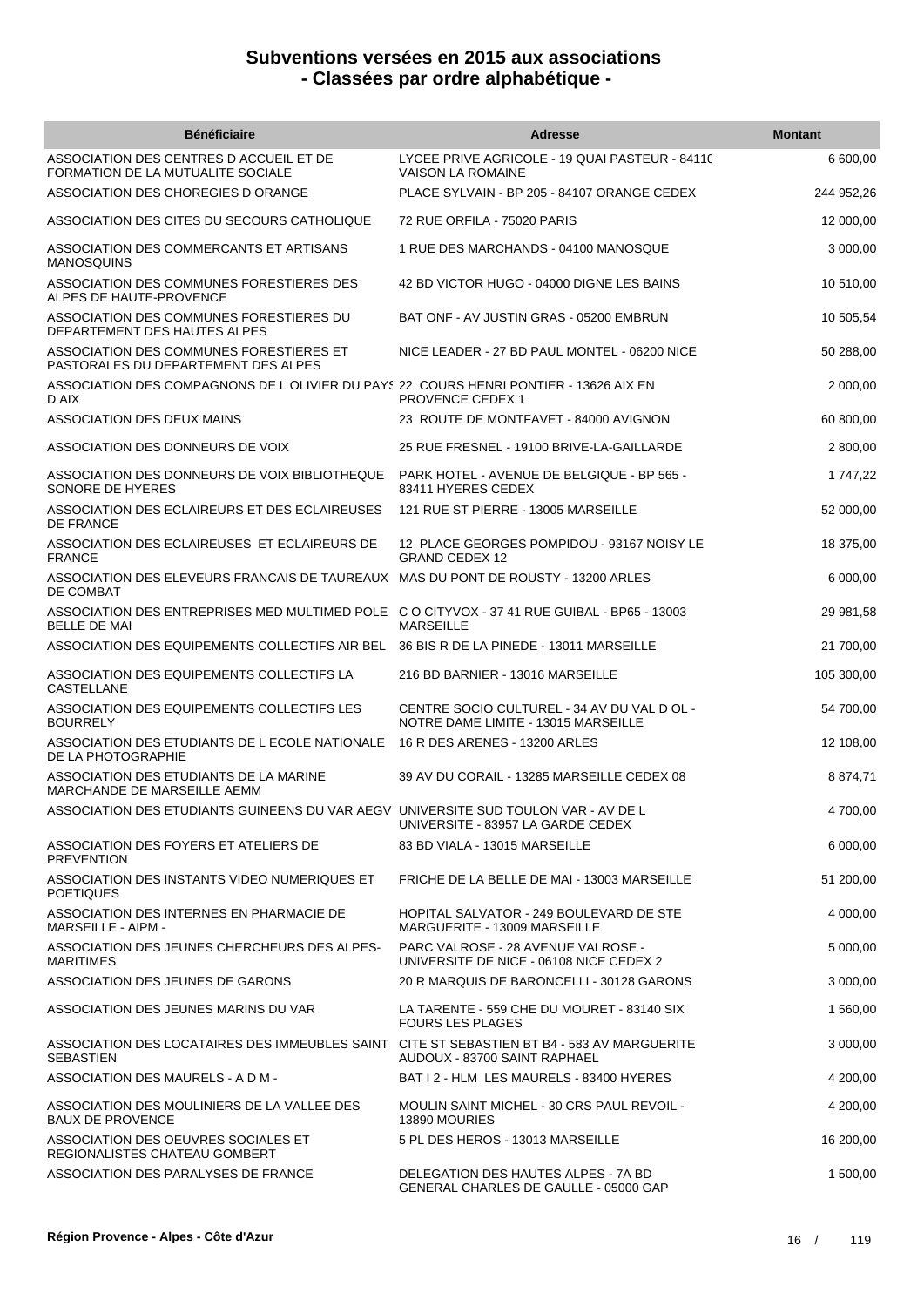| <b>Bénéficiaire</b>                                                                                             | <b>Adresse</b>                                                                     | <b>Montant</b> |
|-----------------------------------------------------------------------------------------------------------------|------------------------------------------------------------------------------------|----------------|
| ASSOCIATION DES PARENTS DES DETENUS                                                                             | MAISON DES ASSOCIATIONS - 93 LA CANEBIERE -<br>13001 MARSEILLE                     | 4 800,00       |
| ASSOCIATION DES PARTENAIRES POUR LA PROMOTION<br>INDUSTRIELLE MEDITERRANEENNE                                   | CCI NICE - COTE D AZUR - 20 BD CARABACEL - BP<br>1259 - 06005 NICE CEDEX 1         | 19 470,75      |
| ASSOCIATION DES PRODUCTEURS D APPELATION D<br>ORIGINE CONTROLEE-HUILE ESSENTIELLE                               | HOTEL DE VILLE - 84390 SAULT                                                       | 7 600,00       |
| ASSOCIATION DES PRODUCTEURS DE PORCS DE<br>PROVENCE A3P                                                         | AV DE CERET - LES GLYCINES - 13310 ST MARTIN<br>DE CRAU                            | 9 147,00       |
| ASSOCIATION DES PROFESSIONNELS DE SANTE DE<br><b>CASTELLANE</b>                                                 | HOTEL DE VILLE - PLACE MARCEL SAUVAIRE -<br>04120 CASTELLANE                       | 8724,87        |
| ASSOCIATION DES RAPATRIES ET DE LEURS AMIS DU<br>PAYS D ARLES ARAPA                                             | MAISON DES ASSOCIATIONS - 3 BD DES LICES -<br>13200 ARLES                          | 4 000,00       |
| ASSOCIATION DES RENCONTRES MUSICALES DE HAUTE 1 PL DU BOURGUET - 04301 FORCALQUIER CEDEX<br><b>PROVENCE</b>     |                                                                                    | 14 000,00      |
| ASSOCIATION DES TRAVAILLEURS MAGHREBINS DE<br>FRANCE SECTION D AIX EN PROVENCE                                  | 27 RUE FELIBRE GAUT - 13100 AIX EN PROVENCE                                        | 5 100,00       |
| ASSOCIATION DES USAGERS DE L AERODROME DE<br><b>BERRE LA FARE</b>                                               | AERODROME DE BERRE - 405 CHE EUGENE<br>SIXDENIER - 13130 BERRE L ETANG             | 24 000,00      |
| ASSOCIATION DES USAGERS DE L AERODROME DE<br><b>VINON SUR VERDON</b>                                            | AERODROME DE VINON SUR VERDON - 83560<br><b>VINON SUR VERDON</b>                   | 18 000,00      |
| ASSOCIATION DES VIGNERONS DE CUERS PIERREFEU<br><b>PUGET VILLE</b>                                              | MAISON DES VIGNERONS - 83390 PIERREFEU DU<br><b>VAR</b>                            | 3 000,00       |
| ASSOCIATION DES VIGNERONS DE LA SAINTE VICTOIRE                                                                 | VINOTHEQUE SAINTE VICTOIRE - 1 BD ETIENNE<br><b>BOYER - 13530 TRETS</b>            | 3 000,00       |
| <b>ASSOCIATION DEUX MAINS A2M1</b>                                                                              | 120 TRAVERSE PRAT B2 - 13008 MARSEILLE                                             | 12 688,21      |
| ASSOCIATION DIABAIX                                                                                             | LE MANSARD A - PLACE ROMEE DE VILENEUVE -<br>13090 AIX EN PROVENCE                 | 48 900,00      |
| ASSOCIATION DIGNOISE D INSERTION PAR LE TRAVAIL                                                                 | 14 ALL DES FONTAINIERS - 04000 DIGNE LES BAINS                                     | 47 450,00      |
| ASSOCIATION DU CENTRE JEAN-GIONO                                                                                | CENTRE JEAN GIONO - 3 BOULEVARD ELEMIR<br>BOURGES - 04100 MANOSQUE                 | 15 000,00      |
| ASSOCIATION DU CENTRE REGIONAL MEDICO SPORTIF<br>DE LA VILLE D ANTIBES                                          | SERVICE CARDIOLOGIE - HOPITAL D ANTIBES -<br>06600 ANTIBES                         | 20 000,00      |
| ASSOCIATION DU CENTRE SOCIAL DE LA ROUGUIERE -<br><b>LIBERATEURS COMTES</b>                                     | 32 ALLEE DE LA ROUGUIERE - 13011 MARSEILLE                                         | 18 000,00      |
| ASSOCIATION DU CENTRE SOCIAL ET CULTUREL MARTIN PL MARTIN BIDURE - 83470 ST MAXIMIN LA SAINTE<br><b>BIDOURE</b> | <b>BAUME</b>                                                                       | 3 900,00       |
| ASSOCIATION DU CENTRE SOCIO CULTUREL DU ROY D<br><b>ESPAGNE</b>                                                 | 16 ALLEE ALBENIZ - 13008 MARSEILLE                                                 | 12 000,00      |
| ASSOCIATION DU CINEMA INDEPENDANT POUR SA<br><b>DIFFUSION ACID</b>                                              | 14 R ALEXANDRE PARODI - 75010 PARIS                                                | 5 000,00       |
| ASSOCIATION DU CLUB DU VIEUX MANOIR                                                                             | ANCIENNE ABBAYE DU MONCEL - 60700<br><b>PONTPOINT</b>                              | 8 000,00       |
| ASSOCIATION DU LYCEE PRIVE SAINT JOSEPH                                                                         | 62 R DES LICES - 84000 AVIGNON                                                     | 165 918,66     |
| ASSOCIATION DU MUSEE DE LA RESISTANCE ET DE LA<br>DEPORTATION D ARLES ET DU                                     | ANCIEN COLLEGE FREDERIC MISTRAL - BD EMILE<br>COMBES - 13200 ARLES                 | 21 600,00      |
| ASSOCIATION DU MUSEE REGIONAL DU TIMBRE ET DE<br>LA PHILATELIE                                                  | PLACE DE LA CONVENTION - LE CHATEAU BP 51 -<br>83340 LE LUC EN PROVENCE            | 5 215,71       |
| ASSOCIATION DU PAYS DU GRAND BRIANCONNAIS DES PASSAGE DES ECOLES - 05600 GUILLESTRE<br><b>ECRINS AU QUEYRAS</b> |                                                                                    | 145 563,24     |
| ASSOCIATION DU THEATRE DU PAYS D ARLES                                                                          | THEATRE D ARLES - 43 RUE JEAN GRANAUD -<br>13200 ARLES                             | 180 400,00     |
| ASSOCIATION DU TOUR DES COMMUNAUTES DE<br>COMMUNES DE HAUTE PROVENCE                                            | HOTEL DE VILLE - 04180 VILLENEUVE                                                  | 7 000,00       |
| ASSOCIATION DU TOURISME VERT GITES DE FRANCE<br>CLEVACANCES DES ALPES                                           | MAISON DU TOURISME - ROND POINT DU 11<br>NOVEMBRE - BP 201 - 04000 DIGNE LES BAINS | 9 000,00       |
| ASSOCIATION EAU BIEN COMMUN PACA                                                                                | 19 RUE PIERRE ALBRAND - 13002 MARSEILLE                                            | 7 601,72       |
| ASSOCIATION ECLAT DE LIRE                                                                                       | MJC - 1 ALLEE DE PROVENCE - 04100 MANOSQUE                                         | 7 200,00       |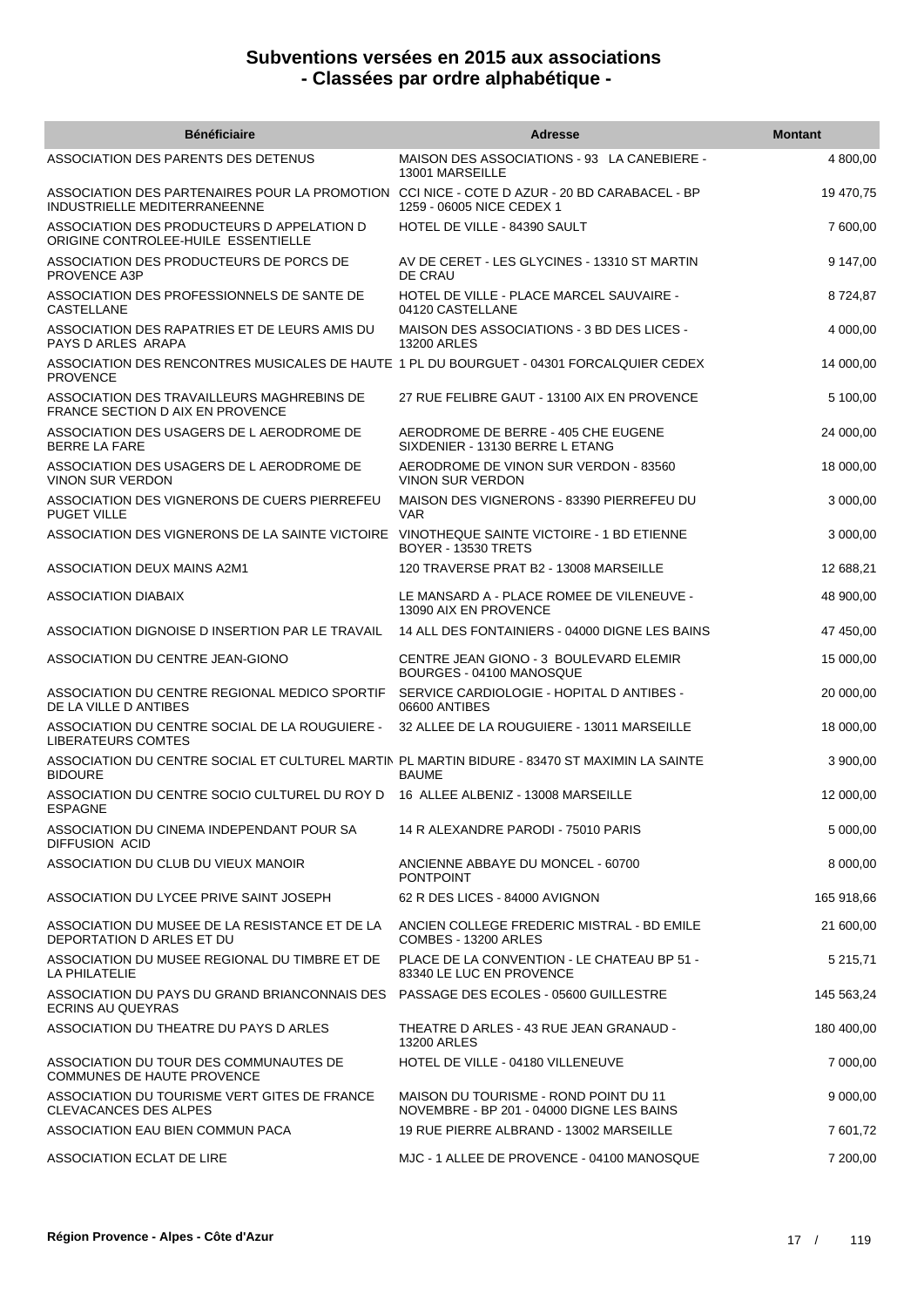| <b>Bénéficiaire</b>                                                                    | <b>Adresse</b>                                                                                                | <b>Montant</b> |
|----------------------------------------------------------------------------------------|---------------------------------------------------------------------------------------------------------------|----------------|
| ASSOCIATION ECOLE DE COIFFURE MARSEILLE<br><b>PROVENCE</b>                             | 1 RUE D ARCOLE - 13006 MARSEILLE                                                                              | 7 354,50       |
| ASSOCIATION ECOLE DE PROVENCE                                                          | 42 BOULEVARD EMILE SICARD - 13008 MARSEILLE                                                                   | 54 341,86      |
| ASSOCIATION ECONOMIE SOLIDAIRE ET INSERTION<br><b>ACTIVE EN PROVENCE ALPES</b>         | 25 RUE DE LA REPUBLIQUE - 13002 MARSEILLE                                                                     | 555 000,00     |
| ASSOCIATION EDUCATIVE ET CULTURELLE DES<br>ANCIENS ET AMIS DE DON BOSCO                | RES LE CHAMOIS - 15 R DE LA SAULNE - BP 54 -<br>74230 THONES                                                  | 78 756,00      |
| ASSOCIATION EDUCATIVE SPORTIVE ET D AIDE AUX<br>DETENUS DE LA MAISON D ARRET           | CENTRE PENITENTIAIRE TOULON - RTE DE LA<br>CRAU QUA LA CASTILLE - BP 543 - 83041 TOULON<br>CEDEX <sub>9</sub> | 8773,25        |
| ASSOCIATION EN PHASE                                                                   | LES DEFENSIONS - 140 ALLEE GOVI - 13400<br><b>AUBAGNE</b>                                                     | 12 800,00      |
| ASSOCIATION ENERGIE PARTAGEE                                                           | 26 RUE RICHER - 75009 PARIS                                                                                   | 35 972,80      |
| ASSOCIATION ENFANTS DES ANDES                                                          | LE CLOS SAINT MARCEL C1 - BOULEVARD DE LA<br>FORBINE - 13011 MARSEILLE                                        | 28 550,00      |
| ASSOCIATION ENTENTE PROVENCALE MANOSQUE<br><b>ATHLETISME</b>                           | MAIRIE - BP 80128 - 04100 MANOSQUE                                                                            | 1 500,00       |
| <b>ASSOCIATION ENTR ACTE</b>                                                           | 109 AV DU PETIT BARTHELEMY - 13617 AIX EN<br><b>PROVENCE CEDEX 1</b>                                          | 77 600,00      |
| ASSOCIATION ENTRAIDE PROTESTANTE DE TOULON                                             | 11 ET 12 PLACE D ARMES - 83000 TOULON                                                                         | 8 000,00       |
| ASSOCIATION ENVIRONNEMENT ET PARTAGE                                                   | <b>MAISON DES ASSOCIATIONS - 95 RUE MARC</b><br>DELAGE - 83130 LA GARDE                                       | 30 639,74      |
| ASSOCIATION ESPOIR ET AVENIR                                                           | MAIRIE - 2 PLACE DE LA MAIRIE - 13150 TARASCON                                                                | 2 000,00       |
| ASSOCIATION ETABLISSEMENT CATHOLIQUE D<br>ENSEIGNEMENT SAINT-LOUIS-SAINT-MARIE         | ALL SAINT LOUIS - 13180 GIGNAC LA NERTHE                                                                      | 49 600,00      |
| <b>ASSOCIATION EUPHONIA</b>                                                            | 41 RUE JOBIN - 13003 MARSEILLE                                                                                | 90 629,62      |
| ASSOCIATION EUROBIOMED                                                                 | 8 R SAINTE BARBE - 13001 MARSEILLE                                                                            | 311 998,46     |
| ASSOCIATION EUROMED IHEDN                                                              | 21 PLACE JOFFRE - 75007 PARIS                                                                                 | 5 000,00       |
| ASSOCIATION EUROPEENNE CONTRE LES<br>LEUCODYSTROPHIES - ELA -                          | 2 RUE MI LES VIGNES - CS 61024 - 54521 LAXOU<br><b>CEDEX</b>                                                  | 4 000,00       |
| ASSOCIATION EUROPEENNE FRANCE ROUMANIE 1989                                            | 66 R CHARRAS - 13007 MARSEILLE                                                                                | 5 000,00       |
| ASSOCIATION FAITES NOUS UN SIGNE AFNUS                                                 | LE MAS DE RASTIGNY BAT A - 1 SQUARE RASTIGNY<br>- 06130 GRASSE                                                | 9 800,00       |
| ASSOCIATION FAMILIALE DE MONTEUX                                                       | HOTEL DE VILLE - 84170 MONTEUX                                                                                | 752,23         |
| ASSOCIATION FAMILIALE DE PORT SAINT LOUIS DU<br><b>RHONE</b>                           | 1 RUE DES ECOLES - 13230 PORT ST LOUIS DU<br><b>RHONE</b>                                                     | 19 953,60      |
| ASSOCIATION FAMILIALE DU CENTRE SOCIAL DE BOIS<br><b>LEMAITRE</b>                      | VILLA EMMA - AVENUE ROGER SALZMANN - 13012<br><b>MARSEILLE</b>                                                | 39 795,00      |
| ASSOCIATION FAMILIALE LAIQUE DU VAR TRANSITION                                         | 98 RUE D ISLY - 83200 TOULON                                                                                  | 29 900,00      |
| ASSOCIATION FEMININE DU MODEF DE VAUCLUSE                                              | HOTEL DE VILLE - 84190 BEAUMES DE VENISE                                                                      | 3 810,00       |
| ASSOCIATION FESTIVAL DE BIG BAND DE PERTUIS                                            | 6 R DE LA FARIGOULE - 84120 PERTUIS                                                                           | 6 200,00       |
| ASSOCIATION FESTIVAL DES VENTS                                                         | CHEZ M. PHILIPPE RENAUD - 22 R HENRI MAGNIEZ<br>- 84310 MORIERES LES AVIGNON                                  | 3 500,00       |
| <b>ASSOCIATION FIFRELIN</b>                                                            | MAS DE RAIPONCE - 1250 RTE DE LA SOURCE -<br>13330 LA BARBEN                                                  | 21 364,00      |
| ASSOCIATION FLUX O                                                                     | 60 RUE CONSOLAT - 13001 MARSEILLE                                                                             | 22 200,00      |
| ASSOCIATION FONCIERE AGRICOLE ET DE LA<br>VALORISATION DE LA CHATAIGNERAIE DES VALLEES | HOTEL DE VILLE - 06430 TENDE                                                                                  | 1 152,43       |
| ASSOCIATION FONDS REGIONAL D ART CONTEMPORAIN 20 BV DE DUNKERQUE - 13002 MARSEILLE     |                                                                                                               | 1 193 091,18   |
| ASSOCIATION FOOTBALL CLUB BELLEVUE                                                     | 13 BD GOUZLAN - 13003 MARSEILLE                                                                               | 4 300,00       |
| ASSOCIATION FORGE PROVENCALE                                                           | QUARTIER DU MOULIN - 04350 MALIJAI                                                                            | 5 400,00       |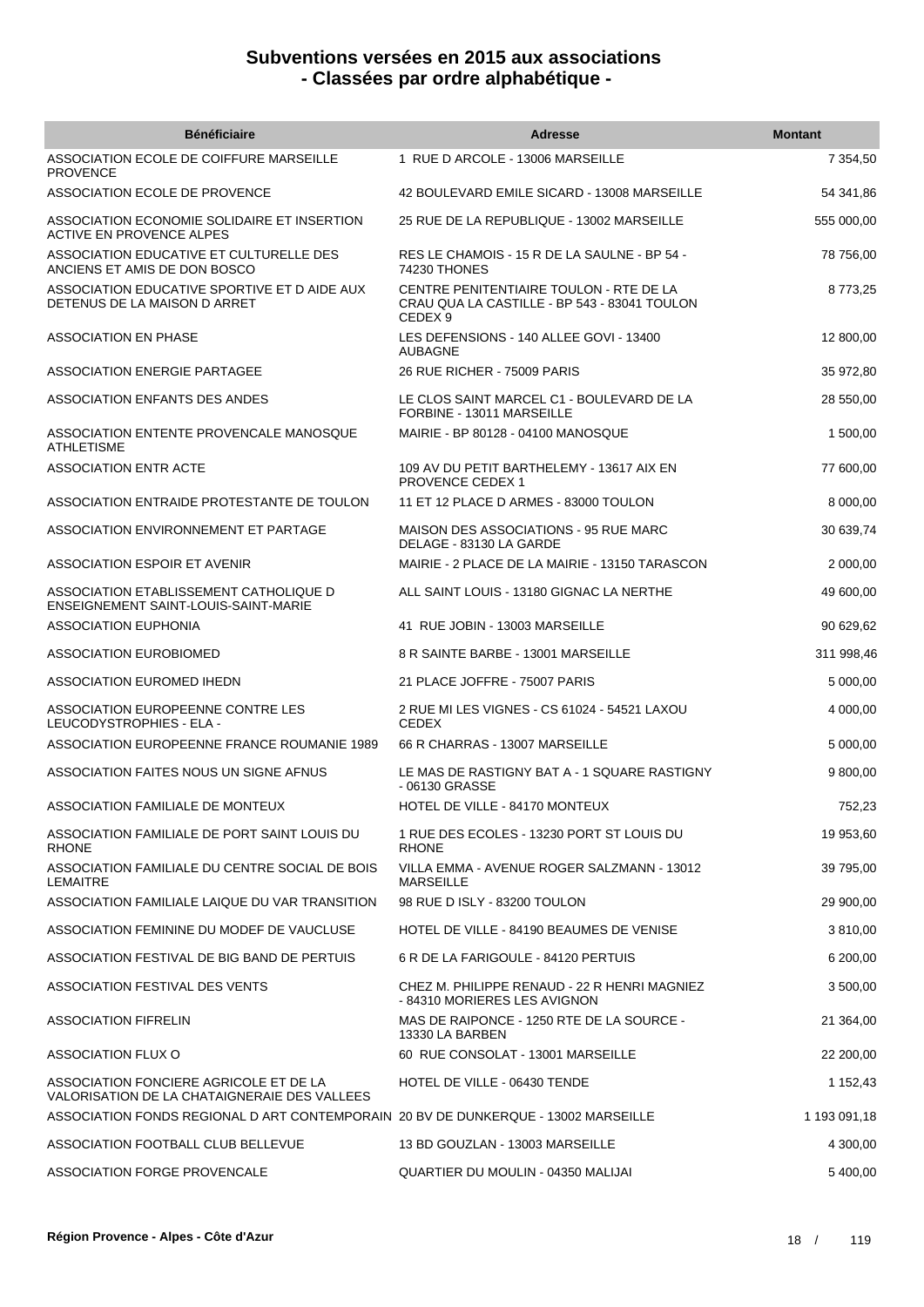| <b>Bénéficiaire</b>                                                                                          | <b>Adresse</b>                                                              | <b>Montant</b> |
|--------------------------------------------------------------------------------------------------------------|-----------------------------------------------------------------------------|----------------|
| ASSOCIATION FORUM FORMATIONS CARRIERES                                                                       | 28 BOULEVARD LIMBERT - 84000 AVIGNON                                        | 16 000,00      |
| ASSOCIATION FOUQUE                                                                                           | 272 AVENUE DE MAZARGUES - 13008 MARSEILLE                                   | 78 153,57      |
| <b>ASSOCIATION FRACTION 2</b>                                                                                | 17 RUE PETITE SAUNERIE - 84000 AVIGNON                                      | 20 000,00      |
| ASSOCIATION FRANCAISE DU FESTIVAL INTERNATIONAL 3 R AMELIE - 75007 PARIS<br>DU FILM                          |                                                                             | 229 350,00     |
| ASSOCIATION FRANCAISE INTERPROFESSIONNELLE DE MAISON DES AGRICULTEURS - 22 AV HENRI<br>L OLIVE A.F.I.D.O.L.  | PONTIER - 13626 AIX EN PROVENCE CEDEX 1                                     | 212 050,00     |
| ASSOCIATION FRANCAS DU VAR                                                                                   | 304 A 308 AVENUE DE FORBIN - 83200 TOULON                                   | 80 863,84      |
| ASSOCIATION FRANCE VOLONTAIRES                                                                               | 6 RUE TRUILLOT - BP 220 - 94203 IVRY SUR SEINE<br><b>CEDEX</b>              | 62 758,37      |
| ASSOCIATION FUTSAL DIGNOIS                                                                                   | C O SERGE COMITE - 17 BD GAMBETTA - LE<br>GAMBETTTA - 04000 DIGNE LES BAINS | 1 000,00       |
| ASSOCIATION GAN AMI                                                                                          | 47 RUE SAINT SUFFREN - 13006 MARSEILLE                                      | 55 500,00      |
| ASSOCIATION GAP FOIRE EXPO                                                                                   | BP 108 - 05003 GAP CEDEX                                                    | 22 500,00      |
| ASSOCIATION GAT AND CO EMANUEL GAT DANCE                                                                     | MAIS DE LA DANSE BAT C - 2 CHEM LA COMBE AUX<br><b>FEES - 13800 ISTRES</b>  | 18 000,00      |
| ASSOCIATION GESTION R. FOND ASSURANCE<br><b>FORMATION DES SALAIRES DES PME</b>                               | <b>IMMEUBLE NOILLY PARADIS - 146 R PARADIS -</b><br>13006 MARSEILLE         | 621 288,68     |
| ASSOCIATION GOLF MIRAMAS PROVENCE                                                                            | MAS DE COMBES - 13140 MIRAMAS                                               | 4 000,00       |
| ASSOCIATION GRAIN DE SABLE                                                                                   | 16 R DE ROQUEBILLIERE - L ENTRE PONT - 06300<br><b>NICE</b>                 | 8 000,00       |
| ASSOCIATION GRAND LUMINY                                                                                     | CASE 922 BAT CCIMP - PARC SCIENTIFIQUE - 13288<br>MARSEILLE CEDEX 09        | 146 415,19     |
| <b>ASSOCIATION HANDITOIT PROVENCE</b>                                                                        | 4 AV DU COMMANDANT GUILBAUD - 13009<br><b>MARSEILLE</b>                     | 164 490,63     |
| ASSOCIATION HAUTES ALPES NATURE<br>ENVIRONNEMENT LA FEDERATION HANE                                          | SOC ALPINE PROTECT NATURE - 48 RUE JEAN<br>EYMARD - 05000 GAP               | 18 000,00      |
| ASSOCIATION HEART COLOR MUSIC                                                                                | LES CEDRES BAT K1 - 36 RUE MARATHON - 13013<br><b>MARSEILLE</b>             | 26 584,23      |
| ASSOCIATION HERVE MONDIAL BOXING                                                                             | 268 AVENUE DE LA CAPELETTE - 13010 MARSEILLE                                | 9 600,00       |
| ASSOCIATION HYERES HORTIPOLE                                                                                 | 1202 VIEUX CHEMIN DE TOULON - 83400 HYERES                                  | 32 995,68      |
| ASSOCIATION IMF GESTIONNAIRE DE L INSTITUT<br>MEDITERRANEEN DE FORMATION ET RECHERCHE EN                     | 50 R DE VILLAGE - BP 50054 - 13244 MARSEILLE<br>CEDEX 01                    | 14 359,81      |
| ASSOCIATION INCUBATEUR PACA EST                                                                              | BUSINESS POLE 2E ETAGE - 1047 ROUTE DES<br>DOLINES - 06560 VALBONNE         | 108 000,00     |
| ASSOCIATION INTERBANCAIRE POUR LA FORMATION<br><b>PAR L APPRENTISSAGE PROVENCE</b>                           | 65 AV JULES CANTINI - 13006 MARSEILLE                                       | 8781,00        |
| ASSOCIATION INTERCOMMUNALE D AIDE A DOMICILE EN 13 PL DU CAOU - 83830 FIGANIERES<br>MILIEU RURAL DU HAUT VAR |                                                                             | 21 600,00      |
| ASSOCIATION INTERCOMMUNALE DES SOIREES D ETE<br><b>EN LUBERON</b>                                            | LE CHATEAU - PLACE DE LA MAIRIE - 84400<br><b>GARGAS</b>                    | 8 000,00       |
| ASSOCIATION INTERNATIONALE DE MUSIQUE DE<br><b>CHAMBRE AIM</b>                                               | CHATEAU DE L EMPERI - MTE DU PUECH - 13300<br><b>SALON DE PROVENCE</b>      | 17 000,00      |
| ASSOCIATION INTERNATIONALE DES REGIONS<br><b>FRANCOPHONES - AIRF -</b>                                       | 104 ROUTE DE PARIS - 69260 CHARBONNIERES LES<br><b>BAINS</b>                | 3 800,40       |
| ASSOCIATION INTERNATIONALE FORETS<br><b>MEDITERRANEENNES</b>                                                 | 14 RUE LOUIS ASTOUIN - 13002 MARSEILLE                                      | 13 125,00      |
| ASSOCIATION ISEN-TOULON                                                                                      | MAISON DES TECHNOLOGIES - PLACE GEORGES<br>POMPIDOU - 83000 TOULON          | 9 387,35       |
| ASSOCIATION ISFAP INSTITUT SUPERIEUR DE<br>FORMATION ET D APPLICATION PROFESSIONNELLE                        | 11 AV DES SOURCES - 84000 AVIGNON                                           | 34 300,00      |
| ASSOCIATION JEAN VILAR                                                                                       | 8 R DE MONS - MTEE PAUL PUAUX - 84000 AVIGNON                               | 20 000,00      |
| ASSOCIATION JEANNE PERRIMOND                                                                                 | 244 CHEMIN DU ROUCAS BLANC - 13007<br><b>MARSEILLE</b>                      | 128 966,66     |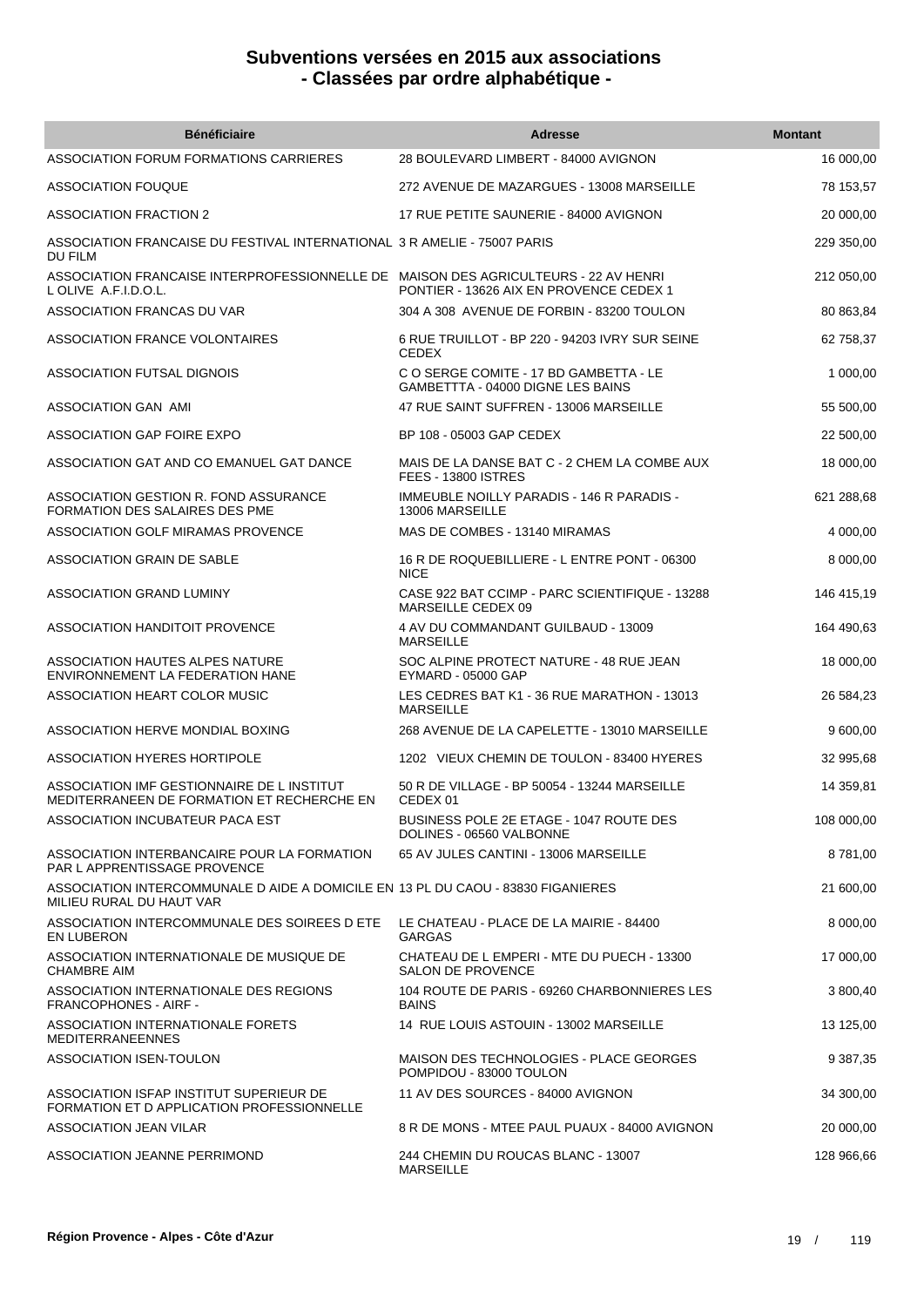| <b>Bénéficiaire</b>                                                                                                 | <b>Adresse</b>                                                                 | <b>Montant</b> |
|---------------------------------------------------------------------------------------------------------------------|--------------------------------------------------------------------------------|----------------|
| ASSOCIATION JEUNES SPORTIFS                                                                                         | BAT A APPT 108 LE FRANKLIN - 26 CHEM DE BIGOT -<br><b>13200 ARLES</b>          | 4 500,00       |
| ASSOCIATION JEUNESSE ET RECONSTRUCTION                                                                              | 10 RUE DE TREVISE - 75009 PARIS                                                | 2 500,00       |
| <b>ASSOCIATION JURISCUP</b>                                                                                         | 6 COURS PIERRE PUGET - 13006 MARSEILLE                                         | 6 000,00       |
| ASSOCIATION KARERON                                                                                                 | 4 RUE JAUBERT - 13100 AIX EN PROVENCE                                          | 9 000,00       |
| ASSOCIATION KAYA 13 RUE EMILE-GUIGUES                                                                               | ROUTE DE SAINT ANDRE - 05200 EMBRUN                                            | 28 160,00      |
| ASSOCIATION KIOSQUE                                                                                                 | 42 RUE EUGENE BRUNEL - 84400 APT                                               | 12 800,00      |
| <b>ASSOCIATION L EMBELLIE</b>                                                                                       | 4 IMPASSE DES BARONI - 84000 AVIGNON                                           | 6 000,00       |
| ASSOCIATION LA BOULE AMICALE DU TIVOLI                                                                              | LA ROMEZIERE - 84600 VALREAS                                                   | 1 000,00       |
| ASSOCIATION LA COURTOISE RESSOURCERIE                                                                               | QUARTIER LA COURTOISE - CHE DE BONNEVAL -<br>83470 ST MAXIMIN LA SAINTE BAUME  | 48 000,00      |
| ASSOCIATION LA PLATEFORME                                                                                           | 36 R D TIVOLI - 13005 MARSEILLE                                                | 63 371,73      |
| ASSOCIATION LA SEMEUSE                                                                                              | 2 MTE AUGUSTE KERL - 06300 NICE                                                | 50 200,00      |
| ASSOCIATION LA VOIX DU BLUES                                                                                        | 21 RUE JEAN BAPTISTE MARCET - 84000 AVIGNON                                    | 8 400,00       |
| ASSOCIATION LAISSEZ LES FERS                                                                                        | HOTEL DE VILLE - 84850 CAMARET SUR AIGUES                                      | 50 900,00      |
| <b>ASSOCIATION LE CARTEL</b>                                                                                        | 2 RUE EDOUARD BRANLY - 84000 AVIGNON                                           | 3 600,00       |
| ASSOCIATION LE DERBY DE LA MEIJE                                                                                    | HOTEL DE VILLE - 05320 LA GRAVE                                                | 10 000,22      |
| ASSOCIATION LE NORATLAS DE PROVENCE                                                                                 | CHEZ EUROCOPTER - AEROPORT MARSEILLE<br>PROVENCE - 13725 MARIGNANE CEDEX       | 3 500,00       |
| ASSOCIATION LE PIED A L ETRIER                                                                                      | 1489 AV SADI CARNOT - 84500 BOLLENE                                            | 51 523,00      |
| ASSOCIATION LE PIED NU                                                                                              | 57 RUE BAUSSENQUE - 13002 MARSEILLE                                            | 14 700,00      |
| ASSOCIATION LE TIPI ENSEMBLE CONTRE L EXCLUSION 26A RUE DE LA BIBLIOTHEQUE - 13001 MARSEILLE<br>SEROPOSITIFS OU NON |                                                                                | 14 765,79      |
| ASSOCIATION LE TOURNESOL                                                                                            | IMMEUBLE NAPADA - 19 R PANISSET - 84130 LE<br><b>PONTET</b>                    | 1 200,00       |
| ASSOCIATION LES AMIS DE JEAN GIONO                                                                                  | LE PARAIS - MONTEE VRAIES RICHESSES - 04100<br><b>MANOSQUE</b>                 | 5 000,00       |
| ASSOCIATION LES AMIS DE JERICHO                                                                                     | 319 AV DU COLONEL PICOT - 83100 TOULON                                         | 60 000,00      |
| ASSOCIATION LES AMIS DES MARINS                                                                                     | 35 AVENUE ROGER SALENGRO - 13110 PORT DE<br><b>BOUC</b>                        | 59 997,41      |
| ASSOCIATION LES ATELIERS DE LA TREVARESSE                                                                           | DOM DE LA TREVARESSE - BP51 - 13840 ROGNES                                     | 4 998,00       |
| ASSOCIATION LES ENTREPRENEURIALES EN PACA ALEP WORLD TRADE CNETRE - 2 RUE HENRI BARBUSSE                            | - 13002 MARSEILLE                                                              | 20 873,24      |
| ASSOCIATION LES ENVIRONNEURS                                                                                        | 3 RUE DE LA CHARMILLE - ZA LES EYSSAGNIERES<br>- 05000 GAP                     | 80 836,36      |
| ASSOCIATION LES IRRIGANTS DE VAUCLUSE                                                                               | MAISON DE L AGRICULTURE - TSA 68433 - 84912<br>AVIGNON CEDEX 9                 | 6 820,20       |
| ASSOCIATION LES LUMIERES                                                                                            | GRAND THEATRE DE PROVENCE - 380 AV MAX<br>JUVENAL - 13100 AIX EN PROVENCE      | 36 000,00      |
| ASSOCIATION LES MASQUES VENITIENS DE FRANCE<br>ELIANE A VENISE                                                      | 4 BD DE LA COMTESSE - 13012 MARSEILLE                                          | 10 000,00      |
| ASSOCIATION LES PETANGUEULES D ORANGE                                                                               | BAR TABAC LE SANGLIER - 50 CRS ARISTIDE<br>BRIAND - 84100 ORANGE               | 1 800,00       |
| ASSOCIATION LES PONTS LEVANTS                                                                                       | 7 TRAVERSE FRATERNITE - 13500 MARTIGUES                                        | 1 200,00       |
| ASSOCIATION LES RESTAURANTS DU COEUR LES<br>RELAIS DU COEUR DU VAUCLUSE                                             | 14 AVENUE PAUL CLAUDEL - 84000 AVIGNON                                         | 10 000,00      |
| ASSOCIATION LES RICHES HEURES MUSICALES DE LA<br><b>ROTONDE</b>                                                     | HOTEL DE VILLE - 04150 SIMIANE LA ROTONDE                                      | 4 200,00       |
| ASSOCIATION LES TOURNESOLS COMPAGNIE<br><b>FRANCOISE MURCIA</b>                                                     | RES ESCAPADE CTE A COEUR JOIE - AV CESAR<br>GEOFFRAY - 84110 VAISON LA ROMAINE | 5 000,00       |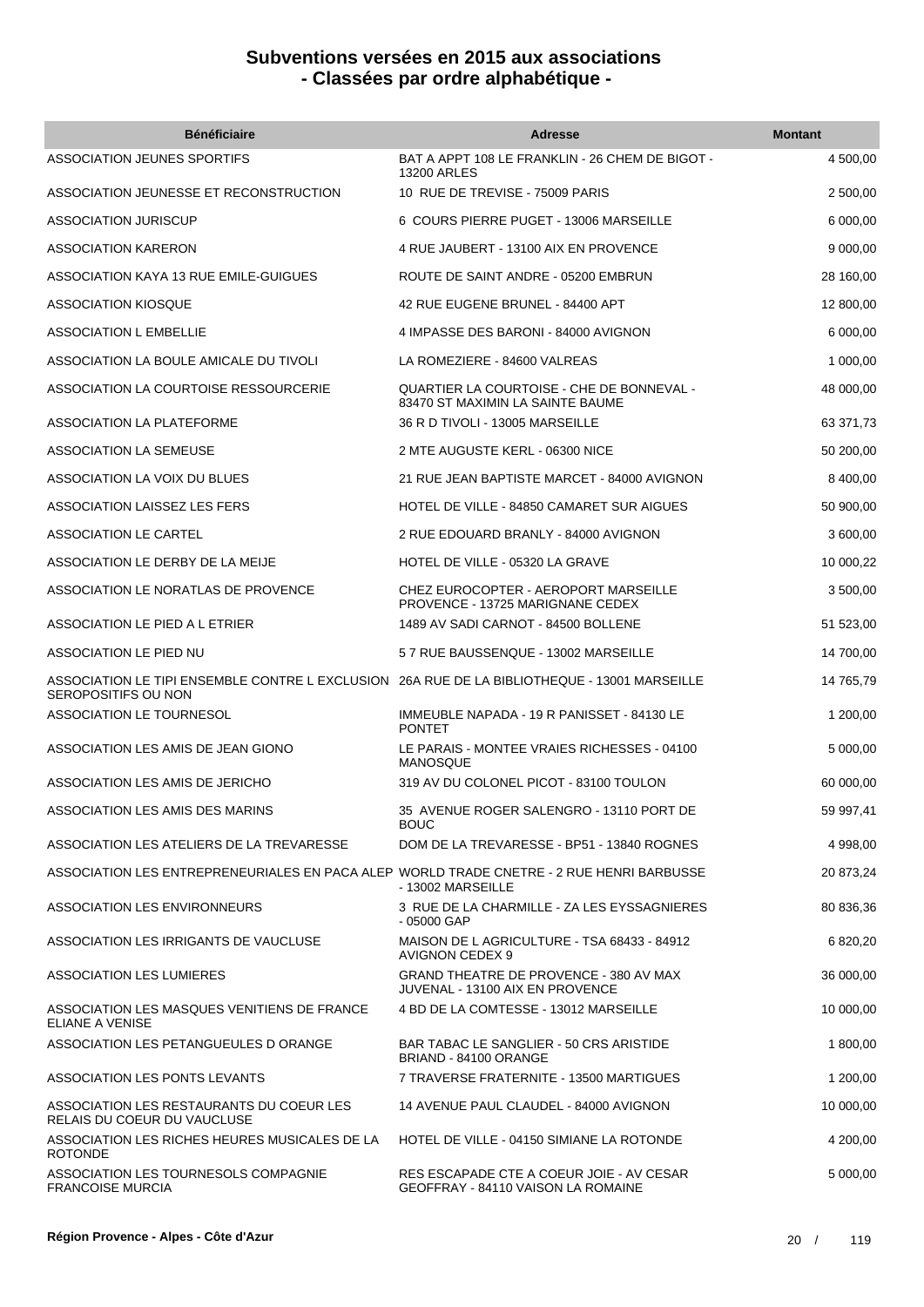| <b>Bénéficiaire</b>                                                             | <b>Adresse</b>                                                                    | <b>Montant</b> |
|---------------------------------------------------------------------------------|-----------------------------------------------------------------------------------|----------------|
| <b>ASSOCIATION LES 7 PORTES</b>                                                 | FRICHE DE LA BELLE DE MAI - 41 RUE JOBIN -<br>13003 MARSEILLE                     | 21 484,52      |
| ASSOCIATION LIAISON PETITE ENFANCE                                              | 3 BIS PLACE DE LA MAIRIE - 04200 PEIPIN                                           | 12 157,62      |
| ASSOCIATION LIBRAIRES A MARSEILLE                                               | 4 RUE SAINT FERREOL - 13001 MARSEILLE                                             | 20 000,00      |
| ASSOCIATION LO CEPON                                                            | HOTEL DE VILLE - 06140 VENCE                                                      | 7 980,46       |
| ASSOCIATION LOGEMENT FORMATION AIDE MEDICALE<br>AUX ISOLES ET FAMILLES ALFAMIF  | 3 AVENUE DU MIDI - 06220 VALLAURIS                                                | 15 800,00      |
| ASSOCIATION LOGER MARSEILLE JEUNES                                              | 10 ALLEES LEON GAMBETTA - 13001 MARSEILLE                                         | 9 375,85       |
| ASSOCIATION LOGIS DES JEUNES                                                    | 2 AVENUE DENIS PADOVANI - ESPACE DU LIOURAT<br>13127 VITROLLES                    | 9 000,00       |
| ASSOCIATION LOGIS DES JEUNES DE PROVENCE                                        | 5 RUE DE MIMONT - 06400 CANNES                                                    | 44 966,32      |
| ASSOCIATION LOGIVAR SAINT LOUIS                                                 | 51 R SUZANNE - 83000 TOULON                                                       | 17 520,00      |
| ASSOCIATION LOISIRS SEJOURS COTE D AZUR                                         | 5 R DE LILLE - 06000 NICE                                                         | 37 000,00      |
| ASSOCIATION LOISIRS SPORTS CULTURE BASSIN DE<br><b>SEON</b>                     | C O M BENKHANOUCHE MOURAD - 42A R EMILE<br>ROUVIERE - L ESTAQUE - 13016 MARSEILLE | 7 400,00       |
| ASSOCIATION LOU CASTEU                                                          | 50 PLACE CHATEAU DE L HORLOGE - 13090 AIX EN<br><b>PROVENCE</b>                   | 12 000,00      |
| ASSOCIATION LUDOBROUSSE                                                         | RUE DU FOUR - 04150 REVEST DES BROUSSES                                           | 27 900,00      |
| ASSOCIATION M TOPIA                                                             | 45 BD ANDRE AUNE - 13006 MARSEILLE                                                | 10 200,00      |
| ASSOCIATION MAISON INTERGENERATIONNELLE DE<br><b>QUARTIER AMIQ</b>              | 44 BIS R DENFERT ROCHEREAU - 83500 LA SEYNE<br><b>SUR MER</b>                     | 3 000,00       |
| ASSOCIATION MARSEILLAISE ASSO M                                                 | CO ERWAN MAUSSION - 17 RUE BEAUREGARD -<br>13002 MARSEILLE                        | 11 312,86      |
| ASSOCIATION MARSEILLAISE D ACCUEIL DES MARINS                                   | 25 R DE FORBIN - 13002 MARSEILLE                                                  | 28 800,00      |
| ASSOCIATION MARSEILLAISE DE SAUVETAGE ET DE<br>SECOURISME - AMSS -              | 307 CHEMIN DE LA PELOUQUE - 13016 MARSEILLE                                       | 1 552,00       |
| ASSOCIATION MARSEILLAISE POUR L ENSEIGNEMENT<br>DE LA PHYSIOLOGIE- AMEPHY-      | IMPASSE VERGER - 81 BD BARTHELEMY - 13190<br>ALLAUCH                              | 1 100,00       |
| ASSOCIATION MARSEILLE ACTION DEVELOPPEMENT<br>ECHANGE MADE                      | CITE BASSENS BAT N 2 - BOULEVARD LAVOISIER -<br>13015 MARSEILLE                   | 3 600,00       |
| ASSOCIATION MARSEILLE CONCERTS                                                  | 15 BD BAPTISTE BONNET - 13008 MARSEILLE                                           | 43 000,00      |
| ASSOCIATION MASSILIA DEFI VOILE                                                 | IMT CHTEAU GOMBERT - 13451 MARSEILLE CEDEX<br>20                                  | 900,00         |
| ASSOCIATION MASSILIA MARATHON                                                   | 13 A BD BEL AIR - 13012 MARSEILLE                                                 | 4 500,00       |
| ASSOCIATION MATH EN JEANS AMEJ                                                  | IHP - 11 RUE PIERRE ET MARIE CURIE - 75231<br>PARIS CEDEX 05                      | 7 600,00       |
| ASSOCIATION MEDITERRANEE 2000                                                   | BAT E - 29 AVENUE DES CIGALES - 06150 CANNES<br>LA BOCCA                          | 62 977,20      |
| ASSOCIATION MEDITERRANEENNE D ECHANGES<br><b>INTERNATIONAUX</b>                 | QUARTIER DE LA CHILIERE - CHEMIN D AUBAGNE -<br>13600 CEYRESTE                    | 28 000,00      |
| ASSOCIATION MEDITERRANEENNE DE PREVENTION ET<br><b>TRAITEMENT</b>               | 7 SQUARE STALINGRAD - 13011 MARSEILLE                                             | 293 867,00     |
| ASSOCIATION MEDITERRANEENNE DE SAUVETAGE<br>AQUATIQUE                           | 14 R DES CORDONNIERS - 13500 MARTIGUES                                            | 2 400,00       |
| ASSOCIATION MEDITERRANEENNE DE SOUTIEN<br>CULTUREL ARTISTIQUE ET SPORTIF        | AUBERGE DE JEUNESSE - IMP DU DOCTEUR<br>BONFILS - 13008 MARSEILLE                 | 31 444,85      |
| ASSOCIATION MEDITERRANEENNE POUR L<br><b>INTEGRATION DES DEFICIENTS VISUELS</b> | LES MAS PROVENCAUX 5 - 26 CHE DE LA BIGOTTE<br>- 13015 MARSEILLE                  | 3 600,00       |
| ASSOCIATION METIERAMA ADIME                                                     | 59 RUE ALGRED CURTEL - 13010 MARSEILLE                                            | 96 000,00      |
| ASSOCIATION METIERS FORMATIONS                                                  | CIO - 36 R DU DOCTEUR HONNORAT - 04000 DIGNE<br>LES BAINS                         | 8 838,96       |
| ASSOCIATION MINIBUS SERVICES                                                    | 8 R MARIE MADELEINE - 84000 AVIGNON                                               | 27 500,00      |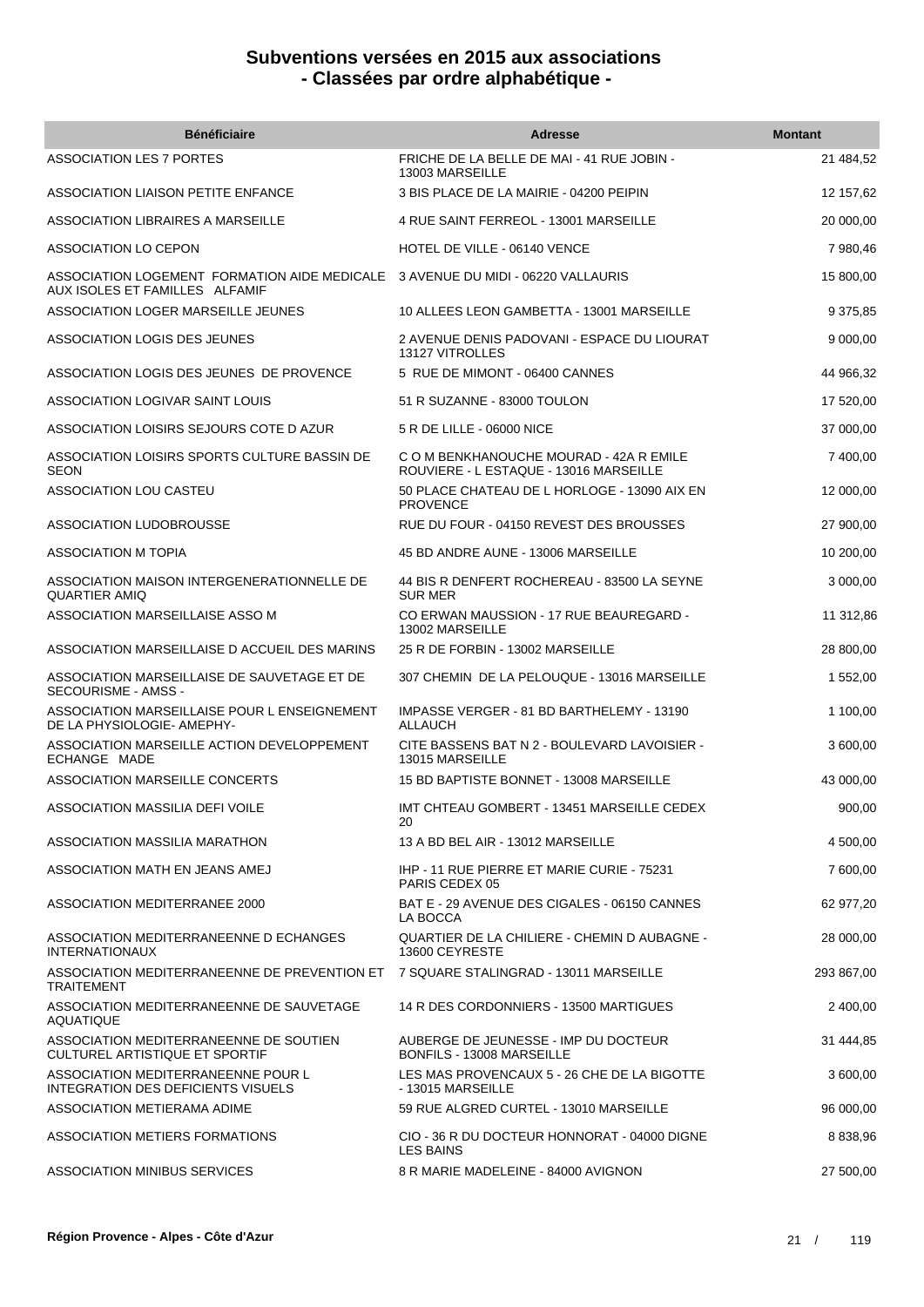| <b>Bénéficiaire</b>                                                                                                            | <b>Adresse</b>                                                              | <b>Montant</b> |
|--------------------------------------------------------------------------------------------------------------------------------|-----------------------------------------------------------------------------|----------------|
| <b>ASSOCIATION MISES EN SCENE</b>                                                                                              | 1 RUE DE BONE - BP 465 - 84072 AVIGNON CEDEX                                | 101 900,00     |
| ASSOCIATION MISSION LOCALE CORAIL                                                                                              | CENTRE EUROPE IM PALATIN - 4 RUE GEORGES<br>SIMENON - 83400 HYERES          | 36 612,00      |
| ASSOCIATION MISSION LOCALE DE MARSEILLE                                                                                        | 23 RUE VACON - 13001 MARSEILLE                                              | 137 397,60     |
| ASSOCIATION MOBILIDEES                                                                                                         | ZI DES PALUDS - 225 AV DU DOUARD - 13400<br><b>AUBAGNE</b>                  | 13 400,00      |
| <b>ASSOCIATION MOBILITE 07 26</b>                                                                                              | ESPACE ADEN - 15 RUE DU TRAVAIL - 07400 LE TEIL                             | 7 110,40       |
| ASSOCIATION MOISSONS NOUVELLES                                                                                                 | 160 RUE DE CRIMEE - 75019 PARIS                                             | 21 600,00      |
| ASSOCIATION MONTAGN ARTS                                                                                                       | 108 RUE DU MORTIER - 06450 BELVEDERE                                        | 2 800,00       |
| ASSOCIATION MONTFORTOISE ANIMATION GARRIGUE                                                                                    | JAS DE SIVIS - 04600 MONTFORT                                               | 10 000,00      |
| <b>ASSOCIATION MONTJOYE</b>                                                                                                    | 6 AV EDITH CAVEL - 06000 NICE                                               | 328 645,59     |
| <b>ASSOCIATION MOSAIQUE</b>                                                                                                    | POLE DE PROXIMITE LA RUCHE - 57 RUE<br>AURELIENNE - 13300 SALON DE PROVENCE | 29 500,00      |
| ASSOCIATION MOUVEMENT MEDIATION                                                                                                | RTE DU THORONET - D17 - 83340 LE CANNET DES<br><b>MAURES</b>                | 5 000,00       |
| ASSOCIATION MUSIQUE SACREE EN AVIGNON                                                                                          | 49T RUE PORTAIL MAGNANEN - 84000 AVIGNON                                    | 20 000,00      |
| ASSOCIATION NATIONALE D ANIMATION ET D<br><b>EDUCATION - ANAE -</b>                                                            | 12 RUE DE LA GARE - 71240 SENNECEY LE GRAND                                 | 47 928,00      |
| ASSOCIATION NATIONALE DE DEVELOPPEMENT DES<br><b>EPICERIES SOLIDAIRES ANDES</b>                                                | 7 RUE DE DOMREMY - 75013 PARIS                                              | 34 600,00      |
| ASSOCIATION NATIONALE DE PREVENTION EN<br>ALCOOLOGIE ET ADDICTOLOGIE                                                           | 20 RUE SAINT FIACRE - 75002 PARIS                                           | 11 464,00      |
| ASSOCIATION NATIONALE DES ANCIENS COMBATTANTS 7 RUE AUGUSTIN TARDIEU - 13200 ARLES<br>ET AMIES DE LA RESISTANCE COMITE D ARLES |                                                                             | 2 000,00       |
| ASSOCIATION NATIONALE DES VISITEURS DE PRISON<br>ANVP                                                                          | 1 BIS R DE PARADIS - 75010 PARIS                                            | 2 500,00       |
| ASSOCIATION NATIONALE INTERPROFESSIONNELLE DU MAISON DE LAGRICULTURE - SITE AGROPARC -<br><b>BIGARREAU INDUSTRIEL</b>          | 84912 AVIGNON CEDEX 9                                                       | 8 100,00       |
| ASSOCIATION NATIONALE LE REFUGE                                                                                                | 2 RUE GERMAIN - 34000 MONTPELLIER                                           | 6 000,00       |
| ASSOCIATION NATIONALE POUR LA FORMATION<br>PROFESSIONNELLE DES ADULTES                                                         | DIRECTION REGIONALE - 9 BOULEVARD DE<br>LOUVAIN - 13008 MARSEILLE           | 9828,00        |
| ASSOCIATION NICE LAWN TENNIS CLUB                                                                                              | 5 AVENUE SUZANNE LENGLEN - 06000 NICE                                       | 1 500.00       |
| ASSOCIATION NICOISE INITIATIVES CULTURELLES ET<br><b>SPORTIVES</b>                                                             | 7 R XAVIER DE MAISTRE - 06100 NICE                                          | 19 900,00      |
| ASSOCIATION NICOISE ANIMATION ET INFORMATION<br><b>SCIENTIFIQUE ANAIS</b>                                                      | 54 BD MANTEGA-RIGHI - 06100 NICE                                            | 8 408,75       |
| ASSOCIATION NOTRE DAME DE LA FERRAGE - MAISON<br>DE RETRAITE                                                                   | DE LA FERRAGE - MAISON DE RETRAITE NOTRE<br>DAME - 84240 LA TOUR D AIGUES   | 11 958,38      |
| ASSOCIATION NUITS MUSICALES DE MAZAUGUES                                                                                       | HOTEL DE VILLE - 83136 MAZAUGUES                                            | 8 000,00       |
| ASSOCIATION OEUVRE DE PRISONS                                                                                                  | 212 ROUTE DES PINCHINATS - 13100 AIX EN<br><b>PROVENCE</b>                  | 4 500,00       |
| ASSOCIATION OLIVIER MESSIAEN AU PAYS DE LA MEIJE OFFICE DU TOURISME - 05320 LA GRAVE                                           |                                                                             | 36 000,00      |
| ASSOCIATION OLYMPIC NICE NATATION                                                                                              | 36 AVENUE PAUL ARENE - PISCINE DU PIOL - 06000<br><b>NICE</b>               | 84 000,00      |
| ASSOCIATION ORGUE EN AVIGNON                                                                                                   | 10 RUE BUFFON - 84000 AVIGNON                                               | 13 000,00      |
| ASSOCIATION OUVRIERE DES COMPAGNONS DU<br>DEVOIR DU TOUR DE FRANCE - AOCDTF                                                    | 82 RUE DE L HOTEL DE VILLE - 75004 PARIS                                    | 20 832,34      |
| ASSOCIATION PACQUAM                                                                                                            | 16 RUE FREDERIC CHEVILLON - 13001 MARSEILLE                                 | 18 000,00      |
| <b>ASSOCIATION PAIN ET PARTAGE</b>                                                                                             | SITE VITAGLIANO - 5 RUE ANTOINE PONS - 13004<br><b>MARSEILLE</b>            | 125 540,00     |
| ASSOCIATION PARENTS ELEVES ENSEIGNEMENT LIBRE RES COMMANDANT MAGES BAT B - 41 RUE ISOARD<br><b>ACADEMIE AIX MARSEILLE</b>      | - 13001 MARSEILLE                                                           | 4 500,00       |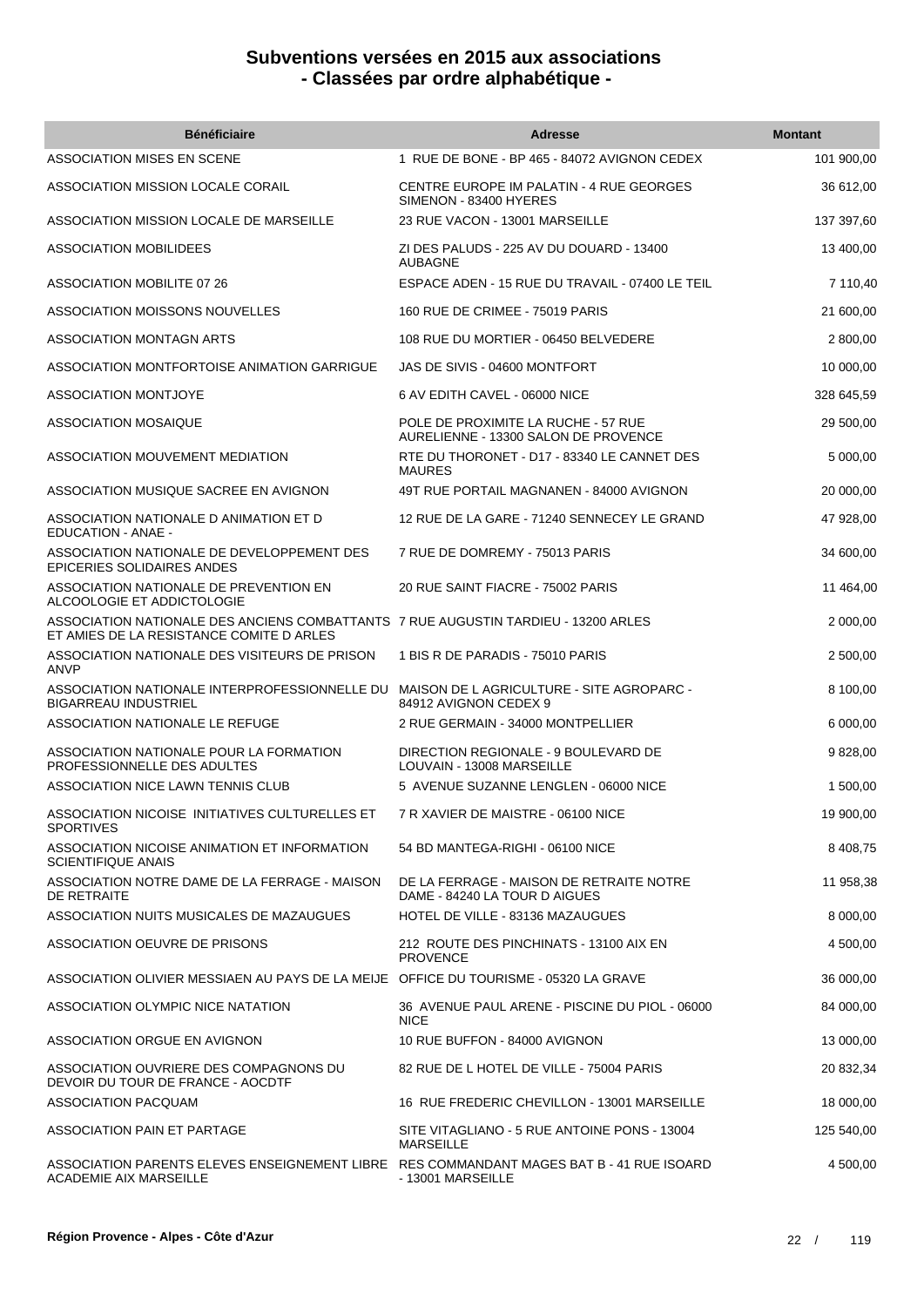| <b>Bénéficiaire</b>                                                                                                    | <b>Adresse</b>                                                                | <b>Montant</b> |
|------------------------------------------------------------------------------------------------------------------------|-------------------------------------------------------------------------------|----------------|
| ASSOCIATION PARENTS ELEVES VIENS CASENEUVE ET<br><b>SAINT MARTIN</b>                                                   | MAIRIE DE VIENS - PLACE DE L ORMEAU - 84750<br><b>VIENS</b>                   | 1 605,00       |
| ASSOCIATION PAROISSIALE DE CARROS                                                                                      | 11 RUE DE L ARGILAC - 06510 CARROS                                            | 6 000,00       |
| <b>ASSOCIATION PARSEC</b>                                                                                              | ROUTE DE LA REVERE - 06360 EZE                                                | 30 000,00      |
| ASSOCIATION PASSERELLE                                                                                                 | ILE DE LA BARTHELASSE - 112 CHEMIN DES<br>POIRIERS - 84000 AVIGNON            | 127 390,00     |
| ASSOCIATION PAYS DE HAUTE PROVENCE                                                                                     | 13 BD DES MARTYRS - BP 41 - 04301 FORCALQUIER<br><b>CEDEX</b>                 | 294 292,69     |
| ASSOCIATION PAYS ET GENS DU VERDON                                                                                     | PL DE L AIRE - 83840 COMPS SUR ARTUBY                                         | 10 547,10      |
| <b>ASSOCIATION PELAGIE</b>                                                                                             | 321 PL DU GENERAL DE GAULLE - 13300 SALON DE<br><b>PROVENCE</b>               | 4 500,00       |
| ASSOCIATION PESCO LUNO                                                                                                 | ESPACE ASSOCIATIF MUNICIPAL - 25 BD PAUL<br>PONS - 84800 L ISLE SUR LA SORGUE | 12 000,44      |
| ASSOCIATION PHENIX FORMATION                                                                                           | 37 BOULEVARD ODDO - 13015 MARSEILLE                                           | 3 000,00       |
| ASSOCIATION PHOCEENNE DES SPORTS DE GLACE                                                                              | CHEZ MME PONCET DANIELE - 50 BOULEVARD<br>NOTRE DAME - 13006 MARSEILLE        | 8 500,00       |
| ASSOCIATION PHONURGIA NOVA                                                                                             | 39 R GENIVE - 13200 ARLES                                                     | 12 800,00      |
| ASSOCIATION PLATE-FORME TELECOM                                                                                        | CICA 2229 RTE DES CRETES - 06560 VALBONNE                                     | 29 117,89      |
| <b>ASSOCIATION POINT 13</b>                                                                                            | TOUR 3 ESTRMADURE - 2 ALL GRANADOS - 13006<br><b>MARSEILLE</b>                | 3 840,00       |
| ASSOCIATION POINTUS SANARY APS                                                                                         | PRUD HOMIE DES PECHEURS - RUE DE LA PRUD<br>HOMIE - 83110 SANARY SUR MER      | 8 000,00       |
| ASSOCIATION POPULAIRE DES VACANCES FAMILIALES                                                                          | 23 RUE DE DIJON - 06000 NICE                                                  | 9715,00        |
| ASSOCIATION POUR ADULTES ET JEUNES HANDICAPES 1 B AVENUE DU PARC - 04160 CHATEAU ARNOUX<br>DES ALPES DE HAUTE PROVENCE |                                                                               | 187 862,38     |
| ASSOCIATION POUR L AIDE AUX MERES ET AUX<br><b>FAMILLES A DOMICILE DU VAR</b>                                          | APPT 335 - 71 RUE LAURENT MOGIN - 83200<br><b>TOULON</b>                      | 12 000,00      |
| ASSOCIATION POUR L ANIMATION DES CENTRES<br>SOCIAUX ET MAISONS DE QUARTIER                                             | HOTEL DE VILLE - AV LOUIS SAMMUT - 13500<br><b>MARTIGUES</b>                  | 14 097,00      |
| ASSOCIATION POUR L ANIMATION ET LA GESTION DES<br>EQUIPEMENTS SOCIAUX DES CANOURGUES A                                 | CLOS CHAGALL - 101 RUE DE COPENHAGUE -<br>13300 SALON DE PROVENCE             | 12 600,00      |
| ASSOCIATION POUR L ANIMATION SOCIALE                                                                                   | MAISON BONHOMME - 455 AVENUE DE VERDUN -<br>84400 APT                         | 10 780,00      |
| ASSOCIATION POUR L ANIMATION SOCIO EDUCATIVE DU CTRE SOC ET CULT NELSON MANDELA - RUE<br>QUARTIER TASSY BELLEVUE       | COLACIOPPE QUARTIER TASSY - 13110 PORT DE<br><b>BOUC</b>                      | 23 000,00      |
| ASSOCIATION POUR LANIMATION SOCIO-EDUCATIVE DU CTRE SOC. CULTUREL L TICHADOU - AVENUE J.<br><b>QUARTIER DES COMTES</b> | MILLAT - 13110 PORT DE BOUC                                                   | 25 500,00      |
| ASSOCIATION POUR LAPPRENTISSAGE INDUSTRIEL CFA SITE AGROPARC - 60 CHEM DE FONTANILLE - BP<br>DE L INDUSTRIE DU         | 1242 - 84911 AVIGNON CEDEX 9                                                  | 72 033,71      |
| ASSOCIATION POUR L EDUCATION A L ENVIRONNEMENT 1 RUE PARMENTIER - 13200 ARLES<br>ET A LA CITOYENNETE DU PAYS D ARLES   |                                                                               | 85 100,00      |
| ASSOCIATION POUR L EDUCATION COGNITIVE ET LE<br>DEVELOPPEMENT AECD                                                     | 56 AVENUE DES CHUTES LAVIE - 13004 MARSEILLE                                  | 183 595,00     |
| ASSOCIATION POUR L EDUCATION LA PROMOTION L<br>ACCUEIL DES FAMILLES EPAFA                                              | CENTRE SOCIO CARITATIF - 46 RUE SIGAUDY -<br>83600 FREJUS                     | 9 600,00       |
| ASSOCIATION POUR L EMPLOI DES CADRES APEC                                                                              | 51 BD BRUNE - 75014 PARIS                                                     | 22 000,00      |
| ASSOCIATION POUR L ENSEIGNEMENT DE LA LANGUE D OSTEAU DE PROVENCA - AVENUE JULES FERRY - 7<br>OC.                      | BIS PARC JOURDAN - 13100 AIX EN PROVENCE                                      | 22 072,97      |
| ASSOCIATION POUR L INDUSTRIE DU VAUCLUSE API 84                                                                        | CAMPUS AGROPARC - 60 CH DE FONTANILLE -<br>BP51242 - 84911 AVIGNON CEDEX 9    | 27 000,00      |
| ASSOCIATION POUR L INNOVATION ET LA RECHERCHE<br>AU SERVICE DU                                                         | 3 RUE JULES CESAR - 13005 MARSEILLE                                           | 58 393,00      |
| ASSOCIATION POUR L INSERTION ET L EMPLOI DU PAYS QUAI POTERNE - QUARTIER DE L ILE - 13500<br>DE MARTIGUES COTE-BLEUE   | <b>MARTIGUES</b>                                                              | 23 946,00      |
| ASSOCIATION POUR L INTEGRATION DES ENFANTS<br>DIFFERENTS API END                                                       | MAISON DES ASSOCIATIONS - 7 AV DE L HOTEL DE<br>VILLE - 06800 CAGNES SUR MER  | 10 000,00      |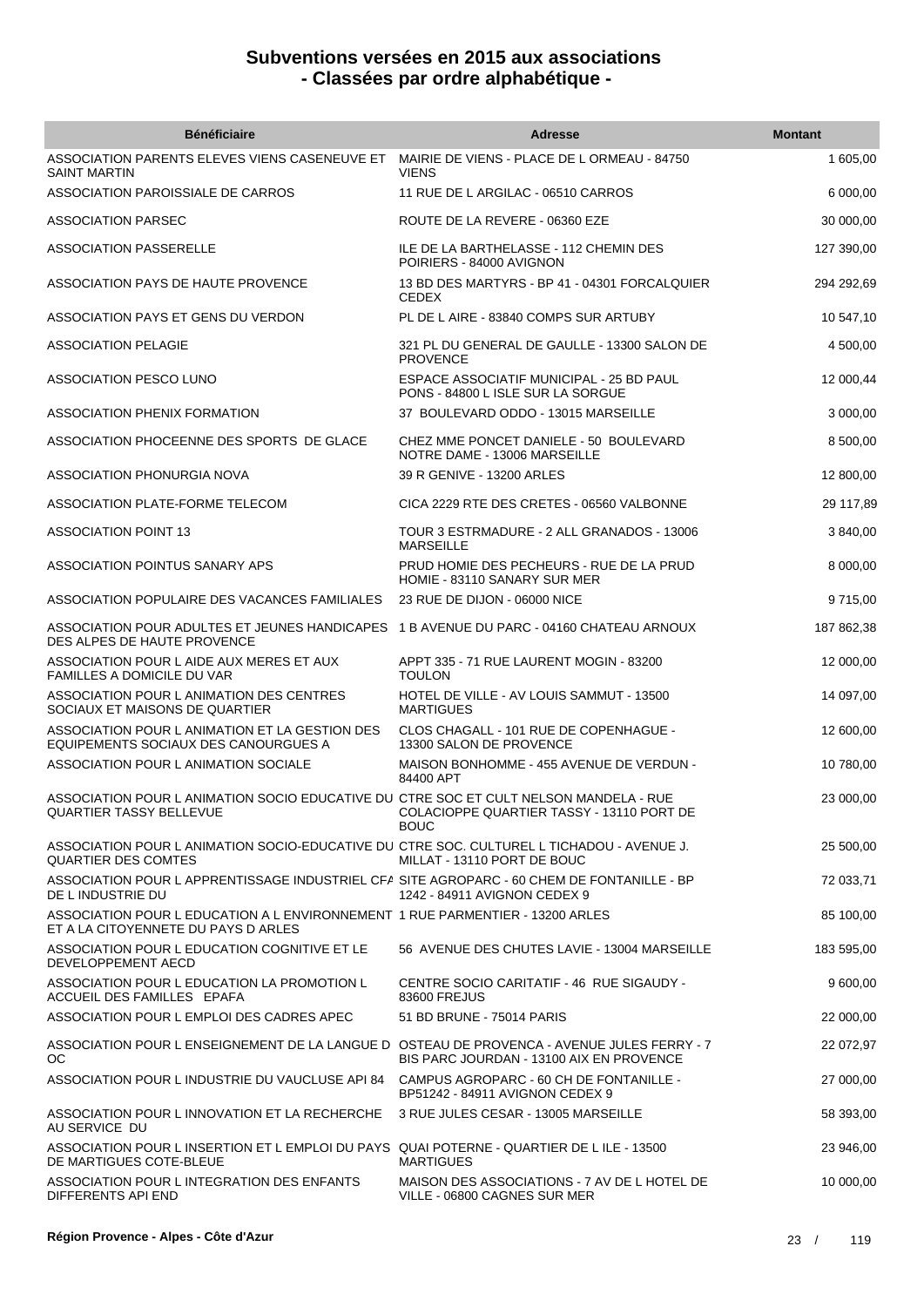| <b>Bénéficiaire</b>                                                                                                                 | <b>Adresse</b>                                                                                           | <b>Montant</b> |
|-------------------------------------------------------------------------------------------------------------------------------------|----------------------------------------------------------------------------------------------------------|----------------|
| ASSOCIATION POUR LA CONCERTATION ET LES ACTIONS 185 R DE LYON - 13015 MARSEILLE<br>DE DEVELOPPEMENT LOCAL ACADEL                    |                                                                                                          | 14 354,50      |
| ASSOCIATION POUR LA CREATION DE LA FONDATION<br>POPPY ET PIERRE SALINGER LES JARDINS DE POPPY                                       | 99 CHE DES CROUPIERES - 84250 LE THOR                                                                    | 2 800,00       |
| ASSOCIATION POUR LA FONDATION INTERNET<br>NOUVELLE GENERATION A.F.I.N.G                                                             | 8 PASSAGE BRULON - 75012 PARIS                                                                           | 217 500,00     |
| ASSOCIATION POUR LA GESTION DES CENTRES<br><b>SOCIAUX</b>                                                                           | ECOLE PRIMAIRE LA CARRAIRE - PLACE DU<br>FOIRAIL - BP 66 - 13140 MIRAMAS                                 | 27 000,00      |
| ASSOCIATION POUR LA GESTION ET L ANIMATION DES<br>EQUIPEMENTS SOCIAUX ET CULTURELS DE                                               | CENTRE SOCIAL - TOUR J - RESIDENCE GAVOTTE<br>PEYRET - 13240 SEPTEMES LES VALLONS                        | 29 500,00      |
| ASSOCIATION POUR LA JEUNESSE L EDUCATION LE<br><b>SPORT AJES</b>                                                                    | CENTRE ELSA TRIOLET - R CHARLES NEDELEC -<br>13110 PORT DE BOUC                                          | 24 018,18      |
| ASSOCIATION POUR LA LITTERATURE ENFANTINE                                                                                           | LE BOIS DU TEMPLE - 83210 SOLLIES VILLE                                                                  | 5 600,00       |
| ASSOCIATION POUR LA MUSIQUE A EYGALIERES                                                                                            | MAS DE VAL AMPLE - CHEMIN DE PESTELADE -<br>13810 EYGALIERES                                             | 4 900,00       |
| ASSOCIATION POUR LA PRESERVATION DE LA CC 6570                                                                                      | 222 CHEMIN GRESCOU - 84200 CARPENTRAS                                                                    | 3 000,00       |
| ASSOCIATION POUR LA PRISE EN CHARGE DES<br>MALADIES ELIMINABLES - A.P.C.M.E                                                         | CABINET MEDICAL DU DR MIZZI - AVENUE MAURICE<br>THOREZ - 13110 PORT DE BOUC                              | 80 000,00      |
| ASSOCIATION POUR LA PROMOTION DE L EDUCATION<br>PERMANENTE - ANPEP -                                                                | HOTEL DE VILLE - 84400 APT                                                                               | 38 720,21      |
| ASSOCIATION POUR LA PROMOTION DE LA<br>PREVENTION ET DE L ECONOMIE SOCIALE                                                          | LE MILARKA B - 19 AVENUE EMILE RIPERT - 06300<br><b>NICE</b>                                             | 18 505,23      |
| ASSOCIATION POUR LA PROMOTION DE PASSERELLE                                                                                         | SAINT BARTHELEMY III BAT E 8 - 13014 MARSEILLE                                                           | 1 500,00       |
| ASSOCIATION POUR LA PROMOTION DU HOCKEY SUR<br><b>GLACE</b>                                                                         | 21 RTE DE SAINT JEAN - 05000 GAP                                                                         | 9 000,00       |
| ASSOCIATION POUR LA PROMOTION ET LE<br>DEVELOPPEMENT DU TENNIS DANS LES HAUTES ALPES MATINS CALMES - PLAINE DES LOISIRS - 05000 GAP | COM. DEP. TENNIS DES HAUTES ALPES - 9 CHE DES                                                            | 3 000,00       |
| ASSOCIATION POUR LA RECHERCHE ET LE<br>DEVELOPPEMENT DES METHODES ET PROCESSUS                                                      | 60 BD SAINT MICHEL - 75272 PARIS CEDEX 06                                                                | 10 721,38      |
| ASSOCIATION POUR LA REHABILITATION LES BIENFAITS LES MOULINS BAT 43 ESCALIER 67 - 43 RUE DES<br>ET LE RESPECT DE                    | MAHONIAS - 06200 NICE                                                                                    | 286 974,20     |
| ASSOCIATION POUR LA REVALORISATION DE L ESTIME<br>DE SOI                                                                            | 14 RUE HENRI BERNARD - 13200 ARLES                                                                       | 12 000,00      |
| ASSOCIATION POUR LA VALORISATION DES ESPACES<br><b>COLLABORATIFS</b>                                                                | 62 RUE DU GENIE - 13003 MARSEILLE                                                                        | 6 359,11       |
| ASSOCIATION POUR LE DEV. DE LA CULTURE D OUTRE CENTRE COMMERCIAL DES FLAMANTS - AVENUE<br>MER ET SON EXPRESSION ARTISTIQUE EN       | GEORGES BRAQUE - 13014 MARSEILLE                                                                         | 10 800,00      |
| ASSOCIATION POUR LE CONSEIL DES ENTREPRENEURS 11 PL ILE DE BEAUTE - 06300 NICE<br><b>CREATEURS ACEC</b>                             |                                                                                                          | 85 423,99      |
| ASSOCIATION POUR LE DEVELOPPEMENT D<br>INNOVATIONS SOCIALES ADIS                                                                    | CENTRE SOCIAL LES AMANDIERS - 8 ALLEE DES<br>AMANDIERS - 13091 AIX EN PROVENCE CEDEX 2                   | 15 600,00      |
| ASSOCIATION POUR LE DEVELOPPEMENT DE L<br>ECONOMIE SOCIALE ET SOLIDAIRE ADESS                                                       | 74 AVENUE JEAN JAURES - 83460 LES ARCS SUR<br>ARGENS                                                     | 41 070,70      |
| ASSOCIATION POUR LE DEVELOPPEMENT DE L<br>EDUCATION A L ENVIRONNEMENT ADEE                                                          | BAT B - ANTOINE CAIRE - 842 RUE JEAN GIONO -<br>83600 FREJUS                                             | 91 394,85      |
| ASSOCIATION POUR LE DEVELOPPEMENT DE L EMPLOI PLAN DU VAR - 160 AVENUE PORTE DES ALPES -<br><b>AGRICOLE ET RURAL</b>                | 06670 LEVENS                                                                                             | 18 000,00      |
| ASSOCIATION POUR LE DEVELOPPEMENT DE L EMPLOI<br>AGRICOLE ET RURAL DANS LE VAR                                                      | MAISON DU PAYSAN - RTE DU VIEUX CANNET - ZAC<br>DE LA GUEIRANNE - 83340 LE CANNET DES<br><b>MAURES</b>   | 25 165,20      |
| ASSOCIATION POUR LE DEVELOPPEMENT DE L EMPLOI<br>DE LA FORMATION ET DE                                                              | BATIMENT PINEL - 2 AV DE LA PINEDE - BP 11575 -<br>84916 AVIGNON CEDEX 9                                 | 159 060,00     |
| ASSOCIATION POUR LE DEVELOPPEMENT DE L<br><b>ENSEIGNEMENT ET DES</b>                                                                | MAIS DEVELOP INDUSTRIEL - 38 RUE JOLIOT CURIE<br>- TECHNOP CHATEAU GOMBERT - 13452<br>MARSEILLE CEDEX 13 | 52 113,18      |
| ASSOCIATION POUR LE DEVELOPPEMENT DES ARTS<br>PLASTIQUES ET DU PATRIMOINE                                                           | 6 RUE JUIVERIE - 13800 ISTRES                                                                            | 4 800,00       |
| ASSOCIATION POUR LE DEVELOPPEMENT DES<br>INITIATIVES ECONOMIQUES ASSOCIATIVES                                                       | MAISON VIE ASSO. LOU LIGOURES - PL ROMEE DE<br>VILLENEUVE - BOITE 92 - 13090 AIX EN PROVENCE             | 10 500,00      |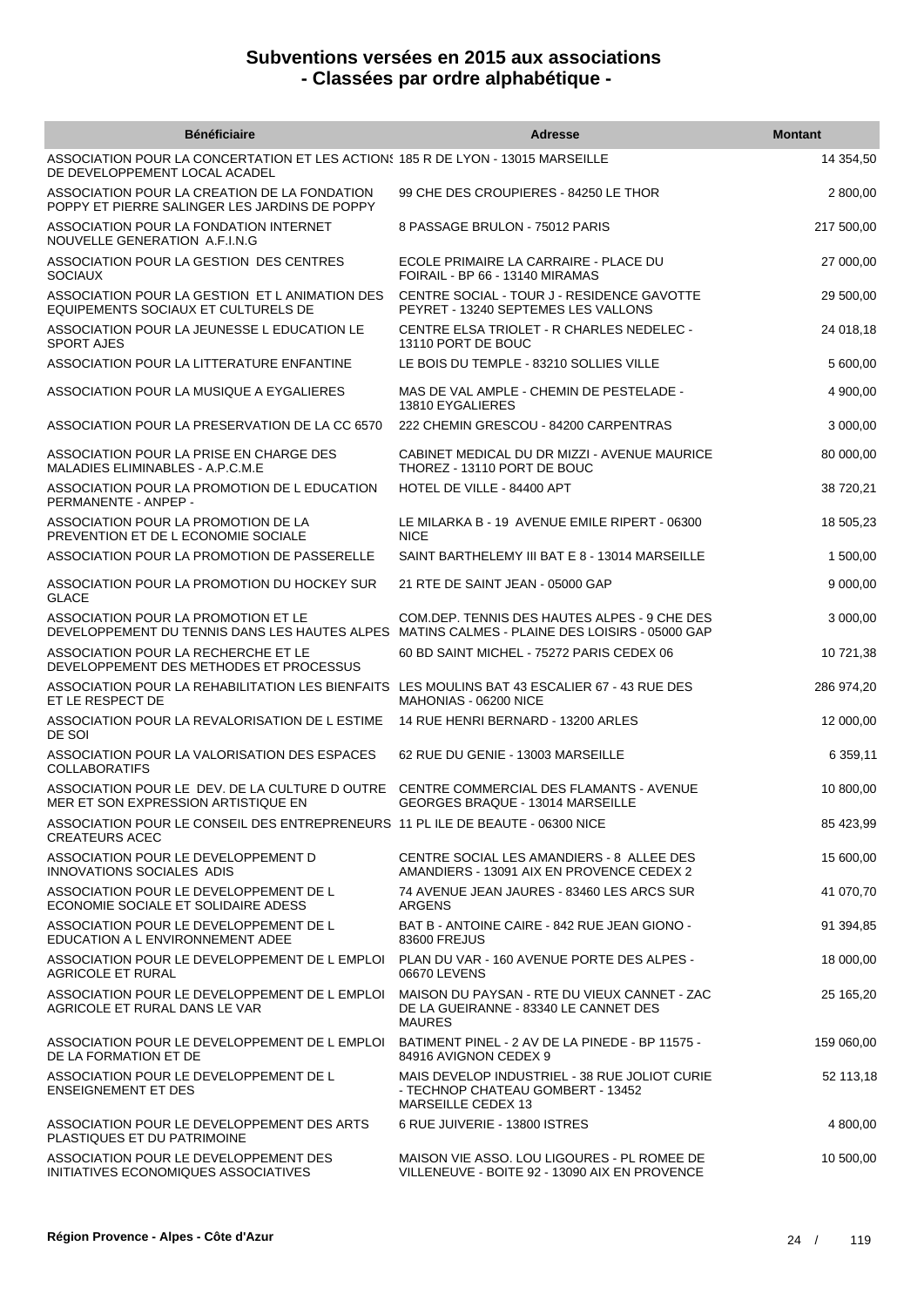| <b>Bénéficiaire</b>                                                                                                                  | <b>Adresse</b>                                                                                                   | <b>Montant</b> |
|--------------------------------------------------------------------------------------------------------------------------------------|------------------------------------------------------------------------------------------------------------------|----------------|
| ASSOCIATION POUR LE DEVELOPPEMENT DU PAYS DES<br><b>PAILLONS</b>                                                                     |                                                                                                                  | 180 048,40     |
| ASSOCIATION POUR LE DEVELOPPEMENT EN RESEAU<br><b>DES TERRITOIRES ET DES SERVICES</b>                                                | 7 R BAYARD - 05000 GAP                                                                                           | 77 217,54      |
| ASSOCIATION POUR LE DEVELOPPEMENT ET DE<br><b>PROMOTION DES ARTS</b>                                                                 | BP 88 - 84006 AVIGNON CEDEX 1                                                                                    | 51 000,00      |
| ASSOCIATION POUR LE DEVELOPPEMENT ET L<br><b>ENSEIGNEMENT DE</b>                                                                     | 45 RUE DE LA BRUYERE - 75009 PARIS                                                                               | 15 738,38      |
| ASSOCIATION POUR LE DEVELOPPEMENT SOCIAL ADS                                                                                         | AZUR 7 - 219 AV DU DOCTEUR LEFEBVRE - 06270<br><b>VILLENEUVE LOUBET</b>                                          | 5 000,00       |
| ASSOCIATION POUR LE DEVELOPPEMENT<br>SOCIOCULTUREL DU BRIANCONNAIS                                                                   | MJC - 35 R PASTEUR - 05100 BRIANCON                                                                              | 39 925,60      |
| ASSOCIATION POUR LE DEVELOPPEMENT TOURISTIQUE POLE TOURISME - BD JULES FERRY - 3EME<br>DES VALLEES ROYA BEVERA                       | PAVILLONS DES ECOLES - 06380 SOSPEL                                                                              | 65 625,00      |
| ASSOCIATION POUR LE DEVELOPPEMENT TOURISTIQUE PL DU MARCHE - 84190 BEAUMES DE VENISE<br>DU DU HAUT VAUCLUSE                          |                                                                                                                  | 13 200,00      |
| ASSOCIATION POUR LE DOMAINE DU RAYOL ADORA                                                                                           | DOMAINE DU RAYOL - AVENUE DU COMMANDANT<br>RIGAUD - 83820 RAYOL CANADEL SUR MER                                  | 176 957,50     |
| ASSOCIATION POUR LE DROIT A L INITIATIVE<br><b>ECONOMIQUE ADIE</b>                                                                   | 139 BD DE SEBASTOPOL - 75002 PARIS                                                                               | 154 046,43     |
| ASSOCIATION POUR LE FESTIVAL INTERNATIONAL D ART PALAIS DE L ANCIEN ARCHEVECHE - 13100 AIX EN<br>LYRIQUE ET L ACADEMIE EUROPEENNE DE | <b>PROVENCE</b>                                                                                                  | 1 389 418,25   |
| ASSOCIATION POUR LE FESTIVAL MUSIQUES<br><b>INTERDITES</b>                                                                           | 2 A RUE DU POIRIER - 13002 MARSEILLE                                                                             | 16 000,00      |
| ASSOCIATION POUR LE JAZZ ET LA MUSIQUE<br><b>IMPROVISEE AJMI</b>                                                                     | LA MANUTENTION - 4 RUE ESCALIER SAINTE ANNE<br>- 84000 AVIGNON                                                   | 89 408,07      |
| ASSOCIATION POUR LE LOGEMENT DE TRAVAILLEURS<br><b>ALOTRA</b>                                                                        | 33 BOULEVARD DU MARECHAL JUIN - 13004<br><b>MARSEILLE</b>                                                        | 72 240,00      |
| ASSOCIATION POUR LE LOGEMENT DES JEUNES EN<br>PAYS D AIX ALJEPA                                                                      | POLE D ACTIVITES LES MILLES - 135 R ALBERT<br>EINSTEIN - BP 134000 - 13794 AIX EN PROVENCE<br>CEDEX <sub>3</sub> | 90 909,44      |
| ASSOCIATION POUR LE LOGEMENT INDIVIDUEL ET<br><b>AUTONOME ALINEA</b>                                                                 | LA VISITATION - 6 TRAVERSE LIRETTE - 83000<br><b>TOULON</b>                                                      | 68 515,21      |
| ASSOCIATION POUR LE SITE DE THOUZON                                                                                                  | HAMEAU DE THOUZON - 84250 LE THOR                                                                                | 2 500,00       |
| ASSOCIATION POUR LES ENERGIES RENOUVELABLES<br>ET L ECOLOGIE - AERE -                                                                | LA MESLEE - IMP MARIN - 84400 APT                                                                                | 55 331,16      |
| <b>ASSOCIATION PREGENTIL- MONTORCIER</b>                                                                                             | ST JEAN ST NICOLAS - 05260 SAINT-JEAN-SAINT-<br><b>NICOLAS</b>                                                   | 29 036,00      |
| <b>ASSOCIATION PRESENCES</b>                                                                                                         | UNIVERS.PROVENCE AIX MARSEILLE I - 3 PL<br>VICTOR HUGO - 13003 MARSEILLE                                         | 63 628,80      |
| ASSOCIATION PREVENTION AUTISME RECHERCHE<br>APAR                                                                                     | 195 AV DE PROVENCE - LES CANOURGUES - 13300<br><b>SALON DE PROVENCE</b>                                          | 4 200,00       |
| ASSOCIATION PREVENTION ET AIDE A L INSERTION -<br>APEA                                                                               | 5 AVENUE GARIBALDI - 83500 LA SEYNE SUR MER                                                                      | 162 369,33     |
| <b>ASSOCIATION PROJUS</b>                                                                                                            | CITE DES ASSOCIATIONS - 93 LA CANEBIERE -<br>13001 MARSEILLE                                                     | 3 300,00       |
| ASSOCIATION PROMOTION ET PROFESSIONNALISATION LE GALION 1 RES LE GRAND LARGE - 2 RUE DE LA<br>ANIMATION SPORTIVE CULTURELLE          | FOUX - 06800 CAGNES SUR MER                                                                                      | 59 580,00      |
| ASSOCIATION PROVENCALE DE CULTURE ET<br>ENSEIGNEMENT POPULAIRE ASPROCEP                                                              | IMM LA SOLITUDE - 189 AVENUE COROT - 13014<br><b>MARSEILLE</b>                                                   | 3796,00        |
| ASSOCIATION PROVENCALE DE RECHERCHES ET D<br><b>EXPERIMENTATIONS LEGUMIERES</b>                                                      | RTE DE MOLLEGES - 13210 SAINT REMY DE<br><b>PROVENCE</b>                                                         | 260 050,00     |
| <b>ASSOCIATION PULSION</b>                                                                                                           | 2 CHEMIN DE LA COMBE AUX FEES - 13800 ISTRES                                                                     | 23 000,00      |
| ASSOCIATION R CUBE                                                                                                                   | 77 BOULEVARD BISCHOFFSHEIM - 06300 NICE                                                                          | 18 106,20      |
| ASSOCIATION RADIO ESPACE MERCANTOUR                                                                                                  | OFFICE DU TOURISME AURON GRANGE - BD DU<br>RIOU - 06660 SAINT ETIENNE DE TINEE                                   | 6 000,00       |
| ASSOCIATION RADIO VERDON VAR FM                                                                                                      | LES ROUVIERES - 349 RUE DU FELIBRIGE - BP 2 -<br>83560 SAINT JULIEN LE MONTAGNIER                                | 26 200,00      |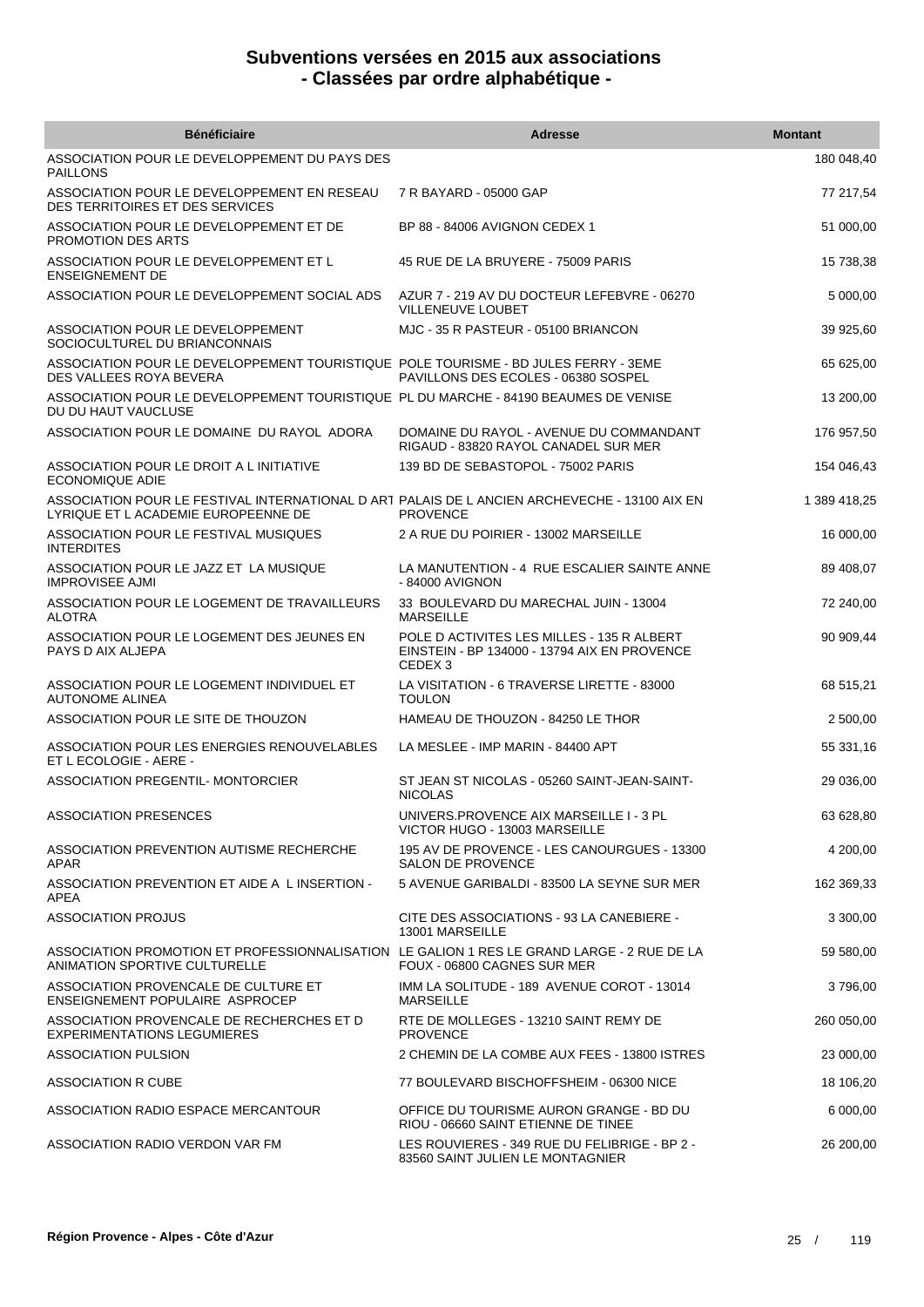| <b>Bénéficiaire</b>                                                                                                  | <b>Adresse</b>                                                                                                    | <b>Montant</b> |
|----------------------------------------------------------------------------------------------------------------------|-------------------------------------------------------------------------------------------------------------------|----------------|
| ASSOCIATION REGIONAL POUR LE DEVELOPPEMENT DE LA MAISON DU PAYSAN - PLACE RTE DU VIEUX<br>L EMPLOI AGRICOLE ET RURAL | CANNET - ZAC DE LA GUEIRANNE - 83340 LE<br><b>CANNET DES MAURES</b>                                               | 143 563,80     |
| ASSOCIATION REGIONALE BOIS PROVENCE ALPES<br>COTE D AZUR                                                             | D AZUR - PAVILLON DU ROY RENE - CD7 VALABRE -<br>13120 GARDANNE                                                   | 6 480,00       |
| ASSOCIATION REGIONALE D EXPERIMENTATION ET DE<br>DEVELOPPEMENT VITI-VINICOLE                                         | <b>CHAMBRE REGIONALE D AGRICULTURE - 22</b><br>AVENUE HENRI PONTIER - 13626 AIX EN PROVENCE<br>CEDEX <sub>1</sub> | 33 327,48      |
| ASSOCIATION REGIONALE DES CHEMINOTS AMIS DU<br>RAIL                                                                  | MR DORDOR GARE SNCF - AVENUE PIERRE<br>SEMARD - 83660 CARNOULES                                                   | 4 720,00       |
| ASSOCIATION REGIONALE DES FEDERATIONS DE<br>P.A.C.A. POUR LA PECHE ET LA PROTECTION DU                               | 575 CHEMIN DES FONTANELLES - 84800 L ISLE SUR<br>LA SORGUE                                                        | 10 758,41      |
| ASSOCIATION REGIONALE DES MISSIONS LOCALES ET<br>DES PAIO ASSOCIATIVES DE PROVENCE ALP                               | RESIDENCE LE BELVEDERE - 2 RUE DE CROZE -<br>84120 PERTUIS                                                        | 434 500,00     |
| ASSOCIATION REGIONALE DES OEUVRES EDUCATIVES<br>ET DE VACANCES DE L EDUCATION                                        | 72 RUE PAUL COXE - 13014 MARSEILLE                                                                                | 3 533,50       |
| ASSOCIATION REGIONALE DES ORGANISMES H.L.M. DE 97 AV DE LA CORSE - 13007 MARSEILLE<br>PROVENCE-ALPES-COTE D AZUR     |                                                                                                                   | 173 327,93     |
| ASSOCIATION REGIONALE EN ECONOMIE SOCIALE ARES IMM LE MANSARD ENTREE B - .2 PLACE ROMEE DE                           | VILLENEUVE - 13090 AIX EN PROVENCE                                                                                | 76 912,20      |
| ASSOCIATION REGIONALE POUR L INTEGRATION A.R.I.                                                                      | 26 R SAINT SEBASTIEN - 13006 MARSEILLE                                                                            | 339 239,57     |
| ASSOCIATION REGIONALE POUR LA MAITRISE DES<br>IRRIGATIONS A.R.D.E.P.I.                                               | MAISON DES AGRICULTEURS - 22 AV HENRI<br>PONTIER - 13626 AIX EN PROVENCE CEDEX 1                                  | 83 420,00      |
| ASSOCIATION REGIONALE POUR LA PROMOTION DES<br>ACTIONS DE SANTE ARPAS                                                | BAT STE LUCE - ENTREE A - 19 AV AUGUSTE<br>RENOIR - 06800 CAGNES SUR MER                                          | 53 650,00      |
| ASSOCIATION REGIONALE POUR LE DEVELOPPEMENT<br>DE L EMPLOI AGRICOLE ET                                               | LA MAISON DU PAYSAN - ROUTE DU VIEUX CANNET<br>- ZAC DE LA GUEIRANNE - 83340 LE CANNET DES<br><b>MAURES</b>       | 5 000,00       |
| ASSOCIATION REGIONALE POUR LE DEVELOPPEMENT<br>LOCAL EN PROVENCE ALPES COTES                                         | 7 RUE COLBERT - 13001 MARSEILLE                                                                                   | 95 000,00      |
| ASSOCIATION REGIONALE SOLIDAIRE DES ESPACES<br>NUMERIQUES DE L INFORMATION                                           | 203 BD BLANQUI - 83300 DRAGUIGNAN                                                                                 | 92 905,32      |
| ASSOCIATION RELAIS ENFANTS PARENTS                                                                                   | 53 R DENIS MAGDELON - 13009 MARSEILLE                                                                             | 27 500,00      |
| ASSOCIATION RELAIS ENFANTS PARENTS PONT D<br><b>AVIGNON</b>                                                          | SE SQUARE MARCEL PAUL - 42 AV DES SOURCES -<br>84000 AVIGNON                                                      | 4 500,00       |
| <b>ASSOCIATION RELAIS JEUNES</b>                                                                                     | 3 ROUTE DE LA COTE BLEUE - 13220<br>CHATEAUNEUF LES MARTIGUES                                                     | 4 500,00       |
| ASSOCIATION RENCONTRE AMITIE - ARA - RADIO<br>GAZELLE                                                                | 1ERE ETAGE - 15 ALL LEON GAMBETTA - 13001<br><b>MARSEILLE</b>                                                     | 5 400,00       |
| ASSOCIATION RENCONTRES CINEMATOGRAPHIQUES D<br>AIX EN PROVENCE RCA                                                   | ESPACE FORBIN - 1 PL JOHN REWALD - 13100 AIX<br><b>EN PROVENCE</b>                                                | 68 530,00      |
| ASSOCIATION RESPONSABLE DE L ETABLISSEMENT<br>SCOLAIRE AGRICOLE PRIVE LES CHENES                                     | LEPAP - 524 AV DU PONT DES FONTAINES - 84200<br><b>CARPENTRAS</b>                                                 | 61 395,00      |
| ASSOCIATION RESPONSABLE DU LYCEE AGRICOLE<br>PRIVE SAINT DOMINIQUE                                                   | RUE DES URSULINES - 84600 VALREAS                                                                                 | 6 993,32       |
| ASSOCIATION RESSOURCERIE DE HAUTE PROVENCE                                                                           | LES CHARBONNIERES - RN 96 - 04220 STE TULLE                                                                       | 80 625,00      |
| ASSOCIATION RETRAVAILLER PROVENCE                                                                                    | 175 RUE PARADIS - 13006 MARSEILLE                                                                                 | 8 397,00       |
| ASSOCIATION RILE RESEAU D INITIATIVES LOCALES<br>POUR L EMPLOI                                                       | 68 R DU REFUGE - 84200 CARPENTRAS                                                                                 | 21 037,50      |
| ASSOCIATION ROADWORKS                                                                                                | 58 IMPASSE VERLAQUE - 83500 LA SEYNE SUR MER                                                                      | 5 000,00       |
| ASSOCIATION SAINT JEAN                                                                                               | PL DE L EGLISE - 05500 ST BONNET EN<br><b>CHAMPSAUR</b>                                                           | 9 689,00       |
| ASSOCIATION SAINTE CATHERINE DE SIENNE<br>ORGANISME DE GESTION DE L ENSEIGNEMENT<br><b>CATHOLIQUE</b>                | 20 R MIGNET - 13090 AIX EN PROVENCE                                                                               | 20 000,00      |
| ASSOCIATION SANTE SUD                                                                                                | LE GYPTIS BT N - 200 BOULEVARD NATIONAL -<br>13003 MARSEILLE                                                      | 132 592,89     |
| ASSOCIATION SAUVEGARDE DES FORETS VAROISES                                                                           | CHEMIN DE L ESTANCI - 83400 HYERES                                                                                | 149 833,98     |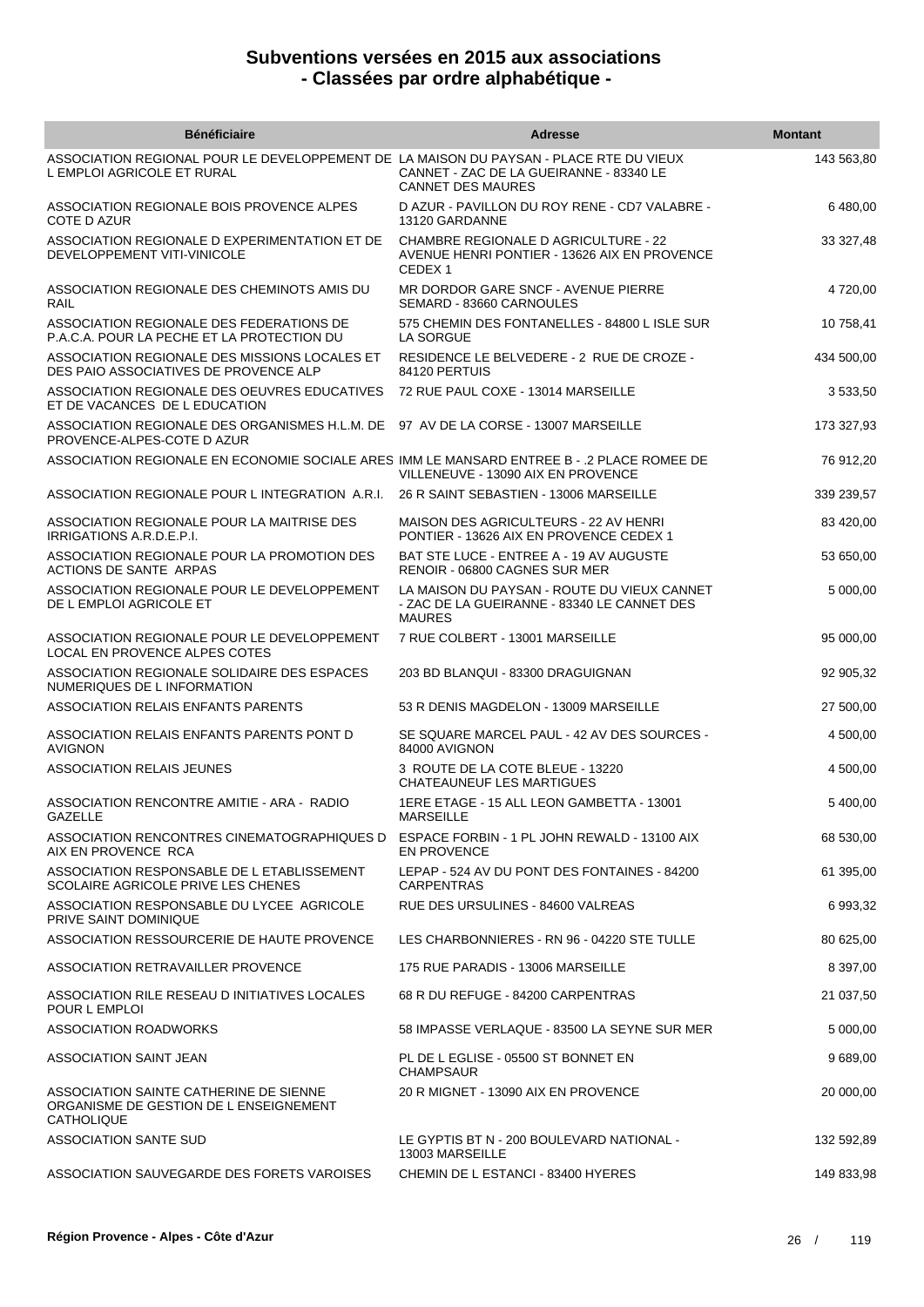| <b>Bénéficiaire</b>                                                                              | <b>Adresse</b>                                                                                          | <b>Montant</b> |
|--------------------------------------------------------------------------------------------------|---------------------------------------------------------------------------------------------------------|----------------|
| ASSOCIATION SCHEBBA MAISON DE LA FEMME                                                           | ST BARTHELEMY 3 BAT B5 - BD MAHBOUBI TIR -<br>13014 MARSEILLE                                           | 34 140,00      |
| ASSOCIATION SCOLAIRE DU COURS FENELON                                                            | LE MOURILLON - 1 R POURQUOI PAS - 83000<br><b>TOULON</b>                                                | 69 963,00      |
| <b>ASSOCIATION SEMAILLES</b>                                                                     | 5 RUE DU 58E R I - 84000 AVIGNON                                                                        | 164 163,65     |
| <b>ASSOCIATION SEMELE</b>                                                                        | UNIVERSITE BVE FAC DE DROIT - 3 AV ROBERT<br>SCHUMAN - 13090 AIX EN PROVENCE                            | 2 500,00       |
| <b>ASSOCIATION SEPT OFF</b>                                                                      | 38 CHE DU MONT GROS - 06300 NICE                                                                        | 8 8 66,66      |
| ASSOCIATION SERVICES MEDIATION                                                                   | 41 AVENUE JEAN JAURES - 13700 MARIGNANE                                                                 | 1 800,00       |
| <b>ASSOCIATION SEVIGNE</b>                                                                       | 1 AV DE SAINT JEROME - 13013 MARSEILLE                                                                  | 47 400,00      |
| ASSOCIATION SEYNOISE POUR L INSERTION                                                            | 2685 AV JOHN KENNEDY - 83140 SIX FOURS LES<br><b>PLAGES</b>                                             | 147 975,00     |
| <b>ASSOCIATION SIN</b>                                                                           | 7 R DEFLY - 06300 NICE                                                                                  | 16 200,00      |
| ASSOCIATION SOA XIII SPORTING OLYMPIQUE<br><b>AVIGNONNAIS XIII</b>                               | 14 AV EISENHOWER - 84000 AVIGNON                                                                        | 30 000,00      |
| ASSOCIATION SOCIO CULTURELLE DES AMARANTES<br>MILAN SUD LA GRANDE COLLE ET DES ENVIRONS          | LES AMARANTES - PL DES COMMERCES - BP 18 -<br>13521 PORT DE BOUC CEDEX                                  | 12 730,00      |
| ASSOCIATION SOCIO CULTURELLE ET SPORTIVE DU<br>CENTRE DE DETENTION DE SALON DE PROVENCE          | 107 R DE BUCAREST - LA RENAISSANCE - 13300<br>SALON DE PROVENCE                                         | 7 760,00       |
| ASSOCIATION SOCIO EDUCATIVE CULTURELLE ET<br>SPORTIVE DE LA MAISON D ARRET DE DIGNE              | VILLA ST CHARLES - BP 131 - 04000 DIGNE LES<br><b>BAINS</b>                                             | 7 200,00       |
| ASSOCIATION SOCIOCULTURELLE ET SPORTIVE DU<br>CENTRE PENITENTIAIRE DE MARSEILLE DES              | 239 CHEMIN DE MORGIOU - 13404 MARSEILLE<br>CEDEX 20                                                     | 32 100,00      |
| ASSOCIATION SOCIO-CULTURELLE ET SPORTIVE<br><b>FORBIN</b>                                        | LE FORBIN BAT 4 - 302 BOULEVARD ST MARCEL -<br>13011 MARSEILLE                                          | 2 000,00       |
| ASSOCIATION SOLIDARITE AIRE TOULONNAISE                                                          | LES FAVIERES - 1930 CHE DEPARTEMENTAL 46 -<br>83200 TOULON                                              | 6 000,00       |
| ASSOCIATION SON DES CIMES                                                                        | CHALET ALP AZUR - LA CHALP - 05350 ARVIEUX                                                              | 18 000,00      |
| ASSOCIATION SPECIALISEE D EDUCATION DE<br>PREVENTION D ACTION ET DE RECHERCHE                    | 2 RUE EMILIEN LEBRUN - 83170 BRIGNOLES                                                                  | 23 671,92      |
| ASSOCIATION SPI DAUPHINE                                                                         | UNIVERSITE PARIS IX DAUPHINE - 1 PL DU MAL<br>LATTRE TASSIGNY - 75016 PARIS                             | 600,00         |
| ASSOCIATION SPORTIVE ASPTT D AVIGNON                                                             | 795 RTE D ARAMON - 30133 LES ANGLES                                                                     | 2 000,00       |
| ASSOCIATION SPORTIVE ASPTT DE GAP                                                                | 18 T RUE DES SAGNIERES - 05000 GAP                                                                      | 2 700,00       |
| ASSOCIATION SPORTIVE ASPTT DE NICE                                                               | MAISON DES ASSOCIATIONS - 51 RUE GOUNOD -<br>06000 NICE                                                 | 21 720,00      |
| ASSOCIATION SPORTIVE ASPTT DE TOULON                                                             | COMPLEXE SPORTIF R VEYSSIERE - VIEUX CHEMIN<br>DE SAINTE MUSE - 83000 TOULON                            | 10 000,00      |
| ASSOCIATION SPORTIVE ASPTT MARSEILLE                                                             | PORT DE LA POINTE ROUGE - ENTREE N 1 - 13008<br><b>MARSEILLE</b>                                        | 112 780,00     |
| ASSOCIATION SPORTIVE AUTOMOBILE D AIX EN<br><b>PROVENCE</b>                                      | 7 BD JEAN-JAURES - 13090 AIX EN PROVENCE                                                                | 1 500,00       |
| ASSOCIATION SPORTIVE AUTOMOBILE D ANTIBES JUAN 11 RUE D ALGER - 06600 ANTIBES<br><b>LES PINS</b> |                                                                                                         | 32 400,00      |
| ASSOCIATION SPORTIVE AUTOMOBILE DE HAUTE<br><b>PROVENCE</b>                                      | ANCIENNE ECOLE DE LA LUQUECE - BD PASTEUR -<br>04100 MANOSQUE                                           | 3 000,00       |
| ASSOCIATION SPORTIVE AUTOMOBILE MARSEILLE<br>PROVENCE METROPOLE                                  | 149 BD RABATAU - 13010 MARSEILLE                                                                        | 11 000,00      |
| ASSOCIATION SPORTIVE AUTOMOBILE ROQUE ET<br>DURANCE - A.S.A.R.D. -                               | PLACE DE LA REPUBLIQUE - 13640 LA ROQUE D<br>ANTHERON                                                   | 2 000,00       |
| ASSOCIATION SPORTIVE BELSUNCE ARS A.S.B.A                                                        | 12 R PARMENTIER - 13001 MARSEILLE                                                                       | 50 942,03      |
| ASSOCIATION SPORTIVE CAGNES LE CROS FOOTBALL                                                     | STADE PIERRE SAUVAIGO - AV MARCEL PAGNOL -<br>06800 CAGNES SUR MER                                      | 7 500,00       |
| ASSOCIATION SPORTIVE CANNES VOLLEY BALL                                                          | STADE PIERRE DE COUBERTIN - AV PIERRE DE<br>COUBERTIN - BP 106 - TRIBUNE EST - 06150<br>CANNES LA BOCCA | 5 353,33       |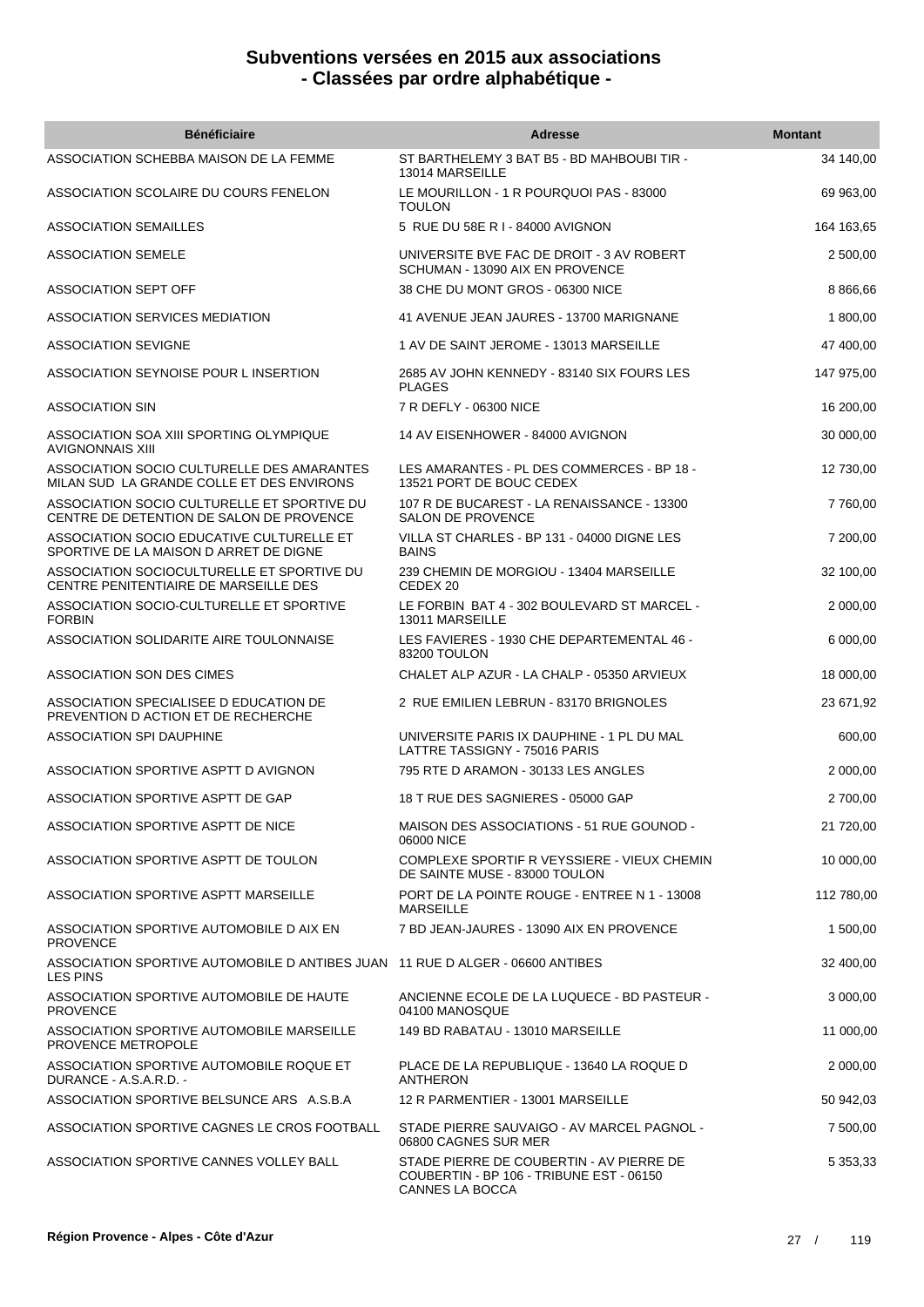| <b>Bénéficiaire</b>                                                                                                       | <b>Adresse</b>                                                                          | <b>Montant</b> |
|---------------------------------------------------------------------------------------------------------------------------|-----------------------------------------------------------------------------------------|----------------|
| ASSOCIATION SPORTIVE CULTURELLE ET RURALE                                                                                 | PLACE DE LA MAIRIE - 05260 SAINT-JEAN-SAINT-<br><b>NICOLAS</b>                          | 3780,00        |
| ASSOCIATION SPORTIVE CULTURELLE MUNICIPALE DE<br>TOULON SECTION GYMNASTIQUE                                               | GYMNASE DELAUNE - RUE JOLLY - 83000 TOULON                                              | 12 000,00      |
| ASSOCIATION SPORTIVE DE BASE BALL LES<br><b>COMANCHES</b>                                                                 | VILLA LA SOURCE - 18 CHEMIN DE LA LOUBIERE -<br>83000 TOULON                            | 1 679,67       |
| ASSOCIATION SPORTIVE DE CANNES HANDBALL                                                                                   | 22 BD DE LA REPUBLIQUE - 06400 CANNES                                                   | 12 000,00      |
| ASSOCIATION SPORTIVE DE CARNOUX SECTION<br>JOGGING COURSE SUR ROUTE                                                       | SALLE IGNACE HEINRICH - AVENUE PAUL CEZANNE<br>- 13470 CARNOUX EN PROVENCE              | 1 000,00       |
| ASSOCIATION SPORTIVE DE L AMICALE NOTRE DAME DE CHEZ M GULIAN - 82 BD SEIGNELAY - 13012<br><b>BEAUMONT - ASAND -</b>      | <b>MARSEILLE</b>                                                                        | 4 200,00       |
| ASSOCIATION SPORTIVE DE L AUTOMOBILE CLUB DU<br><b>VAR</b>                                                                | ZAC DES ANDUES - AV DE L ARLESIENNE PROL -<br>83210 SOLLIES PONT                        | 6 000,00       |
| ASSOCIATION SPORTIVE DE L ECOLE ELEMENTAIRE DE 79 CHE DE PALAMA - 13013 MARSEILLE<br>LA PARADE                            |                                                                                         | 1 575,00       |
| ASSOCIATION SPORTIVE DE LA FACULTE DES SCIENCES 163 AVENUE DE LUMINY - 13009 MARSEILLE<br>ET DU SPORT DE MARSEILLE-LUMINY |                                                                                         | 4 000,00       |
| ASSOCIATION SPORTIVE DE ROGNAC SECTION<br><b>FOOTBALL</b>                                                                 | BOULEVARD ROCKENHAUSEN - BP 10053 - 13340<br><b>ROGNAC</b>                              | 1 000,00       |
| ASSOCIATION SPORTIVE DE SAINTE ANNE                                                                                       | 272 AVENUE DE MAZARGUES - BP 6 - 13266<br>MARSEILLE CEDEX 08                            | 7 495,00       |
| ASSOCIATION SPORTIVE DE TRINQUETAILLE                                                                                     | 5 AV DE LA GARE MARITIME - 13200 ARLES                                                  | 3 800,00       |
| ASSOCIATION SPORTIVE DE VALLAURIS GOLFE JUAN                                                                              | ESPACE LOISIRS - BD DU DOCTEUR JACQUES UGO<br>- 06220 VALLAURIS                         | 1 000,00       |
| ASSOCIATION SPORTIVE DU BATIMENT ET DES TRAVAU> 42 AVENUE GALLIENI - 06000 NICE<br>PUBLICS DE NICE                        |                                                                                         | 19 100,00      |
| ASSOCIATION SPORTIVE ET CULTURELLE ALGERNON                                                                               | 494 R PARADIS - 13008 MARSEILLE                                                         | 18 460,00      |
| ASSOCIATION SPORTIVE ET CULTURELLE DE LA<br><b>DELORME</b>                                                                | LOCAL ASSOCIATIF CITE BASSENS 1 - 39 BD<br>LAVOISIER - 13015 MARSEILLE                  | 6 996,12       |
| ASSOCIATION SPORTIVE ET CULTURELLE DE LA<br>JEUNESSE DE FELIX PYAT                                                        | 24 BOULEVARD FERAUD - 13003 MARSEILLE                                                   | 7 127,87       |
| ASSOCIATION SPORTIVE ET CULTURELLE EDMOND<br>MICHELET ET HENRI BAILLY                                                     | 93 LA CANEBIERE - 13001 MARSEILLE                                                       | 5 000,00       |
| ASSOCIATION SPORTIVE ET CULTURELLE LA<br><b>CASTELLANE</b>                                                                | CITE LA CASTELLANE - 3 PL DU MEROU - 13016<br><b>MARSEILLE</b>                          | 3 000,00       |
| ASSOCIATION SPORTIVE ET CULTURELLE LE JONQUET<br><b>LES ROUTES</b>                                                        | HLM LE JONQUET BAT F1 - RDC - AV LOUIS BRAILLE<br>- 83200 TOULON                        | 8 245,48       |
| ASSOCIATION SPORTIVE GIGNACAISE                                                                                           | STADE MUNICIPAL - 13180 GIGNAC LA NERTHE                                                | 11 000,00      |
| ASSOCIATION SPORTIVE KICK BOXING 3E SECTEUR                                                                               | 88 LA GRANDE BASTIDE CAZAULX - 13012<br><b>MARSEILLE</b>                                | 7 500,00       |
| ASSOCIATION SPORTIVE ORANGE NASSAU                                                                                        | C O M PURPAN CLOS CAVALIER - LA BLISSONE -<br>84100 ORANGE                              | 3 500,00       |
| ASSOCIATION SPORTIVE SAINT RAPHAEL VOLLEY BALL 215 CHE DE LA LAUVE - BP 30413 - 83700 SAINT                               | RAPHAEL                                                                                 | 10 000,00      |
| ASSOCIATION SPORTIVE SORGUAISE ELECTRO<br>REFRACTAIRE A.S.S.E.R.                                                          | ZI DU FOURNALET - IMPASSE DENIS PAPIN - 84700<br><b>SORGUES</b>                         | 2 400,00       |
| ASSOCIATION SPORTIVE TENNIS DE TABLE MIRAMAS                                                                              | COSEC LES MOLIERES - 37 BD DE L OLYMPE -<br>13140 MIRAMAS                               | 19 000,00      |
| ASSOCIATION SPORTIVE U.S.E.P ET CULTURELLE LES<br>PINS PARASOLS                                                           | BD CYRILLE JAUFFRET - 83480 PUGET SUR<br>ARGENS                                         | 12 402,00      |
| ASSOCIATION SPORTS LOISIRS CULTURE - ASLC                                                                                 | CENTRE SOCIAL D OREL - 1 PLACE DE LA<br>RESISTANCE - 84000 AVIGNON                      | 21 900,00      |
| <b>ASSOCIATION SUD FORMATION - ASF -</b>                                                                                  | COEUR DE LA CAPELETTE BAT D RDC - 3 RUE JEAN<br>EUGENE PAILLAS ILO 18 - 13010 MARSEILLE | 399 245,00     |
| ASSOCIATION SYNDICALE LIBRE DES PROPRIETAIRES<br>DE LA ZI DES PALUDS                                                      | CENTRE DE VIE AGORA - BAT B - AV DES PALUDS -<br>BP 1155 - 13783 AUBAGNE CEDEX          | 7 500,00       |
| ASSOCIATION SYNDICALE LIBRE DU CANAL DE TAULANE HOTEL DE VILLE - 83840 LA MARTRE                                          |                                                                                         | 1 028,27       |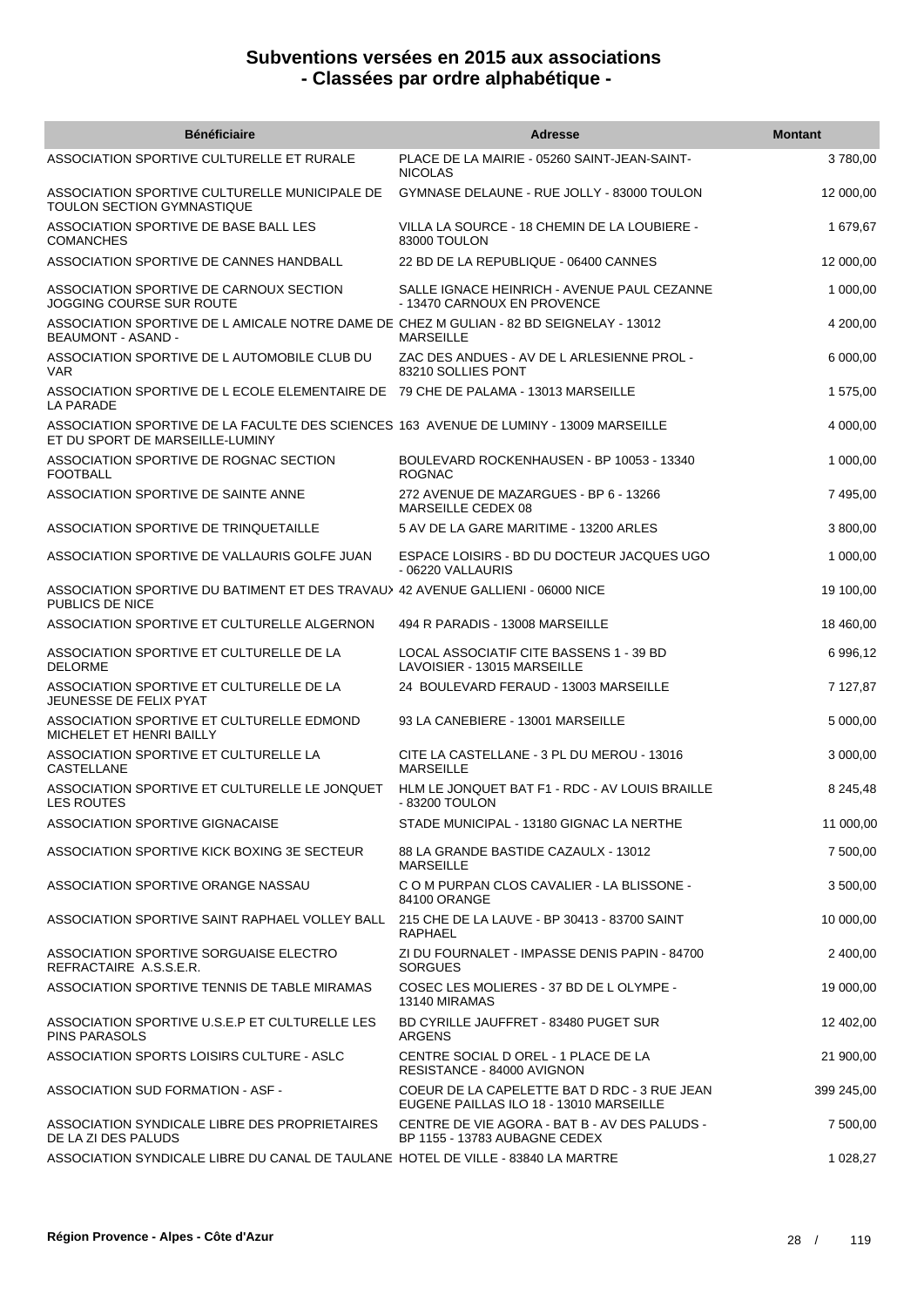| <b>Bénéficiaire</b>                                                                                                           | <b>Adresse</b>                                                                            | <b>Montant</b> |
|-------------------------------------------------------------------------------------------------------------------------------|-------------------------------------------------------------------------------------------|----------------|
| ASSOCIATION SYNDICALE LIBRE DU PARC D ACTIVITES<br>DE LA PLAINE DE JOUQUES A GEMENOS ASL                                      | CHEZCABINET AUGEX - 380 AVENUE DU GARLABAN<br>- 13420 GEMENOS                             | 11 000,00      |
| ASSOCIATION SYNDICALE LIBRE SUBERAIE VAROISE                                                                                  | POLE FORET - RTE DE TOULON - QUARTIER<br>PRECOUMIN - 83340 LE LUC EN PROVENCE             | 184 797,35     |
| ASSOCIATION TENNIS CLUB DE BEAUSOLEIL                                                                                         | LE DEVENS - STADE VANCO - AV ANCIENS<br>COMBATTANTS AFN - 06240 BEAUSOLEIL                | 3 000,00       |
| ASSOCIATION TERRITORIALE DES PUPILLES DE L<br>ENSEIGNEMENT PUBLIC DES ALPES DU SUD                                            | DOMAINE LES MARRONIERS - 11 RUE DES<br>MARRONIERS - BAT LES HIRONDELLES 3A - 05000<br>GAP | 195 000,00     |
| ASSOCIATION THEATRE DU MERLAN                                                                                                 | AVENUE RAIMU - 13014 MARSEILLE                                                            | 136 000,00     |
| ASSOCIATION THEATRE ET CHANSON                                                                                                | 1 RUE EMILE TAVAN - 13100 AIX EN PROVENCE                                                 | 36 000,00      |
| ASSOCIATION TOULON VAR TECHNOLOGIES                                                                                           | MAISON DES TECHNOLOGIES - PLACE GEORGES<br>POMPIDOU - 83000 TOULON                        | 1 183 225,45   |
| ASSOCIATION TRADITIONS EN VALGAUDEMAR                                                                                         | HOTEL DE VILLE - 05800 ST JACQUES EN<br>VALGODEMARD                                       | 3 000,00       |
| ASSOCIATION TREMPLIN JAZZ AVIGNON                                                                                             | 15 RUE MERINDOL - 84000 AVIGNON                                                           | 15 000,00      |
| ASSOCIATION TREMPLIN TRAVAIL EMPLOI ET INSERTION 166 CHEMIN DU FORT - SAINT ELME - 83500 LA                                   | <b>SEYNE SUR MER</b>                                                                      | 135 290,43     |
| <b>ASSOCIATION TRIMATEC</b>                                                                                                   | 47 AV DU GENERAL DE GAULLE - RN 580 - 30130<br><b>PONT SAINT ESPRIT</b>                   | 159 860,00     |
| <b>ASSOCIATION TRISUNIC</b>                                                                                                   | 38 AVENUE PHILIPPE DE GIRARD - 84400 APT                                                  | 7 600,00       |
| <b>ASSOCIATION TRUFFICULTURE 13</b>                                                                                           | VIEUX CHEMIN DE LAMBESC - QUA BONSOUR -<br>13330 PELISSANNE                               | 1 500,00       |
| ASSOCIATION ULTRA RAID DE LA MEIJE                                                                                            | OFFICE DE TOURISME - 05320 LA GRAVE                                                       | 21 198,71      |
| ASSOCIATION UN TOIT                                                                                                           | 5 T BD DU DR SCHWEITZER - 13090 AIX EN<br><b>PROVENCE</b>                                 | 26 263,58      |
| ASSOCIATION USEP ECOLE ELEMENTAIRE DU LION D OR RUE DU CHENE VERT - 13310 ST MARTIN DE CRAU                                   |                                                                                           | 600,00         |
| ASSOCIATION VALBONNAISE POUR L INSERTION PAR L<br><b>ECONOMIE - AVIE -</b>                                                    | GARBEJAIRE - 4 RUE LOUIS FUNEL - 06902 SOPHIA<br><b>ANTIPOLIS CEDEX</b>                   | 20 941,61      |
| ASSOCIATION VALENTIN HAUY AU SERVICE DES<br>AVEUGLES ET DES MALVOYANTS                                                        | 5 R DUROC - 75007 PARIS                                                                   | 1 040,00       |
| ASSOCIATION VAROISE D ACCUEIL FAMILIAL - AVAF -                                                                               | L ALCYON 1 - 274 AV AMIRAL COLLET - 83000<br><b>TOULON</b>                                | 45 420,00      |
| ASSOCIATION VAROISE DU MOUVEMENT FRANCAIS<br>POUR LE PLANNING FAMILIAL                                                        | 12 RUE PEIRESC - 83000 TOULON                                                             | 15 000,00      |
| ASSOCIATION VAROISE POUR L ENVIRONNEMENT ET LA 4 R NICOLAS PEIRESC - 83100 TOULON<br><b>GESTION DE L AMENAGEMENT - VEGA -</b> |                                                                                           | 27 180,00      |
| ASSOCIATION VAROISE POUR LA SAUVEGARDE DE L<br>AGRICULTURE DE LA NATURE ET DE                                                 | GARE DU TELEPHERIQUE - L OUSTA0U DU FARON -<br>83200 TOULON                               | 598,00         |
| ASSOCIATION VAROISE POUR LE RESPECT DE L ENFANT 241 MAIL LA PLANQUETTE - 83130 LA GARDE<br>AVRE                               |                                                                                           | 25 300,00      |
| ASSOCIATION VAROISE SPORT ADAPTE                                                                                              | 13 R ERNEST REYER - 83400 HYERES                                                          | 2 000,00       |
| ASSOCIATION VITROLLAISE POUR L ANIMATION ET LA<br><b>GESTION DES EQUIPEMENTS SOCIAUX</b>                                      | QUARTIER DE LA PETITE GARRIGUE - BP 40147 -<br>13127 VITROLLES                            | 29 778,00      |
| ASSOCIATION VITROLLES TRIATHLON                                                                                               | LE LIOURAT - 2 RUE LOUIS PASTEUR - 13127<br><b>VITROLLES</b>                              | 5780,00        |
| ASSOCIATION VIVRE DANS SON PAYS                                                                                               | LE CHATEAU - CENTRE MEDICO SOCIAL - 05300<br>LARAGNE-MONTEGLIN                            | 28 634,53      |
| ASSOCIATION VIVRE L ESPACE                                                                                                    | CHATEAU DE DROUILLE - 04100 MANOSQUE                                                      | 73 938,00      |
| ASSOCIATION VIVRE LA VIE UNE PAUSE VERS LA SANTE 197 AV CARNOT - 84250 LE THOR                                                |                                                                                           | 10 000,00      |
| ASSOCIATION VIZAPROD                                                                                                          | CITE DES ASSOC - 93 LA CANEBIERE - BTE AUX<br>LETTRES N 34 - 13001 MARSEILLE              | 4 000,00       |
| ASSOCIATION VOILE DE CARRY LE ROUET                                                                                           | 4 AVENUE BLANCHE CALVET - PLAGE DU ROUET -<br>13620 CARRY LE ROUET                        | 10 276,00      |
| ASSOCIATION VOILE ET NAUTISME 04                                                                                              | BASE NAUTIQUE A.V.N.04 - 04500 STE CROIX DU<br><b>VERDON</b>                              | 3 3 9 1 , 9 5  |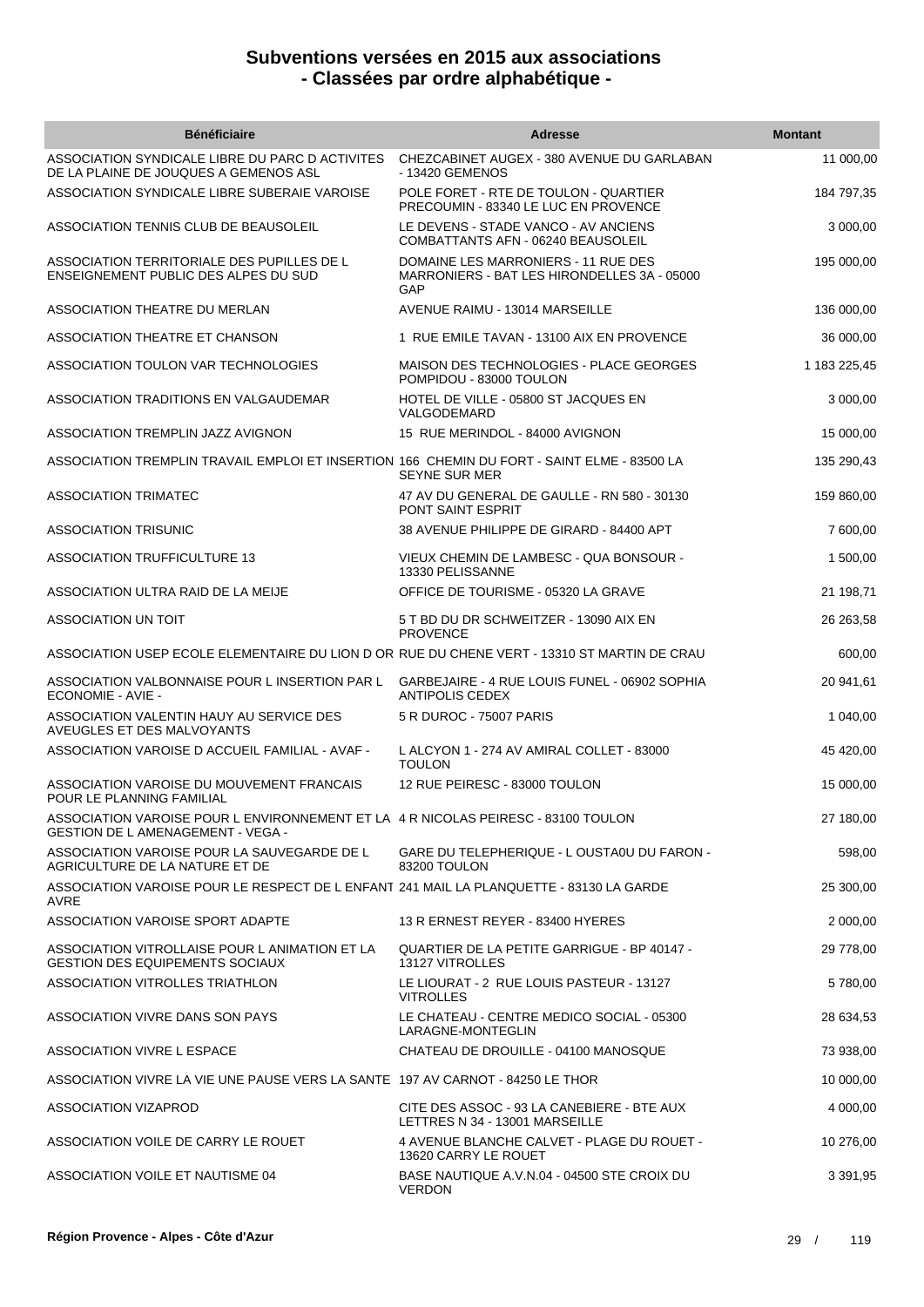| <b>Bénéficiaire</b>                                                                                                     | <b>Adresse</b>                                                                      | <b>Montant</b> |
|-------------------------------------------------------------------------------------------------------------------------|-------------------------------------------------------------------------------------|----------------|
| ASSOCIATION VOLUBILIS RESEAU EUROPEEN POUR L<br><b>ENVIRONNEMENT ET LES PAYSAGES</b>                                    | 8 R FREDERIC MISTRAL - 84000 AVIGNON                                                | 54 020,34      |
| ASSOCIATION VOYONS VOIR ART CONTEMPORAIN ET<br><b>TERRITOIRE</b>                                                        | LE PATIO - 1 PLACE VICTOR SCHOELCHER - 13100<br><b>AIX EN PROVENCE</b>              | 27 200,00      |
| ASSOCIATION VUE SUR LES DOCS                                                                                            | 14 ALL LEON GAMBETTA - 13001 MARSEILLE                                              | 240 637,25     |
| ASSOCIATION YEAH                                                                                                        | CHEMIN DE VITAS - 84160 LOURMARIN                                                   | 22 749,88      |
| <b>ASSOCIATION ZEBRA</b>                                                                                                | 22 TRA DU ROI DE PIQUE - 13012 MARSEILLE                                            | 12 000,00      |
| ASSOCIATION 4 3 2 A                                                                                                     | 23 B HAMEAU LE CHABAS - 05100 BRIANCON                                              | 55 087,45      |
| ASSOCIATIONS DES COMMUNES FORESTIERES DES<br><b>BOUCHES DU RHONE</b>                                                    | HOTEL DE VILLE - PLACE DE SEVIGNE - 13109<br>SIMIANE COLLONGUE                      | 10 510,00      |
| ASSURANCE FORMATION DES ACTIVITES DU<br>SPECTACLE - AFDAS                                                               | 66 RUE STENDHAL - CS 32016 - 75020 PARIS                                            | 340 035,00     |
| ASSOCIATION D EDUCATION POPULAIRE SAINT-ELOI                                                                            | 9 AVENUE J ISAAC - 13100 AIX EN PROVENCE                                            | 88 322,47      |
| ASTERIDES                                                                                                               | 41 RUE JOBIN - 13003 MARSEILLE                                                      | 42 166,67      |
| <b>ASTERRA</b>                                                                                                          | 14 PASSAGE DUBAIL - 75010 PARIS                                                     | 6 000,00       |
| ATELIER BLEU DU CAP DE L AIGLE                                                                                          | PARC DU MUGEL - 596 AV DES CALANQUES - 13600<br>LA CIOTAT                           | 119 967,60     |
| ATELIER DE L ENVIRONNEMENT DE LA VILLE D AIX EN<br>PROVENCE ET DU PAYS D AIX CENTRE PERMANENT                           | DOMAINE DU GRAND SAINT JEAN - 4855 CHE<br><b>GRAND SAINT JEAN - 13540 PUYRICARD</b> | 66 166,32      |
| ATELIER DE LA PIERRE D ANGLE                                                                                            | QUA LE PLAN - RTE NATIONALE 7 - 83170<br><b>BRIGNOLES</b>                           | 33 300,00      |
| ATELIER DES ORMEAUX                                                                                                     | 6 RUE D AUBETTE - 04100 MANOSQUE                                                    | 67 940,00      |
| ATELIER DU POSSIBLE                                                                                                     | 8 AVENUE D AIX - 13840 ROGNES                                                       | 4 800,00       |
| ATELIER JASMIN                                                                                                          | LE MAILLANE - 21 R BLAISE CENDRARS - 13090 AIX<br><b>EN PROVENCE</b>                | 56 220,00      |
| ATELIER MARSEILLAIS D INITIATIVES EN ECOLOGIE<br><b>URBAINE</b>                                                         | 66 RUE D AUBAGNE - 13001 MARSEILLE                                                  | 7 200,00       |
| ATELIER NI                                                                                                              | 34 BD NATIONAL - 13001 MARSEILLE                                                    | 31 458,41      |
| ATELIER VIS A VIS                                                                                                       | 41 R CLOVIS HUGUES - 13003 MARSEILLE                                                | 36 952,16      |
| ATELIERS DU REGARD                                                                                                      | C O M THIERRY BERNARCONNI - CHE DU<br>LAUTARET - 84110 SEGURET                      | 10 000,00      |
| ATELIERS DU ZERO SIX                                                                                                    | 16 IMPASSE COLONEL TAJASQUE - 06400 CANNES                                          | 8 2 2 7 .73    |
| ATHLETIC CLUB ARLES AVIGNON                                                                                             | STADE MUNICIPAL - RUE FERDINAND DE LESSEPS -<br><b>13200 ARLES</b>                  | 139 342,86     |
| ATHLETIC CLUB DE PORT DE BOUC                                                                                           | MAISON DES SPORTIFS - ROUTE DE LA PLAGE -<br>13110 PORT DE BOUC                     | 6 000,00       |
| ATHLETIC CLUB PHOCEEN                                                                                                   | LA MAURELETTE - 41 BOULEVARD SIMON BOLIVAR<br>- 13015 MARSEILLE                     | 1 500,00       |
| ATHLETIC CLUB SALONNAIS                                                                                                 | RUE DU CAPITAINE GUIBERT - 13300 SALON DE<br><b>PROVENCE</b>                        | 8 000,00       |
| ATHLETIC SPORT CAVAILLONNAIS                                                                                            | HOTEL DE VILLE - PLACE JOSEPH GUIS - BP 80037 -<br>84301 CAVAILLON CEDEX            | 3 400,00       |
| ATHLETIQUE MARSEILLE NORD                                                                                               | CTRE SOCIAL DE LA BRICARDE - 159 BD HENRI<br>BARNIER - 13015 MARSEILLE              | 3 000,00       |
| ATOUT VENTS                                                                                                             | DOMAINE DES OISAUX BAT C - 48 AVE RIOU<br>BLANQUET - 06130 GRASSE                   | 2 000,00       |
| ATTAC ACTION POUR LA TAXATION DES TRANSACTIONS MAISON DES ASSOCIATIONS - 35-37 AVENUE DE LA<br>POUR L AIDE AUX CITOYENS | RESISTANCE - 93100 MONTREUIL                                                        | 3 300,00       |
| <b>ATTENTION CULTURE</b>                                                                                                | 14 R REATTU - 13200 ARLES                                                           | 17 918,35      |
| <b>ATTENTION FRAGILE</b>                                                                                                | PARC DES TROENES - 109 AV FRANCOIS FABIE -<br>83160 LA VALETTE DU VAR               | 46 500,00      |
| AU FESTI KIDS                                                                                                           | 11 RUE GEORGES CLEMENCEAU - 13640 LA ROQUE<br><b>D ANTHERON</b>                     | 1 500,00       |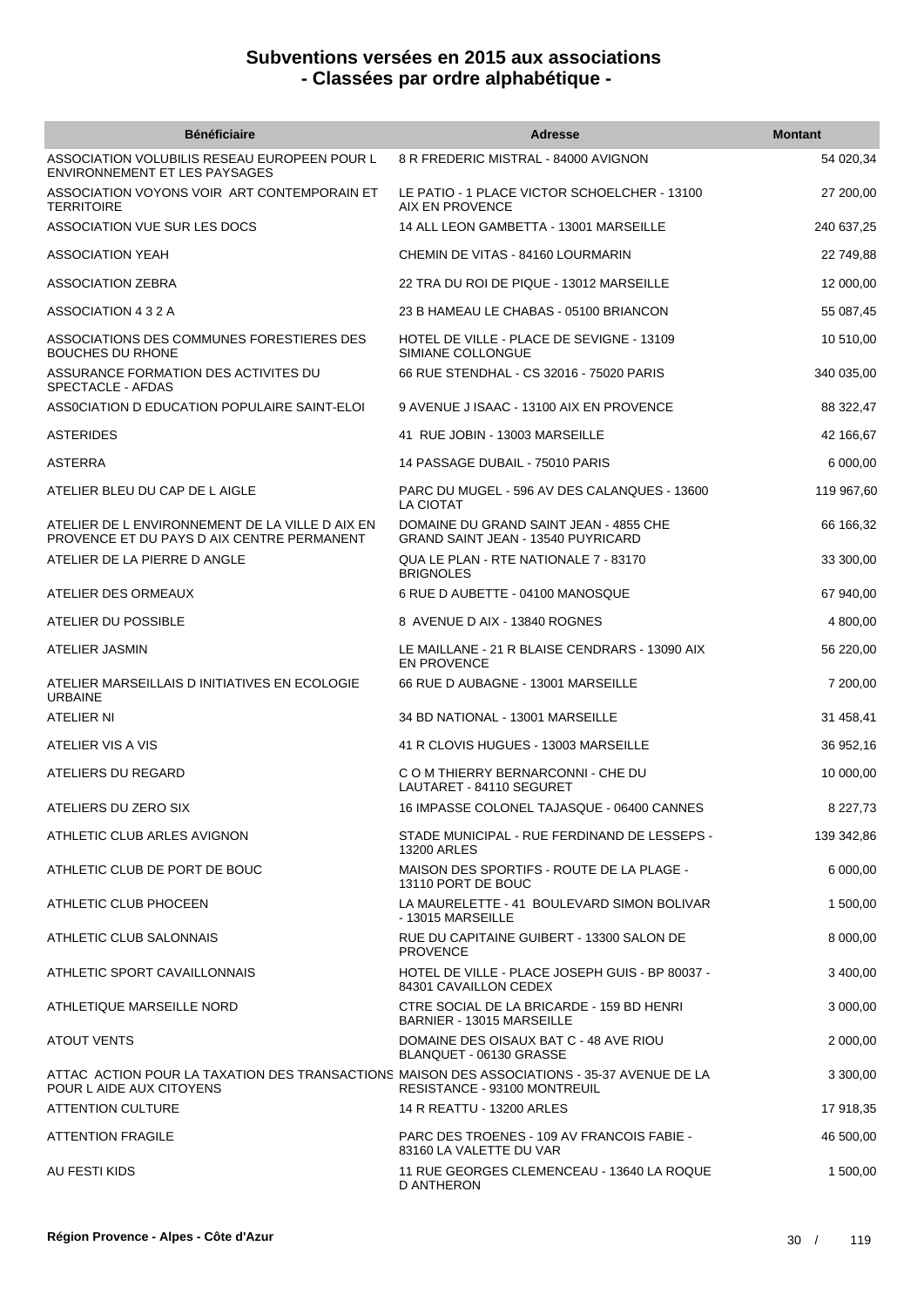| <b>Bénéficiaire</b>                                                               | <b>Adresse</b>                                                                     | <b>Montant</b> |
|-----------------------------------------------------------------------------------|------------------------------------------------------------------------------------|----------------|
| AU MAQUIS                                                                         | LES GARDIOLS - 84360 MERINDOL                                                      | 26 752,50      |
| AUBAGNE FOOTBALL CLUB                                                             | RESIDENCE LE GALOUBET - 13674 AUBAGNE<br><b>CEDEX</b>                              | 2 069,00       |
| AUBAGNE TRIATHLON                                                                 | MAISON DES SPORTS - 13 B AV JOSEPH FALLEN -<br>IMM LE GALOUBET - 13400 AUBAGNE     | 3 000,00       |
| AUTEUIL FORMATION CONTINUE                                                        | 40 RUE DE LA FONTAINE - 75781 PARIS CEDEX 16                                       | 209 396,00     |
| <b>AUTISME SOLIDARITE</b>                                                         | 97 CHE DE L EAU SALEE - 83670 BARJOLS                                              | 3 600,00       |
| AUTOKAB                                                                           | FRICHE LA BELLE DE MAI - 41 R JOBIN - 13003<br><b>MARSEILLE</b>                    | 54 500,00      |
| <b>AUTOMOBILE FORMATION 13</b>                                                    | 35 RUE CALLELONGUE - 13008 MARSEILLE                                               | 33 239,47      |
| AUTONOMISATION INTEGRATION AUTISME                                                | 32 RUE PASCAL RUINAT - 13005 MARSEILLE                                             | 4 000,00       |
| AUTOUR D UN RELAIS DE POSTE A EYGUIANS                                            | HOTEL DE VILLE - AV LEON TRINQUIER - 05300<br><b>EYGUIANS</b>                      | 500,00         |
| <b>AUTRES ET PAREILS</b>                                                          | 2 IMP POTERNE - 13500 MARTIGUES                                                    | 4 000,00       |
| <b>AUTRES REGARDS</b>                                                             | 3 RUE DE BONE - 13005 MARSEILLE                                                    | 15 600,00      |
| <b>AUZON LE BLUES</b>                                                             | CHEZ LE GOFF PIERRE - 26 R DE LA MAYRE - QUA<br>ST ANDRE - 84200 CARPENTRAS        | 2 700,00       |
| AVAL BIO PACA                                                                     | 1025 ROUTE DE GARDANNE - 13290 AIX EN<br><b>PROVENCE</b>                           | 13 800,00      |
| AVENIR ASSO VAUCLUSIENNE D EDUCATION AUX<br>ENERGIES NON-POLLUANTES INDEPENDANTES | 16 R LOUIS FEUILLEE - 84000 AVIGNON                                                | 5 000,00       |
| <b>AVENIR EMPLOI</b>                                                              | EXTENSION PLEIN SUD - 4 AV DE LA PETANQUE -<br>13600 LA CIOTAT                     | 4 500,00       |
| AVENIR SPORTIF DE BEDARRIDES CHATEAUNEUF DU<br>PAPE RUGBY ASBC                    | HOTEL DE VILLE - AV GAL DE GAULLE - 84370<br><b>BEDARRIDES</b>                     | 5 000,00       |
| AVENIR SPORTIF DE TOULON                                                          | 28 RUE PICOT - 83000 TOULON                                                        | 3 600,00       |
| AVENIR SPORTIF OUVRIER ANTIBOIS - ASOA -                                          | 5 BIS AV DU GLE VANDENBERG - 06600 ANTIBES                                         | 9 890,02       |
| AVENIR SPORTIF SIMIANE COLLONGUE                                                  | CHEZ MR QUEMENEUR MICHAEL - 102 HAMEAU<br>DES FRENES - 13109 SIMIANE COLLONGUE     | 1 500,00       |
| AVENIR 84                                                                         | 27 BIS AV DE LA TRILLADE - 84000 AVIGNON                                           | 56 293,75      |
| <b>AVENTURE PLURIEL</b>                                                           | 80 ZA LA CAMPANETTE - 06800 CAGNES SUR MER                                         | 9 369,00       |
| <b>AVIATION SANS FRONTIERES</b>                                                   | CHE DE LA BADESSE - AERRODROME AIX LES<br>MILLES - 13290 LES MILLES                | 2 500,00       |
| AVIGNON FOIRE ET EXPOSITIONS DU GRAND DELTA                                       | BP 75 - PARC DES EXPOSITIONS - 84143<br>MONTFAVET CEDEX                            | 66 000,00      |
| <b>AVIGNON JEUNES</b>                                                             | 5 R ADRIEN MARCEL - 84000 AVIGNON                                                  | 15 000,00      |
| AVIGNON SPORT BARBIERE BASKET                                                     | 36 R DES GOELANDS - 84000 AVIGNON                                                  | 1 900,00       |
| AVIGNON VOLLEY BALL                                                               | CTRE SPORTIF ROUMANILLE - AV DE LA CROIX<br>ROUGE - BP 231 - 84010 AVIGNON CEDEX 1 | 63 100,00      |
| AVIRON CLUB CASSIS                                                                | PORT DE CASSIS - QUAI DES MOULINS - 13260<br><b>CASSIS</b>                         | 7 358,04       |
| AVIRON CLUB DE MANOSQUE                                                           | PLAN D EAU DES VANNADES - QUARTIER SAINT<br>JEAN - 04100 MANOSQUE                  | 5 900,00       |
| <b>AVIRON SEYNOIS</b>                                                             | AVENUE DE LA JETEE - BASE NAUTIQUE<br>MUNICIPALE ST ELME - 83500 LA SEYNE SUR MER  | 6 721,00       |
| AVIRON TOULONNAIS                                                                 | QUAI DES PECHEURS - 83000 TOULON                                                   | 2 500,00       |
| <b>AZAD PRODUCTION</b>                                                            | LA FABRIQUE DE THEATRE - 10 RUE HOHWALD -<br>67000 STRASBOURG                      | 9 000,00       |
| AZUR JUDO                                                                         | 19 RUE MICHELET - LA MEIJE - 06100 NICE                                            | 12 040,00      |
| AZZURA LIGHTS                                                                     | NICE PREMIUM - 1 BD MAITRE MAURICE SLAMA -<br>06200 NICE                           | 7 000,00       |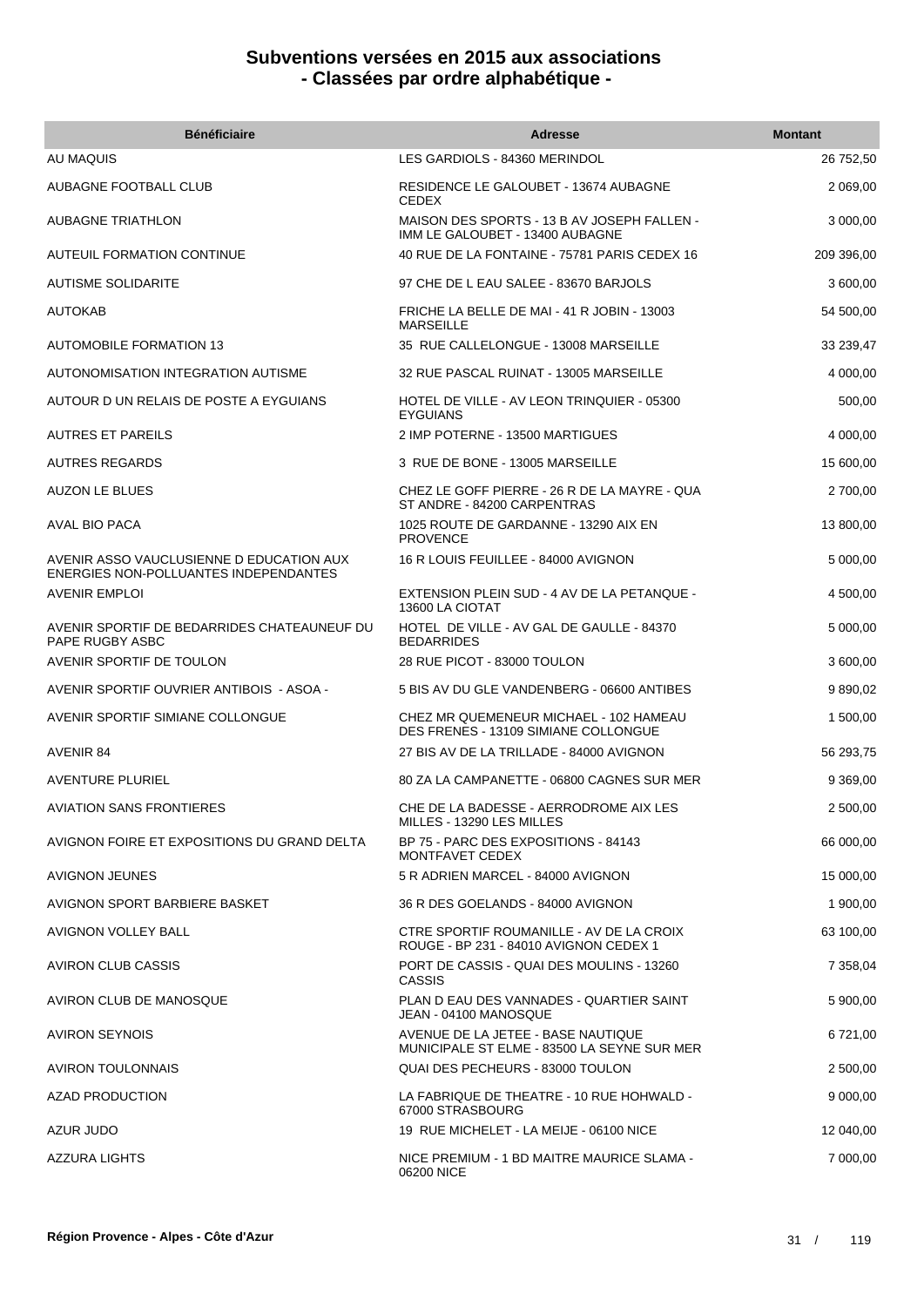| <b>Bénéficiaire</b>                                                     | <b>Adresse</b>                                                                      | <b>Montant</b> |
|-------------------------------------------------------------------------|-------------------------------------------------------------------------------------|----------------|
| A3-ART ATTITUDES ASSOCIATION                                            | 37 RUE LE PELLETIER - 13016 MARSEILLE                                               | 18 000,00      |
| <b>BA BALEX</b>                                                         | 84 RUE SYLVABELLE - 13006 MARSEILLE                                                 | 34 367,68      |
| BAL D ARTS LEGERS BAL                                                   | ESPACE ASS NICE GARIBALDI - 12 TER PLACE<br>GARIBALDI - 06300 NICE                  | 8 000,00       |
| BALLET D EUROPE JEAN CHARLES GIL                                        | QUARTIER ST ROCH - AV DU GENERAL DE GAULLE<br>- 13190 ALLAUCH                       | 202 000,00     |
| <b>BALLET NATIONAL DE MARSEILLE</b>                                     | 20 BOULEVARD GABES - 13008 MARSEILLE                                                | 442 000,00     |
| <b>BALLET PRELJOCAJ</b>                                                 | 530 AV MOZART - 13100 AIX EN PROVENCE                                               | 258 000,00     |
| <b>BALLON PASSION FRANCE</b>                                            | COMPLEXE SPORTIF VAL DE L ARC - CHE DES<br>INFIRMERIES - 13100 AIX EN PROVENCE      | 8 000,00       |
| <b>BALL-TRAP CLUB DU ROCHER</b>                                         | SOCIETE OMNYA - 13660 ORGON                                                         | 4 817,35       |
| <b>BANDOL BASKET CLUB</b>                                               | 18 ALL DES CORAUX - 83270 SAINT CYR SUR MER                                         | 11 340,00      |
| BANQUE ALIMENTAIRE DE VAUCLUSE                                          | 630 CHEMIN ST PIERRE DE FRAISSE - 84140<br><b>MONTFAVET</b>                         | 49 500,00      |
| BANQUE ALIMENTAIRE DES ALPES DU SUD                                     | ZONE ARTISANALE LOT 1 BIS - 04700 ORAISON                                           | 16 200,00      |
| BANQUE ALIMENTAIRE DES ALPES MARITIMES - BA -                           | CHEZ ACTE - 2 CHE DES ECOLES LINGOSTIERE -<br>06200 NICE                            | 27 500,00      |
| BANQUE ALIMENTAIRE DES BOUCHES DU RHONE POUR<br>LA LUTTE CONTRE LA FAIM | VILLAGE ACCUEIL ENTREPRISE - 116 BOULEVARD<br>DE LA POMME - 13011 MARSEILLE         | 104 250,00     |
| BANQUE ALIMENTAIRE DU VAR                                               | 257 DENIS PAPIN - ZA LE POUVEREL - 83130 LA<br><b>GARDE</b>                         | 77 017,08      |
| <b>BASILIC</b>                                                          | 96 CHEMIN DE BATEDOU - 06740 CHATEAUNEUF DE<br><b>GRASSE</b>                        | 1 500,00       |
| <b>BASKET CLUB DES REMPARTS</b>                                         | 32 BIS BD PABLO NERUDA - 13920 ST MITRE LES<br><b>REMPARTS</b>                      | 1 500,00       |
| <b>BASKET CLUB VOLXIEN</b>                                              | HOTEL DE VILLE - 04130 VOLX                                                         | 3 502,00       |
| BASKET VOLLEY HAND CLUB PEYROLLAIS                                      | HOTEL DE VILLE - 13860 PEYROLLES                                                    | 11 340,00      |
| BATEAUX ET GREEMENTS DE TRADITION SAINT<br>RAPHAEL                      | CENTRE NAUTIQUE - AVENUE GENERAL DE<br>GAULLE - 83700 SAINT RAPHAEL                 | 1 639,59       |
| <b>BATIR</b>                                                            | 73 BD GEORGES POMPIDOU - 05000 GAP                                                  | 76 207,40      |
| <b>BAYAMO</b>                                                           | 12 LOT LE COTEAU DES MOULINS - 890 CHEMIN<br>DONICARDE - 83500 LA SEYNE SUR MER     | 13 600,00      |
| BAYREUTH SILENCE MIRANDA COMPAGNIE MIRANDA                              | 2 RUE JEAN BAPTISTE CALVINO - 06100 NICE                                            | 66 000,00      |
| BD AOC                                                                  | HOTEL DE VILLE - COURS TAULIGNAN - 84110<br><b>VAISON LA ROMAINE</b>                | 4 000,00       |
| <b>BEGAT ASSOCIATION</b>                                                | FERME DE LA COLLE - 04800 GREOUX LES BAINS                                          | 6 000,00       |
| <b>BELSUNCE KARATE CLUB</b>                                             | 53 RUE NATIONALE - 13001 MARSEILLE                                                  | 9 000,00       |
| <b>BENOIT Z TEAM</b>                                                    | 30 CHEMIN DE SAINT HENRI - 13016 MARSEILLE                                          | 10 800,00      |
| <b>BEST OF FESTIVAL</b>                                                 | MAISON DES ASSOCIATIONS - PL EVARISTE GRAS -<br>13600 LA CIOTAT                     | 7 000,00       |
| BETH HABAD MARSEILLE 9EME                                               | BAT G - 13 BD DU REDON - 13009 MARSEILLE                                            | 13 000,00      |
| BIENVENUE A LA FERME ALPES PROVENCE                                     | IMMEUBLE CHAMBRE D AGRICULTURE - 66 BD<br>GASSENDI - BP 117 - 04000 DIGNE LES BAINS | 18 150,00      |
| <b>BILLARD CLUB ARLESIEN</b>                                            | LE JAZZ - 1 R HONORE CLAIR - 13200 ARLES                                            | 2 000,00       |
| <b>BINTANG TIGA</b>                                                     | 15 RUE SAINT JACQUES - 13006 MARSEILLE                                              | 8 000,00       |
| BIO DE PROVENCE ALPES COTE D AZUR FEDERATION<br>AGRICULTURE BIOLOGIQUE  | AGROPARC - - CHE DE LA CASTELETTE - BP 1221 -<br>84911 AVIGNON CEDEX 9              | 437 128,75     |
| <b>BLAUSASC VTT 06</b>                                                  | LA GRAVE DE PEILLE - 548 ROUTE DES CLUES -<br>06440 PEILLE                          | 13 359,55      |
| <b>BLUE BUECH</b>                                                       | CO GILLES THIERRY LAMBERT - CHE DU SACRE -<br>05700 SERRES                          | 4 200,00       |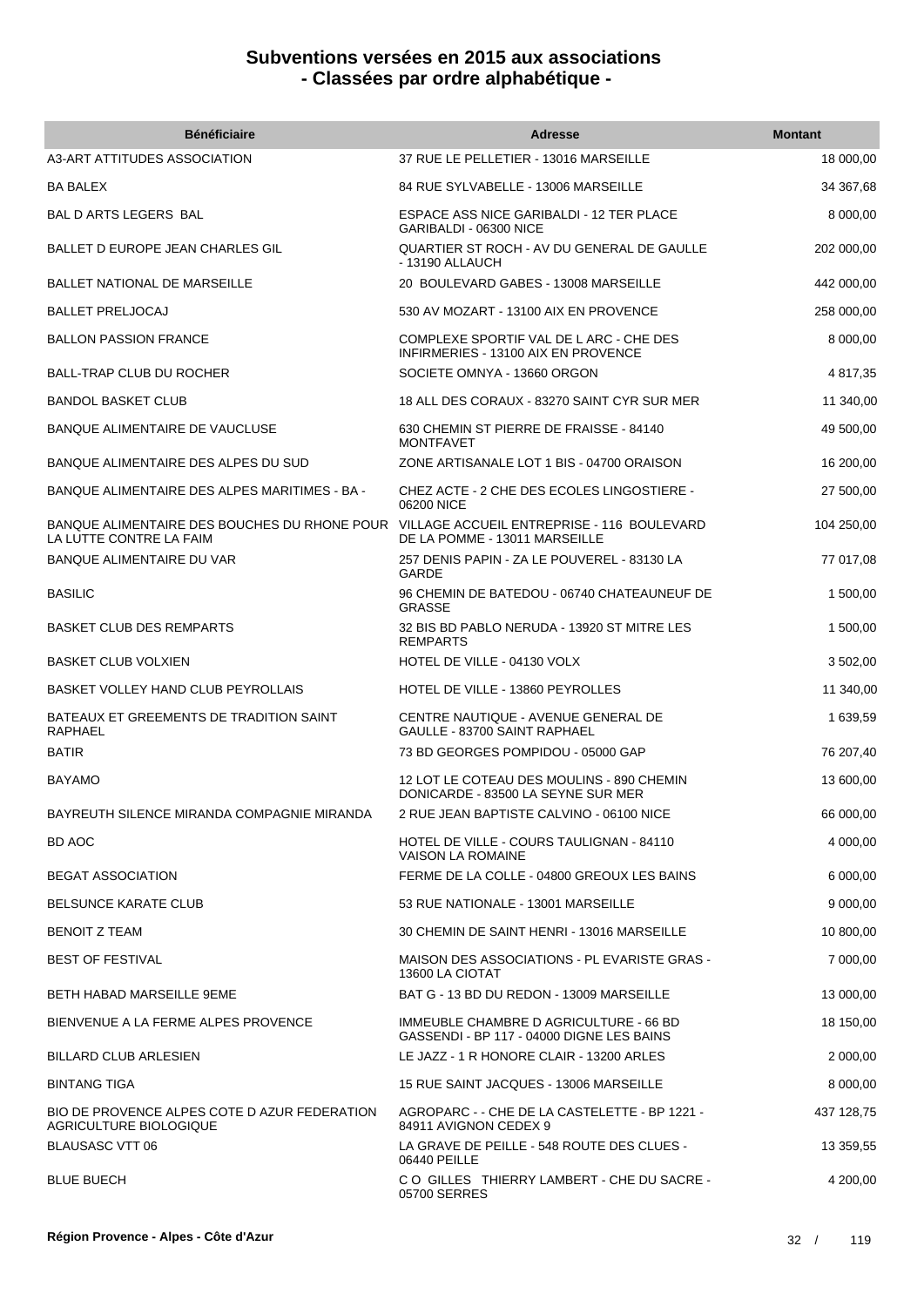| <b>Bénéficiaire</b>                                                    | <b>Adresse</b>                                                                                       | <b>Montant</b> |
|------------------------------------------------------------------------|------------------------------------------------------------------------------------------------------|----------------|
| <b>BLUES ET POLAR</b>                                                  | MONTEE DES ADRECHS - RUE DES MYOSOTIS -<br>04100 MANOSQUE                                            | 4 200,00       |
| <b>BLUME PRODUCTION</b>                                                | 42 PLACE JEAN JAURES - 13001 MARSEILLE                                                               | 3 000,00       |
| <b>BMX CLUB CAVAILLON</b>                                              | PISTE DE BICROSS VIVIAN NIZZOLA - AV ALPHONSE<br>JAUFFRET - 84300 CAVAILLON                          | 1 500,00       |
| BMX ORGANISATION                                                       | 371 B AV CHARLES DE GAULLE - 84210 PERNES<br><b>LES FONTAINES</b>                                    | 1 500,00       |
| <b>BOARD SPIRIT MARSEILLE</b>                                          | FRICHE LA BELLE DE MAI - 41 RUE JOBIN - 13003<br><b>MARSEILLE</b>                                    | 14 795,00      |
| <b>BOIS DES ALPES</b>                                                  | HOTEL DE VILLE - 38650 SAINT MICHEL LES<br><b>PORTES</b>                                             | 28 600,00      |
| BOKRA SAWA                                                             | 10 COURS JOSEPH THIERRY - 13001 MARSEILLE                                                            | 12 033,00      |
| <b>BOLLENE HANDBALL CLUB</b>                                           | FRAP ESPACE SENOS - AV DES FONTAINES<br>WALLACE - 84500 BOLLENE                                      | 10 327,00      |
| <b>BOMBADILOM</b>                                                      | 38 RUE BELLE DE JOUR - 84000 AVIGNON                                                                 | 1 500,00       |
| <b>BOOMBOP</b>                                                         | 109 RUE CONSOLAT - 13001 MARSEILLE                                                                   | 4 000,00       |
| BOTOXS C O H. FINCKER                                                  | VILLA CAMELINE - 40 AVENUE MONPLAISIR - 06100<br><b>NICE</b>                                         | 30 516,00      |
| BOUGEZ AVEC LA GV                                                      | CA BONSECOURS - TRAVERSE CONVERSET - 13014<br><b>MARSEILLE</b>                                       | 4 000,00       |
| BOXE ANGLAISE ACADEMIE                                                 | 42 C ROUTE DU CHAMP FORAIN - 05000 ROMETTE                                                           | 1 500,00       |
| <b>BOXE EVENEMENTS 13</b>                                              | 8 BIS RUE DU PAVILLON - 13580 LA FARE LES<br><b>OLIVIERS</b>                                         | 4 000,00       |
| <b>BOXE FRANCAISE PARADIS</b>                                          | 22 RUE SAINTE VICTOIRE - 13006 MARSEILLE                                                             | 1 000,00       |
| BOXELAND CLUB ISLOIS BOXES                                             | ZI LA GRANDE MARINE - AVENUE AMPERE - 84800 L<br><b>ISLE SUR LA SORGUE</b>                           | 9 200,00       |
| BOXING CLUB LARBI MOHAMMEDI                                            | PLACE ALBERT LAFOREST - 13090 AIX EN<br><b>PROVENCE</b>                                              | 600,00         |
| <b>BOXING CLUB SALONNAIS</b>                                           | SALLE MARCEL TISSOT - 591 BD SCHUMAN - 13300<br>SALON DE PROVENCE                                    | 4 000,00       |
| BRENON CHATEAUVIEUX LA MARTRE ANIMATION                                | MAISON DES ASSOCIATIONS - 83840 LA MARTRE                                                            | 500,00         |
| <b>BRIANCON BASKET BALL</b>                                            | <b>GYMNASE CHANCEL - AVENUE MARIUS CHANCEL -</b><br>05100 BRIANCON                                   | 10 566,00      |
| <b>BRIANCON FAMILY KAYAK</b>                                           | CHEZ MR LOUNIS MALIK - 42 ROUTE DU COL DE L<br>IZOARD - 05100 BRIANCON                               | 2 000,00       |
| BTP CFA PROVENCE ALPES COTE D AZUR                                     | 155 R ALBERT EINSTEIN - 13100 AIX EN PROVENCE                                                        | 433 619,56     |
| BUREAU DE DEVELOPPEMENT DES ENTREPRISES DES<br>BOUCHES DU RHONE BDE 13 | HOTEL DES PME MAISON DES ETS - 45 R<br>FREDERIC JOLIOT - 13852 AIX EN PROVENCE<br>CEDEX <sub>3</sub> | 11 200,00      |
| BUREAU DES GUIDES DE LA GRAVE                                          | PLACE VICTOR CHAUD - 05320 LA GRAVE                                                                  | 2 400,00       |
| <b>BUREAU DES GUIDES GR2013</b>                                        | 47 RUE SAMATAN - 13007 MARSEILLE                                                                     | 4 800,00       |
| BUREAU DES SPORTS D EUROMED MARSEILLE ECOLE<br>DE MANAGEMENT           | ESCALE MARSEILLE LUMINY - DOMAINE DE LUMINY<br>- BP 911 - 13009 MARSEILLE                            | 1 600,00       |
| BUREAU INTERMEDIAIRE DE PRODUCTION - B.I.P -                           | 1 ROUTE DE LA GAVOTTE - 13016 MARSEILLE                                                              | 16 500,00      |
| <b>BUREL FOOTBALL CLUB</b>                                             | 74 RUE CHALUSSET - 13013 MARSEILLE                                                                   | 1 500,00       |
| <b>BUS 31 32</b>                                                       | CHEZ MEDECINS DU MONDE - 4 AV ROSTAND -<br>13003 MARSEILLE                                           | 16 500,00      |
| C EST LA FAUTE A VOLTAIRE                                              | 27 COURS FRANKLIN ROOSEVELT - 13001<br><b>MARSEILLE</b>                                              | 12 100,00      |
| C S M SEYNOIS                                                          | STADE A SCAGLIA - 72 CHE DE LA SEYNE A<br>BASTIAN - 83500 LA SEYNE SUR MER                           | 17 180,00      |
| CA SIGNE A LA MAISON                                                   | MAIS POUR TOUS DES CAMOINS - 17 CHEM DES<br>MINES - 13011 MARSEILLE                                  | 4 350,00       |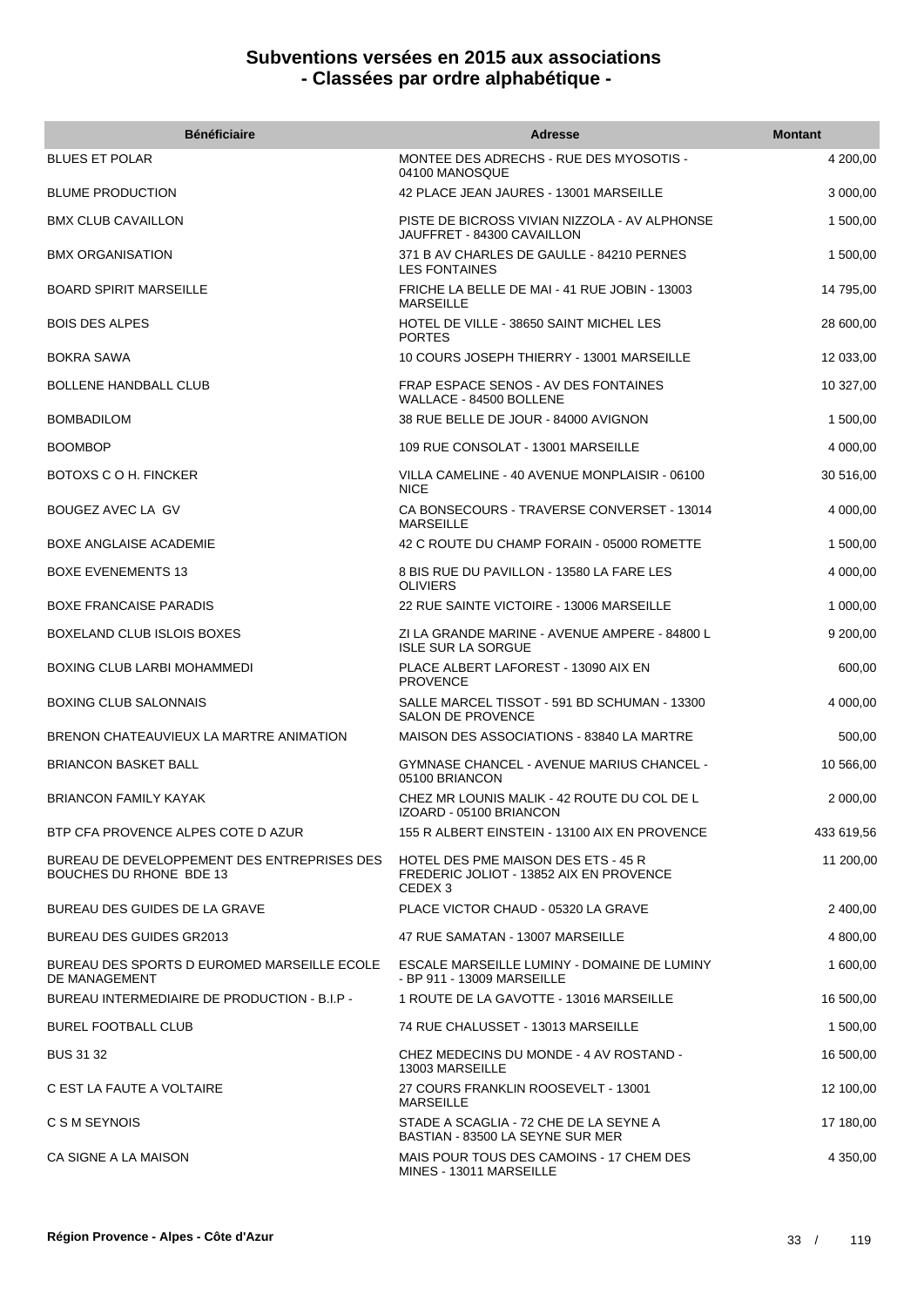| <b>Bénéficiaire</b>                                                                                                | <b>Adresse</b>                                                               | <b>Montant</b> |
|--------------------------------------------------------------------------------------------------------------------|------------------------------------------------------------------------------|----------------|
| CABINET D ETUDE POUR LES STRUCTURES AGRO<br>ALIMENTAIRES REGIONALES                                                | PARC ACTIVITRES ST JOSEPH - 570 AV DE LA<br>LIBERATION - 04100 MANOSQUE      | 29 700,00      |
| CAFC LA RECAMPADO CENTRE ASSOCIATIF POUR<br><b>FAMILLE EN CRISE</b>                                                | 6 ALLEE ESTIENNE D ORVES - 13090 AIX EN<br><b>PROVENCE</b>                   | 53 476,11      |
| CAFE DES SCIENCES D AVIGNON                                                                                        | 6 RUE DU GAL LECLERC - 84000 AVIGNON                                         | 52 038,73      |
| <b>CAFE LITTERAIRE</b>                                                                                             | 8 RTE DE CAIRANNE - 84290 STE CECILE LES<br><b>VIGNES</b>                    | 840,00         |
| CAFE MUSIQUES LA FONDERIE                                                                                          | 14 COURS SAINT LOUIS - 13100 AIX EN PROVENCE                                 | 15 000,00      |
| <b>CAHIN CAHA</b>                                                                                                  | MAISON DES ASSOCIATIONS - 93 LA CANEBIERE -<br>13001 MARSEILLE               | 4 000,00       |
| CAMARGO SOUVAJO                                                                                                    | 3 ET 4 FOYER FRANCOIS BERNARD - 13129 SALIN<br><b>DE GIRAUD</b>              | 2 000,00       |
| CAMERA DI COMMERCIO ITALIANA DI NIZZA SOPHIA<br>ANTIPOLIS COSTA AZZURA                                             | 11 AV BAQUIS - 06000 NICE                                                    | 15 515,22      |
| <b>CAMERA LUCIDA</b>                                                                                               | 38 AV PHILIPPE DE GIRARD - 84400 APT                                         | 7 500,00       |
| <b>CANNES ATELIER DANSE</b>                                                                                        | 5 AVENUE MONTROSE - 06400 CANNES                                             | 10 000,00      |
| <b>CANNES BASKET OLYMPIQUE</b>                                                                                     | 13 BOULEVARD LEADER - 06150 CANNES LA BOCCA                                  | 3780,00        |
| <b>CANNES CINEMA</b>                                                                                               | LA MALMAISON - 47 BD DE LA CROISETTE - 06400<br><b>CANNES</b>                | 20 350,00      |
| <b>CANNES JEUNESSE</b>                                                                                             | PORT DU MOURRE ROUGE - 06400 CANNES                                          | 5 200,00       |
| <b>CANTAR LOU PAIS</b>                                                                                             | 302 CHEM DU PLAN GROTTES - 06530 SAINT<br><b>CEZAIRE SUR SIAGNE</b>          | 9 000,00       |
| CANTATRIX                                                                                                          | CHEZ BRUNO BOUSQUET - 5 BD MOULIN GUIEU -<br>13013 MARSEILLE                 | 3 600,00       |
| CANTINE1901                                                                                                        | 69 RUE JEAN CRISTOFOL - 13003 MARSEILLE                                      | 2 000,00       |
| <b>CAP CADEROUSSE</b>                                                                                              | CHEZ DAMIEN ROCHE - QUARTIER PANIER - 84860<br>CADEROUSSE                    | 3 000,00       |
| <b>CAP FORMATION</b>                                                                                               | 145 BOULEVARD PIERRE SEMARD - 84200<br><b>CARPENTRAS</b>                     | 38 100,00      |
| <b>CAP GARONNE</b>                                                                                                 | LA BATIE - 579 AV JEAN MOULIN - 83220 LE PRADET                              | 1 000,00       |
| <b>CAP HABITAT</b>                                                                                                 | 29 AV DE LA VENUS D ARLES - 84000 AVIGNON                                    | 80 136,11      |
| <b>CAP MARSEILLE</b>                                                                                               | 30 R DE L OLIVIER - 13005 MARSEILLE                                          | 16 500,00      |
| CAP SPORT CONSEIL EN ANIMATION ET PREVENTION<br><b>PAR LE SPORT</b>                                                | MAISON DES ASSOCIATIONS - R ALBERT CAMUS -<br>13140 MIRAMAS                  | 5 600,00       |
| CAPACITE APPRENDRE A SAVOIR VIVRE ET TRAVAILLER MAISON DE LA VIE ASSOCIATIVE - 3 BD DES LICES -<br><b>ENSEMBLE</b> | <b>13200 ARLES</b>                                                           | 2 500.00       |
| CARREFOUR POUR L EMPLOI ARMEES COLLECTIVITES  ECOLE MILITAIRE - 1 PL JOFFRE - 75007 PARIS<br><b>ENTREPRISES</b>    |                                                                              | 22 500,00      |
| <b>CARTOUN SARDINES THEATRE</b>                                                                                    | 10 RUE SAINTE VICTORINE - 13003 MARSEILLE                                    | 14 400,00      |
| CASA REGIONAL DE LA CULTURA DE CASTILLA LA<br><b>MANCHA</b>                                                        | MAISON DE LA VIE ASSOCIATIVE - 7 RUE ANTOINE<br>GINOUX - 13160 CHATEAURENARD | 2 800,00       |
| <b>CASTAFIORE</b>                                                                                                  | AVENUE DE PROVENCE - ESPACE<br>CHOREGRAPHIQUE - 06130 GRASSE                 | 55 500,00      |
| CAUZ- HANDBALL                                                                                                     | HOTEL DE VILLE - PL DE LA LIBERATION - 13390<br><b>AURIOL</b>                | 2 987,00       |
| CAVAILLON TRIATHLON CLUB - CTC -                                                                                   | 1070 CHE SAINT BALDOU - 84300 CAVAILLON                                      | 3 500,00       |
| CAVALIERS DU MAS DE COMBE                                                                                          | CHEMIN DE COMBE - 13140 MIRAMAS                                              | 6 000,00       |
| CAVIGAL DANSE EVOLUTION CDE                                                                                        | 2 RUE EL NOUZAH - 06000 NICE                                                 | 1790,00        |
| CAVIGAL NICE SPORTS SECTION BASEBALL SOFTBALL                                                                      | 2 RUE EL NOUZAH - 06000 NICE                                                 | 4 800,00       |
| CE QUIL NOUS RESTE A VOIR                                                                                          | 42 RUE SAINT SAENS - 13001 MARSEILLE                                         | 16 500,00      |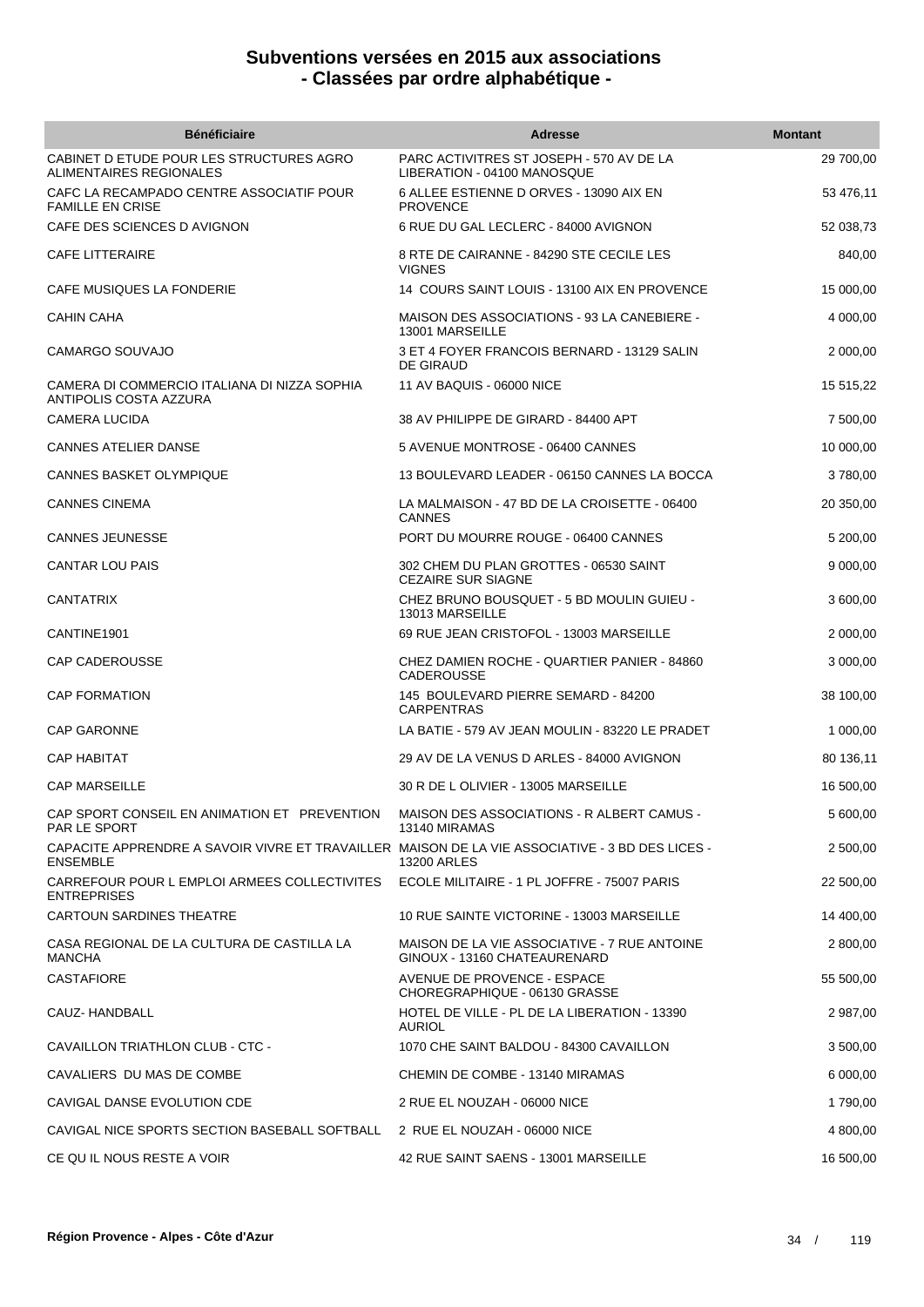| <b>Bénéficiaire</b>                                                                                                             | Adresse                                                                                                     | <b>Montant</b> |
|---------------------------------------------------------------------------------------------------------------------------------|-------------------------------------------------------------------------------------------------------------|----------------|
| CEBI                                                                                                                            | <b>MAISON AGRICULTURE SITE AGROPARC - 84912</b><br><b>AVIGNON CEDEX 9</b>                                   | 29 700,00      |
| CEFAC THEATRE DU SABLIER                                                                                                        | 37 COURS ARISTIDE BRIAND - 84100 ORANGE                                                                     | 23 800,00      |
| <b>CELIANDRE</b>                                                                                                                | 14 RUE GUBERNATIS - 06000 NICE                                                                              | 4 200,00       |
| CELLO AU SOMMET                                                                                                                 | HOTEL DE VILLE - 9 R ECOLE - 05100 VILLARD-<br>SAINT-PANCRACE                                               | 5 400,00       |
| <b>CELLO FAN</b>                                                                                                                | 8 AV LE MESNIL - 06200 NICE                                                                                 | 5 000,00       |
| CELLULE ECONOMIQUE REGIONALE DE LA<br><b>CONSTRUCTION DE PROVENCE</b>                                                           | 37 BD PERIER - 13008 MARSEILLE                                                                              | 64 500,00      |
| CENTAURES ATHLETIC DE LA VALLEE D AIGUES ET DU<br>LUBERON CAVAL                                                                 | PHARMACIE DE L EUROPE - AVENUE VERDUN -<br>84120 PERTUIS                                                    | 1 000,00       |
| <b>CENTRE ANIMATION CULTURELLE</b>                                                                                              | HOTEL DE VILLE - 84110 VAISON LA ROMAINE                                                                    | 94 100,00      |
| CENTRE ASSOCIATIF POUR LES INSTITUTIONS<br>PUBLIQUES SANITAIRES ET SOCIALES                                                     | CHEZ L ESCANDIHADO - AV GIRAUD FLORENTIN -<br>83570 CARCES                                                  | 40 960,20      |
| CENTRE BRIANCONNAIS DE GEOLOGIE ALPINE                                                                                          | 35 RUE PASTEUR - 05100 BRIANCON                                                                             | 35 189,55      |
| CENTRE CLINIQUE DE PSYCHANALYSEE APPLIQUEE<br><b>AUBAGNE</b>                                                                    | CHEZ MR CASTANET HERVE - 5 R VALLENCE -<br>13008 MARSEILLE                                                  | 6 200,00       |
| CENTRE CULTUREL CUCURON VAUGINES                                                                                                | <b>HOTEL DE VILLE - 84160 CUCURON</b>                                                                       | 14 000,00      |
| <b>CENTRE CULTUREL SAREV</b>                                                                                                    | 13 RUE DES TROIS MAGES - 13001 MARSEILLE                                                                    | 44 800,00      |
| CENTRE CULTUREL THEATRE LE SEMAPHORE                                                                                            | RUE TURENNE - 13110 PORT DE BOUC                                                                            | 78 960,00      |
| CENTRE D ACCES AU DROIT DES ETRANGERS                                                                                           | 8 BD DUGOMMIER - 13001 MARSEILLE                                                                            | 68 601,49      |
| CENTRE D ANIMATION DU VIEUX MOULIN                                                                                              | 373 R ADJUDANT CHEF CHAMPION - LA MONAQUE -<br>13300 SALON DE PROVENCE                                      | 5 820,00       |
| CENTRE D ANIMATION REGIONAL EN MATERIAUX<br>AVANCES - CARMA -                                                                   | AREP CENTER - 1 TRAVERSE DES BRUCS - 06560<br>VALBONNE                                                      | 87 194,03      |
| CENTRE D ASTRONOMIE DE SAINT MICHEL L<br><b>OBSERVATOIRE</b>                                                                    | PLATEAU DU MOULIN A VENT - 04870 ST MICHEL L<br><b>OBSERVATOIRE</b>                                         | 159 448,17     |
| CENTRE D ENTRAINEMENT AUX METHODES D<br><b>EDUCATION ACTIVE PROVENCE ALPES</b>                                                  | 47 RUE NEUVE STE CATHERINE - 13007 MARSEILLE                                                                | 41 000,00      |
| CENTRE D ETUDE ET D ACTION SOCIALES DU VAR                                                                                      | 831 CHE DES PLANTADES - 83130 LA GARDE                                                                      | 10 000,00      |
| CENTRE D ETUDES ET D ACTIONS SOCIALES CEAS                                                                                      | 14 RUE DES BOERS - 06100 NICE                                                                               | 12 500,00      |
| CENTRE D ETUDES DES FACTEURS HUMAINS                                                                                            | DOMAINE DU PETIT ARBOIS - AVENUE LOUIS<br>PHILBERT - BP 10028 - 13545 AIX EN PROVENCE<br>CEDEX <sub>4</sub> | 50 000,00      |
| CENTRE D ETUDES SUPERIEURES INDUSTRIELLES CESI EUROPOLE ARBOIS - LE PETIT ARBOIS BAS - BP 30                                    | - 13290 LES MILLES                                                                                          | 28 800,00      |
| CENTRE D INFORMATION REGIONAL<br><b>AGROMETEOROLOGIQUE</b>                                                                      | CHEMIN DE L HERMITAGE - HAMEAU DE SERRES -<br>84200 CARPENTRAS                                              | 159 009,96     |
| CENTRE D INFORMATION SUR LES DROITS DES FEMMES BAT B - 33 AVENUE JEAN MEDECIN - 06000 NICE<br>ET DES FAMILLES                   |                                                                                                             | 30 900,00      |
| CENTRE D INFORMATION SUR LES DROITS DES FEMMES LE FLORIAN B - 24 AV JEAN JAURES - 05000 GAP<br>ET DES FAMILLES DES HAUTES-ALPES |                                                                                                             | 16 000,00      |
| CENTRE D INFORMATION SUR LES DROITS DES FEMMES ESPACE CHIAVARY - 12 BOULEVARD D EMILE ZOLA<br>ET DES FAMILLES DU PAYS D ARLES   | - 13200 ARLES                                                                                               | 13 300,00      |
| CENTRE D INFORMATION SUR LES DROITS DES FEMMES 42 AV DES ILES D OR - 83400 HYERES<br>ET DES FAMILLES DU VAR CIDFF DU            |                                                                                                             | 16 962,30      |
| CENTRE D INFORMATION SUR LES DROITS DES FEMMES IMMEUBLE LE STRASBOURG II - 1 RUE DE FORBIN -<br>ET DES FAMILLES PHOCEEN- CIDFF  | 13003 MARSEILLE                                                                                             | 61 600,00      |
| CENTRE D INNOVATION POUR L EMPLOI ET LE<br>RECLASSEMENT SOCIAL - CIERES -                                                       | 14 RUE LOUIS ASTOUIN - 13002 MARSEILLE                                                                      | 38 800,00      |
| CENTRE D INTERPRETARIAT DE LIAISON CIL                                                                                          | 5 PL DE ROME - 13006 MARSEILLE                                                                              | 9 9 8 6,48     |
| CENTRE DARIUS MILHAUD CENTRE CULTUREL ET<br>COMMUNAUTAIRE JUIF D AIX EN                                                         | CENTRE DARIUS MILHAUD - 3 R DE JERUSALEM -<br>BP 53 - 13602 AIX EN PROVENCE CEDEX 1                         | 24 458,78      |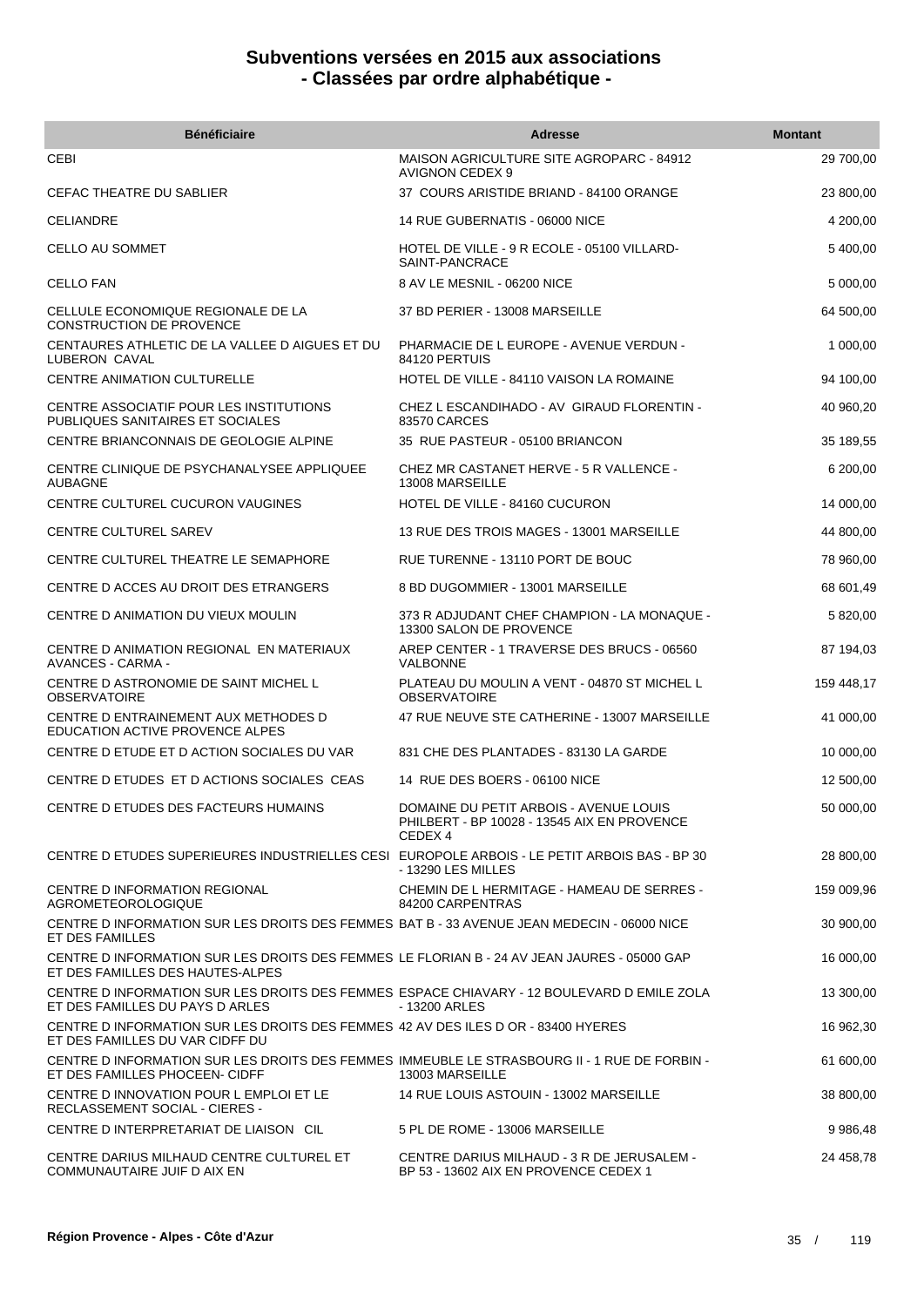| <b>Bénéficiaire</b>                                                                                           | <b>Adresse</b>                                                                    | <b>Montant</b> |
|---------------------------------------------------------------------------------------------------------------|-----------------------------------------------------------------------------------|----------------|
| CENTRE DE CULTURE OUVRIERE                                                                                    | LE NAUTILE - 29 AV DE FRAIS VALLON - 13013<br><b>MARSEILLE</b>                    | 211 607,89     |
| CENTRE DE DECOUVERTE DU MONDE MARIN                                                                           | BASE DE L AIGLE NAUTIQUE - 50 BOULEVARD<br>FRANCK PILATTE - 06300 NICE            | 127 362,05     |
| CENTRE DE DEVELOPPEMENT CHOREGRAPHIQUE - LES 18 RUE GUILLAUME PUY - 84000 AVIGNON<br><b>HIVERNALES</b>        |                                                                                   | 100 000,00     |
| CENTRE DE DEVELOPPEMENT CULTUREL                                                                              | PLACE FRANCOIS MITTERRAND - 13310 ST MARTIN<br>DE CRAU                            | 59 400,00      |
| CENTRE DE DEVELOPPEMENT CULTUREL DE GRASSE<br>ET DU PAYS DE GRASSE                                            | 2 AVENUE MAXIMIN ISNARD - 06130 GRASSE                                            | 108 000,00     |
| CENTRE DE DIFFUSION ET DE CONCEPTION DE L IMAGE CINEMA LE MELIES - 12 R DENIS PAPIN - 13110                   | PORT DE BOUC                                                                      | 2 000,00       |
| CENTRE DE FORMATION EMILE PICO                                                                                | PONT ROYAL - 13370 MALLEMORT                                                      | 17 332,82      |
| CENTRE DE FORMATION ET PREPARATION A L EMPLOI<br>CANA                                                         | 514 CHEMIN DE LA MADRAGUE VILLE - 13015<br><b>MARSEILLE</b>                       | 16 701,00      |
| CENTRE DE FORMATION INTERNATIONAL DE DANSE<br>FEELING LALIE BENA                                              | MAISON POUR TOUS LA PAULINE - 2588 BD ROMAIN<br>ROLLAND - 13009 MARSEILLE         | 2 970,00       |
| CENTRE DE FORMATION POUR L APPRENTISSAGE<br>AGRICOLE ET HORTICOLE DES BOUCHES DU                              | PARC BORTOLI - 2 CHEMIN DU LANCIER - 13008<br><b>MARSEILLE</b>                    | 7 469,50       |
| CENTRE DE FORMATION SUPERIEURE DES<br><b>ENSEIGNANTS DE LA MUSIQUE</b>                                        | 380 AV WOL AMADEUS MOZART - 13100 AIX EN<br><b>PROVENCE</b>                       | 133 882,80     |
| CENTRE DE LOISIRS JEUNES POLICE NATIONALE                                                                     | HOTEL DE POLICE - 2 R ANTOINE BECKER - 13002<br><b>MARSEILLE</b>                  | 17 402,08      |
| CENTRE DE RECHERCHE ET D EXPERIMENTATION SUR<br>LE VIN ROSE                                                   | 70 AV WILSON - 83550 VIDAUBAN                                                     | 102 897,03     |
| CENTRE DE RECHERCHES SUR LES ECOSYSTEMES D<br><b>ALTITUDE</b>                                                 | OBSERVATOIRE DU MONTBLANC - 67 LACETS DU<br>BELVEDERE - 74400 CHAMONIX MONT BLANC | 14 217,13      |
| CENTRE DE RENCONTRE ANIMATION CHANSON C.R.A.C 46 RUE SAINTE VICTOIRE - 13006 MARSEILLE                        |                                                                                   | 10 000,00      |
| CENTRE DE RESSOURCE POUR LANTICIPATION ET L<br>AIDE AU CHANGEMENT CRAAC                                       | 9 RUE CHEVALIER PAUL - 13002 MARSEILLE                                            | 4 500,00       |
| CENTRE DE RESSOURCES DES HAUTS PAYS ALPINS                                                                    | MAIS ILLIBERT - 3 RUE ANATOLE FRANCE - 05400<br><b>VEYNES</b>                     | 121 743,19     |
| CENTRE DE VACANCES ET DE LOISIRS D AVIGNON                                                                    | 74 BD JULES FERRY - 84000 AVIGNON                                                 | 3 000,00       |
| CENTRE DEPARTEMENTAL DE MEDECINE SPORTIVE DU ESPACE 3000 - CHEMIN DES NARTETTES - BP 10135<br><b>VAR</b>      | - 83400 HYERES                                                                    | 8 104,00       |
| CENTRE DEPARTEMENTAL POUR L INSERTION SOCIALE LE SAINT JOSEPH - 21 RUE PEIRESC - BP 5132 -<br><b>CEDIS</b>    | 83093 TOULON CEDEX                                                                | 9 627,89       |
| <b>CENTRE EDMOND FLEG</b>                                                                                     | 4 IMPASSE DRAGON - 13006 MARSEILLE                                                | 118 400,00     |
| CENTRE ETUDES ET REALISATIONS PASTORALES ALPES PARC ACTIVITES ST JOSEPH - 570 AV DE LA<br><b>MEDITERRANEE</b> | LIBERATION - 04100 MANOSQUE                                                       | 305 240,36     |
| CENTRE ETUDES TECHNIQUES AGRICOLES CETA DU<br>PAYS D AUBAGNE                                                  | 9 BD JEAN JAURES - BP HOTEL DE VILLE - 13400<br><b>AUBAGNE</b>                    | 3 000,00       |
| CENTRE EUROPEEN ENTREPRISE ET INNOVATION<br>MULTIPOLAIRE DES BOUCHES DU RHONE                                 | DOMAINE DU PETIT ARBOIS - BP 88 - 13545 AIX EN<br><b>PROVENCE CEDEX 4</b>         | 84 263,64      |
| CENTRE EXPRESSION CULTURELLE ARTISTIQUE DE<br>MOUANS-SARTOUX                                                  | CENTRE CULTUREL DES CEDRES - 06370 MOUANS<br><b>SARTOUX</b>                       | 77 000,00      |
| CENTRE FAMILIAL CHARLES VINCENT                                                                               | 9 BD GUYNEMER - 06400 CANNES                                                      | 1 800,00       |
| CENTRE FORESTIER DE LA REGION PROVENCE-ALPES<br>COTE D AZUR                                                   | DOMAINE DE PIE DE CACHE - 84240 LA BASTIDE<br><b>DES JOURDANS</b>                 | 104 392,93     |
| CENTRE FRANCAIS DU RIZ                                                                                        | ROUTE DE GIMEAUX - MAS DU SONNAILLER - 13200<br>ARLES                             | 45 750,00      |
| CENTRE FRANCO-ALLEMAND DE PROVENCE                                                                            | 19 RUE CANCEL - 13100 AIX EN PROVENCE                                             | 3 500,00       |
| CENTRE INTER REGIONAL D ETUDE D ACTION ET D<br>INFORMATION PROVENCE ALPES COTE D AZUR                         | 6 R D ARCOLE - 13006 MARSEILLE                                                    | 60 500,00      |
| CENTRE INTERNATIONAL DE L ECRIT EN LANGUE D OC<br>CIEL D OC                                                   | 3 PL JOFFRE - 13130 BERRE L ETANG                                                 | 4 800,00       |
| CENTRE INTERNATIONAL DE POESIE DE MARSEILLE                                                                   | CENTRE DE LA VIEILLE CHARITE - 2 RUE DE LA<br>CHARITE - 13002 MARSEILLE           | 147 924,15     |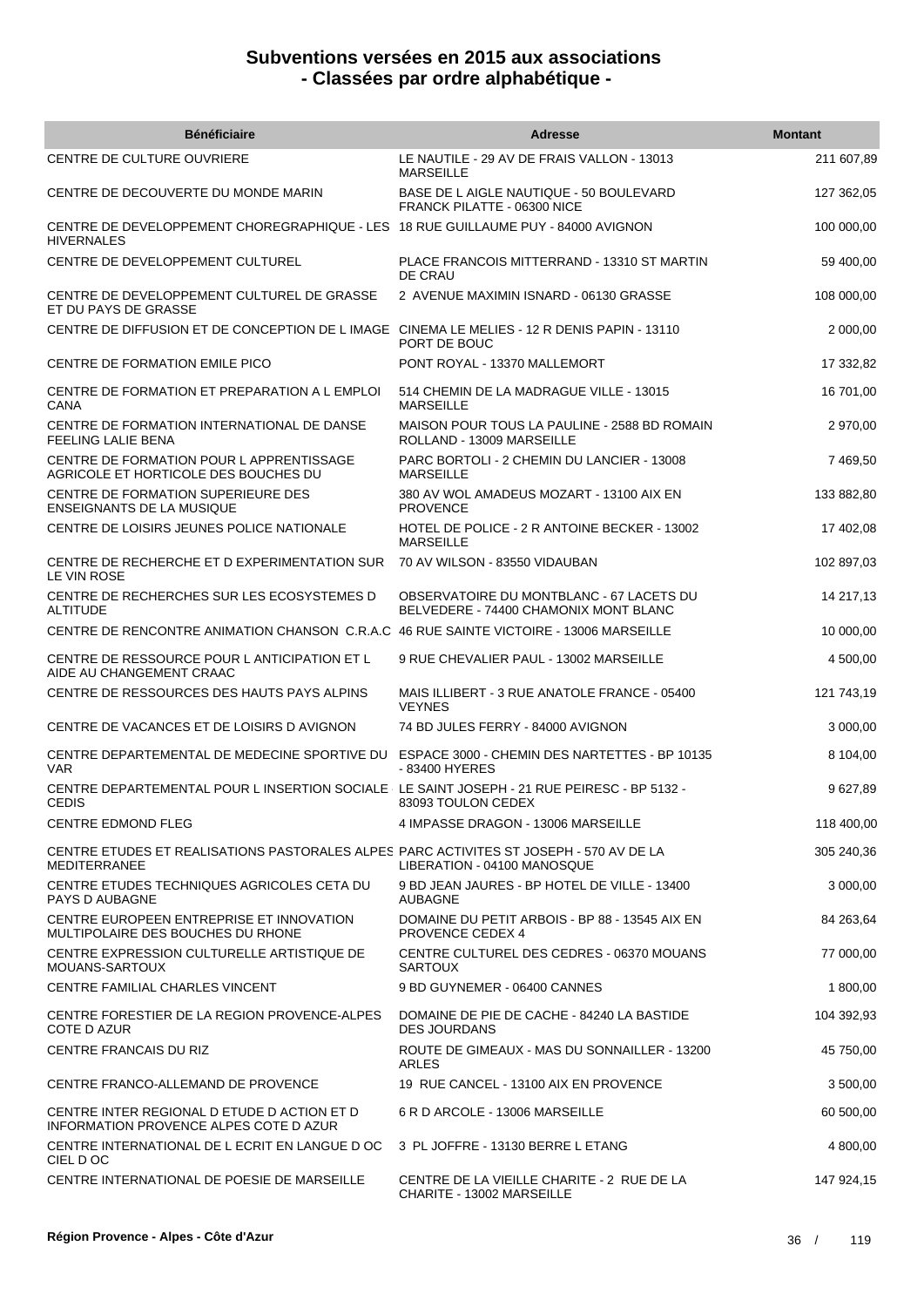| <b>Bénéficiaire</b>                                                                                                        | <b>Adresse</b>                                                                             | <b>Montant</b> |
|----------------------------------------------------------------------------------------------------------------------------|--------------------------------------------------------------------------------------------|----------------|
| CENTRE INTERNATIONAL DE RECHERCHE CREATION<br>ANIMATION CHARTREUSE DU VAL BENEDICTION                                      | CIRCA - LA CHARTREUSE - 58 R DE LA REPUBLIQUE<br>- BP 30 - 30404 VILLEUNEUVE AVIGNON CEDEX | 52 000,00      |
| CENTRE INTERNATIONAL DE RECHERCHE MUSICALE<br><b>CIRM</b>                                                                  | 33 AV JEAN MEDECIN - 06000 NICE                                                            | 71 700,00      |
| CENTRE INTERNATIONAL DE RECHERCHE SUR LE<br><b>VERRE ET ARTS PLASTIQUES</b>                                                | 62 RUE DE LA JOLIETTE - 13002 MARSEILLE                                                    | 42 600,00      |
| CENTRE INTERNATIONAL DU SON                                                                                                | 56 RUE SAINTE - 13001 MARSEILLE                                                            | 41 238,78      |
| CENTRE LGBT COTE D AZUR                                                                                                    | 123 R ROQUEBILIERE - 06300 NICE                                                            | 8 000,00       |
| CENTRE LOCAL DE CANOE KAYAK                                                                                                | 173 RUE BRETEUIL - 13006 MARSEILLE                                                         | 3 300,00       |
| CENTRE MEDICO SPORTIF 04                                                                                                   | CENTRE HOSPITALIER - QUARTIER SAINT<br>CHRISTOPHE - 04003 DIGNE CEDEX                      | 2 000,00       |
| CENTRE MEDITERRANEEN DE LA COMMUNICATION<br>AUDIOVISUELLE CMCA                                                             | 96 LA CANEBIERE - 13001 MARSEILLE                                                          | 121 000,00     |
| CENTRE NATIONAL DE CREATION ET DE DIFFUSION<br>CULTURELLES DE CHATEAUVALLON                                                | 795 CHE DE CHATEAUVALLON - 83190 OLLIOULES                                                 | 328 400,00     |
| CENTRE NATIONAL DE VOL A VOILE                                                                                             | AERODROME - 04600 SAINT AUBAN                                                              | 131 600,00     |
| CENTRE NAUTIQUE DE SAINT MANDRIER                                                                                          | ANNEXE BAILLY DE SUFFREN - QUAI SEVERINE -<br>83430 SAINT MANDRIER SUR MER                 | 1 573,80       |
| CENTRE POPULAIRE D ENSEIGNEMENT DES ALPES DU<br>SUD CPE-AS                                                                 | IMM LE NEPTUNE 3 EME ETAGE - 140 BOULEVARD<br>GEORGES POMPIDOU - 05000 GAP                 | 130 987,70     |
| CENTRE POUR L ENVIRONNEMENT ET LE<br>DEVELOPPEMENT DES ENERGIES RENOUVELABLES                                              | 15 AVENUE PAUL LAURENS - 26110 NYONS                                                       | 55 119,80      |
| CENTRE PROVENCAL DE MEDECINE DU SPORT                                                                                      | 608 AVENUE DU 21 AOUT 1944 - 13400 AUBAGNE                                                 | 4 800,00       |
| CENTRE REGIONAL D EDUCATION POPULAIRE CREP                                                                                 | 484 AV DES LICES - 83000 TOULON                                                            | 3 200,00       |
| CENTRE REGIONAL D ETUDES OCCITANES PROVENCE                                                                                | PARC JOURDAN - AVENUE JULES FERRY - OSTAU<br>DE PROVENCE - 13100 AIX EN PROVENCE           | 14 448,00      |
| CENTRE REGIONAL D EXPOSITION D ESSAI ET DE<br>DOCUMENTATION SUR LES AIDES TECHNIQUES                                       | CTRE SOC ET FAMILIAL ST GABRIEL - 12 R<br>RICHARD - 13014 MARSEILLE                        | 16 500,00      |
| CENTRE REGIONAL D INFORMATION ET DE PREVENTION 5 RUE SAINT JACQUES - 13006 MARSEILLE<br>DU SIDA PROVENCE-ALPES-COTE D AZUR |                                                                                            | 259 600,00     |
| CENTRE REGIONAL D INNOVATION ET DE TRANSFERT<br><b>TECHNOLOGIQUE CHIMIE</b>                                                | CMCI - 2 RUE HENRI BARBUSSE - 13241 MARSEILLE<br>CEDEX 01                                  | 121 813,66     |
| CENTRE REGIONAL D INNOVATION ET TRANSFERT<br>TECHNOLOGIQUE AGRO ALIMENTAIRE PROVENCE                                       | CITE DE L ALIMENTATION - RUE PIERRE BAYLE - BP<br>11548 - 84916 AVIGNON CEDEX 9            | 301 448,27     |
| CENTRE REGIONAL DE BIOLOGIE ET MEDECINE DU<br>SPORT DE NICE COTE D'AZUR                                                    | 155 BD DU MERCANTOUR - 06200 NICE CEDEX 3                                                  | 14 000,00      |
| CENTRE REGIONAL DE L INFORMATION GEOGRAPHIQUE DOMAINE DU PETIT ARBOIS - AVENUE LOUIS<br>DE PROVENCE ALPES COTE D AZUR      | PHILIBERT - CS 90646 - 13100 AIX EN PROVENCE                                               | 439 250,00     |
| CENTRE REGIONAL INFORMATION JEUNESSE COTE D<br><b>AZUR</b>                                                                 | 19 RUE GIOFFREDO - 06000 NICE                                                              | 100 089,02     |
| CENTRE REGIONAL INFORMATION JEUNESSE<br>PROVENCE ALPES - CRIJPA -                                                          | 96 LA CANEBIERE - 13001 MARSEILLE                                                          | 114 173,76     |
| CENTRE REGIONALISE INTERPROFESSIONNEL D<br><b>EXPERIMENTATION DE PLANTES</b>                                               | ROUTE DE VOLX - LES QUINTRANDS - 04100<br><b>MANOSQUE</b>                                  | 200 000,00     |
| CENTRE RESSOURCES ILLETRISME DE LA REGION<br>PROVENCE-ALPES - COTE D AZUR                                                  | 3 COURS JOSEPH THIERRY - 13001 MARSEILLE                                                   | 160 113,62     |
| CENTRE SOCIAL ALBERT SCHWEITZER                                                                                            | 17 RUE EUGENE PELLETAN - 13140 MIRAMAS                                                     | 6 530,00       |
| CENTRE SOCIAL DE LA CAPELETTE                                                                                              | 221 AVENUE DE LA CAPELETTE - 13010 MARSEILLE                                               | 18 000,00      |
| CENTRE SOCIAL DE L ABEILLE                                                                                                 | 45 CITE DE L ABEILLE - ROUTE DE CEYRESTE -<br>13600 LA CIOTAT                              | 19 130,00      |
| CENTRE SOCIAL DE LA MARTINE                                                                                                | HLM LA MARTINE BAT F - BOULEVARD DU<br>BOSPHORE - 13015 MARSEILLE                          | 20 700,00      |
| CENTRE SOCIAL DES QUARTIERS SUD                                                                                            | ALLEE DES MAGNANARELLES - LE PREPAOU -<br><b>13800 ISTRES</b>                              | 2 700,00       |
| CENTRE SOCIAL ET CULTUREL DE DRAGUIGNAN                                                                                    | 296 BOULEVARD MARCEL PAGNOL - 83300<br><b>DRAGUIGNAN</b>                                   | 15 600,00      |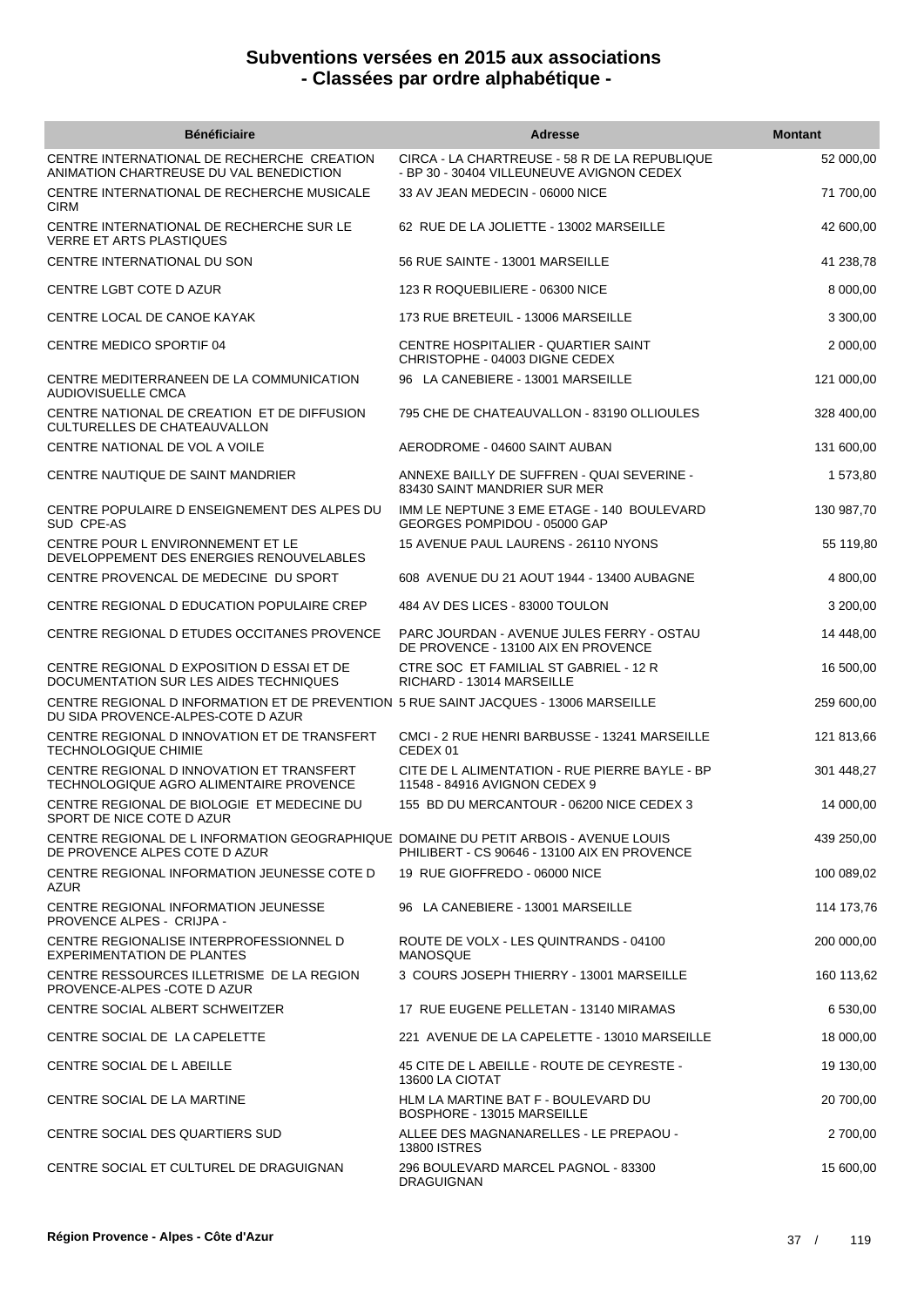| <b>Bénéficiaire</b>                                                                                            | <b>Adresse</b>                                                           | <b>Montant</b> |
|----------------------------------------------------------------------------------------------------------------|--------------------------------------------------------------------------|----------------|
| CENTRE SOCIAL ET CULTUREL ESPOIR ET<br>RENAISSANCE DE L AGACHON ERA                                            | 397 AVENUE DE L AGACHON - 83600 FREJUS                                   | 9 300,00       |
| CENTRE SOCIAL ET CULTUREL INTERCOMMUNAL LOU<br><b>PASQUIE</b>                                                  | PLACE DU PASQUIER - 84220 ROUSSILLON                                     | 3 000,00       |
| CENTRE SOCIAL ET CULTUREL LA GARDE                                                                             | 37 41 AVENUE FRANCOIS MIGNET - 13013<br><b>MARSEILLE</b>                 | 24 300,00      |
| CENTRE SOCIAL ET CULTUREL LA GRANDE BASTIDE                                                                    | AVENUE DU SQUARE - VAL SAINT-ANDRE - 13100<br>AIX EN PROVENCE            | 17 330,00      |
| CENTRE SOCIAL ET CULTUREL LA PROVENCE                                                                          | BOULEVARD DU MARECHAL JUIN - 13090 AIX EN<br><b>PROVENCE</b>             | 14 100,00      |
| CENTRE SOCIAL ET CULTUREL NELSON MANDELA                                                                       | RUE JEAN VILAR - BP 435 - 83514 LA SEYNE SUR<br><b>MER CEDEX</b>         | 47 300,00      |
| CENTRE SOCIAL ET D ANIMATION PIERRE MIALLET                                                                    | R DE COULIES - 13118 ENTRESSEN                                           | 8 000,00       |
| CENTRE SOCIAL ET SOCIO CULTUREL PIERRE ESTEVE                                                                  | RESIDENCE DE L AYGUES - 84100 ORANGE                                     | 14 132,78      |
| CENTRE SOCIAL FAMILIAL SAINT GABRIEL CANET BON<br><b>SECOURS</b>                                               | 12 14 RUE RICHARD - BP 103 - 13307 MARSEILLE<br>CEDEX 14                 | 46 643,20      |
| <b>CENTRE SOCIAL FOSSEEN</b>                                                                                   | BAT A6 L AURIGE - 105 PL DU RELAIS - 13270 FOS<br><b>SUR MER</b>         | 39 124,33      |
| CENTRE SOCIAL L AGORA                                                                                          | 34 R DE LA BUSSERINE - 13014 MARSEILLE                                   | 40 850,00      |
| CENTRE SOCIAL LA FENETRE                                                                                       | MAISON POUR TOUS - 6 AV FRANCOIS MAURIAC -<br>LE CHATEAU - 84000 AVIGNON | 37 432,47      |
| CENTRE SOCIAL LA GAVOTTE                                                                                       | 93 AV FRANCOIS MITTERRAND - 13170 LES PENNES<br><b>MIRABEAU</b>          | 16 530,00      |
| CENTRE SOCIAL LES OLIVIERS                                                                                     | 2 AV CESAR BERNAUDON - BP 60018 - 13551 SAINT-<br>MARTIN-DE-CRAU CEDEX   | 2 000,00       |
| CENTRE SOCIAL LOU TRICADOU                                                                                     | 35 RUE DU COLLEGE - BP 30059 - 84202<br><b>CARPENTRAS CEDEX</b>          | 39 620,00      |
| CENTRE SOCIAL MER ET COLLINE                                                                                   | HLM GROTTE ROLLAND - 16 BD DE LA VERRERIE -<br>13008 MARSEILLE           | 28 310,00      |
| CENTRE SOCIAL RURAL EMILE MEURIER                                                                              | PL CDT ANTOINE MAUDUIT - AV PICASSO - 05400<br><b>VEYNES</b>             | 8 4 4 5 , 5 3  |
| CENTRE SOCIAL SAINT JUST LA SOLITUDE                                                                           | 189 AV COROT - 13014 MARSEILLE                                           | 24 660,00      |
| CENTRE SOCIAL SAINTE ELISABETH DE LA BLANCARDE<br>ET SES ENVIRONS                                              | 6 SQUARE HOPKINSON - 13004 MARSEILLE                                     | 9 530,00       |
| <b>CENTRE SOCIAL VILLEMARIE</b>                                                                                | CITE DU PARC - 73 R PIERRE PARROCEL - 84200<br><b>CARPENTRAS</b>         | 34 606,27      |
| CENTRE SOCIO CULTUREL D ENDOUME                                                                                | 285 RUE D ENDOUME - 13007 MARSEILLE                                      | 15 530,00      |
| CENTRE SOCIO CULTUREL JEAN PAUL COSTE                                                                          | 217 AV JEAN PAUL COSTE - 13100 AIX EN<br><b>PROVENCE</b>                 | 56 477,99      |
| CENTRE SOCIO CULTUREL SAINT GINIEZ MILAN                                                                       | 38 RUE RAPHAEL PONSON - 13008 MARSEILLE                                  | 13 060,00      |
| CENTRE SOCIOCULTUREL MARIE LOUISE DAVIN                                                                        | PL DES COMBATTANTS - 13540 PUYRICARD                                     | 8 030,00       |
| CENTRE TECHNIQUE REGIONAL DE LA CONSOMMATION   23  RUE DU COQ - 13001 MARSEILLE<br>PROVENCE- ALPES COTE D AZUR |                                                                          | 4 000,00       |
| CENTRE TECHNOLOGIE MEDITERRANEEN DE<br>METROLOGIE CT2M                                                         | CENTRE EQUESTRE - RTE DE LANCON - 13250<br>SAINT CHAMAS                  | 87 479,31      |
| CENTRES MUSICAUX RURAUX LA FONTAINE DE LOURS                                                                   | LA FONTAINE DE L OURS - 04140 AUZET                                      | 17 826,99      |
| CEP D OC-CENTRE D ETUDES DE LA PAROLE D OC                                                                     | PARC JOURDAN - 8 BIS AV JULES FERRY - 13100 AIX<br><b>EN PROVENCE</b>    | 5 000,00       |
| CERCLE D ESCRIME DE MEYREUIL                                                                                   | CE LE NAGRA - 13530 TRETS                                                | 12 000,00      |
| CERCLE D ESCRIME DU PAYS D ARLES                                                                               | MAISON DES ASSOCIATIONS - BOULEVARD DES<br><b>LICES - 13200 ARLES</b>    | 11 000,00      |
| CERCLE D ORGANISATION DE YACHTING DE<br><b>COMPETITION HYEROIS</b>                                             | 61 AVENUE DU DOCTEUR ROBIN - 83400 HYERES                                | 37 061,56      |
| CERCLE DE L AVIRON DE MARSEI LLE                                                                               | 1 PLAGE DE L ESTAQUE - 13016 MARSEILLE                                   | 15 000,00      |
| CERCLE DE L UNION PEILLASQUE                                                                                   | R CENTRALE - 06440 PEILLE                                                | 1 500,00       |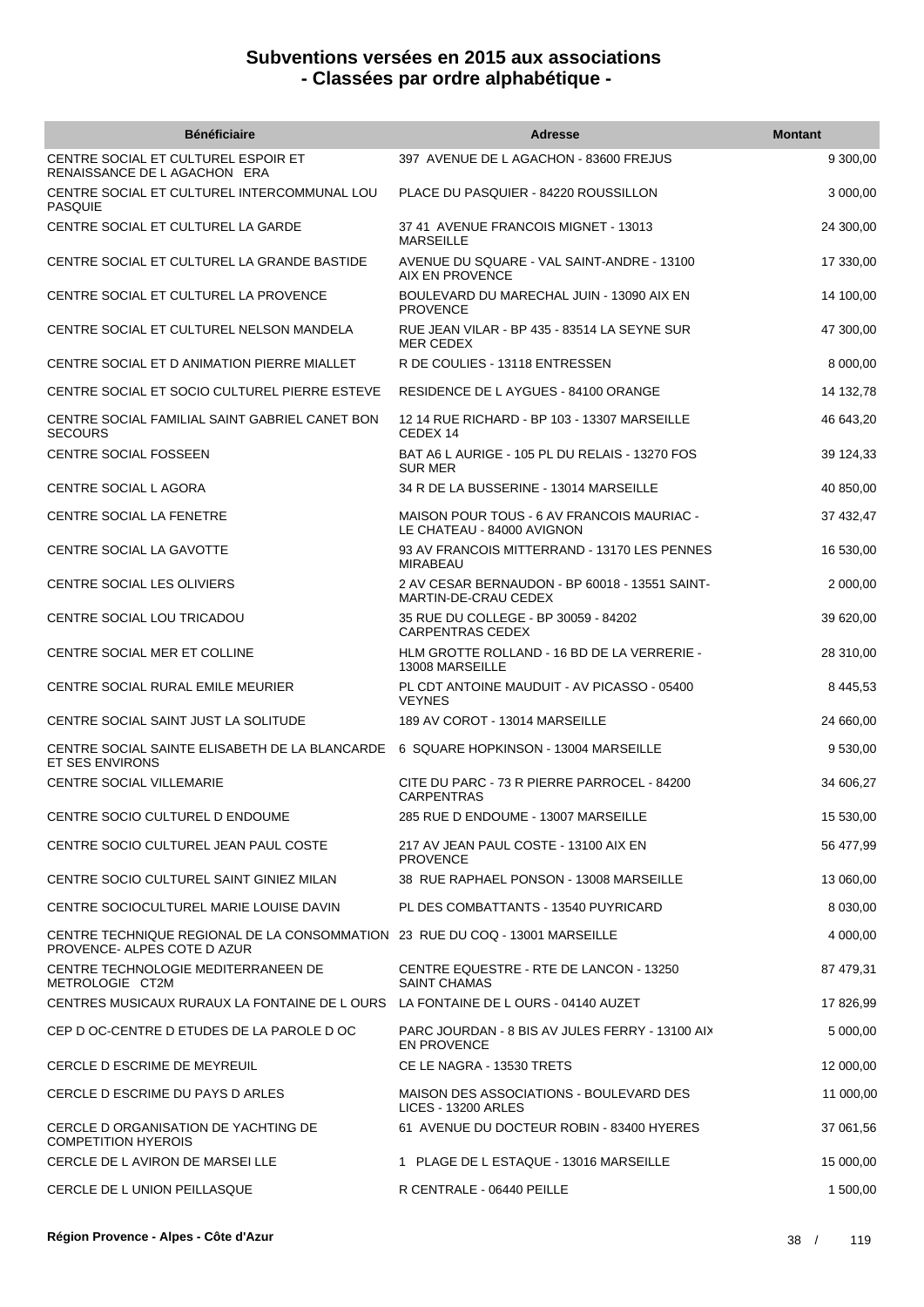| <b>Bénéficiaire</b>                                                           | <b>Adresse</b>                                                                                        | <b>Montant</b> |
|-------------------------------------------------------------------------------|-------------------------------------------------------------------------------------------------------|----------------|
| CERCLE DE LA VOILE DE MARTIGUES                                               | 18 BD TOURET DE VALLIER - 13500 MARTIGUES                                                             | 12 556,00      |
| CERCLE DES NAGEURS DE DRAGUIGNAN                                              | PISCINE ALEX JANY - AVENUE ALPHONSE DAUDET<br>83300 DRAGUIGNAN                                        | 7 560,00       |
| CERCLE DES NAGEURS DE GAP                                                     | STADE NAUTIQUE DE FONTVEYRE - CHE DES<br>MATINS CALMES - 05000 GAP                                    | 10 000,00      |
| CERCLE DES NAGEURS DE MARSEILLE                                               | BOULEVARD CHARLES LIVON - EXTREMITE - 13007<br><b>MARSEILLE</b>                                       | 134 560,00     |
| <b>CERCLE NAUTIQUE DE CASSIS</b>                                              | QUAI DES MOULINS - 13260 CASSIS                                                                       | 3 370,00       |
| CERCLE NAUTIQUE DU PAYS D AIX                                                 | FERME DES TILLEULS - ROUTE DE LA DURANCE -<br>13860 PEYROLLES                                         | 4 350,00       |
| CERCLE SPORTIF DU PAYS D ARLES - CSPA -                                       | 3 IMPASSE PIERRE GRANGE - 13310 ST MARTIN DE<br>CRAU                                                  | 600,00         |
| CERCLE SPORTIF MARSEILLE TENNIS - CSMT -                                      | 131 AV DE MAZARGUES - 13008 MARSEILLE                                                                 | 20 900,00      |
| <b>CERFISE</b>                                                                | 65 CHE GILBERT CHARMASSON - 13016 MARSEILLE                                                           | 18 677,50      |
| CERVEAU POINT COMM                                                            | 101 CHEMIN JEAN ROUBIN - 13009 MARSEILLE                                                              | 8 800,00       |
| CEUCLE OCCITAN DAU PAIS D ARLE - CERCLE OCCITAN<br>DU PAYS D ARLES            | MAISON DE LA VIE ASSOCIATIVE - 3 BD DES LICES -<br><b>13200 ARLES</b>                                 | 800,00         |
| <b>CEUZE SPORT NATURE</b>                                                     | MONTEE DES GUERINS - 05130 SIGOYER                                                                    | 32 691,05      |
| C.E.V.I.S.E                                                                   | VIEILLE ROUTE DE SALON - 13330 PELISSANNE                                                             | 38 250,00      |
| CHALLENGE BOXING                                                              | 11 BD COLI - 13014 MARSEILLE                                                                          | 16 500,00      |
| CHALLENGE DU PAYS D AIX                                                       | CHEZ M ARRIGHI - 9 LOT FONTBELLE - 13122<br><b>VENTABREN</b>                                          | 2 000,00       |
| CHAMBRE REGIONALE ECONOMIE SOCIALE ET<br>SOLIDAIRE PROVENCE ALPES COTE D AZUR | TECHNOPOLE CHATEAU GOMBERT - 11 R<br>FREDERIC JOLIOT CURIE - ESPACE NOBEL - 13013<br><b>MARSEILLE</b> | 595 855,23     |
| <b>CHAMP CONTRE CHAMP</b>                                                     | 185 RUE DE LYON - 13015 MARSEILLE                                                                     | 5 000,00       |
| CHANTIER ECOLE PROVENCE ALPES COTES D AZUR                                    | <b>MAISON DES ASSOCIATIONS - 1 R EMILE TAVAN -</b><br>13100 AIX EN PROVENCE                           | 83 651,00      |
| CHANTIERS DE JEUNES PROVENCE COTE D AZUR                                      | LA FERME GIAUME - 7 AVENUE PIERRE DE<br>COUBERTIN - 06150 CANNES LA BOCCA                             | 42 000,00      |
| CHANTIERS DU REEL                                                             | 9 RUE DES FELIBRES - 13090 AIX EN PROVENCE                                                            | 2 000,00       |
| <b>CHANTS DU SOL</b>                                                          | MAS DU SOLEIL GRAND DRAILLE - 13990<br><b>FONTVIEILLE</b>                                             | 30 000,00      |
| <b>CHARLIE FREE</b>                                                           | LE MOULIN A JAZZ - DOMAINE DE FONTBLANCHE -<br>13127 VITROLLES                                        | 56 000,00      |
| <b>CHARRAR PROVENCAU</b>                                                      | HOTEL DE VILLE - PL DE LA LIBERATION - 13390<br><b>AURIOL</b>                                         | 1 000,00       |
| <b>CHATAIGNES DES GRES</b>                                                    | BRIEL - ROUTE DE LA COMBE - 04240 MEAILLES                                                            | 12 000,00      |
| CHATEAULOIN CHEMINS PLURIELS                                                  | HOTEL DE VILLE - 83136 NEOULES                                                                        | 10 000,00      |
| CHATEAUNEUF HAND BALL                                                         | LA PLAINE DES SPORTS - LA PALUNETTE RN 568 -<br>13220 CHATEAUNEUF LES MARTIGUES                       | 1 800,00       |
| <b>CHEMIN DE RONDE</b>                                                        | CAMPAGNE SAINT-JEAN - CHEMIN DE RONDE -<br>84160 CADENET                                              | 3 000,00       |
| <b>CHEMINDESSENS</b>                                                          | 21 AVENUE HENRI DUNANT - 06130 GRASSE                                                                 | 5 000,00       |
| CHENELET DEVELOPPEMENT                                                        | 28 RUE DE MOYECQUES - 62250 LANDRETHUN LE<br><b>NORD</b>                                              | 4 200,00       |
| CHEVAUX DE TRAITS D UNION SOCIALE                                             | CITE DU CHEVAL - QUARTIER KILMAINE - 13150<br><b>TARASCON</b>                                         | 40 155,00      |
| <b>CHEZ BABEL</b>                                                             | 4 R LEO LARGUIER - 84000 AVIGNON                                                                      | 33 515,00      |
| <b>CHIENDENT THEATRE</b>                                                      | 18 BD DE LA REPUBLIQUE - 04190 LES MEES                                                               | 7 000,00       |
| CHOEUR EUROPEEN DE VAISON LA ROMAINE                                          | HOTEL DE VILLE - 6 COURS TAULIGNAN - BP 72 -<br>84110 VAISON LA ROMAINE                               | 12 000,00      |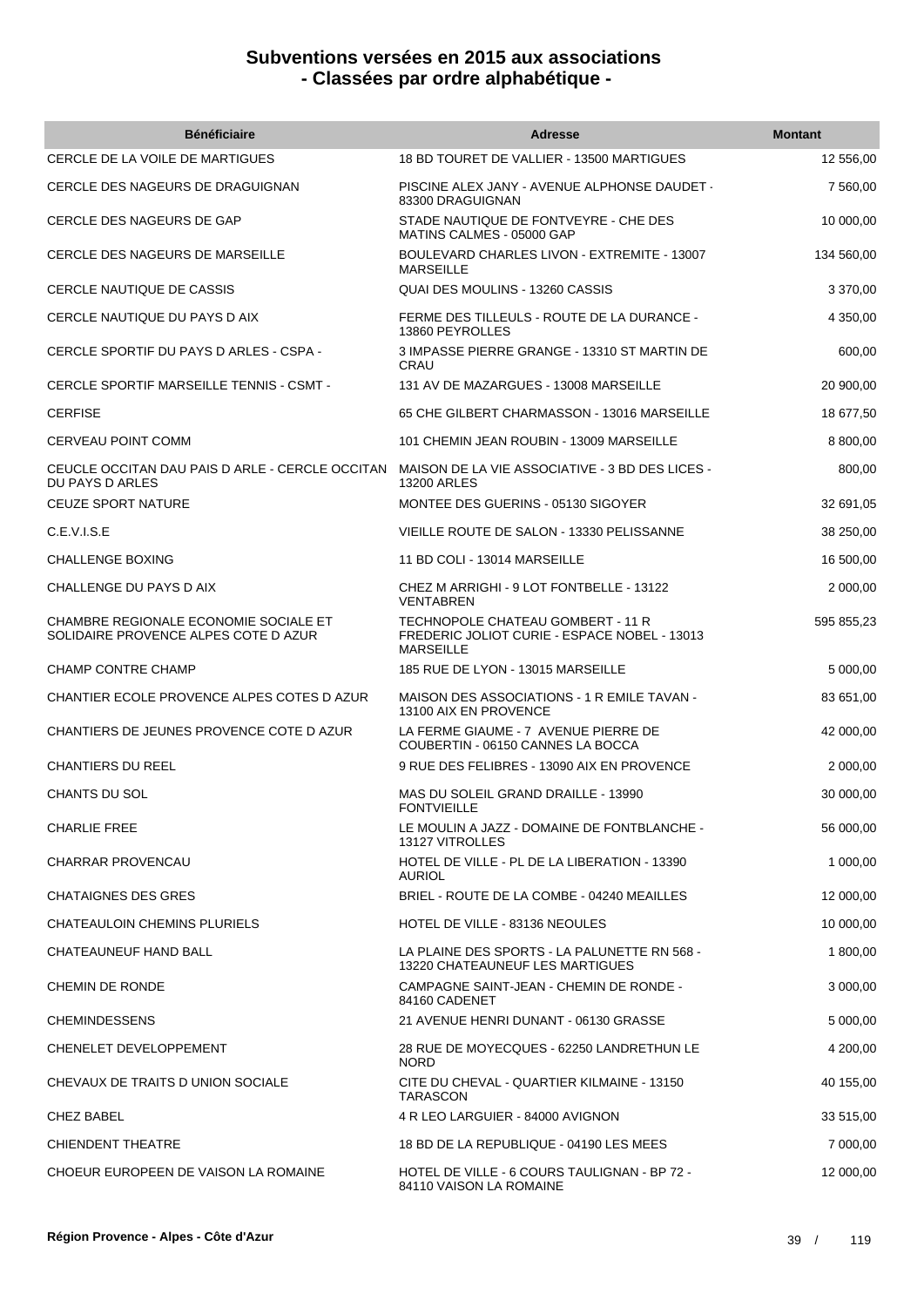| <b>Bénéficiaire</b>                                                              | Adresse                                                                                             | <b>Montant</b> |
|----------------------------------------------------------------------------------|-----------------------------------------------------------------------------------------------------|----------------|
| CHOEUR REGIONAL PROVENCE ALPES COTE D AZUR                                       | 330 PETITE ROUTE DES MILLES - 13090 AIX EN<br><b>PROVENCE</b>                                       | 70 500,00      |
| <b>CHOISIR</b>                                                                   | MCE - 7 RUE PASTEUR - 06370 MOUANS SARTOUX                                                          | 2 500,00       |
| CHOUF CHOUF                                                                      | 3 RUE DE LA VIGNE - 04100 MANOSQUE                                                                  | 6480.00        |
| CIDFF CENTRE D INFORMATION SUR LES DROITS DES<br>FEMMES ET DES FAMILLES          | POLE SOCIAL - 18 R AUBIN - 04000 DIGNE LES<br><b>BAINS</b>                                          | 16 800,00      |
| CIDFF VAUCLUSE CENTRE D INFORMATION SUR LES<br>DROITS DES FEMMES ET DES FAMILLES | 81 BD JULES FERRY - 84000 AVIGNON                                                                   | 15 250,00      |
| CIMADE SERVICE OECUMENIQUE D ENTRAIDE                                            | 64 RUE CISSON - 75013 PARIS                                                                         | 18 000,00      |
| CINE BLEU FOYER RURAL                                                            | 7 RUE PASTEUR - 83890 BESSE SUR ISSOLE                                                              | 6 080,13       |
| <b>CINEACTIONS</b>                                                               | 1 RUE DU VERDON - 06510 CARROS                                                                      | 7 800,00       |
| <b>CINEBOL</b>                                                                   | PLACE DE LA MAIRIE - 84500 BOLLENE                                                                  | 6 000,00       |
| CINEMA AU PARFUM DE GRASSE                                                       | DOMAINE DES VIGNES - CHE DES PLANASTEAUX -<br>06530 LE TIGNET                                       | 2 500,00       |
| CINEMA RURAL ITINERANT CINAMBULE                                                 | HOTEL DE VILLE - 84220 CABRIERES D AVIGNON                                                          | 29 800,00      |
| <b>CINEMARSEILLE</b>                                                             | 2 RUE DU CINEMA - 13016 MARSEILLE                                                                   | 47 715,00      |
| CINEMAS DU SUD                                                                   | 40 RUE VIRGILE MARRON - 13005 MARSEILLE                                                             | 210 368,47     |
| <b>CINEMEMOIRE NET</b>                                                           | 11 R DU COMMANDANT MAGES - 13001 MARSEILLE                                                          | 15 000,00      |
| <b>CINEPAGE</b>                                                                  | CHEZ FILLETTE CHRISTINE - 4 AV DES CHUTES<br>LAVIE - 13004 MARSEILLE                                | 6 000,00       |
| CINERZO EDITION                                                                  | 8 RUE DE L HUBAC - 04000 DIGNE LES BAINS                                                            | 4 200,00       |
| <b>CINEVAL</b>                                                                   | 12 CHE DU RPT DE VERDEAUX - 84370<br><b>BEDARRIDES</b>                                              | 10 000,00      |
| CIOTAT EMPLOI INITIATIVES                                                        | ESPACE ROMAIN ROLLAND - 30 RUE BOURONNE -<br>13600 LA CIOTAT                                        | 39 600,00      |
| CISV PROVENCE CHILDREN INTERNATIONAL SUMMER<br><b>VILLAGE</b>                    | CHEZ ALLIANCE HIGH TECH - 4 RTE DE<br>VALBRILLANT - PARC SAINTE VICTOIRE - 13590<br><b>MEYREUIL</b> | 2 500,00       |
| CITE DE LA MUSIQUE DE MARSEILLE                                                  | 4 RUE BERNARD DU BOIS - 13001 MARSEILLE                                                             | 39 855,16      |
| CITES UNIES FRANCE                                                               | 9 RUE CHRISTIANI - 75018 PARIS                                                                      | 7 570,00       |
| <b>CITIZEN SHIP</b>                                                              | 33 TRAV DE LA BATTERIE - 13015 MARSEILLE                                                            | 19 400,00      |
| CITOYENS DE LA TERRE                                                             | 14 R BERLIOZ - 13006 MARSEILLE                                                                      | 83 866,40      |
| CITY ZEN CAFE                                                                    | 45A R D AUBAGNE - 13001 MARSEILLE                                                                   | 23 400,00      |
| CIVAM BIO DU VAUCLUSE                                                            | MIN 5 - 15 AVENUE PIERRE GRAND - 84953<br>CAVAILLON CEDEX                                           | 49 950,00      |
| <b>CLARISSE ENVIRONNEMENT</b>                                                    | LE CLOS DES CHENES BAT B - 540 RUE DU<br>DOCTEUR DONNADIEU - 83600 FREJUS                           | 127 225,66     |
| CLUB DE PLONGEE ET D ARCHEOLOGIE DE PORT DE<br><b>BOUC</b>                       | 16 R DE LA REPUBLIQUE - 13110 PORT DE BOUC                                                          | 1 000,00       |
| CLUB ALPIN FRANCAIS DE GAP                                                       | 9 RUE BAYARD - 05000 GAP                                                                            | 5 000,00       |
| CLUB ALPIN FRANCAIS COMITE DEPARTEMENTAL DES<br><b>HAUTES-ALPES</b>              | 9 RUE BAYARD - 05000 GAP                                                                            | 1 200,00       |
| CLUB ALPIN FRANCAIS DU BUECH DEVOLUY                                             | HOTEL DE VILLE - 05400 VEYNES                                                                       | 1 000,00       |
| CLUB ARLESIEN DE KARATE DO                                                       | BD DES LICES - 13200 ARLES                                                                          | 4 800,00       |
| CLUB ATHLETIQUE DIGNOIS SECTION FOOTBALL                                         | 6 AVENUE MARECHAL JUIN - 04000 DIGNE LES<br><b>BAINS</b>                                            | 7919,00        |
| CLUB AVIGNON SPORTS LOISIRS - CASL -                                             | 74 BD JULES FERRY - 84000 AVIGNON                                                                   | 27 367,72      |
| CLUB BOULISTE DU XVE CORPS                                                       | PL DON BOSCO - 06300 NICE                                                                           | 600,00         |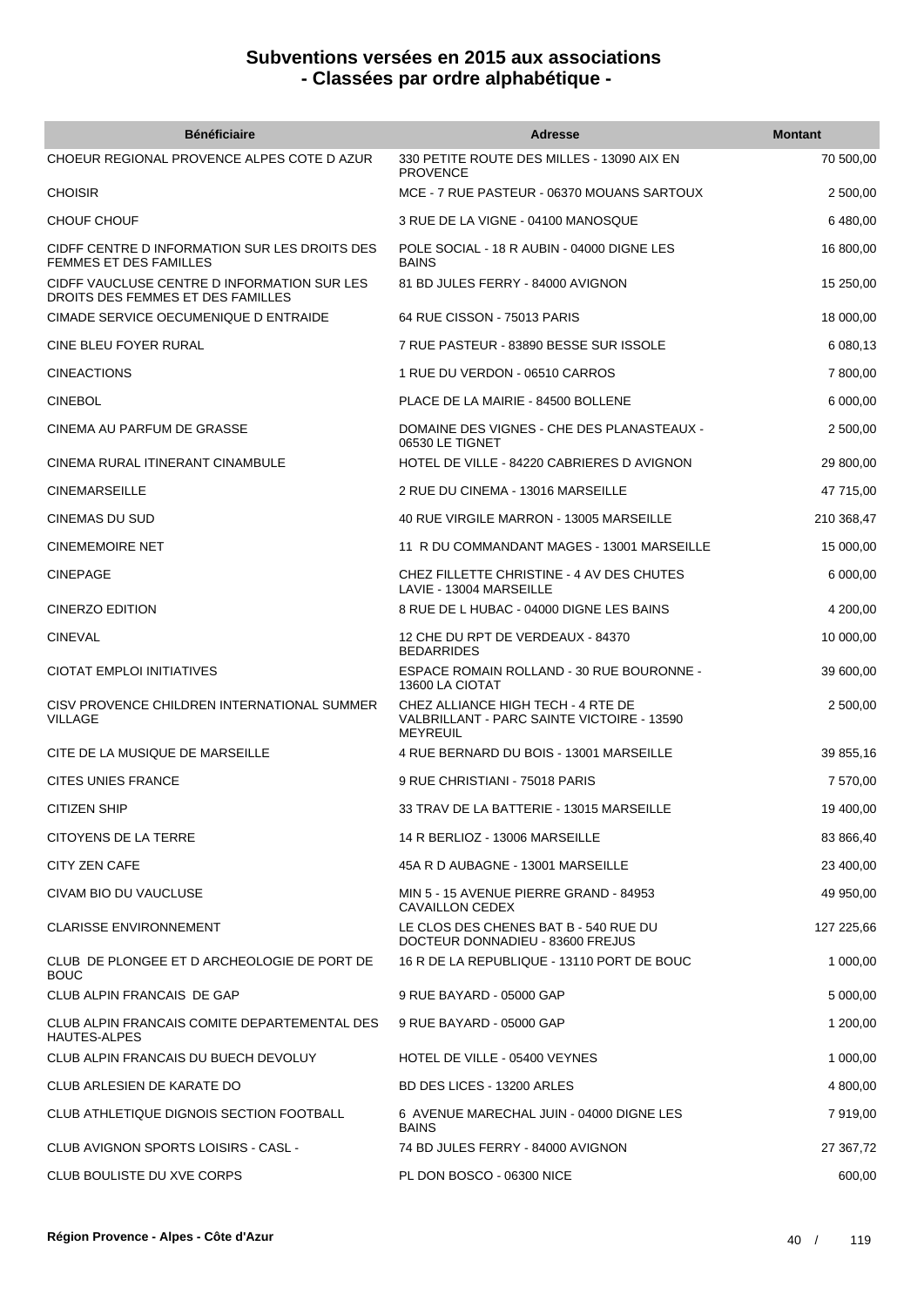| <b>Bénéficiaire</b>                                                   | <b>Adresse</b>                                                                           | <b>Montant</b> |
|-----------------------------------------------------------------------|------------------------------------------------------------------------------------------|----------------|
| <b>CLUB CAP EF</b>                                                    | 57 AV PIERRE SEMARD - 06130 GRASSE                                                       | 54 897,00      |
| CLUB CENTRES CONTACTS PACA                                            | 16 PL GAL DE GAULLE - 13001 MARSEILLE                                                    | 65 000,00      |
| CLUB CULTUREL ET SPORTIF DE HANDBALL CCSHB                            | GYM F BILLOUX - 13110 PORT DE BOUC                                                       | 4 000,00       |
| CLUB CYCLOTOURISTE LA FARLEDE CCF                                     | HOTEL DE VILLE - 140 PLACE DE LA LIBERTE -<br>83210 LA FARLEDE                           | 1 000,00       |
| CLUB D AFFAIRES FRANCO ALLEMAND DE PROVENCE<br><b>CAFAP</b>           | 19 RUE DU CANCEL - 13100 AIX EN PROVENCE                                                 | 14 700,00      |
| <b>CLUB D ASTRONOMIE VEGA</b>                                         | 125 CHEMIN DE SAINT PIERRE - LA CASTELLANE -<br>83190 OLLIOULES                          | 1 000,00       |
| <b>CLUB DE KAYAK LE PRADET</b>                                        | LA BATIE BOITE 16 - 579 AV JEAN MOULIN - 83220 LE<br><b>PRADET</b>                       | 1 350,00       |
| CLUB DE LA CROISIERE MARSEILLE PROVENCE                               | PALAIS DE LA BOURSE - CCI MARSEILLE<br>PROVENCE - CS 21856 - 13221 MARSEILLE CEDEX<br>01 | 10 000,00      |
| CLUB DE LA PRESSE MARSEILLE PROVENCE                                  | 5 COURS JEAN BALLARD - 13001 MARSEILLE                                                   | 10 000,00      |
| CLUB DE LA PRESSE MEDITERRANEE 06                                     | NICE SOPHIA ANTIPOLIS COTE D AZU - 11 AV<br>BAQUIS - 06000 NICE                          | 2 000,00       |
| CLUB DE LA PRESSE 83                                                  | LE JMB - 26 RUE GIMELLI - 83000 TOULON                                                   | 4 000,00       |
| CLUB DE LOISIRS ET D ACTION DE LA JEUNESSE CLAJ<br><b>NICE ARIANE</b> | 172 BD DE L ARIANE - 06300 NICE                                                          | 9 000,00       |
| CLUB DE ROLLER ACROBATIQUE ET DE SKATE                                | CHEZ ATMOSPHERE - 4 RUE DU DOCTEUR<br><b>ROUBAUD - 05000 GAP</b>                         | 800,00         |
| CLUB DE SKI DE SERRE CHEVALIER                                        | IMM LORPIN - ALL DES CROCUS - 05330 SAINT<br><b>CHAFFREY</b>                             | 6 000,00       |
| CLUB DE VOLLEY-BALL DES CATALANS                                      | PLAGE DES CATALANS - RUE DES CATALANS -<br>13007 MARSEILLE                               | 8 000,00       |
| CLUB DES AMATEURS DE DANSE DE MARSEILLE                               | CHANTEPERDRIX BAT C2 - 7 RUE DU DR GIRBAL -<br>13010 MARSEILLE                           | 5 000,00       |
| CLUB DES DAUPHINS DES PENNES MIRABEAU                                 | 98 VAL SAINT GEORGES - LA GAVOTTE - 13170 LES<br>PENNES MIRABEAU                         | 12 000,00      |
| CLUB DES ENTREPRENEURS DU PAYS DE GRASSE                              | 57 AV PIERRE SEMARD - 06130 GRASSE                                                       | 32 245,07      |
| CLUB DES SPORTS D AURON                                               | RES LA LUGIERE - 06660 AURON                                                             | 12 500,00      |
| CLUB DES SPORTS D HIVER DU BRIANCONNAIS                               | 7 AVE RENE FROGER - 05100 BRIANCON                                                       | 2 000,00       |
| CLUB DES SPORTS D ORCIERES MERLETTE                                   | GARE DU TELECABINE - MERLETTE - 05170<br>ORCIERES                                        | 10 407,46      |
| CLUB DES SPORTS DE LA MEIJE                                           | HOTEL DE VILLE - 05320 LA GRAVE                                                          | 1 598,00       |
| CLUB DES SPORTS DE RISOUL                                             | HOTEL DE VILLE - 05600 RISOUL                                                            | 11 500,00      |
| CLUB DES SPORTS DES PORTES DU MERCANTOUR                              | CENTRE ADMINISTRATIF VALBERG - 06470 PEONE                                               | 9 673,96       |
| CLUB GYMNIQUE DE SAINT-GINIE Z                                        | 488 AVENUE DE MAZARGUES - 13008 MARSEILLE                                                | 5 800,00       |
| CLUB JEUNESSE ET LOISIRS                                              | ANCIENNE GENDARMERIE - AVENUE SAINT<br>EXUPERY - 13250 SAINT CHAMAS                      | 1 800,00       |
| <b>CLUB LEO LAGRANGE PETIT FORUM</b>                                  | 20 AVE MONCLAR - 84000 AVIGNON                                                           | 4 500,00       |
| <b>CLUB LES ESCARTONS</b>                                             | PARC DES SPORTS - R BERMOND GONNET -<br>PATINOIRE - 05100 BRIANCON                       | 1422,01        |
| CLUB MULTICOQUES DE HYERES                                            | BASE NAUTIQUE - AVENUE DU DOCTEUR ROBIN -<br>83400 HYERES                                | 13 299,30      |
| CLUB NAUTIQUE ALPIN SERRE PONCON                                      | CHE DE CHADENAS - 05200 EMBRUN                                                           | 19 500,00      |
| CLUB NAUTIQUE DE LA MEDUSE                                            | 135 AVENUE DE LA JETEE - 83500 LA SEYNE SUR<br><b>MER</b>                                | 1 552,00       |
| CLUB NAUTIQUE DE MARTIGUES ET DE L ETANG DE<br><b>BERRE</b>           | CLUB HOUSE - 4 QUAI STE ANNE - 13500<br><b>MARTIGUES</b>                                 | 28 200,00      |
| CLUB NAUTIQUE DE SAINT RAPHAEL                                        | BD DU GENERAL DE GAULLE - 83700 SAINT<br><b>RAPHAEL</b>                                  | 7 560,00       |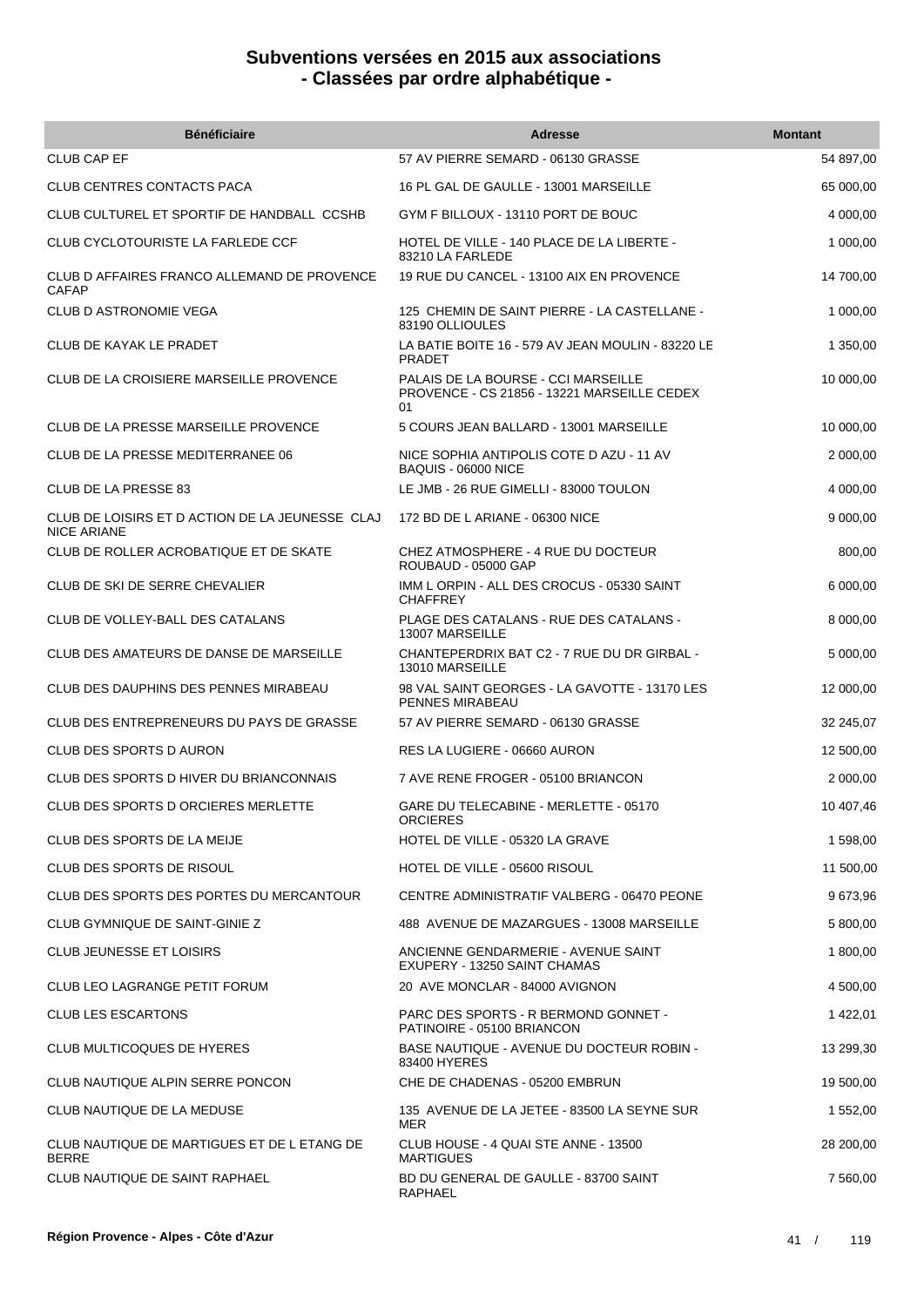| <b>Bénéficiaire</b>                                                              | <b>Adresse</b>                                                           | <b>Montant</b> |
|----------------------------------------------------------------------------------|--------------------------------------------------------------------------|----------------|
| CLUB NAUTIQUE DES SALLES SUR VERDON                                              | BASE NAUTIQUE - PL MARGARIDON - 83630 LES<br><b>SALLES SUR VERDON</b>    | 6 317,67       |
| CLUB NAUTIQUE PROVENCAL DE LA RECHERCHE<br><b>SCIENTIFIQUE</b>                   | PORT DE PLAISANCE PTE ROUGE - 13008<br><b>MARSEILLE</b>                  | 10 000,00      |
| <b>CLUB NAUTIQUE SEYNOIS</b>                                                     | 4 QUAI DE LA MARINE - 83500 LA SEYNE SUR MER                             | 2 100,00       |
| CLUB OMNISPORTS CHATEAURENAR DAIS                                                | GYMNASE COUBERTIN - BP 125 - 13835<br>CHATEAURENARD CEDEX                | 4 000,00       |
| CLUB OMNISPORTS DE VALBONNE COV                                                  | CIV - BP 97 - 06902 SOPHIA ANTIPOLIS CEDEX                               | 6 280,00       |
| CLUB REGIONAL D ENTREPRISES PARTENAIRES DE L<br>INSERTION - CREPI MEDITERRANEE - | PARC DU ROY D ESPAGNE - 8-14 ALL CERVANTES -<br>13009 MARSEILLE          | 16 500,00      |
| CLUB SPORTIF AVIGNON MONTFAVET ATHLETISME                                        | PARC DES SPORTS - 470 AVE PIERRE DE<br>COUBERTIN - 84000 AVIGNON         | 15 180,00      |
| <b>CLUB SPORTIF MARSEILLE PROVENCE HANDBALL</b>                                  | PL DES CAILLOLS - 13012 MARSEILLE                                        | 1 800,00       |
| <b>CLUB SPORTIF PERTUISIEN</b>                                                   | 128 RUE DU STADE - 84120 PERTUIS                                         | 10 060,00      |
| <b>CLUB SPORTIF VALLON DES AUFFES</b>                                            | 91 RUE DU VALLON DES AUFFES - 13007<br><b>MARSEILLE</b>                  | 1 500,00       |
| CLUB SUBAQUATIQUE DE CARRY LE ROUET                                              | ESPLANADE VAYSSIERE - ESPACE NAUTIQUE R<br>GRANGE - 13620 CARRY LE ROUET | 7 375,78       |
| <b>CLUB TAURIN BOULBONNAIS</b>                                                   | CAFE DU COMMERCE - PL GILLES LEONTIN - 13150<br><b>BOULBON</b>           | 1 000,00       |
| CLUB TAURIN LOS MOLINOS                                                          | SARL LE CAFE - CRS HYACINTHE BELLON - 13990<br><b>FONTVIEILLE</b>        | 6 000,00       |
| <b>CLUB TAURIN LOU REBOUSSIE</b>                                                 | HAMEAU DE SALIERS - 479 R DES TROIS<br>FONTAINES - 13123 ALBARON         | 1 500,00       |
| <b>CLUB TAURIN MOURIESEN</b>                                                     | LES ARENES - 13890 MOURIES                                               | 3 000,00       |
| CLUB TAURIN PAUL RICARD CABANNES LOU<br><b>PROUVENCO</b>                         | SALLE DES ARENES - PLACE DU 8 MAI 1945 - 13440<br><b>CABANNES</b>        | 1 500,00       |
| <b>CLUB TAURIN PAUL RICARD DE RAPHELE</b>                                        | MAIRIE ANNEXE RAPHELE ARLES - RTE NATIONALE<br>- 13280 RAPHELE LES ARLES | 1 500,00       |
| CLUB TAURIN PAUL RICARD LES ANDALOUSES                                           | C O MME DALIA NAVARRO - 3 RUE DU PETIT CLAR -<br><b>13200 ARLES</b>      | 9 800,00       |
| CLUB TAURIN PAUL RICARD LOU SALINIE                                              | 1RUE DES SALICORNES - 13129 SALIN DE GIRAUD                              | 3 000,00       |
| CLUB TAURIN PROUVENCO AFICIOUN                                                   | 3 RUE DES SALICORNES - 13129 SALIN DE GIRAUD                             | 1 500,00       |
| <b>CLUB THERAPEUTIQUE LE FIGUIER</b>                                             | 107 RUE REVEL - 83000 TOULON                                             | 3 440,00       |
| <b>CLUB WTC APEX</b>                                                             | 2 RUE HENRI BARBUSSE - 13001 MARSEILLE                                   | 117 028,99     |
| <b>CLUSTER MONTAGNE</b>                                                          | ALPESPACE BAT MARS - 115 AV ALBERT EINSTEIN -<br>73800 FRANCIN           | 61 311,29      |
| CLUSTER PACA LOGISTIQUE                                                          | CMCI - 2 R HENRI BARBUSSE - 13001 MARSEILLE                              | 239 717,86     |
| CMIEU CHANTIERS MOBILE D INSERTION PAR L<br><b>ECOLOGIE URBAINE</b>              | 4 RUE LOUIS FUNEL - 06560 VALBONNE                                       | 40 830,00      |
| <b>CO ARTJAZZ</b>                                                                | 3309 RTE DU COL ST ROCH - 06390 COARAZE                                  | 2 000,00       |
| <b>COCKTAIL THEATRE</b>                                                          | 316 AV DU 24 AVRIL 1915 - 13012 MARSEILLE                                | 3 000,00       |
| <b>COLA PRODUCTION</b>                                                           | FRICHE DE LA BELLE DE MAI - 41 R JOBIN - 13003<br><b>MARSEILLE</b>       | 80 000,00      |
| COLIBRIS 83 - DRACENIE                                                           | 420 AVENUE DU FOURNAS - 83300 DRAGUIGNAN                                 | 3 000,00       |
| <b>COLINE</b>                                                                    | MAISON DE LA DANSE BAT G - 2 CHE DE LA COMBE<br>AUX FEES - 13800 ISTRES  | 66 248,40      |
| <b>COLINEO</b>                                                                   | MAIS QUART CHATEAU GOMBERT - 17 AV PAUL<br>DALBRET - 13013 MARSEILLE     | 52 776,32      |
| <b>COLLECTIF ARIANE</b>                                                          | 35 R DU COLLEGE - CENTRE SOCIAL L. TRICADOU -<br>84200 CARPENTRAS        | 4 500,00       |
| COLLECTIF DE CREATION ET DE DIFFUSION MUSICALE                                   | 228 RUE NICOLAS ROBERT - 83000 TOULON                                    | 12 500,00      |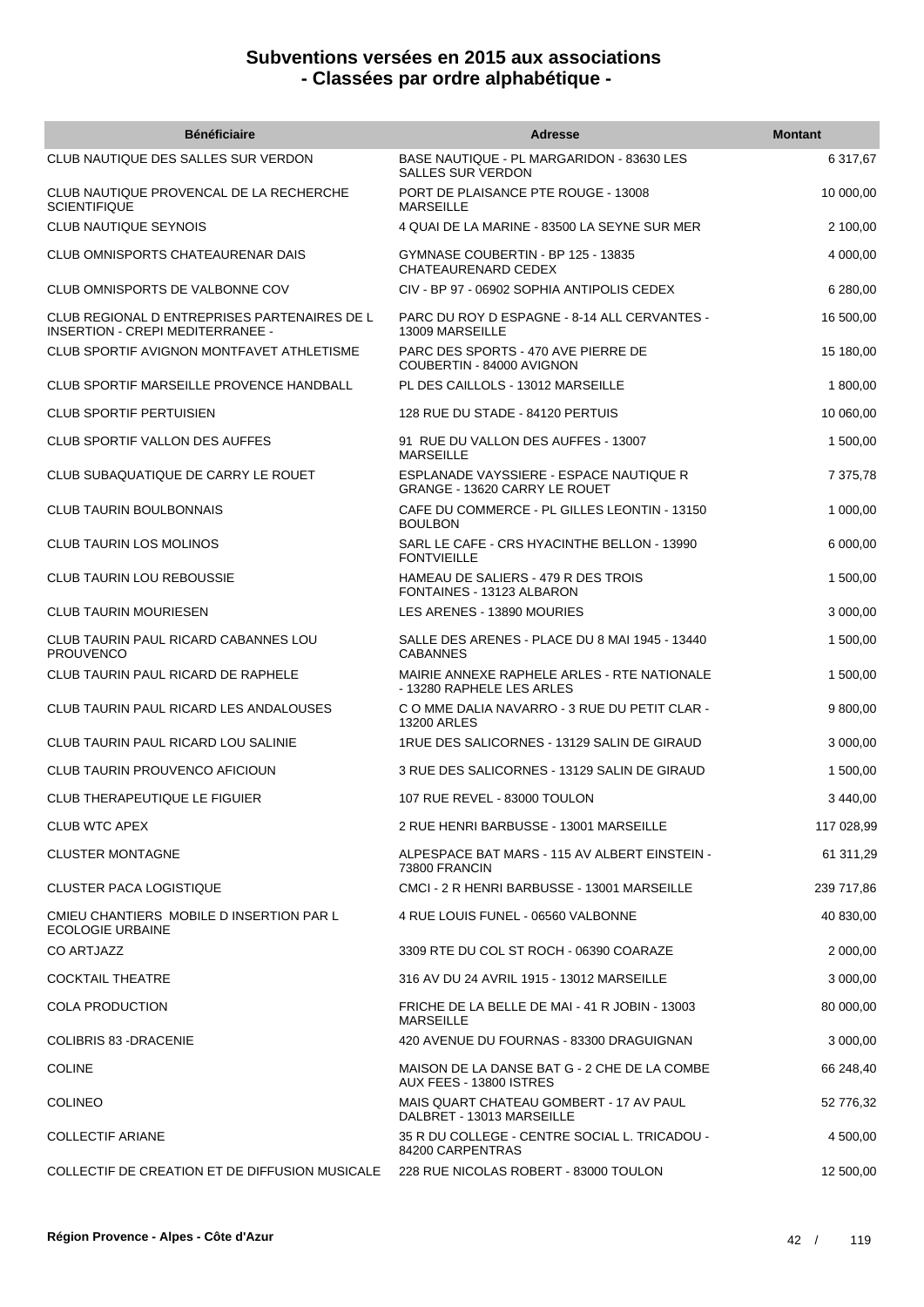| <b>Bénéficiaire</b>                                                                                                              | <b>Adresse</b>                                                                       | <b>Montant</b> |
|----------------------------------------------------------------------------------------------------------------------------------|--------------------------------------------------------------------------------------|----------------|
| COLLECTIF DE DEFENSE DES TERRES FERTILES                                                                                         | LA MAISON DU PAYSAN - ZAC DE LA GUEIRANNE -<br>83340 LE CANNET DES MAURES            | 12 000,00      |
| COLLECTIF DE L EAU USAGERS D AVIGNON                                                                                             | 7 IMPASSE DES FLEURS - 84000 AVIGNON                                                 | 3 400,00       |
| COLLECTIF DES ACTIONS DUTILITE SOCIALE 05                                                                                        | R DU COLONEL ROUX - MAIRIE - 05000 GAP                                               | 15 5 64,02     |
| COLLECTIF DES BIBLIOTHECAIRES ET INTERVENANTS<br>EN ACTION CULTURELLE - COBIAC -                                                 | 210 CHEMIN DE GRANET - 13090 AIX EN PROVENCE                                         | 95 189,71      |
| <b>COLLECTIF EFFINERGIE</b>                                                                                                      | 4 AV DU RECTEUR POINCARE - 75016 PARIS                                               | 13 174,40      |
| COLLECTIF IDENTITES DIVERSITES EGALITE<br>MEDITERRANEE - COLLECTIF IDEM-                                                         | BOITE 326 - 93 LA CANEBIERE - 13001 MARSEILLE                                        | 14 000,00      |
| <b>COLLECTIF INSERTION EMPLOI 84</b>                                                                                             | 200 CHEMIN MICHEL MONTAIGNE - BP 41223 - 84911<br>AVIGNON CEDEX 9                    | 12 000,00      |
| COLLECTIF INTER COPROPRIETES                                                                                                     | MAIS FAMILLES ET ASSOC - AV SALVATOR ALLENDE<br>- 13014 MARSEILLE                    | 6 500,00       |
| COLLECTIF INTERASSOCIATIF SUR LA SANTE EN<br>PROVENCE ALPES COTE D AZUR - CISS PACA                                              | 143 AV DES CHUTES LAVIE - 13013 MARSEILLE                                            | 19 548,13      |
| COLLECTIF MEMOIRES DE RESISTANCE DES ALPES DE<br>HAUTE PROVENCE                                                                  | CHEZ MME ETIENNE - 1 PL SIXTE MALLET - 04510<br><b>MALLEMOISSON</b>                  | 800,00         |
| <b>COLLECTIF PROUVENCO</b>                                                                                                       | DOM DU BOIS VERT - 474 CHE DE LA<br>TRANSHUMANCE - 13450 GRANS                       | 93 000,00      |
| COLLECTIF SANTE JEUNES DU PAYS AUBAGNAIS                                                                                         | LES TUILERIES - 18 BOULEVARD GAMBETTA - 13400<br><b>AUBAGNE</b>                      | 21 050,00      |
| <b>COLLECTIF VELOS EN VILLE</b>                                                                                                  | LA MAISON DU VELO - 24 R MOUSTIERS - 13001<br><b>MARSEILLE</b>                       | 9 000,00       |
| COLLECTIFS POUR SAUVEGARDE PATRIMOINE NATUREL MR ARNOULT - 15 MONTEE DES RESTANQUES -<br>REG PACA NON AU GAZ DE SCHISTE OUI A LA | 83143 LE VAL                                                                         | 14 064,00      |
| COLLECTION LAMBERT EN AVIGNON                                                                                                    | HOTEL DE CAUMONT - 5 RUE VIOLETTE - 84000<br><b>AVIGNON</b>                          | 182 000,00     |
| <b>COLOMBE RECORDS</b>                                                                                                           | C O M YOUSSOUF AHAMADA - 26 R BRANDIS -<br>13005 MARSEILLE                           | 9 800,00       |
| <b>COM ETIK DIFFUSION</b>                                                                                                        | MAISON DE LA VIE ASSOCIATIVE - ALLEE ROBERT<br>GOVI - LES DEFENSIONS - 13400 AUBAGNE | 14 000,00      |
| <b>COMITE BOUGAINVILLE - FEDERATION DES</b><br><b>ENTREPRENEURS ET</b>                                                           | 23 R DU DEPART - BP 37 - 75014 PARIS                                                 | 10 500,00      |
| COMITE BOULISTE DEPARTEMENTAL DES BOUCHES DU<br>RHONE DES JEUX PROVENCAL ET PETANQUE                                             | COMITE DEP. BOULISTE PETANQUE - 130 132 LA<br>CANEBIERE - 13001 MARSEILLE            | 15 340,00      |
| COMITE BOULISTE REGIONAL DE PROVENCE                                                                                             | BOULODROME MUNICIPAL - AV URDY MILOU - 13500<br><b>MARTIGUES</b>                     | 2 000,00       |
| <b>COMITE D EXPANSION 05</b>                                                                                                     | 40 R CARNOT - 05000 GAP                                                              | 95 951,11      |
| COMITE D HYGIENE ET DE SANTE BUCCO-DENTAIRES<br>DES BOUCHES DU RHONE                                                             | 9 RUE MARX DORMOY - 13004 MARSEILLE                                                  | 900,00         |
| COMITE D INTERETS DU QUARTIER DE TRINQUETAILLE                                                                                   | FOYER ANNE FRANCK - R ANDRE BENOIT - 13200<br>ARLES                                  | 2 500,00       |
| COMITE D OEUVRES SOCIALES DE LA REGION<br>PROVENCE ALPES COTE D AZUR COS                                                         | HOTEL DE REGION - 27 PL JULES GUESDE - 13481<br><b>MARSEILLE CEDEX 20</b>            | 1 864 000,00   |
| COMITE D ORGANISATION DE LA FETE DE LA VIGNE ET<br>DU VIN                                                                        | FEDERATION CAVE DES VIGNERONS - SITE<br>AGROPARC - 84912 AVIGNON CEDEX 9             | 3 000,00       |
| COMITE D ORGANISATION DE LA FOIRE AUX TARDONS<br>DE LA JAVIE                                                                     | HOTEL DE VILLE - 04420 LA JAVIE                                                      | 1 100,00       |
| COMITE D ORGANISATION DE LA FOIRE DE SEYNE LES<br><b>ALPES</b>                                                                   | CHAMBRE D AGRICULTURE - 66 BD GASSENDI -<br>04000 DIGNE LES BAINS                    | 2 000,00       |
| COMITE D ORGANISATION DU CORSO DE BORMES LES<br><b>MIMOSAS</b>                                                                   | HOTEL DE VILLE - 83230 BORMES LES MIMOSAS                                            | 11 018,47      |
| COMITE D ORGANISATION DU GRA ND PRIX BOULISTE<br>DE LA VILLE D ARLES                                                             | PLACE DE LA CROISIERE - 13200 ARLES                                                  | 2 400,00       |
| COMITE D UNION DE LA RESISTANCE ET DE LA<br><b>DEPORTATION</b>                                                                   | MAISON DU COMBATTANT - 12 R BONAPARTE -<br>84000 AVIGNON                             | 3 500,00       |
| COMITE DE BASSIN D EMPLOI DU PAYS D APT CLEDEPA PEPINIERES D ENTREPRISES - ROUTE DE BUOUX -                                      | 84400 APT                                                                            | 111 400,00     |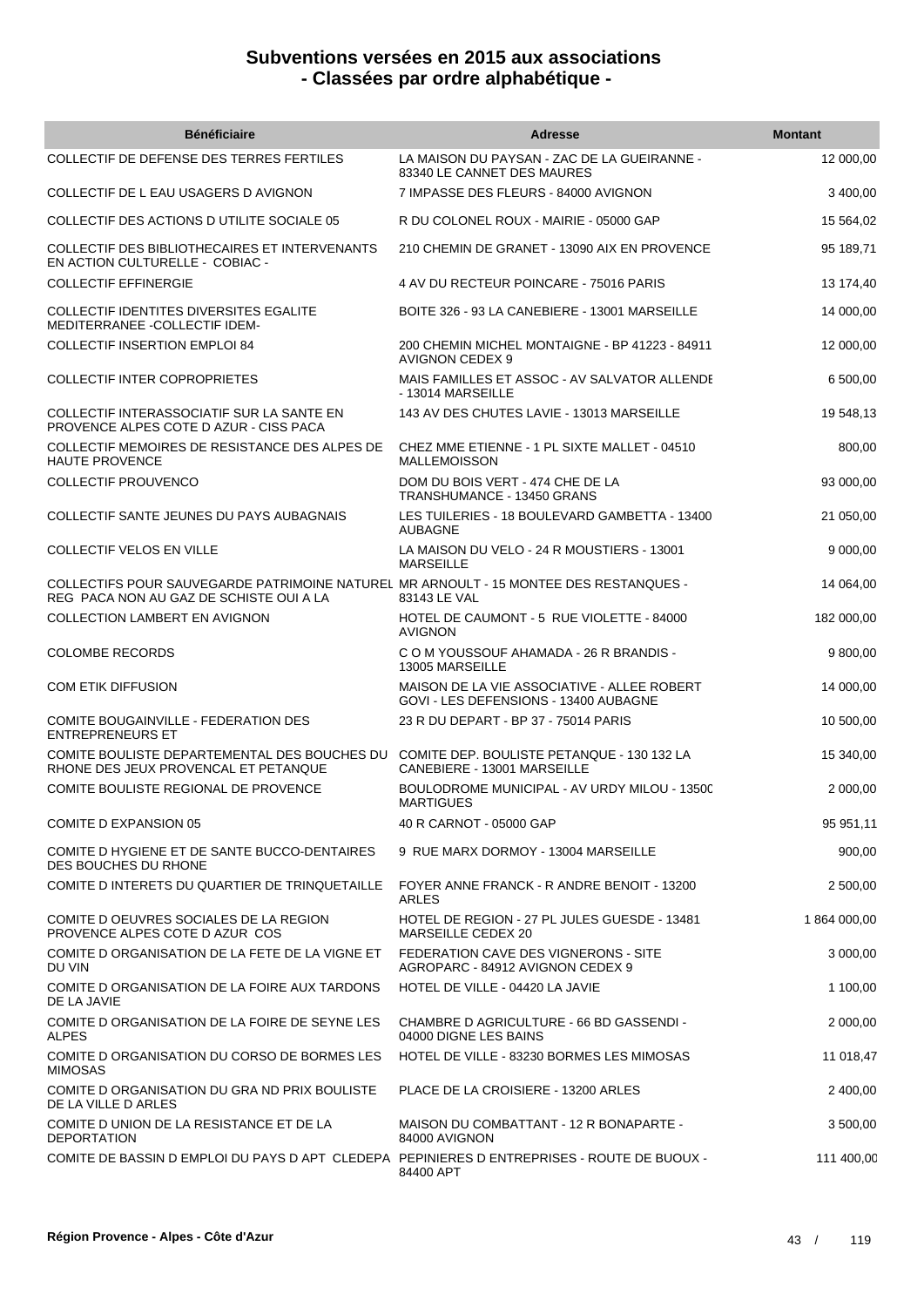| <b>Bénéficiaire</b>                                                                                                        | <b>Adresse</b>                                                                      | <b>Montant</b> |
|----------------------------------------------------------------------------------------------------------------------------|-------------------------------------------------------------------------------------|----------------|
| COMITE DE BASSIN D EMPLOI DU SUD LUBERON                                                                                   | ZAC SAINT MARTIN - 180 R PHILIPPE DE GIRARD -<br>84120 PERTUIS                      | 106 426,80     |
| COMITE DE BASSIN D EMPLOI PAYS DU VENTOUX<br><b>COMTAT VENAISSIN</b>                                                       | 1268 AV DWIGHT EISENHOWER - 84200<br><b>CARPENTRAS</b>                              | 43 643,80      |
| COMITE DE DEVELOPPEMENT AGRICOLE DE LA VALLEE<br>DE L UBAYE                                                                | 66 BD GASSENDI - BP 117 - 04004 DIGNE CEDEX                                         | 1 500,00       |
| COMITE DE DEVELOPPEMENT AGRICOLE HAUTES<br>VALLEES ASSE-VAIRE-VAR-VERDON                                                   | ANCIENNE MAIRIE ECOLE - GRAND RUE - 04170 LA<br><b>MURE ARGENS</b>                  | 1 500,00       |
| <b>COMITE DE FERIA</b>                                                                                                     | 1 R DES SALICORNES - 13129 SALIN DE GIRAUD                                          | 1 500,00       |
| COMITE DE LA FERIA D ARLES                                                                                                 | 7 RUE AUGUSTIN TARDIEU - BP 11 - 13633 ARLES<br><b>CEDEX</b>                        | 5 000,00       |
| COMITE DE LA FOIRE EXPO                                                                                                    | HOTEL DE VILLE - 04200 SISTERON                                                     | 7 256,26       |
| COMITE DE LA SAINT SAUVEUR DE VALLAURIS - GOLFE<br>JUAN                                                                    | CHEZ MME GANTELET - 48 CHEMIN DU CANNET -<br>06220 VALLAURIS                        | 2 000,00       |
| COMITE DE LIAISON SOCIALE ET PROTECTION CLSP<br>RADIO ACTIVE                                                               | 343 AV DU 11 NOVEMBRE 1918 - 83160 LA VALETTE<br>DU VAR                             | 15 400,00      |
| COMITE DE PROMOTION DES PRODUITS AGRICOLES DE MAISON DE LAGRICULTURE - TSA 38430 - 84912<br><b>VAUCLUSE</b>                | <b>AVIGNON CEDEX 9</b>                                                              | 21 100,00      |
| COMITE DE PROVENCE DE RUGBY FEDERATION<br><b>FRANCAISE DE RUGBY</b>                                                        | 3 IMP CHAMPFLEURY - 84000 AVIGNON                                                   | 28 250,00      |
| COMITE DE SUIVI DU PAYS GAPENCAIS                                                                                          | 40 R CARNOT - 05000 GAP                                                             | 155 483,90     |
| COMITE DE VAUCLUSE DE HANDBALL                                                                                             | MAISON DEPARTEMENTALE DES SPORTS - 4725<br>ROCADE CHARLES DE GAULLE - 84000 AVIGNON | 5 125,00       |
| COMITE DEP DES BOUCHES DU RHONE DU CONCOURS<br>DE LA RESISTANCE ET DE LA                                                   | MAISON DU COMBATTANT - 50 BD DE LA CORDERIE<br>- 13007 MARSEILLE                    | 5 000,00       |
| COMITE DEPARTEMENTAL D EDUCATION POUR LA<br>SANTE DES ALPES DE HAUTE PROVENCE                                              | 42 BD VICTOR HUGO - 04000 DIGNE LES BAINS                                           | 5 300,00       |
| COMITE DEPARTEMENTAL D EDUCATION POUR LA<br>SANTE                                                                          | 13 R DE LA PEPINIERE - 84000 AVIGNON                                                | 3 600,00       |
| COMITE DEPARTEMENTAL D EDUCATION POUR LA<br>SANTE DES HAUTES ALPES CODES 05                                                | IMMEUBLE LES LAVANDES - 1 PLACE DU<br>CHAMPSAUR - 05000 GAP                         | 24 444,53      |
| COMITE DEPARTEMENTAL D EDUCATION POUR LA<br>SANTE DU VAR CODES                                                             | HOP GEORGES CLEMENCEAU - 421 AV 1ER BTN D<br>INFANT MARINE - 83130 LA GARDE         | 22 373,00      |
| COMITE DEPARTEMENTAL D EQUITATION DES HAUTES<br><b>ALPES</b>                                                               | CHEZ MR GERARD NICOLAS - LE VERGER - 05300<br><b>RIBIERS</b>                        | 1 000,00       |
| COMITE DEPARTEMENTAL D ORGANISATION DE LA FETE MAISON DES AGRICULTEURS - 22 AVENUE HENRI<br>DE LA VIGNE ET DU VIN          | PONTIER - 13626 AIX EN PROVENCE CEDEX 1                                             | 3 000,00       |
| COMITE DEPARTEMENTAL DE CANOE KAYAK DES ALPES COV - CIV - SOPHIA ANTIPOLIS - BP 97 - 06560<br><b>MARITIMES - CDCK 06 -</b> | VALBONNE                                                                            | 1 000,00       |
| COMITE DEPARTEMENTAL DE CANOE KAYAK DES<br><b>BOUCHES DU RHONE</b>                                                         | 3 TRAV MAGNAN - 13009 MARSEILLE                                                     | 12 500,00      |
| COMITE DEPARTEMENTAL DE L UFOLEP DES ALPES<br>MARITIMES UFOLEP 06                                                          | LIGUE DE L ENSEIGNEMENT - 12 R VERNIER - 06000<br><b>NICE</b>                       | 19 192,01      |
| COMITE DEPARTEMENTAL DE L UNION SPORTIVE DE L<br><b>ENSEIGNEMENT DU PREMIER</b>                                            | 5 RUE ADRIEN MARCEL - 84000 AVIGNON                                                 | 2 000,00       |
| COMITE DEPARTEMENTAL DE LA COURSE<br>CAMARGUAISE DE VAUCLUSE ODCC 84                                                       | 349 CHEMIN DE LA ROQUETTE - 84140 MONTFAVET                                         | 1 000,00       |
| COMITE DEPARTEMENTAL DE LA RANDONNEE<br>PEDESTRE DES ALPES MARITIMES CDRP 06                                               | MAISON DES ASSOCIATIONS - 4 AV DE VERDUN -<br>06800 CAGNES SUR MER                  | 18 000,00      |
| COMITE DEPARTEMENTAL DE RANDONNEE PEDESTRE<br><b>DES HAUTES ALPES</b>                                                      | 13 AV MARECHAL FOCH - BP 46 - 05000 GAP                                             | 4 277,00       |
| COMITE DEPARTEMENTAL DE RANDONNEE PEDESTRE<br>DU VAR                                                                       | MAISON DEPT DES SPORTS L HELIANT - R EMILE<br>OLLIVIER LA RADE - 83000 TOULON       | 18 000,00      |
| COMITE DEPARTEMENTAL DE RUGBY DES ALPES<br><b>MARITIMES</b>                                                                | STADE DES ARBARAS - 269 RTE DE GRENOBLE -<br>06000 NICE                             | 1 060,51       |
| COMITE DEPARTEMENTAL DE RUGBY DU VAR                                                                                       | 579 AV JEAN MOULIN - 83220 LE PRADET                                                | 3 000,00       |
| COMITE DEPARTEMENTAL DE SQUASH DU VAR                                                                                      | 1 RUE PIERREBENOIT - 83390 CUERS                                                    | 1 500,00       |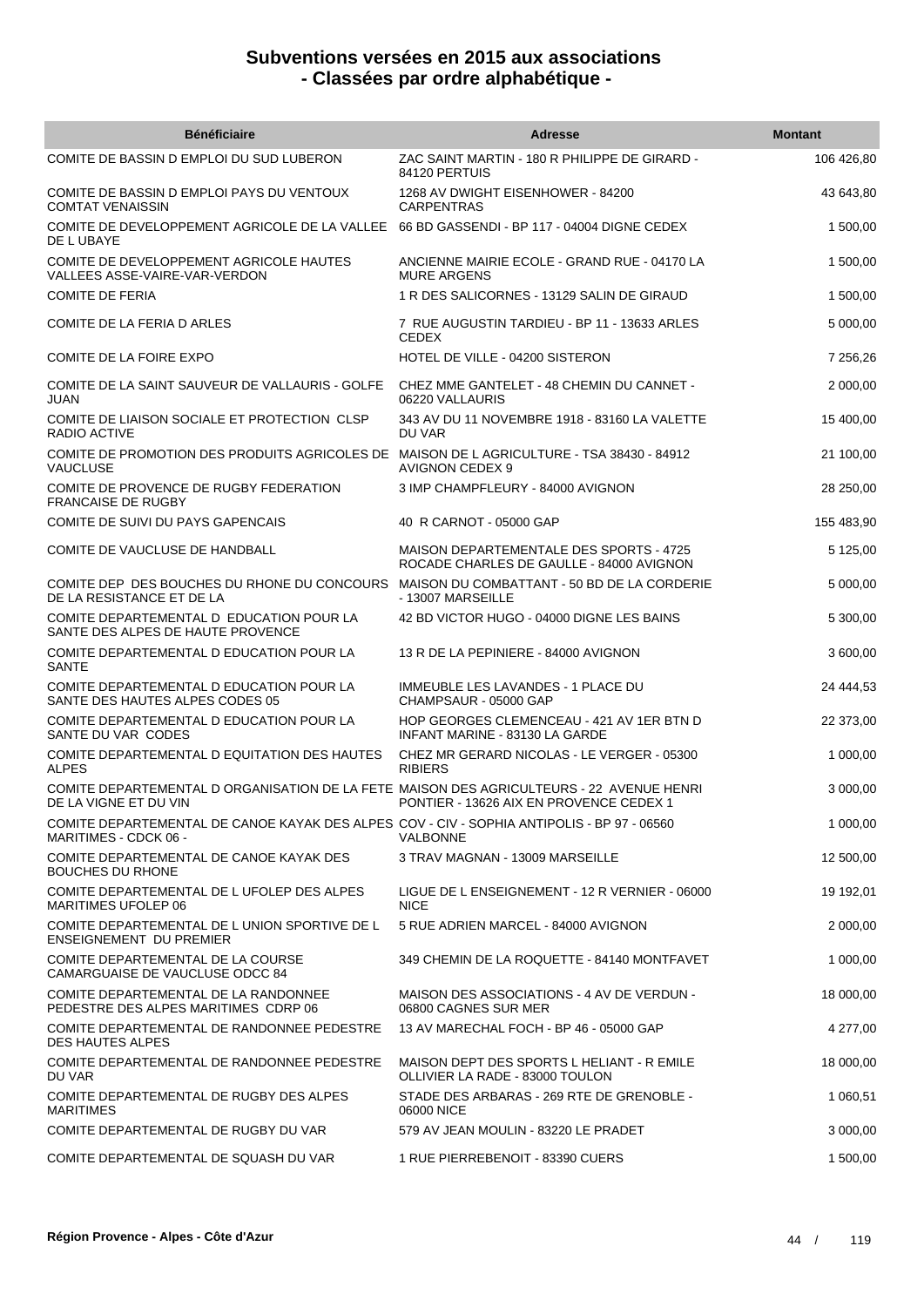| <b>Bénéficiaire</b>                                                                                                       | <b>Adresse</b>                                                                            | <b>Montant</b> |
|---------------------------------------------------------------------------------------------------------------------------|-------------------------------------------------------------------------------------------|----------------|
| COMITE DEPARTEMENTAL DE TIR A L ARC DU VAR                                                                                | CHEM DE REBOUL - LA ROUVIERE - 83590<br><b>GONFARON</b>                                   | 2 500,00       |
| COMITE DEPARTEMENTAL DE TOURISME EQUESTRE                                                                                 | HAUTES ALPES - CDTE 05 - LIEU DIT BASTONNE -<br>05110 LARDIER ET VALENCA                  | 2 400,00       |
| COMITE DEPARTEMENTAL DE VAUCLUSE DE KARATE ET 1777 ROUTE DE PATRIS - 84210 PERNES LES<br><b>DISCIPLINES ASSOCIEES</b>     | <b>FONTAINES</b>                                                                          | 1 806,00       |
| COMITE DEPARTEMENTAL DE VAUCLUSE DE LA<br>FEDERATION FRANCAISE DE PETANQUE                                                | 50AV SAINT RUF - 84000 AVIGNON                                                            | 10 000,00      |
| COMITE DEPARTEMENTAL DE VAUCLUSE DE TENNIS                                                                                | LA GRAVIERE - AVENUE EMILE ZOLA - 84130 LE<br><b>PONTET</b>                               | 26 942,89      |
| COMITE DEPARTEMENTAL DE VAUCLUSE DE TIR A L ARC LOT CREPON NORD - 84420 PIOLENC                                           |                                                                                           | 5 000,00       |
| COMITE DEPARTEMENTAL DE VOILE DES ALPES<br><b>MARITIMES VOILE AZUR</b>                                                    | QUAI DU PORT ALRI - R DU CAPITAINE DE FREGATE<br>H.VIAL - 06800 CAGNES SUR MER            | 15 890,00      |
| COMITE DEPARTEMENTAL DES BOUCHES BOUCHES DU 4 LOT LES VIGNEROLLES - 13330 PELISSANNE<br>RHONE DE TIR A L ARC              |                                                                                           | 11 340,00      |
| COMITE DEPARTEMENTAL DES BOUCHES DU RHONE DE RES COROT BAT F - 58 AV COROT - 13013<br>LA FEDERATION FRANCAISE DU          | <b>MARSEILLE</b>                                                                          | 12 000,00      |
| COMITE DEPARTEMENTAL DES ECHECS DES HAUTES<br>ALPES - CDE 05 -                                                            | CDOS LE NEPTUNE - 140 BD POMPIDOU - 05000<br>GAP                                          | 800,00         |
| COMITE DEPARTEMENTAL DES PECHES MARITIMES ET<br>DES ELEVAGES MARINS DU VAR                                                | QUAI DES PECHEURS - 83000 TOULON                                                          | 19 432,66      |
| COMITE DEPARTEMENTAL DES PECHES MARITIMES ET<br>ELEVAGES MARINS DES ALPES MARITIMES                                       | 5 PLACE MALESPINE - 06600 ANTIBES                                                         | 5 166,00       |
| COMITE DEPARTEMENTAL DES SOCIETES D AVIRON DES MAISON DE SPORTS - 15 PL DE LA JOLIETTE - 13002<br><b>BOUCHES DU RHONE</b> | <b>MARSEILLE</b>                                                                          | 11 838,12      |
| COMITE DEPARTEMENTAL DU MOUVEMENT POUR LA<br>PAIX DES HAUTES ALPES                                                        | CENTRE SOCIALE CENTRE VILLE - RUE PASTEUR<br>PORLONGEE - 05000 GAP                        | 2 000,00       |
| COMITE DEPARTEMENTAL DU SPORT ADAPTE DU VAR                                                                               | MAISON DES SPORTS IMM L HELIANTE - R E<br>OLLIVIER - 83000 TOULON                         | 15 087,00      |
| COMITE DEPARTEMENTAL DU TOUR TOURISME DES<br><b>HAUTES ALPES - CDT 05</b>                                                 | 13 AV DU MAL FOCH - BP 46 - 05002 GAP CEDEX                                               | 27 903,07      |
| COMITE DEPARTEMENTAL DU VAR DE COURSE D<br><b>ORIENTATION</b>                                                             | MAISON DEPARTEMENTALE DES SPORTS - RUE<br>EMILE OLVIER - LA RODE - 83000 TOULON           | 1 000,00       |
| COMITE DEPARTEMENTAL DU VAR DE L UNION<br>FRANCAISE DES OEUVRES LAIQUES D EDUCATION                                       | LIGUE ENSEIGNEMENT FOL DU VAR - 484 AVENUE<br>DES LICES - 83000 TOULON                    | 25 000,00      |
| COMITE DEPARTEMENTAL DU VAR DE VOLLEY BALL                                                                                | MAISON DES SPORTS L HELIANTHE - RUE E<br>OLIVIER LA RODE - 83000 TOULON                   | 11 560,00      |
| COMITE DEPARTEMENTAL DU VAR DES SOCIETES D<br>AVIRON                                                                      | MAISON DEPART DES SPORTS - RUE EMILE<br>OLLIVIER - IMMEUBLE L HELLANTHE - 83000<br>TOULON | 4 000,00       |
| COMITE DEPARTEMENTAL EPMM SPORTS POUR TOUS                                                                                | 46 RTE DE STE MARGUERITE - 05000 GAP                                                      | 12 000,00      |
| COMITE DEPARTEMENTAL FSGT ALPES MARITIMES                                                                                 | 27 RUE SMOLETT - 06300 NICE                                                               | 10 500,00      |
| COMITE DEPARTEMENTAL HANDISPORT DU VAR                                                                                    | MAISON DEPART DES SPORTS - R EMILE OLLIVIER -<br>LA RODE - 83000 TOULON                   | 18 556,82      |
| COMITE DEPARTEMENTAL OLYMPIQUE ET SPORTIF DE<br><b>VAUCLUSE</b>                                                           | MAISON DEPARTEMENTALE DES SPORTS - 4725<br>ROCADE CHARLES DE GAULLE - 84000 AVIGNON       | 882,91         |
| COMITE DEPARTEMENTAL OLYMPIQUE ET SPORTIF DES 19 BD ST JEAN CHRYSOSTOME - 04000 DIGNE LES<br>ALPES DE HAUTE PROVENCE      | <b>BAINS</b>                                                                              | 8 454,00       |
| COMITE DEPARTEMENTAL OLYMPIQUE ET SPORTIF DES PAL 2 MIN ST AUGUSTIN - 06200 NICE<br><b>ALPES MARITIMES</b>                |                                                                                           | 18 000,00      |
| COMITE DEPARTEMENTAL OLYMPIQUE ET SPORTIF DU<br>VAR.                                                                      | L HELIANTHE LA RODE - R EMILE OLIVIER - 83000<br><b>TOULON</b>                            | 4 541,13       |
| COMITE DEPARTEMENTAL RANDONNEE PEDESTRE                                                                                   | 21 AVENUE DE MAZARGUES - 13008 MARSEILLE                                                  | 18 000,00      |
| COMITE DEPARTEMENTAL RUGBY DU VAUCLUSE                                                                                    | 3 IMPASSE CHAMPFLEURY - 84000 AVIGNON                                                     | 3 000,00       |
| COMITE DEPARTEMENTAL SPORT ADAPTE DES ALPES<br><b>MARITIMES</b>                                                           | L OISEAU BLEU - 4 AVENUE DU NORD - 06150<br>CANNES LA BOCCA                               | 4 180,00       |
| COMITE DEPARTEMENTAL UFOLEP DE VAUCLUSE                                                                                   | 5 RUE ADRIEN MARCEL - 84000 AVIGNON                                                       | 45 000,00      |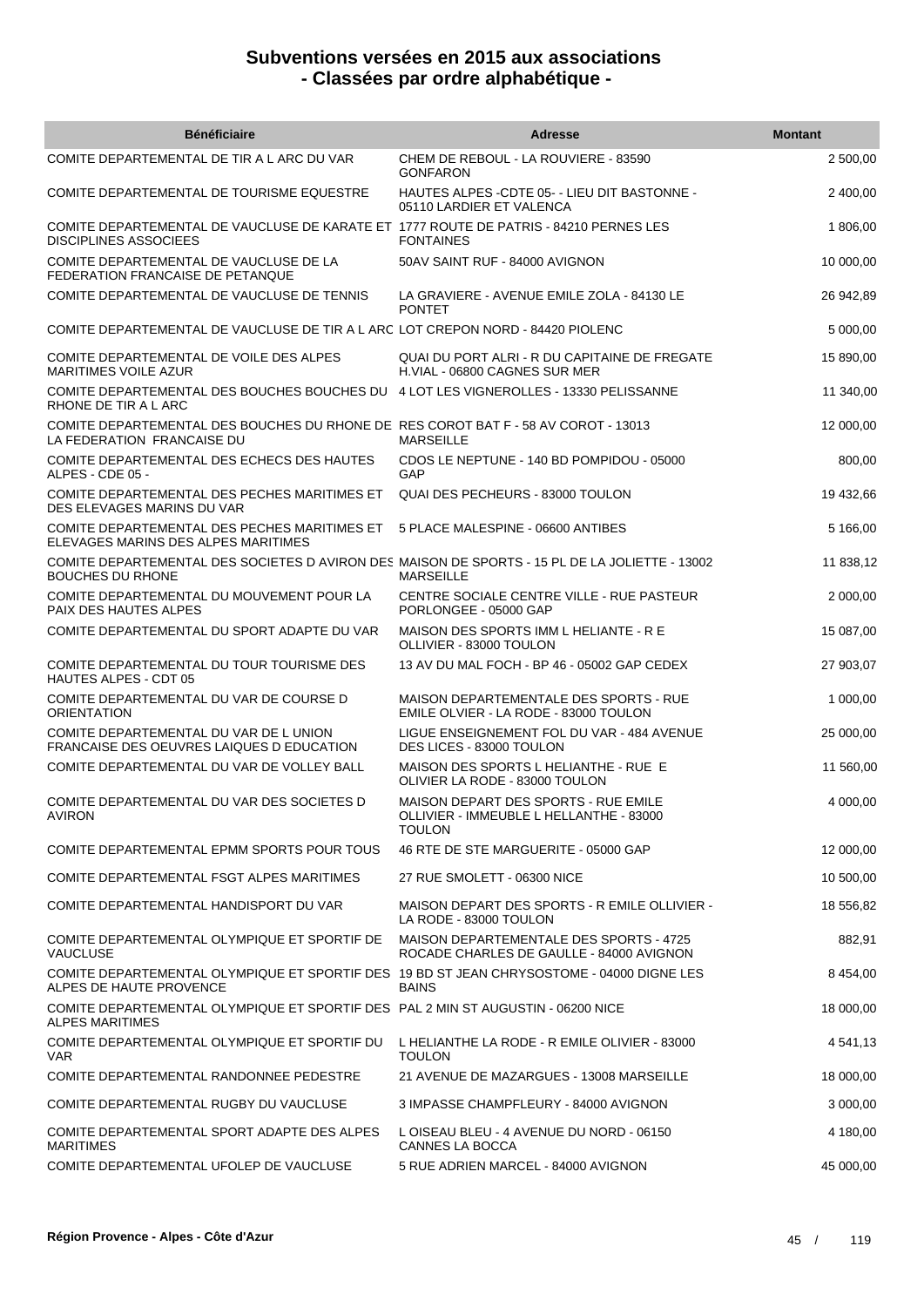| <b>Bénéficiaire</b>                                                                      | <b>Adresse</b>                                                                                             | <b>Montant</b> |
|------------------------------------------------------------------------------------------|------------------------------------------------------------------------------------------------------------|----------------|
| COMITE DEPARTEMENTAL UFOLEP 13                                                           | CAL DE LA BUSSERADE - 58 RUE CAVAIGNAC -<br>13003 MARSEILLE                                                | 28 800,00      |
| COMITE DEPARTEMENTAL USEP DES HAUTES ALPES                                               | 2 AV LASDIGUIERE - 05000 GAP                                                                               | 4 400,00       |
| COMITE DEPARTEMENTALE DE LA FEDERATION<br><b>FRANCAISE D ETUDES ET DE SPORTS</b>         | LA TOUR FONDUE - CHEM DU BOUVET - 83400<br><b>HYERES</b>                                                   | 10 000,00      |
| COMITE DES ALPES DE HAUTE PROVENCE DE<br>HANDBALL                                        | MAISON DES ASSOCIATIONS - 3 BD DU TEMPS<br>PERDU - 04100 MANOSQUE                                          | 7776,00        |
| COMITE DES BOUCHES DU RHONE DE LA LIGUE<br>NATIONALE CONTRE LE CANCER                    | RES VALMONT REDON - 430 AV DE LATTRE DE<br>TASSIGNY - 13009 MARSEILLE                                      | 22 000,00      |
| COMITE DES FETES DE CHATEAUNEUF MIRAVAIL CFCM                                            | HOTEL DE VILLE - HAMEAU LES CURNIERS - 04200<br>CHATEAUNEUF MIRAVAIL                                       | 3 980,31       |
| COMITE DES FETES DE MONDRAGON                                                            | HOTEL DE VILLE - 84430 MONDRAGON                                                                           | 6 000,00       |
| COMITE DES FETES DE MONIEUX ET DE L ESPEUTE                                              | OFFICE DE TOURISME - PLACE LEON DOUX - 84390<br><b>MONIEUX</b>                                             | 7 300,00       |
| COMITE DES FETES DE MONTFAVET                                                            | 8 SQ DES CIGALES - 84140 MONTFAVET                                                                         | 15 109,91      |
| COMITE DES FETES DE PEYROLLES EN PROVENCE                                                | HOTEL DE VILLE - CHATEAU DE PEYROLLES - 13860<br><b>PEYROLLES</b>                                          | 4 000,00       |
| COMITE DES FETES DE PORT SAINT LOUIS DU RHONE                                            | 1 AVENUE DU PORT - 13230 PORT ST LOUIS DU<br><b>RHONE</b>                                                  | 5 816,14       |
| COMITE DES FETES DE REVEST DU BION                                                       | HOTEL DE VILLE - 04150 REVEST DU BION                                                                      | 1 500,00       |
| COMITE DES FETES DE VAISON LA ROMAINE                                                    | HOTEL DE VILLE - CRS TAULIGNAN - 84110 VAISON<br>LA ROMAINE                                                | 4 500,00       |
| COMITE DES FETES DE VILLES SUR AUZON                                                     | HOTEL DE VILLE - 84570 VILLES SUR AUZON                                                                    | 6 300,00       |
| COMITE DES FETES DU FUGERET                                                              | HOTEL DE VILLE - 04240 LE FUGERET                                                                          | 3 000,00       |
| COMITE DES HAUTES ALPES DE HANDBALL                                                      | CTRE DEP OLYMPIQUE SPORTIF - 140 BOULEVARD<br>POMPIDOU - 05000 GAP                                         | 18 000,00      |
| COMITE DES PLANTES A PARFUM AROMATIQUES ET<br><b>MEDICINALES CPPARM</b>                  | LES QUINTRANDS - RTE DE VOLX - 04100<br><b>MANOSQUE</b>                                                    | 193 000,00     |
| <b>COMITE DU PAYS DIGNOIS</b>                                                            | 4 RUE KLEIN - 04000 DIGNE LES BAINS                                                                        | 209 841,38     |
| COMITE FRANCAIS DE L UNION POUR LA<br><b>CONSERVATION DE LA NATURE</b>                   | 36 RUE GEOFFROY SAINT HILAIRE - 75005 PARIS                                                                | 42 000,00      |
| COMITE INTERPROFESSIONNEL D APPRENTISSAGE                                                | PARC MASSILIA - 33 BD CAPITAINE GEZE - 13333<br>MARSEILLE CEDEX 14                                         | 38 004,09      |
| COMITE LOCAL POUR LE LOGEMENT AUTONOME DES<br>JEUNES D AUBAGNE ET DU BASSIN              | SAEMPA L OPTIMUM BAT A - 165 AV DU MARIN<br>BLANC - ZI DES PALUDS - 13400 AUBAGNE                          | 7 200,00       |
| COMITE LOCAL POUR LE LOGEMENT AUTONOME DES<br>JEUNES DU TERRITOIRE D OUEST               | LES ECHOPPES BT C7 - 13800 ISTRES                                                                          | 39 400,00      |
| <b>COMITE MAM EGA</b>                                                                    | ST BARTHELEMY BAT E8 - 18 RUE DE LA<br>BUSSERINE - 13014 MARSEILLE                                         | 3 600,00       |
| COMITE NATIONAL DES CONSEILLERS DU COMMERCE<br>EXTERIEUR DE LA FRANCE                    | 22 AV FRANKLIN ROOSEVELT - 75008 PARIS                                                                     | 10 000,00      |
| COMITE NATIONAL DES PECHES MARITIMES ET DES<br><b>ELEVAGES MARINS</b>                    | 134 AVENUE DE MALAKOFF - 75116 PARIS                                                                       | 11 523,02      |
| COMITE NATIONAL FRANCAIS DE LA COMMISSION<br>INTERNATIONALE POUR LA PROTECTION DES ALPES | MNEI - 5 PL BIR HAKEIM - 38000 GRENOBLE                                                                    | 34 248,49      |
| COMITE OFFICIEL DES FETES ET DES SPORTS DE<br><b>TOULON</b>                              | IMMEUBLE LA RENAISSANCE - PLACE RAIMU -<br>83000 TOULON                                                    | 6 000,00       |
| COMITE POUR YAD VASHEM NICE COTE D AZUR                                                  | 1 RUE BLACAS - 06000 NICE                                                                                  | 3750,00        |
| COMITE REGIONAL AERONAUTIQUE PROVENCE ALPES<br>COTE D AZUR COREA PACA                    | AERO CLUB D AIX MARSEILLE - CHE DE LA<br>BADESSE - AERODROME D AIX LES MILLES - 13290<br><b>LES MILLES</b> | 5 000,00       |
| <b>COMITE REGIONAL CGT</b>                                                               | 26 RUE DUVERGER - 13002 MARSEILLE                                                                          | 49 500,00      |
| COMITE REGIONAL COTE D AZUR DE LA FEDERATION<br><b>FRANCAISE DE NATATION</b>             | LES ORMES BAT B - 292 AVENUE DE CANNES -<br>06210 MANDELIEU LA NAPOULE                                     | 35 000,00      |
| COMITE REGIONAL D AEROMODELISME 3020 PACA                                                | C O M MENU ANDRE - 41 LE PRE VERT - 13240<br>SEPTEMES LES VALLONS                                          | 1 600,00       |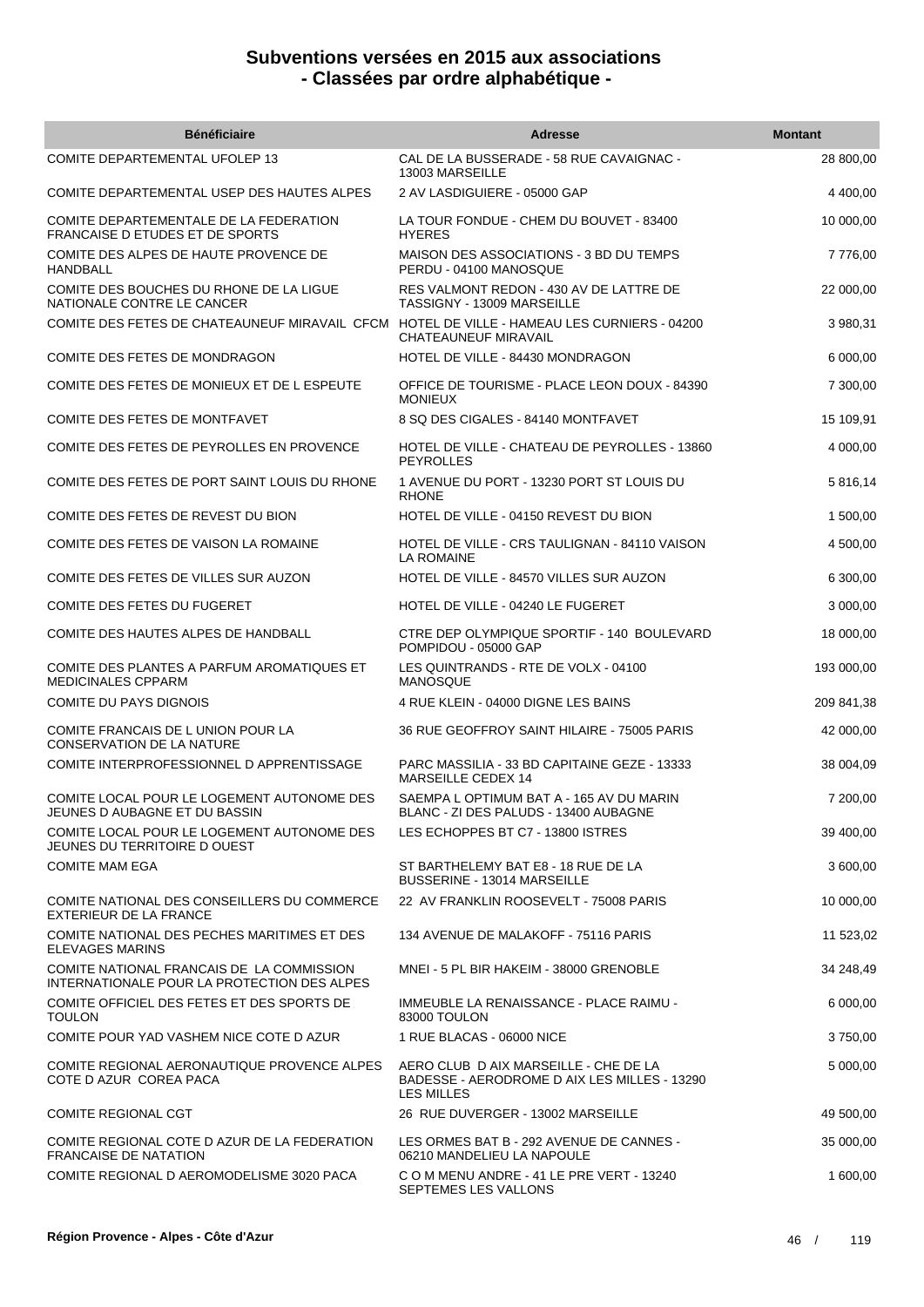| <b>Bénéficiaire</b>                                                                                                        | <b>Adresse</b>                                                                               | <b>Montant</b> |
|----------------------------------------------------------------------------------------------------------------------------|----------------------------------------------------------------------------------------------|----------------|
| COMITE REGIONAL D EDUCATION PHYSIQUE ET DE<br>GYMNASTIQUE VOLONTAIRE PROVENCE ALPES                                        | R DE L EGLISE - 84120 MIRABEAU                                                               | 14 000,00      |
| COMITE REGIONAL D EDUCATION POUR LA SANTE                                                                                  | 178 COURS LIEUTAUD - 13006 MARSEILLE                                                         | 306 075,00     |
| COMITE REGIONAL D EQUITATION CRE DE COTE D<br><b>AZUR</b>                                                                  | MAISON REGIONALE DES SPORTS - 809 BD DES<br>ECUREUILS - 06210 MANDELIEU LA NAPOULE           | 16 500,00      |
| COMITE REGIONAL D EQUITATION DE PROVENCE                                                                                   | 298 AV DU CLUB HIPPIQUE - 13090 AIX EN<br><b>PROVENCE</b>                                    | 37 578,46      |
| COMITE REGIONAL D HALTEROPHILIE MUSCULATION<br><b>FORCE ATHLETIQUE ET</b>                                                  | BAT B - 168 CHEMIN DESFOURNIERS - 83210 LA<br><b>FARLEDE</b>                                 | 9 000,00       |
| COMITE REGIONAL DE BOXE PROVENCE ALPES COTE D 8 TRAVERSE CHARLES SUSINI - 13013 MARSEILLE<br><b>AZUR ET CORSE</b>          |                                                                                              | 16 500,00      |
| COMITE REGIONAL DE CANOE KAYAK PROVENCE ALPES CRCK JACQUES ARNAUD - COMPLEXE SPORTIF DU<br>COTE D AZUR CRCK PACA           | QUARTZ - 05120 L ARGENTIERE LA BESSEE                                                        | 240 532,86     |
| COMITE REGIONAL DE CYCLISME DE COTE D AZUR                                                                                 | VELODROME COSTEBLLE - CHE DE L ERMITAGE -<br>83400 HYERES                                    | 10 000,00      |
| COMITE REGIONAL DE LA RANDONNEE PEDESTRE<br>PROVENCE ALPES COTE D AZUR                                                     | RESIDENCE MICHELET PRADO - 21 AVENUE DE<br>MAZARGUES - 13008 MARSEILLE                       | 22 000,00      |
| COMITE REGIONAL DE PROVENCE ALPES COTE D AZUR 12 RUE RAPHAEL - 13008 MARSEILLE<br>DE GYMNASTIQUE                           |                                                                                              | 201 875,83     |
| COMITE REGIONAL DE PROVENCE DE NATATION DE LA<br><b>FEDERATION FRANCAISE</b>                                               | 31 RUE MAX DORMOY - 13004 MARSEILLE                                                          | 74 847,00      |
| COMITE REGIONAL DE PROVENCE FEDERATION<br><b>FRANCAISE DE CYCLISME</b>                                                     | VELODROME DES OLIVES - AVENUE DES POILUS -<br>13013 MARSEILLE                                | 66 145,48      |
| COMITE REGIONAL DE SKI ALPES PROVENCE                                                                                      | ANCIEN ARCHEVECHE - R SENATEUR BONNIARD -<br>05200 EMBRUN                                    | 76 010,17      |
| COMITE REGIONAL DE SKI COTE D AZUR                                                                                         | ESPACE ICARDO ENTREE B 6 - 10 AVENUE PIERRE<br>ISNARD - 06200 NICE                           | 13 017,05      |
| COMITE REGIONAL DE TOURISME PROVENCE ALPES<br><b>COTE D AZUR</b>                                                           | MAISON DE LA REGION - 61 LA CANEBIERE - CS<br>10009 - 13231 MARSEILLE CEDEX 01               | 4 544 095,57   |
| COMITE REGIONAL DES ASPTT DE PROVENCE ALPES<br>COTE D AZUR                                                                 | MAISON DE LA MER ENTREE 1 - NOUVEAU PORT<br>DE LA POINTE ROUGE - 13295 MARSEILLE CEDEX<br>08 | 9 900,00       |
| COMITE REGIONAL DES PECHES MARITIMES ET<br>ELEVAGES MARINS DE PROVENCE ALPES COTE                                          | 3 R GUSTAVE RICARD - 13006 MARSEILLE                                                         | 58 931,20      |
| COMITE REGIONAL DU SPORT EN MILIEU RURAL<br>PROVENCE ALPES COTE D AZUR CRSMR                                               | PLACE ANDRE LEBLANC - 13350 CHARLEVAL                                                        | 65 526,60      |
| COMITE REGIONAL DU SPORT UNIVERSITAIRE AIX-<br><b>MARSEILLE</b>                                                            | ALLEE G CASE 901 - 163 AV DE LUMINY - FAC BAT<br>TPR 1 - 13009 MARSEILLE                     | 52 505,00      |
| COMITE REGIONAL DU SPORT UNIVERSITAIRE DE NICE CSU VALROSE - 65 AVENUE VALROSE - 06100 NICE                                |                                                                                              | 33 856,39      |
| COMITE REGIONAL DU TOURISME RIVIERA-COTE D AZUR HORIZON CS 53126 - 455 PRO DES ANGLAIS - 06203                             | NICE CEDEX 3                                                                                 | 984 000,00     |
| COMITE REGIONAL EPMM ENTRAINEMENT PHYSIQUE<br>DANS LE MONDE MODERNE PROVENCE                                               | 6 LOT SOUS LES ANDUES - AV DE L ARLESIENNE<br>PROLONGEE - 83210 SOLLIES PONT                 | 11 000,00      |
| COMITE REGIONAL HANDISPORT COTE D AZUR                                                                                     | CHEZ M PEAN - 1124 ROUTE DE CARCES - 83510<br>LORGUES                                        | 40 525,42      |
| COMITE REGIONAL OLYMPIQUE ET SPORTIF DE LA COTE MAISON REGIONALE DES SPORTS - 809 BD DES<br>D AZUR - CROS                  | ECUREUILS - IMMEUBLE ESTEREL - 06210<br><b>MANDELIEU LA NAPOULE</b>                          | 168 850,94     |
| COMITE REGIONAL OLYMPIQUE ET SPORTIF PROVENCE PARC CLUB DE L ARBOIS - ROUTE<br><b>ALPES</b>                                | DEPARTEMENTALE 543 - 13480 CABRIES                                                           | 208 660,41     |
| COMITE REGIONAL PROVENCE ALPES COTE D AZUR DE MAISON DES SPORTS L HELIANTE - R EMILE<br>LA FEDERATION FRANCAISE DE         | OLLIVIER - 83000 TOULON                                                                      | 11 438,78      |
| COMITE REGIONAL PROVENCE ALPES COTE D AZUR DE 14 QUAI DE RIVE NEUVE - 13007 MARSEILLE<br>LA FEDERATION FRANCAISE DES CLUBS |                                                                                              | 4 500,00       |
| COMITE REGIONAL PROVENCE ALPES COTE D AZUR DE AEORODROME DE ROMANIN - 13210 SAINT REMY<br><b>VOL A VOILE</b>               | DE PROVENCE                                                                                  | 34 000,00      |
| COMITE REGIONAL PROVENCE ALPES COTE D AZUR DU 45 RUE DE FORBIN - 13002 MARSEILLE<br>MOUVEMENT DE LA PAIX                   |                                                                                              | 2 500,00       |
| COMITE REGIONAL PROVENCE ALPES DE LA<br>FEDERATION FRANCAISE DE LA MONTAGNE ET                                             | 46 R BRAVET - 13005 MARSEILLE                                                                | 14 000,00      |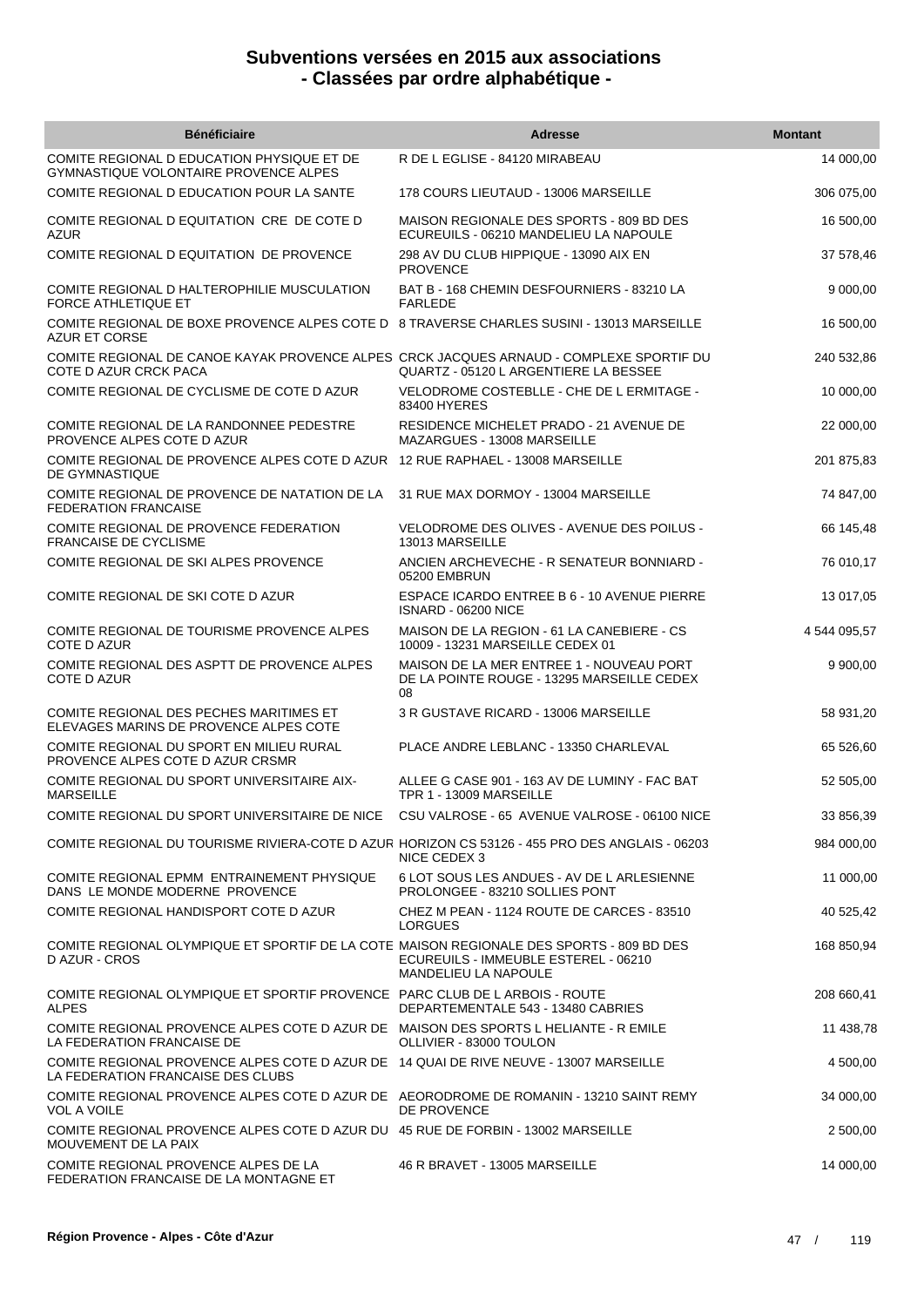| <b>Bénéficiaire</b>                                                                   | <b>Adresse</b>                                                                                  | <b>Montant</b> |
|---------------------------------------------------------------------------------------|-------------------------------------------------------------------------------------------------|----------------|
| COMITE REGIONAL PROVENCE ALPES HANDISPORT                                             | LES CAMPANULES BAT H59 - 59 BD PIERRE<br>MENARD - 13011 MARSEILLE                               | 12 094,56      |
| COMITE REGIONAL TOURISME EQUESTRE                                                     | 15 ALLEE DES HORIZONS BLEUS - 13620 CARRY LE<br><b>ROUET</b>                                    | 10 000,00      |
| COMITE REGIONAL UFOLEP PACA                                                           | 192 R HORACE BERTIN - 13005 MARSEILLE                                                           | 27 500,00      |
| COMITE REGIONAL ULM PACA                                                              | 180 B CHEMIN DE VAUMARTIN - 13650<br><b>MEYRARGUES</b>                                          | 5 872,00       |
| <b>COMITE SOS RACISME 06</b>                                                          | MAISON DES ASSOCIATIONS - 50 BOULEVARD<br>SAINT ROCH - 06000 NICE                               | 2 000,00       |
| COMITE SPELEOLOGIQUE REGIONAL DE LA COTE D<br><b>AZUR</b>                             | CHEMIN DE LA BERGERIE - 83110 SANARY SUR<br>MER                                                 | 8 000,00       |
| COMITE TERRITORIAL DE LA COTE D AZUR DE LA<br>FEDERATION FRANCAISE DE RUGBY           | 579 AV JEAN MOULIN - 83220 LE PRADET                                                            | 82 130,44      |
| COMMANDERIE DU RAMEAU D ARGENT                                                        | LES RESTANQUES DU THOUAR - 10 RUE DES<br>MICOCOULIERS - 83130 LA GARDE                          | 1 000,00       |
| COMME JE L ENTENDS LES PRODUCTIONS                                                    | 38 RUE JAUBERT - 13005 MARSEILLE                                                                | 32 300,00      |
| <b>COMME UNE AVERSE</b>                                                               | C O M BERTRANS BAROUDOU - 308 AV HENRI<br>MATISSE - 06140 VENCE                                 | 32 500,00      |
| COMMISSION ADMINISTRATIVE DU CENTRE DE<br>FORMATION DE LA BOURSE DE TRAVAIL           | 15 RUE DES CONVALESCENTS - 13001 MARSEILLE                                                      | 172 480,36     |
| COMMISSION DE RECHERCHE ET D INFORMATION<br>INDEPENDANTES SUR LA RADIOACTIVITE        | 29 COURS MANUEL DE FALLA - 26000 VALENCE                                                        | 5 000,00       |
| COMMISSION DU FILM DES ALPES DU SUD 04 05 CFAS                                        | 17 RUE DE FRANCE - 05000 GAP                                                                    | 25 600,00      |
| COMMISSION DU FILM DU VAR SOUTH OF FRANCE FILM<br><b>COMMISSION</b>                   | AV DU GENERAL DE GAULLE - BP 15 - 83991 ST<br>TROPEZ CEDEX                                      | 5 100,00       |
| COMMISSION DU FILM LUBERON VAUCLUSE                                                   | CHATEAU DURBESSON - 2300 CHEMIN SAINT GENS<br>- 84200 CARPENTRAS                                | 4 500,00       |
| COMMISSION LOCALE D INFORMATION DE CADARACHE                                          | ESPACE DU PAYS D AIX - 8 R DU CHATEAU DE L<br>HORLOGE - 13090 AIX EN PROVENCE                   | 6 000,00       |
| COMMISSION REGIONALE DES ASSOCIATIONS DE<br>CHANTIERS DE VOLONTAIRES PROVENCE-ALPES-C | 1 PL DU PALAIS - 04300 FORCALQUIER                                                              | 12 000,00      |
| <b>COMMUN INSTANT</b>                                                                 | 144 ALLEE DE BEAUPORT - 84270 VEDENE                                                            | 14 721,50      |
| COMMUNAUTE EMMAUS SAINT MARCEL FONDATEUR<br><b>ABBE PIERRE</b>                        | 46 BD DE LA CARTONNERIE - 13011 MARSEILLE                                                       | 46 076,79      |
| COMMUNES FORESTIERES DU VAR - AGENCE DES<br>POLITIQUES ENERGETIQUES DU VAR            | POLE FORET COEUR DU VAR - QUARTIER<br>PRECOUMIN - ROUTE DE TOULON - 83340 LE LUC<br>EN PROVENCE | 110 443,60     |
| COMMUNICATION RESSOURCES- REALISATION EVEIL<br>AUTONOMIE AUTONOMIE - CRREA SUD -      | THEATRE LA PORTE ST MICHEL - 23 RUE SAINT<br>MICHEL - 84000 AVIGNON                             | 4 500,00       |
| <b>COMPAGNIE A TABLE</b>                                                              | 7 RUE FORTIA - 13001 MARSEILLE                                                                  | 8 000,00       |
| <b>COMPAGNIE ANTIPODES</b>                                                            | CHEZ MME MARIE FRANCE PHILIP - 10 R TRACHEL -<br>06100 NICE                                     | 2 000,00       |
| <b>COMPAGNIE APRES LA PLUIE</b>                                                       | LA VALENTINE - 1 ROUTE DES CAMOINS - 13011<br><b>MARSEILLE</b>                                  | 8700,00        |
| <b>COMPAGNIE ARKETAL</b>                                                              | 4 IMPASSE DE LA CHAUMIERE - BP 17 - 06401<br><b>CANNES CEDEX</b>                                | 31 600,00      |
| COMPAGNIE COLLECTIF 8                                                                 | 4 RUE GUIGONIS - 06300 NICE                                                                     | 4 800,00       |
| <b>COMPAGNIE D AVRIL</b>                                                              | ALLEE DU SERPOLET - 13500 MARTIGUES                                                             | 3 000,00       |
| COMPAGNIE DE L ARPETTE                                                                | QUA LA COLLA - 06540 BREIL SUR ROYA                                                             | 4 000,00       |
| COMPAGNIE DE L ENELLE                                                                 | LA BOULANGERIE - 218 RUE D ENDOUME - 13007<br><b>MARSEILLE</b>                                  | 5 000,00       |
| COMPAGNIE DE LA BARJAQUE                                                              | C O M LESEPT PATRICK - 3 AV COLBERT - 83000<br><b>TOULON</b>                                    | 8 500,00       |
| <b>COMPAGNIE DEMESTEN TITIP</b>                                                       | GROUPE OPERA - 2 RUE CORNEILLE - 13001<br><b>MARSEILLE</b>                                      | 6 500,00       |
| COMPAGNIE DES CORPS PARLANTS                                                          | CITE DES ASSOCIATIONS - 93 LA CANEBIERE -<br>13001 MARSEILLE                                    | 4 000,00       |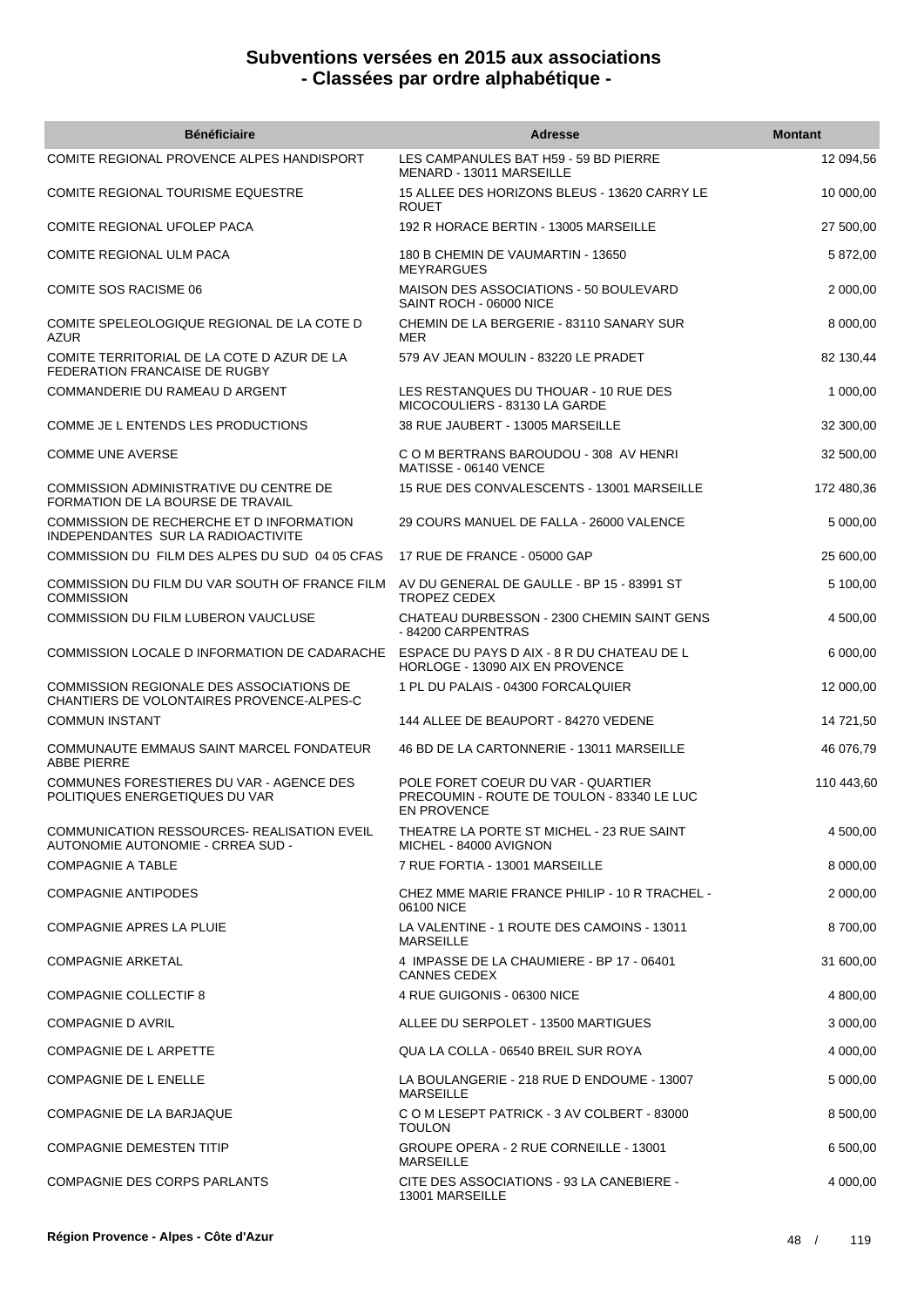| <b>Bénéficiaire</b>                                                              | <b>Adresse</b>                                                                      | <b>Montant</b> |
|----------------------------------------------------------------------------------|-------------------------------------------------------------------------------------|----------------|
| <b>COMPAGNIE DU CLAIR OBSCUR</b>                                                 | PLACE DU BATAILLET - 84800 LAGNES                                                   | 3 000,00       |
| COMPAGNIE DU KAFOUTCH                                                            | 7 AVENUE DES LAURIERS ROSES - 13109 SIMIANE<br><b>COLLONGUE</b>                     | 2 000,00       |
| COMPAGNIE DU LAMPARO                                                             | CITE DE LA MUSIQUE - 4 RUE BERNARD DU BOIS -<br>BP 62042 - 13001 MARSEILLE          | 24 164,29      |
| COMPAGNIE DUANAMA                                                                | 55 RUE BELLE DE MAI - 13003 MARSEILLE                                               | 1 200,00       |
| COMPAGNIE F                                                                      | 26 TRAVERSE DES ECUREUILS - 06370 MOUANS<br><b>SARTOUX</b>                          | 7 200,00       |
| <b>COMPAGNIE HANNA R</b>                                                         | 20 BD DUBOUCHAGE - 06000 NICE                                                       | 4 000,00       |
| <b>COMPAGNIE HO</b>                                                              | 108 RUE HENRI LACROIX - 83000 TOULON                                                | 2 100,00       |
| <b>COMPAGNIE HUMAINE</b>                                                         | 14 RUE DROITE - 06300 NICE                                                          | 37 000,00      |
| COMPAGNIE LA MONDIALE GENERALE                                                   | MAISON DE LA VIE ASSOCIATIVE - 3 BD DES LICES -<br>13200 ARLES                      | 6 400,00       |
| <b>COMPAGNIE LA NAIVE</b>                                                        | C O MR PEZIERE - 20 LOT LE BOIRY - 84120<br><b>PERTUIS</b>                          | 9 000,00       |
| <b>COMPAGNIE LA PARLOTE</b>                                                      | AV DE LANCON - 84400 APT                                                            | 6 000,00       |
| COMPAGNIE LA RUMEUR                                                              | 69 R JEAN CRISTOFOL - 13003 MARSEILLE                                               | 15 000,00      |
| COMPAGNIE LA SAUCE AUX CLOWNS                                                    | C O RENE MARTINEZ - 25 AV DU BLANCHISSAGE -<br>84000 AVIGNON                        | 2 800,00       |
| COMPAGNIE LE REVE DE LA SOIE                                                     | 54 R DE LA BELLE-DE-MAI - 13003 MARSEILLE                                           | 9 000,00       |
| COMPAGNIE LES BIJOUX INDISCRETS                                                  | IMPASSE DU GRAND SAINT ANTOINE - 83160 LA<br><b>VALETTE DU VAR</b>                  | 5 600,00       |
| <b>COMPAGNIE MEMOIRES VIVES</b>                                                  | 19 R DE RHINAU - 67100 STRASBOURG                                                   | 34 000,00      |
| <b>COMPAGNIE MIEJOUR</b>                                                         | 127 RTE DE MONTFAVET - 84000 AVIGNON                                                | 6 959,83       |
| COMPAGNIE PETER AGARDI - CPA -                                                   | LE CLOS SAINT JACQUES - 2 AV DU VIEUX PUITS -<br>83210 SOLLIES PONT                 | 5 000,00       |
| <b>COMPAGNIE PHORM</b>                                                           | ECOLE DE DANSE CRE SCENE 13 - 61 RUE<br>CHATEAU PAYAN - 13005 MARSEILLE             | 6 000,00       |
| COMPAGNIE RICHARD MARTIN - THEATRE TOURSKY                                       | 16 PASSAGE LEO FERRE - 13003 MARSEILLE                                              | 220 000,00     |
| <b>COMPAGNIE SOURICIERE</b>                                                      | COMPAGNIE SOURICIERE - 141 AV MARCEL CASTIE<br>- 83000 TOULON                       | 4 800,00       |
| <b>COMPAGNIE TANDAIM</b>                                                         | 27 R MIMONT - 06400 CANNES                                                          | 15 000,00      |
| COMPAGNONS BATISSEURS PROVENCE                                                   | 7 RUE EDOUARD PONS - 13006 MARSEILLE                                                | 288 040,00     |
| COMPAGNONS DES COTES DU RHONE                                                    | CHATELET DU PONT D AVIGNON - R FERRUCE -<br>84000 AVIGNON                           | 6 100,00       |
| <b>COMPARSES ET SONS</b>                                                         | BASTIDE DE TRUYAS - 400 ALL DE LA VIEILLE<br>FERME - 13540 PUYRICARD                | 5 000,00       |
| <b>COMPOST ERE</b>                                                               | ZI SAINT CHRISTOPHE - 6 RUE A LAVOISIER - 04000<br><b>DIGNE LES BAINS</b>           | 51 876,77      |
| <b>CONCERTO SOAVE</b>                                                            | CITE DE LA MUSIQUE - 4 RUE BERNARD DU BOIS -<br>BP 62042 - 13201 MARSEILLE CEDEX 01 | 60 000,00      |
| CONCOURS DES VINS A ORANGE                                                       | 2260 RTE DU GRES - 84100 ORANGE                                                     | 2 000,00       |
| CONCOURS INTERNATIONAL DE VIOLON D AVIGNON                                       | CHEZ M TAMISIER SERGE - LA ROLONDE RTE DE<br>JONQUERETTES - 84140 MONTFAVET         | 4 800,00       |
| CONFEDERATION FRANCAISE DEMOCRATIQUE DU<br>TRAVAIL CFDT SECRETARIAT GENERAL      | SECRETARIAT GENERAL - 4 BD DE LA VILLETTE -<br>75955 PARIS CEDEX 19                 | 8 000,00       |
| CONFEDERATION GENERALE DE L ALIMENTATION EN<br>DETAIL PROVENCE ALPES COTE D AZUR | CHEZ MR CLEMENT - 70 RUE DROITE - 04200<br><b>SISTERON</b>                          | 60 000,00      |
| CONFEDERATION GENERALE DES PETITES ET<br><b>MOYENNES ENTREPRISES CGPME</b>       | 165 RUE PARADIS - 13006 MARSEILLE                                                   | 49 500,00      |
| CONFEDERATION PAYSANNE DES BOUCHES-DU-RHONE 2 AV COLONEL REYNAUD - 13660 ORGON   |                                                                                     | 6 000,00       |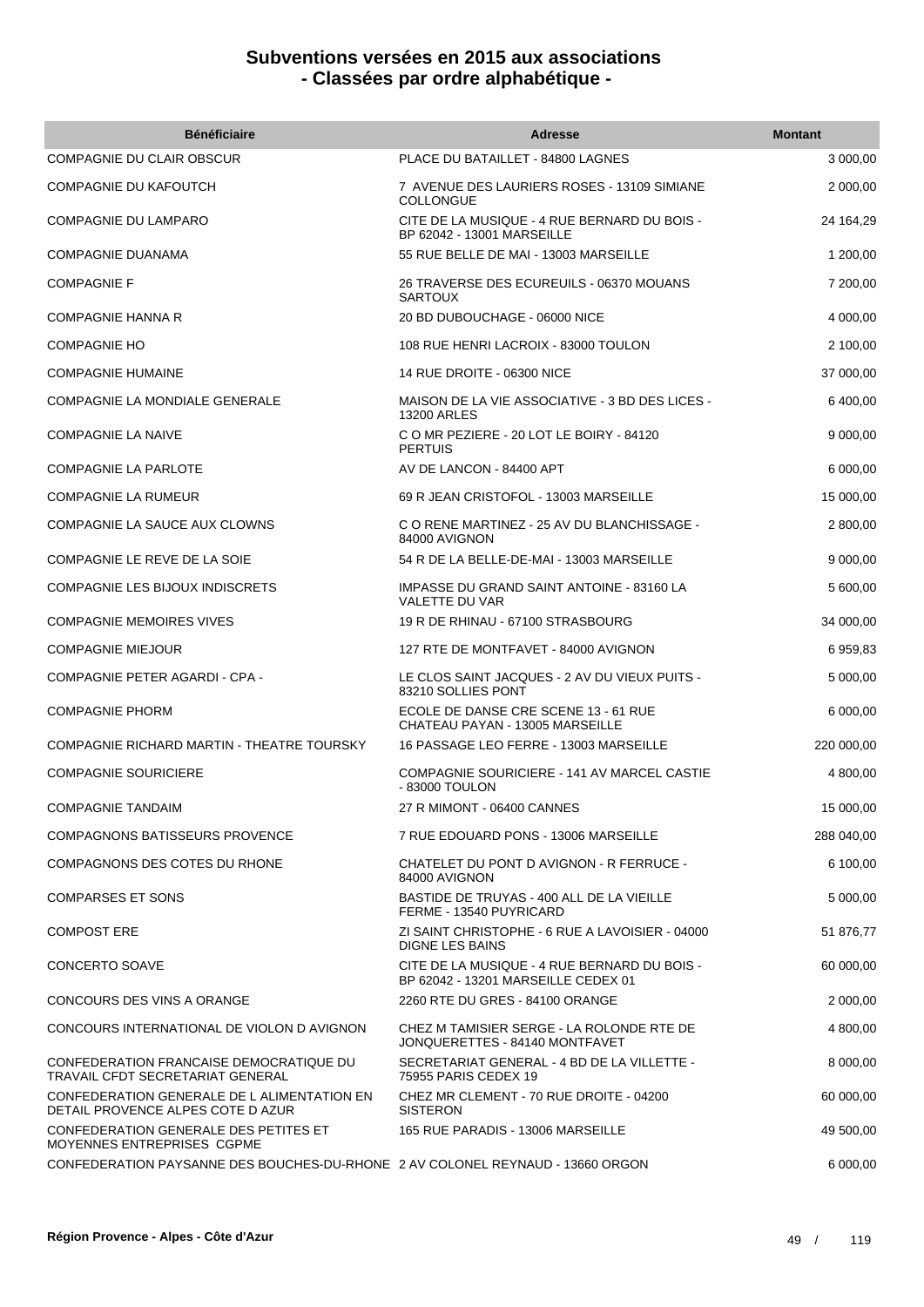| <b>Bénéficiaire</b>                                                                                                               | <b>Adresse</b>                                                                          | <b>Montant</b> |
|-----------------------------------------------------------------------------------------------------------------------------------|-----------------------------------------------------------------------------------------|----------------|
| CONFEDERATION PAYSANNE DU VAR                                                                                                     | LA MAISON DU PAYSAN - ZAC DE GUEIRANNE -<br>83340 LE CANNET DES MAURES                  | 1 920,00       |
| CONFEDERATION PAYSANNE REGIONALE PROVENCE<br>ALPES COTE D AZUR                                                                    | LA MAISON DU PAYSAN - ZAC DE LA GUEIRANNE -<br>83340 LE CANNET DES MAURES               | 49 352,00      |
| CONFRERIE DE L OLIVADO DE PROVENCE                                                                                                | 182 AVENUE DE LA CLUA - 06100 NICE                                                      | 1 500,00       |
| CONFRERIE DE LA CERISE DES MONTS DE VENASQUE                                                                                      | MARCHE GARE - 84200 CARPENTRAS                                                          | 5 000,00       |
| CONFRERIE DE LA FIGUE LONGUE NOIRE DE CAROMB                                                                                      | HOTEL DE VILLE - AVENUE DU GRAND JARDIN -<br>84330 CAROMB                               | 1 500,00       |
| <b>CONFRERIE DU RIZ</b>                                                                                                           | C O MME DANIELLE VALETTE - 13 RUE LUCIEN<br>GUINTOLI - 13200 ARLES                      | 2 000,00       |
| CONGRES IUFRO NICE 2015                                                                                                           | LES CYTISTES B - 4 BD JEAN GIRAUD - 06530<br><b>PEYMEINADE</b>                          | 5 000,00       |
| CONSEIL ARCHITECTURE URBANISME ENVIRONNEMENT 2 AV FONTCOUVERTE - 84000 AVIGNON<br><b>VAUCLUSE</b>                                 |                                                                                         | 3 000,00       |
| CONSEIL D ARCHITECTURE D URBANISME ET DE L<br><b>ENVIRONNEMENT</b>                                                                | PALAIS DE LA LIBERTE - 17 PLACE DE LA LIBERTE -<br>BP 5512 - 83000 TOULON               | 3 850,00       |
| CONSEIL DE DEVELOPPEMENT DU PARC NATUREL<br>REGIONAL DES PREALPES D AZUR                                                          | 1 AVE FRANCOIS GABY - 06460 ST VALLIER DE<br><b>THIEY</b>                               | 14 300,00      |
| CONSEIL DE DEVELOPPEMENT DU PAYS ASSES-<br><b>VERDON-VAIRE-VAR</b>                                                                | MAISON DE PAYS - 04370 BEAUVEZER                                                        | 50 800,00      |
| CONSEIL DE DEVELOPPEMENT DU PAYS DE HAUTE<br><b>PROVENCE</b>                                                                      | 13 BD DES MARTYRS - BP 41 - 04300 FORCALQUIER                                           | 1 964,72       |
| CONSEIL DE DEVELOPPEMENT DU PAYS DE LA<br><b>PROVENCE VERTE</b>                                                                   | ANCIENNE COOPERATIVE VINICOLE - R NOTRE-<br>DAME - 83136 STE ANASTASIE SUR ISSOLE       | 34 974,49      |
| CONSEIL DE DEVELOPPEMENT DU PAYS DIGNOIS                                                                                          | 4 RUE KLEIN - 04000 DIGNE LES BAINS                                                     | 41 300,00      |
| CONSEIL DE DEVELOPPEMENT DU PAYS DURANCE<br><b>PROVENCE</b>                                                                       | IMMEUBLE COMMUNAL - HOTEL DE VILLE - 04160<br>CHATEAU ARNOUX                            | 17 500,00      |
| CONSEIL DE DEVELOPPEMENT DU PAYS SERRE<br>PONCON UBAYE DURANCE SUD                                                                | CDC DU SAVINOIS SERRE PONCON - AV DE LA<br>COMBE D OR - 05160 SAVINES LE LAC            | 35 896,93      |
| CONSEIL DE DEVELOPPEMENT DU TERRITOIRE DU<br>PARC NATUREL REGIONAL DU VERDON                                                      | LA MAISON DU PARC - DOMAINE DE VALS - 04360<br><b>MOUSTIERS STE MARIE</b>               | 27 804,00      |
| CONSEIL DE DEVELOPPEMENT TERRITORIAL PAYS<br><b>BRIANCONNAIS GUILLESTROIS</b>                                                     | 35 RUE PASTEUR - 05100 BRIANCON                                                         | 26 700,00      |
| CONSEIL DEPARTEMENTAL DU MOUVEMENT DE LA PAIX MAISON DES ASSOCIATIONS - 93 LA CANEBIERE -<br>DES BOUCHES DU RHONE                 | 13001 MARSEILLE                                                                         | 1 500,00       |
| CONSEIL INTERPROFESSIONNEL DES VINS DE<br>PROVENCE CIVP                                                                           | MAISON DES VINS - RN 7 - 83460 LES ARCS SUR<br>ARGENS                                   | 14 400,00      |
| CONSEIL NATIONAL DES PROFESSIONS DE L<br>AUTOMOBILE - CNPA 84 -                                                                   | 1 CHE DE LA ROLLANDE - BP 21266 - 84911<br>AVIGNON CEDEX 9                              | 24 209,50      |
| CONSEIL NATIONAL DES VILLES ET VILLAGES FLEURIS                                                                                   | MINISTERE ARTISANAT TOURISME - TELEDOC 311 -<br>6 RUE LOUISE WEISS - 75703 PARIS 13 EME | 6 000,00       |
| CONSEIL REGIONAL DE PROVENCE COTE-D AZUR DU<br>SECOURS POPULAIRE FRANCAIS                                                         | 46 RUE DE LOCARNO - 13005 MARSEILLE                                                     | 58 654,19      |
| CONSEIL REPRESENTATIF DES INSTITUTIONS JUIVES DE REGION MARSEILLE PROVENCE - 4 IMPASSE<br><b>FRANCE REGION MARSEILLE PROVENCE</b> | DRAGON - 13006 MARSEILLE                                                                | 18 676,59      |
| CONSEIL SCIENTIFIQUE DES ILES DE LERINS                                                                                           | 11 AV DU COMMANDANT BRET - 06400 CANNES                                                 | 11 185,10      |
| CONSERVATOIRE D ESPACES NATURELS DE PROVENCE IMMEUBLE ATRIUM BAT B - 4 AV MARCEL PAGNOL -<br>ALPES COTE D AZUR CEN PACA           | 13100 AIX EN PROVENCE                                                                   | 402 560,19     |
| CONSERVATOIRE D ESPACES NATURELS RHONE ALPES LA MAISON FORTE - 2 R DES VALLIERES - 69390                                          | <b>VOURLES</b>                                                                          | 20 539,50      |
| CONSERVATOIRE DES TRADITIONS CULINAIRES                                                                                           | L EPI - PLACE DE PROVENCE - 06470 GUILLAUMES                                            | 3 000,00       |
| CONSERVATOIRE DU PATRIMOINE DU FREINET                                                                                            | HOTEL DE VILLE - 83680 LA GARDE FREINET                                                 | 5 500,00       |
| CONSERVATOIRE INTERNATIONAL DES CUISINES<br><b>MEDITERRANEENNES</b>                                                               | LE NOILLY PARADIS - 146 RUE PARADIS - 13294<br>MARSEILLE CEDEX 06                       | 12 500,00      |
| CONSOLAT MIRABEAU SERVICE                                                                                                         | 2 PLACE FRANCOIS DE PELISSAT - 13015<br><b>MARSEILLE</b>                                | 7 500,00       |
| CONTACT CLUB                                                                                                                      | 1 RUE DES CARMELINS - 13002 MARSEILLE                                                   | 60 366,96      |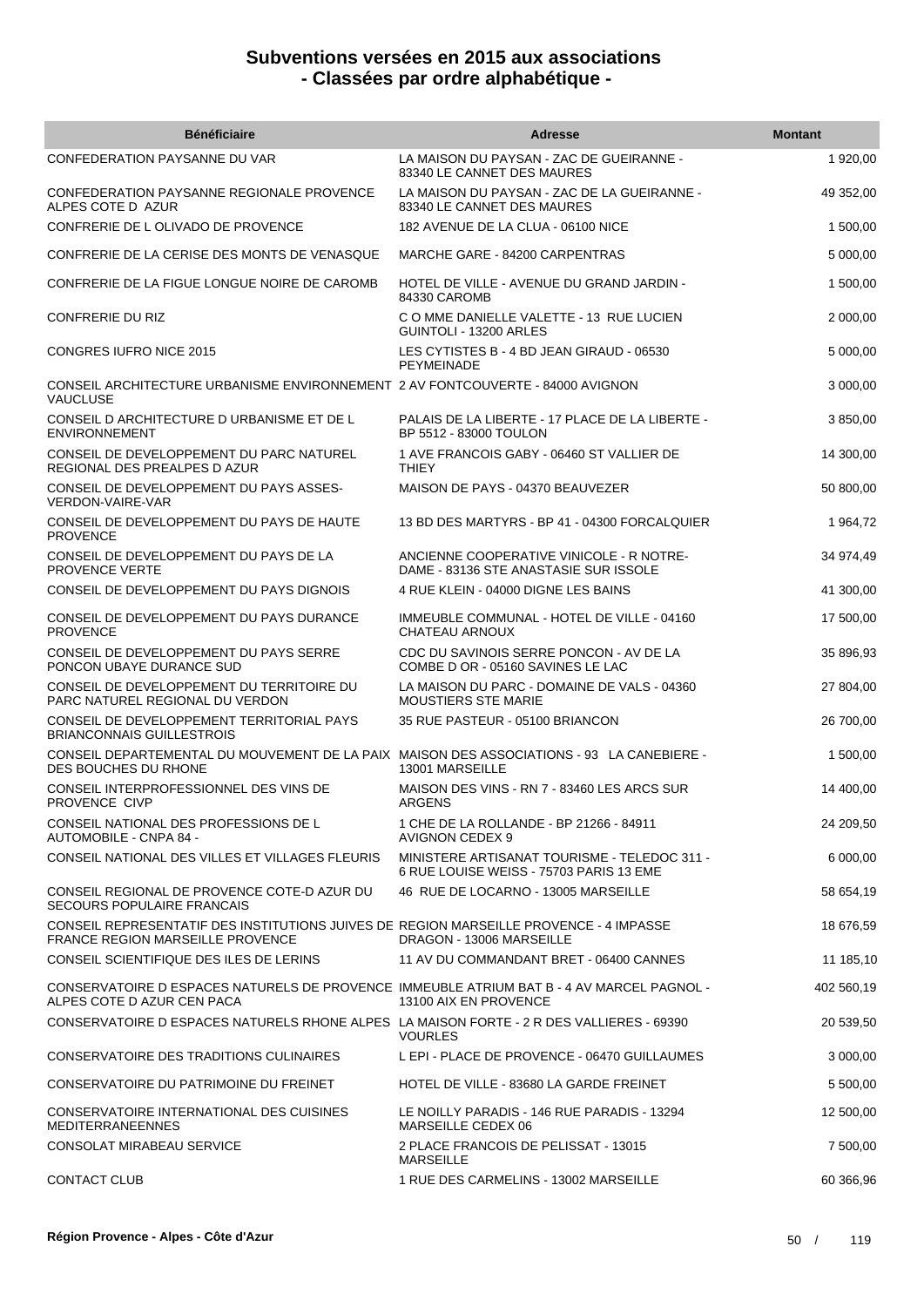| <b>Bénéficiaire</b>                                                                                              | <b>Adresse</b>                                                                  | <b>Montant</b> |
|------------------------------------------------------------------------------------------------------------------|---------------------------------------------------------------------------------|----------------|
| <b>CONTACTS</b>                                                                                                  | 30 FAUBOURG DE GUEYDAN - 13120 GARDANNE                                         | 3 600,00       |
| COOP DE FRANCE ALPES MEDITERRANEE                                                                                | 49 AV JEAN MOULIN - CS 29001 - 13330 PELISSANNE                                 | 508 058,54     |
| COOPERATION LOCALE ET APPUI AUX INITIATIVES DANS 6 R PENCHIENATTI - 06000 NICE<br>L ECONOMIE SOCIALE ET          |                                                                                 | 138 851,23     |
| COORDINATION DE LA MARCHE MONDIALE DES FEMMES 34 COURS JULIEN - 13006 MARSEILLE<br>13 PACA                       |                                                                                 | 4 000,00       |
| COORDINATION NATIONALE DEVELOPPEMENT<br><b>ACTIVITES PLEINE MONTAGNE ALPINISME</b>                               | 3 RUE RAOUL BLANCHARD - 38000 GRENOBLE                                          | 42 100,00      |
| COORDINATION ORGANISMES AIDE AUX CHOMEURS<br>PAR L EMPLOI PROVENCE ALPES COTE D AZUR                             | 4 IMPASSE TIMON DAVID - 13001 MARSEILLE                                         | 34 725,60      |
| COORDINATION QUALITE FIABILITE DOMICILE COFD                                                                     | 90 RUE DE ROME - 13006 MARSEILLE                                                | 50 000,00      |
| COORDINATION RURALE UNION REGIONALE PROVENCE LE MERIDIEN BAT A - 3 BIS RUE DE LA SALAISON -<br>ALPES COTE D AZUR | 34740 VENDARGUES                                                                | 2 500,00       |
| CORAIL COORDINATION DES OUTILS RAPHAELOIS D<br>AIDE A L INSERTION ET AU LOGEMENT                                 | CENTRE D ACTIVITES DE LA GARE - 123 R<br>WALDECK ROUSSEAU - 83700 SAINT RAPHAEL | 25 200,00      |
| CORERS PACA COMITE REGIONAL DE LA RETRAITE<br><b>SPORTIVE</b>                                                    | 272 AV DE MAZARGUES - BP 6 - 13008 MARSEILLE                                    | 4 800,00       |
| <b>CORIDYS VAR</b>                                                                                               | BAT L ARCHE - AV EMILE ZOLA - 83500 LA SEYNE<br><b>SUR MER</b>                  | 12 000,00      |
| <b>CORNUCOPIAE</b>                                                                                               | 26 RUE GIMELLI - 83000 TOULON                                                   | 7 000,00       |
| <b>COROU DE BERRA</b>                                                                                            | 40 AV PAUL GRANET - 06390 BERRE LES ALPES                                       | 17 195,04      |
| <b>COSENS</b>                                                                                                    | 2A RUE DE ROME - 13001 MARSEILLE                                                | 164 587,50     |
| <b>COSMOS KOLEJ THEATRE ET CURIOSITES</b>                                                                        | LA GARE FRANCHE - 7 CHEMIN DES TUILERIES -<br>13015 MARSEILLE                   | 103 259,67     |
| COULEUR D ORANGE                                                                                                 | 21 R LEON PAULET - 13007 MARSEILLE                                              | 4 200,00       |
| <b>COULEUR GARANCE</b>                                                                                           | LA CALADE MAISON AUBERT - 84360 LAURIS                                          | 28 899,26      |
| COULEURS CACTUS CHEZ MME BONSIGNOUR<br>ALEXANDRA                                                                 | CITE DES ASSOCIATIONS BOITE 279 - 93 LA<br>CANEBIERE - 13001 MARSEILLE          | 37 000,00      |
| COULEURS DE LA MEDITERRANEE                                                                                      | C O MME ROHMER FRANCOISE - QUA LES<br>ROUCADDEDES - 83170 CAMPS LA SOURCE       | 4 500,00       |
| <b>COUNTRY CLUB AIXOIS</b>                                                                                       | 1195 CHEMIN DES CRUYES - 13090 AIX EN<br><b>PROVENCE</b>                        | 7 563,89       |
| COUP D POUCE INSERTION                                                                                           | 13 TER RUE GASPARD MONGE - 13200 ARLES                                          | 19 950,00      |
| COUP DE VENT                                                                                                     | MAISON DES ASSOCIATIONS - PLACE EVARISTE<br>GRAS - 13600 LA CIOTAT              | 5 000,00       |
| COURANTS D ART ASSOCIATION CULTURELLE                                                                            | 60 BD PINATEL - 13012 MARSEILLE                                                 | 21 047,82      |
| <b>COURIR EN BRIANCONNAIS</b>                                                                                    | 84B RTE DE GRENOBLE - 05100 BRIANCON                                            | 10 000,00      |
| COURS SECONDAIRE SAINT JOSEPH                                                                                    | 105 RUE DUPLESSIS - 84200 CARPENTRAS                                            | 16 000,00      |
| <b>COUVEUSE INTERFACE</b>                                                                                        | 5 R GILBERT DRU - 13002 MARSEILLE                                               | 151 112,50     |
| COUVEUSE 06                                                                                                      | 25 RUE AMEDEE VII - 06000 NICE                                                  | 40 425,00      |
| CREA                                                                                                             | 82 RTE DE MONTFAVET - 84000 AVIGNON                                             | 69 882,42      |
| CREACTIVE 06                                                                                                     | 262 ALL DES COUGOUSSOLES - 06110 LE CANNET                                      | 70 000,00      |
| <b>CREASPORTS ORGANISATION</b>                                                                                   | CHEZ BONAUDO SCOTT - 1022 CHEMIN DE LA<br>SOURCE - 83400 HYERES                 | 5 000,00       |
| CREATION ARTISTIQUE CONTEMPORAINE                                                                                | 7 RUE DUVERGER - 13002 MARSEILLE                                                | 5 000,00       |
| CREDDO CENTRE DE RECHERCHE DE DOCUMENTATION 12 AVENUE AUGUSTE CHABAUD - 13690 GRAVESON<br>ET DE DIFFUSION D OC   |                                                                                 | 10 200,00      |
| CREUSET INTERNATIONAL DE MUSIQUE OUVERTE ET DE FORT GIBRON - 83570 CORRENS<br><b>TRADITION ORALE CIMO ET TO</b>  |                                                                                 | 131 163,33     |
| CRI DU PORT                                                                                                      | 8 R PASTEUR HEUZE - 13003 MARSEILLE                                             | 45 600,00      |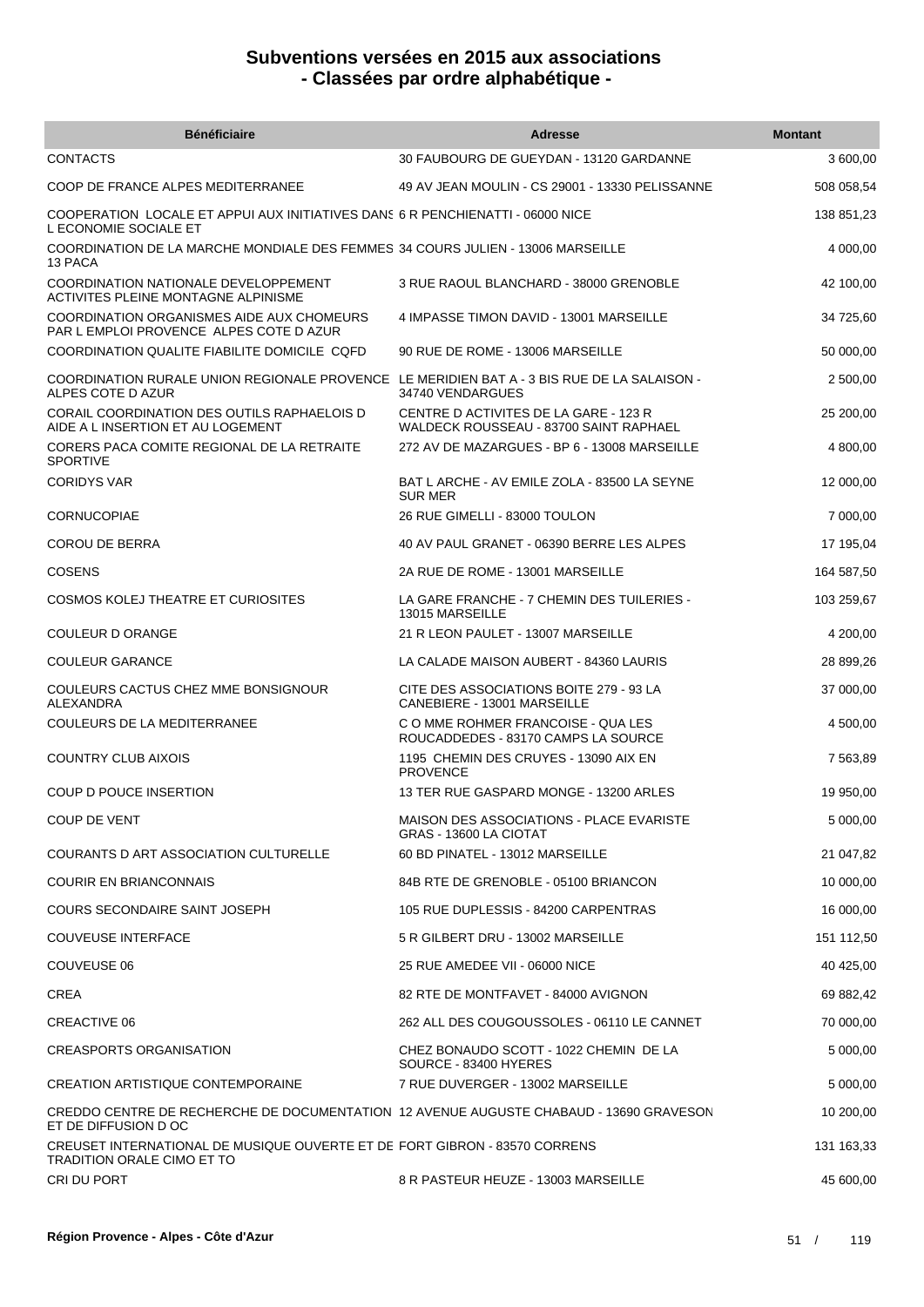| <b>Bénéficiaire</b>                                                                                                           | <b>Adresse</b>                                                                  | <b>Montant</b> |
|-------------------------------------------------------------------------------------------------------------------------------|---------------------------------------------------------------------------------|----------------|
| <b>CROIX ROUGE FRANCAISE</b>                                                                                                  | 98 R DIDOT - 75014 PARIS                                                        | 85 084,21      |
| CROIX ROUGE FRANCAISE INSTITUT REG FORMATION<br>SANITAIRE SOCIALE PACA CORSE                                                  | PARC ACT LA PLAINE JOUQUES 1 - 400 AV CHATEAU<br>DE JOUQUES - 13420 GEMENOS     | 71 701,60      |
| CROIX-ROUGE INSERTION - CR INSERTION -                                                                                        | 98 R DIDOT - 75014 PARIS                                                        | 125 197,30     |
| <b>CROQ LIVRES</b>                                                                                                            | MAISON DES METIERS DU LIVRE - 4 AVENUE DE L<br>OBSERVATOIRE - 04300 FORCALQUIER | 5 000,00       |
| CTRE REG D INNOV TRANSFERT TECHNO CHIMIE<br>FORMULATION MATERIAUX DE LA REGION PACA                                           | CMCI - 2 RUE HENRI BARBUSSE - 13001 MARSEILLE                                   | 177 230,23     |
| <b>CULTURE PLUS</b>                                                                                                           | 18 AV SENEQUIER - 83000 TOULON                                                  | 15 000,00      |
| CULTURE ANIMATION TRADITION CAT                                                                                               | MAISON DE LA VIE ASSOCIATIVE - 7 RUE ANTOINE<br>GINOUX - 13160 CHATEAURENARD    | 5 000,00       |
| CULTURE ARTISANAT LOISIRS VILLAGES INITIATIVES<br><b>ASSOCIATIONS SOUVENIRS -</b>                                             | HOTEL DE VILLE - 84570 MALEMORT DU COMTAT                                       | 3 000,00       |
| CULTURE DANSE ART ET JEUNESSE                                                                                                 | PLACE DE L EGLISE - 06560 VALBONNE                                              | 20 826,20      |
| CULTURE LOISIRS MUSIQUE - ASOA -                                                                                              | 5 BIS AV GENERAL VANDENBERG - 06600 ANTIBES                                     | 5 400,00       |
| CULTURES DU COEUR DES ALPES-MARITIMES                                                                                         | MAISON DES ASSOCIATIONS - 9 R LOUIS BRAILLE -<br>06400 CANNES                   | 13 443,68      |
| CULTURES DU COEUR 13 POLE DE FORMATION POUR L<br><b>ACCES A LA CULTURE</b>                                                    | LE PHOCEEN BAT D - 32 R DE CRIMEE - 13003<br><b>MARSEILLE</b>                   | 43 600,00      |
| CULTURES DU COEUR 84 SUD EST FORMATION                                                                                        | 20 RUE ARMAND DE PONTMARTIN - 84000 AVIGNON                                     | 25 000,00      |
| <b>CULTURES NOMADES PRODUCTION</b>                                                                                            | 60 R CHARTROUSE - 13200 ARLES                                                   | 25 200,00      |
| D UNE RIVE A L AUTRE                                                                                                          | 3 PLACE SAINTE-MARTHE - 06130 GRASSE                                            | 1 200,00       |
| DANS LA COUR DES GRANDS                                                                                                       | 78 COURS JULIEN - 13006 MARSEILLE                                               | 5 000,00       |
| DANSE ASSOCIATION                                                                                                             | 1B RUE SAINTE CATHERINE - 84000 AVIGNON                                         | 8 500,00       |
| DAUPHIN EN FETE                                                                                                               | CHEZ MR ERIC CHOPIN - LA GAUDINE - 04300<br><b>DAUPHIN</b>                      | 2 000,00       |
| DE FIL EN AIGUILLE                                                                                                            | 22 BD DE VERDUN - 84240 LA TOUR D AIGUES                                        | 56 820,00      |
| DE L ART                                                                                                                      | 40 TER RUE VERNIER - 06000 NICE                                                 | 22 000,00      |
| <b>DEBRID ARTS</b>                                                                                                            | CEDC - 1 PL VICTOR SCHOELCHER - 13090 AIX EN<br><b>PROVENCE</b>                 | 4 000,00       |
| DECLIC <sub>13</sub>                                                                                                          | IMM LE CONCORDE - 1 AV CLEMENT ADER - ZAC DU<br><b>TUBE - 13800 ISTRES</b>      | 99 475,00      |
| <b>DEFI SPORT</b>                                                                                                             | RESIDENCE COROT BAT F - 58 AVENUE COROT -<br>13013 MARSEILLE                    | 3 500,00       |
| DELT ART                                                                                                                      | 2 RUE LEON BLUM - 13200 ARLES                                                   | 36 000,00      |
| DELTA SUD INSERTION                                                                                                           | 8 BIS AVENUE FREDERIC MISTRAL - 13210 SAINT<br><b>REMY DE PROVENCE</b>          | 29 140,00      |
| DEMETER CORE                                                                                                                  | 4 RUE DES FELIBRES - 13090 AIX EN PROVENCE                                      | 3 000,00       |
| DES AUTEURS AUX LECTEURS                                                                                                      | 41 RUE JOBIN - 13003 MARSEILLE                                                  | 38 400,00      |
| DES COURTS L APRES MIDI                                                                                                       | 30 ALLEES GAMBETTA - 13001 MARSEILLE                                            | 9 000,00       |
| DES ENFANTS UN QUARTIER LA VIE ASSOCIATION POUR 115 CRS LAFAYETTE - 83000 TOULON<br>LA PLACE DE L ENFANT DANS LE CENTRE VILLE |                                                                                 | 5 531,25       |
| DES MUSIQUES ET DES MOTS                                                                                                      | HOTEL DE VILLE - LE VILLAGE - 04660<br><b>CHAMPTERCIER</b>                      | 1 800,00       |
| DESIGN THE FUTURE NOW                                                                                                         | 4 R DE LA BIBLIOTHEQUE - 13001 MARSEILLE                                        | 58 573,00      |
| DEUX TEMPS TROIS MOUVEMENTS                                                                                                   | 7 RUE LOUIS PASTEUR - 84000 AVIGNON                                             | 16 600,00      |
| DEVELOPPEMENT DE L EMPLOI DE LA FORMATION ET<br>DE L INSERTION PAR L ECONOMIE                                                 | ZI SAINTE MARGUERITE - 107 AV JEAN MAUBERT -<br>06130 GRASSE                    | 74 990,00      |
| DEVELOPPEMENT DURABLE ET CITOYENNETE A MAS<br>THIBERT DEDUCIMA                                                                | HOTEL DE VILLE ANNEXE - 13104 MAS THIBERT                                       | 1 000,00       |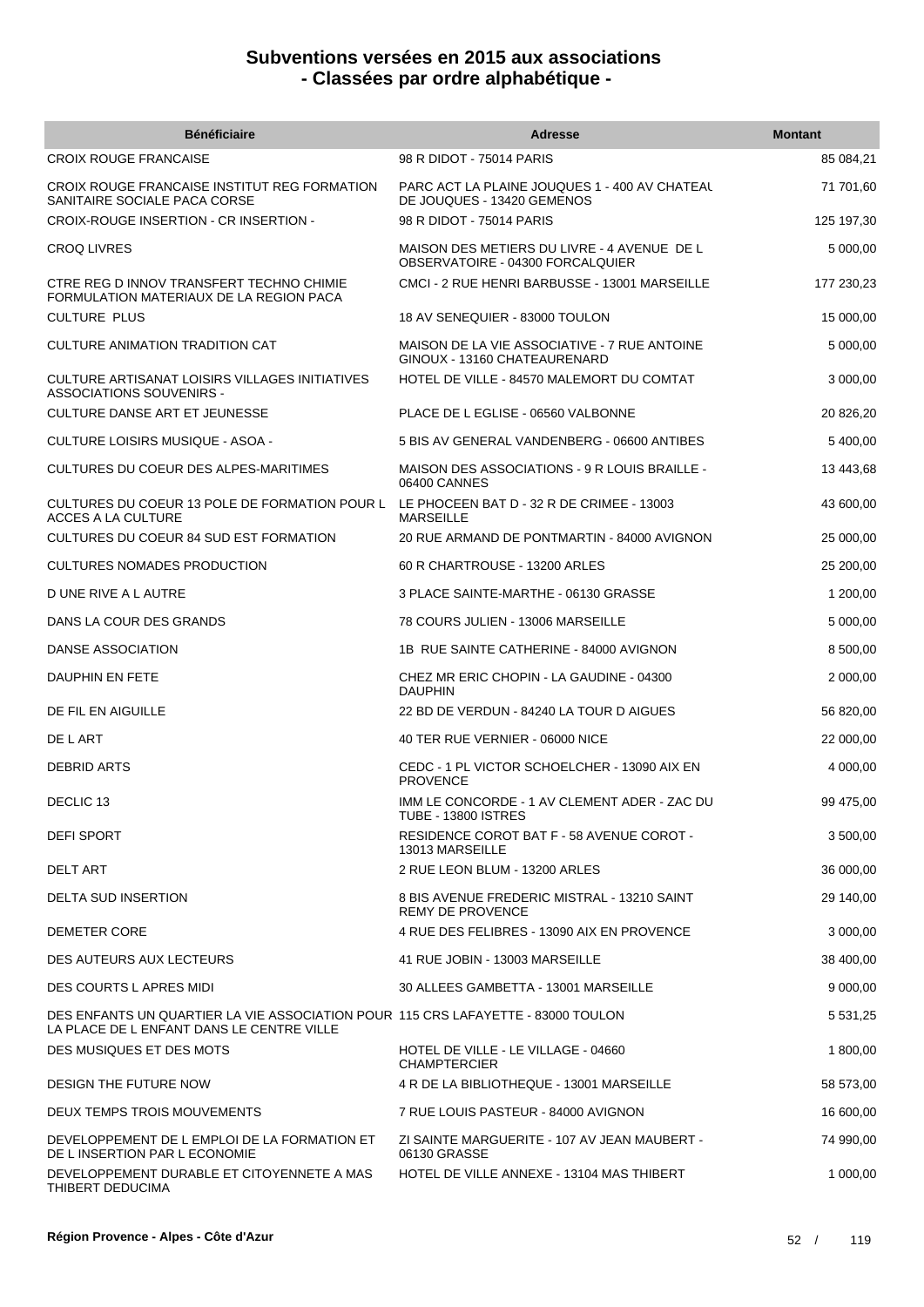| <b>Bénéficiaire</b>                                                                    | <b>Adresse</b>                                                                          | <b>Montant</b> |
|----------------------------------------------------------------------------------------|-----------------------------------------------------------------------------------------|----------------|
| DEVELOPPEMENT ET DIFFUSION DE LA CREATION<br>MUSICALE DDCM                             | MAISONS DES ASSOCIATIONS - 26 RUE DES<br>TEINTURIERS - 84000 AVIGNON                    | 800,00         |
| DEVELOPPEMENT URBAIN DE NOUVEAUX ESPACES<br><b>SOCIAUX DUNES</b>                       | 28 ALL LEON GAMBETTA - 13001 MARSEILLE                                                  | 197 787,28     |
| DIALOGUE - LA RADIO DES CHRETIENS DE MARSEILLE<br><b>DIAL RCM</b>                      | 17 R BRETEUIL - 13001 MARSEILLE                                                         | 12 600,00      |
| <b>DIALOGUES</b>                                                                       | L ALBATROS - 25 AV JOSEPH RAYBAUD - 06000 NICE                                          | 12 300,00      |
| DIAPASON 440                                                                           | LE COLLET ROUGE - 04300 ST MAIME                                                        | 30 625,00      |
| DIDASCALIES AND C                                                                      | 25 RUE BARTHELEMY - 13001 MARSEILLE                                                     | 20 000,00      |
| <b>DIEM PERDIDI</b>                                                                    | 37 RUE SYLVABELLE - 13006 MARSEILLE                                                     | 5 000,00       |
| DIFFUSION OEUVRES MARSEILLAISES                                                        | 43 RUE FORT NOTRE DAME - 13001 MARSEILLE                                                | 5 000,00       |
| DIGNE LES BAINS BASKET CLUB                                                            | ECOLE DE LA SEBE - 1 BIS R ERNEST ESCLANGON<br>- 04000 DIGNE LES BAINS                  | 17 365,00      |
| DIGNE LES BAINS TRIATHLON                                                              | 1 AVENUE FRANCOIS CUZIN - 04000 DIGNE LES<br><b>BAINS</b>                               | 2 000,00       |
| <b>DIPHTONG</b>                                                                        | 3 IMPASSE MONTEVIDEO - 13006 MARSEILLE                                                  | 87 000.00      |
| <b>DIS FORMES</b>                                                                      | 7 RUE DE LA PAIX MARCEL PAUL - 13001<br><b>MARSEILLE</b>                                | 2 000.00       |
| DISTRICT BOULISTE DES ALPES 04-05                                                      | BOULODROME DE LA PEPINIERE - AV MARECHAL<br>FOCH - 05000 GAP                            | 1 000,00       |
| <b>DIVA</b>                                                                            | 16 RUE DE ROQUEBILLIERE - 06300 NICE                                                    | 77 850,00      |
| DIVERS ETIK                                                                            | 4 RUE MAZAGRAN - 13001 MARSEILLE                                                        | 27 750,00      |
| DIVINE QUINCAILLERIE                                                                   | C O MR HETT - 8 R RICHELMI - 06300 NICE                                                 | 4 800,00       |
| DOCUMENTS D ARTISTES                                                                   | LA FRICHE LA BELLE DE MAI - 13331 MARSEILLE<br>CEDEX 03                                 | 30 000,00      |
| DOJO DES ILES D OR                                                                     | GYMNASE GUYNEMER - AV PIERRE RENAUDEL -<br>83400 HYERES                                 | 2 000,00       |
| DOM INNO DOMICILE INNOVATION ON                                                        | MIN BAT H1 - 135 AV PIERRE SEMARD - 84000<br><b>AVIGNON</b>                             | 21 000,00      |
| DOULEURS SANS FRONTIERES DSF                                                           | HOPITAL LARIBOISIERE - 2 R AMBROISE PARE -<br>DEPARTEMENT DE LA DOULEUR - 75010 PARIS   | 11 976,00      |
| <b>DRACENIE SOLIDARITES</b>                                                            | 462 BD JOHN KENNEDY - 83300 DRAGUIGNAN                                                  | 12 000.00      |
| DROIT DES JEUNES ET CITOYENNETE                                                        | POINT D INFORMATIONS JEUNES - AV JOSEPH<br>FALIEN - IMM LE MILLEPERTUIS - 13400 AUBAGNE | 3 300,00       |
| DYNAMI C VILLAGE                                                                       | LE CHIANTI - 9 AVENUE CAMILLE PELLETAN - 13127<br><b>VITROLLES</b>                      | 2 000,00       |
| DYNAMO THEATRE                                                                         | CITE DES ASSOCIATIONS - 93 LA CANEBIERE -<br>BOITE 152 - 13001 MARSEILLE                | 30 400,00      |
| <b>EA ECO ENTREPRISES</b>                                                              | EUROPOLE DE L ARBOIS - BP 20065 - 13545 AIX EN<br><b>PROVENCE CEDEX 4</b>               | 204 729,18     |
| EARL NATURE ARBRE                                                                      | DOMAINE LA DUTILE - 04100 MANOSQUE                                                      | 3 982,21       |
| EAU VIVE EMBRUN                                                                        | HOTEL DE VILLE - 05200 EMBRUN                                                           | 4 165,00       |
| ECHANGES PAYSANS HAUTES ALPES                                                          | CHE DES SAGNES - 05260 CHABOTTES                                                        | 23 920,00      |
| ECHIQUIER HAUT-ALPIN DE GAP                                                            | 5 RUE VILLARS - 05000 GAP                                                               | 750,00         |
| <b>ECHIQUIER ORANGEOIS</b>                                                             | 85 AVENUE FREDERIC MISTRAL - 84100 ORANGE                                               | 250,00         |
| <b>ECLATS DE SCENES</b>                                                                | HOTEL DE VILLE - 84430 MONDRAGON                                                        | 61 859,50      |
| ECLOSION 13                                                                            | 36 BD ODDO - 13015 MARSEILLE                                                            | 6 900,00       |
| ECO-FORMATION 84                                                                       | 17 LOT LA MONTAGNERE - 84120 PERTUIS                                                    | 3 000,00       |
| ECOLE D AVIGNON CENTRE DE FORMATION A LA<br>REHABILITATION DU PATRIMOINE ARCHITECTURAL | MAISON DU ROI RENE - 6 RUE GRIVOLAS - 84000<br><b>AVIGNON</b>                           | 152 940,27     |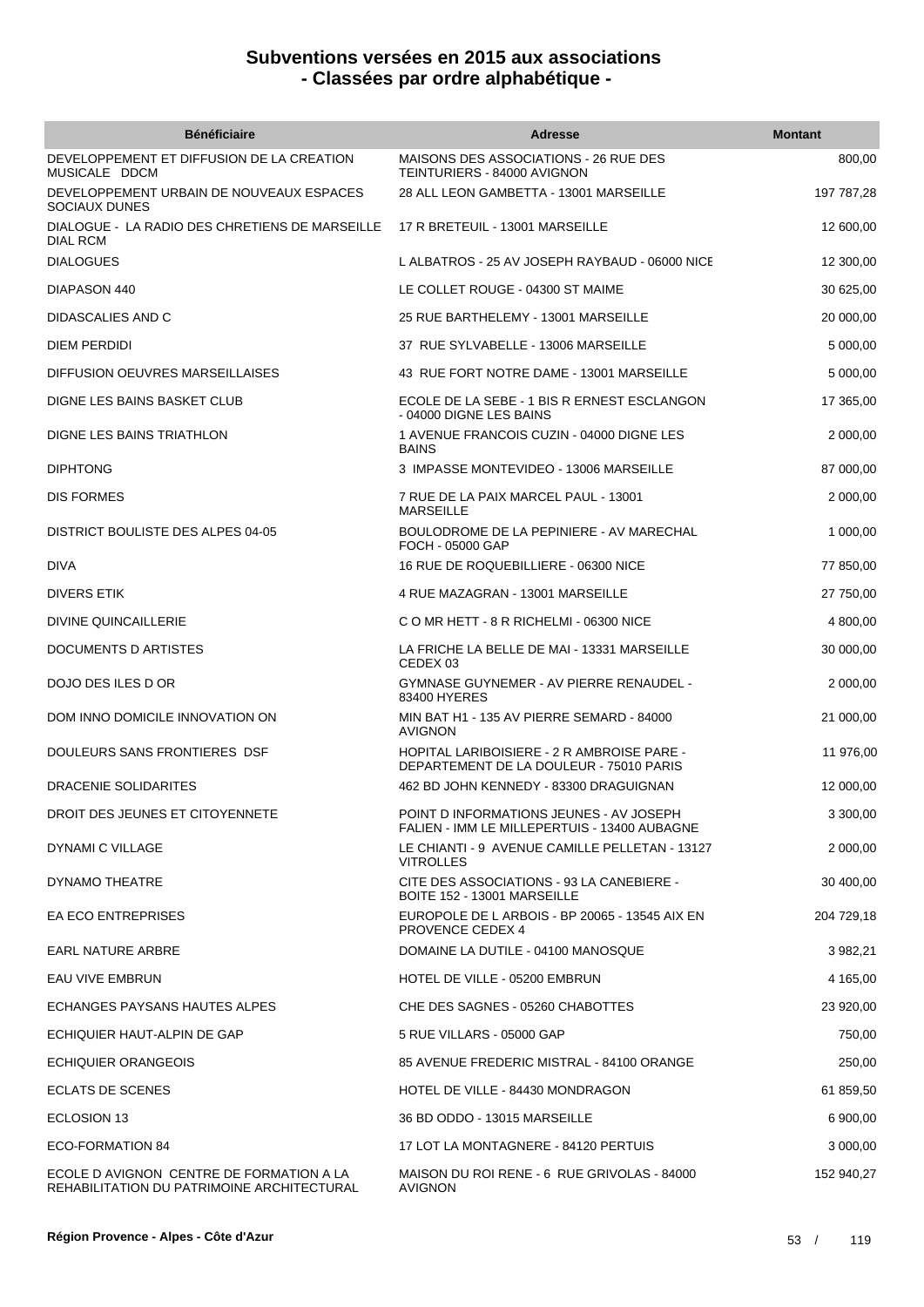| <b>Bénéficiaire</b>                                                                           | <b>Adresse</b>                                                                   | <b>Montant</b> |
|-----------------------------------------------------------------------------------------------|----------------------------------------------------------------------------------|----------------|
| ECOLE DES HAUTES ETUDES COMMERCIALES DU NORD 393 PRO DES ANGLAIS - 06200 NICE<br><b>EDHEC</b> |                                                                                  | 6 406,19       |
| ECOLE DES PARENTS ET DES EDUCATEURS DES<br>BOUCHES DU RHONE - CENTRE DE PEDAGOGIE             | 1 R ROUVIERE - 13001 MARSEILLE                                                   | 13 958,08      |
| ECOLE DES PARENTS ET DES EDUCATEURS DU VAR                                                    | 11 PL D ARMES - 83000 TOULON                                                     | 8 400,00       |
| ECOLE DU SPORT ET DU SAUVETAGE VITROLLAISE                                                    | 125 AVENUE DE MARSEILLE - 13127 VITROLLES                                        | 2 100,00       |
| ECOLE REGIONALE D ACTEURS DE CANNES - ERAC -                                                  | 68 BOULEVARD DU PETIT JUAS - 06400 CANNES                                        | 698 277,90     |
| ECOLE SAUVETAGE COTIER MEDITERRANEENNE E.S.M.                                                 | PARC BEL OMBRE LE PLANIER - 546 BOULEVARD<br>MIREILLE LAUZE - 13011 MARSEILLE    | 5 117,27       |
| ECOLE SUPERIEURE DE DANSE DE CANNES ROSELLA<br><b>HIGHTOWER</b>                               | 140 ALL ROSELLA HIGHTOWER - 06250 MOUGINS                                        | 451 000,00     |
| ECOLE TAURINE D ARLES                                                                         | MAISON DES SUDS - 66 R DU 4 SEPTEMBRE - 13200<br><b>ARLES</b>                    | 15 600,00      |
| ECOLE TAURINE DE SALIN DE GIRAUD                                                              | 30 R D ARLES - 13129 SALIN DE GIRAUD                                             | 1 500,00       |
| ECOMUSEE DU PAYS DE LA ROUDOULE                                                               | PLACE DES TILLEULS - 06260 PUGET ROSTANG                                         | 12 000,00      |
| <b>ECOPOLENERGIE</b>                                                                          | MAISON PESQUIER - QUARTIER PESQUIER D58 -<br>13120 GARDANNE                      | 77 331,50      |
| ECOUTE TA PLANETE                                                                             | 22 AV DU 4 SEPTEMBRE - 13220 CHATEAUNEUF LES<br><b>MARTIGUES</b>                 | 106 490,00     |
| <b>ECRINS SNOWBOARD CLUB</b>                                                                  | HOTEL DE VILLE - 17 AVENUE CHARLES DE GAULLE<br>- 05120 L ARGENTIERE LA BESSEE   | 8 000,00       |
| <b>ECRINS TRAIL RUNNING</b>                                                                   | HOTEL DE VILLE - 05290 VALLOUISE                                                 | 13 200,00      |
| EDITEURS DU SUD PROVENCE ALPES COTE D AZUR                                                    | HOTEL DE VILLE - 04100 MANOSQUE                                                  | 70 000,00      |
| <b>EDITIONS PLAINE PAGE</b>                                                                   | CHEZ M. BLANCO ERIC - 185 R DES TANNEURS -<br>83670 BARJOLS                      | 14 000,00      |
| EDUC ALPES RESEAU D EDUCATION A LA MONTAGNE<br><b>ALPINE</b>                                  | 25 RUE DU FOREST D ENTRAIS - 05000 GAP                                           | 32 161,05      |
| EDUCATION SPORT CULTURE ET SPECTACLE ESCS                                                     | 17 CRS ESTIENNE D ORVES - 13001 MARSEILLE                                        | 8 400,00       |
| ELAN SPORTIF DES PENNES MIRABEAU                                                              | GYMNASE ALAIN COLAS - AV PAUL BRUTUS - 13170<br>LES PENNES MIRABEAU              | 10 755,00      |
| <b>ELAWA</b>                                                                                  | QUARTIER DES BOURGUIGNONS - 84400 APT                                            | 3 000,00       |
| ELEVAGE PASSION CULTURES ET TRADITIONS                                                        | <b>MAISON DES ASSOCIATIONS - PL LOUIS MICHAUD -</b><br>13310 ST MARTIN DE CRAU   | 1 000,00       |
| ELEVEURS ET MONTAGNES                                                                         | CHAMBRE D AGRICULTURE - 66 BD GASSENDI -<br>04000 DIGNE LES BAINS                | 7 000,00       |
| <b>EMBRUN MAN ORGANISATION</b>                                                                | LES EGLANTINES - 05200 EMBRUN                                                    | 15 000,00      |
| EMERGENCE COMITE DE BASSIN D EMPLOI DU PAYS<br><b>SUD</b>                                     | HOTEL D ENTREPRISES BAT 26 - 2B AV ERNEST<br>PELLOTIER - 04400 BARCELONNETTE     | 53 732,00      |
| <b>EMERGENCES</b>                                                                             | 16 RUE CAMPAGNE - 84000 AVIGNON                                                  | 3 000,00       |
| <b>EMERGENCES COMPETENCES PROJETS</b>                                                         | 5 RUE DE LA REPUBLIQUE - 13002 MARSEILLE                                         | 333 017,11     |
| <b>EMMAUS CONNECT</b>                                                                         | 6 RUE ARCHEREAU - 75019 PARIS                                                    | 10 000,00      |
| <b>EMOUVANCE</b>                                                                              | ROUTE DE LA BUISSONNE - 84210 PERNES LES<br><b>FONTAINES</b>                     | 36 000,00      |
| <b>EMPLOIS ET SERVICES 06</b>                                                                 | 7 PLACE AMIRAL BARNAUD - 06600 ANTIBES                                           | 6 000,00       |
| EN CHANTIER                                                                                   | 36 RUE BERNARD - 13003 MARSEILLE                                                 | 3 600,00       |
| EN CHEMIN                                                                                     | 10 BD FREDERIC MISTRAL - 83400 HYERES                                            | 24 654,60      |
| EN MOUVEMENT                                                                                  | LA CITE DES ASSOCIATIONS - 93 LA CANEBIERE -<br><b>BTE 370 - 13001 MARSEILLE</b> | 16 067,00      |
| EN RANG D OIGNONS                                                                             | CITE DES ASSOCIATIONS BOITE 6 - 93 CANEBIERE -<br>13001 MARSEILLE                | 8 000,00       |
| <b>EN VISAGES</b>                                                                             | 54 COURS JULIEN - 13006 MARSEILLE                                                | 15 810,19      |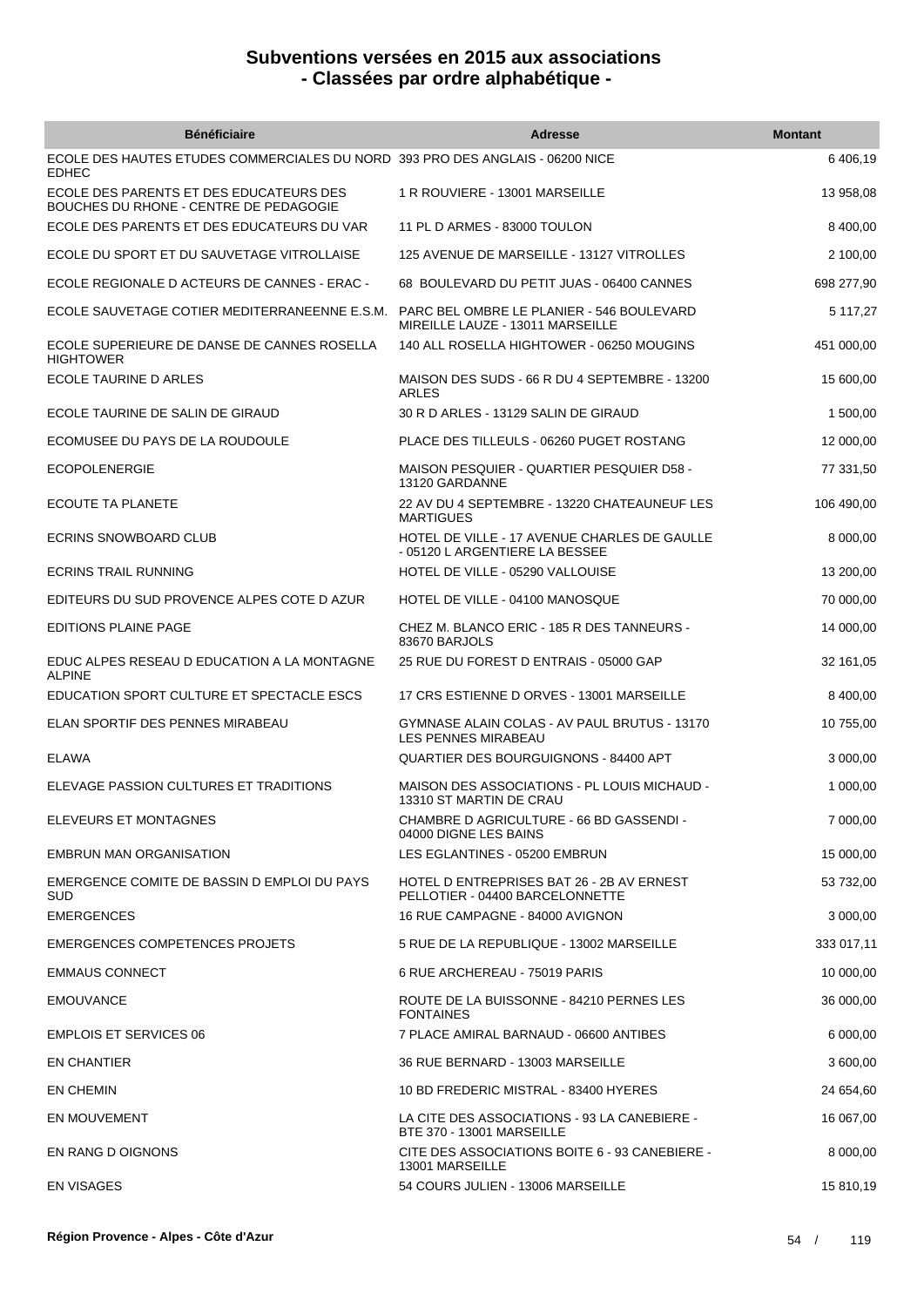| <b>Bénéficiaire</b>                                                                                                    | <b>Adresse</b>                                                                     | <b>Montant</b> |
|------------------------------------------------------------------------------------------------------------------------|------------------------------------------------------------------------------------|----------------|
| <b>ENERGIE FOREVER</b>                                                                                                 | LA CIBONNE - 170 A CHEMIN DE LA CARRAIRE -<br>83220 LE PRADET                      | 2 072,51       |
| <b>ENERGIES 2050</b>                                                                                                   | 688 CHEMIN DU PLAN - 06410 BIOT                                                    | 53 339,87      |
| <b>ENFANCE FAMILLE INSERTION EFI</b>                                                                                   | <b>MAISON DES ASSOCIATIONS - PLACE EVARISTE</b><br>GRAS - 13600 LA CIOTAT          | 3 200,00       |
| ENSEMBLE A VENTS DU LACYDON                                                                                            | CAM - BD DES JEUNES - 13340 ROGNAC                                                 | 3 000,00       |
| ENSEMBLE BAROQUE DE NICE                                                                                               | 25 R DE LA CROIX - 06300 NICE                                                      | 32 000,00      |
| <b>ENSEMBLE BAROQUE LES FESTES D ORPHEE</b>                                                                            | 2 MONTEE DU CHATEAU - 13880 VELAUX                                                 | 20 600,00      |
| <b>ENSEMBLE C BARRE</b>                                                                                                | 15 R DE CASSIS - 13008 MARSEILLE                                                   | 19 500,00      |
| <b>ENSEMBLE INSTRUMENTAL RENAISSANCE</b>                                                                               | 16 BD DOMINIQUE NICOTRA - 13110 PORT DE<br><b>BOUC</b>                             | 4 500,00       |
| <b>ENSEMBLE INSTRUMENTAL SOLSTICE</b>                                                                                  | LES CASTORS DE SERVIERES - 27 RUE VEGA -<br>13015 MARSEILLE                        | 4 000,00       |
| ENSEMBLE POUR L INNOVATION SOCIALE EDUCATIVE ET CITE VAL PLAN - R ANTONIN REGNIER - BP 90029 -<br>CITOYENNE - EPISEC - | 13381 MARSEILLE CEDEX 13                                                           | 33 030,00      |
| <b>ENSEMBLE POUR LES JEUNES DU 13 EJ 13</b>                                                                            | LES TRITONS BAT 3 - 3 CLOS GABRIEL - CO MR<br>JHURRY - 13090 AIX EN PROVENCE       | 9 800,00       |
| <b>ENSEMBLE TELEMAQUE</b>                                                                                              | CITE DE LA MUSIQUE - 4 RUE BERNARD DUBOIS -<br>BP 62042 - 13201 MARSEILLE CEDEX 01 | 117 770,11     |
| <b>ENSEMBLE VOCAL D ARLES</b>                                                                                          | MAISON DES ASSOCIATIONS - BD DES LICES -<br><b>13200 ARLES</b>                     | 6 000,00       |
| <b>ENSEMBLE VOCAL DE NICE</b>                                                                                          | 308 RTE DE BELLET - 06200 NICE                                                     | 2 000,00       |
| <b>ENSEMBLES POLYPHONIQUES EN PROVENCE</b>                                                                             | 6 10 RUE CHAPE - 13004 MARSEILLE                                                   | 4 000,00       |
| ENTENTE GYMNASTIQUE TRAMPOLINE SEYNOISE -<br>EGTS -                                                                    | COMPLEXE LERY - CH DEPAR. 26 DE LA SEYNE -<br>83190 OLLIOULES                      | 7 200,00       |
| <b>ENTENTE PHILATELIQUE HYEROISE</b>                                                                                   | 8 RUE GABRIEL PERI - 83390 PIERREFEU DU VAR                                        | 1 500,00       |
| ENTENTE PIVOTTE SERINETTE TOULON                                                                                       | STADE A ESTUBLIER - CHE DE LA BARRE -<br>QUARTIER DE LA SERINETTE - 83100 TOULON   | 2 500,00       |
| ENTENTE PROVENCALE DIGNE MANOSQUE                                                                                      | JARDIN DES VRAIES RICHESSES - MONTEE DES<br>VRAIES RICHESSES - 04100 MANOSQUE      | 3725,00        |
| ENTENTE PROVENCALE MANOSQUE BASKET BALL                                                                                | GYMNASE DES VARZELLES - BD DES VARZELLES -<br>04100 MANOSQUE                       | 12 270,00      |
| ENTENTE SPORTIVE DU CANNET ROCHEVILLE VOLLEY<br>BALL                                                                   | 37 AV MAURICE JEAN PIERRE - 06110 LE CANNET                                        | 15 000,00      |
| ENTENTE SPORTIVE MAZARGUES JUDO                                                                                        | CHEZ MR FABIEN THOMINET - 109 TRA DE LA<br>GOUFFONNE BAT B5 - 13009 MARSEILLE      | 900,00         |
| <b>ENTR AUTRES</b>                                                                                                     | 17 RUE HOTEL DES POSTES - 06000 NICE                                               | 6 000,00       |
| <b>ENTRAIDE ET COOPERATION EN MEDITERRANEE -</b><br>ECOOPMED -                                                         | 18 RUE DU CAMAS - 13005 MARSEILLE                                                  | 18 247,00      |
| <b>ENTRE CIEL ET TERRE</b>                                                                                             | 12 CHEMIN DE PRUNIERS - 05240 LA SALLE LES<br><b>ALPES</b>                         | 4 800,00       |
| <b>ENTREPRENEURS ET ASSOCIES</b>                                                                                       | ESPACE LIBERTE - 33 BOULEVARD DE LA LIBERTE -<br>13001 MARSEILLE                   | 91 437,50      |
| ENVIROBAT MEDITERRANEE                                                                                                 | LE PHOCEEN BAT C - 32 RUE DE CRIMEE - 13003<br><b>MARSEILLE</b>                    | 438 086,28     |
| <b>ENVIRONNEMENT ET SOLIDARITE</b>                                                                                     | CPIE HAUT DURANCE SODILAIT - 53 AV GENERAL<br>DE GAULLE - 05100 BRIANCON           | 182 519,50     |
| ENVIRONNEMENT REPONSE AMENAGEMENT                                                                                      | LES ACADIENS BAT E1 - CHEMIN DES MOUREISSES<br>- 04300 FORCALQUIER                 | 47 100,00      |
| EOLE ASSOCIATION POUR LE DEVELOPPEMENT<br>ECONOMIQUE PAR LES LOISIRS VELIQUES                                          | 5 AVENUE DE VALREAS - 84600 GRILLON                                                | 10 187,00      |
| <b>EPICURIUM</b>                                                                                                       | RUE PIERRE BAYLE - BP 11548 - 84916 AVIGNON<br>CEDEX <sub>9</sub>                  | 115 110,00     |
| <b>EPILOGUE</b>                                                                                                        | COM. PERETTI ESC13 BAT 8 - 64 BOULEVARD<br>BRAILLE - 06300 NICE                    | 24 000,00      |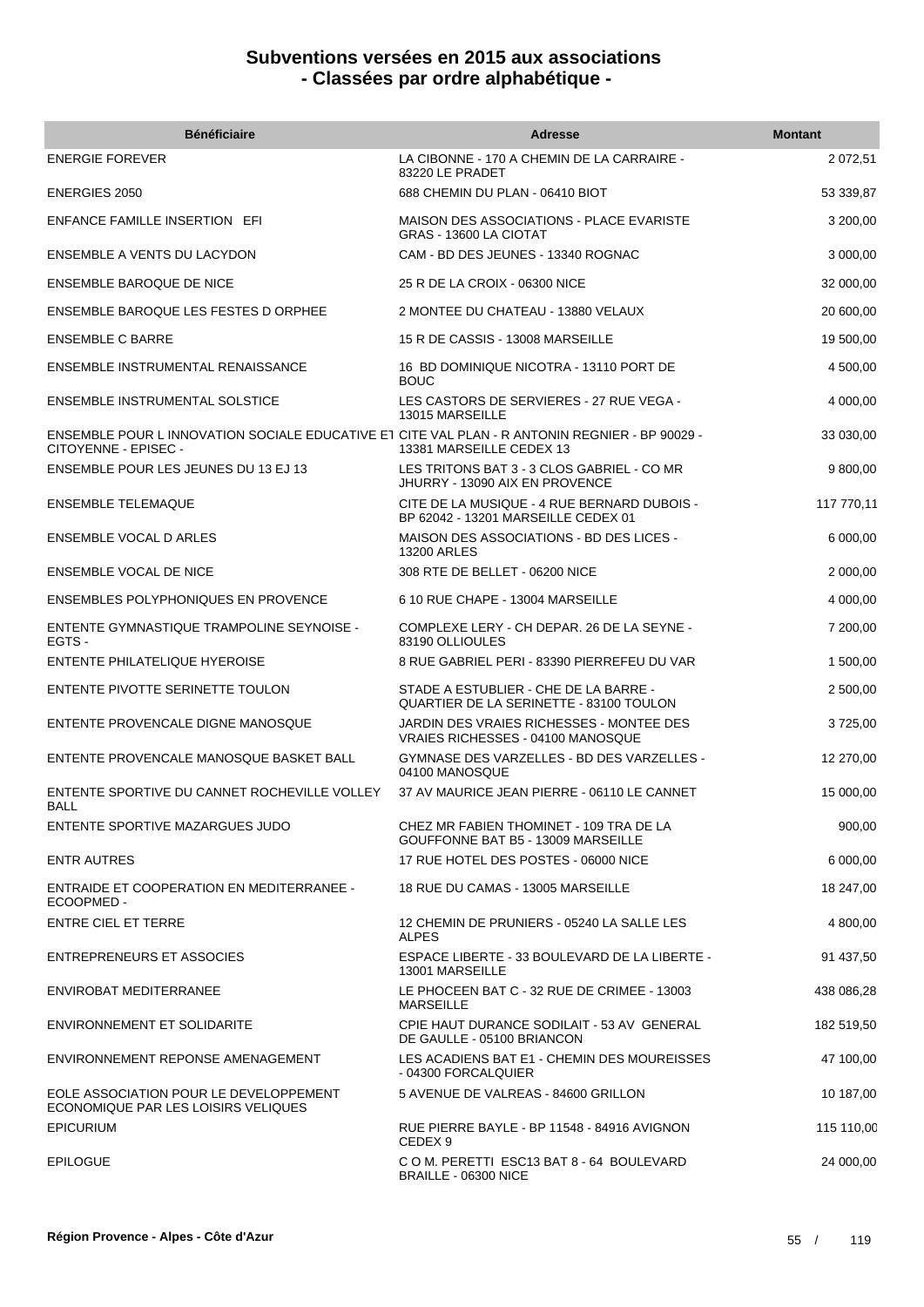| <b>Bénéficiaire</b>                                             | <b>Adresse</b>                                                                    | <b>Montant</b> |
|-----------------------------------------------------------------|-----------------------------------------------------------------------------------|----------------|
| <b>EPONA</b>                                                    | LE DEVEN- CENTRE EQUESTRE - 13800 ISTRES                                          | 3 200,00       |
| EQUIPE COMPETITION CHAMPSAUR                                    | HOTEL DE VILLE - 05260 SAINT-JEAN-SAINT-<br><b>NICOLAS</b>                        | 8768,07        |
| <b>EQUIPE SAINT VINCENT</b>                                     | EGLISE SAINTE DOUCELINE - LE PYANET - 83400<br><b>HYERES</b>                      | 6 000,00       |
| <b>ERIC PESTY EDITEUR</b>                                       | C O MR PRESTY ERIC - 10 R DES MAUVESTIS -<br>13002 MARSEILLE                      | 3 000,00       |
| ES PROPRETE - ESP - ECONOMIE SOLIDAIRE DE<br><b>PROPRETE</b>    | CHEZ M. MICHEL KULA - 2685 AV JOHN KENNEDY -<br>83140 SIX FOURS LES PLAGES        | 12 000,00      |
| ESCRIME PAYS D AIX EN PROVENCE                                  | 10 AV PAUL CEZANNE - 13090 AIX EN PROVENCE                                        | 7 572,39       |
| <b>ESCRIME PROVENCE</b>                                         | C O MME EMMANUELLE VIGNOLO - 1 IMP DES<br>INDEPENDANTS - 13013 MARSEILLE          | 2 000,00       |
| ESCRIME SPORT ET LOISIR AUBAGNE                                 | IMM LE GALOUBET - AVENUE JOSEPH FALLEN -<br>13400 AUBAGNE                         | 18 000,00      |
| E.S.F SERVICES ECONOMIE SOCIALE ET FAMILIALE<br><b>SERVICES</b> | 6 RUE ANDRE ISAIA - 13013 MARSEILLE                                               | 9 000,00       |
| ESPACE ACCUEIL AUX ETRANGERS                                    | 22 RUE MATHIEU STILATTI - 13003 MARSEILLE                                         | 55 000,00      |
| <b>ESPACE CULTURE</b>                                           | 42 LA CANEBIERE - 13001 MARSEILLE                                                 | 88 500,00      |
| ESPACE CULTUREL DE CHAILLOL                                     | OFFICE DE TOURISME - 05260 SAINT-MICHEL-DE-<br>CHAILLOL                           | 75 571,44      |
| <b>ESPACE CULTUREL MEDITERRANEE</b>                             | 11 BD DE BRIANCON - 13003 MARSEILLE                                               | 20 600,00      |
| ESPACE DE L ART CONCRET                                         | CHATEAU DE MOUANS SARTOUX - 13 PL SUZANNE<br>DE VILLENEUVE - 06370 MOUANS SARTOUX | 178 000,00     |
| <b>ESPACE FORMATION</b>                                         | 3 CHEMIN SAINT PIERRE - 13800 ISTRES                                              | 95 045,30      |
| <b>ESPACE JEUNES SEPTEMES</b>                                   | PLACE DIDIER TRAMONI - 13240 SEPTEMES LES<br><b>VALLONS</b>                       | 14 129,50      |
| <b>ESPACE MAGNAN</b>                                            | 31 RUE LOUIS COPPET - 06000 NICE                                                  | 8 600,00       |
| <b>ESPACE MEDITERRANEE</b>                                      | 28 RUE PICOT - 83000 TOULON                                                       | 37 400,00      |
| ESPACE NOUVELLES SOLIDARITES                                    | 3BIS PLACE DE LA MARELLE - 84000 AVIGNON                                          | 1 080,00       |
| ESPACE PEDAGOGIE FORMATION FRANCE EPFF                          | 21 R ROUX DE BRIGNOLES - 13006 MARSEILLE                                          | 3 600,00       |
| ESPACE PLURIEL JEUNES                                           | PL CHAMPOLLION - 13800 ISTRES                                                     | 4 100,00       |
| ESPACE SANTE JEUNES DU BASSIN CANNOIS                           | 13 R DU DOCTEUR BUDIN - 06400 CANNES                                              | 11 080,00      |
| ESPACE SOCIAL ET CULTUREL DE LA CROIX DES<br><b>OISEAUX</b>     | LA CROIX DES OISEAUX - PL DU TAMBOUR D<br>ARCOLE - 84000 AVIGNON                  | 17 800,00      |
| <b>ESPACE SOLIDARITES</b>                                       | 7 PLACE DANIEL PERRIN - 83500 LA SEYNE SUR<br>MER                                 | 10 800,00      |
| ESPLANADE GANAY BOULISTE                                        | 32 RUE CAMILLE DESMOULINS - 13009 MARSEILLE                                       | 5 000,00       |
| <b>ESPRIT DE PARTAGE</b>                                        | VAUBELLE - 04200 ST VINCENT SUR JABRON                                            | 1 000,00       |
| <b>ESVL PLANET CIRCUS</b>                                       | GYMNASE JEAN GRANELLE - AV DES PLANS - 06270<br><b>VILLENEUVE LOUBET</b>          | 1 304,00       |
| ETAT ETRANGER                                                   | 43 RUE CURIOL - 13001 MARSEILLE                                                   | 3 000,00       |
| ETINCELLE 2000                                                  | LE PARC DU VALLAT BAT 9A - RTE BLANCHE -<br>QUARTIER DU FONT ROY - 13120 GARDANNE | 15 000,00      |
| ETOILE DE MENTON                                                | RESTAURANT LOU PASTRE - 9 RUE TRENCA -<br>06500 MENTON                            | 2 500,00       |
| ETOILE PONGISTE DU CANTON DE FAYENCE                            | AV ROBERT FABRE - GYMNASE LOU BAGUIE - 83440<br><b>FAYENCE</b>                    | 7 534,54       |
| ETOILE SPORTIVE DE CUGES                                        | HOTEL DE VILLE - 13780 CUGES LES PINS                                             | 1 500,00       |
| ETOILE SPORTIVE DE LA CIOTAT                                    | STADE BOUISSOU - AVENUE EMILE RIPERT - 13600<br><b>LA CIOTAT</b>                  | 7 702,20       |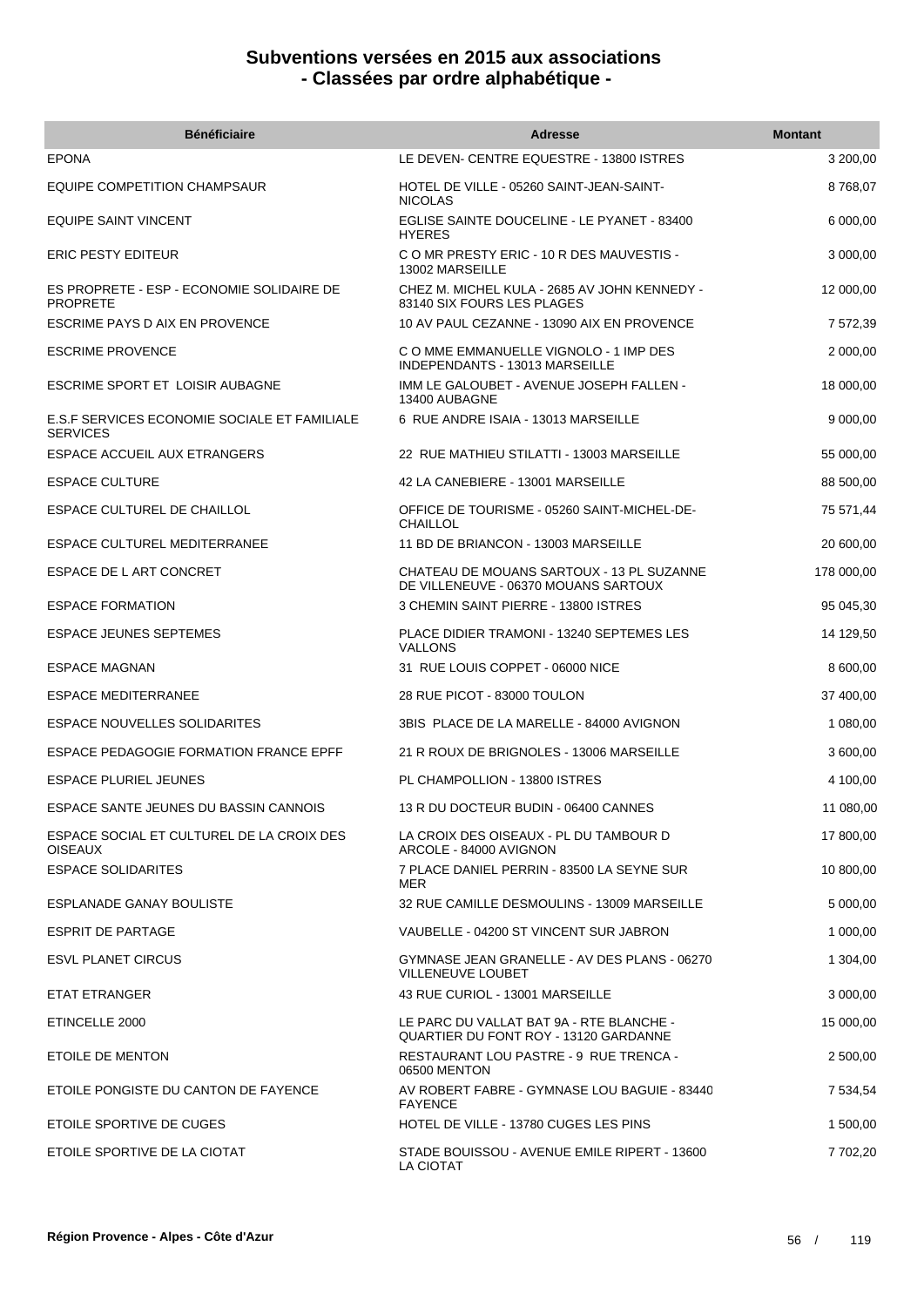| <b>Bénéficiaire</b>                                                                                 | <b>Adresse</b>                                                                         | <b>Montant</b> |
|-----------------------------------------------------------------------------------------------------|----------------------------------------------------------------------------------------|----------------|
| ETOILE SPORTIVE DE SAINT ANDRE DE LA ROCHE                                                          | STADE MUNICIPAL JULES GOTI - 134 QU DE LA<br>BANQUIERE - 06730 SAINT ANDRE DE LA ROCHE | 3 500,00       |
| ETOILE SPORTIVE PENNOISE                                                                            | COMPLEXE SPORTIF G.CAMOIN - ALL DU STADE -<br>13821 LA PENNE SUR HUVEAUNE              | 41 750,99      |
| ETOILE SPORTIVE VILLENEUVE LOUBET PELOTE<br><b>BASQUE ET PROVENCALE - ESVL PELOTE</b>               | PARC DES SPORTS MUNICIPAL - AVENUE DES<br>PLANS - 06270 VILLENEUVE LOUBET              | 2 200,00       |
| ETUDE SENSIBILISATION ET PREVENTION DE L<br><b>ERRANCE ESP ERRANCE</b>                              | 68 BD DE LA LIBERATION - 13004 MARSEILLE                                               | 3 600,00       |
| ETUDES ET REALISATIONS                                                                              | 81 AV JOSEPH LOUIS ORTOLAN - 83100 TOULON                                              | 1 500,00       |
| <b>EUCC FRANCE</b>                                                                                  | 9 RUE DU VAL DE GRACE - 75005 PARIS                                                    | 986,75         |
| EURASIA NET                                                                                         | 67 LA CANEBIERE - 13001 MARSEILLE                                                      | 18 200,00      |
| <b>EUROCIRCLE</b>                                                                                   | 47 RUE DU COQ - 13001 MARSEILLE                                                        | 228 478,40     |
| <b>EUROSCOPE</b>                                                                                    | LOTISSEMENT LES ROSES - LA CLAPIERE - 05200<br><b>EMBRUN</b>                           | 23 555,00      |
| <b>EVALECO</b>                                                                                      | 4 PL HENRI PILASTRE - 06520 MAGAGNOSC                                                  | 85 500,00      |
| EVALUATION LOGEMENT INITIATIVE ALTERITE ELIA                                                        | 1 R SAINT FERREOL - 13001 MARSEILLE                                                    | 32 400,00      |
| <b>EVEIL DE NICE</b>                                                                                | 214 BD DU MONT BORON - 06300 NICE                                                      | 3516,00        |
| EVEIL LOISIR FAMILLE ET SPORT - LES ELFES -                                                         | 17 RUE GORGUES - 13390 AURIOL                                                          | 11 340,00      |
| EVEIL PLAISIR SPORT                                                                                 | ROND POINT DE PROVENCE - RTE DE<br>POURRIERES - 13530 TRETS                            | 12 000,00      |
| <b>EVEIL TON ART</b>                                                                                | SITE VICTORINE BOX 14 - 16 AV EDOUARD GRINDA -<br>06200 NICE                           | 14 000,00      |
| EVOLIO CUM SUD                                                                                      | 216 CHE DU CHARREL - 13400 AUBAGNE                                                     | 72 125,00      |
| EVOLIO PAYS D AUBAGNE ET DE L ETOILE PAE                                                            | 216 CHEMIN DU CHARREL - 13400 AUBAGNE                                                  | 114 475,82     |
| <b>EX NIHILO</b>                                                                                    | 36 R DE TIVOLI - 13005 MARSEILLE                                                       | 19 500,00      |
| EXPEDITIONS EN MER ET MONTAGNE - EXPE2M -                                                           | ROUTE DES GOUDES - 30 IMPASSE DE L<br>ESCALETTE - 13009 MARSEILLE                      | 12 000,00      |
| <b>EXPRESSION FLAMENCA</b>                                                                          | 68 R SAINTE - 13001 MARSEILLE                                                          | 9 000,00       |
| EXPRESSION MUSICALE OLLIOULAISE EMO                                                                 | HOTEL DE VILLE - AV DU GENERAL DE GAULLE - BP<br>108 - 83190 OLLIOULES                 | 1 680,00       |
| EXPRESSIONS LITTERAIRES UNIVERSELLES ELU                                                            | 233 RUE DE ROME - 84100 ORANGE                                                         | 6 528,54       |
| EYGUIERES XV                                                                                        | MAISON DES ASSOCIATIONS - FAUBOURG REYRE -<br>13430 EYGUIERES                          | 3 000,00       |
| E4 EXPERTISE ECOLOGIQUE EDUCATION A L<br><b>ENVIRONNEMENT</b>                                       | MAISON VIE ASSOCIATIVE - PLACE ROMEE DE<br>VILLENEUVE - 13090 AIX EN PROVENCE          | 3 000,00       |
| <b>FACE MEDITERRANEE</b>                                                                            | 25 RUE VICTOR CLAPPIER - 83000 TOULON                                                  | 10 000,00      |
| <b>FACE SUD PROVENCE</b>                                                                            | SAINT MAURONT - 93 R FELIX PYAT - 13003<br><b>MARSEILLE</b>                            | 13 335,60      |
| <b>FACE VAUCLUSE</b>                                                                                | LE VINCI - 2 PLACE ALEXANDRE FAMESE - 84000<br><b>AVIGNON</b>                          | 22 140,00      |
| FAI AR FORMATION AVANCEE ET ITINERANTE DES ARTS 225 AV DES AYGALADES - 13015 MARSEILLE<br>DE LA RUE |                                                                                        | 164 735,93     |
| <b>FAIRE ROUTE AVEC TOI</b>                                                                         | BATTERIE SUD - 2275 CHEMIN DE LA GAVARESSE -<br>BP 43 - 83220 LE PRADET                | 38 940,00      |
| <b>FAIRPLAYLIST</b>                                                                                 | MAIS DES ASSOC DU 11EME - 8 RUE DU GAL<br>RENAULT - 75011 PARIS                        | 9 600,00       |
| <b>FAMILLES ET MEDIATIONS</b>                                                                       | RD 7N VERLAQUE - 13530 TRETS                                                           | 4 000,00       |
| FAMILLES RURALES FEDERATION DEPARTEMENTALE                                                          | 19 BIS CHE DE LA MINE - 13660 ORGON                                                    | 1 800,00       |
| <b>FAMILLES RURALES FEDERATION DEPARTEMENTALE</b><br>DES BOUCHES DU RHONE                           | 5 RUE ALPHONSE DAUDET - 13111 COUDOUX                                                  | 8 266,00       |
| <b>FAMILLES SYSTEMES 04</b>                                                                         | 5 BIS BD ELEMIR BOURGES - 04100 MANOSQUE                                               | 7 485,29       |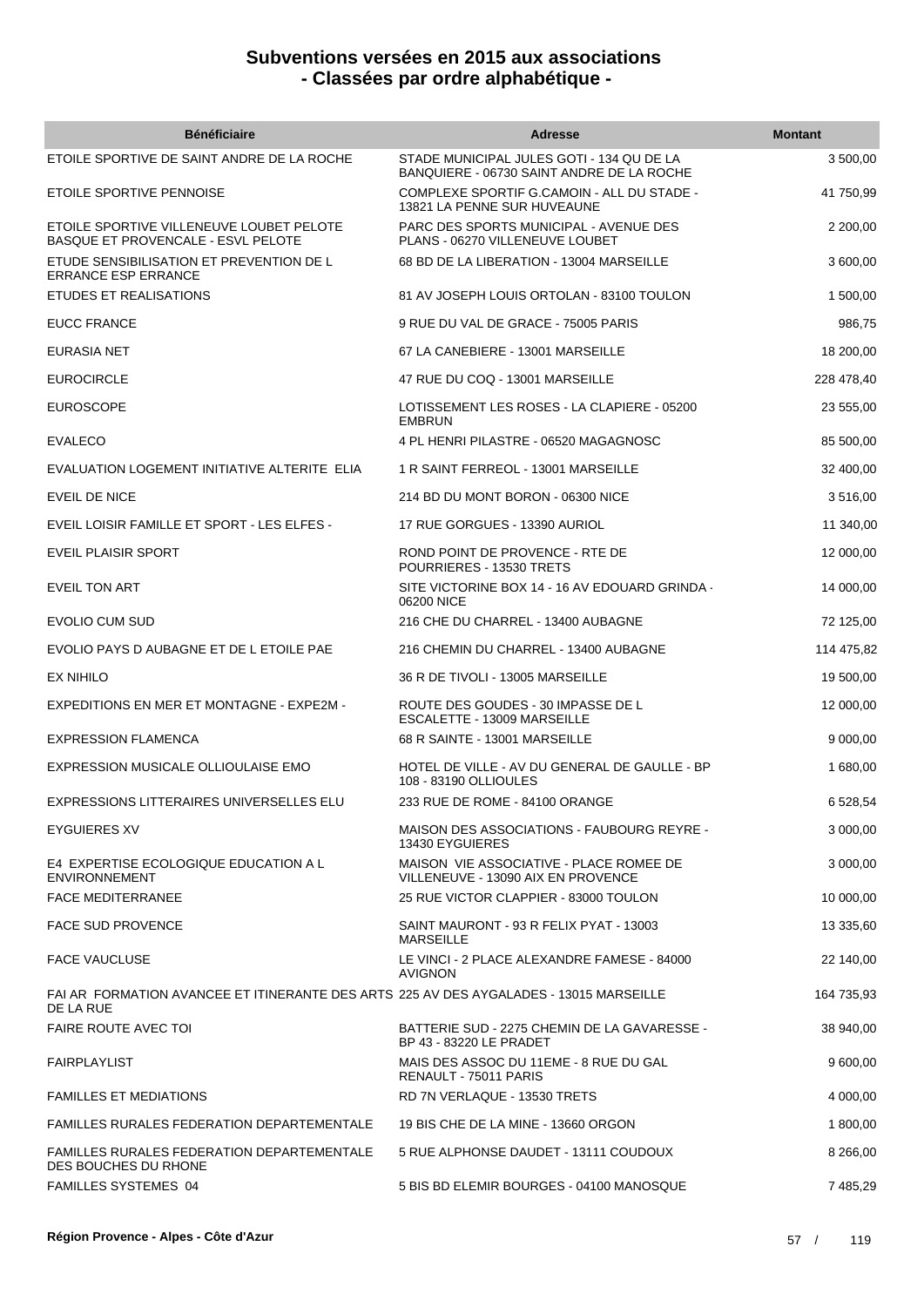| <b>Bénéficiaire</b>                                                                                                              | <b>Adresse</b>                                                                                            | <b>Montant</b> |
|----------------------------------------------------------------------------------------------------------------------------------|-----------------------------------------------------------------------------------------------------------|----------------|
| <b>FANTAISIE PROD</b>                                                                                                            | 119 AV DES MOULINS - 83200 TOULON                                                                         | 6 000,00       |
| FC BOCAGE FONDACLE LES OLIVES                                                                                                    | RES FONDACLE BAT PORT PIN 1 - 23 RUE DU PR<br>ARNAUD - 13013 MARSEILLE                                    | 2 000,00       |
| <b>FC SEPTEMES</b>                                                                                                               | 141 LA GAVOTTE PEYRET - BAT H - 13240<br>SEPTEMES LES VALLONS                                             | 7 500,00       |
| FEARLESS MEDITERRANEE CENTRE RE MED. DE<br><b>CREATION ET FORMATION DANS LES ARTS</b>                                            | 7 IMPASSE COLOMBANI - 13002 MARSEILLE                                                                     | 9 400,00       |
| FED REG DES ASSO DE MAISONS D ACCUEIL DES<br><b>FAMILLES ET AMIS DE DETENUS</b>                                                  | CITE DES ASSOCIATIONS - 93 LA CANEBIERE -<br>BOITE 362 - 13001 MARSEILLE                                  | 2 000,00       |
| FED. REG. MAISONS FAMILIALES RURALES EDUCATION<br>ORIENTATION PROVENCE LANGUEDOC                                                 | ATELIER DES ROUES F002 - 3 RUE YVAN<br>AUDOUARD - 13200 ARLES                                             | 58 031,91      |
| FED REG OFFICES DE TOURISME SYNDICATS D<br>INITIATIVE FROTSI DE LA REGION PROVENCE                                               | LES ALL PROVENCALES - 300 AV GIUSEPPE VERDI -<br>BP 160 - 13605 AIX EN PROVENCE CEDEX 1                   | 114 900,00     |
| FEDERATION ALPILLES DURANCE DES SOCIETES ET<br>CONFRERIES DE SAINT ELOI SAINT ROCH ET                                            | MAIRIE ANNEXE - 13160 CHATEAURENARD                                                                       | 3 000,00       |
| <b>FEDERATION CGT FAPT</b>                                                                                                       | CASE 545 - 263 RUE DE PARIS - 93515 MONTREUIL<br><b>CEDEX</b>                                             | 6 000,00       |
| FEDERATION DE VAUCLUSE POUR LA PECHE ET LA<br>PROTECTION DU MILIEU AQUATIQUE                                                     | 575 CHE DES FONTANELLES - 84800 L ISLE SUR LA<br><b>SORGUE</b>                                            | 52 264,00      |
| FEDERATION DEPARTEMENTALE ADMR DES ALPES<br><b>MARITIMES</b>                                                                     | 2-6 RUE SAINT JEAN D ANGELY - 18 RUE COLONEL<br>GUIDE - BP 30047 - 06301 NICE CEDEX 04                    | 6 000,00       |
| FEDERATION DEPARTEMENTALE DES CENTRES<br>SOCIAUX ET SOCIO CULTURELS DE VAUCLUSE                                                  | 16 AV PAUL CLAUDEL - 84000 AVIGNON                                                                        | 16 800,00      |
| FEDERATION DEPARTEMENTALE DES FOYERS RURAUX 4 CRS DE LA REPUBLIQUE - 13350 CHARLEVAL<br>DES BOUCHES DU RHONE                     |                                                                                                           | 25 800,00      |
| FEDERATION DEPARTEMENTALE DES GROUPEMENT DE 39 RUE ALEXANDRE BLANC - 84000 AVIGNON<br>DEFENSE CONTRE LES ORGANISMES NUISIBLES DU |                                                                                                           | 9720,00        |
| FEDERATION DEPARTEMENTALE DES SYNDICATS D<br>EXPLOITANTS AGRICOLES DES BOUCHES-DU-                                               | MAISON DES AGRICULTEURS - AVENUE HENRI<br>PONTIER - 13626 AIX EN PROVENCE CEDEX 1                         | 21 224,18      |
| FEDERATION DEPARTEMENTALE DES SYNDICATS D<br><b>EXPLOITANTS AGRICOLES DU VAR</b>                                                 | 26 BOULEVARD JEAN JAURES - 83300<br><b>DRAGUIGNAN</b>                                                     | 4 680,00       |
| FEDERATION DEPARTEMENTALE DES SYNDICATS D<br>EXPLOITANTS AGRICOLES HAUTES ALPES                                                  | CHAMBRE D AGRICULTURE - 8T RUE CAPITAINE<br><b>BRESSON - 05000 GAP</b>                                    | 9 000,00       |
| FEDERATION DEPARTEMENTALE DU MOUVEMENT<br>CONTRE LE RACISME ET POUR L AMITIE ENTRE                                               | 34 COURS JULIEN - 13006 MARSEILLE                                                                         | 14 400,00      |
| FEDERATION DEPARTEMENTALE OVINE DES BOUCHES<br>DU RHONE SYNDICAT DES ELEVEURS                                                    | AVENUE DE CERET - 13310 ST MARTIN DE CRAU                                                                 | 3 000,00       |
| FEDERATION DES ALPES DE HAUTE PROVENCE POUR<br>LA PECHE ET LA PROTECTION DU MILIEU                                               | IMMEUBLE ETOILE DES ALPES BAT 8 - TRAVERSE<br>DES EAUX CHAUDES - BP 103 - 04000 DIGNE LES<br><b>BAINS</b> | 16 502,50      |
| FEDERATION DES ALPES MARITIMES POUR LA PECHE ET LE QUADRA - 455 PROMENADE DES ANGLAIS -<br>LA PROTECTION DU MILIEU               | 06299 NICE CEDEX 03                                                                                       | 38 802,21      |
| FEDERATION DES BOUCHES DU RHONE DU SECOURS<br>POPULAIRE FRANCAIS                                                                 | 45 RUE LOCARNO - 13005 MARSEILLE                                                                          | 12 478,62      |
| FEDERATION DES BOUCHES-DU-RHONE POUR LA<br>PECHE ET LA PROTECTION DU MILIEU                                                      | 8 PARC D ACTIVITE DE BONPERTUIS - R D ARMENIE<br>- 13120 GARDANNE                                         | 75 153,01      |
| FEDERATION DES CALANDRETAS DE PROVENCE                                                                                           | CALANDRETA D AURENJA - ROUTE DE<br>CADEROUSSE - 84100 ORANGE                                              | 82 500,00      |
| FEDERATION DES CENTRES SOCIAUX ET<br>SOCIOCULTURELS DE LA COTE D AZUR                                                            | CENTRE NELSON MANDELA - 296 RUE JEAN<br>VILARD - BP 435 - 83514 LA SEYNE SUR MER CEDEX                    | 10 000,00      |
| FEDERATION DES CONSEILS DE PARENTS D ELEVES<br><b>DES ALPES MARTIMES</b>                                                         | 6 RUE DE FRANCE - 06000 NICE                                                                              | 3 600,00       |
| FEDERATION DES CONSERVATOIRES D ESPACES<br><b>NATURELS</b>                                                                       | 6 RUE JEANNE D ARC - 45000 ORLEANS                                                                        | 9 600,00       |
| FEDERATION DES GROUPEMENTS CORSES DE<br>MARSEILLE ET DES BOUCHES DU RHONE                                                        | 69 71 R SYLVABELLE - 13006 MARSEILLE                                                                      | 3 500,00       |
| FEDERATION DES HAUTES ALPES POUR LA PECHE ET<br>PROTECTION DU MILIEU AQUATIQUE                                                   | LE VAPINCUM II - 16 AVENUE JEAN JAURES - 05000<br>GAP                                                     | 33 817,74      |
| FEDERATION DES SOCIETES NAUTIQUES DES BOUCHES 233 CORNICHE KENNEDY - 13007 MARSEILLE<br>DU RHONE                                 |                                                                                                           | 11 056,25      |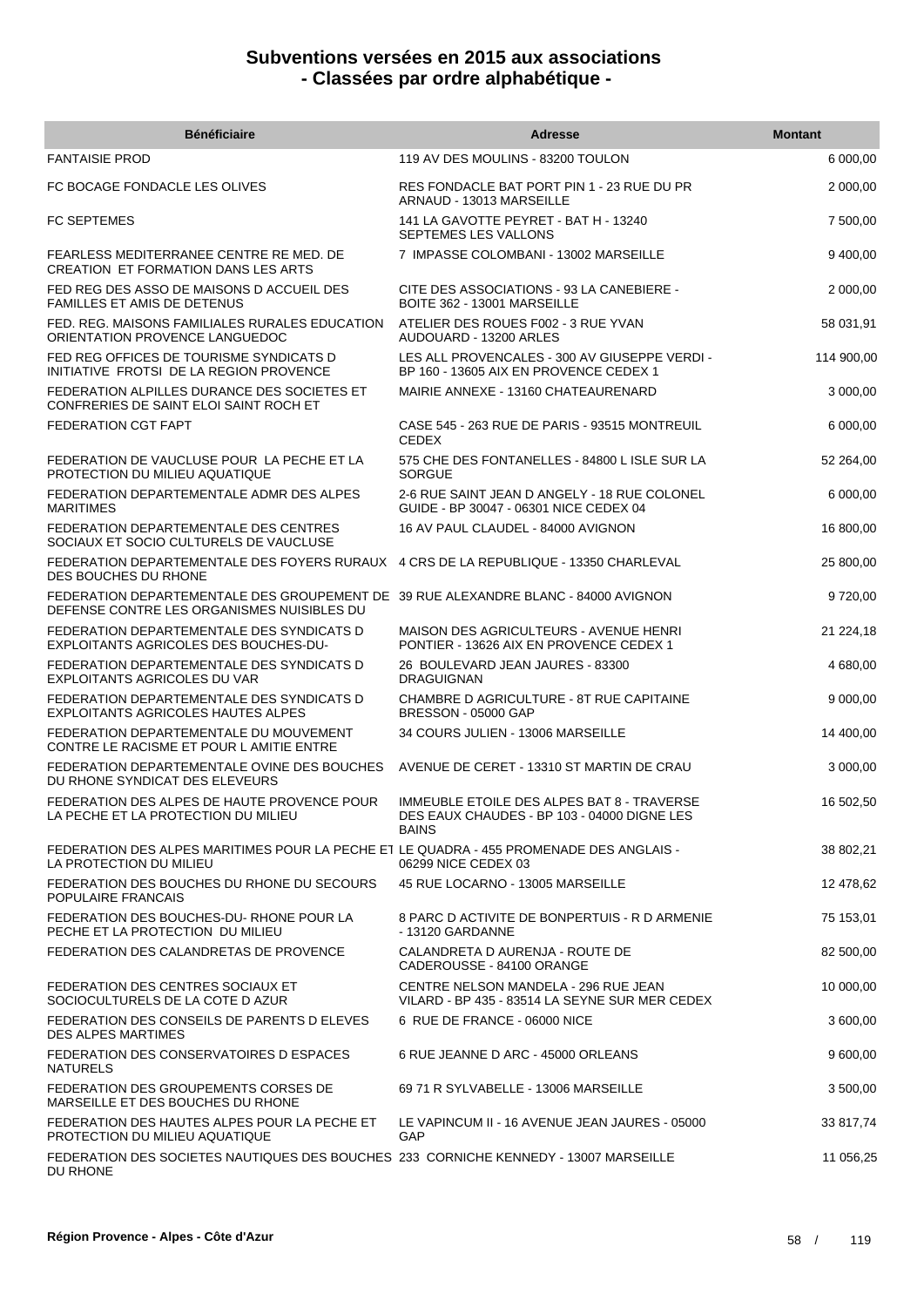| <b>Bénéficiaire</b>                                                                                                       | <b>Adresse</b>                                                                                              | <b>Montant</b> |
|---------------------------------------------------------------------------------------------------------------------------|-------------------------------------------------------------------------------------------------------------|----------------|
| FEDERATION DES SPIRULINERS DE FRANCE                                                                                      | PL MARCEL GONTIER - 34800 CLERMONT L<br><b>HERAULT</b>                                                      | 9 977,21       |
| FEDERATION DES SYNDICATS D EXPLOITANTS<br>AGRICOLES FAMILIAUX DE VAUCLUSE MODEF                                           | 49 AV DU PORTAIL NEUF - 84190 BEAUMES DE<br><b>VENISE</b>                                                   | 2790,00        |
| FEDERATION DES UNIONS DES MAIRES DE LA REGION<br>PROVENCE ALPES-COTE D AZUR                                               | HOTEL DE LA REGION - 27 PLACE JULES GUESDE -<br>13002 MARSEILLE                                             | 60 000,00      |
| FEDERATION DES VIGNERONS INDEPENDANTS DE LA<br>REGION PROVENCE ALPES COTE D AZUR                                          | MAISON DES AGRICULTEURS - 22 AV HENRI<br>PONTIER - 13626 AIX EN PROVENCE CEDEX 1                            | 27 532,00      |
| FEDERATION DES VIGNERONS INDEPENDANTS DU VAR                                                                              | 95 R DE LA BRUYERE - ZAC DE NICOPOLIS - 83170<br><b>BRIGNOLES</b>                                           | 4 200,00       |
| FEDERATION DU SECOURS POPULAIRE FRANCAIS DU<br>DEPARTEMENT DES HAUTES                                                     | LES MESANGES - ROUTE DE CHALVET - BP 88 -<br>05200 EMBRUN                                                   | 14 773,84      |
| FEDERATION DU VAR POUR LA PECHE ET LA<br>PROTECTION EN MILIEU AQUATIQUE                                                   | IMMEUBLE FOCH - RUE DES DEPORTES - BP 104 -<br>83172 BRIGNOLES CEDEX                                        | 127 404,24     |
| FEDERATION FOLKLORIQUE MEDITERRANEENNE                                                                                    | MAIRIE DE ST CANNAT - 14 PL DE LA REPUBLIQUE -<br>13760 SAINT CANNAT                                        | 8 000,00       |
| FEDERATION FRANCAISE D ATHLETISME                                                                                         | 33 AV PIERRE DE COUBERTIN - 75640 PARIS CEDEX<br>13                                                         | 69 700,00      |
| FEDERATION FRANCAISE DE DANSE ALPES COTE D<br>AZUR FFD CRPACA                                                             | LA BATARELLE - 93 R GRATTELOUP - 13013<br><b>MARSEILLE</b>                                                  | 9595,81        |
| FEDERATION FRANCAISE DE FOOTBALL DISTRICT DU<br><b>VAR</b>                                                                | 169 AV CHARLES MARIE BRUN - 83130 LA GARDE                                                                  | 4 200,00       |
| FEDERATION FRANCAISE DE LA MONTAGNE ET DE L<br><b>ESCALADE</b>                                                            | 8-10 QUAI DE LA MARNE - 75019 PARIS                                                                         | 5 222,05       |
| FEDERATION FRANCAISE DE LA MONTAGNE ET DE L<br>ESCALADE COMITE REGIONAL COTE D AZUR                                       | MAISON REGIONALE DES SPORTS - 809 BD DES<br>ECUREUILS - IMM ESTEREL GALLERY - 06210<br>MANDELIEU LA NAPOULE | 8 000,00       |
| FEDERATION FRANCAISE DE VOILE                                                                                             | 17 R HENRI BOCQUILLON - 75015 PARIS                                                                         | 22 000,00      |
| FEDERATION FRANCAISE DE VOL A VOILE                                                                                       | 29 RUE DE SEVRES - 75006 PARIS                                                                              | 85 750,61      |
| FEDERATION FRANCAISE DES RELAIS D ETAPE ET DU<br><b>TOURISME EQUESTRE</b>                                                 | FERME EQUESTRE PUITS RIQUIER - ROUTE DE<br>BAUDINARD - 83630 REGUSSE                                        | 9 000,00       |
| FEDERATION HOSPITALIERE DE FRANCE FHF                                                                                     | 1 B RUE CABANIS - 75014 PARIS                                                                               | 30 000,00      |
| FEDERATION INDEPENDANTE ET DEMOCRATIQUE<br><b>LYCEENNE FIDL</b>                                                           | 9 B RUE LEON GIRAUD - 75019 PARIS                                                                           | 4 800,00       |
| FEDERATION INTER CAISSES D ALLOCATIONS<br><b>FAMILIALES PROVENCE ALPES COTE</b>                                           | 215 CHEMIN DE GIBBES - 13014 MARSEILLE                                                                      | 6 000,00       |
| FEDERATION MAISONS ET POLE DE SANTE EN<br>PROVENCE ALPES COTE D AZUR                                                      | MAISON MEDICALE - 39 AV JULES ANDRAUD - 13880<br>VELAUX                                                     | 3 000,00       |
| FEDERATION NATIONALE DES ASSO D ACCUEIL ET DE<br><b>REINSERTION SOCIALE REGIONS PACA CORSE</b>                            | 56 R PARADIS - 13006 MARSEILLE                                                                              | 9 600,00       |
| FEDERATION NATIONALE DES COMPAGNIES DE<br>THEATRE ET D ANIMATION COMITE                                                   | C O M SISCO - 7B RUE DE TURENNE - 13003<br><b>MARSEILLE</b>                                                 | 9 100,00       |
| FEDERATION NATIONALE DES LARYNGECTOMISES                                                                                  | CLINIQUE KORIAN LES TROIS JOURS - 517 CHE DU<br>GRAND PRE - 13112 LA DESTROUSSE                             | 2 800,00       |
| FEDERATION NATIONALE DES PECHEURS<br>PLAISANCIERS ET SPORTIFS DE FRANCE F.N.P.P.S.F.                                      | 26 RUE PAUL SALLOU - 22700 PERROS-GUIREC                                                                    | 6 000,00       |
| FEDERATION NATIONALE DES VIDEOS DES PAYS ET<br><b>DES QUARTIERS FNVPQ</b>                                                 | MAISON DES ASSOCIATIONS - PL ROMEE DE<br>VILLEUNEUVE - LE LIGOURES - 13090 AIX EN<br><b>PROVENCE</b>        | 3 000,00       |
| FEDERATION NATIONALE DU MERITE MARITIME ET DE LA 72 R DE LA REPUBLIQUE - 13002 MARSEILLE<br>MEDAILLE D HONNEUR DES MARINS |                                                                                                             | 4 500,00       |
| FEDERATION PATRIMOINE MARITIME MEDITERRANEEN<br><b>FPMM</b>                                                               | 95 RUE HENRI FRUCHIER - 13600 LA CIOTAT                                                                     | 900,00         |
| FEDERATION REGIONALE DE DEFENSE CONTRE<br>ORGANISMES NUISIBLES DE LA REGION PACA                                          | 39 RUE ALEXANDRE BLANC - 84000 AVIGNON                                                                      | 57 838,20      |
| FEDERATION REGIONALE DES GROUPEMENTS DE<br>DEFENSE SANITAIRE PACA - FRGDS -                                               | MAISON REGIONALE DE L ELEVAGE - 570 AV DE LA<br>LIBERATION - 04100 MANOSQUE                                 | 235 400,00     |
| FEDERATION REGIONALE DES GROUPES D ETUDES ET<br>DE DEVELOPPEMENT AGRICOLES                                                | MAISON DES AGRICULTEURS - 22 AVENUE HENRI<br>PONTIER - 13626 AIX EN PROVENCE CEDEX 1                        | 42 500,00      |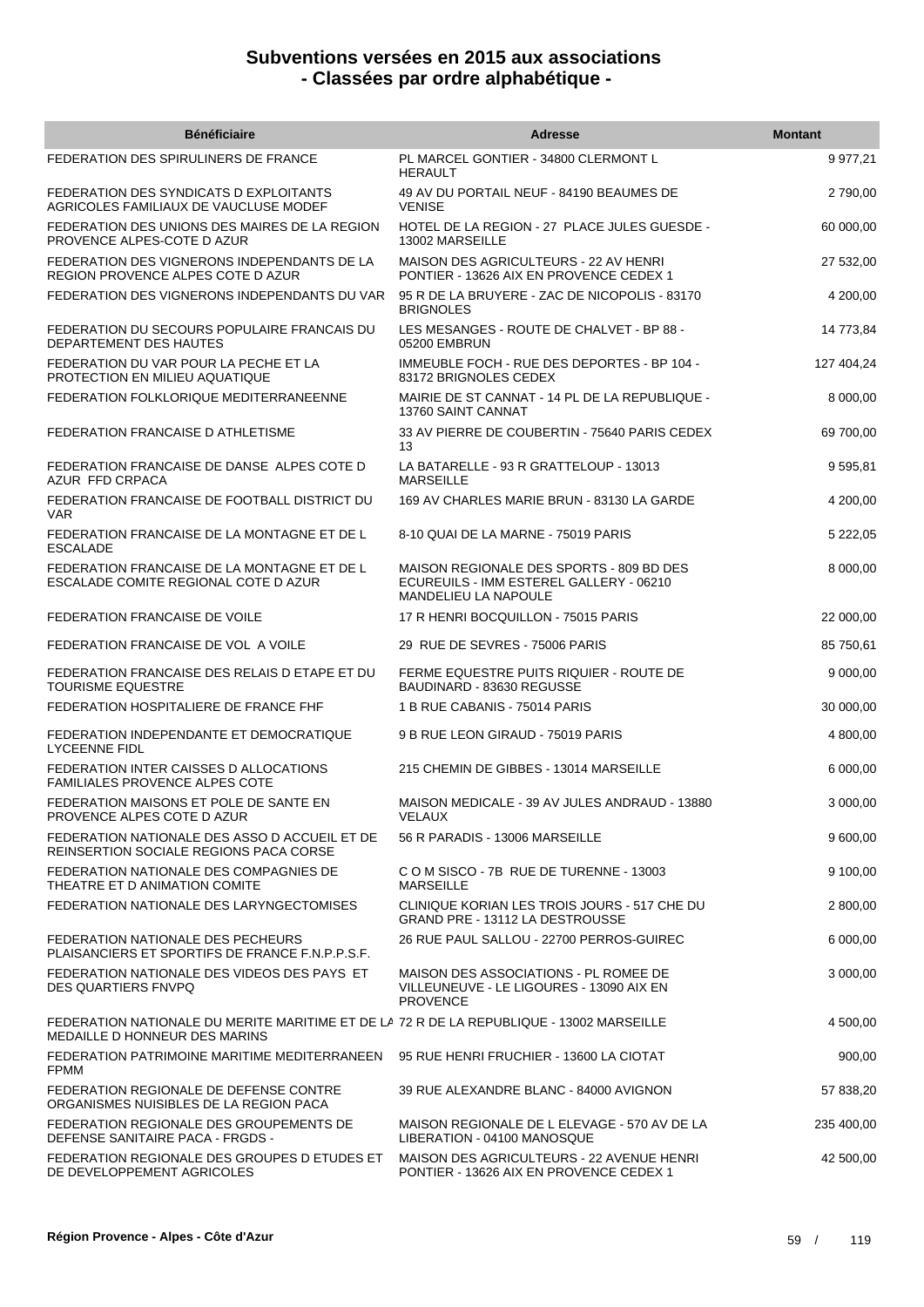| <b>Bénéficiaire</b>                                                                                          | <b>Adresse</b>                                                                                              | <b>Montant</b> |
|--------------------------------------------------------------------------------------------------------------|-------------------------------------------------------------------------------------------------------------|----------------|
| FEDERATION REGIONALE DES INDUSTRIES AGRO<br>ALIMENTAIRES - FRIAA -                                           | CITE DE L ALIMENTATION - 100 RUE PIERRE BAYLE<br>- BP 11548 - 84140 MONTFAVET                               | 321 500,00     |
| FEDERATION REGIONALE DES LOGIS PROVENCE ALPES 8 RUE NEUVE SAINT MARTIN - BP 1180 - 13222<br>COTE D AZUR      | MARSEILLE CEDEX 01                                                                                          | 12 500,00      |
| FEDERATION REGIONALE DES SYNDICATS D<br>EXPLOITANTS AGRICOLES DE PROVENCE ALPES                              | MAISON DES AGRICULTEURS - 22 AVENUE HENRI<br>PONTIER - 13626 AIX EN PROVENCE CEDEX 1                        | 56 380,00      |
| FEDERATION REGIONALE MEDITERRANEENNE DES<br>MAISONS DES JEUNES ET DE LA CULTURE                              | 1 RUE DE L EQUERRE - 13800 ISTRES                                                                           | 14 200,00      |
| FEDERATION REGIONALE OVINE DU SUD-EST FROSE                                                                  | PARC ACTIVITES ST JOSEPH - 570 AV DE LA<br>LIBERATION - 04100 MANOSQUE                                      | 5 000,00       |
| FEDERATION REGIONALE PROVENCE ALPES COTE D<br>AZUR DU MOUVEMENT FRANCAIS POUR                                | 13 R DE LA VENUS D ARLES - 84000 AVIGNON                                                                    | 2 000,00       |
| FEDERATION SPORTIVE ET GYMNIQUE DU TRAVAIL<br>LIGUE ALPES MEDITERRANNEE                                      | 10 R GIRARDIN - 13007 MARSEILLE                                                                             | 34 357,14      |
| FEDERATION SYNDICALE UNITAIRE                                                                                | BOURSE DU TRAVAIL - 23 BOULEVARD CHARLES<br>NEDELEC - 13331 MARSEILLE CEDEX 03                              | 49 500,00      |
| FEDERATION THERMALE ET CLIMATIQUE FRANCAISE                                                                  | 71 TER RUE FROIDEVAUX - 75014 PARIS                                                                         | 6 000,00       |
| FEDERATION TOULOURENC CULTURE COMMUNE                                                                        | HOTEL DE VILLE - 26570 MONTBRUN LES BAINS                                                                   | 2 174,39       |
| FEDERATION UNIE DES AUBERGES DE JEUNESSE - FUAJ 27 RUE PAJOL - 75018 PARIS                                   |                                                                                                             | 3 827,10       |
| <b>FEES D HIVER</b>                                                                                          | CHAMP ROND - 05200 CREVOUX                                                                                  | 6 000,00       |
| FEMININS PLURIELS EN PAYS D AIX                                                                              | MAISON DE LA VIE ASSOCIATIVE - PLACE ROMEE<br>DE VILLENEUVE - LE LIGOURES - 13090 AIX EN<br><b>PROVENCE</b> | 6 400,00       |
| FEMMES D AUJOURD HUI                                                                                         | 66 BD DE STRASBOURG - 83000 TOULON                                                                          | 23 000,00      |
| FEMMES DANS LA CITE                                                                                          | RES LES LAVANDES ENTREE 1 - 710 AVE JEAN<br>BARTOLLINI - 83500 LA SEYNE SUR MER                             | 12 200,00      |
| <b>FEMMES DE BASSENS</b>                                                                                     | N 43 CITE BASSENS BAT D - C O MLLE TIR ZAHARA -<br>13015 MARSEILLE                                          | 3 300,00       |
| <b>FEMMES ICI ET AILLEURS</b>                                                                                | 15 RUE DE LA BANIIERE - 69003 LYON                                                                          | 21 880,00      |
| FERME PEDAGOGIQUE DE L OISELET SAVEURS D<br>AUTREFOIS POUR PLAISIR D AUJOURD HUI ET DE                       | LES GARRIGUES - 84260 SARRIANS                                                                              | 5 000,00       |
| <b>FEST IMAGE</b>                                                                                            | CENTRE SOCIAL A.G.S.O.C. - FRAIS VALLON BAT N -<br>13013 MARSEILLE                                          | 1 000,00       |
| <b>FESTIFAI</b>                                                                                              | LA FERME DU FAI - 05400 LE SAIX                                                                             | 7 000,00       |
| FESTIV ARLES COMITE DES FETES                                                                                | 35 PL DE LA REPUBLIQUE - 13200 ARLES                                                                        | 36 697,37      |
| FESTIVAL AU FIL DES VOIX LE RENDEZ-VOUS DES<br>MUSIQUES DU MONDE                                             | FOND DE COUR - 23 R DES FONTAINES-DU-TEMPLE<br>- 75003 PARIS                                                | 36 000,00      |
| FESTIVAL DE LA CAMARGUE ET DU DELTA DU RHONE                                                                 | 19 AV PIERRE GABRIELLI - 13230 PORT ST LOUIS<br><b>DU RHONE</b>                                             | 13 624,56      |
| <b>FESTIVAL DE MARSEILLE</b>                                                                                 | 17 RUE DE LA REPUBLIQUE - 13002 MARSEILLE                                                                   | 96 000,00      |
| FESTIVAL DE MARTIGUES - THEATRE DES CULTURES DU QUARTIER DE L ILE - 14 CRS ARISTIDE BRIAND -<br><b>MONDE</b> | 13500 MARTIGUES                                                                                             | 42 000,00      |
| FESTIVAL DE MUSIQUE ANCIENNE AVIGNON VAUCLUSE 30 AV DE LA SYNAGOGUE - 84000 AVIGNON                          |                                                                                                             | 6 400,00       |
| FESTIVAL DE MUSIQUE ANCIENNE DE CALLAS                                                                       | CENTRE BEAUJOUR - 83830 CALLAS                                                                              | 6 000,00       |
| FESTIVAL DE MUSIQUE DE BRIANCON                                                                              | HOTEL VAUBAN - 13 AVENUE GENERAL DE GAULLE<br>- 05100 BRIANCON                                              | 4 800,00       |
| FESTIVAL DE MUSIQUE DE TOULON ET SA REGION                                                                   | 117 AV LAZARE CARNOT - 83000 TOULON                                                                         | 23 200,00      |
| FESTIVAL DE MUSIQUE DES CHAPELLES                                                                            | 2632 CHE DU PETIT TRAIN - 83510 SAINT ANTONIN<br>DU VAR                                                     | 18 000,00      |
| FESTIVAL DE ROBION                                                                                           | HOTEL DE VILLE - 84440 ROBION                                                                               | 3 600,00       |
| FESTIVAL DES CHOEURS LAUREATS VAISON LA<br>ROMAINE CITE CHORALE EUROPEENNE                                   | HOTEL DE VILLE - 9 CRS TAULMIGNAN - 84110<br><b>VAISON LA ROMAINE</b>                                       | 5 600,00       |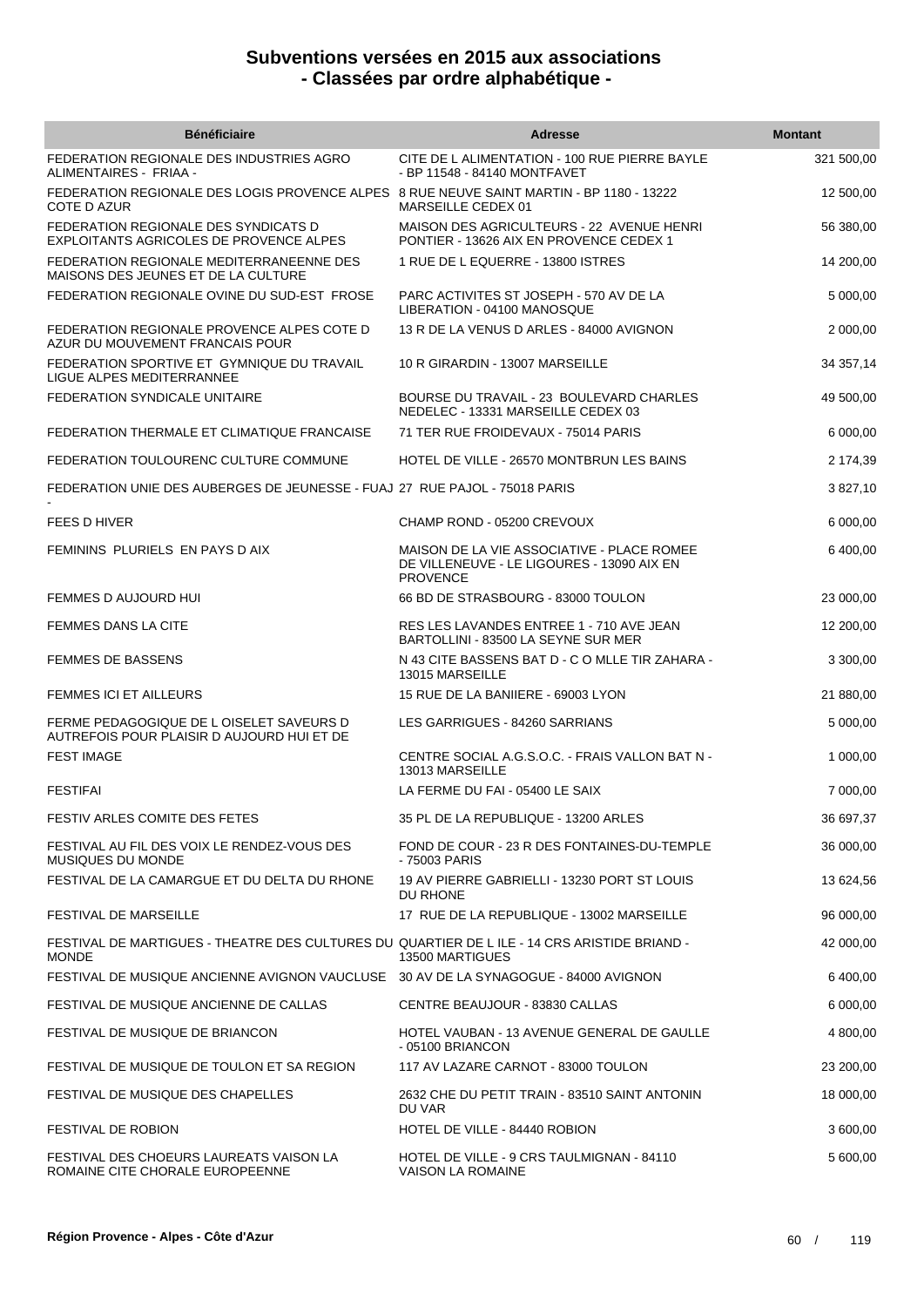| <b>Bénéficiaire</b>                                                                   | <b>Adresse</b>                                                                | <b>Montant</b> |
|---------------------------------------------------------------------------------------|-------------------------------------------------------------------------------|----------------|
| FESTIVAL DES CINEMAS D AFRIQUE DU PAYS D APT<br><b>FCAPA</b>                          | 12 PL JULES FERRY - 84400 APT                                                 | 24 300,00      |
| <b>FESTIVAL DES TRAGOS</b>                                                            | THEATRE DE VERDURE DE PARDIGON - RD 559 -<br>83240 CAVALAIRE SUR MER          | 5 600,00       |
| FESTIVAL DURANCE LUBERON                                                              | 3 AV PHILIPPE DE GIRARD - 84360 LAURIS                                        | 18 499,97      |
| FESTIVAL FRANZ LISZT FFLL                                                             | 1075 AVENUE FELIX FAURE - 06670 LEVENS                                        | 9 600,00       |
| FESTIVAL INTER DE LA CARICATURE DU DESSIN DE<br>PRESSE ET DE LA SATIRE                | CENTRE SOCIAL DE L ESTAQUE - 1 RUE JEAN<br>JACQUES VERNAZZA - 13016 MARSEILLE | 16 980,85      |
| FESTIVAL INTERNATIONAL DE PIANO DE LA ROQUE D<br><b>ANTHERON</b>                      | PARC DU CHATEAU DE FLORANS - AV DU PARC -<br>13640 LA ROQUE D ANTHERON        | 48 000,00      |
| FESTIVAL INTERNATIONAL DU FILM MARITIME ET D<br><b>EXPLORATION</b>                    | CHEMIN BATTERIE BASSE - DU CAP BRUN - 83000<br><b>TOULON</b>                  | 49 005,68      |
| FESTIVAL MONDIAL DE L IMAGE SOUS MARINE - FMISM - 9 R EUTHYMENES - 13001 MARSEILLE    |                                                                               | 38 500,00      |
| FESTIVAL MUSIQUE DE CHAMBRE DE SAINT PAUL DE<br><b>VENCE</b>                          | HOTEL DE VILLE - PL DE LA MAIRIE - 06570 SAINT<br>PAUL DE VENCE               | 5 000,00       |
| <b>FESTIVAL TRANSMEDITERRANEE</b>                                                     | 5 PLACE DE LA POISSONNERIE - BP 10 - 06331<br><b>GRASSE CEDEX</b>             | 16 500,00      |
| FETE LE MUR MARSEILLE                                                                 | 45 RUE TERRUSSE - 13005 MARSEILLE                                             | 3 000,00       |
| FFESSM - PROVENCE - ALPES COMITE REGIONAL<br><b>PROVENCE ALPES</b>                    | 46 BD FENOUIL - BP 28 - 13467 MARSEILLE CEDEX<br>16                           | 12 650,00      |
| FFESSM BOUCHES DU RHONE CODEP 13                                                      | 46 BOULEVARD FENOUIL - 13016 MARSEILLE                                        | 1 173,60       |
| <b>FIBOIS 04-05</b>                                                                   | 11 ALLEE DES GENETS - ZAC PLAN ROMAN - 04200<br><b>SISTERON</b>               | 30 000,00      |
| <b>FIDEL ANTHELMEX</b>                                                                | 9 BD CHAVE - 13005 MARSEILLE                                                  | 10 000,00      |
| <b>FILM FLAMME</b>                                                                    | 1 RUE MASSABO - 13002 MARSEILLE                                               | 36 000,00      |
| <b>FILMHARMONIA</b>                                                                   | 21 RUE MIRABEAU - 83000 TOULON                                                | 26 800,00      |
| <b>FILMS FEMMES MEDITERRANEE</b>                                                      | IMMEUBLE CMCI - 2 R HENRI BARBUSSE - 13001<br><b>MARSEILLE</b>                | 16 000,00      |
| FINANCEMENT PARTICIPATIF EN MEDITERRANEE - FPM - 40 RUE DES OMBRAIES - 92000 NANTERRE |                                                                               | 16 200,00      |
| <b>FINANCES ET CONSEIL MEDITERRANEE</b>                                               | IMMEUBLE CMCI - 2 RUE HENRI BARBUSSE - 13001<br><b>MARSEILLE</b>              | 217 373,52     |
| <b>FINISHERS D ANTIBES</b>                                                            | MAIS DES ASSOC - 288 CHEM DE ST CLAUDE -<br>06600 ANTIBES                     | 1 000,00       |
| FOIRE DE LA LAVANDE                                                                   | CENTRE DESMICHELS - BD MARTIN BRET - BP 56 -<br>04002 DIGNE CEDEX             | 1 500,00       |
| FOIRE ET LOISIRS DES TAILLADES                                                        | HOTEL DE VILLE - 84300 TAILLADES                                              | 2 500,00       |
| FOKUS <sub>21</sub>                                                                   | <b>ENVISAGES EQUITABLE CAFE - 54 COURS JULIEN -</b><br>13006 MARSEILLE        | 27 000,00      |
| <b>FOLL AVOINE</b>                                                                    | CHEZ MIREILLE CAMBERTIN - 68 RUE PUIT DE LA<br>CROIX - 84270 VEDENE           | 9476,89        |
| <b>FONDATION D ENTREPRISE LOGIREM</b>                                                 | 111 BD NATIONAL - 13003 MARSEILLE                                             | 18 607,52      |
| <b>FONDATION DE LOURMARIN ROBERT - LAURENT -</b><br><b>VIBERT</b>                     | CHATEAU DE LOURMARIN - BP 23 - 84160<br><b>LOURMARIN</b>                      | 20 000,00      |
| FONDATION DON BOSCO                                                                   | 40 PLACE DON BOSCO - 06000 NICE                                               | 66 095,84      |
| <b>FONDATION DON BOSCO MARSEILLE</b>                                                  | 78 RUE STANISLAS TORRENTS - 13006 MARSEILLE                                   | 97 825,60      |
| FONDATION DU CAMP DES MILLES MEMOIRE ET<br><b>EDUCATION</b>                           | ANCIENNE TUILERIE DES MILLES - 40 CHEMIN DE<br>LA BADESSE - 13290 LES MILLES  | 225 773,02     |
| <b>FONDATION EDITH SELTZER</b>                                                        | 118 ROUTE DE GRENOBLE - 05100 BRIANCON                                        | 5 104,44       |
| FONDATION FRANCAISE POUR LA RECHERCHE SUR LA<br><b>BIODIVERSITE</b>                   | 195 RUE SAINT JACQUES - 75005 PARIS                                           | 114 760,50     |
| <b>FONDATION PATRONAGE SAINT PIERRE ACTES</b>                                         | CASA VECCHIA - 8 AVENUE URBAIN BOSIO - 06300<br><b>NICE</b>                   | 76 980,62      |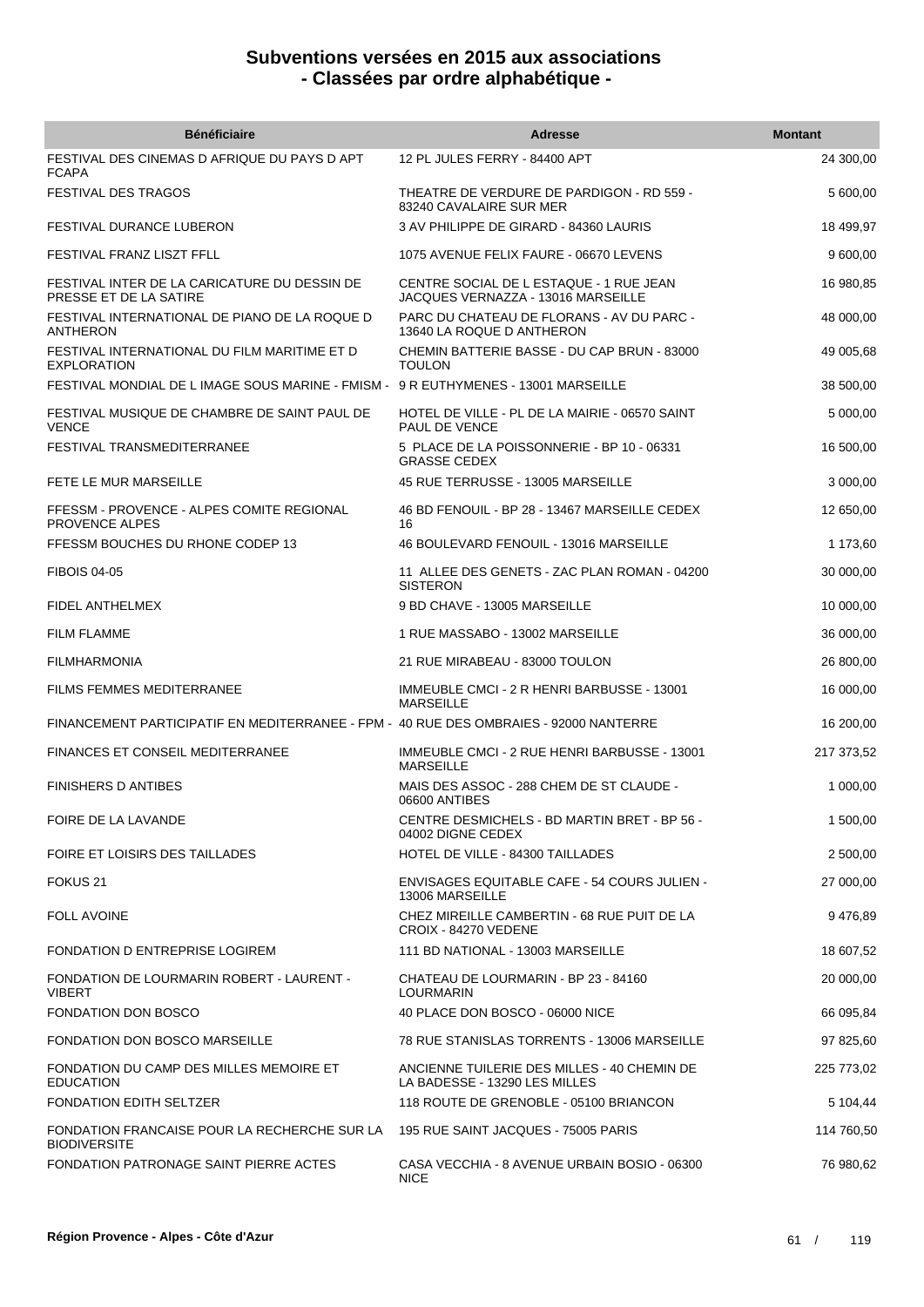| <b>Bénéficiaire</b>                                                                   | <b>Adresse</b>                                                                              | <b>Montant</b> |
|---------------------------------------------------------------------------------------|---------------------------------------------------------------------------------------------|----------------|
| <b>FONDATION SAINT JOHN PERSE</b>                                                     | ESPACE MEJANES - 10 RUE DES ALLUMETTES -<br>13098 AIX EN PROVENCE CEDEX 2                   | 12 000,00      |
| FONDATION TOUR DU VALAT                                                               | LA TOUR DU VALAT - LE SAMBUC - 13200 ARLES                                                  | 175 000,00     |
| FONDS ASSURANCE FORMATION INGENIERIE ETUDE<br>CONSEIL - FAFIEC -                      | 21 RUE DE LA REPUBLIQUE - 13002 MARSEILLE                                                   | 64 490,00      |
| FONDS DE GESTION DU CONGE INDIVIDUEL DE<br>FORMATION DE LA REGION PROVENCE ALPES COTE | LES DOCKS ATRIUM 10.6 - 10 PLACE DE LA<br>JOLIETTE - 13002 MARSEILLE                        | 955 542,40     |
| FONDS DE SOLIDARITE ET DE PROMOTION DE LA VIE<br><b>ASSOCIATIVE</b>                   | 67 LA CANEBIERE - 13001 MARSEILLE                                                           | 170 444,34     |
| FONDS MONDIAL POUR LA NATURE FRANCE - WWW<br><b>FRANCE -</b>                          | <b>BOIS DE BOULOGNE - 1 CARREFOUR DE</b><br>LONGCHAMP - 75016 PARIS                         | 7750,00        |
| FONTVIEILLE AVENIR CULTURE                                                            | MAISON DES ASSOCIATIONS - 79 COURS H BELLON<br>- 13990 FONTVIEILLE                          | 4 200,00       |
| FOOTBALL ASSOCIATION VAL DURANCE                                                      | STADE GEORGES TABERNER - 13660 ORGON                                                        | 1 000,00       |
| FOOTBALL CLUB CARROS                                                                  | STADE OMINISPORT - ROUTE DE LA ZONE<br>ARTISANALE - 06510 CARROS                            | 3 000,00       |
| FOOTBALL CLUB ISTRES OUEST PROVENCE                                                   | STADE A AUDIBERT - ROUTE DE MARTIGUES - BP<br>50617 - 13806 ISTRES CEDEX                    | 62 222,22      |
| FOOTBALL CLUB LE BRUSQUET                                                             | HOTEL DE VILLE - 04420 LE BRUSQUET                                                          | 8 409,70       |
| <b>FOOTBALL CLUB MARTIGUES</b>                                                        | <b>GYMNASE DES SALINS - 13500 MARTIGUES</b>                                                 | 13 561,00      |
| FOOTBALL CLUB REVESTOIS - FCR -                                                       | PLACE JEAN MOULIN - 83200 LE REVEST LES EAUX                                                | 1 000,00       |
| FOOTBALL CLUB SEYNOIS                                                                 | STADE ANTOINE SCAGLIA - CHE SEYNE A BASTIAN<br>83500 LA SEYNE SUR MER                       | 47 450,00      |
| FOOTSBARN TRAVELING THEATRE                                                           | BEL AIRE - 03190 HERISSON                                                                   | 6 000,00       |
| FORCALQUIER DES LIVRES                                                                | 7 R DES CORDELIERS - 04300 FORCALQUIER                                                      | 9 000,00       |
| <b>FORCE CADRES</b>                                                                   | AGROPARC CREATIVA BAT B - 200 RUE MICHEL DE<br>MONTAIGNE - BP 41205 - 84911 AVIGNON CEDEX 9 | 5 000,00       |
| FORCE ET BON THE                                                                      | BOURSE DU TRAVAIL - COURS BEAUMONT - 13400<br><b>AUBAGNE</b>                                | 80 000,00      |
| <b>FORET MEDITERRANEENNE</b>                                                          | 14 RUE LOUIS ASTOUIN - 13002 MARSEILLE                                                      | 34 000,00      |
| FORET MODELE DE PROVENCE                                                              | PAVILLON DU ROY RENE - CD7 - VALABRE - 13120<br><b>GARDANNE</b>                             | 51 154,55      |
| FORMASUP PROVENCE ALPES COTE D AZUR                                                   | 26 RUE SAINTE BARBE - 13001 MARSEILLE                                                       | 194 130,60     |
| FORMATION ET METIERS                                                                  | 368 BOULEVARD HENRI BARNIER - 13016<br><b>MARSEILLE</b>                                     | 176 324,83     |
| FORMATION ORGANISATION GESTION GESTION<br>ACCOMPAGNEMENT STRATEGIE FOGAS              | CHEZ M PEREZ FERME DE CROZE - 14 ALLEE DE LA<br>CADIERE - 13127 VITROLLES                   | 29 900,00      |
| <b>FORUM CHINE EUROPE</b>                                                             | 124 RUE DE TOLBIAC - 75013 PARIS                                                            | 706,93         |
| <b>FORUM FEMMES MEDITERRANEE</b>                                                      | 51 RUE DES DOMINICAINES - 13001 MARSEILLE                                                   | 6 000,00       |
| FORUM JACQUES PREVERT                                                                 | CENTRE CULTUREL ET ANIMATION - 06510 CARROS                                                 | 53 400,00      |
| <b>FOTOKINO</b>                                                                       | 33 ALLEES GAMBETTA - 13001 MARSEILLE                                                        | 47 500,00      |
| FOURNEL ARGENTIERE CLUB ESCALADE FACE                                                 | PLACE DE LA MAIRIE - 05120 L ARGENTIERE LA<br><b>BESSEE</b>                                 | 16 500,00      |
| FOYER DU LYCEE MIXTE D ORANGE                                                         | 346 AV DES ETUDIANTS - BP 189 - 84106 ORANGE<br><b>CEDEX</b>                                | 6 000,00       |
| FOYER LAIQUE D EDUCATION POPULAIRE DE<br><b>BECASSIERES</b>                           | 23 ALL DES BECASSIERES - 84700 SORGUES                                                      | 3720,00        |
| FOYER RURAL CEPAGE                                                                    | MAISON DES SERVICES PUBLICS - AV MISS PELL -<br>06260 PUGET THENIERS                        | 84 220,00      |
| FOYER RURAL D ONGLES                                                                  | FOYER RURAL - 04230 ONGLES                                                                  | 1 500,00       |
| FOYER RURAL DE PEYNIER                                                                | 4 AVENUE DE LA LIBERATION - 13790 PEYNIER                                                   | 1 187,49       |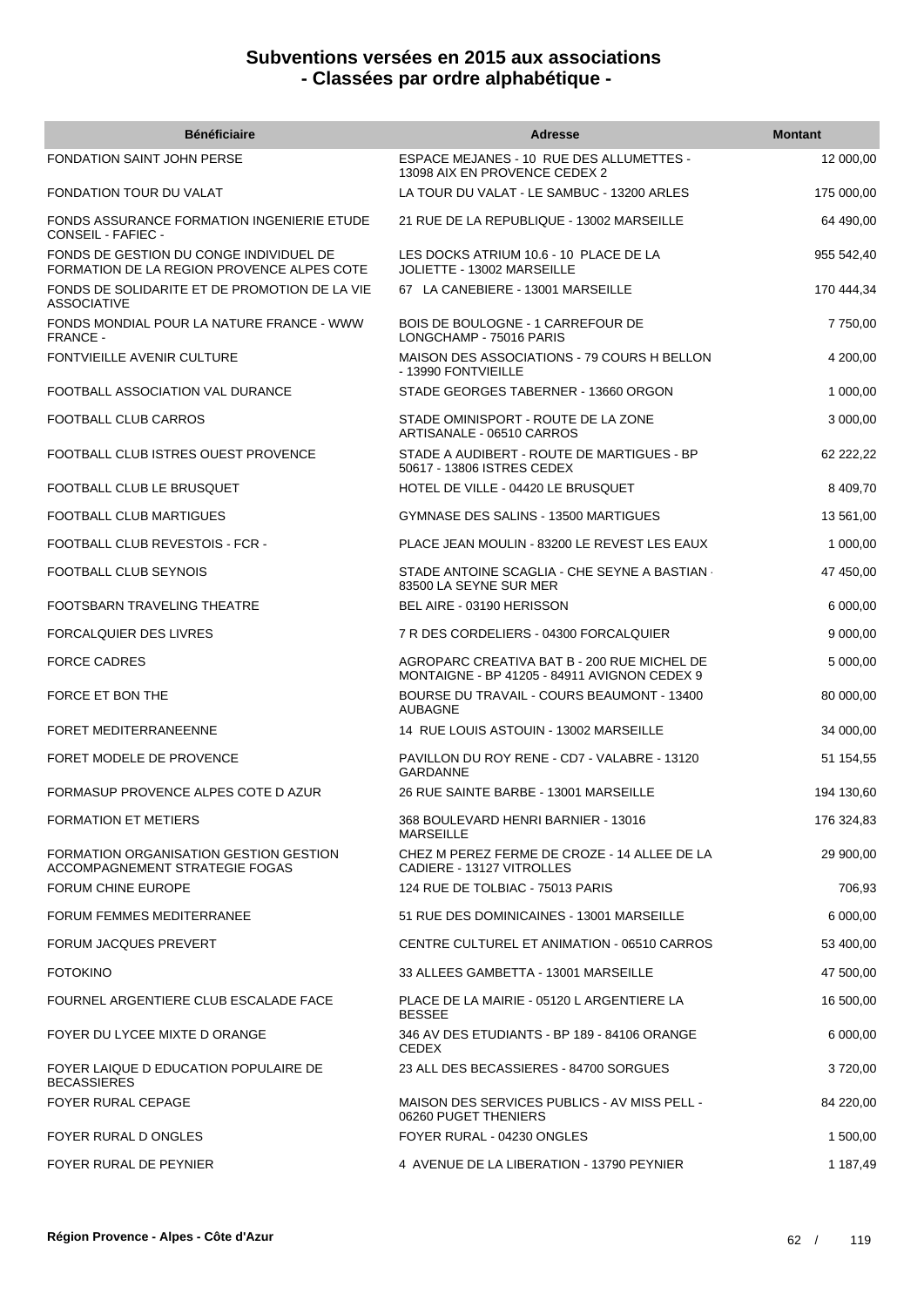| <b>Bénéficiaire</b>                                                                                                               | <b>Adresse</b>                                                                                     | <b>Montant</b> |
|-----------------------------------------------------------------------------------------------------------------------------------|----------------------------------------------------------------------------------------------------|----------------|
| <b>FOYER WALLON BERTHE</b>                                                                                                        | CITE BERTHE DSU TOUR C - 83500 LA SEYNE SUR<br>MER                                                 | 39 582,50      |
| <b>FRANCAS DE VAUCLUSE</b>                                                                                                        | 4 RUE DU RATEAU - 84000 AVIGNON                                                                    | 16 800,00      |
| FRANCE LIBERTES DANIELLE MITERRAND                                                                                                | 22 RUE MILAN - 75009 PARIS                                                                         | 10 500,00      |
| FRANCE NATURE ENVIRONNEMENT ALPES DE HAUTE<br><b>PROVENCE</b>                                                                     | CTRE DESMICHELS - 1 BD MARTIN BRET - 04000<br><b>DIGNE LES BAINS</b>                               | 22 650,00      |
| FRANCE NATURE ENVIRONNEMENT PROVENCE ALPES<br>COTE D AZUR - FNE PACA -                                                            | MAISON DES ASSOCIATION - PL ROMEE DE<br>VILLENEUVE - LE LIGOURES - 13090 AIX EN<br><b>PROVENCE</b> | 171 868,10     |
| <b>FRANCE SHOTOKAN KARATE</b>                                                                                                     | 18 RES SALVATOR ALLENDE - 13230 PORT ST LOUIS<br>DU RHONE                                          | 5 900.00       |
| <b>FRANCE-HONGRIE 13</b>                                                                                                          | MAISON DES ASSOCIATIONS - 1 R EMILE TAVAN -<br>13100 AIX EN PROVENCE                               | 1 500,00       |
| FREE SNOW GAP MONTCLAR                                                                                                            | 3 R DU GRENIER D ABONDANCE - 05000 GAP                                                             | 1 000,00       |
| <b>FREESSON</b>                                                                                                                   | 500 CHEMIN DES MATOUSES - 84470<br>CHATEAUNEUF DE GADAGNE                                          | 28 000,00      |
| <b>FREJUS KITE SURF</b>                                                                                                           | 104 BOULEVARD HAMON - SAINT AYGULF - 83600<br><b>FREJUS</b>                                        | 2 152,89       |
| <b>FREQUENCE MISTRAL</b>                                                                                                          | 7 RUE DE LA SAUNERIE - 04100 MANOSQUE                                                              | 48 250,40      |
| <b>FRIP INSERTION</b>                                                                                                             | 78 BD DE LA LIBERATION - 13004 MARSEILLE                                                           | 61 830,00      |
| <b>FRUITS D AVENIR</b>                                                                                                            | LE VILLAGE - 04660 CHAMPTERCIER                                                                    | 15 000,00      |
| FU JO                                                                                                                             | LES ESPERIDES ENTREE E - 145 IMP DU LIBAN -<br>83000 TOULON                                        | 29 385,51      |
| FULL CONTACT ACADEMY                                                                                                              | 84 R CHAPE - 13004 MARSEILLE                                                                       | 17 100,00      |
| FULL CONTAT KICK BOXING TEAM JMA                                                                                                  | ECOLE DE LA BOUSQUETTE - CHE DE LA<br>BOUSQUETTE - 04200 SISTERON                                  | 1 000,00       |
| FUTSAL CLUB DU GAMBETTE                                                                                                           | 23 RUE DABRAY - 06000 NICE                                                                         | 1 200,00       |
| <b>GAIA PROMOTION DIFFUSION CONNAISSANCE</b><br><b>GEOGRAPHIQUE</b>                                                               | CARTOTHEQUE UNI AVIGNON - 74 RUE LOUIS<br>PASTEUR - 84000 AVIGNON                                  | 3 000,00       |
| <b>GALERE</b>                                                                                                                     | FRICHE DE LA BELLE DE MAI - 41 R JOBIN - 13003<br><b>MARSEILLE</b>                                 | 20 080,00      |
| GALICE GROUPEMENT D ACTEURS POUR LE LOGEMENT MR QUENTRIC - 13 AV FREDERIC MISTRAL - 06100<br><b>L INSERTION LA</b>                | <b>NICE</b>                                                                                        | 84 900,00      |
| GANESH REPOUSSEUR DES OBSTACLES                                                                                                   | 18 RUE DU JEUNE ANARCHARSIS - 13001<br><b>MARSEILLE</b>                                            | 2 500,00       |
| GAP ALPES PETANQUE HAUTES-ALPES                                                                                                   | THEATRE DE VERDURE - PEIPINIERE DE GAP -<br>05000 GAP                                              | 5 000,00       |
| <b>GAP ASTRONOMIE ASSOCIATION COPERNIC</b>                                                                                        | HOTEL DE VILLE - R DU COLONEL ROUX - 05000<br>GAP                                                  | 5451,41        |
| GAP FOOT 05                                                                                                                       | 1 RUE DU STADE - BP 127 - 05004 GAP CEDEX                                                          | 19 560,00      |
| <b>GAP HANDBALL</b>                                                                                                               | MAISON DUM ART - 14 AV COMMANDANT DUMONT -<br>05000 GAP                                            | 7 560,00       |
| <b>GAP HAUTES ALPES ESCRIME</b>                                                                                                   | CDOS - LE NEPTUNE - 140 BD GEORGES<br>POMPIDOU - 05000 GAP                                         | 1 500,00       |
| GAP SCIENCES ANIMATION 05                                                                                                         | ROUTE DE PATAC - 05000 GAP                                                                         | 42 300,00      |
| GARAGE DE L ECONOMIE SOCIALE SOLIDAIRE ACTION D ATELIER D ESSAIE - 18 RUE COPERNIC - ZAC NORD<br><b>INERTION PAR L ECONOMIQUE</b> | - 13200 ARLES                                                                                      | 6 000,00       |
| <b>GARDANNE HANDBALL CLUB</b>                                                                                                     | AVENUE LEO LAGRANGE - 13120 GARDANNE                                                               | 11 340,00      |
| <b>GARDEN LEI TRADITIOUN</b>                                                                                                      | RUE HILARION BOURET - 04500 RIEZ                                                                   | 1 000,00       |
| GARDIA CLUB FOOTBALL ASSOCIATION                                                                                                  | STADE GUY MOQUET III - CHE DE LA PLANQUETTE -<br>83130 LA GARDE                                    | 8 000,00       |
| <b>GE RESSOURCES</b>                                                                                                              | M DOMINIQUE - 72 COURS JULIEN - 13006<br><b>MARSEILLE</b>                                          | 18 000,00      |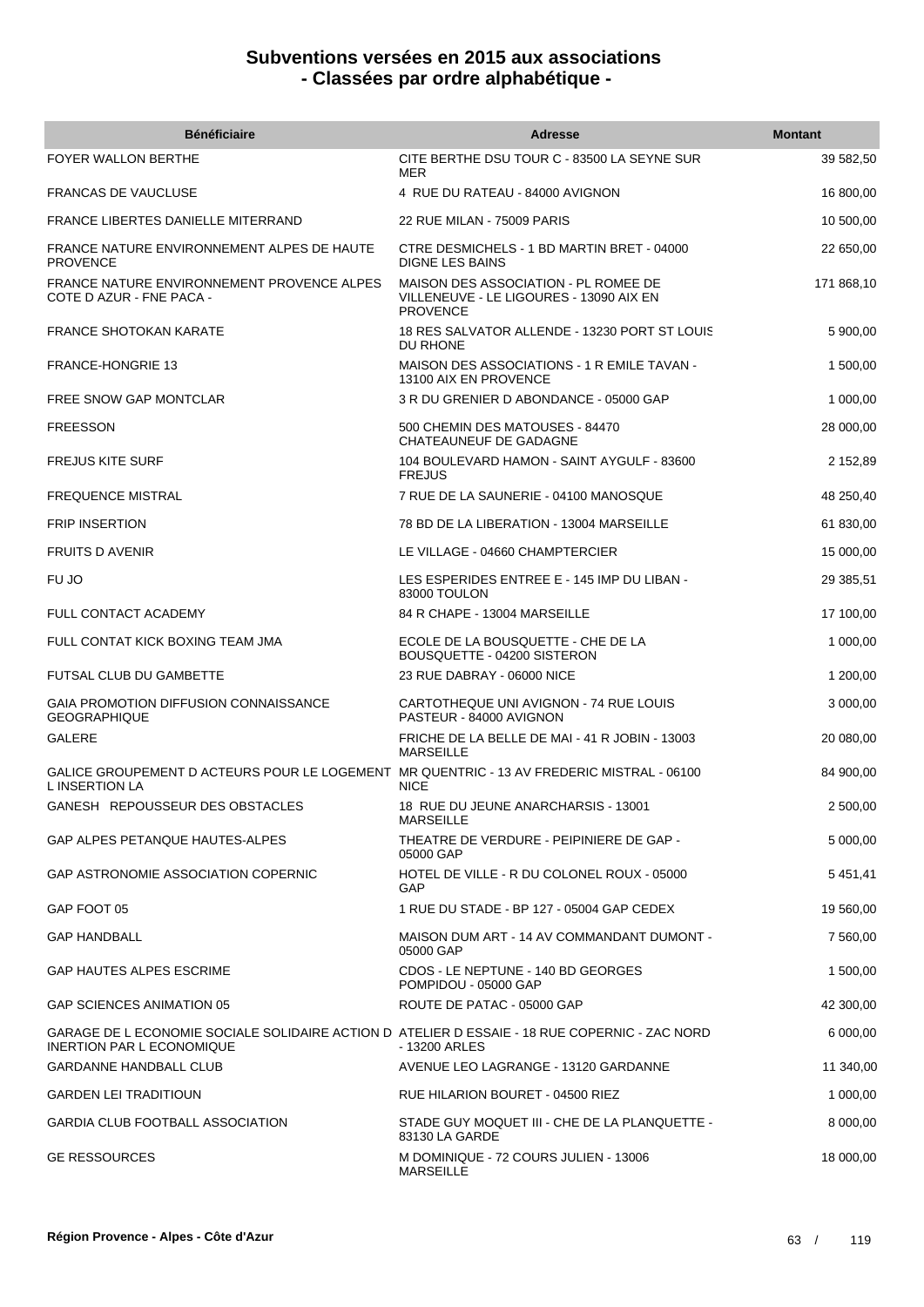| <b>Bénéficiaire</b>                                                                                               | Adresse                                                                              | <b>Montant</b> |
|-------------------------------------------------------------------------------------------------------------------|--------------------------------------------------------------------------------------|----------------|
| <b>GEIQ PROVENCE</b>                                                                                              | 5 BOULEVARD VIALA - 13015 MARSEILLE                                                  | 12 000,00      |
| GEIST 21 VAUCLUSE GROUPE D ETUDES POUR L<br>INSERTION SOCIALE DES TRISOMIQUES                                     | 4 BOULEVARD JACQUES MONOD - 84000 AVIGNON                                            | 8 4 0 4 , 5 3  |
| <b>GENEPI</b>                                                                                                     | 9 R DE L ARCHEVECHE - 05200 EMBRUN                                                   | 5 000,00       |
| <b>GENERATION ENTREPRENDRE</b>                                                                                    | ESPACE LIBERTE - 33 BD DE LA LIBERTE - 13001<br><b>MARSEILLE</b>                     | 8 100,00       |
| <b>GENERATIONS FUTURES</b>                                                                                        | IMPASSE PIGALA - MAISON DU SPORT 15 16 - 13015<br><b>MARSEILLE</b>                   | 26 800,00      |
| <b>GENERIK VAPEUR</b>                                                                                             | CITE DES ARTS DE LA RUE - 225 AV DES<br>AYGALADES - 13015 MARSEILLE                  | 23 000,00      |
| GENS D AQUI LES GENS D ICI                                                                                        | 1 MONTEE DU PLATON CARLON - 06450<br><b>ROQUEBILLIERE</b>                            | 5 000,00       |
| GESPER GESTION DE PROXIMITE DE L<br><b>ENVIRONNEMENT EN REGION</b>                                                | 6 IMP LAVOISIER - ZI SAINT CHRISTOPHE - 04000<br><b>DIGNE LES BAINS</b>              | 122 064,33     |
| <b>GFNY MONT VENTOUX</b>                                                                                          | PARC DU PONT NEUF - 160 AV RENE CASSIN - 8411(<br><b>VAISON LA ROMAINE</b>           | 10 000,00      |
| GIGNAC TAMBOURIN-CLUB                                                                                             | 23 AVENUE DES PRES - 13180 GIGNAC LA NERTHE                                          | 1 800,00       |
| <b>GLORIANA</b>                                                                                                   | CHEZ MIREILLE ALCANTARA - 2632 CHEMIN DU<br>PETIT TRAIN - 83510 SAINT ANTONIN DU VAR | 9 000,00       |
| <b>GORGOMAR COMPAGNIE THEATRALE</b>                                                                               | MAIS ASSOC NICE GARIBALDI - 12 T PLACE<br>GARIBALDI - 06300 NICE                     | 6 800,00       |
| GPT D INTERET ASSOCIATIF POUR EN TRAVAIL SOCIAL 41 LA CANEBIERE - 13001 MARSEILLE<br>DE LA REGION                 |                                                                                      | 3 854,40       |
| <b>GRAINE DE SON</b>                                                                                              | 1 R DES REMISES - 05300 RIBIERS                                                      | 3 500,00       |
| GRAINE PACA -RESEAU REGIONAL POUR L EDUCATION A BT MARCONI - AV LOUIS PHILIBERT - DOM DU PETIT<br>L ENVIRONNEMENT | ARBOIS - 13857 AIX EN PROVENCE CEDEX 3                                               | 164 500,00     |
| <b>GRAINES DE SOLEIL</b>                                                                                          | 895 CHEMIN DE L ETANG - 13220 CHATEAUNEUF<br><b>LES MARTIGUES</b>                    | 47 200,30      |
| <b>GRAINS DE LUMIERE</b>                                                                                          | 20 R DES MUETTES - 13002 MARSEILLE                                                   | 8 000,00       |
| <b>GRAND CONSEIL DE LA MUTUALITE</b>                                                                              | 1 RUE FRANCOIS MOISSON - 13002 MARSEILLE                                             | 333 547,00     |
| <b>GRAND DELTA ANGELS</b>                                                                                         | CCI DE VAUCLUSE - 46 COURS JEAN JAURES - BP<br>158 - 84000 AVIGNON                   | 7 500,00       |
| <b>GRANDE TRAVERSEE DES ALPES</b>                                                                                 | 6 RUE CLOT BEY - 38000 GRENOBLE                                                      | 139 100,00     |
| <b>GRANDEUR NATURE</b>                                                                                            | MAIRIE DE SAVOILLANS - 84390 SAVOILLANS                                              | 24 831,35      |
| <b>GRANS PROVENCE ET PATRIMOINE</b>                                                                               | 1120 CHEMIN DES CROZES - 13450 GRANS                                                 | 1 500,00       |
| <b>GRASSE VOLLEY BALL</b>                                                                                         | SALLE OMINISPORT - AV DE LA PROVENCE - 06130<br><b>GRASSE</b>                        | 12 000,00      |
| <b>GREASQUE ET CETERA</b>                                                                                         | 20 CHEMIN LOU VALADET - 13850 GREASQUE                                               | 2 500,00       |
| <b>GRIMALDI FM</b>                                                                                                | BD DES ANCIENS COMBATTANTS - 06260 PUGET<br><b>THENIERS</b>                          | 1 605,00       |
| <b>GROUP</b>                                                                                                      | FRICHE DE LA BELLE DE MAI - 41 RUE JOBIN -<br>13003 MARSEILLE                        | 19 600,00      |
| <b>GROUPE CHIROPTERES PROVENCE</b>                                                                                | ANCIENNE ECOLE - TOURNOUX - 04530 ST PAUL                                            | 106 000,00     |
| GROUPE D ANIMATION RURALE POUR LA RECHERCHE<br>SUR L INSERTION ET LA GESTION DES UNITES                           | 164 TRAVERSE STJEAN - 83470 ST MAXIMIN LA<br>SAINTE BAUME                            | 53 600,00      |
| GROUPE D ETUDES ET DE DEVELOPPEMENT AGRICOLE 19 AVE ALEXANDRE BARETY - 06260 PUGET<br>ET RURAL PROVENCE D AZUR    | <b>THENIERS</b>                                                                      | 32 722,36      |
| <b>GROUPE DE HAUTE MONTAGNE</b>                                                                                   | MAISON DE LA MONTAGNE - 190 PLACE DE L<br>EGLISE - 74400 CHAMONIX MONT BLANC         | 9 3 8 4,60     |
| GROUPE DE RECHERCHE ET D ACTION POUR LA<br>PREVENTION L EDUCATION SPECIALISEE ET                                  | 234 RUE DE L AVELAN - 83600 FREJUS                                                   | 92 685,44      |
| GROUPE DE RECHERCHE ET IMPROVISATION MUSICALE 3 IMPASSE MONTEVIDEO - 13006 MARSEILLE<br><b>GRIM</b>               |                                                                                      | 38 000,00      |
| GROUPE DE RECHERCHE RHONE ALPES SUR LES<br><b>INFRASTRUCTURES ET L EAU</b>                                        | DOMAINE SCIENTIF. LA DOUA - 66 BD NIELS BOHR -<br>BP 2132 - 69603 VILLEURBANNE CEDEX | 9 600,00       |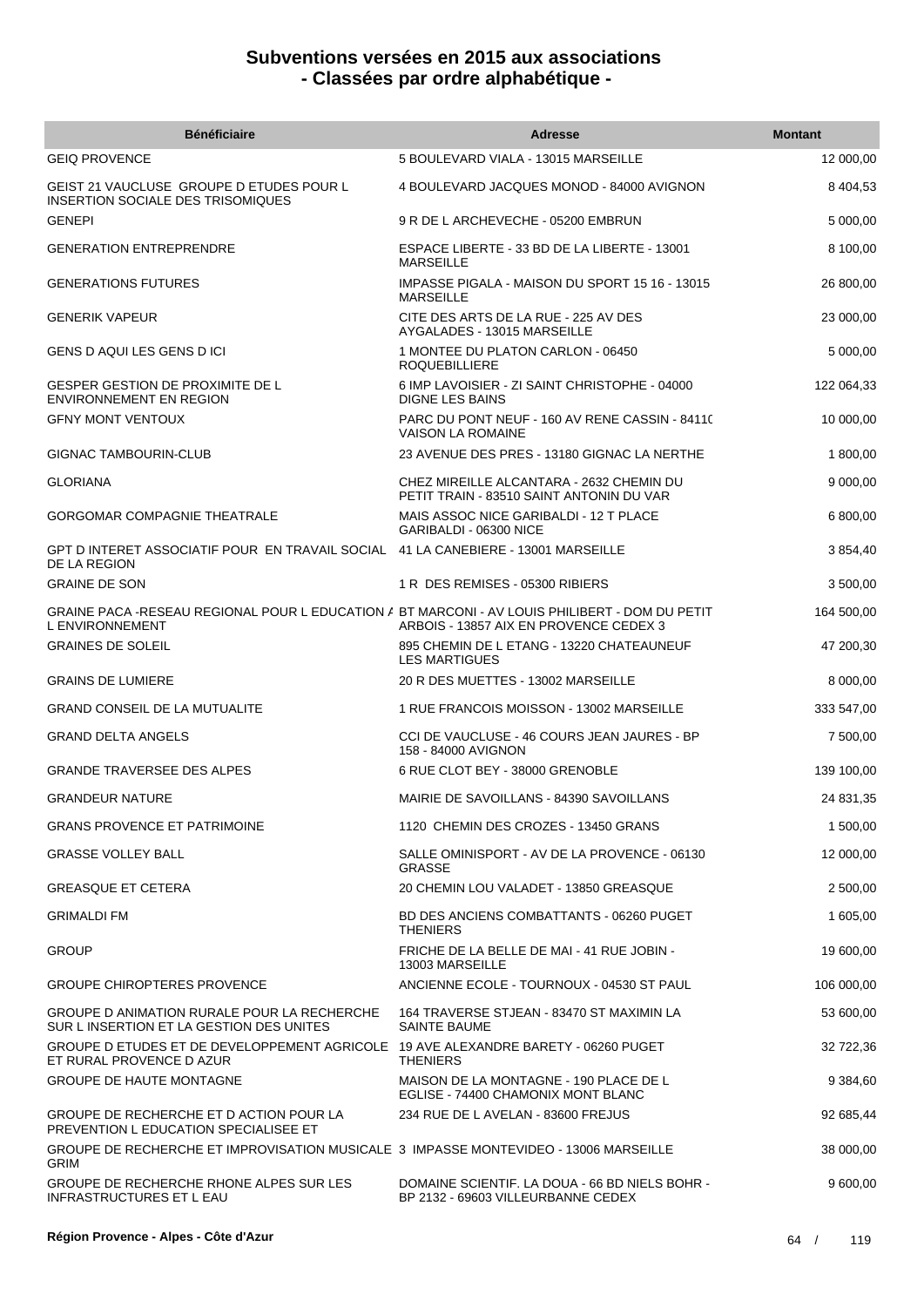| <b>Bénéficiaire</b>                                                                                            | <b>Adresse</b>                                                                                      | <b>Montant</b> |
|----------------------------------------------------------------------------------------------------------------|-----------------------------------------------------------------------------------------------------|----------------|
| GROUPE DE RECHERCHES EN AGRICULTURE<br><b>BIOLOGIQUE - GRAB -</b>                                              | SITE AGROPARC - BP 11283 - 84911 AVIGNON<br>CEDEX <sub>9</sub>                                      | 248 667,20     |
| GROUPE DE RECHERCHES ET D ESSAIS<br><b>CINEMATOGRAPHIQUES GREC</b>                                             | 14 RUE ALEXANDRE PARODI - 75010 PARIS                                                               | 9 000,00       |
| <b>GROUPE DUNES</b>                                                                                            | FRICHE DE LA BELLE DE MAI - 41 RUE JOBIN -<br>13331 MARSEILLE CEDEX 03                              | 31 695,77      |
| GROUPE ENERGIES RENOUVELABLES GERES                                                                            | 2 COURS MARECHAL FOCH - 13400 AUBAGNE                                                               | 185 220,80     |
| <b>GROUPE ETUDE ET TRAITEMENT DE LA</b><br><b>LOMBOSCIATIQUE</b>                                               | CENTRE PHOCEA - 14 BOULEVARD GANAY - 13009<br><b>MARSEILLE</b>                                      | 3 420,00       |
| <b>GROUPE FOLKLORIQUE ET REGIONALISTE DU PAYS</b><br>GAVOT ET DE LA VILLE DE GAP                               | CHEM DES GOURLANCHES - 05000 GAP                                                                    | 4 133,76       |
| <b>GROUPE GRENADE</b>                                                                                          | 37 BD ARISTIDE BRIAND - 13100 AIX EN PROVENCE                                                       | 6 000,00       |
| GROUPE INTERNATIONAL D ETUDES DES FORETS SUD<br><b>EUROPEENNES GIEFS</b>                                       | 69 AVENUE DES HESPERIDES - 06300 NICE                                                               | 7 200,00       |
| <b>GROUPE KEDGE BUSINESS SCHOOL</b>                                                                            | DOMAINE DE RABA - 680 COURS DE LA LIBERATION<br>- 33405 TALENCE CEDEX                               | 22 170,00      |
| <b>GROUPE MARITIME DE THEATRE</b>                                                                              | 152 BD CHAVE - 13005 MARSEILLE                                                                      | 4 800,00       |
| <b>GROUPE MUSIQUE EXPERIMENTALE DE MARSEILLE</b>                                                               | 15 R DE CASSIS - 13008 MARSEILLE                                                                    | 141 000,00     |
| <b>GROUPE SPORTIF CONSOLAT</b>                                                                                 | 2 PL FRANCOIS PELISSOT - 13015 MARSEILLE                                                            | 104 340,00     |
| GROUPEMENT APICOLE D ENTRAIDE DU GARLABAN                                                                      | HOTEL DE VILLE - 29 AVENUE DES ALLIES - 13360<br><b>ROQUEVAIRE</b>                                  | 1 150,00       |
| GROUPEMENT D AIDES AUX PERSONNES A DOMICILE                                                                    | BAT JONQUILLES - 3 RUE RAOUL FOLLEREAU -<br>13080 AIX EN PROVENCE                                   | 10 000,00      |
| GROUPEMENT D EDUCATEURS POUR L INSERTION DES<br><b>JEUNES GEPIJ</b>                                            | 55 RUE ST BAZILE - 13001 MARSEILLE                                                                  | 25 554,31      |
| <b>GROUPEMENT D EMPLOYEURS AGGLOPARCS</b><br><b>ASSOCIATION</b>                                                | 13 BIS RUE AMPERE - 13880 VELAUX                                                                    | 18 000,00      |
| GROUPEMENT D EMPLOYEURS CANOE VAUCLUSE                                                                         | MAISON DEPARTEMENTALE DES SPORTS - 4725<br>ROCADE CHARLES DE GAULLE - 84000 AVIGNON                 | 14 659,00      |
| GROUPEMENT D EMPLOYEURS CREACOOP                                                                               | LA JUNCHA - LIEU DIT LE MOULIN DU SERRE -<br>05260 SAINT-LEGER-LES-MELEZES                          | 12 000,00      |
| GROUPEMENT D EMPLOYEURS CULTUREL DE LA COTE<br><b>D AZUR GECCA</b>                                             | 99 101 RTE DE CANTA GALET - 06000 NICE                                                              | 12 000,00      |
| GROUPEMENT D EMPLOYEURS DES ENTREPRISES D<br>INSERTION DU 13 - GE EI 13 -                                      | CHEZ TERRITOIRE - 115 BD DE LA MILLIERE - 13011<br><b>MARSEILLE</b>                                 | 12 000,00      |
| GROUPEMENT D EMPLOYEURS LURE-VERDON                                                                            | MAS ROGER TAUPENAS - CHE DE LA POUDRIERE -<br>TENNIS CLUB FORCALQUIER - 04300<br><b>FORCALQUIER</b> | 12 510,00      |
| GROUPEMENT D EMPLOYEURS METIERS DU TOURISME 83 ROUTE DE LA FORTUNE - 73210 AIME                                |                                                                                                     | 9 000,00       |
| GROUPEMENT D EMPLOYEURS PAYSAGE                                                                                | 380 CHEM DU CASTELLAS - 84250 LE THOR                                                               | 10 000,00      |
| GROUPEMENT D EMPLOYEURS POUR L INSERTION ET<br>LA QUALIFICATION GEIQ PAYSAGES                                  | 5 BOULEVARD VIALA - 13015 MARSEILLE                                                                 | 6 000,00       |
| GROUPEMENT DE COOPERATION SOCIAL ET MEDICO<br>SOCIAL SIAO13 GCSMS SIAO 13                                      | 15 RUE HONNORAT - 13003 MARSEILLE                                                                   | 55 000,00      |
| GROUPEMENT DE DEFENSE SANITAIRE DES ALPES DE<br><b>HAUTE PROVENCE</b>                                          | 66 BD GASSENDI - BP 117 - 04004 DIGNE CEDEX                                                         | 9 600,00       |
| GROUPEMENT DE DEFENSE SANITAIRE DES BOUCHES<br>DU RHONE                                                        | MAISON DES AGRICULTEURS - 22 AV HENRI<br>PONTIER - 13626 AIX EN PROVENCE CEDEX 1                    | 17 600,00      |
| GROUPEMENT DE DEFENSE SANITAIRE DU BETAIL DES<br>ALPES DE HAUTE PROVENCE                                       | IMM CHAMBRE D AGRICULTURE - 66 BD GASSENDI<br>- BP 117 - 04004 DIGNE CEDEX                          | 8 000,00       |
| GROUPEMENT DE DEFENSE SANITAIRE DU CHEPTEL<br><b>DES HAUTES ALPES</b>                                          | 8 TER RUE CAPITAINE DE BERSSON - 05010 GAP<br><b>CEDEX</b>                                          | 9 600,00       |
| GROUPEMENT DE DEFENSE SANITAIRE DU CHEPTEL DU CHAMBRE D AGRICULTURE - 70 AV DU PRESIDENT<br>VAR.               | WILSON - 83550 VIDAUBAN                                                                             | 14 300,00      |
| GROUPEMENT DE DEFENSE SANITAIRE OVIN CAPRIN ET QUARTIER LES MOULINS - CHEMIN DE LA<br><b>BOVIN DE VAUCLUSE</b> | MACHOTTE - 84400 GARGAS                                                                             | 14 300,00      |
| <b>GROUPEMENT DE DEFENSE SANITAIRE 06</b>                                                                      | BOX 85 - MIN FLEURS 17 - 06296 NICE CEDEX 3                                                         | 10 715,00      |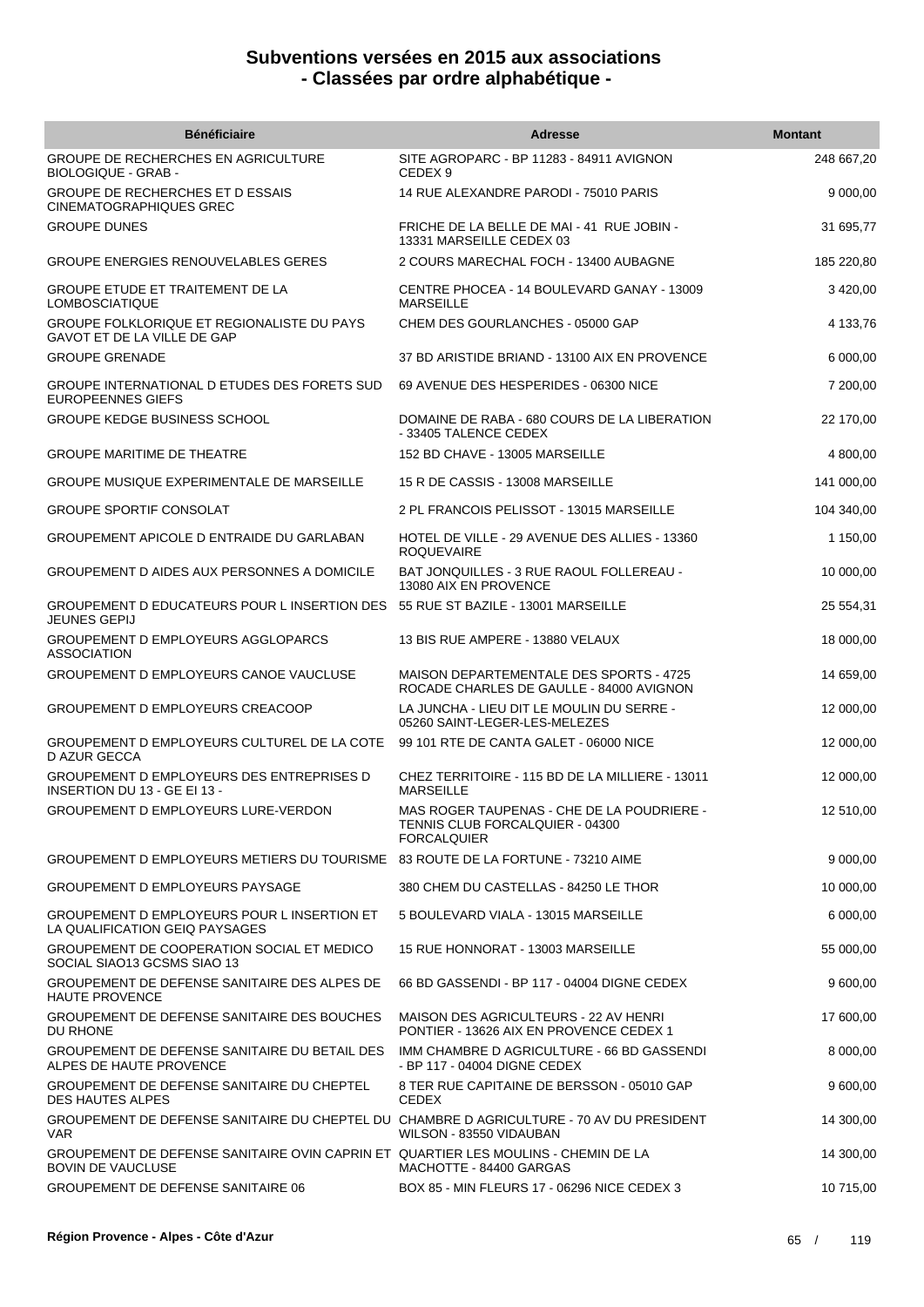| <b>Bénéficiaire</b>                                                                  | <b>Adresse</b>                                                               | <b>Montant</b> |
|--------------------------------------------------------------------------------------|------------------------------------------------------------------------------|----------------|
| GROUPEMENT DE DEVELOPPEMENT ET D INSERTION<br><b>DURABLES</b>                        | 43 RUE FELIX PYAT - 13300 SALON DE PROVENCE                                  | 20 236,00      |
| GROUPEMENT DE DEVELOPPEMENT AGRICOLE DE<br><b>CAGNES SUR MER</b>                     | 29 AVENUE DE LA GARE - 06800 CAGNES SUR MER                                  | 1 000,00       |
| GROUPEMENT DE DEVELOPPEMENT AGRICOLE DES<br>DUYES ET BLEONE                          | CHAMBRE D AGRI. DES ALPES DE HP - 66 BD<br>GASSENDI - 04000 DIGNE LES BAINS  | 3 000,00       |
| GROUPEMENT DE PECHE ET D ETUDE SOUS-MARINES                                          | AVENUE WILSON - PORT DE PLAISANCE - 13600 LA<br><b>CIOTAT</b>                | 12 000,00      |
| GROUPEMENT DES AGRICULTEURS BIOLOGISTES DES<br>ALPES DE HAUTE PROVENCE               | VILLAGE VERT - 5 PLACE DE VERDUN - 04300<br><b>FORCALQUIER</b>               | 62 214,53      |
| GROUPEMENT DES AMIS DES PARCS NATURELS<br>REGIONAUX DU SUD EST                       | MAIRIE - MAISON DES ASSOCIATIONS - 1 R<br>PASTEUR - 38380 ST-LAURENT-DU-PONT | 8 0 14, 32     |
| GROUPEMENT DES ENTREPRISES DU PLATEAU DE<br><b>SIGNES GEPS</b>                       | CD 402 - 83870 SIGNES                                                        | 6 000,00       |
| GROUPEMENT DES OLEICULTEURS DE VAUCLUSE                                              | MAISON DES AGRICULTEURS - 62 AV AUGUSTIN<br>BOUSCARLE - 84300 CAVAILLON      | 10 000,00      |
| GROUPEMENT DES RETRAITES EDUCATEURS SANS<br><b>FRONTIERES - GREF -</b>               | 6 RUE TRUILLOT - 94200 IVRY SUR SEINE                                        | 4 800,00       |
| <b>GROUPEMENT EMPLOYEURS JUDO PACA</b>                                               | LIGUE PACA DE JUDO LE MASSILIA 6 - 4 RUE<br>RANQUE - 13001 MARSEILLE         | 24 000,00      |
| GROUPEMENT POUR L ELEVAGE DE CHEVAUX D<br>ENDURANCE DE LA REGION PROVENCE ALPES COTE | IMM CHAMBRE D AGRICULTURE - 66 BD GASSENDI<br>- 04000 DIGNE LES BAINS        | 8 000,00       |
| <b>GROUPEMENT PROFESSIONNEL DE FRUITS ET</b><br><b>LEGUMES</b>                       | MAISON DE L AGRICULTURE - BP 64 - 13160<br>CHATEAURENARD                     | 33 075,04      |
| <b>GROUPEMENT REGIONAL CIVAM PACA</b>                                                | GR CIVAM PACA - MIN 13 - 84953 CAVAILLON CEDEX                               | 93 309,16      |
| GROUPEMENT REGIONAL DES ACTEURS DE LA<br><b>FORMATION</b>                            | CHEZ PERFORMANCE MEDITERRANEE - 28 ALLEE<br>LEON GAMBETTA - 13004 MARSEILLE  | 20 000,00      |
| <b>GUIMIK ORGANISATION</b>                                                           | 43 RUE SENAC - 13001 MARSEILLE                                               | 4 200,00       |
| <b>GULLIVER</b>                                                                      | LE CHATEAU - BP 9 - 83690 VILLECROZE                                         | 43 850,00      |
| GYMNASTIQUE DU PAYS D AIX EN PROVENCE                                                | COMPLEXE SPORTIF DE LA PIOLINE - CHE ALBERT<br>GUIGOU - 13290 LES MILLES     | 6 000,00       |
| <b>GYPTIS BELLE DE MAI</b>                                                           | 136 RUE LOUBON - 13003 MARSEILLE                                             | 115 000,00     |
| HANDBALL PLAN DE CUQUES HBPC                                                         | COMPLEXE SPORTIF LES AMBROSIS - AV LOUIS<br>PASTEUR - 13380 PLAN DE CUQUES   | 16 200,00      |
| HANDESTAU AU COEUR DE L HANDICAP                                                     | L ESTAQUE - 29 BD ALBIN BANDINI - 13016<br><b>MARSEILLE</b>                  | 76 016,05      |
| HANDI CLUB TOULONNAIS                                                                | 5 CARRIERO DEI TOURDRE - L ENCLOS - 83210<br>SOLLIES PONT                    | 9 850,25       |
| <b>HANDIVERS HORIZONS</b>                                                            | 810 ROUTE D EYRAGUES - 13670 VERQUIERES                                      | 3 000,00       |
| HANDY FLYING AERO CLUB                                                               | 700 CHE DE LA CIVADE VERDE - 13600 LA CIOTAT                                 | 13 000,00      |
| HANDY FLYING ULM PROVENCE                                                            | AERODROME DE CUERS PIERREFEU - 83390<br><b>CUERS</b>                         | 4 000,00       |
| <b>HARJES</b>                                                                        | 31 33 RUE MARCEL JOURNET - 06130 GRASSE                                      | 86 091,80      |
| <b>HARMONIE ESTAQUE GARE</b>                                                         | 38 RUE LEPELLETIER - 13016 MARSEILLE                                         | 1 800,00       |
| <b>HAUTES ALPES EMPLOIS RELAIS - HAER -</b>                                          | IMMEUBLE L EDEN - 66 BD GEORGES POMPIDOU -<br>05000 GAP                      | 12 000,00      |
| HEBERGEMENT ACCUEIL EN PAYS D APT                                                    | 479 AV DE ROUMANILLE - 84400 APT                                             | 22 339,28      |
| <b>HELIOTROPE</b>                                                                    | PORTE B - 17 RUE PENCHIENATTI - 06000 NICE                                   | 51 600,00      |
| HEUREUX A CHATEAUVIEUX                                                               | CHEZ M JEAN MARIE CORNAND - LOT LE<br>ROCHAZAL - 05000 CHATEAUVIEUX          | 400,00         |
| HIPHAISTIA                                                                           | 51 BD JEANNE D ARC - 13005 MARSEILLE                                         | 3 000,00       |
| <b>HOA LINH BAC TRU QUYEN</b>                                                        | 42 RUE CAPITAINE GALINAT - 13005 MARSEILLE                                   | 1 000,00       |
| HOPITAL EUROPEEN FONDATION AMBROISE PARE                                             | 6 RUE DESIREE CLARY - 13331 MARSEILLE CEDEX<br>03                            | 5 400,00       |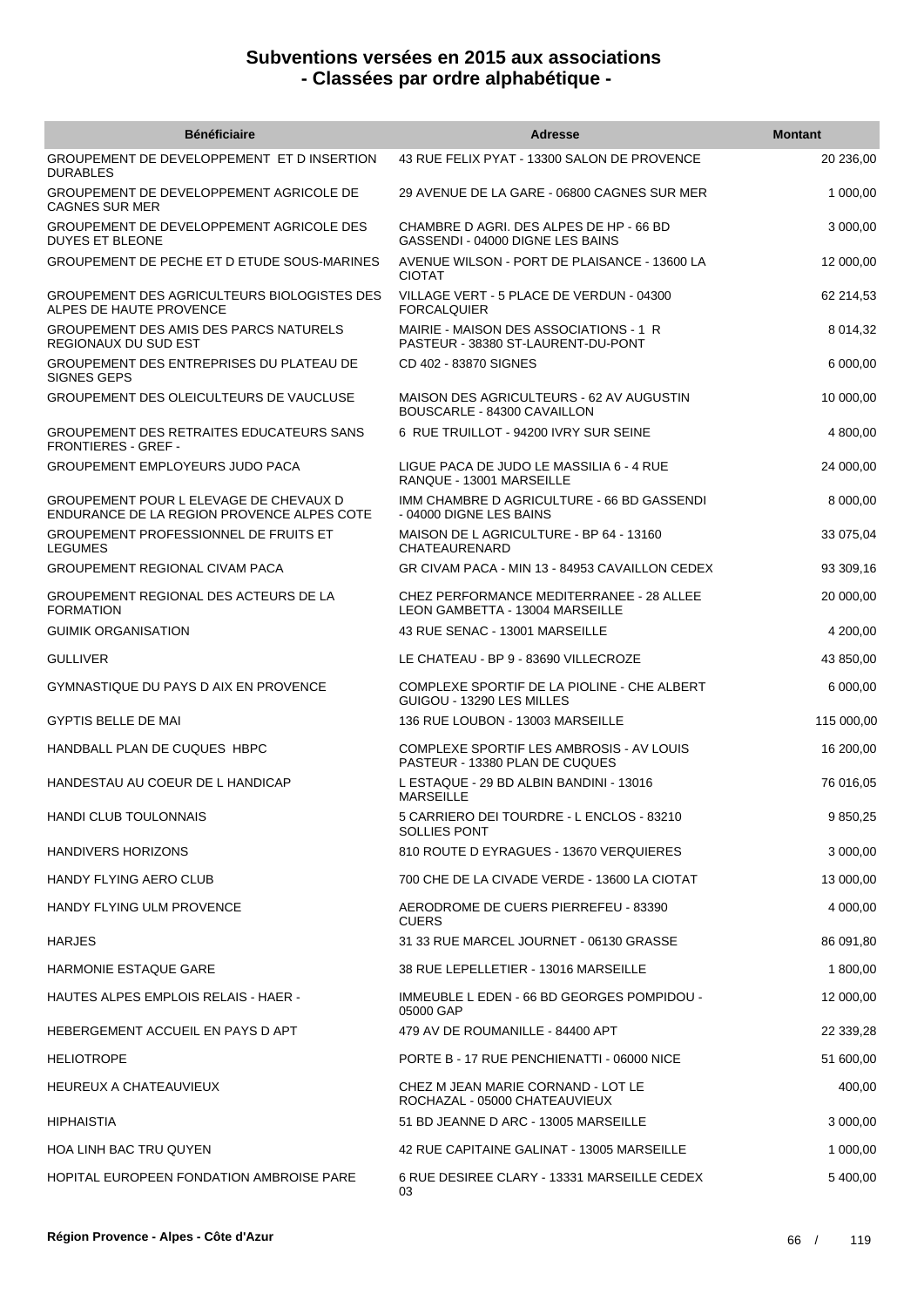| <b>Bénéficiaire</b>                                                                          | <b>Adresse</b>                                                                                                        | <b>Montant</b> |
|----------------------------------------------------------------------------------------------|-----------------------------------------------------------------------------------------------------------------------|----------------|
| <b>HORIZON MULTIMEDIA</b>                                                                    | PARC STE CLAIRE - ALL DE LA LAVANDE - 83160 LA<br>VALETTE DU VAR                                                      | 114 481,09     |
| HORIZON 92                                                                                   | 221 BD VOLTAIRE - 13821 LA PENNE SUR<br><b>HUVEAUNE</b>                                                               | 5 400,00       |
| <b>HORIZONS CANIGOU</b>                                                                      | 9 GRAND RUE - 13190 ALLAUCH                                                                                           | 1 000,00       |
| <b>HORIZONTES DEL SUR</b>                                                                    | 118 BD LONGCHAMPS - 13001 MARSEILLE                                                                                   | 24 200,00      |
| HORSE-BALL ARLES CAMARGUE                                                                    | MAISON DES ASSOCIATIONS - 3 BD DES LICES -<br><b>13200 ARLES</b>                                                      | 3 240,00       |
| <b>HORTIFLEURS</b>                                                                           | HOTEL DE VILLE - 84660 MAUBEC                                                                                         | 3 000,00       |
| <b>HOTEL DE GALLIFET</b>                                                                     | 52 RUE CARDINALE - 13100 AIX EN PROVENCE                                                                              | 3 600,00       |
| <b>HYERES FOOTBALL CLUB</b>                                                                  | 21 AV 1ERE DIVISION BROSSET - 83400 HYERES                                                                            | 11 958,71      |
| <b>HYERES HANDICLUB</b>                                                                      | 9400 HLM BELLEVUE BAT J - VAL DES ROUGIERES -<br>83400 HYERES                                                         | 4 000,00       |
| <b>HYERES KITESURF ASSOCIATION - HKA -</b>                                                   | PORT ST PIERRE - 61 AV DOCTEUR ROBIN - 83400<br><b>HYERES</b>                                                         | 9 480,00       |
| <b>HYERES TRIATHLON</b>                                                                      | VELODROMME TPM COSTEBELLE - CHE DE L<br>ERMITAGE - 83400 HYERES                                                       | 8 000,00       |
| <b>HYERES WINDSURF ORGANISATION</b>                                                          | LE MONT DES OISEAUX - 1 ALL DES HIRONDELLES -<br>83400 HYERES                                                         | 3 300,00       |
| <b>I MAGO PRODUCTION</b>                                                                     | 37 RUE ST SEBASTIEN - 13006 MARSEILLE                                                                                 | 28 000,00      |
| <b>ICI ET LA</b>                                                                             | 12 TRA DU MURIER - 13016 MARSEILLE                                                                                    | 4 000,00       |
| <b>ICOM PROVENCE</b>                                                                         | 103 AV DE LATTRE DE TASSIGNY - 13009<br><b>MARSEILLE</b>                                                              | 33 079,80      |
| <b>IESF PROVENCE</b>                                                                         | ECOLE CENTRALE DE MARSEILLE - 38 RUE JOLIOT<br>CURIE - POLE DE L ETOILE TECHN CHAT GOMB -<br>13451 MARSEILLE CEDEX 20 | 4 000,00       |
| ΙF                                                                                           | 3 IMPASSE MONTEVIDEO - 13006 MARSEILLE                                                                                | 4 000,00       |
| IL ETAIT UN TRUC                                                                             | 23 RUE DE DIJON - 06000 NICE                                                                                          | 2 000,00       |
| IL PARTICOLARE - ART LITTERATURE THEORIE CRITIQUE 603 LE CORBUSIER - 280 BD MICHELET - 13008 | <b>MARSEILLE</b>                                                                                                      | 3 000,00       |
| ILES DE LERINS ET PAYS D AZUR                                                                | 5 RUE DE MIMONT - 06400 CANNES                                                                                        | 82 611,54      |
| <b>ILES DU SUD</b>                                                                           | 3 R DE L ARC - 13001 MARSEILLE                                                                                        | 9 3 25, 38     |
| <b>ILOTOPIE</b>                                                                              | 30 AV MAX DORMOY - 13230 PORT ST LOUIS DU<br><b>RHONE</b>                                                             | 146 600,00     |
| IMAGES DE VILLE IMAGES DE VIE                                                                | LE LIGOURES - PL ROMEE DE VILLENEUVE - 13090<br>AIX EN PROVENCE                                                       | 46 000,00      |
| IMAGES EN ACTION CIE K O COM                                                                 | VOL DE NUIT - 6 RUE SAINTE MARIE - 13005<br><b>MARSEILLE</b>                                                          | 10 630,22      |
| <b>IMAGES ET RECHERCHE</b>                                                                   | 60 R CELONY - 13100 AIX EN PROVENCE                                                                                   | 12 800,00      |
| <b>IMAGES PLURIELLES</b>                                                                     | C O M ABIDAT - 26 RUE BARTHELEMY - 13001<br><b>MARSEILLE</b>                                                          | 15 000,00      |
| <b>IMAGINE L ASSOCIATION</b>                                                                 | HOTEL DE VILLE - 17 AVENUE CHARLES DE GAULLE<br>- 05120 L ARGENTIERE LA BESSEE                                        | 4 500,00       |
| <b>IMAGINE VENAISSIN</b>                                                                     | 388 CHE PIERRE DU COQ - 84200 CARPENTRAS                                                                              | 3 500,00       |
| <b>IMAGINE 84</b>                                                                            | 27 RUE DES INFIRMIERES - 84000 AVIGNON                                                                                | 50 131,60      |
| <b>IMPACT KARATE CLUB</b>                                                                    | HOTEL DE VILLE - 147 BD ABBADIE - 13730 SAINT<br><b>VICTORET</b>                                                      | 10 000,00      |
| <b>IMPULSE</b>                                                                               | L IMPASSE - 16 R DU CENTRE - 05000 GAP                                                                                | 21 600,00      |
| IMS ENTREPRENDRE POUR LA CITE                                                                | 141 AVENUE DE CLICHY - 75017 PARIS                                                                                    | 20 508,88      |
| IN EXTREMIS                                                                                  | MAISON DES ASSOCIATIONS - 52 AVENUE DE LA<br>BOURGADE - 13610 LE PUY STE REPARADE                                     | 4 000,00       |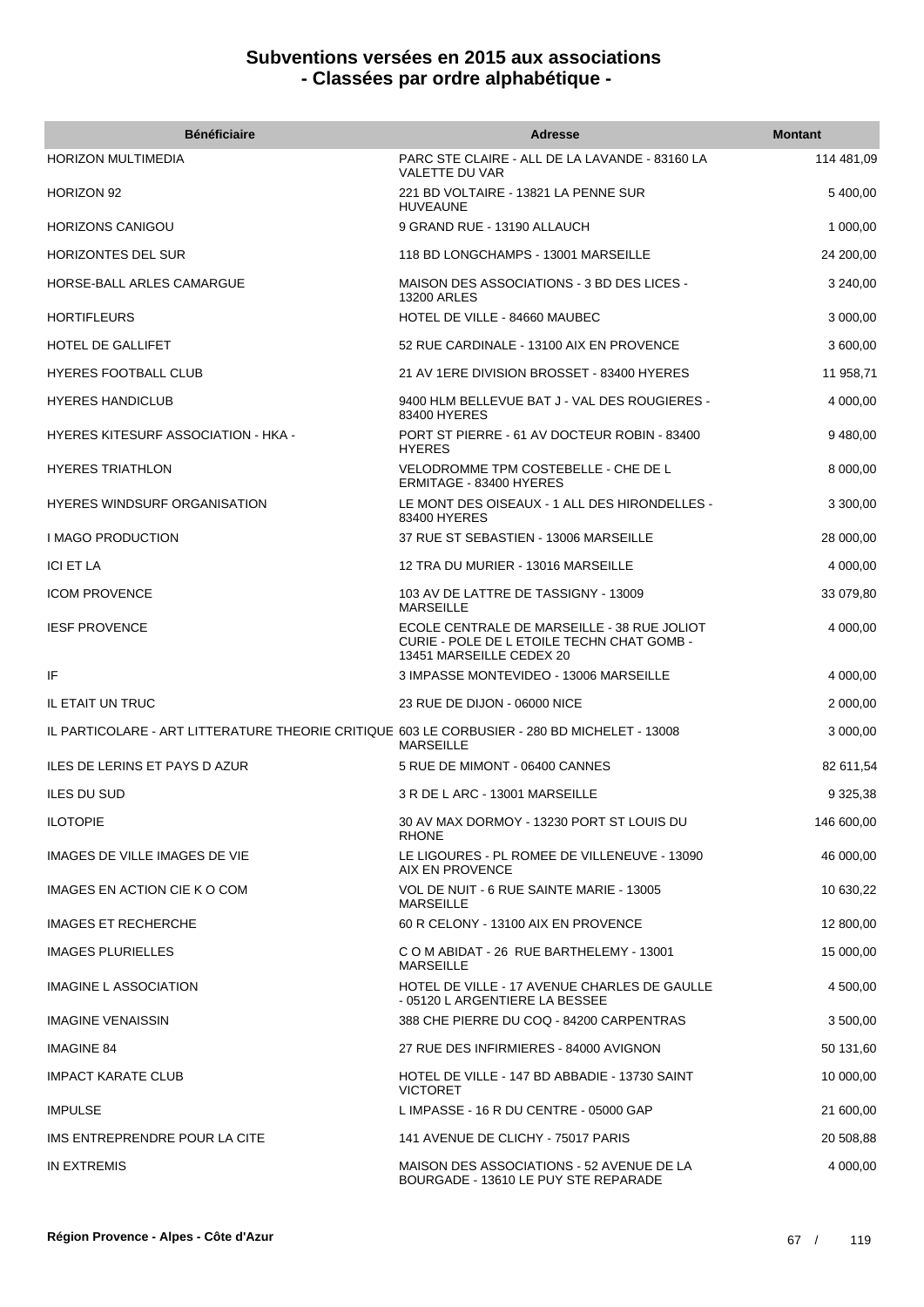| <b>Bénéficiaire</b>                                                                                                               | <b>Adresse</b>                                                                | <b>Montant</b> |
|-----------------------------------------------------------------------------------------------------------------------------------|-------------------------------------------------------------------------------|----------------|
| <b>INCIDENCE</b>                                                                                                                  | 3 BD DES LICES - 13200 ARLES                                                  | 18 000,00      |
| <b>INCITTA</b>                                                                                                                    | 5 AV ANDRE BACON - 13013 MARSEILLE                                            | 2 100,00       |
| INFORMATION MARSEILLE ACCUEIL JEUNES ECOUTE<br>SANTE IMAJE SANTE                                                                  | 35 R ESTELLE - 13001 MARSEILLE                                                | 55 400,00      |
| <b>INFOSUP 05</b>                                                                                                                 | CIO - 14 AVENUE MARECHAL FOCH - 05000 GAP                                     | 3 600,00       |
| INGENIERIE ET PROCEDES AVANCES POUR LE<br>PROTOTYPAGE DES SYSTEMES COMPLEXES - INOVSYS - BP 10028 - 13545 AIX EN PROVENCE CEDEX 4 | PEGASE EUROPOLE ARBOIS - AV LOUIS PHILIBERT                                   | 270 000,00     |
| INGENIERIE MEDITERRANEENNE POUR LEXPORT ET LE CMCI-147 RUE PARADIS-13006 MARSEILLE                                                |                                                                               | 244 688,00     |
| INITIATIVE AGGLOMERATION SOPHIA ANTIPOLIS                                                                                         | CHEZ CASA - 449 ROUTE DES CRETES - BP 43 -<br>06901 SOPHIA ANTIPOLIS CEDEX    | 35 765,25      |
| INITIATIVE ALPES DU SUD                                                                                                           | 1 BD VICTOR HUGO - 04000 DIGNE LES BAINS                                      | 87 100,00      |
| INITIATIVE CAVARE ET SORGUES                                                                                                      | 111 BD PAUL DOUMER - 84300 CAVAILLON                                          | 44 319,15      |
| INITIATIVE FORMATION APPUI PEDAGOGIQUE EMPLOI                                                                                     | 97 MTE DE FORT VERT - 83140 SIX FOURS LES<br><b>PLAGES</b>                    | 53 927,15      |
| INITIATIVE GRAND AVIGNON GRAIN                                                                                                    | 813 CHEM DU PERIGORD - 84130 LE PONTET                                        | 119 494,48     |
| <b>INITIATIVE HAUTE PROVENCE</b>                                                                                                  | ZI SAINT JOSEPH - 55 AVENUE DU 1 MAI - 04100<br><b>MANOSQUE</b>               | 38 920,00      |
| <b>INITIATIVE LUBERON</b>                                                                                                         | PEPINIERE D ENTREPRISES - AV EUGENE<br>BAUDOUIN B.CHEVALIER - 84400 APT       | 33 989,08      |
| INITIATIVE MARSEILLE METROPOLE                                                                                                    | LES DOCKS ATRIUM 10.2 - 10 PL DE LA JOLIETTE -<br>13002 MARSEILLE             | 173 080,00     |
| <b>INITIATIVE MENTON RIVIERA</b>                                                                                                  | 38 RUE HENRY GREVILLE - 06500 MENTON                                          | 104 373,24     |
| INITIATIVE NICE COTE D AZUR                                                                                                       | ZA NICE LA PLAINE - BAT C2 - 1 AV EMMANUEL<br>PONTREMOLI - 06200 NICE         | 215 495,16     |
| INITIATIVE NORD HAUTES ALPES                                                                                                      | 9 AV RENE FROGER - BP 68 - 05102 BRIANCON<br><b>CEDEX</b>                     | 49 141,88      |
| INITIATIVE OUEST PROVENCE                                                                                                         | LA GRANDE PYRAMIDE - 1 RUE DE L EQUERRE -<br><b>13800 ISTRES</b>              | 53 760,00      |
| INITIATIVE PAYS DE MARTIGUES                                                                                                      | HOTEL DE LAGGLOMERATION - ROND POINT DE L<br>HOTEL DE VILLE - 13500 MARTIGUES | 11 619,19      |
| INITIATIVE PROVENCE ALPES COTE D AZUR                                                                                             | LES DOCKS ATRIUM 10.2 M.P.I - 10 PL DE LA<br>JOLIETTE - 13002 MARSEILLE       | 36 000,00      |
| INITIATIVE SEUIL DE PROVENCE                                                                                                      | COM COM RHONE LEZ PROVENCE - 1260 AV<br>THEODORE AUBANEL - 84500 BOLLENE      | 65 000,00      |
| INITIATIVE SUD HAUTES ALPES                                                                                                       | MICROPOLIS BAT AURORA A103 - QUARTIER BELLE<br>AUREILLE - 05000 GAP           | 49 095.00      |
| INITIATIVE TERRES D AZUR - I.T.A -                                                                                                | 57 AV PIERRE SEMARD - 06130 GRASSE                                            | 69 600,00      |
| <b>INITIATIVE VENTOUX</b>                                                                                                         | 32 IMPASSE DE L HOPITAL - 84200 CARPENTRAS                                    | 84 295,00      |
| INITIATIVES ET EDUCATION DE LA JEUNESSE A L<br><b>ENVIRONNEMENT</b>                                                               | C O MME HUERTAS - 1 PL DE LA REDONNE - 13820<br><b>ENSUES LA REDONNE</b>      | 36 700,00      |
| INITIATIVES EUROPE CONSEIL                                                                                                        | 14 R BERLIOZ - 13006 MARSEILLE                                                | 14 641,46      |
| <b>INNOVATION EN ACTION</b>                                                                                                       | 1 AV SAINT BARNABE - 13004 MARSEILLE                                          | 74 000,00      |
| INNOVATION SOLIDAIRE SOCIALE URBAINE<br>ECONOMIQUE - ISSUE -                                                                      | 69 AV BENJAMIN DELESSERT - 13010 MARSEILLE                                    | 12 000,00      |
| <b>INOUI PRODUCTIONS</b>                                                                                                          | 3A MAISON IV DE CHIFFRE - 26 R DES TEINTURIERS<br>- 84000 AVIGNON             | 15 000,00      |
| <b>INSERCALL</b>                                                                                                                  | 10 RUE LEON HONORE LABANDE - 84000 AVIGNON                                    | 40 165,00      |
| <b>INSERMODE</b>                                                                                                                  | 14 RUE DE BISKA - 13014 MARSEILLE                                             | 12 000,00      |
| <b>INSERSUD MARSEILLE</b>                                                                                                         | 133 CHE DE SORMIOU - 13009 MARSEILLE                                          | 30 500,00      |
| INSERTION SOLIDARITE INTEGRATION ISI                                                                                              | VILLA BOUCHEROT - 2 RUE FONTAINE VIEILLE -<br>06140 VENCE                     | 28 470,00      |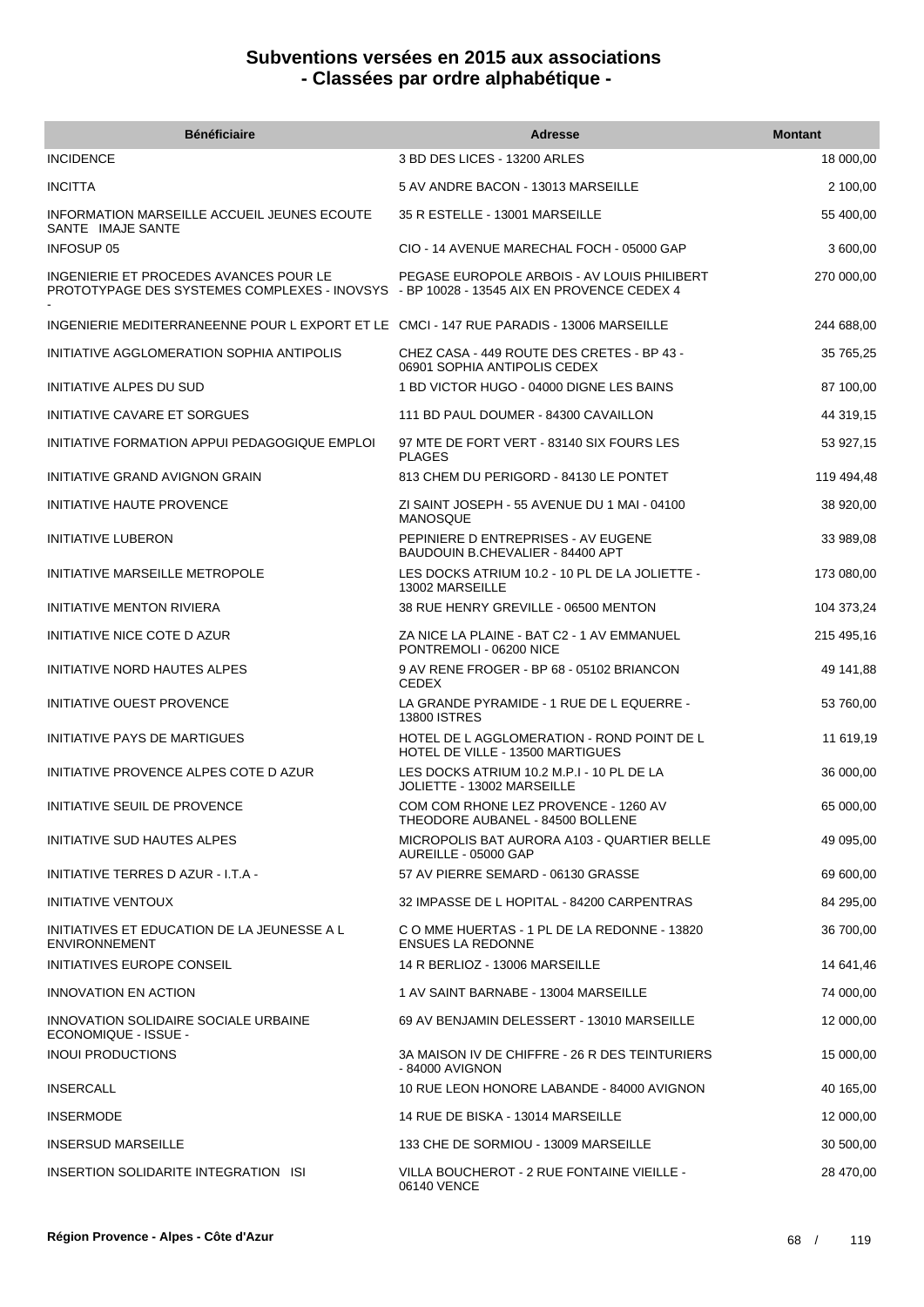| <b>Bénéficiaire</b>                                                                                                                       | <b>Adresse</b>                                                              | <b>Montant</b> |
|-------------------------------------------------------------------------------------------------------------------------------------------|-----------------------------------------------------------------------------|----------------|
| INSERTION TRAVAIL EDUCATION CULTURE 1.T.E.C.                                                                                              | 4 RUE LOUIS FUNEL - 06560 VALBONNE                                          | 3772,20        |
| INSTITUT AMATEM LUDOLEM                                                                                                                   | 186 R LOUIS CORPORANDY - 83210 LA FARLEDE                                   | 10 000,00      |
| INSTITUT CATHOLIQUE DE LA MEDITERRANEE                                                                                                    | 11 IMP FLAMMATION - 13001 MARSEILLE                                         | 15 006,60      |
| <b>INSTITUT D ETUDES NICOISES</b>                                                                                                         | 6 AVENUE GALLIN - 06100 NICE                                                | 9 000,00       |
| INSTITUT D ETUDES OCCITANES                                                                                                               | OSTAL D OCCITANIA - 11 R MALCOUSINAT - 31000<br><b>TOULOUSE</b>             | 12 000,00      |
| INSTITUT DE COOPERATION POUR LE DEVELOPPEMENT 7 R COLBERT - 13001 MARSEILLE<br>- AFRIQUE ICD-AFRIQUE                                      |                                                                             | 37 800,00      |
| INSTITUT DE FORMATION D ANIMATION ET DE CONSEIL - 53 RUE DU RPC GILBERT - 92600 ASNIERES SUR<br>IFAC -                                    | <b>SEINE</b>                                                                | 10 000,00      |
| INSTITUT DE FORMATION D ANIMATION ET DE CONSEIL<br>EN PROVENCE IFAC PROVENCE                                                              | IMM LE TIMONIER - 257 RUE ST PIERRE - 13005<br><b>MARSEILLE</b>             | 68 480,00      |
| INSTITUT DE FORMATION EN SOINS INFIRMIERS SAINT<br>JACQUES ASSOCIATION DE SERVICE SOCIAL                                                  | POLE D ACTIVITE LES FLAMANTS - 10 AV<br>ALEXANDRE ANSAIDI - 13014 MARSEILLE | 30 429,24      |
| INSTITUT DE FORMATION REGIONAL INDUSTRIES AGRO- CITE DE L ALIMENTATION - RUE PIERRE BAYLE - BP<br>ALIMENTAIRES PROVENCE-ALPES-COTE-D AZUR | 11548 - 84916 AVIGNON CEDEX 9                                               | 3 042,00       |
| INSTITUT DE GERONTOLOGIE SOCIALE                                                                                                          | 148 RUE PARADIS - 13006 MARSEILLE                                           | 28 600,00      |
| <b>INSTITUT DE L IMAGE</b>                                                                                                                | CITE DU LIVRE - 8-10 RUE DES ALLUMETTES -<br>13090 AIX EN PROVENCE          | 75 000,00      |
| INSTITUT DE LA MALADIE D ALZHEIMER                                                                                                        | BOULEVARD JEAN MOULIN - CHU TIMONE - 13385<br>MARSEILLE CEDEX 05            | 14 300,00      |
| INSTITUT DE LA MEDITERRANEE                                                                                                               | 2 RUE HENRI BARBUSSE - 13241 MARSEILLE<br>CEDEX 01                          | 64 000,00      |
| INSTITUT DE PROMOTION DE L EGALITE<br>PROFESSIONNELLE IPEP                                                                                | 65 CH DU GRAND MONTAGNE - 30400 VILLENEUVE<br><b>LES AVIGNON</b>            | 143 466,00     |
| INSTITUT DE PROSPECTIVE ECONOMIQUE DU MONDE<br><b>MEDITERRANEEN</b>                                                                       | 104 BD DE MONTPARNASSE - 75014 PARIS                                        | 20 000,00      |
| INSTITUT DE RECHERCHES ET D ETUDES SUR LA<br>MEDITERRANEE ET LE MOYEN ORIENT - IREMMO -                                                   | 57 RUE BASSE DES CARMES - 75005 PARIS                                       | 15 318,00      |
| INSTITUT DEPARTEMENTAL DE L ECOLE MODERNE<br>PEDAGOGIE FREINET                                                                            | ECOLE LA MARECHALE - AVENUE BAUDOIN - 13090<br>AIX EN PROVENCE              | 4 200,00       |
| INSTITUT DES METIERS DE LA COMMUNICATION ET DE L 74 PLACE DES CORPS SAINTS - 84000 AVIGNON<br>AUDIOVISUEL DE PROVENCE                     |                                                                             | 95 170,61      |
| <b>INSTITUT ESOPE 21</b>                                                                                                                  | CHEMIN DES PUJADES - 83560 RIANS                                            | 2 000,00       |
| INSTITUT EUROPEEN DE COOPERATION ET DE<br>DEVELOPPEMENT                                                                                   | 33 RUE DE DANTZIG - 75015 PARIS                                             | 7 590,00       |
| INSTITUT FRANCAIS DES INSTRUMENTS A VENT                                                                                                  | 4 R BERNARD DU BOIS - BP 62042 - 13201<br>MARSEILLE CEDEX 01                | 4 000,00       |
| INSTITUT INTERNATIONAL POUR L ETUDE ET L<br>INTEGRATION DES NOUVELLES TECHNIQUES ET                                                       | ESPACE NIKAIA - AV DU DOCTEUR VICTOR ROBINI -<br>06200 NICE                 | 4 430,00       |
| INSTITUT MEDITERRANEEN DES TRANSPORTS<br><b>MARITIMES</b>                                                                                 | C.M.C.I. - 2 RUE HENRI BARBUSSE - 13241<br>MARSEILLE CEDEX 01               | 20 000,00      |
| INSTITUT MUSICAL DE FORMATION PROFESSIONNELLE                                                                                             | 95 AV RAOUL FRANCOU - 13300 SALON DE<br><b>PROVENCE</b>                     | 173 659,80     |
| INSTITUT NATIONAL DE FORMATION ET D APPLICATION<br>DU CENTRE DE CULTURE                                                                   | 59 RUE ANQUETIL - 94736 NOGENT-SUR-MARNE<br><b>CEDEX</b>                    | 62 449,93      |
| INSTITUT NATIONAL DE L HYGIENE ET DU NETTOYAGE<br>INDUSTRIEL - INHNI -                                                                    | IMM EUCLIDE TECH GOMBERT - 34 BD MAXIME<br>GORKI - 94800 VILLEJUIF          | 3 284,00       |
| <b>INSTITUT NICOIS DES SPORTS</b>                                                                                                         | 35 R SMOLETT - 06300 NICE                                                   | 56 476,00      |
| INSTITUT OCEANOGRAPHIQUE PAUL RICARD                                                                                                      | ILE DES EMBIEZ - 83140 SIX FOURS LES PLAGES                                 | 2 700,00       |
| INSTITUT POUR LA COOPERATION EN MEDITERRANEE<br><b>GROUPE D AIX</b>                                                                       | 921 CHEMIN DE BEAUREGARD - 13100 AIX EN<br><b>PROVENCE</b>                  | 54 413,67      |
| INSTITUT POUR LA PROTECTION ET LA VALORISATION<br>DE LA FORET MEDITERRANEENNE                                                             | CHEMIN DE ROMAN - C.D.7 - 13120 GARDANNE                                    | 239 800,00     |
| INSTITUT REGIONAL DU TRAVAIL SOCIAL PROVENCE<br>ALPES COTE D AZUR ET CORSE                                                                | 20 BD DES SALYENS - 13008 MARSEILLE                                         | 16 497,33      |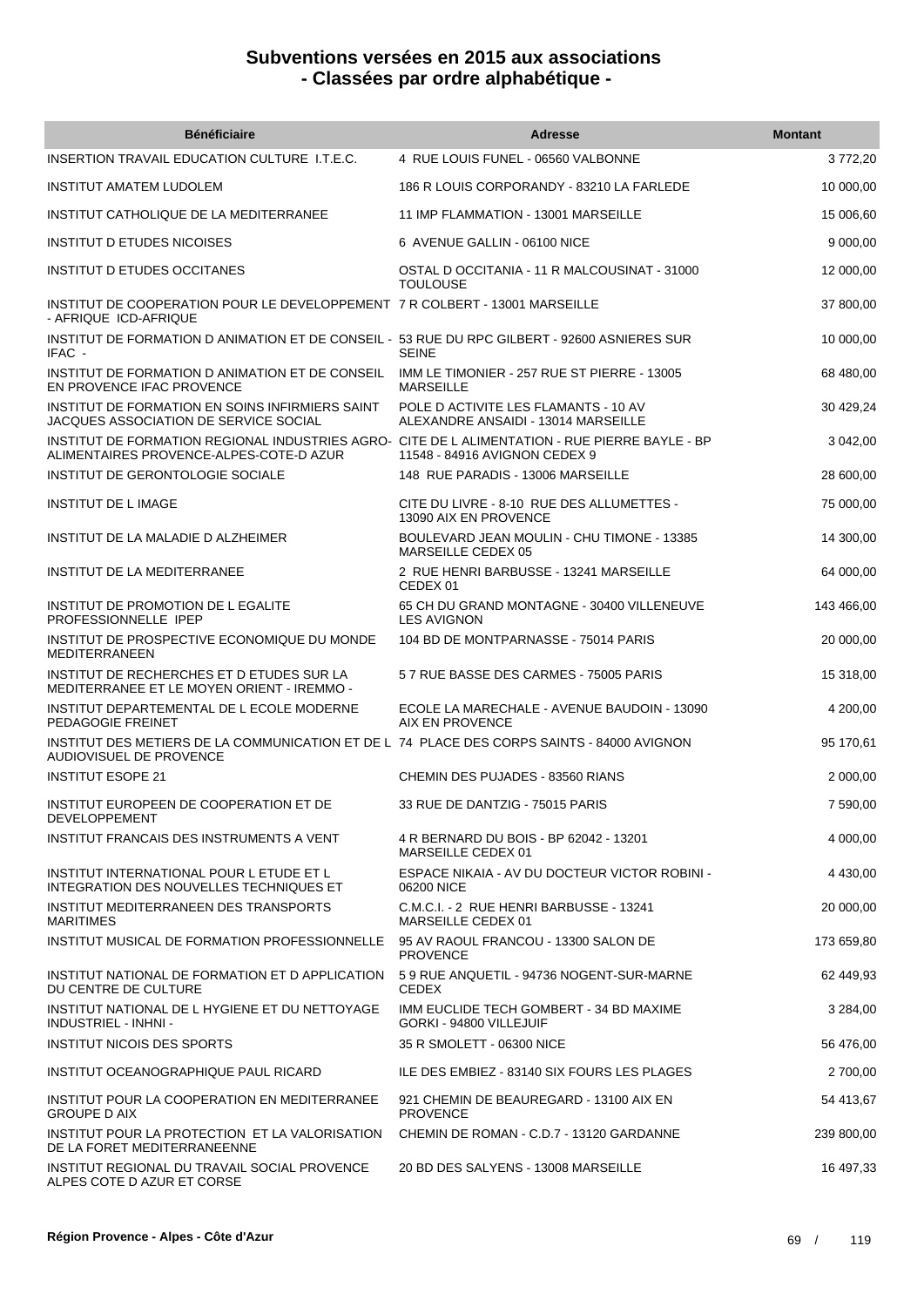| <b>Bénéficiaire</b>                                                                                | <b>Adresse</b>                                                                   | <b>Montant</b> |
|----------------------------------------------------------------------------------------------------|----------------------------------------------------------------------------------|----------------|
| INSTITUT REGIONAL POUR LA CREATION ET LE<br>DEVELOPPEMENT DES ENTREPRISES IRCE                     | IRCE BASTIDE DES MICOCOULIERS - 1940 RTE DE<br>LOQUI - 13090 AIX EN PROVENCE     | 402 018,40     |
| <b>INSTITUT RHODANIEN</b>                                                                          | QUARTIER LE GRES - 84100 ORANGE                                                  | 9 600,00       |
| INSTITUT SUPERIEUR DES TECHNIQUES DU SPECTACLE 20 R PORTAIL BOQUIER - 84000 AVIGNON<br><b>ISTS</b> |                                                                                  | 199 307,50     |
| INSTITUT TRANSMEDIA EURO MEDITERRANEEN ITEM                                                        | 75 BD CHARLES LIVON - 13007 MARSEILLE                                            | 3 000,00       |
| <b>INTER MADE</b>                                                                                  | 18 R DU TRANSVAAL - 13004 MARSEILLE                                              | 208 585,39     |
| INTER RHONE INTERPROFESSION DES VINS AOC AOP<br>COTES DU RHONE ET DE LA VALLEE DU                  | MAISON DES VINS - 6 RUE DES TROIS FAUCONS -<br>84000 AVIGNON                     | 163 176,41     |
| INTERFACE ET DEVELOPPEMENT MEDITERRANEE                                                            | 341 CHE DE LA RABASSIERE - 13250 SAINT<br><b>CHAMAS</b>                          | 8 126,58       |
| INTERFED SANTE SOCIAL                                                                              | TOUR MEDITERRANEE - 65 AV JULES CANTINI -<br>13006 MARSEILLE                     | 16 368,00      |
| INTERNATIONAL HUMAN RESOURCES MANAGEMENT -<br>IHRM-                                                | AV MADRAGUE MONTREDON - 40 CHEMIN DE LA<br>BISE - 13008 MARSEILLE                | 2 000,00       |
| INTERPROFESSION DE LA FILIERE BOIS DES ALPES<br>MARITIMES ET DU VAR                                | 7EME ETAGE NICE LEADER BAT ARIA - 27 BD PAUL<br>MONTEL - 06200 NICE              | 10 000,00      |
| <b>IN8 CIRCLE</b>                                                                                  | 99 LA CANEBIERE - 13001 MARSEILLE                                                | 27 000,00      |
| <b>ISTRES OUEST PROVENCE HANDBALL</b>                                                              | PL JEAN FRANCOIS CHAMPOLLION - BP 30615 -<br>13806 ISTRES CEDEX                  | 100 782,44     |
| <b>ISTRES OUEST PROVENCE VOLLEY</b>                                                                | CLUB HOUSE GYMNASE P. CAVALLONI - PLACE DE<br>L AMPHORE - 13800 ISTRES           | 67 814,95      |
| <b>ISTRES SPORTS TENNIS</b>                                                                        | PLAINE RENE DAVINI - CHEM DE LA CABANE NOIRE<br>- 13800 ISTRES                   | 15 000,00      |
| <b>ISTRES SPORTS TRIATHLON</b>                                                                     | <b>ISTRIUM DU SPORT - CEC LES HEURES CLAIRES -</b><br><b>13800 ISTRES</b>        | 1 000,00       |
| <b>ISTRES TENNIS DE TABLE</b>                                                                      | LE PALIO - AV EDOAURD GUIZONNIER - 13800<br><b>ISTRES</b>                        | 14 900,00      |
| <b>ITINERAIRE BIS</b>                                                                              | 234 RUE DE L AVELAN - 83600 FREJUS                                               | 63 214,56      |
| <b>ITINERAIRE INTERNATIONAL</b>                                                                    | 9 RUE DE LA VEGA - 75012 PARIS                                                   | 31 529,00      |
| <b>ITINERRANCES</b>                                                                                | 164 BD DE PLOMBIERES - 13014 MARSEILLE                                           | 4 000,00       |
| JALMALV MARSEILLE                                                                                  | 72 RUE CHAPE - 13248 MARSEILLE CEDEX 04                                          | 1 000,00       |
| <b>JAMIVOI FOYER RURAL</b>                                                                         | FOYER RURAL DE LA CHAPELLE - 05800 LA<br>CHAPELLE EN VALGAUDEMAR                 | 3 500,00       |
| <b>JARDILIEN</b>                                                                                   | MAISON DE LA VIE ASSOCIATIVE - ALL ROBERT<br>GOVI LES DEFENSIONS - 13400 AUBAGNE | 2 100,00       |
| <b>JARDIN DE PAULINE</b>                                                                           | CHE DES GRAVETTES - 83220 LE PRADET                                              | 9 826,07       |
| JARDINS PARTAGES DE CARROS                                                                         | MAISON DES ASSOCIATIONS - 15 BIS RUE DU<br>BOSQUET - 06510 CARROS                | 1 800,00       |
| JAZZ A BRIGNOLES                                                                                   | RUE LOUIS OTTAVIANI - 83170 BRIGNOLES                                            | 5 000,00       |
| <b>JAZZ A PORQUEROLLES</b>                                                                         | THEATRE DENIS - 12 COURS DE SRASBOURG -<br>83400 HYERES                          | 31 000,00      |
| JAZZ A RAMATUELLE                                                                                  | LA ROCHE DES FEES G3 - 83350 RAMATUELLE                                          | 4 200,00       |
| JAZZ A SAINT REMY                                                                                  | MAISON DES ASSOCIATIONS - 13210 SAINT REMY<br>DE PROVENCE                        | 4 800,00       |
| JAZZ DANS LES VIGNES                                                                               | HOTEL DE VILLE - RTE DE STE CECILE - 84290<br>CAIRANNE                           | 2 800,00       |
| JAZZ SOUS LES ARBRES                                                                               | MAIRIE DE LE BRUSQUET - QUARTIER DE L<br>ARZIERAS - 04420 LE BRUSQUET            | 8 529,07       |
| <b>JEDI PACA</b>                                                                                   | 27 BD DE LA FALAISE - 13016 MARSEILLE                                            | 20 000,00      |
| <b>JET BOARD</b>                                                                                   | 26 RUE DES TEINTURIERS - 84000 AVIGNON                                           | 4 000,00       |
| JEUNES AGRICULTEURS DE PROVENCE ALPES COTE D<br>AZUR                                               | MAISON DE LAGRICULTURE - AV HENRI PONTIER -<br>13626 AIX EN PROVENCE CEDEX 1     | 82 155,00      |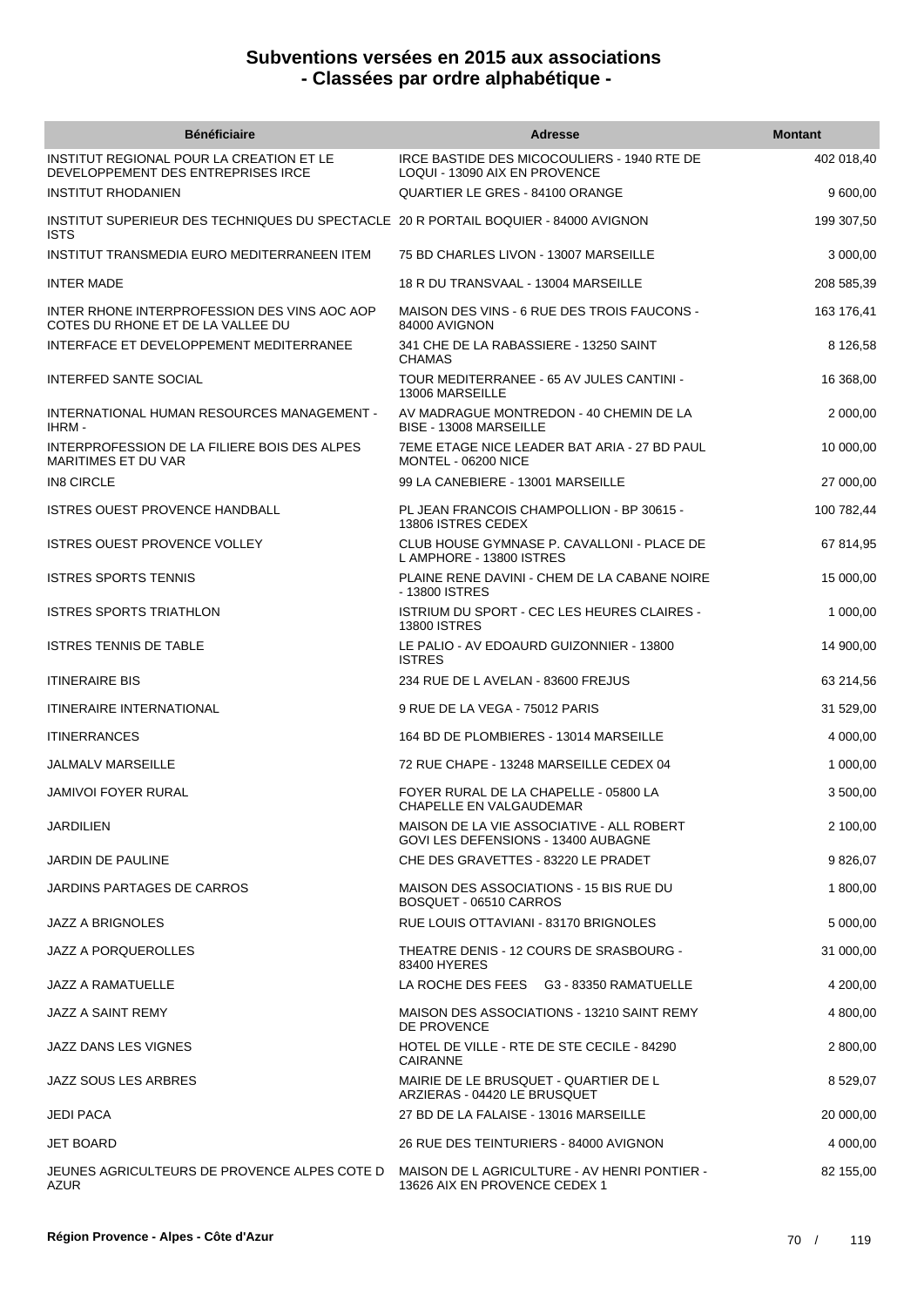| <b>Bénéficiaire</b>                                                         | <b>Adresse</b>                                                                          | <b>Montant</b> |
|-----------------------------------------------------------------------------|-----------------------------------------------------------------------------------------|----------------|
| JEUNES AGRICULTEURS DE VAUCLUSE                                             | MAISON DE L AGRICULTURE - SITE AGROPARC -<br>84912 AVIGNON CEDEX 9                      | 3 500,00       |
| JEUNES AGRICULTEURS DES ALPES DE HAUTE<br><b>PROVENCE</b>                   | IMM CHAMBRE D AGRICULTURE - 66 BD GASSENDI<br>- BP 117 - 04000 DIGNE LES BAINS          | 4 680,00       |
| JEUNES AGRICULTEURS DES ALPES MARITIMES                                     | MIN FLEURS 6 - BOX 116 - 06296 NICE CEDEX 3                                             | 1 500,00       |
| JEUNES AGRICULTEURS DES HAUTES ALPES                                        | 8 TER R CAPITAINE DE BRESSON - 05000 GAP                                                | 5 910,00       |
| JEUNES AGRICULTEURS DU VAR                                                  | 70 AVENUE DU PRESIDENT WILSON - 83550<br>VIDAUBAN                                       | 2 000,00       |
| JEUNESSE INTER SERVICES                                                     | ESPACE PLURIEL - BD DE LA REPUBLIQUE - 83260<br><b>LA CRAU</b>                          | 4 500,00       |
| JEUNESSE OLYMPIQUE SAINT GABRIEL                                            | 19 GROUPE STRAUSS - 13014 MARSEILLE                                                     | 3 880,00       |
| JEUNESSE SPORTIVE DE SAINT JULIEN                                           | 10 RUE DU GROUPE SCOLAIRE - 13012 MARSEILLE                                             | 1 500,00       |
| <b>JOB S CUISINE</b>                                                        | 19 RUE GUTENBERG - 06000 NICE                                                           | 30 045,00      |
| <b>JOB S EN DOUCEUR</b>                                                     | 19 R GUTENBERG - 06000 NICE                                                             | 29 260,00      |
| <b>JOBS CUISINE SPDA</b>                                                    | 19 RUE GUTENBERG - 06000 NICE                                                           | 12 000,00      |
| JONGLE AVEC LA VIE 1                                                        | MAISON 4 DE CHIFFRE - 26 RUE DES TEINTURIERS<br>- 84000 AVIGNON                         | 4 000,00       |
| <b>JOSEPH EDOUARD VENCE</b>                                                 | <b>MAISON DES ASSOCIATIONS - PL EVARISTE GRAS -</b><br>13600 LA CIOTAT                  | 8 000,00       |
| JOUQUES GENERATION RAID                                                     | MAISON DES ASSOCIATIONS - 3 BOULEVARD DE LA<br>REPUBLIQUE - 13490 JOUQUES               | 1 000,00       |
| JUDO CLUB DE MANDELIEU                                                      | CHEZ M. FUJARSKI STEPHANE - 327 AV LOUISE<br>MOREAU - 06210 MANDELIEU LA NAPOULE        | 10 000,00      |
| <b>JUDO CLUB LA ROUGUIERE</b>                                               | 99 ALL DE LA ROUGUIERE - 13011 MARSEILLE                                                | 900,00         |
| <b>JUDO CLUB VENELLOIS</b>                                                  | 24 AVENUE DES RIBAS - 13770 VENELLES                                                    | 15 020,00      |
| JUSQU A LA MORT ACCOMPAGNER LA VIE - JALMALV 05 116 BD POMPIDOU - 05000 GAP |                                                                                         | 500,00         |
| <b>JUST SANARY</b>                                                          | 9 R SAINT MARCELLIN - 83110 SANARY SUR MER                                              | 3 000,00       |
| <b>JUXTAPOZ</b>                                                             | 69 RUE JEAN DE BERNARDY - 13001 MARSEILLE                                               | 4 800,00       |
| <b>KA DIVERS</b>                                                            | MAISON DES ASSOCIATIONS LIGOURES - PLACE<br>ROMEE DE VILLENEUVE - 13090 AIX EN PROVENCE | 5 000,00       |
| <b>KABBA ROOTS</b>                                                          | LA VASSALE BAT D3 - 613 AVENUE DU GARLABAN -<br>13400 AUBAGNE                           | 3 000,00       |
| <b>KAKEMONO</b>                                                             | CITE DES ASSOCIATION B L 256 - 93 LA CANEBIERE<br>- 13001 MARSEILLE                     | 4 000,00       |
| KARATE CLUB DE MARTIGUES                                                    | LOT LE RAIMU - 5 ALLEE PIERRE FRESNAY - 13500<br><b>MARTIGUES</b>                       | 600,00         |
| KARATE CLUB DE BRIANCON                                                     | CHEZ ALAIN HAOUA - 21 AVENUE DU DAUPHINE -<br>05100 BRIANCON                            | 2 508,00       |
| <b>KARWAN</b>                                                               | 225 AV DES AYGALADES - 13015 MARSEILLE                                                  | 197 800,00     |
| KEMPO YOSEIKAN CRAUROIS                                                     | BD DE LA REPUBLIQUE - HOTEL DE VILLE - 83260<br>LA CRAU                                 | 500,00         |
| <b>KERMAN</b>                                                               | ETG 1 - 21 RUE MIRABEAU - 83000 TOULON                                                  | 5 000,00       |
| <b>KEROZEN OF MARSEILLE</b>                                                 | 81 RUE DU COMMANDANT MAGES - 13001<br><b>MARSEILLE</b>                                  | 4 000,00       |
| <b>KHEPER</b>                                                               | LE VILLAGE - 05700 TRESCLEOUX                                                           | 8 000,00       |
| KICK-BOXING COTE D AZUR                                                     | 72 ROUTE DE GRENOBLE - RES BOIS DE<br>BOULOGNE BAT E - 06200 NICE                       | 3 500,00       |
| KM 42.195 MARSEILLE                                                         | C O M GUEYRAUD CHRISTIAN - 108 BD SAINTE<br>MARGUERITE - LA ROSERAIE - 13009 MARSEILLE  | 1 000,00       |
| KODOKAN CIOTADEN                                                            | IMMEUBLE LE GOLFE - 5 AVENUE GERY - 13600 LA<br><b>CIOTAT</b>                           | 3 600,00       |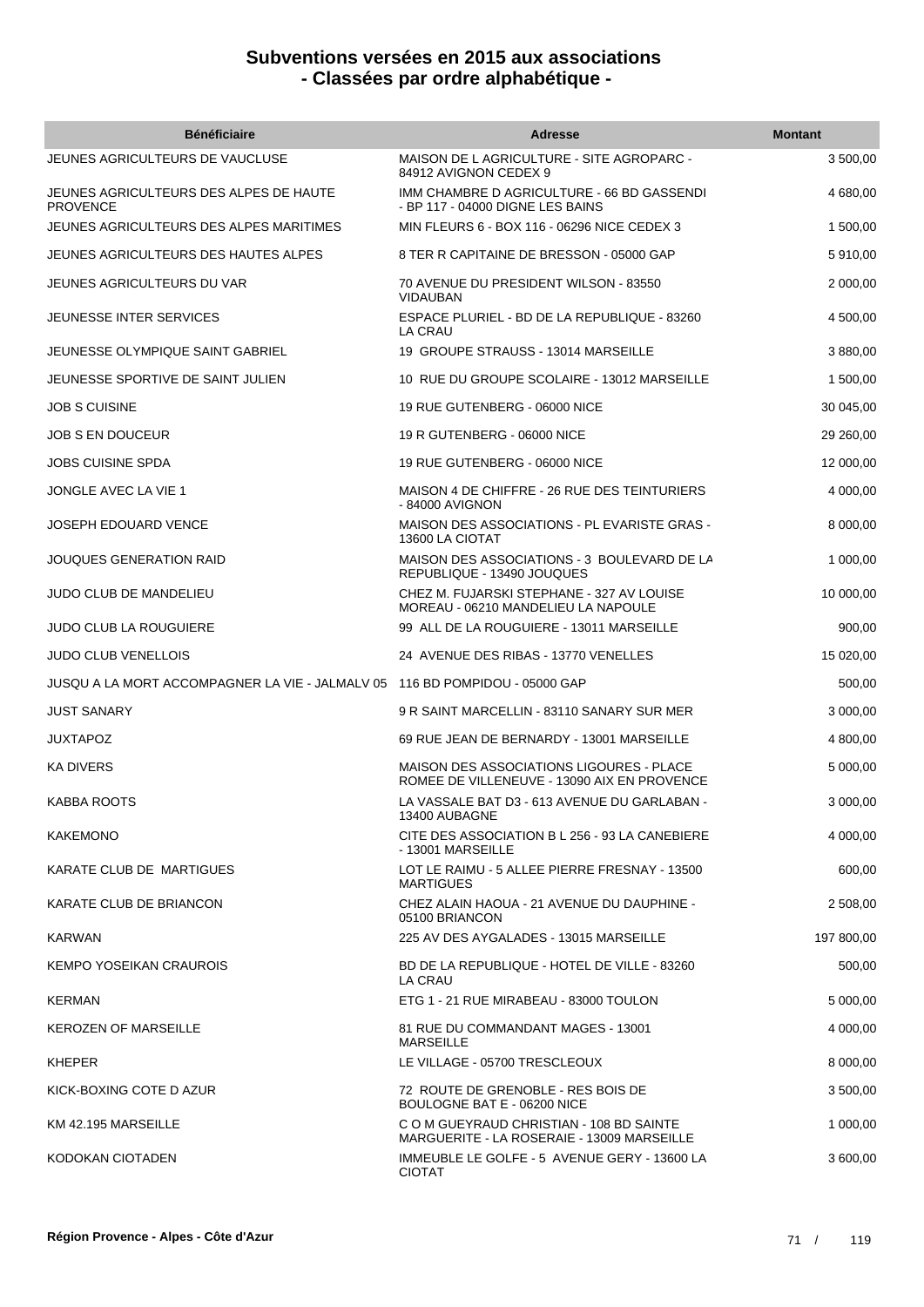| <b>Bénéficiaire</b>                                                                       | <b>Adresse</b>                                                                  | <b>Montant</b> |
|-------------------------------------------------------------------------------------------|---------------------------------------------------------------------------------|----------------|
| KOMM N ACT                                                                                | CITE DES ASSOCIATIONS BTE 9 - 93 LA CANEBIERE<br>- 13001 MARSEILLE              | 42 000,00      |
| KUBILAI KHAN INVESTIGATIONS                                                               | 118 CHE DES FOURS A CHAUX - 83200 TOULON                                        | 31 000,00      |
| L AMICALE DES JEUNES DE LA CABUCELLE AJC<br><b>CABUCELLE</b>                              | 29 BD DENIS PAPIN - 13015 MARSEILLE                                             | 12 600,00      |
| L AMPOULE                                                                                 | MAIRIE DE REILLANNE - COURS THIERRY D<br>ARGENLIEU - 04110 REILLANNE            | 4 887,00       |
| L APPART UN BAIL POUR TOUS                                                                | QUAI POTERNE - QUARTIER DE LILE - 13500<br><b>MARTIGUES</b>                     | 31 150,00      |
| L APPRENTIE COMPAGNIE                                                                     | CITE DES ASSOCIATIONS - 93 LA CANEBIERE - BP<br>66 - 13001 MARSEILLE            | 5 000,00       |
| L ART DE JOINDRE LES DEUX BOUTS LA MEIJE<br>MARSEILLE GROUPEMENT D EMPLOYEURS             | LE COMPTOIR DE LA VICTORINE - 10 R SAINTE<br>VICTORINE - 13003 MARSEILLE        | 12 000,00      |
| L ART DE VIVRE                                                                            | LE COMPTOIR - 10 R SAINTE VICTORINE - 13003<br><b>MARSEILLE</b>                 | 25 000,00      |
| L ART EN CHEMIN                                                                           | LE VIEIL AIGLUN - 04510 AIGLUN                                                  | 2 728,54       |
| L ASSOCIATION QUI CROIT EN VOS ENFANTS ACEVE                                              | 456 AV FRANCOIS CUZIN - 83100 TOULON                                            | 4 800,00       |
| L ASTRADO PROUVENCALO                                                                     | 7 LES FAUVETTES - 13130 BERRE L ETANG                                           | 3 000,00       |
| L ATELIER DES CARNETS D EUCHARIS                                                          | L OLIVIER D ARGENS - CHEMIN DE L ISCLE - BP 44 -<br>83520 ROQUEBRUNE SUR ARGENS | 2 000,00       |
| L ATELIER DES COLLINES                                                                    | 956 B CHE DES TRECASTELS - 04220 STE TULLE                                      | 3 489,55       |
| L ATELIER DES METIERS D ART                                                               | 11 BIS RUE DES TINES - 06410 BIOT                                               | 12 000,00      |
| L ATELIER DU MIDI                                                                         | 8 R DOMINIQUE MAISTO - 13200 ARLES                                              | 4 000,00       |
| L AUTRE COMPAGNIE                                                                         | 30 RUE DU POMET - 83000 TOULON                                                  | 6 000,00       |
| L AUTRE RIVE                                                                              | 305 RUE RAOUL FOLLEREAU - 84000 AVIGNON                                         | 3 000,00       |
| L AVENIR SAINT-LOUISIEN                                                                   | 37 RUE DU RIGAUDON - 84130 LE PONTET                                            | 7 560,00       |
| L AVI SOURIRE                                                                             | CHEZ M GUENDE DOMINIQUE - 4 R LAZARINE -<br>13012 MARSEILLE                     | 18 500,00      |
| L AZAUREENNE- ASSOCIATION DE SPORT ADAPTE                                                 | LOISEAU BLEU - 4 AV DU NORD - 06150 CANNES LA<br><b>BOCCA</b>                   | 3 000,00       |
| L ECHAPPEE BELLE                                                                          | QAURTIER SAINT FRANCOIS - 89 BD SCHULEY -<br>06130 GRASSE                       | 3 000,00       |
| L ECLAT                                                                                   | VILLA ARSON - 20 AV SIEPHEN LIEGARD - 06100<br><b>NICE</b>                      | 42 067,75      |
| L ECOLE DES ARTS ET LOISIRS                                                               | ZA LA PALUD - 372 RUE GEORGES BESSE - 83600<br><b>FREJUS</b>                    | 20 800,00      |
| L ECOLE DU SOUS SOL STUDIO 57                                                             | LE STUDIO 57 - PLAN D EAU DES FERREOLS - 04000<br><b>DIGNE LES BAINS</b>        | 8 9 64, 03     |
| L ELEPHANT VERT                                                                           | DOMAINE DE BOISVIEL SUD - 13104 MAS THIBERT                                     | 13 800,00      |
| L EMBOBINEUSE                                                                             | 11 BOULEVARD BOUES - 13003 MARSEILLE                                            | 4 850,35       |
| L ENCRE DE MER                                                                            | 269 MONTEE SOEUR VINCENT - 83110 SANARY SUR<br>MER                              | 4780,00        |
| L ENSEMBLE BAROQUES GRAFFITI                                                              | PRESBYTERE EGLISE ST THEODORE - 1 RUE DE L<br>ETOILE - 13001 MARSEILLE          | 4 800,00       |
| L ENTRE PONT                                                                              | 16 R DE ROQUEBILLIERE - 06300 NICE                                              | 20 000,00      |
| L ENTREPOT ESPACE CHOREGRAPHIQUE ET CULTUREL VENELLES PAYS D AIX - 5 AV DES RIBAS - 13770 | <b>VENELLES</b>                                                                 | 2 000,00       |
| <b>L ENTREPRISE</b>                                                                       | 41 R JOBIN - LA FRICHE BELLE DE MAI - 13003<br><b>MARSEILLE</b>                 | 68 900,00      |
| L ENVOL                                                                                   | 70 RUE DU CLOS DE L ETANG - 84800 L ISLE SUR LA<br><b>SORGUE</b>                | 12 000,00      |
| L ENVOL ASSOCIATION SPORTIVE PEDAGOGIQUE<br>SOCIOCULTURELLE ET FAMILIALE POUR HANDICAPES  | 1 PLACE DE L ARMEE DU RHIN - 06300 NICE                                         | 4 000,00       |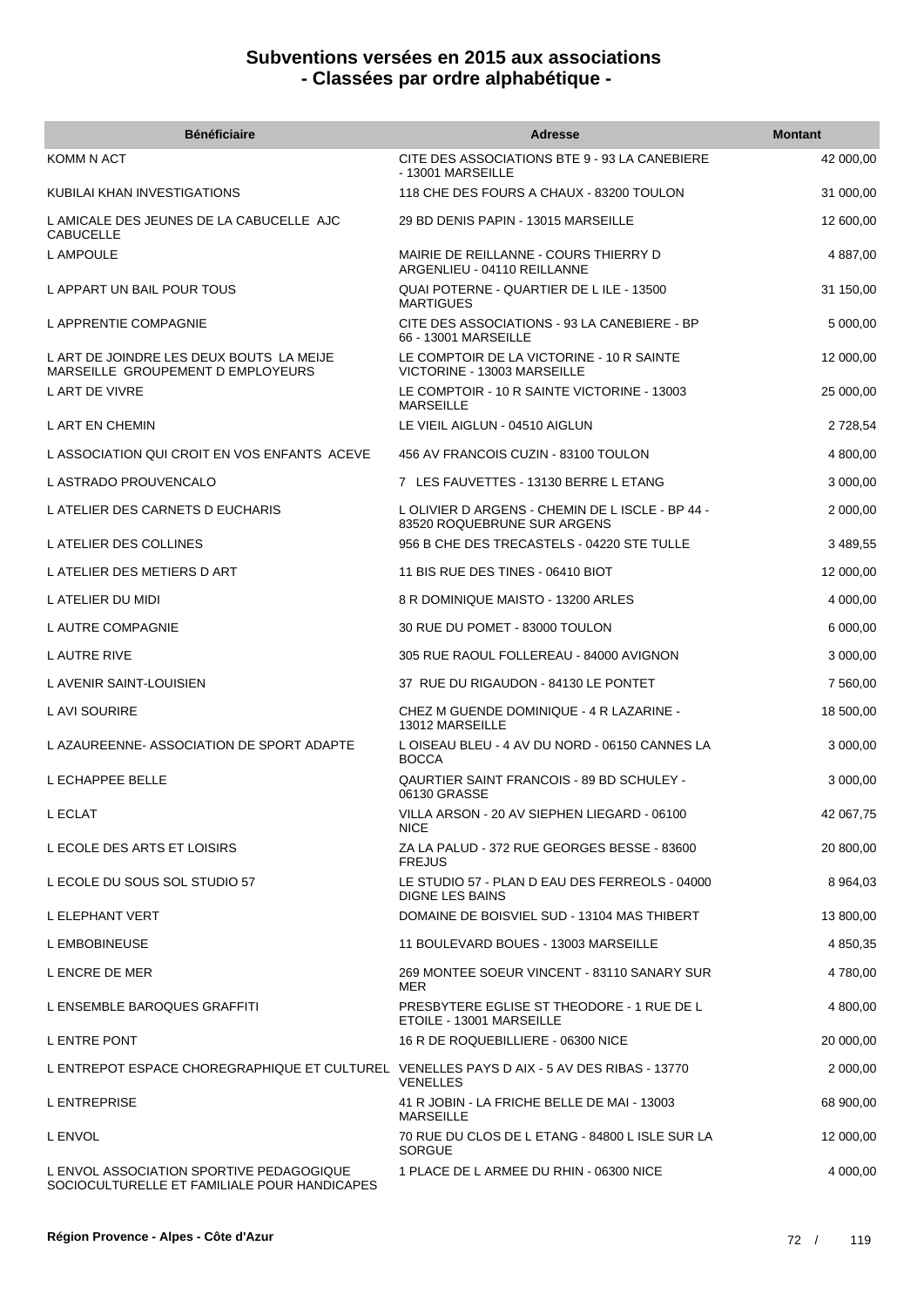| <b>Bénéficiaire</b>                            | <b>Adresse</b>                                                              | <b>Montant</b> |
|------------------------------------------------|-----------------------------------------------------------------------------|----------------|
| L ENVOLEE                                      | 37 RUE DES COMBES - 04200 SISTERON                                          | 41 850,00      |
| L ESPELIDO CENTRE SOCIAL ET CULTUREL           | RUE COROT - 84140 MONTFAVET                                                 | 47 235,00      |
| L ESTABLON                                     | L ARCHEVECHE - RUE DU SENATEUR BONNIARD -<br>05200 EMBRUN                   | 7444,49        |
| L ETAPE                                        | 4 PLACE GALONNE - 84200 CARPENTRAS                                          | 6 000,00       |
| L ETOILE ET LE CHARIOT                         | 36 IMP DE L ENSEIGNE MARAVAL - 84400 APT                                    | 3 000,00       |
| L IE 13                                        | 19 A 23 RUE LEON BLUM - 13090 AIX EN PROVENCE                               | 230 300,00     |
| L IMPARFAIT                                    | 9 AV DU MARECHAL FOCH - 83170 BRIGNOLES                                     | 16 700,00      |
| L INITIALE                                     | 27 BD DE LA FALAISE - 13016 MARSEILLE                                       | 5 000,00       |
| L ISBA                                         | 5 RUE DE LA ROQUE - 13200 ARLES                                             | 1 200,00       |
| L OFFICINA ATELIER MARSEILLAIS DE PRODUCTION   | 29 RUE NEUVE SAINTE CATHERINE - 13007<br><b>MARSEILLE</b>                   | 87 300,00      |
| L OISEAU INDIGO DIFFUSION                      | MAISON DES EDITEURS - 7 RUE YVAN AUDOUARD -<br><b>13200 ARLES</b>           | 8 400,00       |
| L OMNIBUS                                      | MME SINTAS MARTINE - 5 RUE DE MONTMAJOUR -<br>13090 AIX EN PROVENCE         | 3 000,00       |
| L OPERA AU VILLAGE                             | 700 CHEM DE LA SANTE - 83910 POURRIERES                                     | 21 000,00      |
| L ORDRE DU PETIT EPEAUTRE DE PROVENCE          | PL DU VILLAGE - 84390 MONIEUX                                               | 1 800,00       |
| L ORPHELINE EST UNE EPINE DANS LE PIED         | LA FRICHE BELLE DE MAI - 41 RUE JOBIN - 13003<br><b>MARSEILLE</b>           | 10 200,00      |
| L UNA ASSOCIATION                              | MAISON VIE ASSOCIATIVE - BD DES LICES - 13200<br>ARLES                      | 4 456,00       |
| L UNION FAIT LE SPORT UFS                      | RES HAITI BAT E - 31 TRAV DE LA TREVARESSE -<br>13012 MARSEILLE             | 3 000,00       |
| L UNIVERSITE DU CITOYEN                        | 31 QUAI GABRIEL PERI - 83500 LA SEYNE SUR MER                               | 55 872,00      |
| LA BALEINE QUI DIT VAGUES                      | 59 CRS JULIEN - 13006 MARSEILLE                                             | 37 000,00      |
| LA BASTIDE                                     | 835 RTE DE PERTUIS - 84300 CAVAILLON                                        | 5 670,00       |
| LA BOITE A MUS                                 | 38 LE PETIT LAC - CALAS - 13480 CABRIES                                     | 12 000,00      |
| LA BOITE A MUSIQUE                             | FRICHE LA BELLE DE MAI - 41 RUE JOBIN - 13331<br>MARSEILLE CEDEX 03         | 10 600,00      |
| LA BOITE A RESSORT                             | LE VIOU VERT - 04300 FORCALQUIER                                            | 8 500,00       |
| LA BOUCHERIE LITTERAIRE                        | 51 RUE DU PONT DE L EZE - 84240 LA TOUR D<br><b>AIGUES</b>                  | 5 000,00       |
| LA BOULE CLEMENCEAU                            | 38 BIS AV ALPHONSE DENIS - 83400 HYERES                                     | 1 000,00       |
| LA BOULE DU XVEME CORPS                        | LES HAUTS DE ST RAPHAEL M7 - 705 AV DES<br>GABIANS - 83700 SAINT RAPHAEL    | 1 000,00       |
| LA BOULE FERREE GAPENCAISE                     | LE BOULODROME-LA PEPINIERE - 05000 GAP                                      | 5 294,00       |
| LA BOULE PLANTOURIANNE                         | PLACE DU DOCTEUR TREUVEY - 83120 PLAN DE LA<br><b>TOUR</b>                  | 1 000,00       |
| LA BOULE SAUVAGE                               | BOULODROME MUNICIPAL - AV DES GINESTES -<br>13118 ENTRESSEN                 | 1 500,00       |
| LA CAPELINE DE MENTON                          | LA SANTA MARIA B - 14 AV MARECHAL JUIN - 06500<br><b>MENTON</b>             | 5 000,00       |
| LA CHORALE DE L AMITIE DE SAINT MARTIN VESUBIE | 36 AV HENRI VERDEIL - 06450 ST MARTIN VESUBIE                               | 1 000,00       |
| LA CIGALETTE CENTRE SOCIAL ET CULTUREL         | 437 AV NAPOLEON BONAPARTE - BP 20107 - 84800 L<br><b>ISLE SUR LA SORGUE</b> | 7 200,00       |
| LA CINEMATHEQUE D IMAGES DE MONTAGNE           | 8 PL JEAN MARCELLIN - 05000 GAP                                             | 55 697,80      |
| LA CIOTAT ECHECS                               | 39 BIS AV DE LA LORRAINE - 13600 LA CIOTAT                                  | 1 200,00       |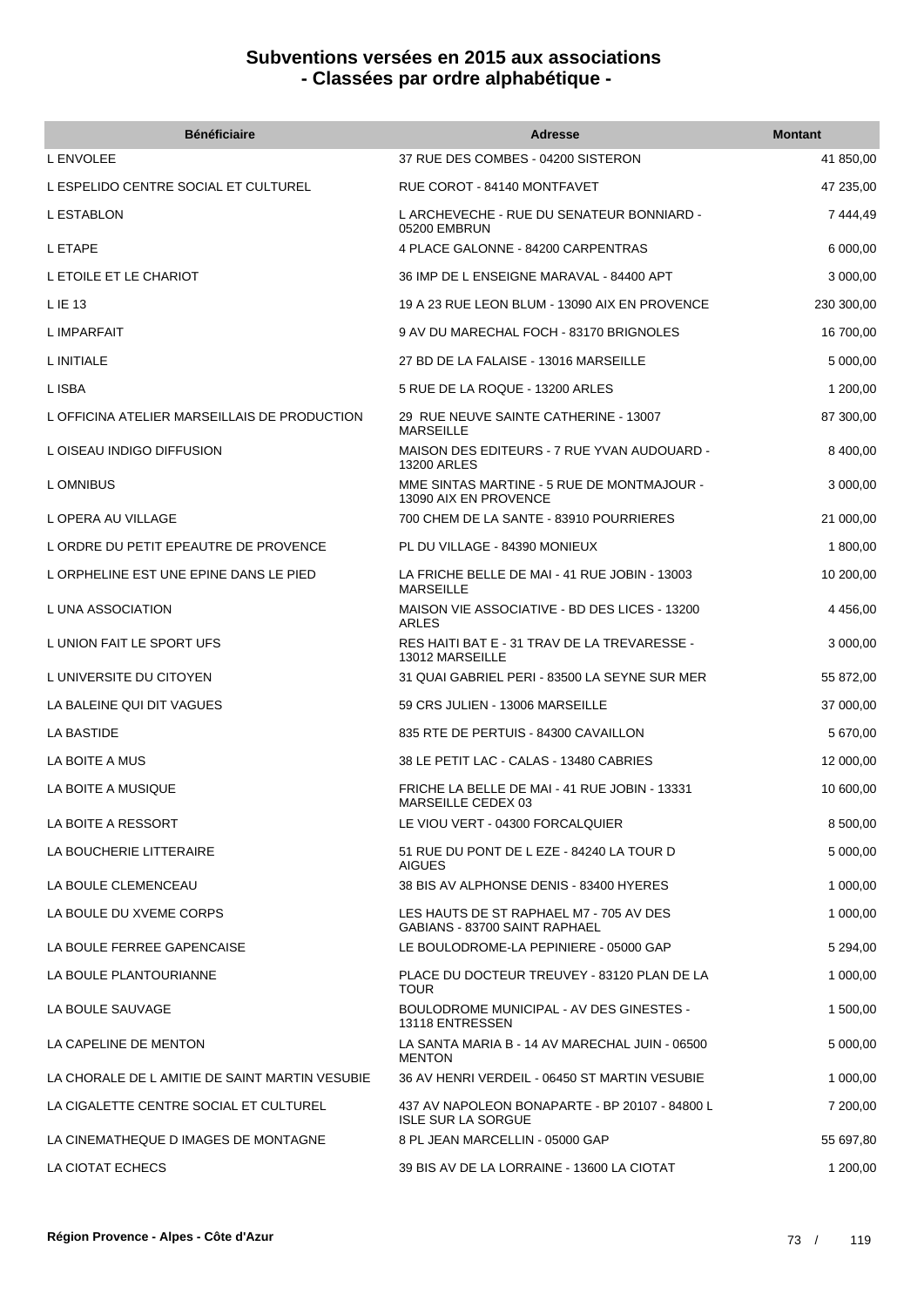| <b>Bénéficiaire</b>                                                                                       | <b>Adresse</b>                                                                  | <b>Montant</b> |
|-----------------------------------------------------------------------------------------------------------|---------------------------------------------------------------------------------|----------------|
| LA CIOTAT EVENEMENTIELLE                                                                                  | 517 AV DE LA PAIX - 13600 LA CIOTAT                                             | 15 389,00      |
| LA CIOTAT SPORT BASKET                                                                                    | <b>MAISON DES ASSOCIATIONS - 3 BIS PLACE</b><br>EVARISTE GRAS - 13600 LA CIOTAT | 1 500,00       |
| LA CIOTAT TRIATHLON                                                                                       | MAISON DES ASSOCIATIONS - PL EVERISTE GRAS -<br>13600 LA CIOTAT                 | 1 500,00       |
| LA CITE ESPACE DE RECITS COMMUNS                                                                          | 54 RUE EDMOND ROSTAND - 13006 MARSEILLE                                         | 104 320,00     |
| LA CITE EUROPEENNE DE LA CULTURE ET DU TOURISME CENTRE DES CONGRES L ETOILE - AV PIERRE<br><b>DURABLE</b> | BROSSELETTE - 04800 GREOUX LES BAINS                                            | 23 815,36      |
| LA CLEF DES CHAMPS POUR L INSERTION SOCIO<br><b>PROFESSIONNELLE</b>                                       | 26 BD PAUL PONS - 84800 L ISLE SUR LA SORGUE                                    | 22 000,00      |
| LA CLEF DES MOTS                                                                                          | 14 RES DES VIEUX SALINS - IMP DE LA CHAPELLE -<br>83400 HYERES                  | 13 200,00      |
| LA COMEDIE D UN AUTRE TEMPS                                                                               | 18 RUE FRANCOIS MAURIAC - 13010 MARSEILLE                                       | 7 868,00       |
| LA COMPAGNIE                                                                                              | 19A RUE FRANCIS DE PRESSENSE - 13001<br><b>MARSEILLE</b>                        | 42 000,00      |
| LA COMPAGNIE CLANDESTINE                                                                                  | HOTEL DE VILLE - LA PLACE - 04500 MONTAGNAC<br><b>MONTPEZAT</b>                 | 6 400,00       |
| LA COMPAGNIE D A                                                                                          | CHEZ LAURENT WALTER - LE VILLAGE - 04300<br><b>NIOZELLES</b>                    | 13 000,00      |
| LA COMPAGNIE D A COTE                                                                                     | CHEZ SCI ALBA - 10 R MELCHION - 13006<br><b>MARSEILLE</b>                       | 6 000,00       |
| LA COMPAGNIE DE L AMBRE                                                                                   | RES LA CRAU - 4 PLACE DES TROUBADOURS -<br>13200 ARLES                          | 4 800,00       |
| LA COMPAGNIE DE LA HULOTTE                                                                                | LA DORNEE - R DE LA PALUD - 06140<br><b>COURSEGOULES</b>                        | 4 000,00       |
| LA COMPAGNIE DES REVES URBAINS                                                                            | CITE DES ASSOCIATIONS - 93 LA CANEBIERE - BP<br>113 - 13001 MARSEILLE           | 1 200,00       |
| LA COMPAGNIE DU CEDRE BLEU                                                                                | CTRE CULTUREL DES CEDRES - 77 ALL DES<br>CEDRES - 06370 MOUANS SARTOUX          | 2 800,00       |
| LA COMPAGNIE DU I                                                                                         | MAISON IV DE CHIFFRE - 26 R DES TEINTURIERS -<br>84000 AVIGNON                  | 560,00         |
| LA COMPAGNIE DU JOUR AU LENDEMAIN                                                                         | 22 RUE GEORGES SAINT-MARTIN - 13007<br><b>MARSEILLE</b>                         | 10 400,00      |
| LA COMPAGNIE DU THEATRE CORTINA                                                                           | 401 C CHE DES CARRIERES - 84410 CRILLON LE<br><b>BRAVE</b>                      | 22 500,00      |
| LA COMPAGNIE NINE SPIRIT                                                                                  | CHEZ CITE DE LA MUSIQUE - 4 R BERNARD DU<br>BOIS - 13001 MARSEILLE              | 16 000,00      |
| LA COUR DES ARTS                                                                                          | 13 R MICHELET - 13210 SAINT REMY DE PROVENCE                                    | 3 000,00       |
| LA COUR DES MIRACLE EN OC                                                                                 | C O MME CESARI NADINE - 117 R BENOIT MALON -<br>13005 MARSEILLE                 | 10 000,00      |
| LA COURROIE                                                                                               | 120 CHE DU BARRAGE - 84320 ENTRAIGUES SUR<br><b>SORGUES</b>                     | 66 439,96      |
| LA COURTE ECHELLE                                                                                         | 176 ROUTE DE MAILLANE - 13210 SAINT REMY DE<br><b>PROVENCE</b>                  | 34 000,00      |
| LA CRIATURA                                                                                               | 124 RUE ALPHONSE DAUDET - 13013 MARSEILLE                                       | 4 000,00       |
| LA FABRIK THEATRE                                                                                         | 1 RUE DU THEATRE - 84000 AVIGNON                                                | 14 000,00      |
| LA FABRIKS                                                                                                | 19 QUAI DE RIVE NEUVE - 13007 MARSEILLE                                         | 30 000,00      |
| LA FABRIQUE OPERA MARSEILLE PROVENCE                                                                      | LES PORTES D EUROMED - 2 RUE ODETTE JOSSE -<br>13015 MARSEILLE                  | 7878,10        |
| LA FARIGOULETO                                                                                            | 86 R DU JEU DE PAUME - LE FOUGAU - 83130 LA<br><b>GARDE</b>                     | 2 520,00       |
| LA FARLEDE TOULON ECHECS                                                                                  | C O M ET MME BOLLA - 33 CHE DES BLEUETS -<br>83210 LA FARLEDE                   | 1 500,00       |
| LA FERME DE BEAUGENSIERS                                                                                  | LA VIGNASSE RD 554 - 83210 BELGENTIER                                           | 2 685,39       |
| LA FIBRE SOLIDAIRE                                                                                        | 14 R DE LA TOULOUBRE - LES LOGISSONS - 13770<br><b>VENELLES</b>                 | 74 600,00      |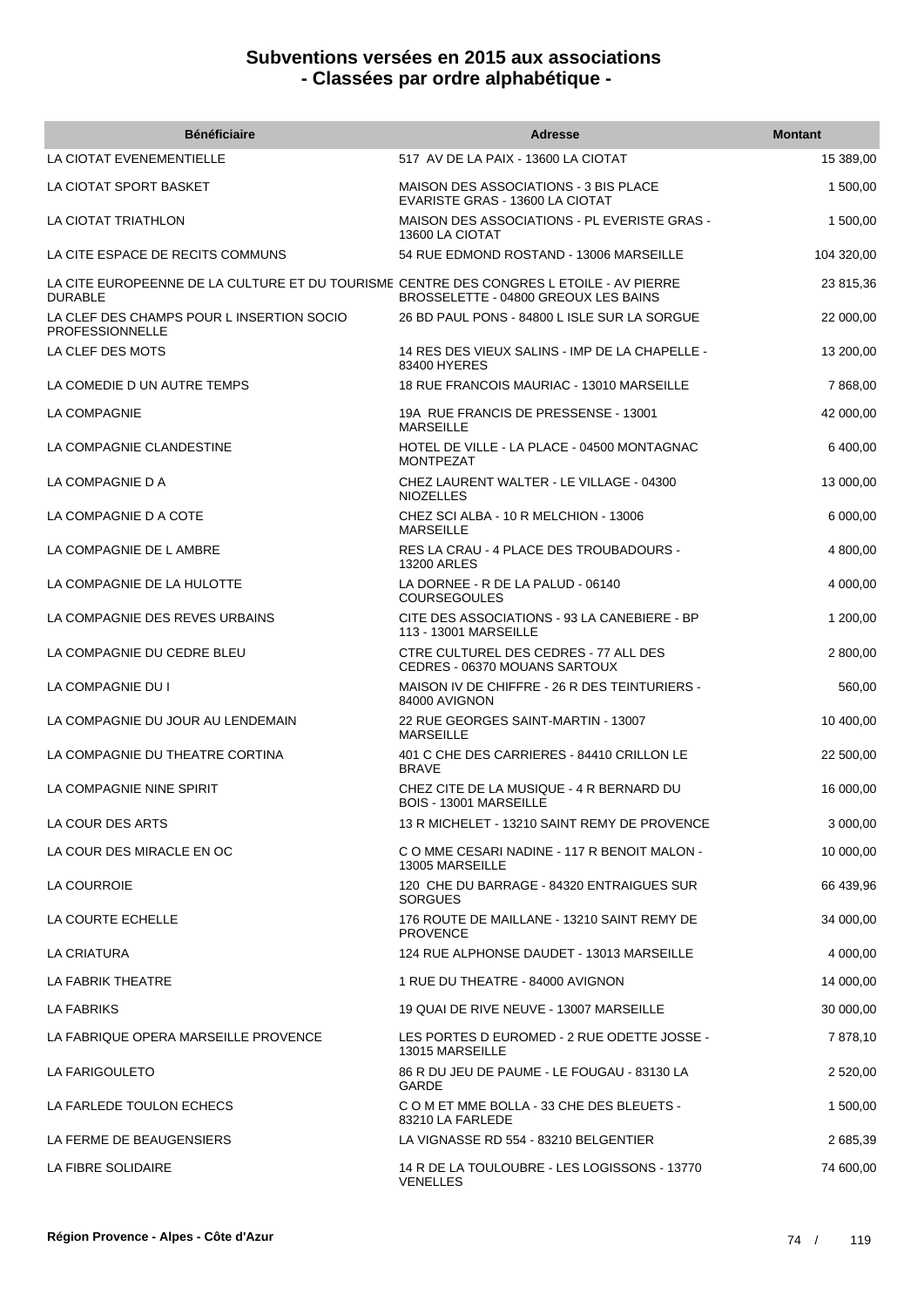| <b>Bénéficiaire</b>                                                                                           | <b>Adresse</b>                                                                                            | <b>Montant</b> |
|---------------------------------------------------------------------------------------------------------------|-----------------------------------------------------------------------------------------------------------|----------------|
| LA FILIERE DU CHEVAL PROVENCE ALPES COTE D AZUR UNION EQUESTRE PACA - 298 AVENUE DU CLUB                      | HIPPIQUE - 13090 AIX EN PROVENCE                                                                          | 17 100,00      |
| LA FINE LANCE ESTAQUEENNE                                                                                     | BAR ALBERT - RUE EMILE DORIA - 13016<br><b>MARSEILLE</b>                                                  | 3 240,00       |
| LA FOLIE KILOMETRE                                                                                            | 51 PL JEAN JAURES - 13005 MARSEILLE                                                                       | 5 000,00       |
| <b>LA FOLLIA</b>                                                                                              | 22 BOULEVARD SOUSTRE - 04000 DIGNE LES BAINS                                                              | 2 000,00       |
| LA FORET EN PAPIER                                                                                            | CITE DES ASSOCIATIONS - 93 LA CANEBIERE -<br>13001 MARSEILLE                                              | 4 000,00       |
| LA FOURMI GOURMANDE EPICERIE SOLIDAIRE                                                                        | 9 BIS BD MARTIN BRET - 04100 MANOSQUE                                                                     | 6 000,00       |
| LA FRAISE FORMATION RECHERCHE ACTION INSERTION MAISON DE LA FORMATION - R DES ANEMONES -<br>SOCIALE EDUCATION | BIVER - 13120 GARDANNE                                                                                    | 58 096,25      |
| LA GARANCE SCENE NATIONALE DE CAVAILLON                                                                       | BP 10205 - 84306 CAVAILLON CEDEX                                                                          | 352 000,00     |
| LA GARDE TENNIS DE TABLE                                                                                      | HOTEL DE VILLE - RUE JEAN BAPTISTE LAVENE -<br>83130 LA GARDE                                             | 1 500,00       |
| <b>LA GRAMUA</b>                                                                                              | 1997 ROUTE DU SOLEIL - 06390 COARAZE                                                                      | 2 655,57       |
| LA JAVIE AUTREFOIS                                                                                            | HOTEL DE VILLE - 04420 LA JAVIE                                                                           | 1 535,97       |
| LA JOURNEE DU LIVRE DE SABLET                                                                                 | HOTEL DE VILLE - 84110 SABLET                                                                             | 7 000,00       |
| LA JUNCHA                                                                                                     | MOULIN DE SERRE - 05260 SAINT-LEGER-LES-<br><b>MELEZES</b>                                                | 33 749,00      |
| LA LISEUSE                                                                                                    | 41 R JOBIN - FRICHE LA BELLE DE MAI - 13331<br>MARSEILLE CEDEX 03                                         | 42 000,00      |
| LA LOCOMOTIVE                                                                                                 | 16 RUE DES CORDOLIERS - 13100 AIX EN<br><b>PROVENCE</b>                                                   | 4 000,00       |
| LA MACHINE PNEUMATIQUE                                                                                        | 6 BOULEVARD D ANNAM - 13016 MARSEILLE                                                                     | 4 000,00       |
| LA MAISON DES ARTS CONTEMPORAINS D AVIGNON LA 26 RUE DES TEINTURIERS - MAISON IV DE<br>MAC A                  | CHIFFRE - 84000 AVIGNON                                                                                   | 3 000,00       |
| LA MAISON DES METIERS DU PATRIMOINE                                                                           | LES BELVEDERES - PARKING DE CROZE - 84120<br><b>PERTUIS</b>                                               | 74 500,00      |
| LA MANUFABRIK                                                                                                 | 27 BD BISCHOFFSHEIM - 06300 NICE                                                                          | 1 500,00       |
| LA MAQUINA                                                                                                    | 138 CH DU VIEUX REYNIER - 83500 LA SEYNE SUR<br>MER                                                       | 11 500,00      |
| LA MARESCHALE MAISON DE QUARTIER D ENCAGNANE                                                                  | 27 AVENUE DE TUBINGEN - 13090 AIX EN<br><b>PROVENCE</b>                                                   | 2 700,00       |
| LA MARSEILLAISE DES FEMMES                                                                                    | CHEZ STUDIO MAGELLAN - 68 RUE SAINTE - 13001<br>MARSEILLE                                                 | 10 000,00      |
| LA MESON                                                                                                      | 52 R CONSOLAT - 13001 MARSEILLE                                                                           | 56 250,00      |
| LA MIROITERIE                                                                                                 | 13 BD DES MARTYRS - 04300 FORCALQUIER                                                                     | 8 440,00       |
| LA MJC L ATELIER                                                                                              | BD MATHIEU BERTHIER - 84170 MONTEUX                                                                       | 1 250,60       |
| LA NORIA                                                                                                      | 41 BD ARISTIDE BRIAND - 13100 AIX EN PROVENCE                                                             | 3 000,00       |
| LA PART DU PAUVRE                                                                                             | 31 BD LONGCHAMP - 13001 MARSEILLE                                                                         | 11 300,00      |
| LA PETITE ENTREPRISE DE LA BUANDERIE                                                                          | COMMUNAUTE COM PAYS BANON - QUARTIER LE<br><b>POUS - 04150 BANON</b>                                      | 4 000,00       |
| LA PETITE OURSE                                                                                               | ZA LES EYSSAGNIERES - 18 R DES GENTIANES -<br>05000 GAP                                                   | 119 675,00     |
| LA PLAGE SONORE                                                                                               | MAISON DE LA FAMILLE - PLACE ST MICHEL - 04300<br><b>FORCALQUIER</b>                                      | 33 120,00      |
| LA PORTE DES ETOILES                                                                                          | CHEZ M ET MME FARCI CLAUDE - CHE DU PAS DE<br>LA MUE - LA CARDELINE - 13170 LES PENNES<br><b>MIRABEAU</b> | 5 000,00       |
| LA RAQUETTE D EYGUIERES RAQUETTE D EYGUIERES                                                                  | MAS PRECATORI - RTE DE MIRAMAS - 13430<br><b>EYGUIERES</b>                                                | 2 000,00       |
| LA REPLIQUE                                                                                                   | FRICHE DE LA BELLE DE MAI - 41 RUE JOBIN -<br>13331 MARSEILLE CEDEX 03                                    | 52 000,00      |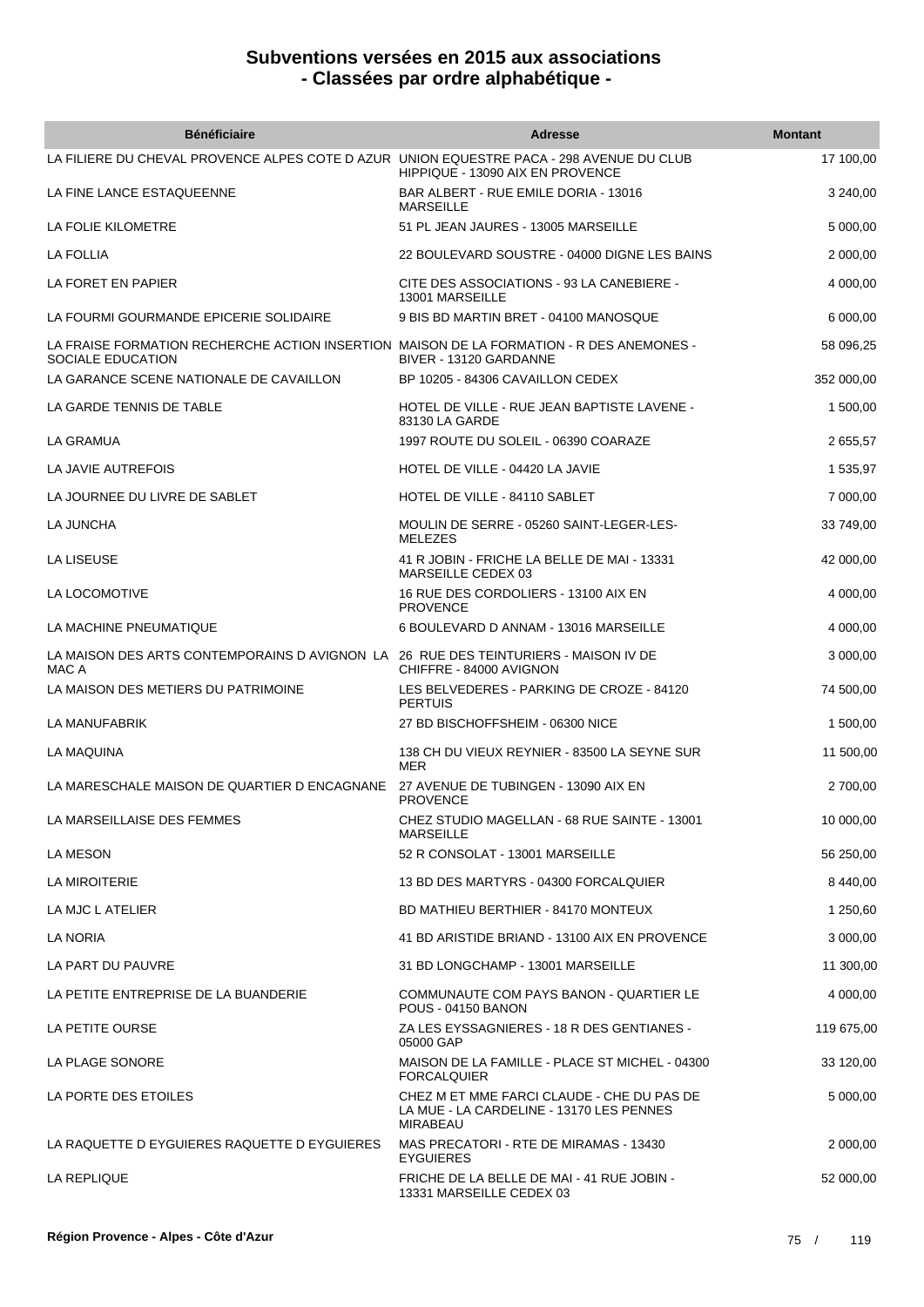| <b>Bénéficiaire</b>                                                          | Adresse                                                                                | <b>Montant</b> |
|------------------------------------------------------------------------------|----------------------------------------------------------------------------------------|----------------|
| LA RODA                                                                      | 2611 CHEMIN SAINT DONAT - 13100 AIX EN<br><b>PROVENCE</b>                              | 5 652,97       |
| LA RUCHE                                                                     | 36 RUE DOCTEUR PIERRE RICHELMI - 06300 NICE                                            | 10 000,00      |
| LA SEYNE BASKET                                                              | STADE SCAGLIA SALLE BAQUET - 83500 LA SEYNE<br><b>SUR MER</b>                          | 9 000,00       |
| <b>LA SOURCE</b>                                                             | 2 RUE GEORGES VILLE - 06300 NICE                                                       | 69 233,18      |
| LA STRADA                                                                    | 100 RES LE VOLTAIRE C O CHASTEL - COURS<br>FERNANDE PEYRE - 84800 L ISLE SUR LA SORGUE | 10 000,00      |
| LA TOULINE                                                                   | 16 R JULIEN DE LA GRAVIERE - 29200 BREST                                               | 41 050,00      |
| LA TRIBU ASSOCIATION REGIONALE ARTISTIQUE ET<br><b>CULTURELLE ENFANCE ET</b> | 60 BD DE L EGALITE - 83200 LE REVEST LES EAUX                                          | 6 000,00       |
| LA UNICA UNION CRAVENCO DAFICIONADOS                                         | MAISON DES ASSOCIATIONS - PL LEON MICHAUD -<br>13310 ST MARTIN DE CRAU                 | 7 500,00       |
| LA VALSE DES AS                                                              | MAISON DES ASSOCIATIONS - 43 CRS VICTOR<br>HUGO - 84600 VALREAS                        | 4 200,00       |
| LA VIE EN ROSES 84                                                           | 753 CHE DES BROQUETONS - 84140 MONTFAVET                                               | 3976,96        |
| LA VOIX DE LA COTE BLEUE                                                     | 4 CHEMIN DU PORT NIOLON - 13740 LE ROVE                                                | 5 000,00       |
| LA ZOUZE                                                                     | 37 BD CHAVE - 13005 MARSEILLE                                                          | 25 000,00      |
| LABEL NOTE                                                                   | ANCIENNE ECOLE DE LA CROIX ROUGE - 170 CHE<br>DES TERRIERS - 06600 ANTIBES             | 6 000,00       |
| LABOMATIC                                                                    | 52 RUE EDMOND ROSTAND - 13006 MARSEILLE                                                | 5 000,00       |
| LACS RIVIERES ET SENTIERS LRS                                                | LES EMEYERES - 120 RTE DE VALSERRES - 05000<br>GAP                                     | 50 900,00      |
| LANICOLACHEUR                                                                | 9 RUE SIBIE - 13001 MARSEILLE                                                          | 15 000,00      |
| LATCHO DIVANO                                                                | 16 QUAI DE RIVE NEUVE - 13001 MARSEILLE                                                | 20 900,00      |
| LATINISSIMO FIESTA DES SUDS                                                  | 12 RUE URBAIN V - 13002 MARSEILLE                                                      | 329 000,00     |
| LATITUDE 0 DES ALPES LATINES AUX ANDES<br><b>EQUATORIENNES</b>               | RESIDENCE ST ROCH BAT C - 58 AVENUE JEAN<br><b>JAURES - 05000 GAP</b>                  | 1 000,00       |
| <b>LATITUDES</b>                                                             | 5 RUE ADRIEN MARCEL - BP 31003 - 84095 AVIGNON<br>CEDEX <sub>9</sub>                   | 2 800,00       |
| LAVANDES EN FETE                                                             | HOTEL DE VILLE - 84390 SAULT                                                           | 2 500,00       |
| LE BOUILLON MARSEILLAIS                                                      | 30 RUE BARTHELEMY - 13001 MARSEILLE                                                    | 5 000,00       |
| LE BRUIT DE LA NUIT                                                          | 174 BD DE LA LIBERATION - 13004 MARSEILLE                                              | 4 000,00       |
| LE BRUIT DES NUAGES                                                          | 46 R DES BONS ENFANTS - 13006 MARSEILLE                                                | 4 000,00       |
| LE BUREAU DETONNANT                                                          | 15 RUE THUBANEAU - 13001 MARSEILLE                                                     | 3 500,00       |
| LE CABANON VERTICAL                                                          | 55 RUE FLEGIER - 13001 MARSEILLE                                                       | 48 137,30      |
| LE CABINET DE CURIOSITES                                                     | 23 RUE CURIE - 83130 LA GARDE                                                          | 11 500,00      |
| LE CADRAN SOLAIRE DE COARAZE                                                 | HOTEL DE VILLE - 06390 COARAZE                                                         | 6 300,00       |
| LE CAMT ARTS                                                                 | 2 CITE LOUIS GROS - 84000 AVIGNON                                                      | 5 600,00       |
| LE CAP                                                                       | MAISON DE LA SOLIDARITE - 57 BD DE TRANS -<br>83300 DRAGUIGNAN                         | 22 000,00      |
| LE CARTEL DE LA FRICHE                                                       | FRICHE BELLE DE MAI - 41 RUE JOBIN - 13003<br><b>MARSEILLE</b>                         | 12 000,00      |
| LE CERCLE D ESCRIME SEYNOIS                                                  | 2141 CORNICHE G POMPIDOU - 83500 LA SEYNE<br><b>SUR MER</b>                            | 4 4 88,00      |
| LE CERCLE DE MIDI                                                            | THEATRE COMEDIA - RUE DES COQUIERES - 13400<br>AUBAGNE                                 | 6 000,00       |
| LE CHANT DU VOISIN                                                           | CITE DES ASSOCIATIONS BOITE 367 - 93 LA<br>CANEBIERE - 13001 MARSEILLE                 | 3 000,00       |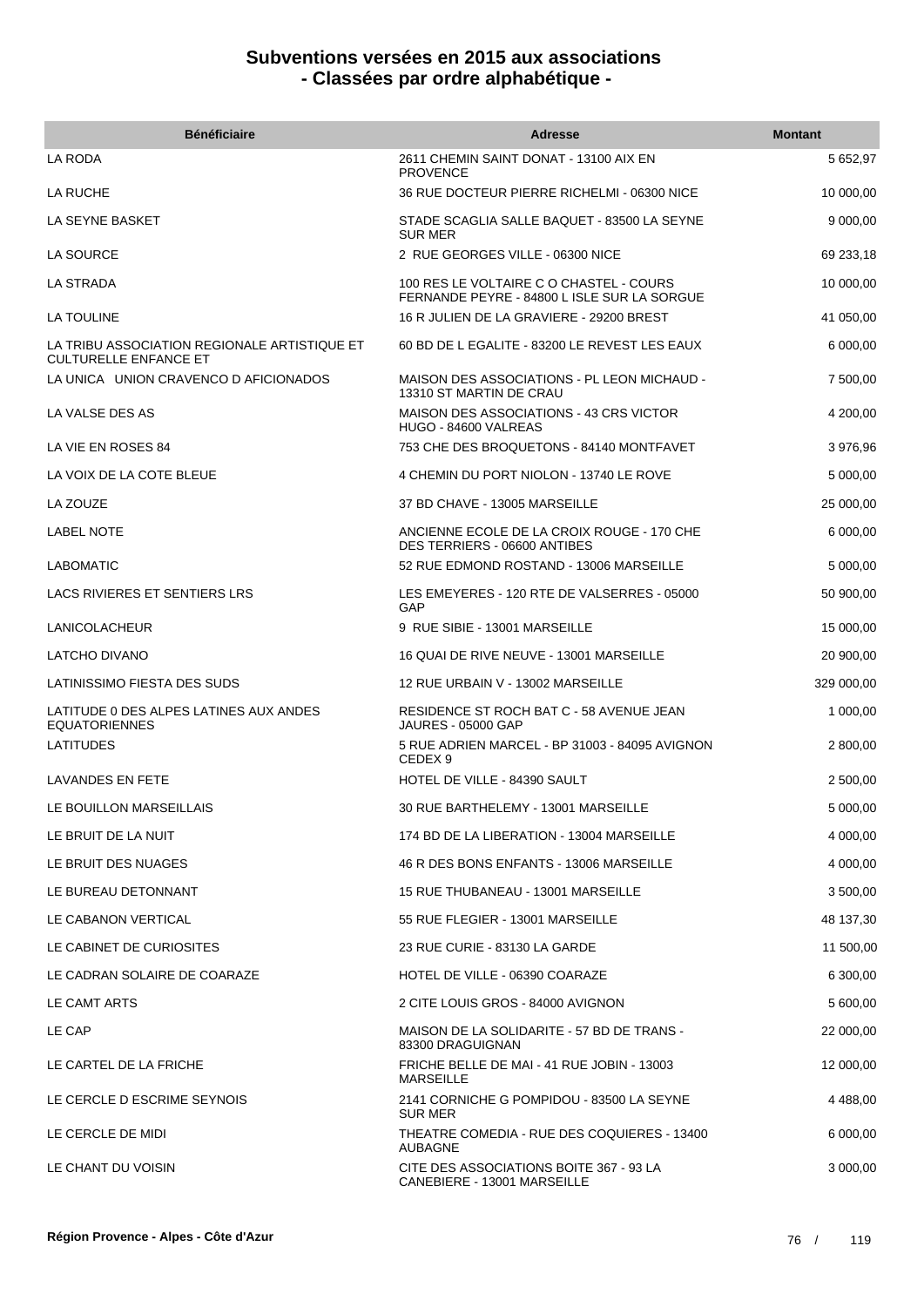| <b>Bénéficiaire</b>                                                                                               | <b>Adresse</b>                                                            | <b>Montant</b> |
|-------------------------------------------------------------------------------------------------------------------|---------------------------------------------------------------------------|----------------|
| LE CHOEUR DU LUBERON                                                                                              | MAIRE DE MENERBES - 84560 MENERBES                                        | 4 500,00       |
| LE COLLECTIF DU CINEMA BRUT                                                                                       | 7 BIS R COMB AFRIQUE NORD - 06000 NICE                                    | 5 000,00       |
| LE DERNIER CRI                                                                                                    | 41 RUE JOBIN - 13003 MARSEILLE                                            | 4 200,00       |
| LE FESTIVAL DE MUSIQUES JUIVES DE CARPENTRAS                                                                      | LA CHARITE BOITE 145 - 77 RUE COTTIER - 84200<br><b>CARPENTRAS</b>        | 8 000,00       |
| LE FIL ROUGE ALZHEIMER POLE DE RESSOURCES                                                                         | 1 BD JEAN JAURES - 13400 AUBAGNE                                          | 3 000,00       |
| LE FOURMIDIABLE                                                                                                   | CAFE DU PEUPLE - 33 RUE JEAN JAURES - 05400<br><b>VEYNES</b>              | 48 506,04      |
| LE GABION                                                                                                         | DOMAINE DU PONT NEUF - RTE DE SAINT ANDRE -<br>05200 EMBRUN               | 82 858,22      |
| LE GAI RIRE                                                                                                       | 260 R RABELAIS - 13016 MARSEILLE                                          | 2 500,00       |
| LE GOUT DE LIRE EN PAYS D APT                                                                                     | BIBLIOTHEQUE MUNICIPALE - PL CARNOT - 84400<br><b>APT</b>                 | 5 040,00       |
| <b>LE GRAIN</b>                                                                                                   | 6 R MOLIERE - 13200 ARLES                                                 | 3 000,00       |
| LE GRAND BLEU                                                                                                     | LE VIEUX MOULIN BAT A2 - 435 RUE JEAN<br>QUEILLAU - 13014 MARSEILLE       | 21 950,00      |
| LE K FE QUOI                                                                                                      | ZA LES CHALUS - 04300 FORCALQUIER                                         | 23 650,48      |
| LE LARGUE ET LES ZAMARS                                                                                           | CHEZ MME LUCIE MORATILLE - 10 LES HAUTS DE<br>REILLANNE - 04110 REILLANNE | 1 080,00       |
| LE LIEU ARTISTIQUE DE PROXIMITE LE LAP                                                                            | 5 RUE LEON OLPHE GALLIARD - 05000 GAP                                     | 4 200,00       |
| LE LOKAL 36                                                                                                       | 36 RUE BERNARD - 13003 MARSEILLE                                          | 3 198,42       |
| LE MARATHON DE LA CLAREE                                                                                          | HOTEL DE VILLE - LE SERRE - 05100 VAL DES PRES                            | 1 000,00       |
| LE MIISTERE DE LA CULTURE - MDLC                                                                                  | PL AURIOL - 83510 LORGUES                                                 | 10 000,00      |
| LE NATUROSCOPE CENTRE D ETUDE ET D INITIATION A L LE SUD - 166 AVENUE DE HAMBOURG - 13008<br><b>ENVIRONNEMENT</b> | <b>MARSEILLE</b>                                                          | 123 624,80     |
| LE NEZ AU VENT                                                                                                    | 2 BIS RTE DE GAP - 05300 LARAGNE-MONTEGLIN                                | 47 860,00      |
| LE PAS DE L OISEAU                                                                                                | 33 RUE JEAN JAURES - 05400 VEYNES                                         | 7 000,00       |
| LE PAYS ASSES VERDON VAIRE VAR                                                                                    | MAISON DE PAYS - RTE DE COLMARS - 04370<br><b>BEAUVEZER</b>               | 265 693,58     |
| LE PAYS D AIX RUGBY CLUB LE PARC                                                                                  | STADE MAURICE DAVID - 20 AV MARCEL PAGNOL -<br>13100 AIX EN PROVENCE      | 77 000,00      |
| LE PHARE A LUCIOLES                                                                                               | MAISON GUENDE - RUE PORTE ROYALE - 84390<br>SAULT                         | 16 400,00      |
| LE PHILHARMONIQUE DE LA ROQUETTE                                                                                  | MAISON DE LA VIE ASSOCIATIVE - BD DES LICES -<br><b>13200 ARLES</b>       | 10 447,39      |
| LE PLANCHER DES CHEVRES                                                                                           | HAMEAU DE BOUNAS - 83630 BAUDUEN                                          | 19 900,00      |
| LE PORT A JAUNI                                                                                                   | 58 RUE 3 FRERES BARTHELEMY - 13006<br><b>MARSEILLE</b>                    | 10 000,00      |
| LE REAL CLUB SPORTIF CURBANS                                                                                      | LE BOULODROME - RUE DES MIOUX - 05110<br><b>CURBANS</b>                   | 1 000,00       |
| LE RELAIS DE SAINT DONAT                                                                                          | 9 BIS CHE DE SAINT DONAT - 13100 AIX EN<br><b>PROVENCE</b>                | 8 400,00       |
| LE REPAIRE D AIX EN PROVENCE                                                                                      | LA CREMADE - 3 LES OLIVIERS 2 - 13122<br><b>VENTABREN</b>                 | 2 800,00       |
| LE RETOUR DE ZALUMEE                                                                                              | MAISON DU COMBATTANT - 20 RUE EDOURD<br>PAILLERON - 75019 PARIS           | 3 000,00       |
| LE ROCHER OASIS DES CITES ROC                                                                                     | CTRE ST MICHEL HLM LA BEAUCAIRE - 83200<br><b>TOULON</b>                  | 18 866,00      |
| LE SECOURS POPULAIRE FRANCAIS                                                                                     | COMITE NATIONAL - 9 A 11 RUE FROISSART - 75003<br><b>PARIS</b>            | 6 000,00       |
| LE SIXIEME ETAGE                                                                                                  | 12 BIS RUE DES BOERS - 06100 NICE                                         | 3 000,00       |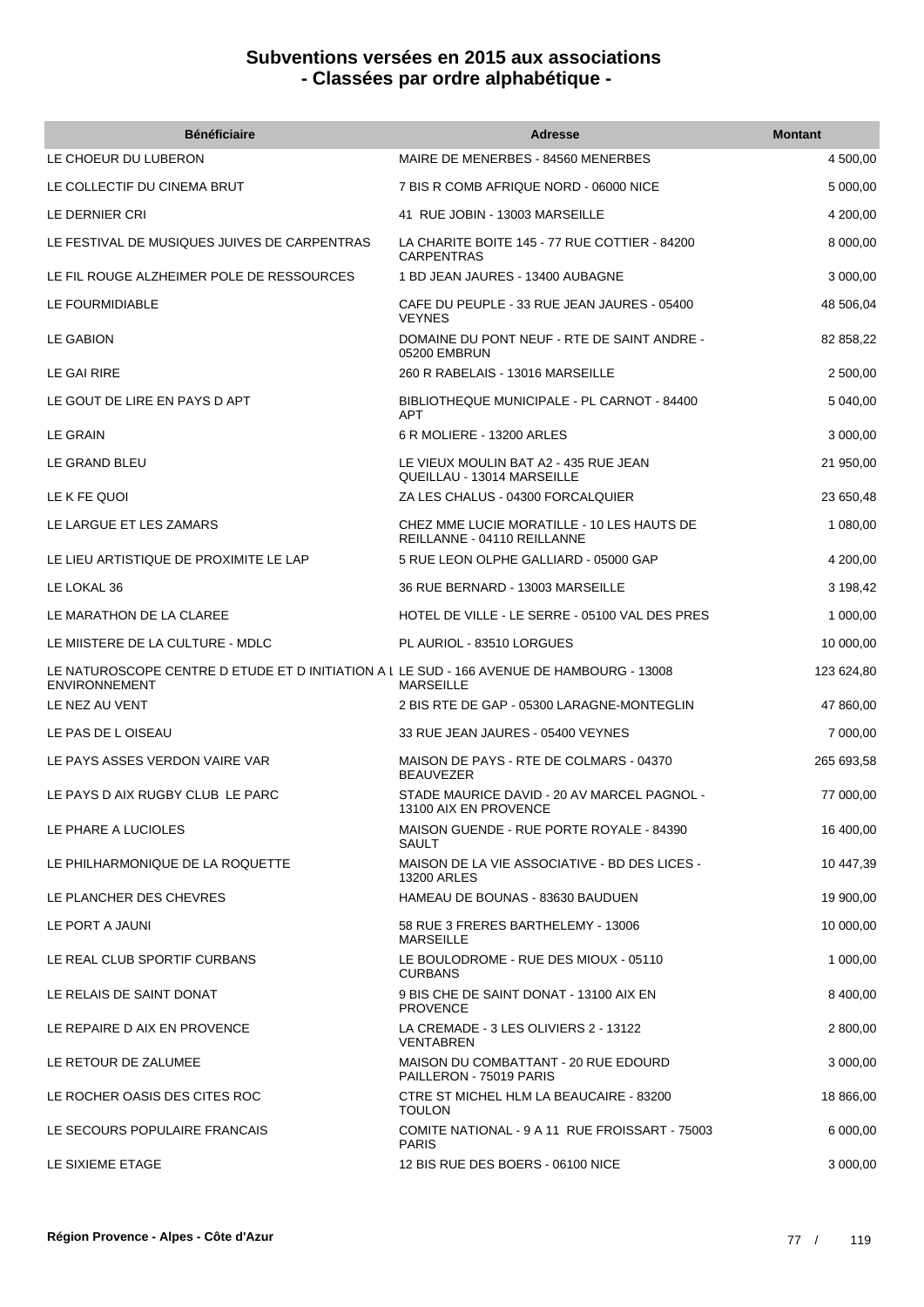| <b>Bénéficiaire</b>                                                                       | <b>Adresse</b>                                                                | <b>Montant</b> |
|-------------------------------------------------------------------------------------------|-------------------------------------------------------------------------------|----------------|
| LE SOUVENIR FRANCAIS                                                                      | 20 R FLACHAT - 75017 PARIS                                                    | 1 772,00       |
| LE TEMPS D UN SERVICE                                                                     | 51 AV EDOUARD HERRIOT - 83200 TOULON                                          | 12 000,00      |
| LE THEATRE DE AJMER                                                                       | GIE GROUPE OPERA - 2 R CORNEILLE - 13001<br><b>MARSEILLE</b>                  | 8 000,00       |
| LE THEATRE DE LA GRANDE OURSE                                                             | 61 AVENUE DES CHARTREUX - 13004 MARSEILLE                                     | 17 050,00      |
| LE TRAIT LIBRE CENTRE D EXPRESSION PAR LES ARTS<br><b>PLASTIQUES</b>                      | 15 RUE DE LOBSERVANCE - 83300 DRAGUIGNAN                                      | 6 400,00       |
| LE VALDOCCO                                                                               | 18 RUE NIVERNAIS - 95100 ARGENTEUIL                                           | 1 200,00       |
| LE VIDEOGRAPHE                                                                            | LES GAVOTTES DE LA CROUITE - 83670 BARJOLS                                    | 3 500,00       |
| LE VILLAGE                                                                                | LES ISCLES DU TEMPLE - MASSE DE LA BARONNE -<br>BP 56 - 84302 CAVAILLON CEDEX | 109 270,67     |
| LEDA ATOMICA MUSIQUE                                                                      | 61 63 RUE ST PIERRE - 13005 MARSEILLE                                         | 4 200,00       |
| LEI PITCHOUN                                                                              | ECOLE ELEM TOUSSAINT BARTHOMEUF - 2 RUE<br>DES ECOLES - 13860 PEYROLLES       | 1 300,00       |
| LEI TARGAIRES CIOTADENS                                                                   | NOUVEAU PORT DE PLAISANCE - BD ANATOLE<br>FRANCE - 13600 LA CIOTAT            | 760,50         |
| LEIS AMICS DE MESCLUM                                                                     | 17 COURS ESTIENNE D ORVES - 13001 MARSEILLE                                   | 1 500,00       |
| LEO LAGRANGE MEDITERRANEE                                                                 | 67 LA CANEBIERE - 13001 MARSEILLE                                             | 245 259,44     |
| LES ACTEURS DE LA DISTILLERIE                                                             | SALLE JANOT - RUE LOUIS BLANC - 13400<br><b>AUBAGNE</b>                       | 12 000,00      |
| LES ALIZES                                                                                | STUDIOS RIVIERA - 16 AV EDOUARD GRINDA -<br>06200 NICE                        | 1 200,00       |
| LES AMIS DE CASTRUM VETUS                                                                 | MONTEE DES RUINES - 13220 CHATEAUNEUF LES<br><b>MARTIGUES</b>                 | 1 179,51       |
| LES AMIS DE GEORGES BRASSENS                                                              | HOTEL DE VILLE - CRS TAULIGNAN - 84110 VAISON<br><b>LA ROMAINE</b>            | 16 440,82      |
| LES AMIS DE HOREB                                                                         | 131 AV DE LA REPUBLIQUE - 83000 TOULON                                        | 2 000,00       |
| LES AMIS DE L ABBAYE DE CLAUSONNE                                                         | MAIRIE - 05400 LE SAIX                                                        | 54 880,80      |
| LES AMIS DE L ECOLE SASSERNO                                                              | 1 PLACE SASSERNO - 06000 NICE                                                 | 21 085,84      |
| LES AMIS DE LA LIBERTE                                                                    | 2 PLACE SAINT ROCH - 06300 NICE                                               | 5 000,00       |
| LES AMIS DE LA MUSIQUE                                                                    | HOTEL DE VILLE - CRS TAULIGNAN - 84110 VAISON<br>LA ROMAINE                   | 1 500,00       |
| LES AMIS DE LA PETITE BOULE                                                               | BAR LE BOULODROME - PLACE LAMARTINE - 83700<br><b>SAINT RAPHAEL</b>           | 360,00         |
| LES AMIS DE LA REGION DE RIVNE                                                            | HOTEL DE VILLE - 04200 SISTERON                                               | 5 000,00       |
| LES AMIS DE PAOLA                                                                         | 46 R SIGAUDY - 83600 FREJUS                                                   | 24 000,00      |
| LES AMIS DE T ES IN T ES BAT                                                              | MAISON DES ASSOCIATIONS - BD DES LICES -<br>13200 ARLES                       | 3 300,00       |
| LES AMIS DES ENFANTS DES ECOLES D ANCHAWADJ                                               | HOTEL DE VILLE - 84660 MAUBEC                                                 | 720,00         |
| LES AMIS DES MARAIS DU VIGUEIRAT                                                          | CABANES DE L ETOURNEAU - MARAIS DU<br>VIGUEIRAT - 13104 MAS THIBERT           | 311 079,96     |
| LES AMIS DU CENTRE D ETUDES ALEXANDRINES CEA                                              | LAORATOIRE CERAMOLOGIE - 7 R RAULIN - 69007<br><b>LYON</b>                    | 9 000,00       |
| LES AMIS DU COUDON ENTREPRISE SOCIALE ET<br><b>SOLIDAIRE</b>                              | ZI LES ESPALUNS - 2 AV MARCELLIN BERTHELOT -<br>83160 LA VALETTE DU VAR       | 117 550,17     |
| LES AMIS DU GRAND ORGUE DE ROQUEVAIRE                                                     | 6 AV PIERRE COCHEREAU - 13360 ROQUEVAIRE                                      | 20 000,00      |
| LES AMIS DU MUSEE MUNICIPAL DES ARTS ET<br><b>TRADITIONS POPULAIRES DE CASSIS</b>         | PLACE BARAGNON - 13260 CASSIS                                                 | 2 500,00       |
| LES AMIS DU PARC ORNITHOLOGIQUE DE PONT DE GAU ROUTE D ARLES - 13460 SAINTES MARIES DE LA | MER                                                                           | 28 482,68      |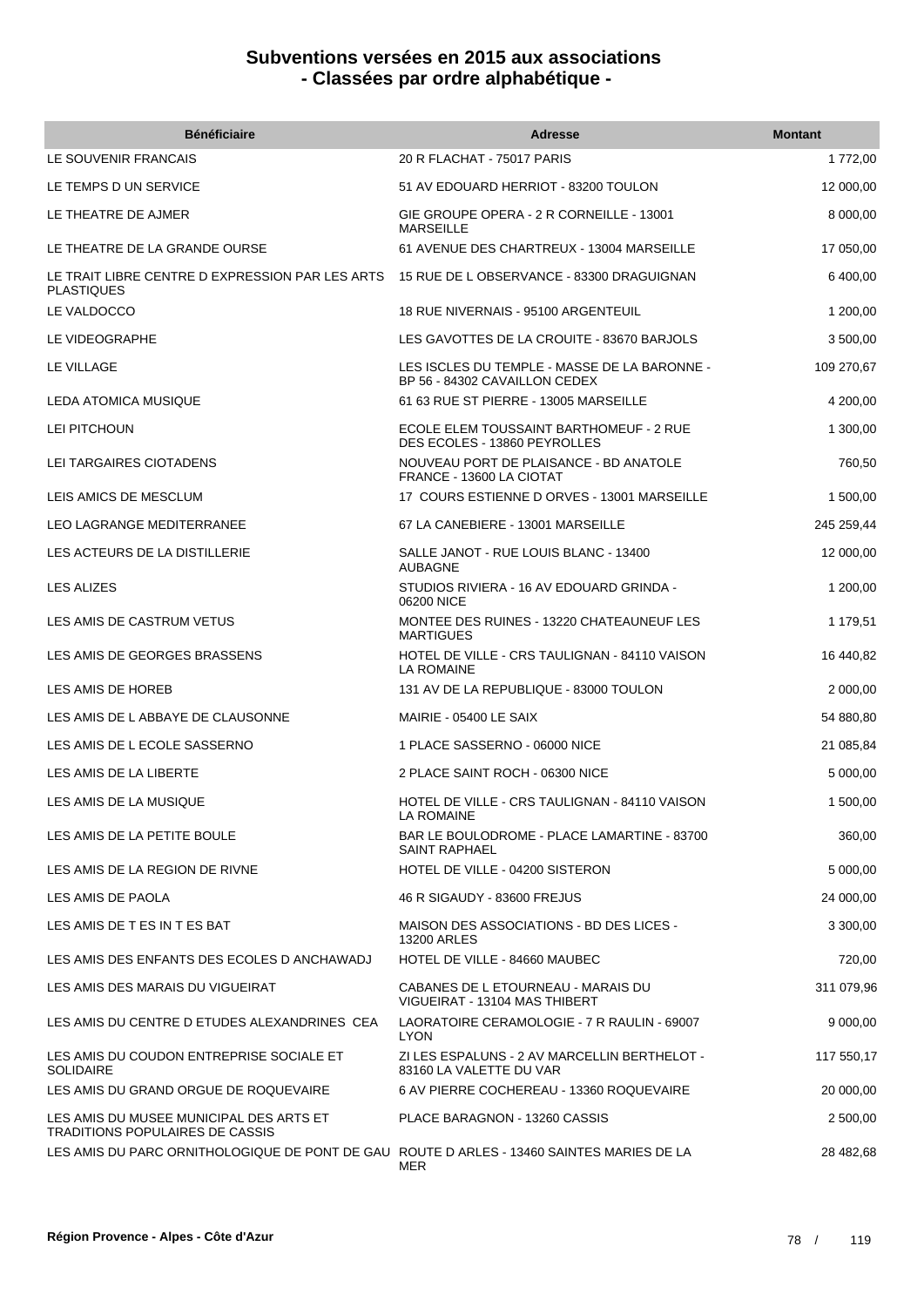| <b>Bénéficiaire</b>                                               | <b>Adresse</b>                                                                                        | <b>Montant</b> |
|-------------------------------------------------------------------|-------------------------------------------------------------------------------------------------------|----------------|
| LES AMIS DU THEATRE CHIGNOLO                                      | MAIS DES ASSOC - 52 AV DE LA BOURGADE - 13610<br>LE PUY STE REPARADE                                  | 3 500,00       |
| LES AMIS DU THEATRE POPULAIR E D AVIGNON                          | 17 PLACE DU PALAIS DES PAPES - 84000 AVIGNON                                                          | 10 000,00      |
| LES ANES DE FRANCE                                                | HAMEAU DE LA COLETTE - 06460 ESCRAGNOLLES                                                             | 1 500,00       |
| LES ARCHERS DES COLLINES DE LA DURANCE                            | HOTEL DE VILLE - 13370 MALLEMORT                                                                      | 2 300,00       |
| LES ARCHERS PHOCEENS                                              | 2 CHE DES CAMPANULES - 13012 MARSEILLE                                                                | 1 000,00       |
| LES ARTS TISSENT LOUTRE-MER                                       | MAISON DE LA VIE ASSOCIATIVE - PL R. DE<br>VILLENEUVE - LE LIGOURES - 13090 AIX EN<br><b>PROVENCE</b> | 4 500,00       |
| LES ATELIERS DE GAIA                                              | 373 AVENUE JEAN PAUL COSTE - 13100 AIX EN<br><b>PROVENCE</b>                                          | 59 059,88      |
| LES ATELIERS DE L IMAGE                                           | 2 RUE VINCENT LEBLANC - 13002 MARSEILLE                                                               | 3 600,00       |
| LES ATELIERS DE LA CRAU                                           | 5 R DU LAVOIR - 13140 MIRAMAS                                                                         | 28 290,00      |
| LES BALLETS DE LA PARENTHESE                                      | 5 RUE ERNEST RENAN - 13005 MARSEILLE                                                                  | 16 000,00      |
| LES BANCS PUBLICS - LIEU D EXPERIMENTATIONS<br><b>CULTURELLES</b> | FRICHE BELLE DE MAI - 41 RUE JOBIN - 13003<br><b>MARSEILLE</b>                                        | 31 200,00      |
| LES BERNARDINES THEATRE                                           | 17 BOULEVARD GARIBALDI - 13001 MARSEILLE                                                              | 48 000,00      |
| LES CANEBIERS DE PROVENCE                                         | HOTEL DE VILLE - PLACE DE LA IV REPUBLIQUE -<br>83670 VARAGES                                         | 6 200,00       |
| LES CARBONI TROUPE DE THEATRE FORAIN                              | 22 SQUARE BELSUNCE - 13001 MARSEILLE                                                                  | 10 000,00      |
| LES CENTRES SOCIAUX DE TOULON                                     | ETAGE N 1 - 119 CHE DU TEMPLE - 83000 TOULON                                                          | 37 585,00      |
| LES CHANTIERS DU CINEMA                                           | C O M PATENTREGER LUC - 225 VIEUX CHEMIN DES<br>SABLETTES - 83500 LA SEYNE SUR MER                    | 4 200,00       |
| LES CHANTIERS DU PAYS DE MARTIGUES                                | QUARTIER DE LILE - PL DU DOCTEUR GRANIER -<br>13500 MARTIGUES                                         | 184 522,20     |
| <b>LES CHIBANIS</b>                                               | 7 RUE TRACHEL - 06000 NICE                                                                            | 1 000,00       |
| LES CINE DEBATS CITOYENS                                          | 209 RUE DE LA CANAL - 83510 LORGUES                                                                   | 1 500,00       |
| LES CINQ SAISONS DE COLMARS LES ALPES                             | LES PLEIADES - RUE BASSE - 04370 COLMARS LES<br><b>ALPES</b>                                          | 1 500,00       |
| LES COMPAGNONS DE DIONYSOS                                        | CHEZ MR EMILE VERDILLON - 102 RUE PIERRE ET<br>MARIE CURIE - 84120 PERTUIS                            | 3 000,00       |
| LES DANSEURS DU SUD                                               | ALL DES ASSOCIATIONS - 218 CHE DE SAINTE<br>MARTHE - BP 70110 - 13014 MARSEILLE                       | 9 000,00       |
| LES DECABLES                                                      | 3 A CHEMIN DE L EMPARRE - 05100 BRIANCON                                                              | 12 000,00      |
| LES DITS SONT DE LA                                               | 22 RUE ROBERT - 13007 MARSEILLE                                                                       | 10 000,00      |
| LES ECRITURES CROISEES                                            | 8-10 RUE DES ALLUMETTES - CITE DU LIVRE -<br>13100 AIX EN PROVENCE                                    | 48 000,00      |
| LES ECRIVAINS EN PROVENCE                                         | MAISON DES ASSOCIATIONS - 1 COURS LEYDET -<br>BP 7 - 13710 FUVEAU                                     | 3 600,00       |
| LES ENSEIGNES DE BRIANCON                                         | RESIDENCE CENTRAL PARC - 05100 BRIANCON                                                               | 3 000,00       |
| LES ENSEIGNES DE VILLAR D ARENE                                   | HOTEL DE VILLE - 05480 VILLAR D ARENE                                                                 | 3 000,00       |
| LES ESTIVALES DES TAILLADES                                       | HOTEL DE VILLE - BP 401 - 84300 TAILLADES                                                             | 5 400,00       |
| LES FAIENCES DE VARAGES                                           | MAISON GASSENDI - 12 PL DE LA LIBERATION -<br>83670 VARAGES                                           | 3 244,22       |
| LES FEES DU BRUIT                                                 | 7 RUE YVAN AUDOUARD - 13200 ARLES                                                                     | 5 000,00       |
| LES FESTIVES INTERCOMMUNALES DU LARAGNAIS                         | CCL - 2 RTE DE GAP - 05300 LAZER                                                                      | 355,80         |
| LES FILMS DU DELTA                                                | RES LES VIGNES - 13790 ROUSSET                                                                        | 20 000,00      |
| LES FILMS DU GABIAN                                               | HOTEL DE VILLE - 14 PLACE DE LA REPUBLIQUE -<br>13760 SAINT CANNAT                                    | 7 200,00       |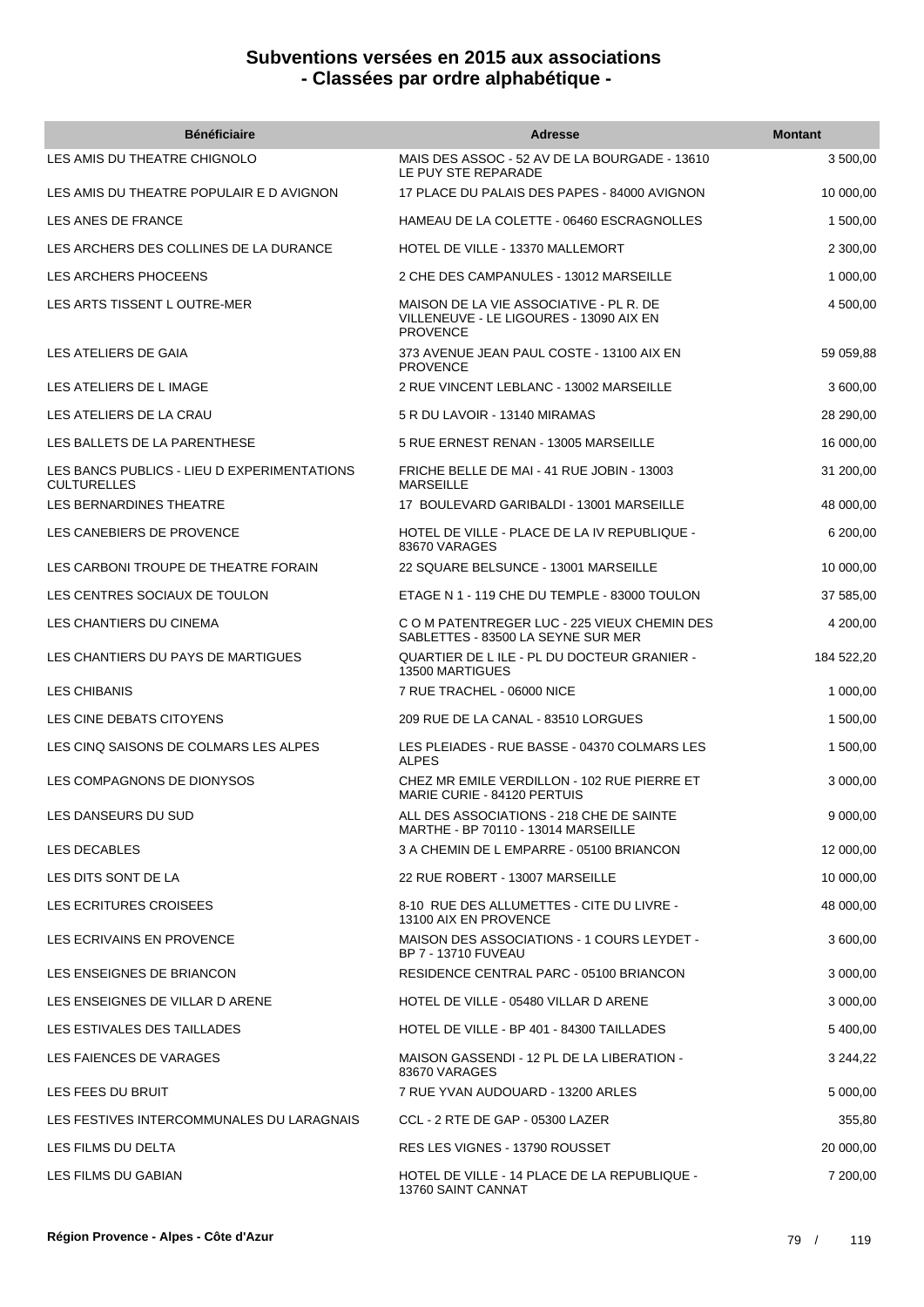| <b>Bénéficiaire</b>                                        | <b>Adresse</b>                                                                   | <b>Montant</b> |
|------------------------------------------------------------|----------------------------------------------------------------------------------|----------------|
| LES FILS D ARIANE                                          | 5 PLACE DU CHAMPSAUR - 05000 GAP                                                 | 130 078,09     |
| LES FLORAISONS MUSICALES                                   | 51 R EUGENE MARTEL - 84500 BOLLENE                                               | 28 800,00      |
| LES FRANCAS UNION REGIONALE PROVENCE ALPES<br>COTE D AZUR  | 83 R CHATEAU PAYAN - 13005 MARSEILLE                                             | 26 631,41      |
| LES GENS D EN FACE                                         | RUE LOUIS BLANC - 13400 AUBAGNE                                                  | 1 072,77       |
| LES GIRELLES ASSOCIEES                                     | CHEZ MME HELENE DAVID - 18 BD BOURRE - 13008<br><b>MARSEILLE</b>                 | 1 200,00       |
| <b>LES GRIFFONNEURS</b>                                    | 22 BOULEVARD DE CASTELLANE - 13015<br><b>MARSEILLE</b>                           | 4 110,00       |
| LES HARLEY DU COEUR                                        | 52 BOULEVARD DU GENERAL DE GAU - 06340 LA<br><b>TRINITE</b>                      | 1 500,00       |
| LES HERE ZIK                                               | HOTEL DE VILLE - SAINT ANTOINE - 05340 PELVOUX                                   | 1 699,69       |
| LES HEURES MUSICALES DE BIOT                               | CHEMIN DE MA FONTANDTE - 06410 BIOT                                              | 5 000,00       |
| LES HORIZONS DE L INTEGRATION                              | 224 BD MARECHAL JOFFRE - BP 3025 - 83100<br><b>TOULON</b>                        | 4 000,00       |
| LES INGERABLES                                             | THEATRE DU TETARD - 33 R FERRARI - 13005<br><b>MARSEILLE</b>                     | 5 000,00       |
| LES INTERNATIONAUX D ESCALADE DE SERRE<br><b>CHEVALIER</b> | LE PINET - 3 R SAINT CALUDE - 05100 PUY-SAINT-<br><b>PIERRE</b>                  | 27 000,00      |
| LES JARDINS DE L ESPERANCE                                 | CHE DES POISSONNIERS - 13600 LA CIOTAT                                           | 78 400,00      |
| LES JARDINS DE LA VALLEE DE LA SIAGNE                      | BAIE DE CANNES MANDELIEU - 2530 RTE DE<br>PEGOMAS - 06370 MOUANS SARTOUX         | 55 460,00      |
| LES JARDINS DU BUECH                                       | ROUTE D ARZELIERS - BP 3 - 05300 LARAGNE-<br><b>MONTEGLIN</b>                    | 76 200,00      |
| LES JARDINS DU LOUP                                        | 781 ROUTE DES GORGES - 06140 TOURRETTES<br><b>SUR LOUP</b>                       | 20 188,70      |
| LES JARDINS POTAGERS FAMILIAUX DU SALAT                    | <b>MAISON DES ASSOCIATIONS - PLACE LEON</b><br>MICHAUD - 13310 ST MARTIN DE CRAU | 732,10         |
| LES JEUNES EUROPEENS FRANCE                                | 2 RUE DE CHOISEUL - 75002 PARIS                                                  | 2 783,40       |
| LES JOUTEURS ARLESIENS TARGAIRE ARLATEN                    | 79 QUAI DE LA ROQUETTE - 13200 ARLES                                             | 1 000,00       |
| <b>LES KARNAVIRES</b>                                      | LES DOUCHES PUITS GERARD - 13105 MIMET                                           | 627,67         |
| LES LEZARDS BLEUS                                          | 248 AV PHILIPPE DE GIRARD - 84400 APT                                            | 28 200.00      |
| LES MAISONS DU MONDE                                       | LE CLOS DES FELIBRES - 9 ALLEE ADOLPHE<br>DUMAS - 84000 AVIGNON                  | 30 000,00      |
| LES MAITRES VIGNERONS BIO DE CORRENS                       | HOTEL DE VILLE - PLACE DU GENERAL DE GAULLE<br>- 83570 CORRENS                   | 5 000,00       |
| LES MECANOS DU COEUR                                       | 12 TRAVERSE MAGNAN - 13003 MARSEILLE                                             | 3 600,00       |
| LES MEES FESTIVOIX FESTIVAL DE MUSIQUE                     | HOTEL DE VILLE - BD DE LA REPUBLIQUE - 04190<br><b>LES MEES</b>                  | 5 000,00       |
| LES MILLE ET UNE NUITS DE LA CORRESPONDANCE                | 11 PL DE L HOTEL DE VILLE - 04100 MANOSQUE                                       | 72 800,00      |
| LES MODI-MAGES                                             | 139 MTE DE GUEIROL - 83136 STE ANASTASIE SUR<br><b>ISSOLE</b>                    | 2 000,00       |
| <b>LES MONTS RIEURS</b>                                    | 5 BIS RTE DE TOULON - 83136 MEOUNES LES<br><b>MONTRIEUX</b>                      | 20 827,77      |
| LES MUSICALES DE RISTOLAS                                  | LES CHALETS - 05460 RISTOLAS                                                     | 1 400,00       |
| LES MUSICALES DU LUBERON                                   | R KLEBER GUENDON - 84560 MENERBES                                                | 15 000,00      |
| LES NOCTURNES DE LAURIS                                    | 971 ROUTE DE ROQUEFRAICHE - 84360 LAURIS                                         | 4 900,00       |
| LES NOMADES CELESTES                                       | 161 BOULEVARD NATIONAL - 13003 MARSEILLE                                         | 3 000,00       |
| LES NOUVELLES HYBRIDES                                     | 499 AV MARECHAL LECLERC - 84120 PERTUIS                                          | 17 000,00      |
| LES NUITS BLANCHES                                         | HOTEL DE VILLE - 83340 LE CANNET DES MAURES                                      | 6 300,00       |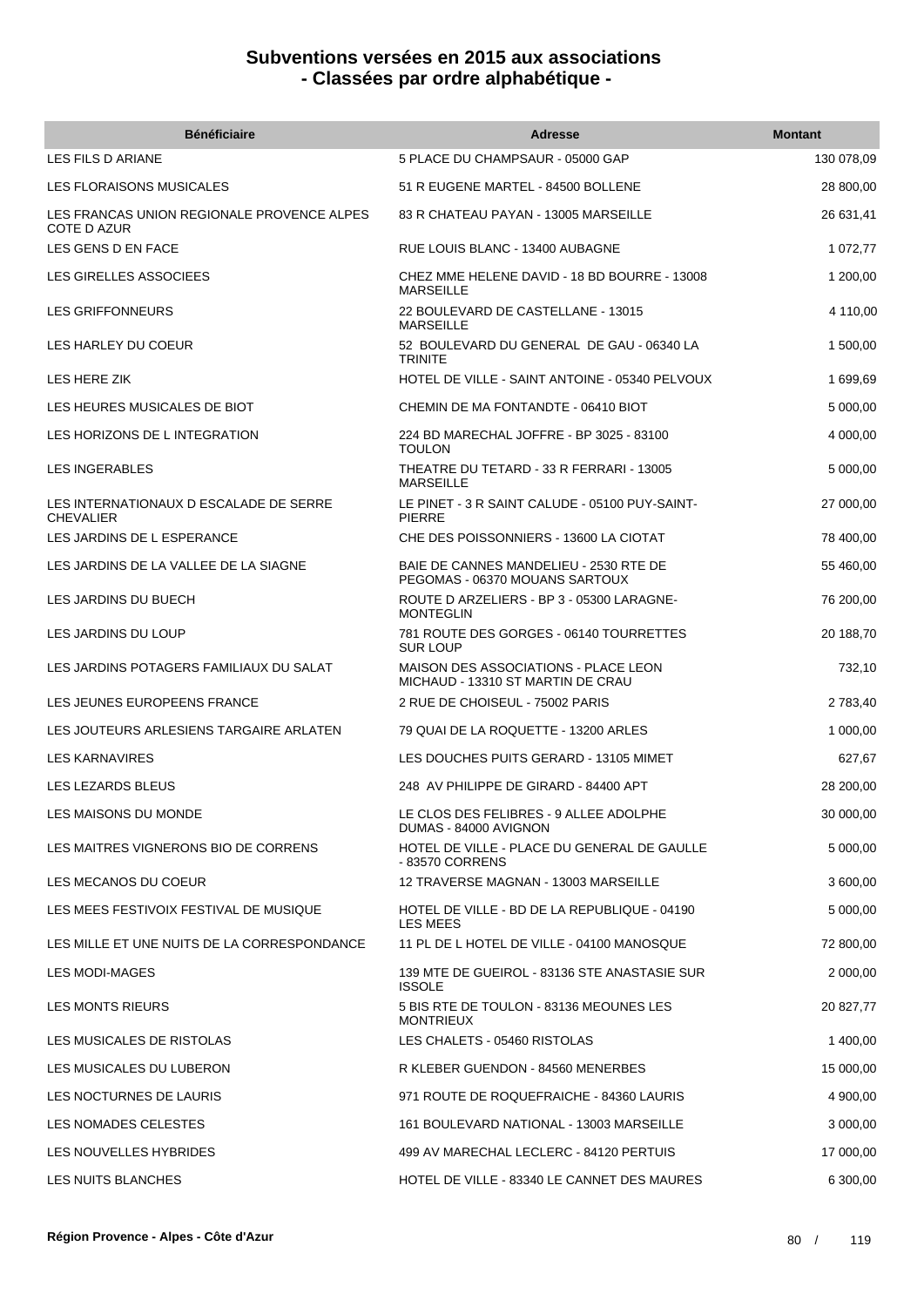| <b>Bénéficiaire</b>                                                                                                                 | <b>Adresse</b>                                                              | <b>Montant</b> |
|-------------------------------------------------------------------------------------------------------------------------------------|-----------------------------------------------------------------------------|----------------|
| LES NUITS DE L ENCLAVE DES PAPES                                                                                                    | HOTEL DE VILLE - PLACE ARISTIDE BRIAND - 84600<br><b>VALREAS</b>            | 59 800,00      |
| LES NUITS DU CHATEAU DE LA MOUTTE                                                                                                   | LA SOURCE - CHE DES TREILLES DE LA MOUTTE -<br>83990 SAINT TROPEZ           | 8 400,00       |
| LES NUITS PHOTOGRAPHIQUES DE PIERREVERT                                                                                             | CHEMIN DE MONTFURON - 04860 PIERREVERT                                      | 3 500,00       |
| LES OFFENBACHIADES DU SUD ORCHESTRE DE<br>CHAMBRE DES HAUTES ALPES                                                                  | CHEZ MME FRANCOISE ADER - CHEMIN DES<br>OCHES - 05220 LE MONETIER LES BAINS | 6 000,00       |
| <b>LES OUVREURS</b>                                                                                                                 | LA SOLEILLADE - 3 AVENUE DE LA MADONETTE -<br>06100 NICE                    | 4 100,00       |
| LES PANIERS MARSEILLAIS                                                                                                             | 555 RUE SAINT PIERRE - 13012 MARSEILLE                                      | 16 045,91      |
| LES PAS PERDUS                                                                                                                      | LE COMPTOIR - 10 R SAINT VICTORINE - 13003<br><b>MARSEILLE</b>              | 28 154,32      |
| <b>LES PASSEURS</b>                                                                                                                 | 15 CHEMIN DU CAVAILLOU - 05240 LA SALLE LES<br><b>ALPES</b>                 | 4 800,00       |
| LES PASSEURS DE REVES                                                                                                               | C O M HIBON - 6 R BALZE - 13200 ARLES                                       | 1 800,00       |
| LES PETITES BOBINES                                                                                                                 | HOTEL BURRHUS - PL MONTFORT - 84110 VAISON<br><b>LA ROMAINE</b>             | 4 800,00       |
| LES PETITS DEBROUILLARDS PACA                                                                                                       | BAT A - 51 AV DE FRAIS VALLON - 13013 MARSEILLE                             | 205 860,33     |
| LES PIMPRENELLES                                                                                                                    | VILLA N 4 - 968 ROUTE DE CAUMONT - 84470<br>CHATEAUNEUF DE GADAGNE          | 2 000,00       |
| LES PLAFONDS DE L ISLE                                                                                                              | ZA LA PETITE MARINE - 84800 L ISLE SUR LA<br><b>SORGUE</b>                  | 3 000,00       |
| LES PORTES OUVERTES DE CONSOLAT                                                                                                     | 30 COURS JOSEPH THIERRY - 13001 MARSEILLE                                   | 44 300,00      |
| LES PRODUCTIONS BI POLE                                                                                                             | FRICHE BELLE DE MAI - 41 RUE JOBIN - 13003<br><b>MARSEILLE</b>              | 5 000,00       |
| LES QUARTIERS A L ECOLE DE LA RADIO                                                                                                 | COLLEGE ANDRE LEOTARD - 50 R DE LA<br>MONTAGNE - 83600 FREJUS               | 14 596,03      |
| LES QUATRES SANS COU                                                                                                                | HOTEL DE VILLE - 05130 SIGOYER                                              | 2 800,00       |
| LES RAMEURS VENITIENS                                                                                                               | CHEZ DEMECO AIME - AVENUE URDY MILOU -<br>BP50012 - 13500 MARTIGUES         | 1 200,00       |
| <b>LES RENCONTRES</b>                                                                                                               | 165 BD DE LA LIBERTE - 59000 LILLE                                          | 9 000,00       |
| LES RENCONTRES DE LA HAUTE ROMANCHE                                                                                                 | HOTEL DE VILLE - 05320 LA GRAVE                                             | 40 000,00      |
| LES RENCONTRES DE VENANSON                                                                                                          | 248 RTE DE GRANGES - 06450 VENANSON                                         | 3 200,00       |
| LES RESTAURANTS DU COEUR - LES RELAIS DU COEUR 25 R DE LA PINEDE - 06800 CAGNES SUR MER<br><b>DES ALPES-MARITIMES</b>               |                                                                             | 11 000,00      |
| LES RESTAURANTS DU COEUR LES RELAIS DU COEUR                                  ZI ST MARTIN - LOT PICON - 235 RUE PHILEMON<br>DU VAR | LAUGIER - 83400 HYERES                                                      | 9 000,00       |
| LES RESTAURANTS DU COEUR RELAIS DU COEUR DES<br><b>BOUCHES DU RHONE</b>                                                             | ZI LA DELORME - 30 AVENUE DE BOISBAUDRAN -<br>13015 MARSEILLE               | 96 585,00      |
| LES SAISONS DE LA VOIX                                                                                                              | LES HAUTS LUQUETS - 84220 GORDES                                            | 2 800,00       |
| LES SAUTS DU LOUP                                                                                                                   | HOTEL DE VILLE - 83920 LA MOTTE                                             | 10 000,00      |
| LES SENTINELLES EGALITE                                                                                                             | 2 RUE DE FRIEDLAND - 13006 MARSEILLE                                        | 2 000,00       |
| LES SOIREES DU CASTELLET                                                                                                            | 127 CHE DE LA CADEYRENQUE - 83330 LE<br><b>CASTELLET</b>                    | 1 500,00       |
| LES TETES DE LART                                                                                                                   | 29 R TOUSSAINT - 13003 MARSEILLE                                            | 122 622,85     |
| LES VILLAGES DES JEUNES DELEGATION PROVENCE<br>ALPES COTE D AZUR SOLIDARITES                                                        | 39 R SURVILLE - 05400 VEYNES                                                | 115 320,00     |
| LES VOIES DU CHANT                                                                                                                  | 15 RUE D ISOARD - 13001 MARSEILLE                                           | 38 000,00      |
| LES VOILES DU VIEUX PORT                                                                                                            | PAVILLON FLOTTANT - QU DE RIVE NEUVE - 13007<br><b>MARSEILLE</b>            | 6 000,00       |
| LES VOIX ANIMEES                                                                                                                    | 21 RUE MIRABEAU - 83000 TOULON                                              | 29 200,00      |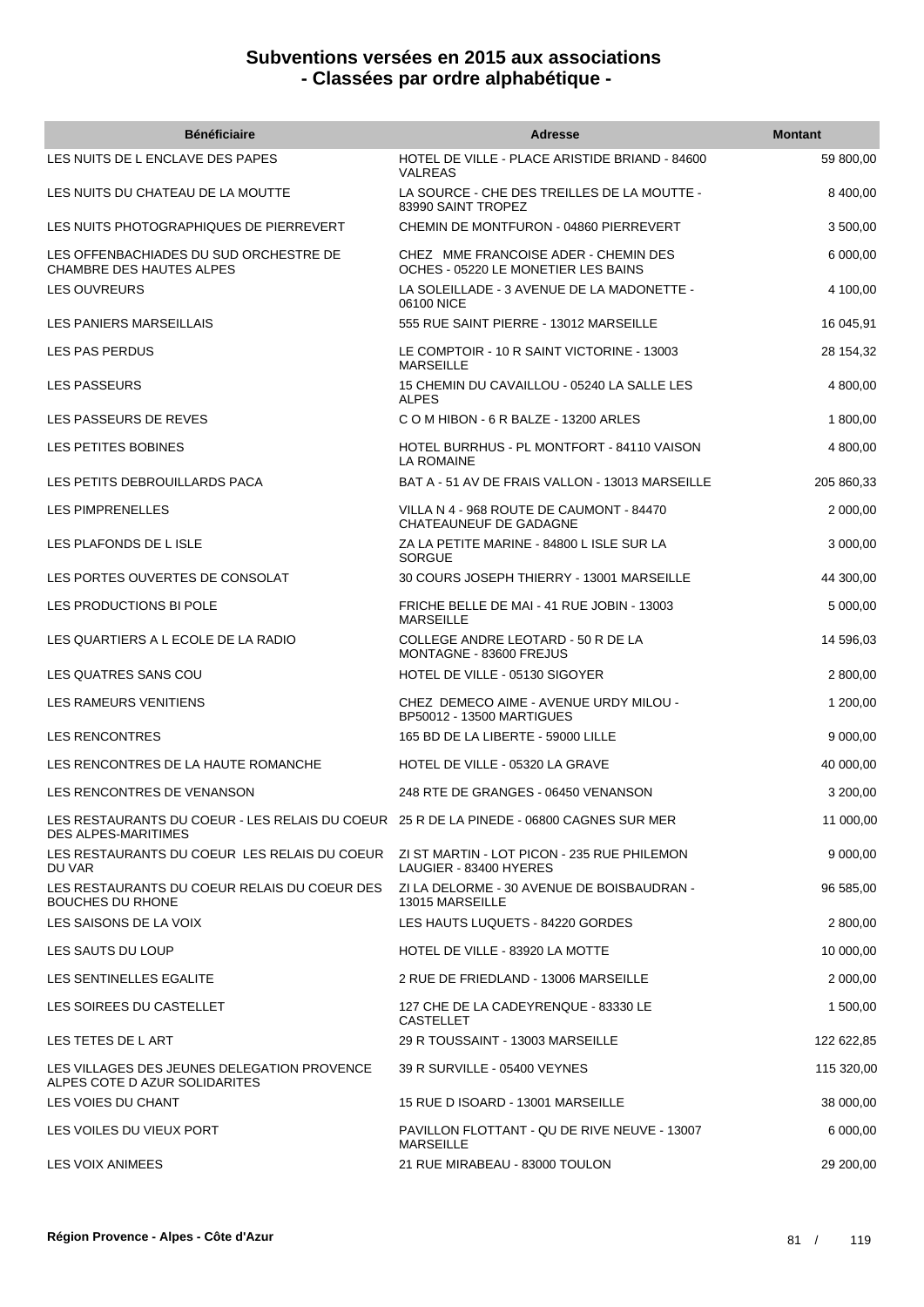| <b>Bénéficiaire</b>                                                                                             | <b>Adresse</b>                                                                                           | <b>Montant</b> |
|-----------------------------------------------------------------------------------------------------------------|----------------------------------------------------------------------------------------------------------|----------------|
| LES YEUX DANS LES JEUX                                                                                          | CO M BRUNO SUZANNA - 174 RUE CALLIOPE -<br>83100 TOULON                                                  | 3 500,00       |
| LES ZIC AULNES                                                                                                  | HOTEL DE VILLE - 14 PLACE DE LA REPUBLIQUE -<br>13760 SAINT CANNAT                                       | 3 840,00       |
| <b>LEZARAP ART</b>                                                                                              | 225 AV DES AYGALADES - 13015 MARSEILLE                                                                   | 25 200,00      |
| <b>LEZARD BLEU</b>                                                                                              | 19 R DES LANCIERS - 83170 BRIGNOLES                                                                      | 10 200,00      |
| LI GRANJO ESCOLO ASSOCIATIO N DEPARTEMENTALE<br>DES FERMES EDUCATIVES DU VAUCLUSE                               | 513 CHEMIN DE SAUMANE - 84210 VENASQUE                                                                   | 6 120,00       |
| LI NOUVELLO DE PROUVENCO                                                                                        | 3 RUE DU COLLEGE DU ROURE - PALAIS DU<br>ROURE - 84000 AVIGNON                                           | 11 302,36      |
| LI VENTURIE ESCOLO FELIBRENCO                                                                                   | <b>OUSTAN DE PROVENCO - 8 BIS AV JULES FERRY -</b><br>PARC JOURDAN - 13100 AIX EN PROVENCE               | 9 000,00       |
| LIBRAIRES DU SUD                                                                                                | 142 LA CANEBIERE - 13001 MARSEILLE                                                                       | 60 000,00      |
| <b>LIEN VERT</b>                                                                                                | PORTE ACCUEIL - LES CHARBONNIERES - 04220<br><b>STE TULLE</b>                                            | 11 985,50      |
| LIENS ENSEIGNEMENTS SENS ET AUTONOMIE - LESA -                                                                  | HOTEL DE VILLE - 05300 EOURRES                                                                           | 11 475,00      |
| LIEUX FICTIFS                                                                                                   | LA FRICHE SEITA PROMOTION - 41 RUE JOBIN -<br>13003 MARSEILLE                                            | 65 543,42      |
| LIEUX PUBLICS CENTRE NATIONAL DE CREATION DES<br>ARTS DE LA RUE                                                 | CITE DES ARTS DE LA RUE - 225 AV DES<br>AYGALADES - 13015 MARSEILLE                                      | 103 400,00     |
| LIGUE COTE D AZUR HANDBALL                                                                                      | LE MINOTAURE - 30 RUE HENRI MATISSE - 06200<br><b>NICE</b>                                               | 48 200,00      |
| LIGUE COTE D AZUR D ATHLETISME                                                                                  | MAIS REG DES SPORTS - 809 BD DES ECUREUILS -<br>ESTEREL GALLERY - 06210 MANDELIEU LA<br><b>NAPOULE</b>   | 19 800,00      |
| LIGUE COTE D AZUR D AVIRON                                                                                      | BASE D AVIRON - IMP DE LA BASE NAUTIQUE -<br>83440 MONTAUROUX                                            | 20 800,00      |
| LIGUE COTE D AZUR DE BASKET BALL                                                                                | MAISON DU BASKET - 12 ALL DES IMPRIMEURS -<br>06700 SAINT LAURENT DU VAR                                 | 40 000,00      |
| LIGUE COTE D AZUR DE KARATE ET DISCIPLINES<br><b>ASSOCIEES</b>                                                  | 71 R DE REVEL - 83000 TOULON                                                                             | 5 400,00       |
| LIGUE COTE D AZUR DE TRIATHLON                                                                                  | IMM ESTEREL GALLERY - 809 BD DES ECUREUILS -<br>MAISON DES SPORTS - 06210 MANDELIEU LA<br><b>NAPOULE</b> | 30 000,00      |
| LIGUE COTE D AZUR DE VOLLEY- BALL                                                                               | MAISON REGIONALE DES SPORTS - 809 BD DES<br>ECUREUILS - ESTEREL GALLERY - 06210<br>MANDELIEU LA NAPOULE  | 11 000,00      |
| LIGUE COTE D AZUR TIR A L ARC                                                                                   | DOMAINE DE BEAUVALLON - 213 ROUTE DE<br>PEGOMAS - 06130 GRASSE                                           | 5 000,00       |
| LIGUE D ESCRIME COTE D AZUR                                                                                     | 41 BOULEVARD DU JEU DU BALLON - 06130<br><b>GRASSE</b>                                                   | 5 000,00       |
| LIGUE D ESCRIME DE PROVENCE DE L ACADEMIE AIX<br><b>MARSEILLE</b>                                               | PLAINE DU BOULARD - COMPLEXE SPORTIF<br>RAYMOND MARTIN - 13822 CABRIES CEDEX                             | 3 000,00       |
| LIGUE DE L ENSEIGNEMENT DES ALPES DE HAUTE<br>PROVENCE FOL 04                                                   | 9 CHE DES ALPILLES - BP 9049 - 04991 DIGNE LES<br><b>BAINS CEDEX</b>                                     | 362 484,17     |
| LIGUE DE L ENSEIGNEMENT FEDERATION DEP DES BDR 192 RUE HORACE BERTIN - 13005 MARSEILLE<br>MOUVEMENT D EDUCATION |                                                                                                          | 263 521,67     |
| LIGUE DE L ENSEIGNEMENT FEDERATION DE VAUCLUSE 5 R ADRIEN MARCEL - 84000 AVIGNON                                |                                                                                                          | 46 000,00      |
| LIGUE DE LA MEDITERRANEE DE FOOTBALL                                                                            | EUROPOLE DE L ARBOIS - 390 R DENIS PAPIN - CS<br>40461 - 13592 AIX EN PROVENCE CEDEX 3                   | 160 558,72     |
| LIGUE DE PARACHUTISME DE LA COTE D AZUR                                                                         | 122 CORNICHE DES OLIVIERS - 06000 NICE                                                                   | 3 900,00       |
| LIGUE DE PROVENCE ALPES COTE D AZUR DE LA<br>FEDERATION DE JEU DE BALLE AU TAMBOURIN                            | LA SOURCE RN 113 - QUARTIER LA POURRANQUE -<br>13170 LES PENNES MIRABEAU                                 | 4 000,00       |
| LIGUE DE PROVENCE ALPES COTE D AZUR DE LA FFP-JP 50 AVENUE SAINT RUF - 84000 AVIGNON                            |                                                                                                          | 84 000,00      |
| LIGUE DE PROVENCE ALPES COTE D AZUR DE TENNIS<br>DE TABLE                                                       | MAISON REGIONAL DES SPORTS - 809 BD DES<br>ECUREUILS - 06210 MANDELIEU LA NAPOULE                        | 4 486,60       |
| LIGUE DE PROVENCE D ATHLETISME                                                                                  | 37 B RUE DU ROUET - 13006 MARSEILLE                                                                      | 105 500,00     |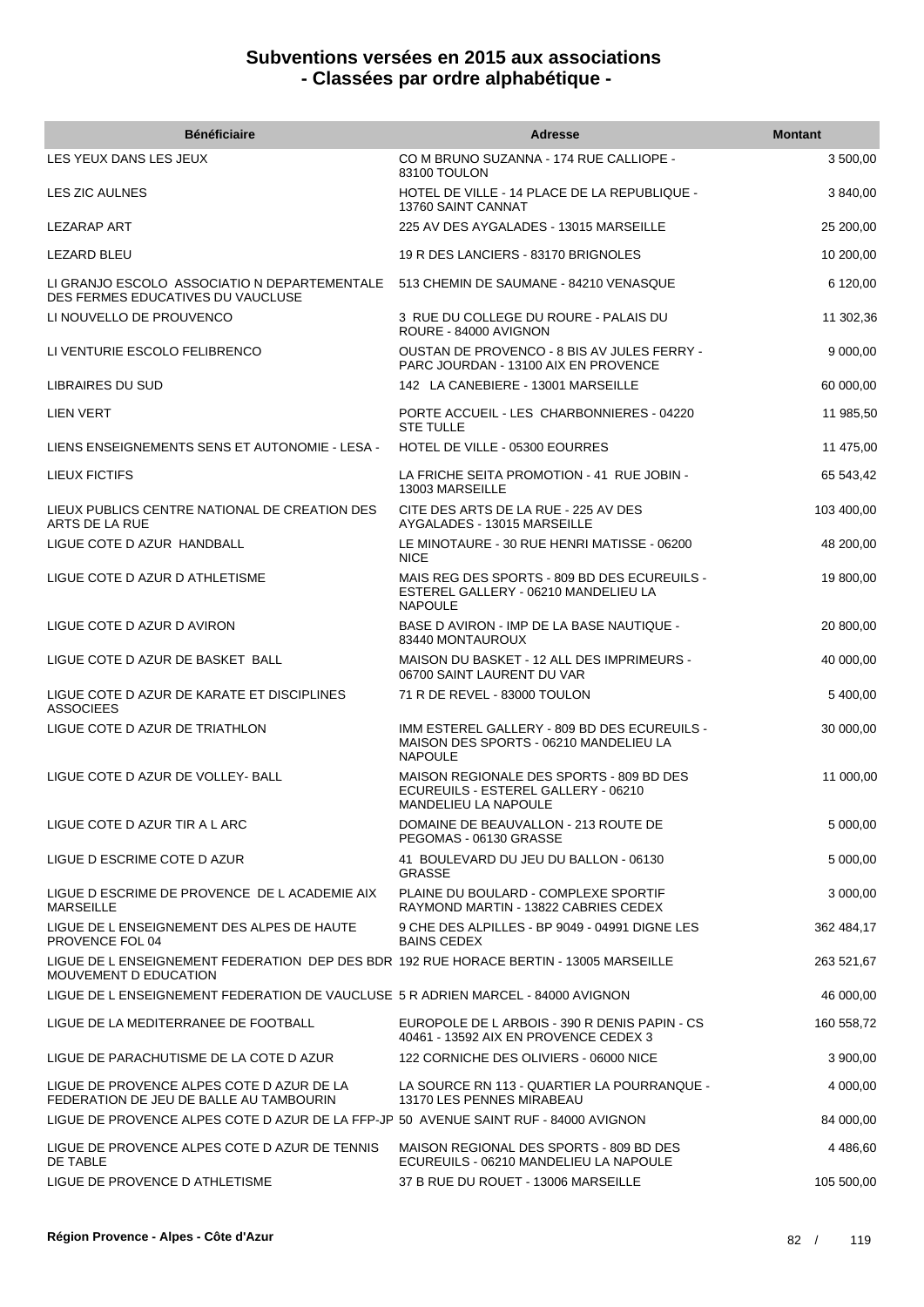| <b>Bénéficiaire</b>                                                                                                  | <b>Adresse</b>                                                                             | <b>Montant</b> |
|----------------------------------------------------------------------------------------------------------------------|--------------------------------------------------------------------------------------------|----------------|
| LIGUE DE PROVENCE D ECHECS                                                                                           | CERCLE DES ARTS - RUE DES FILEUSES DE SOIE -<br>13300 SALON DE PROVENCE                    | 3 500,00       |
| LIGUE DE PROVENCE DE BASKET BALL                                                                                     | 45 R DE LA MAURELLE - 13013 MARSEILLE                                                      | 28 273,99      |
| LIGUE DE PROVENCE DE COURSE D ORIENTATION                                                                            | PL DU VENTOUX - 13770 VENELLES                                                             | 3 440.00       |
| LIGUE DE PROVENCE DE HOCKEY                                                                                          | MJC - 17 BD ARISTIDE BRIAND - BP 166 - 13300<br><b>SALON DE PROVENCE</b>                   | 2 500,00       |
| LIGUE DE PROVENCE DE KARATE ET DISCIPLINES<br><b>ASSOCIEES FFKDA</b>                                                 | 43 CHEM DE LA COMMANDERIE - 13015 MARSEILLE                                                | 8 000,00       |
| LIGUE DE PROVENCE DE TENNIS                                                                                          | 1175 CHE DES CRUYES - 13090 AIX EN PROVENCE                                                | 153 780,00     |
| LIGUE DE PROVENCE DE VOLLEY BALL                                                                                     | <b>GROUPE SCOLAIRE SAINT JEROME - 8 TRA</b><br>CHARLES SUSINI - BP 50104 - 13013 MARSEILLE | 31 589,67      |
| LIGUE DE PROVENCE-ALPES DE HANDBALL                                                                                  | CENTRE COMMERCIAL - 111 RUE JEAN MERMOZ -<br>13008 MARSEILLE                               | 107 000,00     |
| LIGUE DE SPELEOLOGIE PROVENCE ALPES<br>MEDITERRANEE COMITE SPELEOLOGIQUE                                             | REVERS DE LA SURE - LE LOGIS NEUF - 13190<br><b>ALLAUCH</b>                                | 8743,39        |
| LIGUE DE VOILE REGIONALE PROVENCE ALPES COTE D<br><b>AZUR</b>                                                        | 11 AV LEON GAMBETTA - 83500 LA SEYNE SUR MER                                               | 40 800,00      |
| LIGUE DE VOL LIBRE PROVENCE-ALPES-COTE D AZUR                                                                        | MAISON DES ASSOCIATIONS - 45 AV SUBILIA - 13600<br><b>LA CIOTAT</b>                        | 14 777,38      |
| LIGUE ENSEIGNEMENT FED DEPART DU VAR<br>MOUVEMENT EDUCATION POPULAIRE DITE LIGUE<br><b>ENSEIGN</b>                   | 68 AVENUE VICTOR AGOSTINI - 83000 TOULON                                                   | 221 712,00     |
| LIGUE ENSEIGNEMENT FEDERATION DES OEUVRES<br>LAIQUES DES ALPES MARITIMES                                             | 12 RUE VERNIER - 06000 NICE                                                                | 69 324,00      |
| LIGUE MEDITERRANEE DE LA FEDERATION SPORTIVE<br>DE LA POLICE NATIONALE                                               | 26 BD DANIELLE CASANOVA - 13014 MARSEILLE                                                  | 3 000,00       |
| LIGUE MOTOCYCLISTE REGIONALE DE PROVENCE                                                                             | CENTRE DE VIE DE L ANJOLY - 98 BOULEVARD DE L<br>EUROPE - 13127 VITROLLES                  | 11 501,40      |
| LIGUE PACA DE FOOTBALL AMERICAIN DE PROVENCE<br>ALPES COTE D AZUR                                                    | STADE DES ARBORAS - 247 RTE DE GRENOBLE -<br>06200 NICE                                    | 5 000,00       |
| LIGUE POUR LA PROTECTION DES OISEAUX LPO<br>DELEGATION PROVENCE ALPES COTE D AZUR                                    | VILLA SAINT JULES - 6 AVENUE JEAN JAURES -<br>83400 HYERES                                 | 362 450,00     |
| LIGUE POUR LA PROTECTION DES TORTUES - TORTUE<br>TETUE - LPT -                                                       | HOTEL DE VILLE - 13112 LA DESTROUSSE                                                       | 5 400,03       |
| LIGUE PROVENCE ALPES COTE D AZUR DE SAVATE<br><b>BOXE FRANCAISE ET DISCIPLINES</b>                                   | CHEZ M BARET - 153 RTE DES 3 LUCS - 13011<br><b>MARSEILLE</b>                              | 5 992,27       |
| LIGUE PROVENCE ALPES COTE D AZUR DE RUGBY A XIII 140 RUE DES HIRONDELLES - 13300 SALON DE                            | <b>PROVENCE</b>                                                                            | 42 000,00      |
| LIGUE PROVENCE ALPES COTE D AZUR D AZUR DE<br>ROLLER SPORT                                                           | PALAIS SPORT MARSEILLE - 12 BD FERNAND<br>BONNEFOY - 13010 MARSEILLE                       | 7 000,00       |
| LIGUE PROVENCE ALPES COTE D AZUR DE BASEBALL<br>SOFTBALL ET CRICKET                                                  | 8 R DU TAOUME - 13013 MARSEILLE                                                            | 4 500,00       |
| LIGUE PROVENCE ALPES COTE D AZUR DE COURSE D<br><b>ORIENTATION</b>                                                   | 8 PLACE DU VENTOUX - 13770 VENELLES                                                        | 7 800,00       |
| LIGUE PROVENCE ALPES COTE D AZUR DE JOUTE<br>PROVENCALE ET SAUVETAGE NAUTIQUE                                        | 1 RUE MARCEL BAUDIN - 13230 PORT ST LOUIS DU<br><b>RHONE</b>                               | 10 186,25      |
| LIGUE PROVENCE ALPES COTE D AZUR DE JUDO<br><b>JUJITSU KENDO ET DISCIPLINES ASSOCIES</b>                             | LE MASSILIA BAT 6 - 4 RUE RANQUE - 13001<br><b>MARSEILLE</b>                               | 168 899,00     |
| LIGUE PROVENCE ALPES COTE D AZUR DE LA<br>FEDERATION FRANCAISE DU SPORT ADAPTE                                       | RES LES MARRONNIERS - AV ANTIDE BOYER -<br>13400 AUBAGNE                                   | 19818,36       |
| LIGUE PROVENCE ALPES COTE D AZUR DES SPORTS DE CHEZ M ROBERT CHRISTIAN - CHEMIN DE REBUTY<br>CONTACTS ET DISCIPLINES | - QUARTIER LACANAU - 13700 MARIGNANE                                                       | 24 000,00      |
| LIGUE PROVENCE ALPES COTE D AZUR HOCKEY SUR<br><b>GLACE</b>                                                          | 13 RUE PASTEUR - 05100 BRIANCON                                                            | 11 340,00      |
| LIGUE PROVENCE ALPES D AVIRON                                                                                        | 1 PLAGE DE L ESTAQUE - 13016 MARSEILLE                                                     | 19 000,00      |
| LIGUE PROVENCE ALPES DE TRIATHLON                                                                                    | CENTRE D AFFAIRES LA VALENTINE - 7 MTEE<br>COMMANDANT ROBIEN - 13011 MARSEILLE             | 3 091,38       |
| LIGUE PROVENCE-ALPES COTE D AZUR DE BADMINTON                                                                        | MAISON DE LA MER - AV DES SABLES D OR - 13270<br><b>FOS SUR MER</b>                        | 69 510,49      |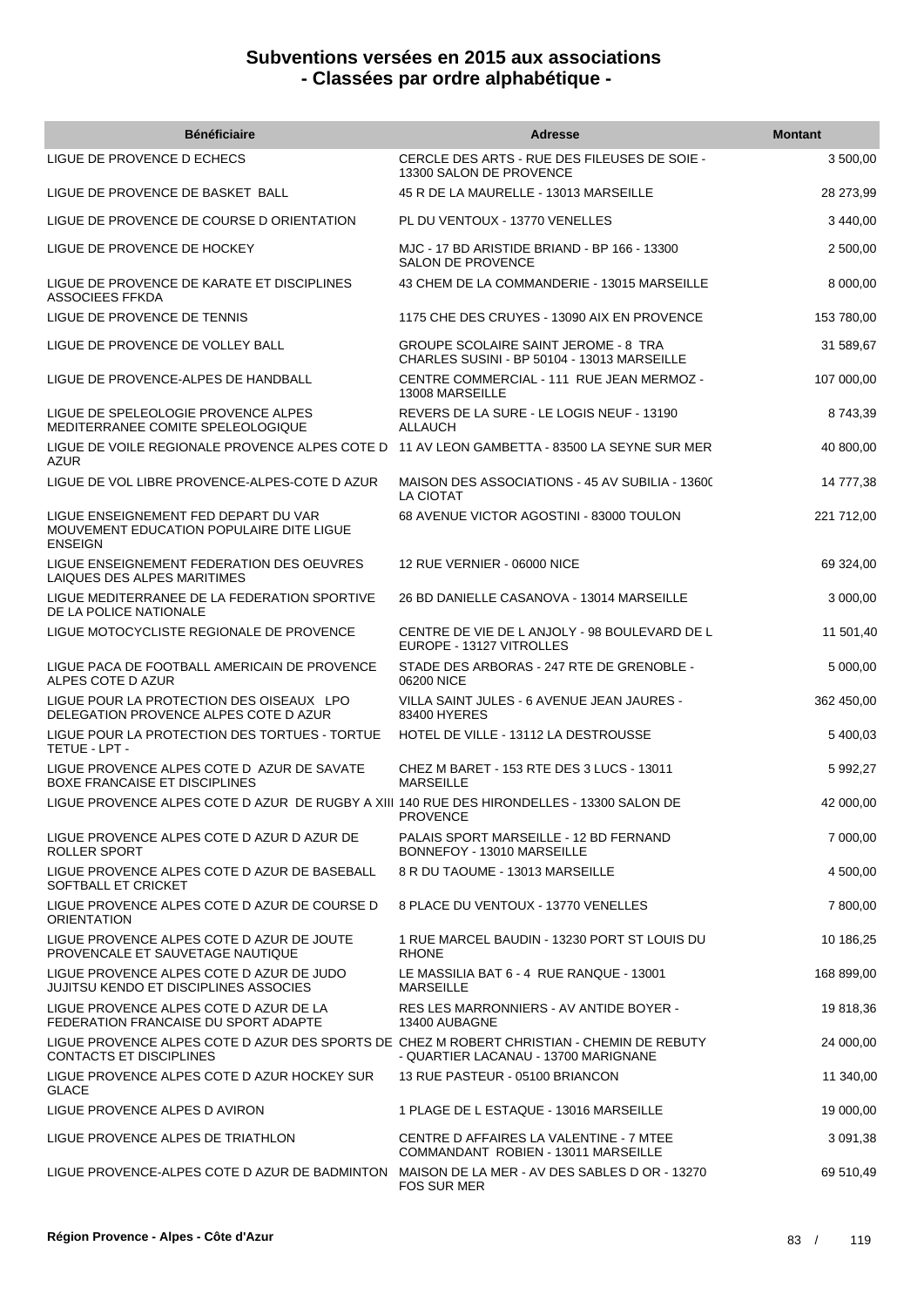| <b>Bénéficiaire</b>                                                                                  | <b>Adresse</b>                                                                                                          | <b>Montant</b> |
|------------------------------------------------------------------------------------------------------|-------------------------------------------------------------------------------------------------------------------------|----------------|
| LIGUE PROVENCE-ALPES-COTE D AZUR DE LA<br>FEDERATION FRANCAISE DE SQUASH                             | 13 LOT MAGAUD VILLA PIER JAN - 205 BD<br>BOURGAREL - 83130 LA GARDE                                                     | 25 000,00      |
| LIGUE REGIONALE BOWLING ET SPORT DE QUILLES DE<br>PROVENCE ALPES COTE D AZUR                         | 34 LE CLOS MARGAUX - AV DU 11 NOVEMBRE -<br>83160 LA VALETTE DU VAR                                                     | 2 000,00       |
| LIGUE REGIONALE COTE D AZUR DE HOCKEY SUR<br>GAZON                                                   | MAISON REGIONALE DES SPORTS - 809 BD DES<br>ECUREILS - IMM ESTEREL GALLERY - BUREAU 218 -<br>06210 MANDELIEU LA NAPOULE | 2 500,00       |
| LIGUE REGIONALE DE GOLF DE PROVENCE ALPES COTE RELAIS DU GRIFFON - 439 RTE DE SEDS - 13127<br>D AZUR | <b>VITROLLES</b>                                                                                                        | 66 000,00      |
| LIGUE REGIONALE DE LA COTE D AZUR TENNIS                                                             | NICE LEADER APOLLO - 66 ROUTE DE GRENOBLE -<br>06200 NICE                                                               | 6 000,00       |
| LIGUE REGIONALE DE PROVENCE ALPES COTE D AZUR<br>DE LA FEDERATION SPORTIVE ET                        | 277 CHEMIN DU VALLON DE L ORIOL - 13007<br><b>MARSEILLE</b>                                                             | 4 800,00       |
| LIGUE REGIONALE DE TAEKWONDO PROVENCE ALPES<br>COTE D AZUR                                           | 113 TRA FENETRES ROUGES - 13011 MARSEILLE                                                                               | 39 274,32      |
| LIGUE REGIONALE DES SPORTS DE GLACE DE<br>PROVENCE ALPES COTE D AZUR                                 | 379 RUE DES JARDINS - 05110 LA SAULCE                                                                                   | 4 800,00       |
| LIGUE REGIONALE PROVENCE ALPES DE LA<br>FEDERATION FRANCAISE DE CYCLOTOURISME                        | LA GRANDE CONQUE - 14 R DE LA FARANDOLE -<br><b>13800 ISTRES</b>                                                        | 3 050,00       |
| LIGUE VAROISE DE PREVENTION                                                                          | FOL 83 - 65 AV VICTOR AGOSTINI - 83200 TOULON                                                                           | 247 657,19     |
| LINUX AZUR                                                                                           | MAISON DES ASSOCIATIONS - 288 CHEMIN DE<br>SAINT CLAUDE - 06600 ANTIBES                                                 | 1 200,00       |
| LIONS CLUB INTERNATIONAL CLUB DE NICE-DOYEN                                                          | 37 PROMENADE DES ANGLAIS - 06000 NICE                                                                                   | 5 400,00       |
| LIRE LA VILLE 2                                                                                      | 10 RUE COLBERT - 13001 MARSEILLE                                                                                        | 6 000,00       |
| <b>LOGE TOIT</b>                                                                                     | 115-117 R ARISTIDE BRIAND - 83600 FREJUS                                                                                | 4 200,00       |
| LOGER JEUNES VAUCLUSE                                                                                | CHEZ M CASPAR - 255 AV PASTEUR - 84270 VEDENE                                                                           | 34 200,00      |
| LOISIRS EDUCATIFS ET PHYSIQUES ADAPTES LE PAS                                                        | C O FRANCK VILPINI - 11 R SAINT MICHEL - 84860<br><b>CADEROUSSE</b>                                                     | 18 496,41      |
| LOISIRS PROVENCE MEDITERRANEE                                                                        | 36 RUE ST JACQUES - 13006 MARSEILLE                                                                                     | 17 853,03      |
| LOLLILOP CAFE CULTUREL                                                                               | 23 RUE CONDORCET - 13016 MARSEILLE                                                                                      | 5 000,00       |
| LOLY CIRCUS                                                                                          | ZONE ARTISANALE - 04700 ORAISON                                                                                         | 3 600,00       |
| LOSORGIO ET LA CHANSON CHEZ MME AVINENS ARIANE IMMEUBLE CICA - 3513 ROUTE DU MONT GROS -             | 06500 MENTON                                                                                                            | 4 904,00       |
| <b>LOU FELIBRIGE</b>                                                                                 | PARC JOURDAN - 8 BIS AV JULES FERRY - 13100 AIX<br><b>EN PROVENCE</b>                                                   | 20 000,00      |
| LOU GARI TRENCO TAIEN                                                                                | 2 PL ERIKSSON - 13200 ARLES                                                                                             | 9 000,00       |
| LOU LABO DEVELOPPEMENT DURABLE EN PROVENCE<br><b>VERTE CORRENS</b>                                   | 5 PLACE GENERAL DE GAULLE - 83570 CORRENS                                                                               | 12 000,00      |
| LOU PROVENCAU A L ESCOLO                                                                             | CHEZ MME SEISSON NATHALIE - 54 RUE NOTRE<br>DAME - 13910 MAILLANE                                                       | 4 000,00       |
| <b>LOU SOURGENTIN</b>                                                                                | 65 ROUTE DE TURIN - 06300 NICE                                                                                          | 3 500,00       |
| LOU TOUREOU PERNEN-UNION DES CLUBS TAURINS<br><b>PAUL RICARD</b>                                     | HOTEL DE VILLE - 84210 PERNES LES FONTAINES                                                                             | 1 500,00       |
| LOUBATAS CENTRE PERMANENT D INITIATION A LA<br><b>FORET PROVENCALE CPIFP</b>                         | HOTEL DE VILLE - 13860 PEYROLLES                                                                                        | 71 830,36      |
| LOUEUR D ETOILES                                                                                     | 45 RUE DE LA PAYANNE - 84330 CAROMB                                                                                     | 7 500,00       |
| <b>LUCIE</b>                                                                                         | CHEMIN DE LA GLANEUSE - 84140 MONTFAVET                                                                                 | 10 000,00      |
| LUTTE CLUB DE NICE                                                                                   | SALLE MUNICIPALE DEGLANE - 19 RUE ST JOSEPH<br>- 06300 NICE                                                             | 21 600,00      |
| LUYNES SPORTS                                                                                        | 1 AVENUE FRANCOIS VIDAL - 13080 LUYNES                                                                                  | 3 000,00       |
| LV TEAM                                                                                              | HACIENDA GOMEZ - 111 R GASQUET - 83220 LE<br>PRADET                                                                     | 1 500,00       |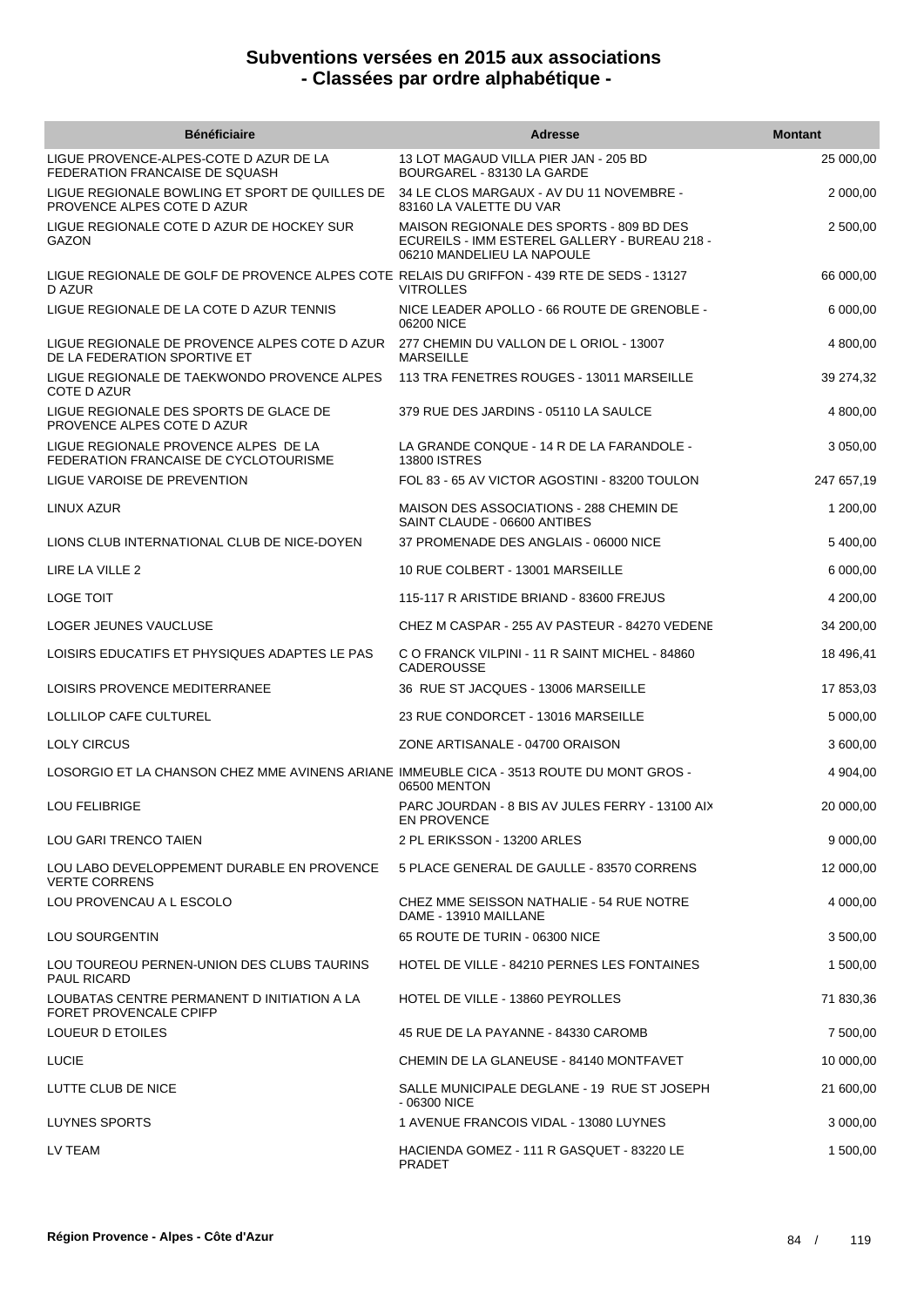| <b>Bénéficiaire</b>                                                                     | <b>Adresse</b>                                                                       | <b>Montant</b> |
|-----------------------------------------------------------------------------------------|--------------------------------------------------------------------------------------|----------------|
| LYCEE D ENSEIGNEMENT AGRICOLE PRIVE<br><b>FONTLONGUE</b>                                | BD THEODORE AUBANEL - 13148 MIRAMAS CEDEX                                            | 104 677,05     |
| LYCEE GENERAL NOTRE DAME DE SION                                                        | 231 R PARADIS - 13006 MARSEILLE                                                      | 1773,60        |
| LYCEE GENERAL SAINT LOUIS                                                               | COLLINE SAINT EUTROPE - BP 204 - 84107 ORANGE<br><b>CEDEX</b>                        | 1 124,00       |
| LYCEE PROFESSIONNEL DON BOSCO                                                           | 78 RUE STANISLAS TORRENS - 13006 MARSEILLE                                           | 2 0 24,00      |
| <b>MA SUPER COMPAGNIE</b>                                                               | BOITE AUX LETTRES 401 - CITE DAS ASSOCIATIONS<br>- 93 LA CANABIERE - 13001 MARSEILLE | 2 050,00       |
| <b>MACOMPAGNIE</b>                                                                      | LE BEL ORMEAU BT N3 - 398 AV JEAN PAUL COSTE -<br>13100 AIX EN PROVENCE              | 6 000,00       |
| MADE IN LA BO A TE                                                                      | 35 RUE DE LA PAIX - 13001 MARSEILLE                                                  | 14 609,18      |
| <b>MAINS D OEUVRES</b>                                                                  | 1 RUE DU COLLET - 06300 NICE                                                         | 12 600,00      |
| MAISON DE L ACCUEIL DE L INFORMATION ET DE L<br><b>ORIENTATION</b>                      | 16 R JULES FERRY - 13120 GARDANNE                                                    | 110 700,00     |
| MAISON DE L ARCHITECTURE ET DE LA VILLE                                                 | 12 BD THEODORE THURNER - 13006 MARSEILLE                                             | 20 000,00      |
| MAISON DE L ARTISANAT ET DES METIERS D ART                                              | 2 COURS ESTIENNE D ORVES - 13001 MARSEILLE                                           | 42 865,00      |
| MAISON DE L ECONOMIE ET DU DEVELOPPEMENT<br><b>SOLIDAIRE MEDS</b>                       | MJC VALBONNE SOPHIA ANTIPOLIS - 3 RUE<br>SOUTRANE - GARBEJAIRE - 06560 VALBONNE      | 59 803,85      |
| MAISON DE L EMPLOI DE LA COMMUNAUTE D<br><b>AGGLOMERATION SOPHIA ANTIPOLIS</b>          | MAIRIE - BP 2005 - 06606 ANTIBES CEDEX                                               | 10 000,00      |
| MAISON DE L EMPLOI DU PAYS D ARLES                                                      | 18 RUE AMEDEE PICHOT - 13200 ARLES                                                   | 5 000,00       |
| MAISON DE L EMPLOI ET DE L ENTREPRISE SUD<br><b>VAUCLUSE MD2E</b>                       | MIN DE CAVAILLON BAT 1 - 15 AV PIERRE GRAND -<br>84953 CAVAILLON CEDEX               | 11 400,00      |
| MAISON DE L EMPLOI ET DE LA FORMATION DE LA<br>PROVENCE VERTE ET DU HAUT-VAR            | QUARTIER LE PLAN - BP 14 - 83171 BRIGNOLES<br><b>CEDEX</b>                           | 27 500,29      |
| MAISON DE L EMPLOI OUEST PROVENCE                                                       | POLE INTERCOMMUNAL POUR L EMPLOI - IMPASSE<br>DU ROUQUIER - 13800 ISTRES             | 128 793,57     |
| MAISON DE L EMPLOI TOULON PROVENCE<br>MEDITERRANEE MDE TPM                              | LA BASTIDE VERTE BAT B - AVENUE DE<br>DRAGUIGNAN - BP 513 - 83078 TOULON CEDEX 9     | 55 776,30      |
| MAISON DE L EUROPE DE GAP ET DES ALPES DU SUD                                           | 10 PLACE JEAN MARCELLIN - 05000 GAP                                                  | 4 200,00       |
| MAISON DE L EUROPE DE PROVENCE                                                          | 29 AV DES ROBINIERS - 13090 AIX EN PROVENCE                                          | 5 000,00       |
| MAISON DE LA SOLIDARITE DU CENTRE VAR                                                   | HLM LA RETRACHE BAT K - 83340 LE LUC EN<br><b>PROVENCE</b>                           | 4 000,00       |
| MAISON DE LA TRANSHUMANCE CENTRE D<br>INTERPRETATION DES CULTURES PASTORALES            | DOMAINE DU MERLE - ROUTE D ARLES - 13300<br><b>SALON DE PROVENCE</b>                 | 29 890,00      |
| MAISON DE PAYS DE LUCERAM ET DU HAUT PAILLON                                            | PL ADRIEN BARRALIS - 06440 LUCERAM                                                   | 5 040,00       |
| MAISON DE SANTE BEL AIR                                                                 | 111 CHEM DE L AUZON - 84380 MAZAN                                                    | 12 500.00      |
| MAISON DE SANTE PLURIDISCIPLINAIRE DE SAINT LOUIS  CHEMIN  GRANDES TERRES - 467 RUE DES | FONTAUBE - 13480 CABRIES                                                             | 7 502,47       |
| MAISON DES ADOLESCENTS NORD DES BOUCHES DU<br>RHONE - MDA 13 NORD -                     | 94 R LABADIE - 13300 SALON DE PROVENCE                                               | 90 093,80      |
| MAISON DES ELEMENTS AUTREMENT ARTISTIQUES<br>REUNIS INDEPENDANTS - MEAARI -             | 164 BD DE PLOMBIERE - 13014 MARSEILLE                                                | 49 300,00      |
| <b>MAISON DES INITIATIVES SOCIALES</b>                                                  | AV DES DEPORTES - 83170 BRIGNOLES                                                    | 13 700,00      |
| MAISON DES JEUNES ET DE LA CULTU CULTURE DU<br>PAYS D AUBAGNE                           | LES AIRES SAINT MICHEL - 13400 AUBAGNE                                               | 22 200,00      |
| MAISON DES JEUNES ET DE LA CULTURE                                                      | ALLEE DE PROVENCE - 04100 MANOSQUE                                                   | 97 300,00      |
| MAISON DES JEUNES ET DE LA CULTURE                                                      | 5 R H AUSSEL - 06220 VALLAURIS                                                       | 3763,06        |
| MAISON DES JEUNES ET DE LA CULTURE                                                      | PL DE LA MAIRIE - BP 7 - 13770 VENELLES                                              | 13 000,00      |
| MAISON DES JEUNES ET DE LA CULTURE                                                      | HOTEL DE VILLE - BD EMILE ZOLA - 13500<br><b>MARTIGUES</b>                           | 13 000,00      |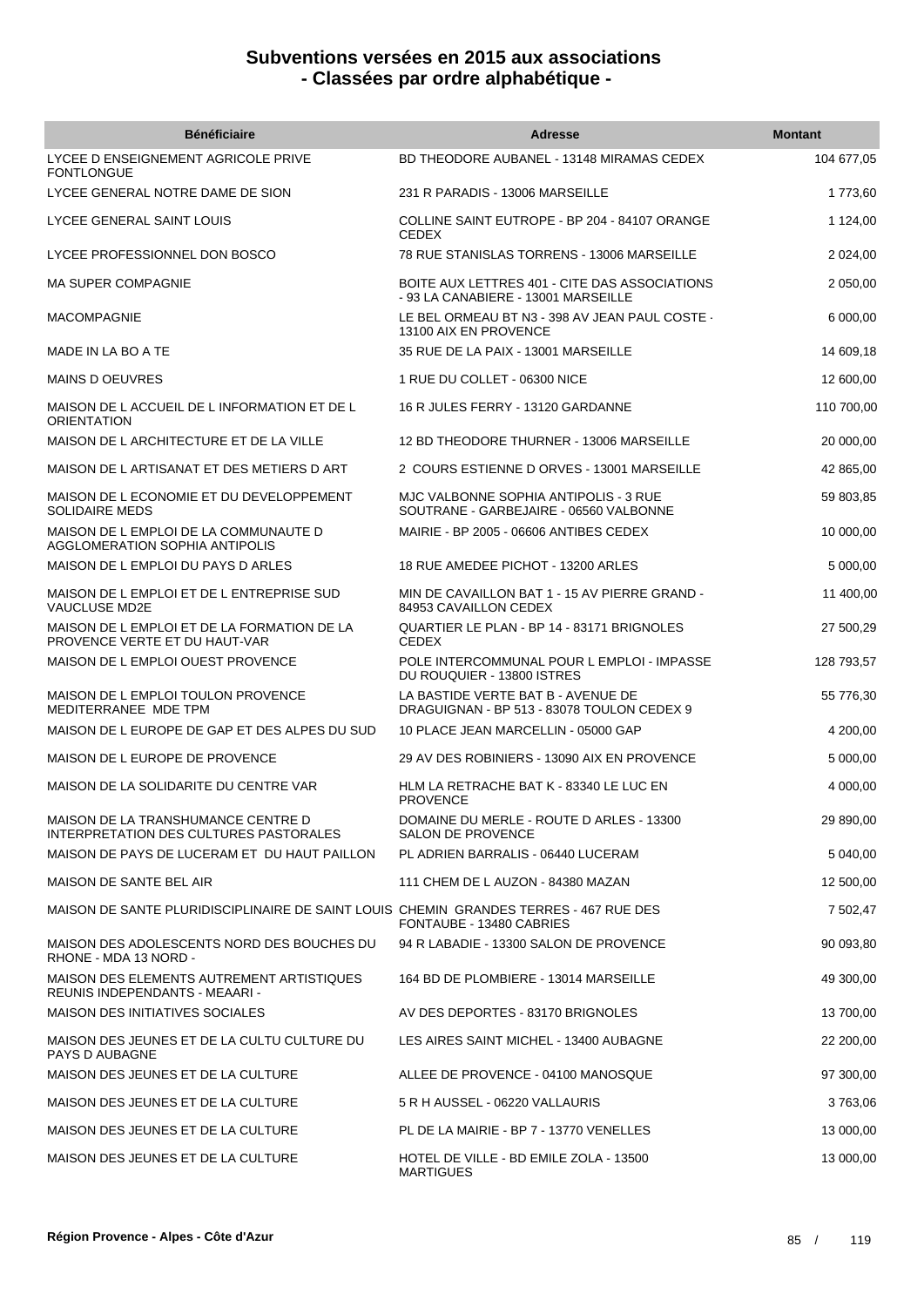| <b>Bénéficiaire</b>                                                                                       | <b>Adresse</b>                                                           | <b>Montant</b> |
|-----------------------------------------------------------------------------------------------------------|--------------------------------------------------------------------------|----------------|
| MAISON DES JEUNES ET DE LA CULTURE AGORA NICE<br>EST                                                      | 2 PONT RENE COTY - 06300 NICE                                            | 9 000,00       |
| MAISON DES JEUNES ET DE LA CULTURE DE BEDOIN                                                              | HOTEL DE VILLE - 84410 BEDOIN                                            | 21 383,88      |
| MAISON DES JEUNES ET DE LA CULTURE DE<br><b>CARPENTRAS</b>                                                | PL DES PENITENTS NOIRS - R MERCIERE - 84200<br><b>CARPENTRAS</b>         | 1 691,70       |
| MAISON DES JEUNES ET DE LA CULTURE DU<br><b>BRIANCONNAIS</b>                                              | 35 RUE PASTEUR - 05100 BRIANCON                                          | 97 875,59      |
| MAISON DES JEUNES ET DE LA CULTURE FERME<br><b>GIAUME</b>                                                 | 7 AV PIERRE DE COUBERTIN - 06150 CANNES LA<br><b>BOCCA</b>               | 8 200,00       |
| MAISON DES JEUNES ET DE LA CULTURE L ESCALE                                                               | LES AIRES SAINT MICHEL - 13400 AUBAGNE                                   | 22 100,00      |
| MAISON DES JEUNES ET DE LA CULTURE MAISON POUR 11B BD ARISTIDE BRIAND - 13140 MIRAMAS<br>TOUS DE MIRAMAS  |                                                                          | 2 400,00       |
| MAISON DES JEUNES ET DE LA CULTURE PICAUD<br>STUDIO 13                                                    | 23 AV DU DOCTEUR PICAUD - 06400 CANNES                                   | 77 000,00      |
| <b>MAISON DES LACS</b>                                                                                    | 15 AV PERAFABRE - 83630 LES SALLES SUR<br><b>VERDON</b>                  | 23 522,09      |
| MAISON DES TRADITIONS BERROISES EN PAYS DU<br><b>PAILLON</b>                                              | HOTEL DE VILLE - AV PAUL GRANET - 06390 BERRE<br><b>LES ALPES</b>        | 3 300,00       |
| <b>MAISON FAMILIALE RURALE</b>                                                                            | LA MONTAGNETTE - QUARTIER DES CARRIERES -<br>13570 BARBENTANE            | 45 710,32      |
| <b>MAISON FAMILIALE RURALE</b>                                                                            | DOMAINE DE BAUCHAMP - 13630 EYRAGUES                                     | 3 583,05       |
| MAISON FAMILIALE RURALE D EDUCATION ET D<br>ORIENTATION MFREO RHONE-ALPILLES                              | 2 R DE LA GARRIGUE - 13310 ST MARTIN DE CRAU                             | 3 600,00       |
| MAISON FAMILIALE RURALE D EDUCATION ET D<br>ORIENTATION DE LA TOUR D AIGUES                               | QUARTIER LA FERRAGE - 27 CHEMIN DE<br>VARDACHE - 84240 LA TOUR D AIGUES  | 24 769,58      |
| MAISON FAMILIALE RURALE D EDUCATION ET D<br>ORIENTATION MONTAGNE 05                                       | ECOLE DE VALENTY-VENTAVON - 05300 VENTAVON                               | 2 378,73       |
| MAISON FAMILIALE RURALE DE LA ROQUE D ANTHERON CHEZ M ESTEVE ALAIN - VILLAGE VACANCES LA                  | BAUME - 13640 LA ROQUE D ANTHERON                                        | 630 762,04     |
| MAISON FAMILIALE RURALE DE PUYLOUBIER                                                                     | 213 AV HENRI FROIDFOND - 13114 PUYLOUBIER                                | 293 399,26     |
| MAISON MEDITERRANEENNE DES METIERS DE LA MODE 19 RUE FAUCHIER - CS 90348 - 13215 MARSEILLE<br><b>MMMM</b> | CEDEX 02                                                                 | 50 000,00      |
| MAISON POUR TOUS L EVOLEE                                                                                 | 13 HLM VAUBAN - 13230 PORT ST LOUIS DU RHONE                             | 2 400,00       |
| <b>MAISON POUR TOUS LA MOUTONNE</b>                                                                       | 1 ALL LIONEL MENAGER - 06520 MAGAGNOSC                                   | 49 000,00      |
| MAISON REGIONALE DE L EAU                                                                                 | HOTEL DE VILLE - 83670 BARJOLS                                           | 279 944,00     |
| MAISON REGIONALE DE L ELEVAGE                                                                             | PARC D ACTIVITES ST JOSEPH - 570 AV DE LA<br>LIBERATION - 04100 MANOSQUE | 350 766,40     |
| MAITRISE DES BOUCHES DU RHONE POLE D ART VOCAL 250 R ALBERT EINSTEIN - 13013 MARSEILLE                    |                                                                          | 35 500,00      |
| MAKE ME PROD                                                                                              | CITE DES ASSOCIATIONS - 93 LA CANEBIERE - BP<br>106 - 13001 MARSEILLE    | 21 400,00      |
| MALI KADI                                                                                                 | 26 BD DES DAMES - 13002 MARSEILLE                                        | 4 000,00       |
| <b>MANDOPOLIS</b>                                                                                         | 17 R CASSINI - 06300 NICE                                                | 10 000,00      |
| MANIFESTATIONS CULTURELLES PRINTEMPS DU LIVRE HOTEL DE VILLE - 05400 VEYNES                               |                                                                          | 3 500,00       |
| MARCO POLO ECHANGER AUTREMENT                                                                             | 69 RUE DE TILSIT - 13016 MARSEILLE                                       | 39 837,28      |
| <b>MARENOSTRUM RACING CLUB</b>                                                                            | NOUVEAU PORT - BP 72 - 83990 SAINT TROPEZ                                | 8 490,91       |
| <b>MARIGNANE NATATION</b>                                                                                 | COMPLEXE LA PAUSA - BD DE LA SIGNORE - 13700<br><b>MARIGNANE</b>         | 19 560,00      |
| <b>MARIONNETTES DES ALPES</b>                                                                             | 121 B AV DE PROVENCE - 05000 GAP                                         | 10 000,00      |
| MARSEILLE ACCUEIL CULTURE ET TRADITION MACT                                                               | 30 R DE LA LOGE - 13002 MARSEILLE                                        | 8 442,97       |
| MARSEILLE BADMINTON MALPASSE13                                                                            | LES CEDRES SUD - 7 AVENUE DE SAINT PAUL -<br>13013 MARSEILLE             | 3 000,00       |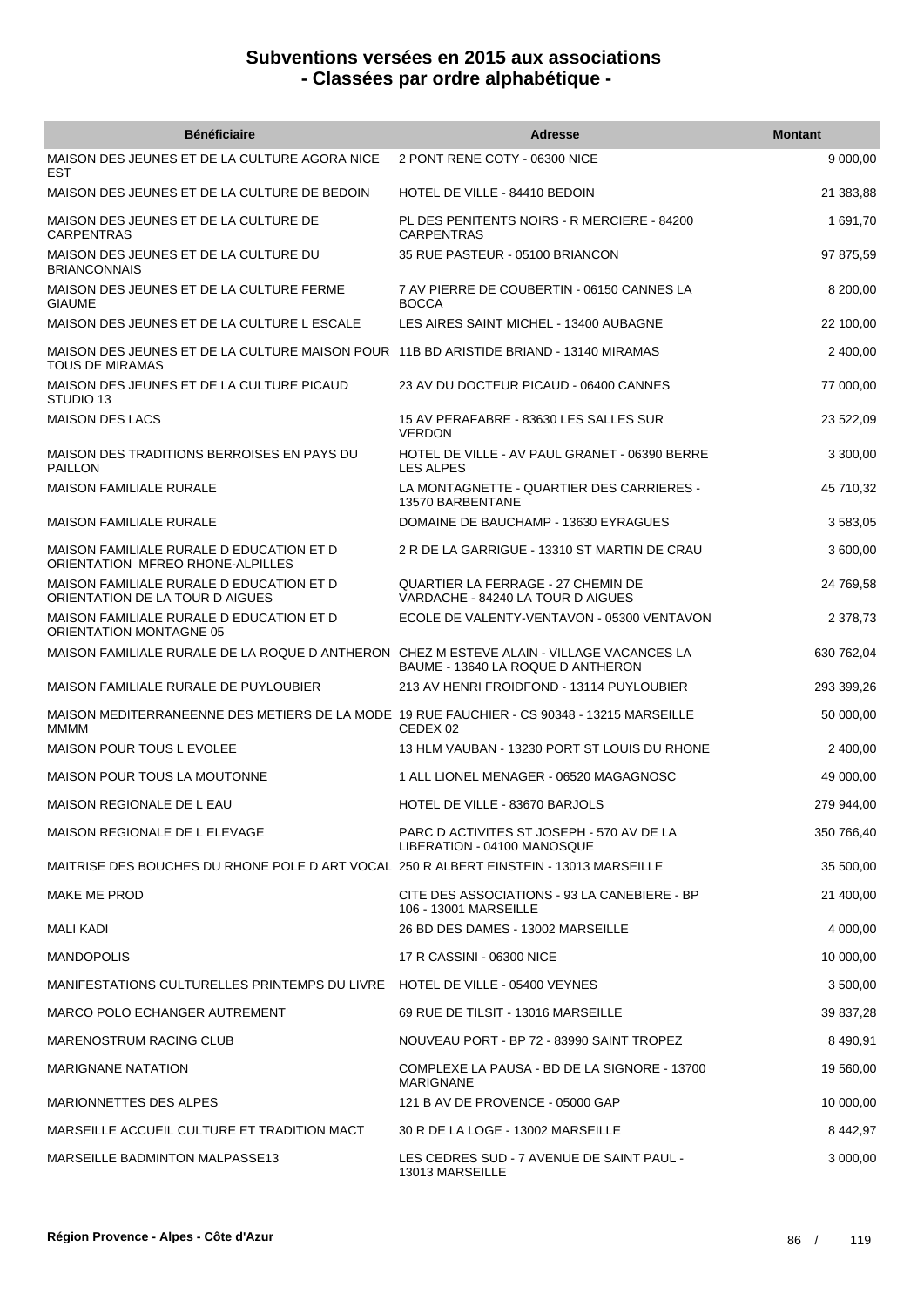| <b>Bénéficiaire</b>                                                        | <b>Adresse</b>                                                                                      | <b>Montant</b> |
|----------------------------------------------------------------------------|-----------------------------------------------------------------------------------------------------|----------------|
| <b>MARSEILLE ECHECS</b>                                                    | 7 R PAPETY - 13007 MARSEILLE                                                                        | 13 000,00      |
| <b>MARSEILLE EXPOS</b>                                                     | 20 R ST ANTOINE - 13002 MARSEILLE                                                                   | 82 000,00      |
| MARSEILLE INNOVATION                                                       | <b>HOTEL TECHNOLOGIQUE - 45 RUE FREDERIC</b><br>JOLIOT CURIE - BP 100 - 13382 MARSEILLE CEDEX<br>13 | 62 714,32      |
| MARSEILLE NORD HANDBALL                                                    | 16 BOULEVARD CATRANO - 13015 MARSEILLE                                                              | 12 000,00      |
| MARSEILLE OBJECTIF DANSE                                                   | LA FRICHE BELLE DE MAI - 41 RUE JOBIN - 13331<br>MARSEILLE CEDEX 03                                 | 27 120,00      |
| MARSEILLE PROVENCE GREETERS - MPG-                                         | 22 RUE DE FORBIN - 13002 MARSEILLE                                                                  | 4 800,00       |
| MARSEILLE VTT PASSION                                                      | 7 AVENUE PAUL DALBRET - 13013 MARSEILLE                                                             | 5 000,00       |
| <b>MARTAGON GALERIE ASSOCIATIVE</b>                                        | GRAND RUE - 84340 MALAUCENE                                                                         | 4 200,00       |
| MARTIGUES PORT DE BOUC RUGBY CLUB                                          | RUE CHARLES NEDELEC - BP 73 - 13523 PORT DE<br><b>BOUC CEDEX</b>                                    | 9700,00        |
| <b>MARTIGUES SPORT CYCLISME</b>                                            | GYMNASE DES SALINS - CHEMIN DE PARADIS -<br>13500 MARTIGUES                                         | 5 200,00       |
| MAS DE LA CURE MAISON DU CHEVAL CAMARGUE                                   | MAS DE LA CURE - D570 - 13460 SAINTES MARIES<br>DE LA MER                                           | 16 500,00      |
| <b>MASSILIA BD</b>                                                         | 76 RUE DES 3 FRERES BARTHELEMY - 13006<br><b>MARSEILLE</b>                                          | 4 000,00       |
| <b>MASSILIA COSMOPOLITAINE</b>                                             | MAISON DES ASSOCIATIONS - QUA DES PINS -<br>13127 VITROLLES                                         | 7 900,00       |
| MASSILIA OLYMPIC GYM                                                       | RES COMPAGNE MONTOLIVET - 189 CHE NDE DE<br>LA CONSOLATION - 13013 MARSEILLE                        | 11 340,00      |
| <b>MATHIEU MA FILLE FOUNDATION</b>                                         | 11 RUE DES AUGUSTINS - 13001 MARSEILLE                                                              | 7 800,00       |
| <b>MATHS POUR TOUS</b>                                                     | CASE 901 - 163 AVENUE DE LUMINY - 13288<br>MARSEILLE CEDEX 09                                       | 9 209,18       |
| <b>MATIERE A</b>                                                           | 9 RUE REALTU - 13200 ARLES                                                                          | 5 040,00       |
| <b>MAURES BOIS ENERGIE</b>                                                 | LE GRAND SUD - RUE BLAISE PASCAL - BP 82 -<br>83310 COGOLIN                                         | 10 044,90      |
| <b>MAZAN VENTOUX COMTAT HANDBALL</b>                                       | HOTEL DE VILLE - BD DE LA TOURNELLE - 84380<br>MAZAN                                                | 2 108,71       |
| MEDECINS DU MONDE                                                          | 62 RUE MARCADET - 75018 PARIS                                                                       | 55 945,00      |
| MEDEF INTERNATIONAL MOUVEMENT DES<br><b>ENTREPRISES DE FRANCE</b>          | 55 AVENUE BOSQUET - 75330 PARIS CEDEX 07                                                            | 42 713,43      |
| <b>MEDIA COTE D AZUR</b>                                                   | SMAD - PL RENE CASSIN - 83300 DRAGUIGNAN                                                            | 5 400,00       |
| <b>MEDIA LIE LA CITE</b>                                                   | 30 COURS LIEUTAUD - 13001 MARSEILLE                                                                 | 4 000,00       |
| <b>MEDIA 2 MEDITERRANEE</b>                                                | POLE DE SERVICE DES FLAMANTS - 10 AV<br>ALEXANDRE ANSALDI - 13014 MARSEILLE                         | 66 128,19      |
| <b>MEDIA-MASSIVE</b>                                                       | BOULOURIS - 80 AV DES LENTISQUES - 83700 SAINT<br><b>RAPHAEL</b>                                    | 12 000,00      |
| MEDIANCE13                                                                 | 126 128 BD DE PARIS - 13003 MARSEILLE                                                               | 66 800,00      |
| <b>MEDIAS CITOYENS PACA</b>                                                | CO LA TCHATCHE - 11 BOULEVARD NATIONAL -<br>13001 MARSEILLE                                         | 5 000,00       |
| <b>MEDIATION CITE</b>                                                      | 18 R DROITE - 06300 NICE                                                                            | 21 200,00      |
| <b>MEDIATION MOSAIQUE</b>                                                  | LE SOLEIHADO - 80 AV GEORGES POMPIDOU -<br>06130 GRASSE                                             | 4 9 24, 31     |
| <b>MEDIATION 06</b>                                                        | LES FLORALIES BAT A - 7 AV DES FRERES<br>ROUSTAN - 06600 ANTIBES                                    | 14 450,00      |
| MEDIATION-VARFAMILLE.COMM                                                  | LE COLLET DU PASTRE 2 - AVENUE DES PINS -<br>83220 LE PRADET                                        | 5 200,00       |
| MEDIAVIC05 ASSOCIATION DEPARTEMENTALE D AIDE<br>AUX VICTIMES ET DE MESURES | MAIS POMMIER - RUE DES JARDINS - PARKING DE<br><b>BONNE - 05000 GAP</b>                             | 50 070,66      |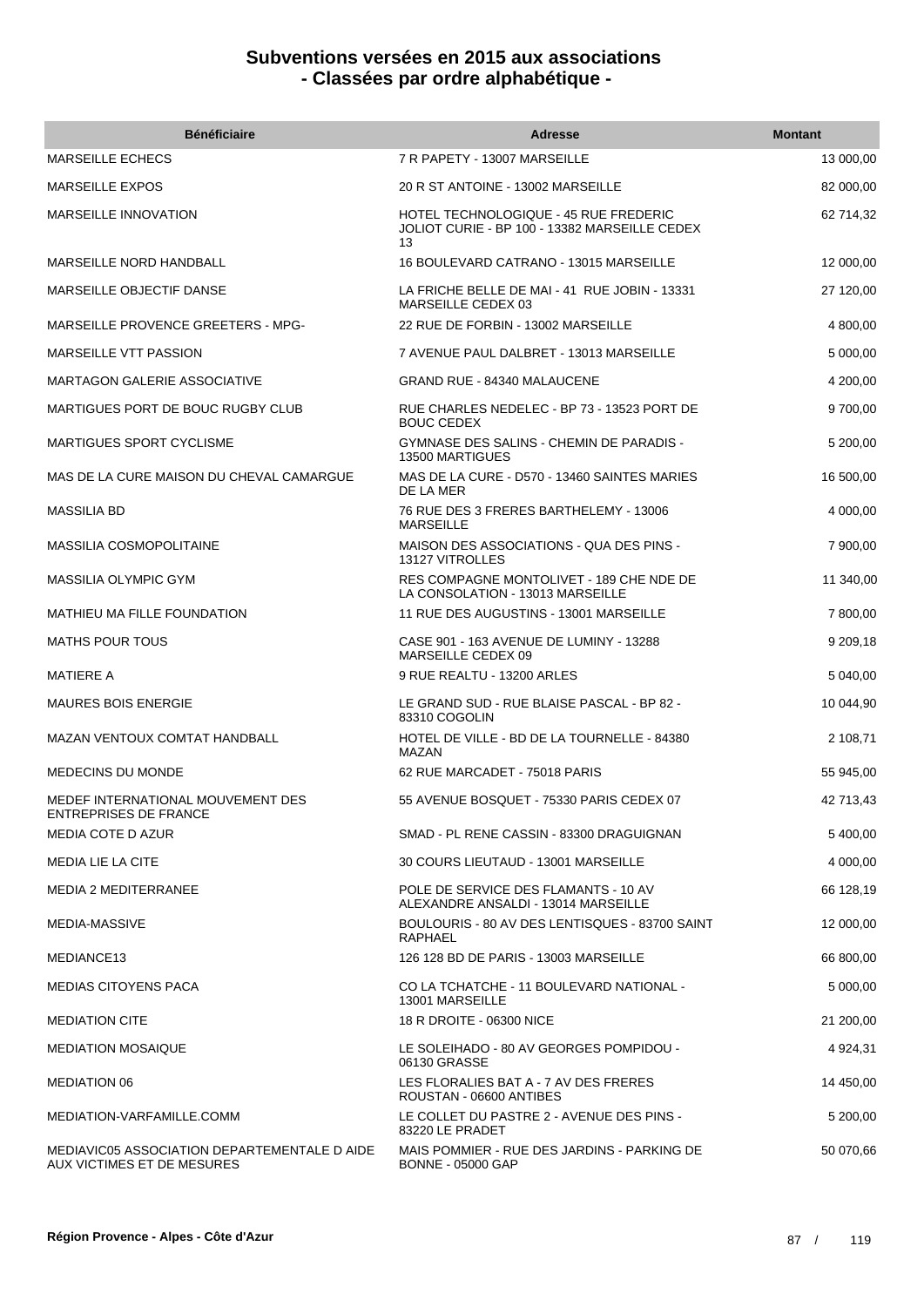| <b>Bénéficiaire</b>                                                | <b>Adresse</b>                                                                           | <b>Montant</b> |
|--------------------------------------------------------------------|------------------------------------------------------------------------------------------|----------------|
| <b>MEDICULTURE</b>                                                 | 46 CHEMIN DU RUISSEAU MIRABEAU - 13015<br><b>MARSEILLE</b>                               | 17 000,00      |
| MEDINSOFT                                                          | C O MARSEILLE INNOVATION - HOTEL<br>TECHNOLOGIQUE - BP 100 - 13382 MARSEILLE<br>CEDEX 13 | 40 518,33      |
| MEDITERRANEAN PROTECTED AREAS NETWORK                              | 48 RUE SAINT SUFFREN - 13006 MARSEILLE                                                   | 30 000,00      |
| MEDITERRANEE INFECTION                                             | 27 BD JEAN MOULIN - 13385 MARSEILLE CEDEX 05                                             | 747 200,72     |
| MEDITERRANEE ORDINATEURS POUR LE<br>DEVELOPPEMENT ET L EMPLOI MODE | 429 BOULEVARD DES REMPARTS - 83300<br><b>DRAGUIGNAN</b>                                  | 128 353.25     |
| MEDITERRANEE SOLIDARITE                                            | CITE DES ASSOCIATIONS - 93 LA CANEBIERE -<br>13001 MARSEILLE                             | 12 000,00      |
| MEDS BASE BALL ET SOFTBALL CLUB MARSEILLE                          | 8 R DU TAOUME - 13013 MARSEILLE                                                          | 2 000,00       |
| <b>MELUZINE</b>                                                    | LES CHARDONNIERES - 05500 ST BONNET EN<br><b>CHAMPSAUR</b>                               | 3 809,96       |
| MEMOIRE A LIRE TERRITOIRE A L ECOUTE                               | 32 CHE SAINT LAZARE - 83400 HYERES                                                       | 20 800,00      |
| <b>MEMOIRE EN MARCHE</b>                                           | MAIS DES ASSOC - PLACE EVARISTE GRAS - 13600<br>LA CIOTAT                                | 2 100,00       |
| MEMOIRES ET LEGENDES DE SALON                                      | 30 RUE MOULIN D ISNARD - 13300 SALON DE<br><b>PROVENCE</b>                               | 14 000,00      |
| MEMORIAL DE LA SHOAH                                               | 17 RUE GEOFFROY L ASNIER - 75004 PARIS                                                   | 95 244,46      |
| <b>MEMORIAL POUR LES OUVRIERS INDOCHINOIS</b>                      | 1 RUE JARJAIE - 13460 SAINTES MARIES DE LA MER                                           | 2 986,04       |
| MER NATURE CLUB CPN                                                | LE CAMBERENE - 56 R DAILLON - 83000 TOULON                                               | 80 400,00      |
| <b>MERCANTOUR ECOTOURISME</b>                                      | 23 RUE D ITALIE - BP 136 - 06006 NICE CEDEX 1                                            | 5 000,00       |
| <b>MERCI</b>                                                       | L ENTRE PONT - 16 RUE DE ROQUEBILLIERE -<br>06300 NICE                                   | 3 000,00       |
| MERTERRE                                                           | 21 RUE MONTGRAND - 13006 MARSEILLE                                                       | 14 000,00      |
| META 2                                                             | 36 R DU JET D EAU - 13003 MARSEILLE                                                      | 43 500,00      |
| <b>METAMORPHOSES ARTS ET COMMUNICATION</b>                         | LA FRICHE LA BELLE DE MAI - 41 R JOBBIN - 13003<br><b>MARSEILLE</b>                      | 18 000,00      |
| MIC MAC PATISSERIE SAS                                             | L ORION A - 50 CHEMIN DU VAL FLEURI - 06800<br><b>CAGNES SUR MER</b>                     | 3 000,00       |
| MIDI MOUVEMENT INTERNATIONAL DICI                                  | 21 R MIRABEAU - 83000 TOULON                                                             | 64 572,17      |
| MIGRATEURS RHONE MEDITERRANEE                                      | ZI NORD - RUE ANDRE CHAMSON - 13200 ARLES                                                | 82 420,10      |
| <b>MIGRATION ET DEVELOPPEMENT</b>                                  | 42 BD D ANNAM - 13016 MARSEILLE                                                          | 9 000,00       |
| MIMET EN FETES                                                     | HOTEL DE VILLE - PL DE LA MAIRIE - 13105 MIMET                                           | 1 500,00       |
| MIRAMAS HANDBALL OUEST PROVENCE                                    | GYMNASE CONCORDE - AV DU COUP PERDU -<br>13140 MIRAMAS                                   | 3 600,00       |
| MISE AU POINT                                                      | C O MR REDARES - 13 R DE BOUCHAUD DE BUSSY<br>- 13200 ARLES                              | 6 300,00       |
| MISSION INTERCOMMUNALE D ACTION JEUNES                             | 355 AV ESTIENNE D ORVES - 83500 LA SEYNE SUR<br>MER                                      | 40 646,00      |
| <b>MISSION LOCALE ANTIPOLIS</b>                                    | NOVA ANTIPOLIS PROXIMA BAT A - 2067 CHEM ST<br>CLAUDE - 06600 ANTIBES                    | 34 039,00      |
| MISSION LOCALE COMMUNAUTAIRE OBJECTIF JEUNES<br>NICE COTE D AZUR   | IMM GRAND CENTRAL - 16 AVENUE DE THIERS - BP<br>51175 - 06003 NICE CEDEX 1               | 59 897,52      |
| MISSION LOCALE DES JEUNES DU PAYS D AIX                            | 14 RUE CHARLOUN RIEU - 13090 AIX EN PROVENCE                                             | 45 061,40      |
| MISSION LOCALE DES PAYS DE LERINS                                  | 4 R DES FRERES MANINA - 06150 CANNES LA<br><b>BOCCA</b>                                  | 53 791,20      |
| MISSION LOCALE DRACENIE VERDON BAGNOLS PAYS<br>DE FAYENCE          | MAS DU POINT DU JOUR - IMP LAUGIER - CHE DES<br>COLLETTES - 83300 DRAGUIGNAN             | 28 416,00      |
| MISSION LOCALE DU CANTON DE LA CIOTAT                              | 19 RUE FERNAND GASSION - 13600 LA CIOTAT                                                 | 24 350,00      |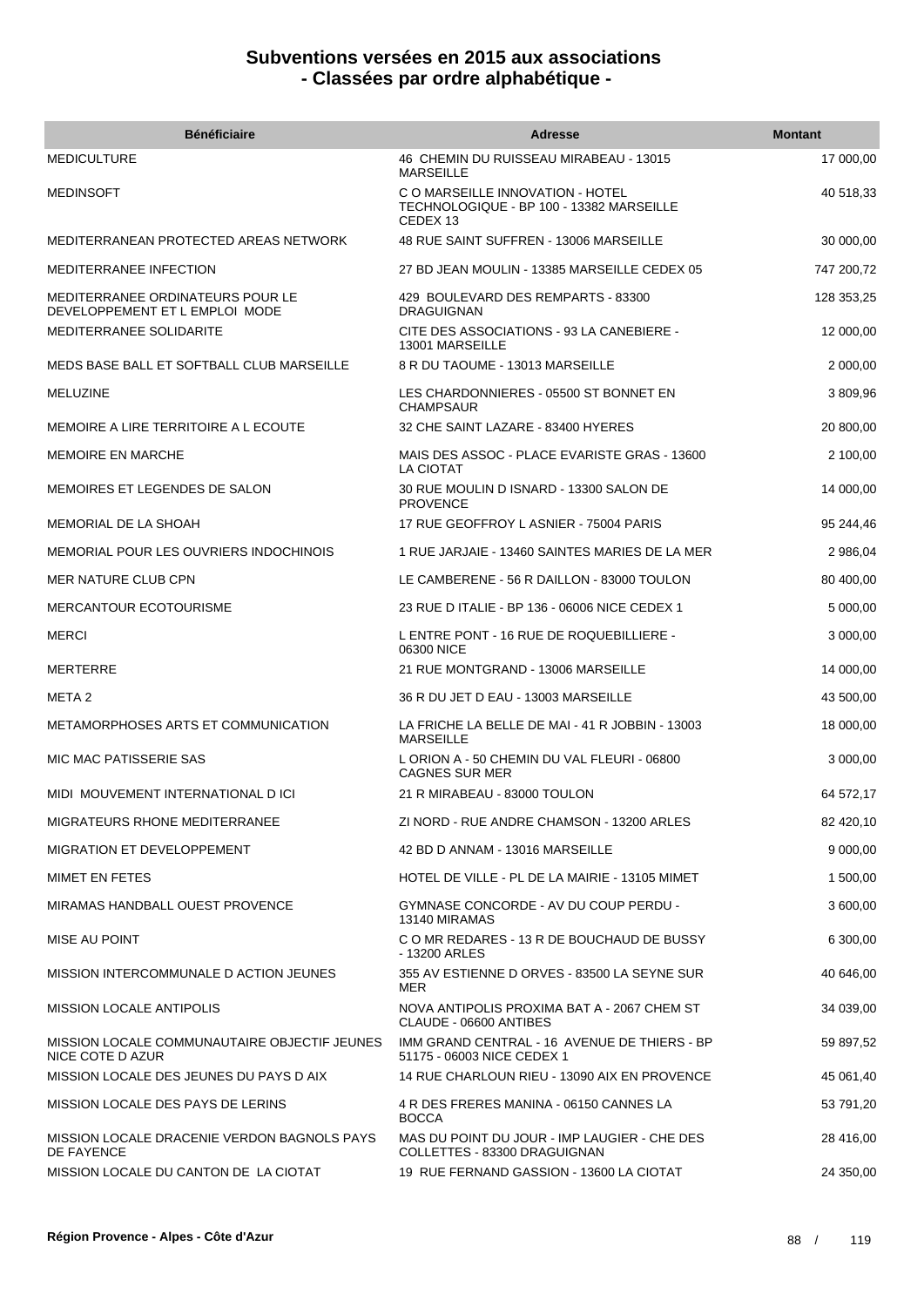| <b>Bénéficiaire</b>                                                                        | <b>Adresse</b>                                                                           | <b>Montant</b> |
|--------------------------------------------------------------------------------------------|------------------------------------------------------------------------------------------|----------------|
| MISSION LOCALE DU COMTAT VENAISSIN                                                         | 42 RUE VIGNE - 84200 CARPENTRAS                                                          | 32 459,40      |
| MISSION LOCALE DU COUDON ET DU GAPEAU                                                      | LES EGLANTINES - 174 R MARC DELAGE - 83130 LA<br><b>GARDE</b>                            | 59 800,58      |
| MISSION LOCALE DU DELTA POUR L INSERTION<br>PROFESSIONNELLE SOCIALE DES JEUNES 16 A 25 ANS | LES BUREAUX DE FOURCHON - 12 ET 13 RUE<br>CHARLIE CHAPLIN - 13200 ARLES                  | 63 934,04      |
| MISSION LOCALE DU GOLFE DE SAINT TROPEZ ET DU<br><b>PAYS DES MAURES</b>                    | 14 RUE CARNOT - 83310 COGOLIN                                                            | 39 367,50      |
| MISSION LOCALE DU PAYS DE GRASSE                                                           | LES CYCLADES BAT E - 16 CHE DE CAMPEROUSSE<br>- 06130 GRASSE                             | 99 115,00      |
| MISSION LOCALE DU PAYS SALONAIS                                                            | 50 RUE SAINT LAZARE - 13300 SALON DE<br><b>PROVENCE</b>                                  | 90 153,00      |
| MISSION LOCALE EST 06                                                                      | BAT LE VALMONT - 67 AV CERNUSCHI - 06500<br><b>MENTON</b>                                | 35 245,50      |
| <b>MISSION LOCALE EST-VAR</b>                                                              | MAISON POUR L EMPLOI - 1196 BOULEVARD DE LA<br><b>MER - 83600 FREJUS</b>                 | 70 930,80      |
| MISSION LOCALE INSERTION SOCIALE ET<br>PROFESSIONNELLE DES JEUNES DES ALPES DE             | 15 RUE HENRI MERLE - 04600 SAINT AUBAN                                                   | 47 970,00      |
| MISSION LOCALE JEUNES GRAND AVIGNON                                                        | GD AVIGNON SITE AGROPARC - 320 CHEM DES<br>MEINAJARIES - BP 1259 - 84911 AVIGNON CEDEX 9 | 82 116,00      |
| <b>MISSION LOCALE JEUNES TOULONNAIS</b>                                                    | 19 RUE SAINT CYPRIEN - 83000 TOULON                                                      | 87 281,90      |
| <b>MISSION LOCALE OUEST PROVENCE</b>                                                       | CHE DU ROUQUIER - 13800 ISTRES                                                           | 47 000,00      |
| MJC CENTRE SOCIAL COEUR DE RANGUIN                                                         | CHEMIN RURAL DE LA FRAYERE - 06150 CANNES LA<br><b>BOCCA</b>                             | 23 573,53      |
| <b>MNLE PACA</b>                                                                           | 19 RUE PIERRE ALBRAND - 13002 MARSEILLE                                                  | 2 800,00       |
| <b>MOBILIDEES</b>                                                                          | 10 RUE ROUMANILLE - 05000 GAP                                                            | 6 600,00       |
| MOBILIS IN MOBILI                                                                          | LE NAUTILUS - 16 RUE JULES VERNE - 13090 AIX EN<br><b>PROVENCE</b>                       | 58 800,00      |
| MODELE AIR CLUB DE CANNES - MACC -                                                         | LES HORTENSIAS BAT B - 17 BD DU PERIER - 06400<br><b>CANNES</b>                          | 1 000,00       |
| MODERNISER SANS EXCLURE - SUD                                                              | 29 AV DE FRAIS VALLON - 13013 MARSEILLE                                                  | 151 000,00     |
| <b>MOMKIN ESPACES DE POSSIBLES</b>                                                         | 26 LES HAUTES DE LA PELOUQUE - 16 IMPASSE<br>RICHEBOIS - 13016 MARSEILLE                 | 24 000,00      |
| MONDIAL LA MARSEILLAISE A PETANQUE                                                         | 19 COURS D ESTIENNE D ORVES - 13001<br><b>MARSEILLE</b>                                  | 108 000,00     |
| <b>MONODOSE</b>                                                                            | 82 RUE JEAN DE BERNARDY - 13001 MARSEILLE                                                | 5 000,00       |
| MONTAGN HABITS-EMPLOI SOLIDARITE                                                           | 1132 RTE DU BRUNET - LE PRA REOU - 06850 SAINT<br><b>AUBAN</b>                           | 23 800,00      |
| MONTAGNE CLUB VESUBIEN                                                                     | PLACE DE LA GARE - 06450 ST MARTIN VESUBIE                                               | 1 023,70       |
| <b>MONTAGNES QUEYRAS</b>                                                                   | OFFICE DU TOURISME - 05350 ARVIEUX                                                       | 3 420,00       |
| <b>MONTEVIDEO</b>                                                                          | 3 IMPASSE MONTEVIDEO - 13006 MARSEILLE                                                   | 46 900.00      |
| MOT A MOT                                                                                  | 36 RUE BERNARD - 13003 MARSEILLE                                                         | 3 180,00       |
| <b>MOTION PLUS</b>                                                                         | 7 BD JEAN JAURES - 13100 AIX EN PROVENCE                                                 | 5 000,00       |
| MOTO BALL CLUB DE VALREAS                                                                  | HOTEL DE VILLE - BP 20037 - 84601 VALREAS<br><b>CEDEX</b>                                | 4 200,00       |
| MOTO CLUB DE BOADE                                                                         | QUA BOADE - 04330 SENEZ                                                                  | 4 500,00       |
| <b>MOTO CLUB DIGNOIS</b>                                                                   | 66 AV DU COLONEL NOEL - BP 6 - 04000 DIGNE LES<br><b>BAINS</b>                           | 2 000,00       |
| <b>MOTO CLUB TOULONNAIS</b>                                                                | 59 BOULEVARD SAINT HENRI - 83200 TOULON                                                  | 1 500,00       |
| <b>MOTO SUD ORGANISATION</b>                                                               | 2 AV LEO LAGRANGE - 13600 LA CIOTAT                                                      | 1 200,00       |
| MOTSTUS AND CO                                                                             | PATISSERIE ROUSSET - 196 RUE DES MARCHANDS<br>- 84400 APT                                | 4 000,00       |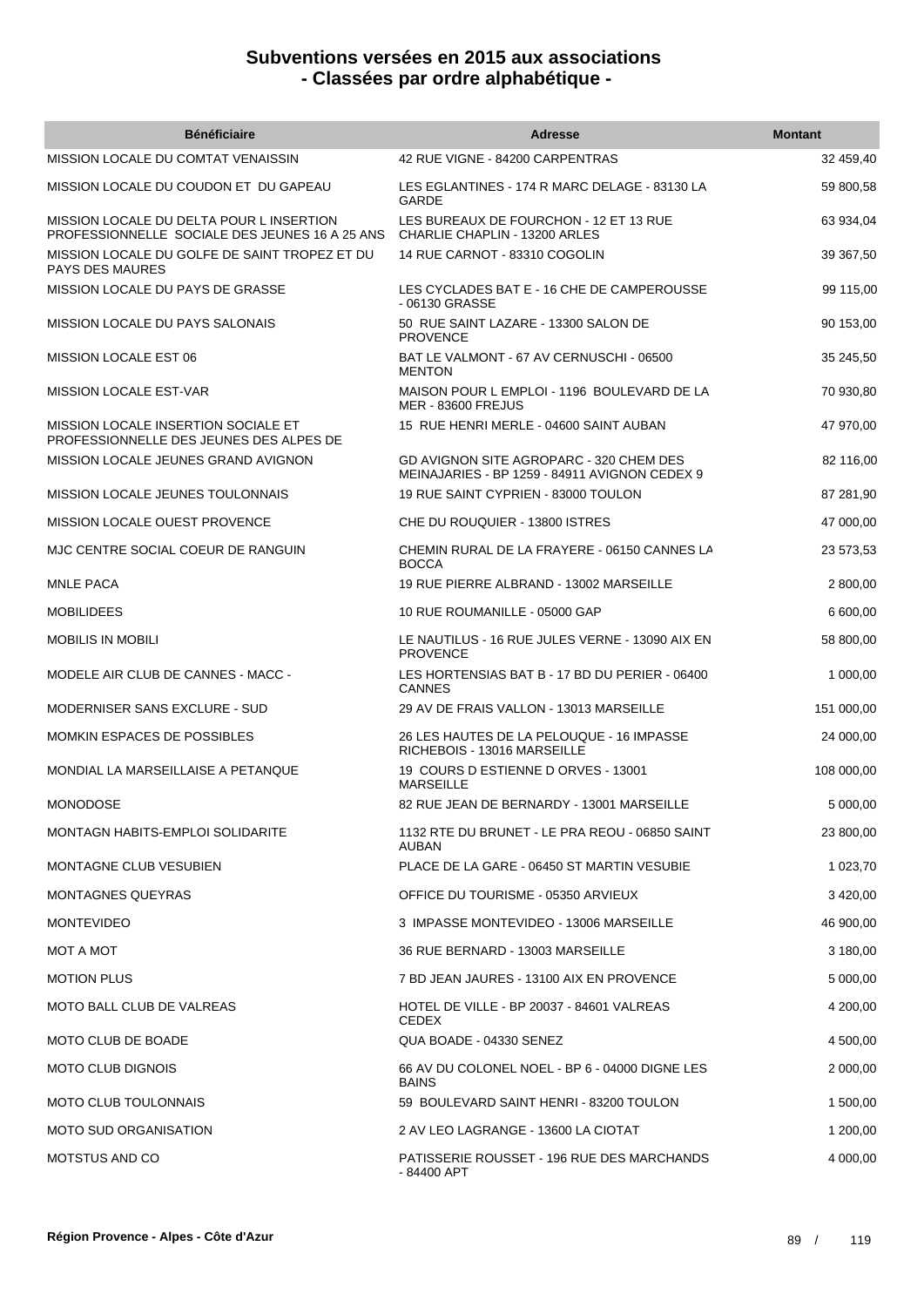| <b>Bénéficiaire</b>                                                                                                   | <b>Adresse</b>                                                                      | <b>Montant</b> |
|-----------------------------------------------------------------------------------------------------------------------|-------------------------------------------------------------------------------------|----------------|
| MOUANSOISE DE COMMERCE EQUITABLE                                                                                      | CEDEX 22 TER - 297 CHEMIN DES 3 FEUILLETS -<br>06330 ROQUEFORT LES PINS             | 5 000,00       |
| <b>MOULTI PLOUFS</b>                                                                                                  | VILAL DONA A2 - 20 RUE PASCAL - 13007<br><b>MARSEILLE</b>                           | 1 800,00       |
| <b>MOUNTAIN RIDERS</b>                                                                                                | 11 JULES FERRY - 73000 CHAMBERY                                                     | 13 260,00      |
| <b>MOUNTAIN WILDERNESS</b>                                                                                            | 5 PLACE BIR HAKEIM - 38000 GRENOBLE                                                 | 19 970,00      |
| <b>MOURIES KARATE CLUB</b>                                                                                            | 14 LES JARDINS D EOLE - 13890 MOURIES                                               | 1 037,69       |
| MOUVEMENT AIDE A TOUTE DETRESSE QUART MONDE 63 RUE BEAUMARCHAIS - 93100 MONTREUIL<br>MOUVEMENT ATD QUART MONDE        |                                                                                     | 22 000,00      |
| MOUVEMENT D ACTIONS POUR LA RADE DE TOULON ET 568 E CHE DE LA CALADE - 83000 TOULON<br>LE LITTORAL VAROIS - M A R T - |                                                                                     | 1 200,00       |
| MOUVEMENT DE JEUNESSE BATISSEURS DE LA LIBERTE 32 RUE ST SUFFFREN - 13006 MARSEILLE                                   |                                                                                     | 4 000,00       |
| MOUVEMENT DES ENTREPRENEURS SOCIAUX                                                                                   | 204 RUE DE CRIMEE - 75019 PARIS                                                     | 7 500,00       |
| MOUVEMENT FRANCAIS POUR LE PLANNING FAMILIAL<br><b>ASSOCIATION DEPARTEMENTALE</b>                                     | 25 RUE D ITALIE - 06000 NICE                                                        | 5 000,00       |
| MOUVEMENT FRANCAIS POUR LE PLANNING FAMILIAL<br>ASSOCIATION DEPARTEMENTALE DE VAUCLUSE                                | 13 AVENUE DE LA VENUS D ARLES - 84000<br><b>AVIGNON</b>                             | 21 860,00      |
| MOUVEMENT FRANCAIS POUR LE PLANNING FAMILIAL<br>ASSOCIATION DEPARTEMENTALE DES BOUCHES                                | 106 BOULEVARD NATIONAL - 13003 MARSEILLE                                            | 169 109,83     |
| MOUVEMENT INTER REGIONAL DES AMAP - MIRAMAP -                                                                         | 58 RUE RAULIN - 69007 LYON                                                          | 94 600,00      |
| MOUVEMENT INTERNATIONAL DES MUSIQUES<br><b>OUVERTES MIMO</b>                                                          | FORT GIBRON - BP 4 - 83570 CORRENS                                                  | 19 893,83      |
| MOUVEMENT POUR UNE ALTERNATIVE NON VIOLENTE<br><b>GROUPE DE LYON</b>                                                  | 187 MONTEE DE CHOULANS - 69005 LYON                                                 | 31 000,00      |
| <b>MOUVIMENTO</b>                                                                                                     | 30 AV DES ECOLES MILITAIRES - 13100 AIX EN<br><b>PROVENCE</b>                       | 3 000,00       |
| <b>MOZAIC</b>                                                                                                         | ESPACE MAURICE - 141 AVE MARCEL CASTIE -<br>83000 TOULON                            | 48 457,89      |
| <b>MULTI SPORT NORD</b>                                                                                               | LES AMADRYADES BAT E - CHE DES BAUMILLONS -<br>13015 MARSEILLE                      | 2 375,63       |
| <b>MULTIPRISE</b>                                                                                                     | QUARTIER BANCAO - 06540 BREIL SUR ROYA                                              | 2 600,00       |
| MUNDIAL SISTERS                                                                                                       | CENTRE DES MICHELS - 1 BD MARTIN BRET - 04000<br><b>DIGNE LES BAINS</b>             | 4 800,00       |
| MUNICIPAL OLYMPIQUE MOUGINOIS VOLLEY-BALL<br>M.O.MOUGINS.VB. OU M.O.M. VB                                             | M.O.MOUGINS.VB. OU M.O.M. VB - 21 CHE<br>CARRAIRE DU PUITS - 06530 PEYMEINADE       | 6780,00        |
| MUSEE DE L ECOLE D AUTREFOIS                                                                                          | ESPACE SAINT ANTOINE - CHE DE L ECOLE SAINT<br>ANTOINE - 84800 L ISLE SUR LA SORGUE | 945,99         |
| MUSICATREIZE MOSAIQUES                                                                                                | 53 RUE GRIGNAN - 13006 MARSEILLE                                                    | 88 000,00      |
| <b>MUSIKOVENT</b>                                                                                                     | 28 RUE PORTE COUCOU - 13300 SALON DE<br><b>PROVENCE</b>                             | 6 400,00       |
| MUSIQUE AU COEUR DES BARONNIES                                                                                        | C O MM ET MME AZZURO GERARD - LA VILETTE -<br>05700 L EPINE                         | 4 000,00       |
| MUSIQUE CONTE ETC PRODUCTIONS MCE<br><b>PRODUCTIONS</b>                                                               | 5 RUE MEOLAN - 13001 MARSEILLE                                                      | 82 000,00      |
| <b>MUSIQUE EN ECRINS</b>                                                                                              | HOTEL DE VILLE - BP 7 - 05290 VALLOUISE                                             | 4 200,00       |
| <b>MUSIQUES ECHANGES</b>                                                                                              | 680 CHEMIN DE LA TUBASSE - COTEAU DE<br>LIGNANE - 13540 PUYRICARD                   | 16 000,00      |
| <b>MUSIQUEYRAS</b>                                                                                                    | HOTEL DE VILLE - LE BOURG - 05460 ABRIES                                            | 4 000,00       |
| <b>M2F CREATIONS</b>                                                                                                  | PATIO DU BOIS DE L AUNE - 1 PL VICTOR<br>SCHOELCHER - 13090 AIX EN PROVENCE         | 43 111,20      |
| M2K13                                                                                                                 | 11 BOULEVARD NATIONAL - 13001 MARSEILLE                                             | 9 800,00       |
| NAI NO PRODUCTION                                                                                                     | PEPINIERE B CHEVALIER - RTE DE BUOUX - 84400<br><b>APT</b>                          | 8700,00        |
| NATURE ET BOIS CONSTRUCTION                                                                                           | 1820 CHE DES PALUDS - LES VALAYANS - 84210<br>PERNES LES FONTAINES                  | 1 772,18       |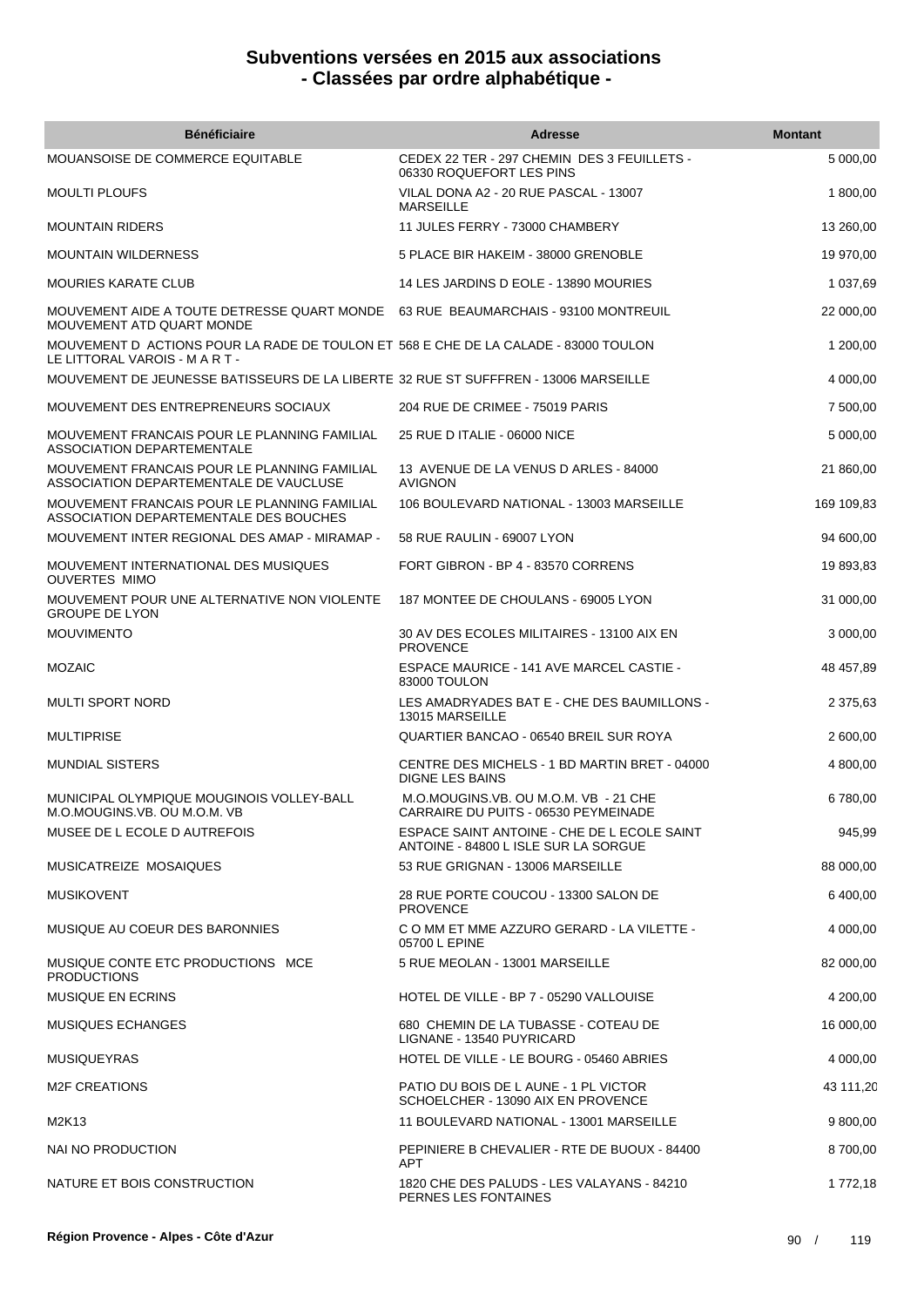| <b>Bénéficiaire</b>                                           | <b>Adresse</b>                                                                 | <b>Montant</b> |
|---------------------------------------------------------------|--------------------------------------------------------------------------------|----------------|
| <b>NATYA</b>                                                  | 50 BD SAINT ROCH - 06300 NICE                                                  | 8 400,00       |
| NAUTIC CLUB MEDEEN                                            | BASE GERARD PORET - 64 RUE DES 3 FRERES -<br>13220 CHATEAUNEUF LES MARTIGUES   | 5 000,00       |
| <b>NEIGE ET MERVEILLES</b>                                    | LA MINIERE DE VALLAURIA - 06430 TENDE                                          | 96 541.70      |
| NEIGE ET MONTAGNE - FOYER COMMUNAL DE<br><b>CHAMPOLEON</b>    | HOTEL DE VILLE - LES BORELS - 05260<br><b>CHAMPOLEON</b>                       | 10 640,00      |
| NICE AZUR BOXE                                                | CHEZ M FERRARI BLOC A - 29 RUE SCALIERO -<br>06300 NICE                        | 1 000,00       |
| NICE BAIE DES ANGES ASSOCIATION                               | PALAIS DES SPORTS JEAN BOUIN - 3 RUE JEAN<br>ALLEGRE - 06000 NICE              | 8 400,00       |
| NICE BASKET ASSOCIATION OUEST - NBAO -                        | BATIMENT 43 ENTREE 66 - 43 RUE DES MAHONIAS -<br>06200 NICE                    | 26 000,00      |
| NICE CAVIGAL TENNIS DE TABLE                                  | GYMNASE RAOUL DUFY - 8 AVENUE RAOUL DUFY -<br>06200 NICE                       | 13 297,00      |
| NICE COTE D AZUR ATHLETISME                                   | PARC DES SPORTS C-EHRMANN - 155 ROUTE DE<br>GRENOBLE - 06200 NICE              | 5 063,73       |
| NICE EMPLOI CONSEIL AUX ENTREPRISES NECE                      | 7 PL ILE DE BEAUTE - 06300 NICE                                                | 33 440,00      |
| NICE HOCKEY COTE D AZUR                                       | 2 R ALEGRE - 06000 NICE                                                        | 2 000,00       |
| NICE OLYMPIC LUTTE COTE D AZUR                                | CHEZ SCV NICE EUROPE B - 29 RUE PASTORELLI -<br>06000 NICE                     | 12 560,00      |
| NICE VOLLEY BALL                                              | 11 BOULEVARD VICTOR HUGO - LE FRANCIA -<br>06000 NICE                          | 13 500,00      |
| <b>NICEXPO</b>                                                | ESP DE LATTRE DE TASSIGNY - PALAIS DES<br>EXPOSITIONS - 06359 NICE CEDEX 4     | 10 000,00      |
| NO ID LAB                                                     | 18 RUE D ANTRECHAUS - 83000 TOULON                                             | 4 800,00       |
| NO MADE L ASSOCIATION                                         | 23 AV DU DOCTEUR ONIMUS - VILLA LE ROC<br>FLEURI - 06320 CAP D AIL             | 5 449,20       |
| NOMADES KULTUR                                                | LA FERME DE NAPOLLON - 280 AV DES TEMPLIERS<br>- 13400 AUBAGNE                 | 23 000,00      |
| NORD SUD DEVELOPPEMENT                                        | 8 IMPASSE JB LACROIX - 13160 CHATEAURENARD                                     | 5 000,00       |
| NORDIC ALPES DU SUD                                           | MAISON DU PAPE - 64 GRANDE RUE - 05100<br><b>BRIANCON</b>                      | 55 661,90      |
| NORDIC EN VALLOUISE - NEV -                                   | HOTEL DE VILLE - 05290 VALLOUISE                                               | 6 000,00       |
| NORIA DEVELOPPEMENTS PARTAGES                                 | CHEZ AKUTSA ANDRE - 4 TRAV ND DU BON<br>SECOURS - 13003 MARSEILLE              | 3 857,06       |
| NOS QUARTIERS ONT DES TALENTS - NOT -                         | 34 RUE DES RENOUILLIERES - 93200 ST DENIS                                      | 28 000,00      |
| NOS ROUTES SOLIDAIRES                                         | RUE GABRIEL CORDIER - 04160 CHATEAU ARNOUX                                     | 16 500,00      |
| <b>NOSTERPACA</b>                                             | 60 TRAVERSE DES RAMPAL - 13012 MARSEILLE                                       | 6 040,00       |
| NOTRE DAME DES SANS ABRIS                                     | CHRS ACCUEIL PROVENCAL - 1609 AVENUE<br>ARISTIDE BRIAND - 83200 TOULON         | 10 503,81      |
| <b>NOUR</b>                                                   | CITE DES ASSOCIATION - 93 LA CANEBIERE - BOITE<br>N 49 - 13001 MARSEILLE       | 13 052,00      |
| NOUVEL HORIZON                                                | LE GRENADIER BAT 1 - 270 AV STEPHANE HESSEL -<br>83500 LA SEYNE SUR MER        | 36 916,00      |
| NOUVELLE AUBE                                                 | 42 RUE BENOIT MALON - 13005 MARSEILLE                                          | 1 800,00       |
| NPNS 06 NI PUTES NI SOUMISES                                  | 7 RUE TRACHEL - 06000 NICE                                                     | 3 500,00       |
| <b>NUCLEUS</b>                                                | 39 RUE DU DR JEAN FIOLLE - 13006 MARSEILLE                                     | 67 809,19      |
| <b>NUITS METIS</b>                                            | 11 BIS BD ARISTIDE BRIAND - 13141 MIRAMAS<br><b>CEDEX</b>                      | 31 000,00      |
| OBJECTIF PLUS ECONOMIE SOCIALE ET SOLIDAIRE                   | 53 BD GASSENDI - 04000 DIGNE LES BAINS                                         | 54 348,60      |
| OBJECTIF VOILE MEDITERRANEE AU SERVICE DES<br>AUTISTES OVMESA | UPR MEDITERRANEE BUROPARC BT H - 18-24 RUE<br>JACQUES REATTU - 13009 MARSEILLE | 8 511,70       |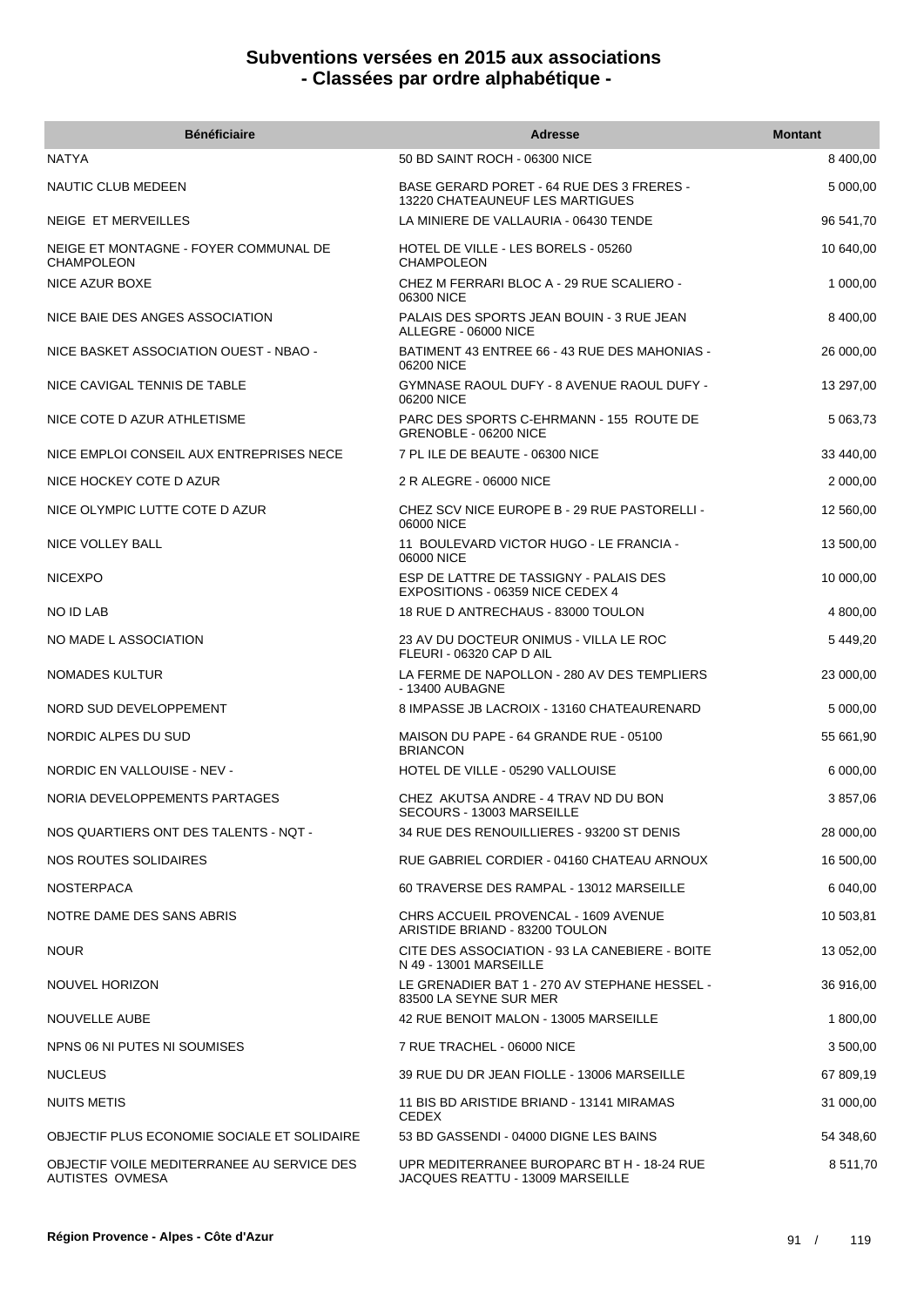| <b>Bénéficiaire</b>                                                                                              | <b>Adresse</b>                                                               | <b>Montant</b> |
|------------------------------------------------------------------------------------------------------------------|------------------------------------------------------------------------------|----------------|
| OBJECTIFS NATURE EN HAUTE PROVENCE                                                                               | LE CINEMATOGRAPHE - CENTRE CULTUREL S<br>SIGNORET - 04160 CHATEAU ARNOUX     | 3 500,00       |
| OBSERVATOIRE DES GALLIFORMES DE MONTAGNE                                                                         | 90 IMP LES DAUDES - BP 41 - 74320 SEVRIER                                    | 12 500,00      |
| OBSERVATOIRE INTERNATIONAL DES PRISONS<br>SECTION FRANCAISE OIP SF                                               | 7 BIS RUE RIQUET - 75019 PARIS                                               | 6 000,00       |
| OBSERVATOIRE REGIONAL DE LA SANTE                                                                                | 23 RUE STANISLAS TORRENTS - 13006 MARSEILLE                                  | 459 473,00     |
| OBSERVATOIRE REGIONAL DES METIERS                                                                                | 41 LA CANEBIERE - 13001 MARSEILLE                                            | 944 010,25     |
| OBSERVATOIRE REGIONAL DES TRANSPORTS DE<br>PROVENCE ALPES-COTE-D AZUR                                            | 16 R ANTOINE ZATTARA - 13332 MARSEILLE CEDEX<br>03                           | 54 000,00      |
| <b>ODYSSEE THEATRE DURANCE</b>                                                                                   | THEATRE DURANCE - LES LAUZIERES - 04160<br>CHATEAU ARNOUX                    | 183 000,00     |
| OEIL ZELE                                                                                                        | 39 R GRANDE - 04100 MANOSQUE                                                 | 25 800,00      |
| OEUVRE DE LA JEUNESSE LAIQUE DE SALON DE<br>PROVENCE - CENTRE DE CULTURE ET LOISIRS DU                           | IMM. PORTAIL COUCOU - 160 BOULEVARD<br>LAMARTINE - 13300 SALON DE PROVENCE   | 26 400,00      |
| OEUVRE DES ENFANTS A LA MONTAGNE ET A LA MER                                                                     | 209 RUE DE LA RENAISSANCE - 84100 ORANGE                                     | 33 927,32      |
| OEUVRE SAINT JEANNAISE DES ENFANTS A LA<br>MONTAGNE ET A LA MER                                                  | RUE DES ECOLES - 26190 ST JEAN EN ROYANS                                     | 132 245,70     |
| OFFICE CENTRAL DE LA COOPERATION A L ECOLE                                                                       | 23 R JEAN CANAVESE - 06100 NICE                                              | 12 080,00      |
| OFFICE CENTRAL DE LA COOPERATION A L ECOLE DE<br>VAUCLUSE OCCE 84                                                | RES DU CLOS SAINT HENRY BAT A - 16 CHE SAINT<br>HENRY - 84000 AVIGNON        | 47 977,80      |
| OFFICE CENTRAL DE LA COOPERATION A L ECOLE DES<br>ALPES DE HAUTE PROVENCE                                        | 2 RUE JEAN-JACQUES ROUSSEAU - 04160<br>CHATEAU ARNOUX                        | 23 765,00      |
| OFFICE CENTRAL DE LA COOPERATION A L ECOLE DU<br>VAR - OCCE 83 -                                                 | R DES ECOLES - 83210 SOLLIES TOUCAS                                          | 27 489,00      |
| OFFICE DE LA MER MARSEILLE PROVENCE                                                                              | 72 RUE DE LA REPUBLIQUE - 13002 MARSEILLE                                    | 13 200,00      |
| OFFICE DE TOURISME                                                                                               | 31 BOULEVARD CARNOT - 13120 GARDANNE                                         | 0,00           |
| OFFICE DE TOURISME DE BARCELONNETTE                                                                              | PLACE FREDERIC MISTRAL - 04400<br><b>BARCELONNETTE</b>                       | 5 000,00       |
| OFFICE DE TOURISME DE CASTELLANE                                                                                 | HOTEL DE VILLE - 04120 CASTELLANE                                            | 1 500,00       |
| OFFICE DE TOURISME DE CHATEAUNEUF LES<br><b>MARTIGUES</b>                                                        | 3 RUE LEON BLUM - 13220 CHATEAUNEUF LES<br><b>MARTIGUES</b>                  | 0,00           |
| OFFICE DE TOURISME DE DIGNE LES BAINS ET DU PAYS LE TAMPINET - RPT DU 11 NOVEMBRE - BP 201 -<br><b>DIGNOIS</b>   | 04001 DIGNE CEDEX                                                            | 31 971,16      |
| OFFICE DE TOURISME DE LA VALLEE DE CREVOUX                                                                       | HOTEL DE VILLE - LE CHEF LIEU - 05200 CREVOUX                                | 891,23         |
| OFFICE DE TOURISME DE VALREAS ET DE L ENCLAVE<br><b>DES PAPES</b>                                                | AV MARECHAL LECLERC - MAISON DU TOURISME -<br>84600 VALREAS                  | 3 600,00       |
| OFFICE DE TOURISME DU VAL D ALLOS                                                                                | LE PRESBYTERE - PL COOPERATIVE - 04260 ALLOS                                 | 2 567,15       |
| OFFICE DE TOURISME INTERCOMMUNAL DU PAYS DE<br>FORCALQUIER ET MONTAGNE DE                                        | 8 PL DU BOURGUET - 04300 FORCALQUIER                                         | 3 462,05       |
| OFFICE DE TOURISME INTERCOMMUNAL DU PAYS DE LA MAISON DE PAYS - 04250 LA MOTTE DU CAIRE<br><b>MOTTE TURRIERS</b> |                                                                              | 53 779,20      |
| OFFICE DE TOURISME INTERCOMMUNAL DU SERROIS                                                                      | MAISON DU TOURISME DU SERROIS - PL DU LAC -<br>05700 SERRES                  | 11 649,50      |
| OFFICE DE TOURISME LUBERON DURANCE OTLD                                                                          | LE CHATEAU - BP 48 - 84240 LA TOUR D AIGUES                                  | 23 190,68      |
| OFFICE DU TOURISME DE LA VALLOUISE                                                                               | HOTEL DE VILLE - PLACE DE L EGLISE - 05290<br><b>VALLOUISE</b>               | 10 000,00      |
| OFFICE DU TOURISME DE PORT SAINT LOUIS DU RHONE HOTEL DE VILLE - AVENUE GABRIEL PERI - 13230                     | PORT ST LOUIS DU RHONE                                                       | 1 164,00       |
| OFFICE DU TOURISME DE VILLARS SUR VAR                                                                            | HOTEL DE VILLE - PL ROBINI - 06710 VILLARS SUR<br><b>VAR</b>                 | 2 207,35       |
| OFFICE DU TOURISME DU DEVOLU Y                                                                                   | MAISON DEVOLUY LE PRE - COMMUNAUTE<br>COMMUNES DU DEVOLUY - 05250 LE DEVOLUY | 7 198,93       |
| OFFICE DU TOURISME DU LARAGN AIS                                                                                 | PLACE DES AIRES - 05300 LARAGNE-MONTEGLIN                                    | 5 649,50       |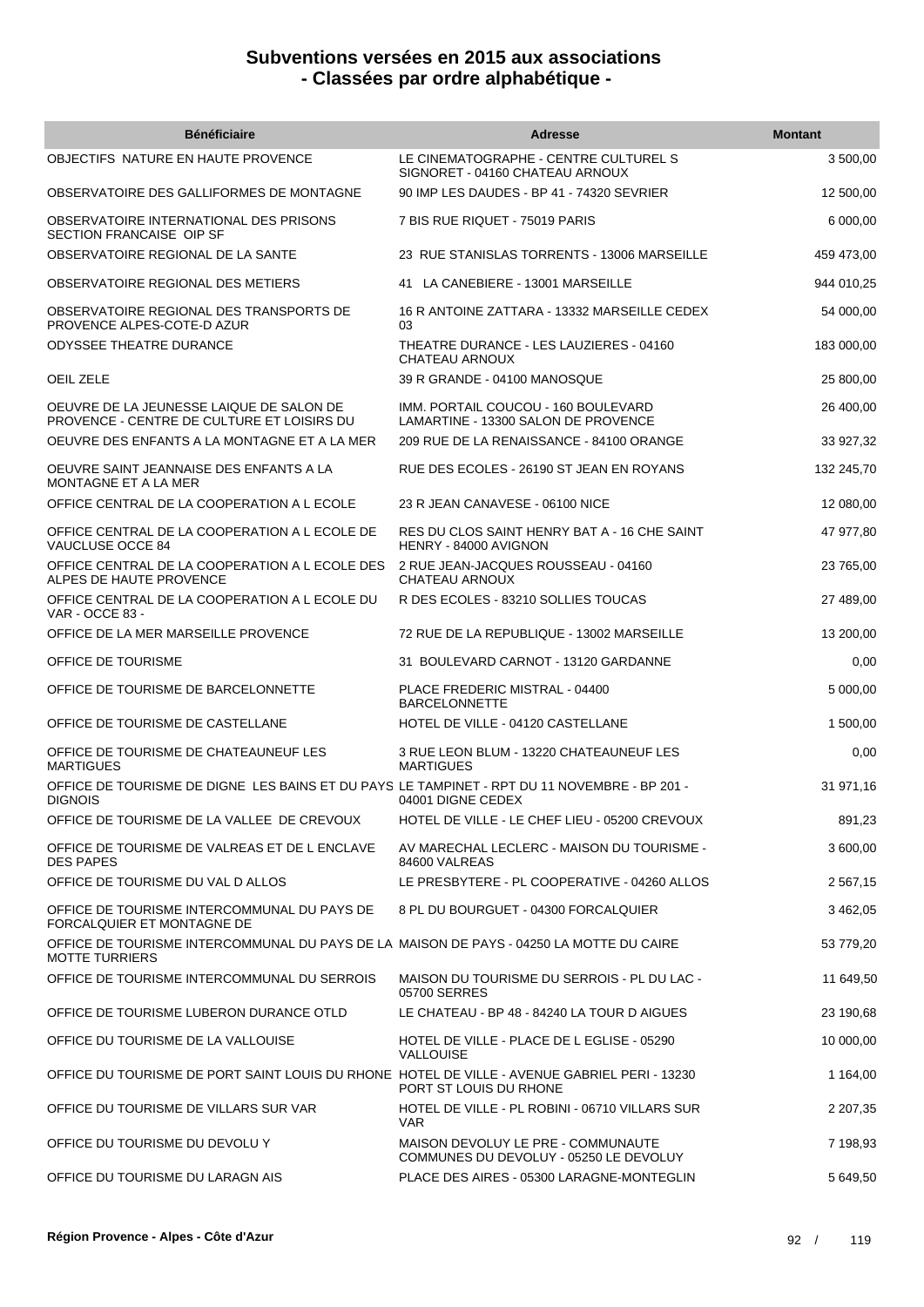| <b>Bénéficiaire</b>                                                                                          | <b>Adresse</b>                                                                  | <b>Montant</b> |
|--------------------------------------------------------------------------------------------------------------|---------------------------------------------------------------------------------|----------------|
| OFFICE INTERCOMMUNAL DE LA JEUNESSE ET DES<br>SPORTS DU HAUT VERDON VAL D ALLOS                              | MAISON DE PAYS DU HAUT VERDON - 04370<br><b>BEAUVEZER</b>                       | 1 300,00       |
| OFFICE MOUANSOIS D ACTION POUR LA JEUNESSE                                                                   | C EST UNE MAISON BLEUE - 7 PLACE DU GENERAL<br>DE GAULLE - 06370 MOUANS SARTOUX | 13 600,00      |
| OFFICE MUNICIPAL DE LA JEUNESSE DE LA CULTURE ET 3 MONTEE DU MOULIN - 06340 DRAP<br><b>DES LOISIRS</b>       |                                                                                 | 10 200,00      |
| OFFICE MUNICIPAL DE LA JEUNESSE ET DES SPORTS                                                                | PARC DE LA LOUETTE - 04300 FORCALQUIER                                          | 11 100,00      |
| OFFICE MUNICIPAL DES FETES E T DE L ANIMATION DE<br>LA FORMA TION ET DU FORESTAGE                            | MAISON DU BAYLE - 06810 AURIBEAU SUR SIAGNE                                     | 5727,50        |
| OFFICE MUNICIPAL DES SPORTS                                                                                  | <b>MAISON DES ASSOCIATIONS - RUE ALBERT CAMUS</b><br>- 13140 MIRAMAS            | 6 000,00       |
| OFFICE MUNICIPAL DES SPORTS DE MONTGENEVRE<br><b>SECTION SKI</b>                                             | HOTEL DE VILLE - 05100 MONTGENEVRE                                              | 10 132,23      |
| OFFICE MUNICIPAL DES SPORTS D ISTRES                                                                         | CEC LES HEURES CLAIRES - 2 CHE DE LA COMBE<br>AUX FEES - 13800 ISTRES           | 10 000,00      |
| OFFICE MUNICIPAL DES SPORTS DE LA VILLE DE GAP                                                               | HOTEL DE VILLE - 05000 GAP                                                      | 1 500,00       |
| OFFICE MUTUEL DE L ANIMATION SOCIALE ET<br>EDUCATIVE OMASE                                                   | 44 BIS R DENFERT ROCHEREAU - 83500 LA SEYNE<br><b>SUR MER</b>                   | 3 600,00       |
| OGA - OFFICE DE GESTION ET D ANIMATION                                                                       | LA GRANDE MARTELLIERE - 1 R MAURICE HAURIOU<br>- 84000 AVIGNON                  | 30 800,00      |
| OGC NICE COTE D AZUR HANDBALL                                                                                | COMPLEXE JEAN MEDECIN - 178 RUE DE FRANCE -<br>06000 NICE                       | 4 200,00       |
| OGEC DE L ENSEMBLE SCOLAIRE PRIVE MIXTE SAINT-<br>JEAN-BAPTISTE DE-LA SALLE A AVIGNON                        | 9 R NOTRE DAME DES 7 DOULEURS - 84000<br><b>AVIGNON</b>                         | 232 499,94     |
| OGEC DE L ETABLISSEMENT PRIVE CATHOLIQUE SAINT- 2 R DE LA CALADE - 13200 ARLES<br><b>CHARLES</b>             |                                                                                 | 3 500,00       |
| OGEC DU LPTP LA PROVIDENCE                                                                                   | 236 ROUTE DE GRENOBLE - 06200 NICE                                              | 41 629,62      |
| OGEC DU LYCEE PRIVE JEANNE D ARC                                                                             | 5 RUE SAINT ROCH - BP 58 - 13200 ARLES                                          | 10 736,00      |
| OGEC DU LYCEE PRIVE LOUIS PASTEUR                                                                            | 13 R DU PONT TROUCA - 84000 AVIGNON                                             | 61 208,51      |
| OGEC LE RESEAU ECCOLY                                                                                        | 21 R DU CAMAS - 13005 MARSEILLE                                                 | 45 350,08      |
| OGEC SAINT VINCENT DE PAUL                                                                                   | 17 RUE FODERE - 06300 NICE                                                      | 126 406,08     |
| OGEC SAINTE ELISABETH ORGANISME DE GESTION<br><b>ENSEIGNEMENT CATHOLIQUE</b>                                 | LES CADENEAUX - VIEILLE ROUTE DE LA GAVOTE -<br>13170 LES PENNES MIRABEAU       | 17 500,00      |
| OGEC SAINTE MARTHE-NOTRE DAME                                                                                | 8 R DES QUATRE FRERES BERNARD - 83390 CUERS                                     | 12 000,00      |
| OLEO-DECLIC DE L HUILE DANS LES ROUAGES                                                                      | 18 RUE DU TRANSVAAL - 13004 MARSEILLE                                           | 25 910,62      |
| OLYMPIC TAEKWONDO ASSOCIATION                                                                                | 2 AVENUE MARECHAL FOCH - 13004 MARSEILLE                                        | 5 000,00       |
| OLYMPIQUE ANTIBES JUAN LES PINS HANDBALL                                                                     | SALLE OMNISPORTS - 288 CHE DE SAINT CLAUDE -<br>06600 ANTIBES                   | 10 931,00      |
| OLYMPIQUE CLUB SORGUAIS HAND BALL                                                                            | CHEZ MR GUILLERMAIN - 38 LOT LES DEUX ROSES<br>- BP 49 - 84700 SORGUES          | 11 340,00      |
| OLYMPIQUE CYCLISME CENTRE VAR DRAGUIGNAN<br><b>OCCV DRAGUIGNAN</b>                                           | 11 AV DU 4 SEPTEMBRE - 83300 DRAGUIGNAN                                         | 28 967,19      |
| OLYMPIQUE D ANTIBES JUAN LES PINS BASKET BALL<br><b>AMATEUR</b>                                              | STADE FOCH - AV LEMERAY - 06600 ANTIBES                                         | 88 419,18      |
| OLYMPIQUE DE CABRIES CALAS                                                                                   | FOYER RURAL - PLAINE DE BOULARD - 13480<br><b>CABRIES</b>                       | 24 940,00      |
| OLYMPIQUE DE MARSEILLE-OM                                                                                    | 33 TRAVERSE DE LA MARTINE - BP 108 - 13425<br>MARSEILLE CEDEX 12                | 100 000,00     |
| OLYMPIQUE GYMNASTE CLUB DE NICE ESCRIME -<br>O.G.C. NICE ESCRIME                                             | STADE DU RAY - 35 AVENUE DU RAY - 06100 NICE                                    | 5 500,00       |
| OLYMPIQUE GYMNASTE CLUB NICE COTE D AZUR - OGC PARC DES SPORTS DE L OUEST - 177 ROUTE DE<br>NICE COTE D AZUR | GRENOBLE - 06200 NICE                                                           | 9 600,00       |
| OLYMPIQUE HANDI TOULON PROVENCE MEDITERRANEE 12 CHE DE L EXCELSIOR - 83400 HYERES                            |                                                                                 | 6 000,00       |
| OLYMPIQUE ROVENAIN                                                                                           | HOTEL DE VILLE - 4 RUE JACQUES DUCLOS - 13740<br>LE ROVE                        | 15 200,00      |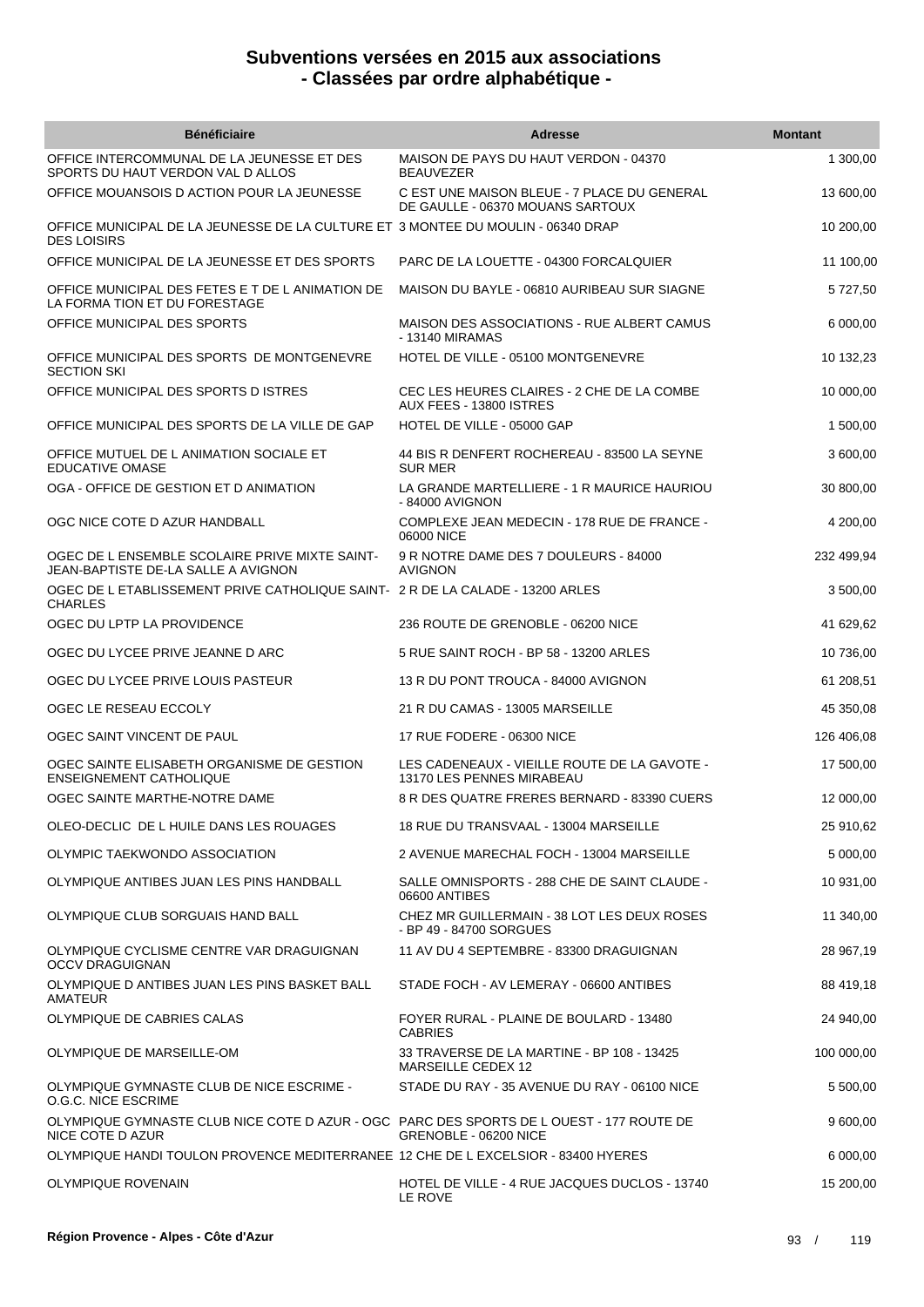| <b>Bénéficiaire</b>                                                                   | <b>Adresse</b>                                                                | <b>Montant</b> |
|---------------------------------------------------------------------------------------|-------------------------------------------------------------------------------|----------------|
| <b>ONE KICK</b>                                                                       | 36 CRS ANATOLE FRANCE - 84800 L ISLE SUR LA<br><b>SORGUE</b>                  | 8 000,00       |
| <b>ONSTAP</b>                                                                         | 7 R LOUIS PASTEUR - 84000 AVIGNON                                             | 5 200,00       |
| <b>OPCALIA PACA</b>                                                                   | LES CARRES DE L ARC BAT C - ROND POINT DU<br>CANET - 13590 MEYREUIL           | 20 986,73      |
| <b>OPCALIM</b>                                                                        | 20 PL DES VINS DE FRANCE - CS 11240 - 75012<br><b>PARIS</b>                   | 270 000,00     |
| OPUS ONE                                                                              | 90 PLAGE DE L ESTAQUE - 13016 MARSEILLE                                       | 3 000,00       |
| OPUS OPERA                                                                            | 20 MONTEE DU CHATEAU - BP N°8 - 06510<br><b>GATTIERES</b>                     | 6 400,00       |
| OPUS ORCHESTRE DES ALPES DU SUD ODAS                                                  | 128 RTE DE SAINTE MARGUERITE - 05000 GAP                                      | 14 040,00      |
| <b>ORANE</b>                                                                          | 70 RUE CONSOLAT - 13001 MARSEILLE                                             | 150 000,00     |
| <b>ORANGE BLEUE</b>                                                                   | 25 R FONTANGE - 13006 MARSEILLE                                               | 14 366,40      |
| ORCHESTRE DE CHAMBRE DE TOULON ET DU VAR                                              | CASERNE LAMER - 95 R MONTEBELLO - BP 5191 -<br>83000 TOULON                   | 9 000,00       |
| ORCHESTRE DES JEUNES DE LA MEDITERRANEE                                               | 43 RUE BRETEUIL - 13006 MARSEILLE                                             | 175 000,00     |
| ORCHESTRE REGIONAL AVIGNON PROVENCE                                                   | ZI COURTINE - 258 CHEMIN DES REMOULEURS - BP<br>10967 - 84093 AVIGNON CEDEX 9 | 787 500,00     |
| ORCHESTRE REGIONAL DE CANNES PROVENCE ALPES<br>COTE D AZUR                            | 24 26 AV DES ARLUCS - 06150 CANNES LA BOCCA                                   | 480 000,00     |
| ORGANISATION DE GESTION DU LYCEE D<br>ENSEIGNEMENT PROFESSIONNEL CATHOLIQUE           | 212 AV MARCAL CASTIE - 83000 TOULON                                           | 469 709,25     |
| ORGANISATION INTERNATIONALE CONTRE L<br>ESCLAVAGE MODERNE - OICEM -                   | 72 R DE LA REPUBLIQUE - 13002 MARSEILLE                                       | 33 000,00      |
| ORGANISATION PORTE AVION                                                              | 96 BD DE LA LIBERATION - 13004 MARSEILLE                                      | 15 000,00      |
| ORGANISME DE GESTION D ENSEIGNEMENT<br>CATHOLIQUE SAINT JEAN DE GARGUIER              | LE PUITS - 13420 GEMENOS                                                      | 60 988,00      |
| ORGANISME DE GESTION DE L ECOLE COLLEGE ET<br>LYCEE CATHOLIQUES SAINT JOSEPH          | 24 R SAINTE VICTOIRE - 13006 MARSEILLE                                        | 15 250,00      |
| ORGANISME DE GESTION DE L ECOLE COLLEGE LYCEE<br>PRIVE CATHOLIQUE OGEC SAINTE MARIE   | 302 CHEMIN DE RIQUET - 13400 AUBAGNE                                          | 19 700,00      |
| ORGANISME DE GESTION DE L ENSEIGNEMENT<br>CATHOLIQUE COLLEGE ET LYCEE ST              | 2 RUE DES PINS - 05000 GAP                                                    | 20 000,00      |
| ORGANISME DE GESTION DE L ENSEIGNEMENT<br>CATHOLIQUE DE L ECOLE LACORDAIRE            | 7 BD LACORDAIRE - 13013 MARSEILLE                                             | 33 722,45      |
| ORGANISME DE GESTION DE L ENSEIGNEMENT<br>CATHOLIQUE DE L INSTITUTION SAINTE TRINITE  | 55 AV DE LATTRE DE TASSIGNY - 13009 MARSEILLE                                 | 11 000,00      |
| ORGANISME DE GESTION DE L ENSEIGNEMENT<br>CATHOLIQUE INSTITUTION SAINT JOSEPH         | 10 AV VICTOR HUGO - 06190 ROQUEBRUNE CAP<br><b>MARTIN</b>                     | 29 000,00      |
| ORGANISME DE GESTION DE L ENSEIGNEMENT<br>CATHOLIQUE JEANNE D ARC                     | CHATEAU DREO - AVENUE DREO - 83170<br><b>BRIGNOLES</b>                        | 28 307,86      |
| ORGANISME DE GESTION DE L ENSEIGNEMENT<br>CATHOLIQUE LA PETITE OEUVRE INSTITUT ST     | 30 R STANISLAS TORRENTS - 13006 MARSEILLE                                     | 305 000,00     |
| ORGANISME DE GESTION DE L ENSEIGNEMENT<br>CATHOLIQUE LE SACRE COEUR DE DIGNE          | 2 AVENUE DES THERMES - 04000 DIGNE LES BAINS                                  | 5 597,76       |
| ORGANISME DE GESTION DE L ENSEIGNEMENT<br>CATHOLIQUE PAUL MELIZAN AGESIM              | 55 RTE DES CAMOINS - 13011 MARSEILLE                                          | 37 915,00      |
| ORGANISME DE GESTION DE L ETABLISSEMENT<br>CATHOLIQUE D ENSEIGNEMENT ECOLE COLLEGE ET | AV DE LA TOUR SAINTE - SAINTE MARTHE - 13014<br><b>MARSEILLE</b>              | 13 394,80      |
| ORGANISME DE GESTION DE L ETABLISSEMENT<br>CATHOLIQUE D ENSEIGNEMENT OGEC DU MONT     | ALLEE DU CHATEAU - AV DU CHATAIGNIER - 06600<br><b>ANTIBES</b>                | 7 500,00       |
| ORGANISME DE GESTION DE L ETABLISSEMENT<br>CATHOLIQUE SAINT LOUIS - NOTRE DAME        | COLLINE SAINT EUTROPE - 84100 ORANGE                                          | 26 244,00      |
| ORGANISME DE GESTION DE L INSTITUT FENELON<br>ECOLE CATHOLIQUE A GRASSE               | 7 AV YVES EMMANUEL BAUDOIN - 06130 GRASSE                                     | 37 400,00      |
| ORGANISME DE GESTION DE L INSTITUT STANILAS-<br><b>CANNES OGIS</b>                    | 1 PLACE SATINALAS - CS 70046 - 06414 CANNES<br>CEDEX                          | 7 500,00       |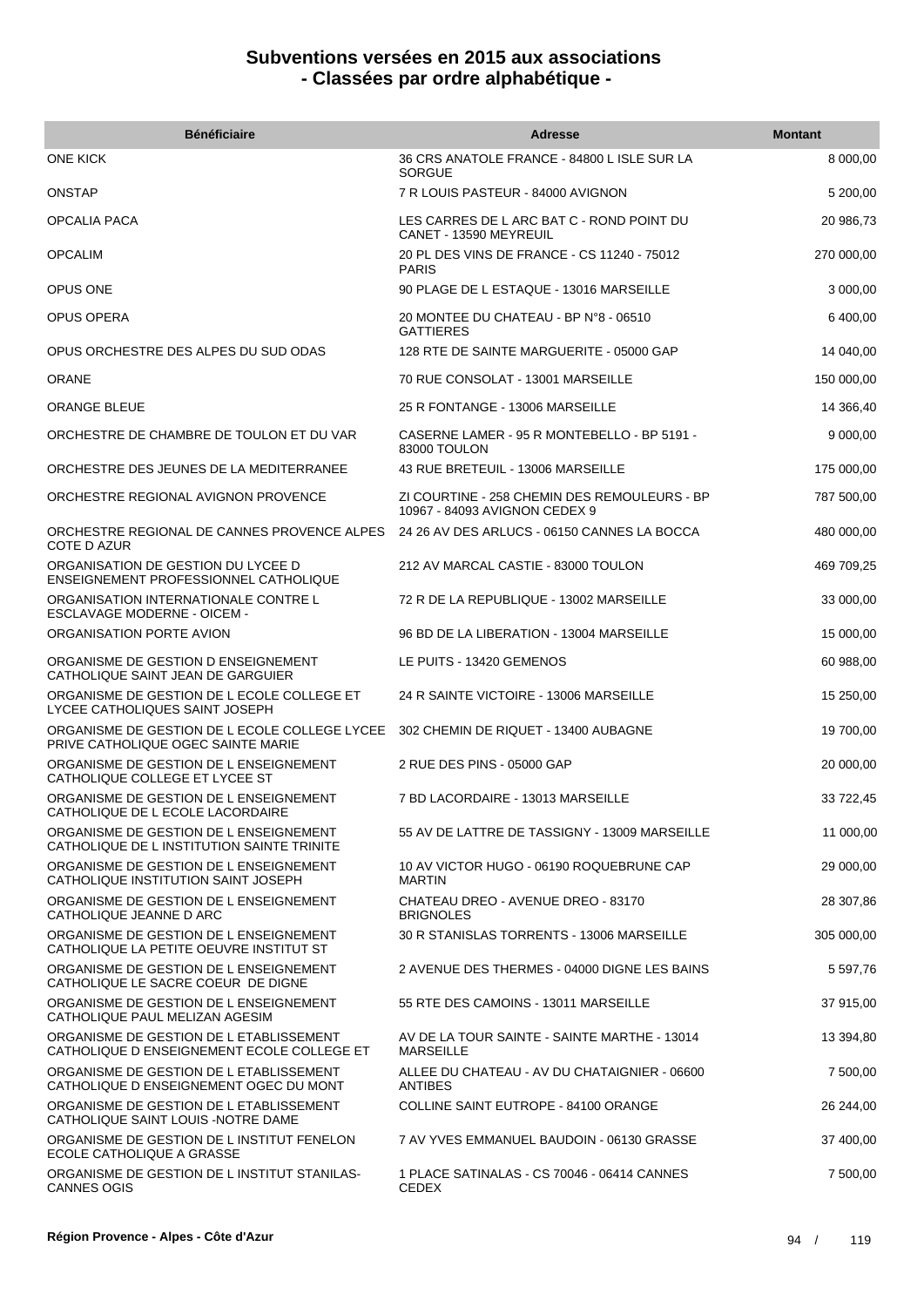| <b>Bénéficiaire</b>                                                                                               | <b>Adresse</b>                                                                            | <b>Montant</b> |
|-------------------------------------------------------------------------------------------------------------------|-------------------------------------------------------------------------------------------|----------------|
| ORGANISME DE GESTION DES ETABLISSEMENTS DE L<br>EST VAROIS STANISLAS OGECEV STANISLAS                             | 2431 BD PIERRE DELLI ZOTTI - CS 10189 - 83701<br>SAINT RAPHAEL CEDEX                      | 26 200,00      |
| ORGANISME DE GESTION DU LYCEE SAINTE MARIE                                                                        | 2 R DE JOUQUES - 13100 AIX EN PROVENCE                                                    | 81 826,56      |
| ORGANISME DE GESTION DU LYCEE PROFESSIONNEL<br>PRIVE SAINT LOUIS OGEC LPP SAINT LOUIS                             | 538 CHE DE LA MADRAGUE - 13015 MARSEILLE                                                  | 64 600,00      |
| ORGANISME DE GESTION DU LYCEE TECHNIQUE PRIVE<br>CATHOLIQUE SAINT JEAN OGEC                                       | 76 AVENUE GEORGES BOREL - 13300 SALON DE<br><b>PROVENCE</b>                               | 42 572,83      |
| ORGANISME DE GESTION ENSEIGNEMENT CATHOLIQUE 20 AVENUE DE LA GRANDE BASTIDE - 13009<br>OGEC PASTRE GRANDE BASTIDE | <b>MARSEILLE</b>                                                                          | 464 736,41     |
| ORGANISME DE GESTION L ECOLE CATHOLIQUE DU<br>SACRE-COEUR OGEC SACRE-COEUR                                        | 29 R MANUEL - 13617 AIX EN PROVENCE CEDEX 1                                               | 14 150,00      |
| ORGANISME PARITAIRE COLLECTEUR AGREE DEFI -<br>OPCA DEFI-                                                         | 5 A 7 AV DU GENERAL DE GAULLE - 94160 SAINT<br><b>MANDE</b>                               | 50 000,00      |
| ORGANON ART COMPAGNIE                                                                                             | 33 RUE DIEUDE - 13006 MARSEILLE                                                           | 3 600,00       |
| ORGETCOM                                                                                                          | OSTAL D OCCIANIA - 11 RUE MALCOUSINAT - 31000<br><b>TOULOUSE</b>                          | 15 000,00      |
| ORGUE HOMMAGE A MESSIAEN                                                                                          | 30 AVENUE ROBERT SCHUMAN - 84000 AVIGNON                                                  | 2 500,00       |
| <b>ORIENT XXI</b>                                                                                                 | 4 RUE POINSOT - 75014 PARIS                                                               | 18 000,00      |
| <b>ORION</b>                                                                                                      | 10 R MICHELET - 83400 HYERES                                                              | 900,00         |
| ORIZON SUD                                                                                                        | 6 PLACE SAINT EUGENE - 13007 MARSEILLE                                                    | 5 000,00       |
| <b>ORPHEON</b>                                                                                                    | 5 PLACE MARTEL ESPRIT - 83500 LA SEYNE SUR<br><b>MER</b>                                  | 18 000,00      |
| ORT FRANCE                                                                                                        | 10 VILLA D EYLAU - 75116 PARIS                                                            | 15 000,00      |
| <b>OSIRIS</b>                                                                                                     | 10 BD CASSINI - 13004 MARSEILLE                                                           | 80 573,46      |
| OSMOSE DEVELOPPEMENT ET CULTURES                                                                                  | RES L ETOILE BAT A - 111 RUE JEAN MERMOZ -<br>13008 MARSEILLE                             | 7 000,00       |
| OSSERVATORIONOMADE-MARSEILLE ON-MARSEILLE                                                                         | 19A RUE FRANCIS DE PRESSENSE - 13001<br><b>MARSEILLE</b>                                  | 5 5 8 7 , 1 5  |
| OSTAU DAU PAIS MARSELHES MAISON DU PAYS DE<br>MARSEILLE O.P.M.                                                    | 5 R DES TROIS MAGES - 13001 MARSEILLE                                                     | 7 800,00       |
| OTTO-PROD CHEZ M.TURA OLIVIER                                                                                     | CITE DES ASSOCIATIONS BAL 233 - 93 LA<br>CANEBIERE - 13001 MARSEILLE                      | 18 100,00      |
| ου                                                                                                                | 58 R JEAN DE BERNARDY - 13001 MARSEILLE                                                   | 5 000,00       |
| OUTDOOR EVENTS IN PROVENCE                                                                                        | 8 AVENUE EUGENE BERNARD - 04300<br><b>FORCALQUIER</b>                                     | 4 800,00       |
| O2ZONE                                                                                                            | ATRIUM - 89 BD ARISTIDE BRIAND - 13300 SALON<br>DE PROVENCE                               | 40 334.82      |
| PACA AFRIQUE-SOLIDARITE                                                                                           | C O M BONICEL ANDRE - 2773 MOYENNE<br>CORNICHE DES PUGETS - 06700 SAINT LAURENT<br>DU VAR | 4 375,50       |
| PACAVENTURE                                                                                                       | 5 RUE COMPAS - 13600 LA CIOTAT                                                            | 1 200,00       |
| PACT DES ALPES DE HAUTE PROVENCE                                                                                  | MONTEE DES ADRECHS - 04100 MANOSQUE                                                       | 22 142,79      |
| PACT DES BOUCHES DU RHONE                                                                                         | L ESTELLO - 1 CHEMIN DES GRIVES - 13013<br>MARSEILLE                                      | 190 860,25     |
| <b>PANDA EVENTS</b>                                                                                               | 99 101 ROUTE DE CANTA GALET - 06200 NICE                                                  | 57 000,00      |
| PANDA 06 PRODUCTION                                                                                               | 99 101 ROUTE DE CANTA GALET - 06200 NICE                                                  | 15 000,00      |
| PANDORA 117                                                                                                       | CITE DES ASSOCIATIONS - 93 LA CANEBIERE - BP<br>117 - 13001 MARSEILLE                     | 3 000,00       |
| PARALLEL FACTORY                                                                                                  | BAT A - 1267 COR MARIUS ESCARTEFIGUE - 83200<br><b>TOULON</b>                             | 4 000,00       |
| PARC PLATEFORME ARTISTIQUE DE RECHERCHE<br><b>CHOREGRAPHIQUE</b>                                                  | LA PETITE RESIDENCE D2 - 1 BD GEORGES<br>CLEMENCEAU - 06130 GRASSE                        | 3 600,00       |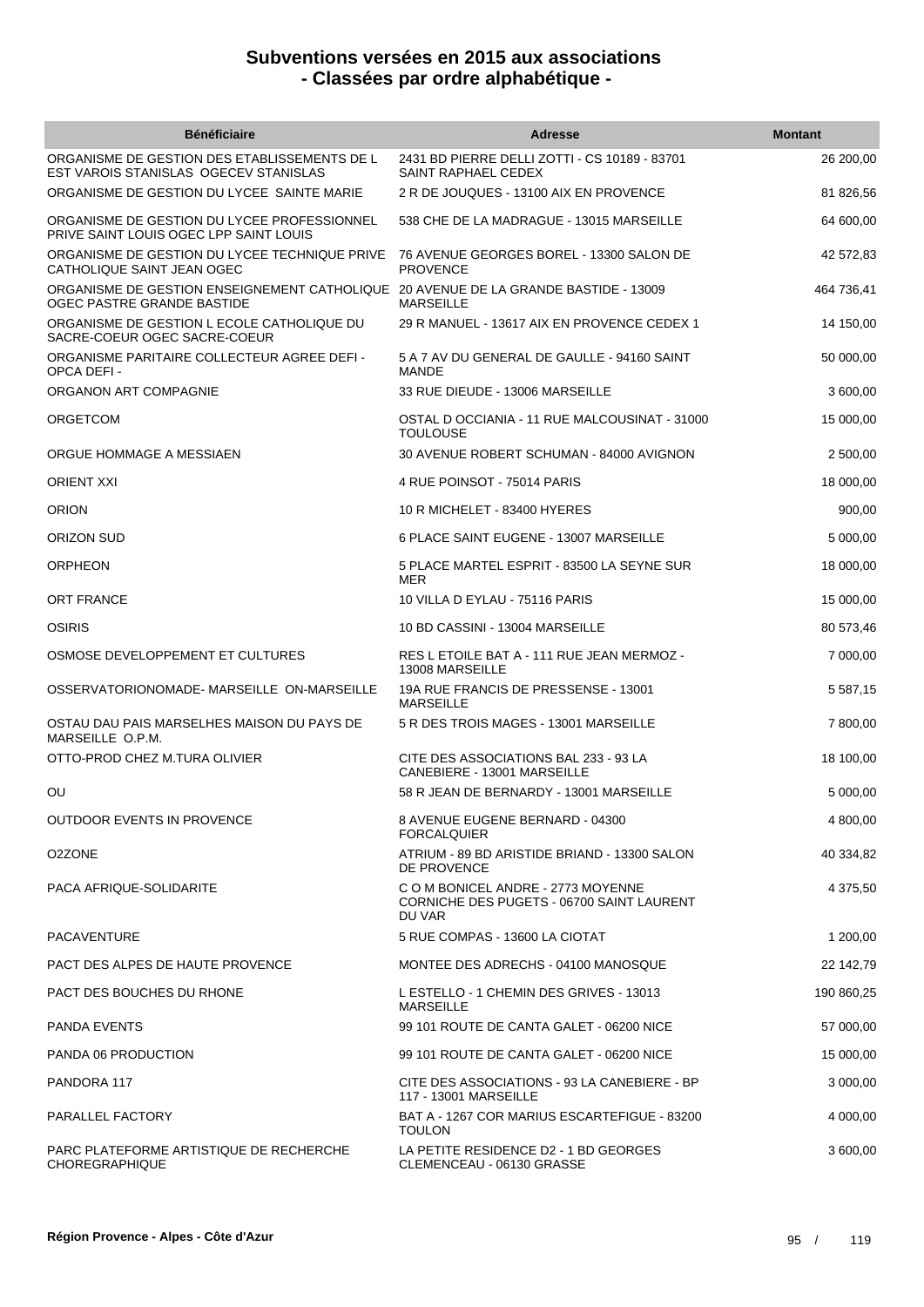| <b>Bénéficiaire</b>                                                                       | <b>Adresse</b>                                                                                                 | <b>Montant</b> |
|-------------------------------------------------------------------------------------------|----------------------------------------------------------------------------------------------------------------|----------------|
| PARCOURS DE L ART                                                                         | GALERIE ASSO PARCOURS DE L ART - 69 R<br>BONNETERIE - 84000 AVIGNON                                            | 6 000,00       |
| PARENTS ENFANTS MEDITERRANEE                                                              | CHEZ MME OURADOU PATRICIA - 16 BD NATIONAL -<br>13001 MARSEILLE                                                | 5 000,00       |
| PARLAREN BOUCO DE ROSE                                                                    | 18 RUE VAUCOULEURS - 13005 MARSEILLE                                                                           | 1 000,00       |
| PARLAREN EN VAUCLUSO                                                                      | PALAIS DU ROURE - 3 RUE COLLEGE DU ROURE -<br>84000 AVIGNON                                                    | 15 853,06      |
| <b>PARLONS ENSEMBLE</b>                                                                   | MAISON DES ASSOCIATIONS - 16 RUE DE L ANCIEN<br>PALAIS JUSTIC - 06130 GRASSE                                   | 1 000,00       |
| PAROLE D ENFANT ASSOCIATION D AIDE A L ENFANCE<br>EN DIFFICULTE ET MALTRAITEE             | 38 RUE RAPHALE PONSON - 13008 MARSEILLE                                                                        | 4 000,00       |
| <b>PAROLES VIVES</b>                                                                      | 14 TRAV DE LA MICHELE - 13015 MARSEILLE                                                                        | 12 000,00      |
| PARTAGEONS LA ROUTE ASSOCIATION CAVAILLONNAISE LES MIRABELLES - CHE DU BOSQUET - 84800 L  | <b>ISLE SUR LA SORGUE</b>                                                                                      | 1 500,00       |
| PARTAGER LA TERRE                                                                         | DOMAINE DE L ERMITAGE - 5 CHE DES ROSES -<br>83430 SAINT MANDRIER SUR MER                                      | 15 000,00      |
| PARTICIP ACTION                                                                           | 35 RUE DU SENTIER - 75002 PARIS                                                                                | 12 000,00      |
| PARVIS DES ARTS                                                                           | 8 RUE PASTEUR HEUZE - 13003 MARSEILLE                                                                          | 7 700,00       |
| PASS PARFUMS AROMES SENTEURS SAVEURS<br>PRODUITS COSMETIQUES ET AGRO AROMATIQUES          | CHEZ PRODARAM - 48 AVENUE RIOU BLANQUET -<br>BP 21017 - 06131 GRASSE CEDEX                                     | 213 900,92     |
| PASSAGE DE L ART                                                                          | LYCEE DU REMPART - 13007 MARSEILLE                                                                             | 5 000,00       |
| PASSERELLE TEY AK EULEUG AUJOURD HUI ET DEMAIN LA BENGALE BATIMENT B - 29 RUE FARINIERE - | 13009 MARSEILLE                                                                                                | 1 200,00       |
| PASSEURS DE JARDINS                                                                       | 20 BD LOUIS PIEROTTI - 13009 MARSEILLE                                                                         | 3 000,00       |
| <b>PASSION ARTS</b>                                                                       | 12 RUE GUEYMARD - 13600 LA CIOTAT                                                                              | 4 200,00       |
| PASTEUR AVENIR JEUNESSE                                                                   | 3 BIS RUE GAUTHIER ROUX - 06000 NICE                                                                           | 5 400,00       |
| PAYS D AIX ASSOCIATIONS                                                                   | LOU LIGOURES - PL ROMEE DE VILLENEUVE -<br>13090 AIX EN PROVENCE                                               | 20 800,00      |
| PAYS D AIX BASKET ASPTT                                                                   | COMPLEXE SPORTIF PIOLINE - 35 CHEM A GUIGOU<br>- 13290 LES MILLES                                              | 15 402,00      |
| PAYS D AIX INITIATIVES                                                                    | MERCURE BAT A POLE ACT LES MILLE - 565 RUE<br>MARCELLIN BERTHELO - 13851 AIX EN PROVENCE<br>CEDEX <sub>3</sub> | 125 963,37     |
| PAYS D AIX UNIVERSITE CLUB HANDBALL                                                       | COMPLEXE SPORTIF VAL ARC - CHEMIN DES<br>INFIRMIERES - 13090 AIX EN PROVENCE                                   | 29 000,00      |
| PAYS D AIX VENELLES VOLLEY BALL                                                           | PARC DES SPORTS - CHE DU COLLET REDON -<br>13770 VENELLES                                                      | 12 930,00      |
| PAYS D APT HANDBALL                                                                       | 301 AVENUE PHILIPPE DE GIRARD - 84400 APT                                                                      | 4 200,00       |
| PAYS D ARLES INITIATIVE LOCALE                                                            | VILLAGE D ENTREPRISES ZI NORD - 1 R COPERNIC<br>- 13200 ARLES                                                  | 113 400,00     |
| PAYS D AUBAGNE HANDBALL AGGLOMERATION PAHB                                                | <b>IMMEUBLE LOU GALOUBET - 13 BIS AVENUE</b><br>JOSEPH FALLEN - 13400 AUBAGNE                                  | 7 484,85       |
| PAYS D AUBAGNE LA CIOTAT INITIATIVES                                                      | ZI LES PALUDS - ACTIPOLE 255 AVENUE DES<br>JOUQUES - B.P. 1142 - 13400 AUBAGNE                                 | 125 000,00     |
| PAYS EN VILLE                                                                             | 21 RUE DES TANNEURS - 13100 AIX EN PROVENCE                                                                    | 14 836,27      |
| PAYS SALONAIS EN TRANSITION                                                               | MAISON DES ASSOCIATIONS - 55 RUE ANDRE<br>MARIE AMPERE - 13300 SALON DE PROVENCE                               | 3 000,00       |
| PAYS SERRE PONCON UBAYE DURANCE SUD                                                       | AVENUE DE LA COMBE D OR - 05160 SAVINES LE<br>LAC                                                              | 168 779,58     |
| PAYS SISTERONAIS BUECH                                                                    | ZA VAL DE DURANCE - 17 ALL DES GENETS - 04200<br><b>SISTERON</b>                                               | 159 698,98     |
| <b>PEGASE</b>                                                                             | DOMAINE DU PETIT ARBOIS - AV LOUIS PHILIBERT -<br>BP 10028 - 13545 AIX EN PROVENCE CEDEX 4                     | 1 212 210,81   |
| PENNES MIRABEAU CADENEAUX RUGBY                                                           | MAISON DU RUGBY LES CADENEAUX - AVENUE<br>PAUL BRUTUS - 13170 LES PENNES MIRABEAU                              | 2 000,00       |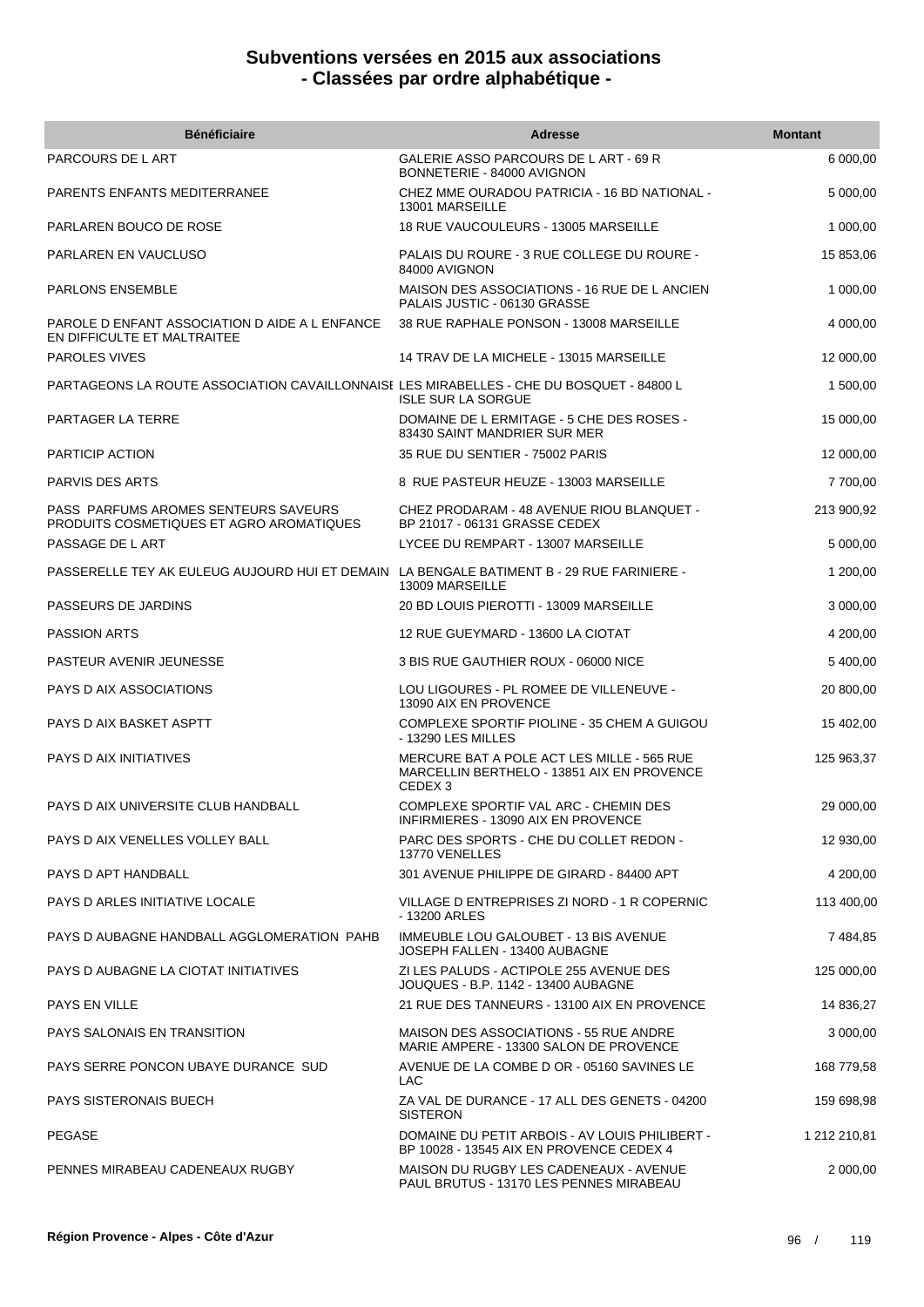| <b>Bénéficiaire</b>                                                                                                                | <b>Adresse</b>                                                        | <b>Montant</b> |
|------------------------------------------------------------------------------------------------------------------------------------|-----------------------------------------------------------------------|----------------|
| PEPINIERE HISTOIRES D ENTREPRISES                                                                                                  | 100 BD DE L EUROPE - BP 72082 - 13846 VITROLLES<br><b>CEDEX</b>       | 43 679,71      |
| <b>PEPLUM</b>                                                                                                                      | CHEZ MME DANIELLE VALETTE - 13 RUE LUCIEN<br>GUINTOLI - 13200 ARLES   | 6 300,00       |
| PETIT A PETIT                                                                                                                      | MAISON DE LA VIE ASSOCIATIVE - 3 BD DES LICES -<br><b>13200 ARLES</b> | 22 800,00      |
| PETITE BOULE LARAGNAISE                                                                                                            | CAFE DE LA GARE - 05300 LARAGNE-MONTEGLIN                             | 1 500,00       |
| PEUPLE ET CULTURE MARSEILLE                                                                                                        | 6 - 8 RUE DE PROVENCE - 13004 MARSEILLE                               | 11 433,29      |
| PH ART ET BALISES                                                                                                                  | 122 CHEMIN DE LA NERTHE - 13016 MARSEILLE                             | 55 000,00      |
| PHARE                                                                                                                              | CHEZ MME MAUD CALME - 24 CHEMIN DES<br>MINIMES - 13200 ARLES          | 3 600,00       |
| PHOENIX PACA                                                                                                                       | CHEZ MJC AGORA - 2 PONT RENE COTY - 06300<br><b>NICE</b>              | 3 000,00       |
| PHONAMBULE                                                                                                                         | 2 AV DU GENERAL DE GAULLE - 83560 RIANS                               | 900,00         |
| PHONOPACA GROUPEMENT DES ACTEURS DE L<br>INDUSTRIE MUSICALE EN PROVENCE ALPES                                                      | 16 RUE DU JEUNE ANACHARSIS - 13001 MARSEILLE                          | 38 000,00      |
| PHOTOCONTOUR LASSOCIATION AUTOUR DU BEC EN L VILLA AUTEURS FRICHE B DE MAI - 41 RUE JOBIN -<br><b>AIR</b>                          | 13003 MARSEILLE                                                       | 6 000,00       |
| <b>PIAF ACCUEIL</b>                                                                                                                | 12 R DE PROVENCE - BP 233 - 84101 ORANGE<br><b>CEDEX</b>              | 26 000,00      |
| PIANO AND CO                                                                                                                       | 60 RUE PUVIS DE CHAVANNE - 13002 MARSEILLE                            | 38 400,00      |
| PIANO CANTABILE                                                                                                                    | 350 IMPASSE DU BAOU - 13400 AUBAGNE                                   | 5 000,00       |
| <b>PICANTE</b>                                                                                                                     | 2 RUE CORNEILLE - 13001 MARSEILLE                                     | 3 600,00       |
| PICTUR MUSIC                                                                                                                       | C O M PHILIPPE GASTINE - 70 R SAMATAN - 13007<br><b>MARSEILLE</b>     | 3 000,00       |
| PIMENT ROUGE PRODUCTION                                                                                                            | BAT L - 84 RUE DE LODI - 13006 MARSEILLE                              | 4 000,00       |
| <b>PIRATE</b>                                                                                                                      | 14 RUE DU CHATEAU - 13400 AUBAGNE                                     | 3 000,00       |
| PISTES SOLIDAIRES MEDITERRANEE                                                                                                     | 67 LA CANEBIERE - 13001 MARSEILLE                                     | 30 300,00      |
| PIU MOSSO                                                                                                                          | RUE DE LA TREILLE - 04300 LIMANS                                      | 1 500,00       |
| PIXEL 13                                                                                                                           | LA FRICHE BELLE DE MAI - 41 RUE JOBIN - 13003<br><b>MARSEILLE</b>     | 3 600,00       |
| PJP POLEJEUNEPUBLIC                                                                                                                | 60 BOULEVARD DE L EGALITE - 83200 LE REVEST<br>LES EAUX               | 12 000,00      |
| PLACE PUBLIQUE                                                                                                                     | 1 PLACE DE LORETTE - 13002 MARSEILLE                                  | 45 474,50      |
| <b>PLAISIR D OFFRIR</b>                                                                                                            | 5 AV ROSTAND - 13003 MARSEILLE                                        | 96 250,00      |
| PLANET ADAM MARSEILLE                                                                                                              | 25 BD CHRISTOPHE MONCADA - 13015 MARSEILLE                            | 13726,72       |
| <b>PLANET FINANCE FRANCE</b>                                                                                                       | 44 RUE DE PRONY - 75017 PARIS                                         | 9 000,00       |
| PLANETE BLEUE                                                                                                                      | LA GRANDE MARTELLIERE - 5 R MAURICE HAURIOU<br>- 84000 AVIGNON        | 33 000,00      |
| <b>PLANETE EMERGENCES</b>                                                                                                          | 5 RUE MEOLAN - 13001 MARSEILLE                                        | 67 800,00      |
| <b>PLANETE MER</b>                                                                                                                 | 14 AV DE MESSINE - 75008 PARIS                                        | 9 9 3 5,41     |
| PLANETE SCIENCES MEDITERRANEE                                                                                                      | 9 R GAZAN - 06130 GRASSE                                              | 81 137,35      |
| PLANTES RARES ET JARDIN NATUREL                                                                                                    | 190 CRS JOEL ESTEVE - 84830 SERIGNAN DU<br><b>COMTAT</b>              | 6 000,00       |
| PLIE MPM OUEST - PLAN LOCAL POUR L INSERTION ET L 3 AV RENE DUBOIS - IMM LE SAINT GERMAIN -<br><b>EMPLOI DE MARSEILLE PROVENCE</b> | 13700 MARIGNANE                                                       | 100 159,86     |
| PLONGEE AIGLE NAUTIQUE                                                                                                             | 50 BD FRANCK PILATTE - 06300 NICE                                     | 4 3 3 2, 7 9   |
| <b>PLUS FORT</b>                                                                                                                   | CENTRE SOC MER ET COLLINE - 16 BD DE LA<br>VERRERIE - 13008 MARSEILLE | 900,00         |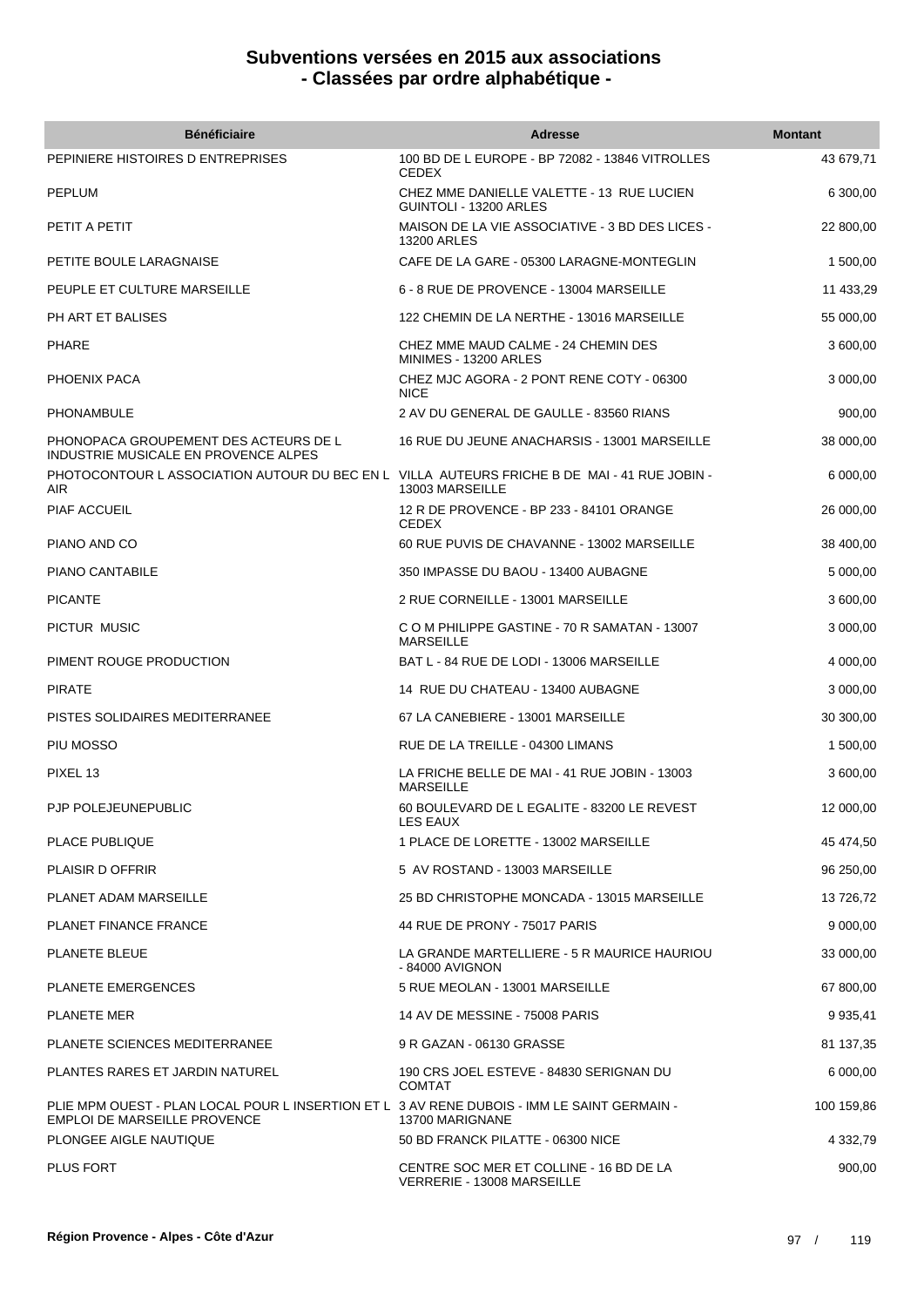| <b>Bénéficiaire</b>                                                                                  | <b>Adresse</b>                                                                                             | <b>Montant</b> |
|------------------------------------------------------------------------------------------------------|------------------------------------------------------------------------------------------------------------|----------------|
| POESIE DANS LA CITE                                                                                  | CENTRE EUROPEEN DE POESIE - 46 R FIGUIERE -<br>84000 AVIGNON                                               | 19 200,00      |
| POETES DES HAUTES TERRES SUR LES CHEMINS DE LA 14 A CHE DU THORD - 04210 VALENSOLE<br><b>LIBERTE</b> |                                                                                                            | 3 000,00       |
| POINT ECOUTE FAMILLE                                                                                 | 2 AVENUE GUYNEMER - 13700 MARIGNANE                                                                        | 9 000,00       |
| POINT ECOUTE LE PASSAGE                                                                              | 102 RUE MORICELLY - 84200 CARPENTRAS                                                                       | 10 000,00      |
| POINT FORMATION                                                                                      | PLACE DE PARADIS SAINT ROCH - ALLEE EDGAR<br>DEGAS - 13500 MARTIGUES                                       | 90 134,33      |
| POINT RENCONTRE                                                                                      | 11 PLACE DU COMMERCE - 04160 CHATEAU<br><b>ARNOUX</b>                                                      | 14 998,84      |
| POINT SUD                                                                                            | IMM LE BROOKLYN - 3 BD GUIGOU - 13003<br><b>MARSEILLE</b>                                                  | 9 000,00       |
| POINTUS LEGENDES ET TRADITIONS PLT                                                                   | 3 RUE PIERRE TOESCA - 83150 BANDOL                                                                         | 3 920,00       |
| POL ART                                                                                              | 44 CHEMIN DE LA NERTHE - 13016 MARSEILLE                                                                   | 2 800,00       |
| POLE ALPIN D ETUDES ET DE RECHERCHE POUR LA<br>PREVENTION DES RISQUES                                | POLE ALPIN RISQUES NATURELS - BATIMENT OSUG<br>D - CS 40700 - 38058 GRENOBLE CEDEX                         | 72 137,88      |
| POLE D ACTIVITES DE SERVICES DU PAYS D AIX                                                           | MAISON DE LA VIE ASSOCIATIVE - PL ROMEE DE<br>VILLENEUVE - LE LIGOURES - 13090 AIX EN<br><b>PROVENCE</b>   | 27 500,00      |
| POLE DE COMPETITIVITE CAPENERGIES                                                                    | BT HENRI POINCARE - AVENUE LOUIS PHILIBERT -<br>DOMAINE DU PETIT ARBOIS - 13857 AIX EN<br>PROVENCE CEDEX 3 | 696 479,14     |
| POLE DE DEVELOPPEMENT ENVIRONNEMENTAL<br>ALPILLES MONTAGNETTE                                        | DELTA SUD INSERTION - 8 AVENUE FREDERIC<br>MISTRAL - 13210 SAINT REMY DE PROVENCE                          | 15 600,00      |
| POLE DE SANTE MULTIPROFESSIONNEL DES MOULINS<br><b>MERIDIA PS3M</b>                                  | L AGAPANTHE ESC D - 62 BD PAUL MONTEL - 06200<br><b>NICE</b>                                               | 12 500,00      |
| POLE DE SANTE PLURIDISCIPLINAIRE SELIANCE                                                            | 7 RUE DOCTEUR AYASSE - 05000 GAP                                                                           | 46 265,79      |
| POLE ENSEIGNEMENT ET RECHERCHE SOPHIA<br>ANTIPOLIS NICE PERSAN                                       | 400 RTE DES CHAPPES - BP 167 - 06903 SOPHIA<br><b>ANTIPOLIS CEDEX</b>                                      | 16 000,00      |
| POLE ESPOIR CANNES VOLLEY-BALL                                                                       | LYCEE CARNOT - 90 BOULEVARD CARNOT - 06414<br><b>CANNES CEDEX</b>                                          | 3 300,00       |
| POLE ESPOIR DE RUGBY A XIII DE SALON DE PROVENCE 140 RUE DES HIRONDELLES - 13300 SALON DE            | <b>PROVENCE</b>                                                                                            | 18 340,00      |
| POLE ESPOIRS CYCLISME NICE COTE D AZUR                                                               | 40 PL DON BOSCO - 06046 NICE CEDEX 1                                                                       | 5 000,00       |
| POLE ESPOIRS GYMNASTIQUE ARTISTIQUE FEMININE<br><b>TOULON</b>                                        | GYMNASE DELEAUNE BP 4050 - RUE JOLLY - 83069<br>TOULON CEDEX                                               | 3 600,00       |
| POLE EUROMEDITERRANEEN SUR LES RISQUES                                                               | DOM PETIT ARBOIS BAT LAENNEC - AVENUE LOUIS<br>PHILIBERT - 13857 AIX EN PROVENCE CEDEX 3                   | 534 740,01     |
| POLE EUROPEEN D INNOVATION FRUITS ET LEGUMES -<br>PEIFL - TERRALIA                                   | CITE DE L ALIMENTATION - RUE PIERRE BAYLE - BP<br>11548 - 84000 AVIGNON                                    | 291 302,16     |
| POLE FORMATION DU PAYS D ARLES                                                                       | 65 AVENUE MARCELIN BERTHELOT - 13200 ARLES                                                                 | 133 818,30     |
| POLE FRANCE ET ESPOIR GYMNASTIQUE MARSEILLE                                                          | GYMNASE JEAN BOUIN - 30 RUE CALLELONGUE -<br>13008 MARSEILLE                                               | 26 100,00      |
| POLE INDUSTRIES CULTURELLES ET PATRIMOINES                                                           | CHAMBRE COMMERCE INDUSTRIE - AV DE LA<br>1ERE DIVIS FRANCE LIBRE - BP 39 - 13643 ARLES<br><b>CEDEX</b>     | 145 426,41     |
| POLE OPTITEC                                                                                         | TECHNO CHATEAU GOMBERT - 38 RUE FRED<br>JOLIOT CURIE - 13388 MARSEILLE CEDEX 13                            | 406 129,53     |
| POLE REGIONAL DE L IMAGE DU MULTIMEDIA ET DE L<br><b>INTERNET PRIMI</b>                              | POLE MEDIA BELLE DE MAI - 37 RUE GUIBAL - 13003<br><b>MARSEILLE</b>                                        | 256 744,68     |
| POLE SERVICES A LA PERSONNE EN PROVENCE ALPES 74 R EDMOND ROSTAND - 13006 MARSEILLE<br>COTE D AZUR   |                                                                                                            | 219 783,15     |
| POLE SOLUTIONS COMMUNICANTES SECURISEES SCS                                                          | ALL PIERRE ZILLER BAT B ENT B - 1047 RTE DES<br>DOLINES - 06560 VALBONNE                                   | 251 978,58     |
| POLE TOURISME DE TERRITOIRE EN PROVENCE ALPES<br>COTE D AZUR POLE TT PACA                            | 3 R DES ETOILES - 13097 AIX EN PROVENCE CEDEX<br>2                                                         | 20 017,40      |
| POLE TOURISTIQUE ESTEREL COTE D AZUR                                                                 | LE STANISLAS - 72 RUE WALDECK ROUSSEAU -<br>83700 SAINT RAPHAEL                                            | 40 554,67      |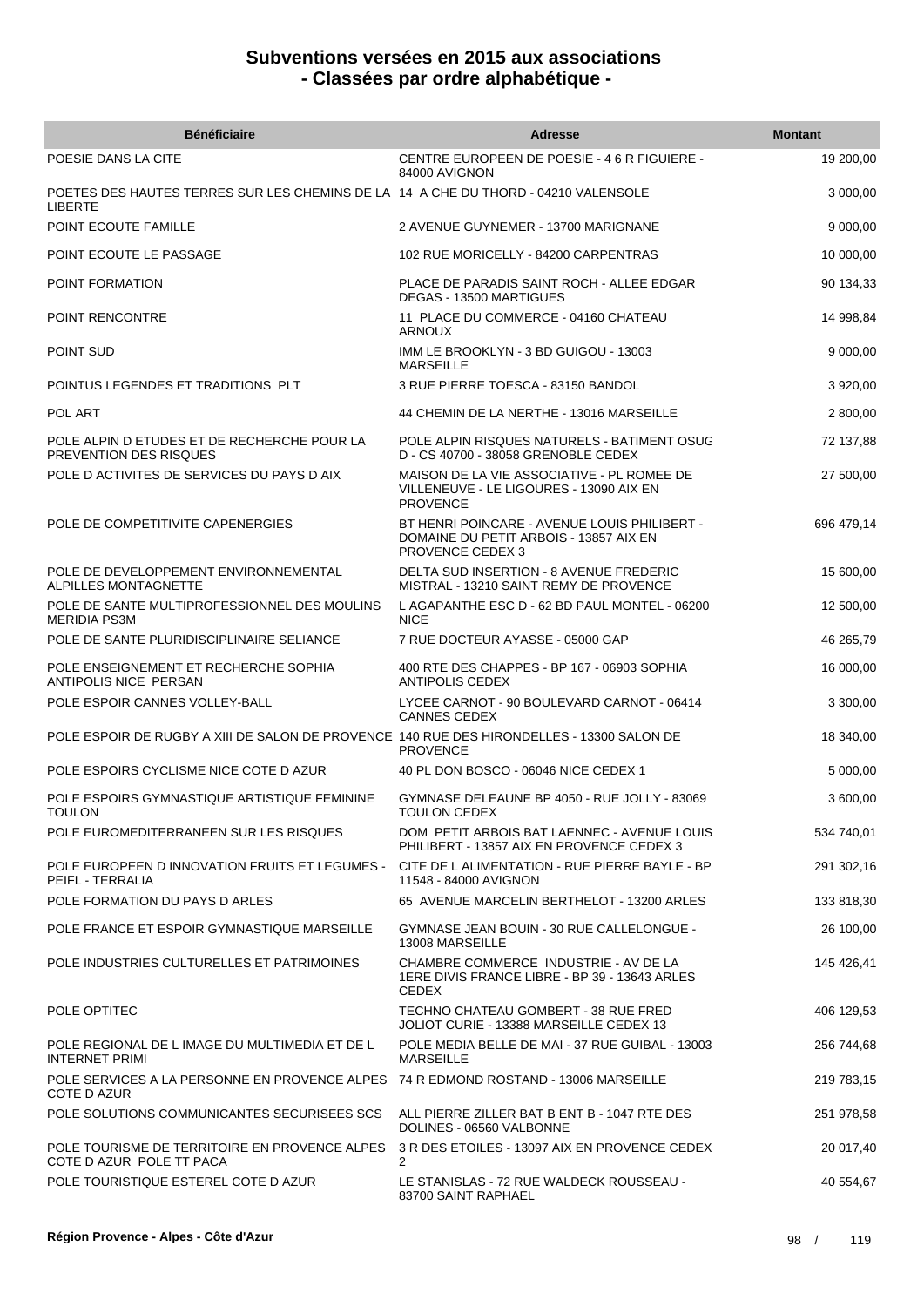| <b>Bénéficiaire</b>                                                                                              | <b>Adresse</b>                                                                         | <b>Montant</b> |
|------------------------------------------------------------------------------------------------------------------|----------------------------------------------------------------------------------------|----------------|
| POLE VOILE MARSEILLE PROVENCE                                                                                    | BASE NAUTIQUE - 6 PRO GEORGES POMPIDOU -<br>13008 MARSEILLE                            | 15 602,23      |
| POLLY MAGGOO                                                                                                     | 26 BD DES DAMES - 13002 MARSEILLE                                                      | 45 950,00      |
| <b>POLYCHROMES</b>                                                                                               | CENTRE LGBT COTE D AZUR - 123 RUE DE<br>ROQUEBILLIERE - 06300 NICE                     | 13 200,00      |
| POMPIERS SANS FRONTIERES FRANCE                                                                                  | <b>GROUPE SCOLAIRE D ARCHAUD - 12 RUE</b><br>CHARLOUN RIEU ZAC - 13090 AIX EN PROVENCE | 2 500,00       |
| POMPIERS SOLIDARITE ACTION                                                                                       | PSA 142 BD CLEMENT ADER - CENTRE DE<br>SECOURS DE ROGNAC - 13340 ROGNAC                | 13 194,00      |
| PONEY CLUB LE FARE                                                                                               | ROUTE DES AUBES - 13400 AUBAGNE                                                        | 3 000,00       |
| <b>POP FINANCE</b>                                                                                               | POLE MEDIA LA BELLE DE MAI - 37 41 RUE GUIBAL -<br>13003 MARSEILLE                     | 41 575,20      |
| <b>PORTULAN</b>                                                                                                  | CO MME MINNE - 10 R DU PETIT ST ESPRIT - 13100<br>AIX EN PROVENCE                      | 2 000,00       |
| POSTILLONS ET CRACHOUILLIS PRODUCTION                                                                            | 19 R PAUL LENDRIN - 83000 TOULON                                                       | 5 000,00       |
| POURPRE NOIRE                                                                                                    | MAIRIE - 1 PLACE CHARLES DE GAULLE - 05130<br><b>TALLARD</b>                           | 3 000,00       |
| POURQUOI PAS NOUS                                                                                                | 34 R CONSOLAT - LA FERRONNERIE - 13001<br><b>MARSEILLE</b>                             | 5 000,00       |
| POURSUITE EDITIONS                                                                                               | 27 RUE JEAN GRANAUD - 13200 ARLES                                                      | 4 500,00       |
| PREMIERE URGENCE AIDE MEDICALE INTERNATIONALE 2 RUE AUGUSTE THOMAS - 92600 ASNIERES SUR                          | <b>SEINE</b>                                                                           | 6 000,00       |
| PRESENCE A DOMICILE                                                                                              | MUTUALITE SOCIALE AGRICOLE - 1 PL DES<br>MARAICHERS - 84056 AVIGNON CEDEX 9            | 6 400,00       |
| PRESENCE COEUR                                                                                                   | 54 BIS RUE DE LA REPUBLIQUE - 83170 BRIGNOLES                                          | 6 000,00       |
| PRESENCE VAN GOGH CREATION CONTEMPORAINE                                                                         | 8 RUE ESTRINE - 13210 SAINT REMY DE<br><b>PROVENCE</b>                                 | 31 200,00      |
| PREVENTION REDYNAMISATION ORIENTATION PRO<br>POUR HANDICAPES DEVELOPPEMENT                                       | CLINIQUE SAINT-MARTIN - 183 ROUTE DES<br>CAMOINS - 13396 MARSEILLE CEDEX 11            | 4 383,00       |
| PREVENTION ET SOIN DES ADDICTIONS                                                                                | 102 C RUE AMELOT - 75011 PARIS                                                         | 7 800,00       |
| <b>PREVIGRELE</b>                                                                                                | MAISON DES AGRICULTEURS - 62 AVENUE<br>AUGUSTIN BOUSCARLE - 84300 CAVAILLON            | 3 540,00       |
| PRINTEMPS DU LIVRE                                                                                               | MEVA - HOTEL MARTIN SAUVEUR - 4 R SEVERIN<br>ICARD - BP 7 - 13714 CASSIS CEDEX         | 15 000,00      |
| <b>PROJECTEUR</b>                                                                                                | 150 AVENUE DU BARIOT - 84210 PERNES LES<br><b>FONTAINES</b>                            | 4 200,00       |
| PROJETS ACTIONS RENCONTRES INITIATIVES MIX CITE - CENTRE SOCIAL LA PASSERELLE - 15 BIS RUE DU<br>PARI MIX CITE - | BOSQUET - 06510 CARROS                                                                 | 24 012,75      |
| <b>PROMO SOINS</b>                                                                                               | IMP MIRABEAU - 83000 TOULON                                                            | 52 600,00      |
| PROMO SPORTS LOISIRS ALPES D AZUR FSGT                                                                           | 27 R SMOLETT - 06300 NICE                                                              | 900,00         |
| PROMO-SOINS DRAGUIGNAN                                                                                           | MAISON DE LA SOLIDARITE - BOULEVARD JOSEPH<br>B. DE TRANS - 83300 DRAGUIGNAN           | 27 300,00      |
| PROMOSOINS FREJUS-SAINT RAPHAEL                                                                                  | CENTRE CANATS - 46 RUE SIGAUDY - 83600<br><b>FREJUS</b>                                | 9 000,00       |
| PROMOTION DE L ACTION D INSERTION SOLIDARITE<br><b>PAIS</b>                                                      | 43 RUE FELIX PYAT - 13300 SALON DE PROVENCE                                            | 11 875,00      |
| PROMOTION DE LA PHOTOGRAPHIE DE PRESSE EN<br><b>REGION PACA</b>                                                  | RESIDENCE VALMANTE BATIMENT G3 - 151<br>TRAVERSE DE LA GOUFFONE - 13009 MARSEILLE      | 2 800,00       |
| PROMOTION PETANQUE FRANCAISE PPF                                                                                 | BOULODROME RAOUL BRULAT - AV DES<br>VIGNERONS - 83300 DRAGUIGNAN                       | 8 000,00       |
| PROPOS DE CAMPAGNE                                                                                               | SAINT SARGUES - 04230 ONGLES                                                           | 11 000,00      |
| PROSPECTIVE ET COOPERATION                                                                                       | 1 PLACE GABRIEL PERI - 13001 MARSEILLE                                                 | 7 917,00       |
| PROUVENCO D ARO                                                                                                  | FLORA PARC - BAT D - TRA PAUL - 13008 MARSEILLE                                        | 5 000,00       |
| PROVENCE ALPES GROUPEMENT D ECONOMIE<br>SOLIDAIRE - PAGES -                                                      | IMMEUBLE LE DAUPHINE - 2A RUE SAINTE<br>MARGUERITE - 05000 GAP                         | 4 661,80       |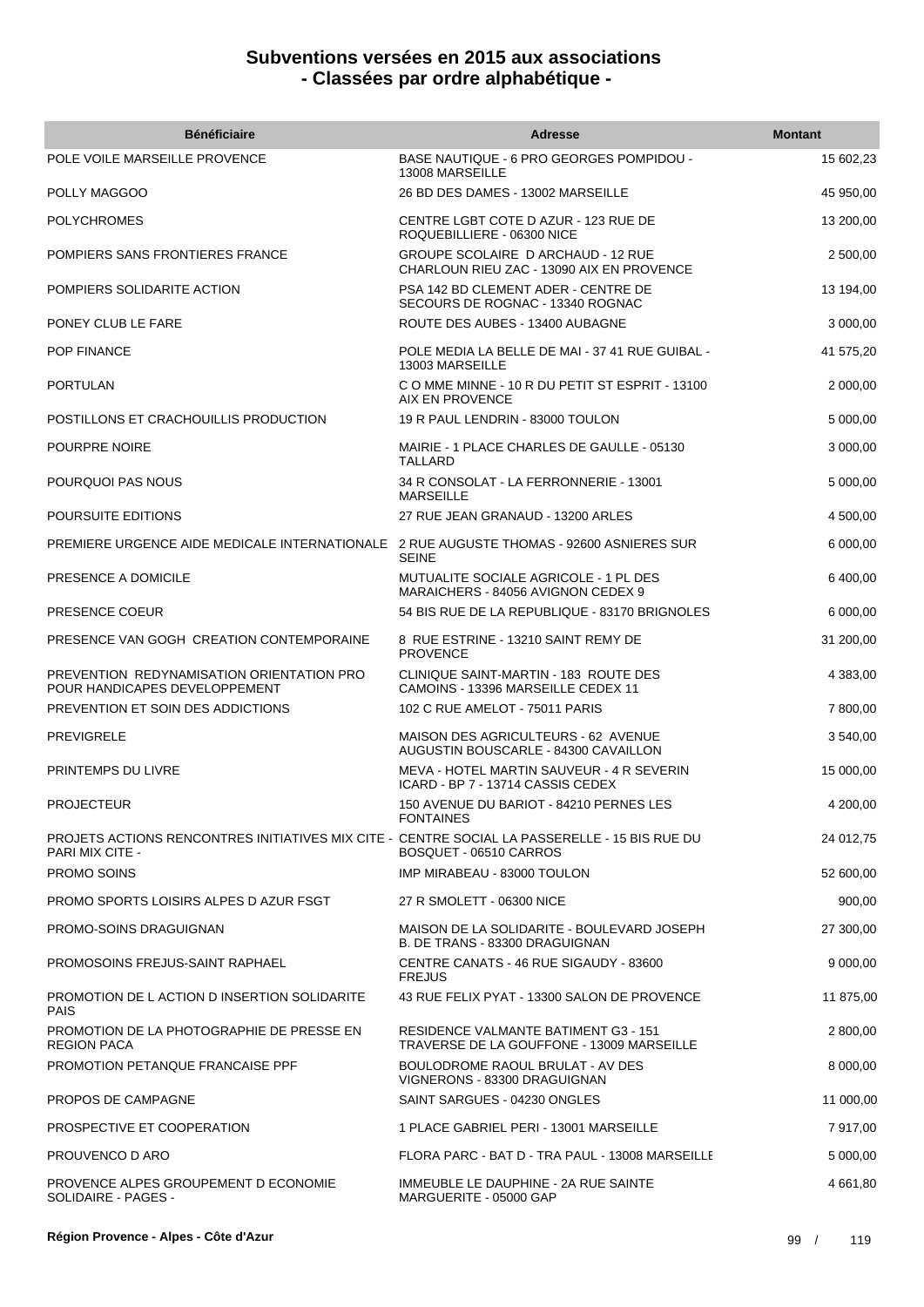| <b>Bénéficiaire</b>                                                                              | <b>Adresse</b>                                                                                      | <b>Montant</b> |
|--------------------------------------------------------------------------------------------------|-----------------------------------------------------------------------------------------------------|----------------|
| <b>PROVENCE ALPES MEDITERRANEE - PAM -</b>                                                       | 67 LA CANEBIERE - 13001 MARSEILLE                                                                   | 55 000,00      |
| PROVENCE COTE D AZUR EVENTS                                                                      | 16 RUE DE LA REPUBLIQUE - 13001 MARSEILLE                                                           | 450 599,57     |
| <b>PROVENCE CREATION D ENTREPRISES - PCE -</b>                                                   | TECH INDUS BAT D - 645 R MAYOR DE<br>MONTRICHER - 13854 AIX EN PROVENCE CEDEX 3                     | 126 000,00     |
| PROVENCE DES MONTAGNES                                                                           | OFFICE DE TOURISME - RUE DU LAC - 05700<br><b>SERRES</b>                                            | 6 313,85       |
| <b>PROVENCE FILIERE MER</b>                                                                      | COPEMART - SISE QUAI ANSE AUBRAN - 13110<br>PORT DE BOUC                                            | 50 970,00      |
| PROVENCE FORMATION                                                                               | 107 BD PERIER - 13008 MARSEILLE                                                                     | 237 376,60     |
| PROVENCE LUBERON MEDITERRANEE                                                                    | 389 RUE ST ROCH - 84120 PERTUIS                                                                     | 15 000,00      |
| PROVENCE SCIENCES TECHNIQUES JEUNESSE                                                            | CTRE INTERNATIONAL VALBONNE - 190 RUE<br>FREDERIC MISTRAL - BP 97 - 06902 SOPHIA<br>ANTIPOLIS CEDEX | 14 860,00      |
| PROVENCE VERTE SOLIDARITE                                                                        | PRESBYTERE - 2 R DU GRAND ESCALIER - 83170<br><b>BRIGNOLES</b>                                      | 28 800,00      |
| PROXI-SANTE DE LA HAUTE VALLEE D DE L ARC - PROXI- 2 AV DE MANEOU - 13790 ROUSSET<br>SANTE HVA - |                                                                                                     | 8514,87        |
| <b>PULSO</b>                                                                                     | CITE DES ASSOCIATIONS - 93 LA CANEBIERE - BP<br>309 - 13001 MARSEILLE                               | 5 000,00       |
| <b>PXL ORGANISATION</b>                                                                          | 51 RUE DES SIRENES - 13200 ARLES                                                                    | 5 000,00       |
| QUAI 21 TRAVERSEES ARTISTIQUES                                                                   | 17 TRAVERSE DE LA ROSERAIE - 13007 MARSEILLE                                                        | 20 000,00      |
| <b>QUARTIERS NORD</b>                                                                            | LE COMPTOIR DE LA VICTORINE - 10 RUE STE<br>VICTORINE - 13003 MARSEILLE                             | 15 000,00      |
| QUEN CHANT T LE GUIL                                                                             | LE CLOS DU GUIL - 05470 AIGUILLES                                                                   | 7 258,69       |
| R VALLEE                                                                                         | 212 BOULEVARD DE SAINT MARCEL - 13011<br><b>MARSEILLE</b>                                           | 43 000,00      |
| RABSA 13 LE MEME SOLEIL POUR TOUS                                                                | BAT A1 RES LES POMMIERS - AVENUE DES<br>SALYENS - 13127 VITROLLES                                   | 4 000,00       |
| RACING CLUB DE CANNES                                                                            | STADE DE COUBERTIN - 1 AV PIERRE DE<br>COUBERTIN - 06150 CANNES LA BOCCA                            | 15 000,00      |
| RACING FOOTBALL CLUB DE TOULON                                                                   | TECHNOPOLE VAR MATIN - ROUTE DE LA SEYNE -<br>83190 OLLIOULES                                       | 980,00         |
| RADIO ALPINE MEILLEURE                                                                           | FORUM DE LA VIE EMBRUNAISE - ESPACE<br>DELARCOCHE - 05200 EMBRUN                                    | 6 300,00       |
| RADIO CAMARGUE                                                                                   | POLE ASSOCIATIF 13 LE VAUBAN - AV DU PORT RTE<br>NAPOLEON - 13230 PORT ST LOUIS DU RHONE            | 3 900,00       |
| RADIO CAMPUS AVIGNON                                                                             | 74 R LOUIS PASTEUR - 84029 AVIGNON CEDEX 1                                                          | 3 600.00       |
| RADIO CHALOM NITSAM RCN                                                                          | 5 PLACE MASSENA - 06000 NICE                                                                        | 6 300,00       |
| RADIO CORSE BELLEVUE                                                                             | 76 CHE DE LA MILHIERE - 83110 SANARY SUR MER                                                        | 5 400.00       |
| <b>RADIO LUMIERES</b>                                                                            | 33 RUE PAUL MANIVET - 84000 AVIGNON                                                                 | 16 300,00      |
| RADIO SOLEIL                                                                                     | 57 RUE AVRON - 75020 PARIS                                                                          | 6 000,00       |
| <b>RAID VTT</b>                                                                                  | HOTEL DE VILLE - 26620 LUS LA CROIX HAUTE                                                           | 14 000,00      |
| RAJE MARSEILLE LA RADIO ASSOCIATIVE DES JEUNES<br>ET DES ETUDIANTS DE MARSEILLE                  | 26 LA CANEBIERE - 13001 MARSEILLE                                                                   | 5 000,00       |
| <b>RAJE NICE</b>                                                                                 | CHEZ DELEGATION REG HABITAT SOIN - 34 AVE<br>JEAN MEDECIN - 06000 NICE                              | 5 000,00       |
| RAJE RADIO ASSOCIATION DES JEUNES ET DES<br><b>ETUDIANTS</b>                                     | 5 RUE HENRI FABRE - 84000 AVIGNON                                                                   | 11 000,00      |
| RANDONNER EN HAUTE PROVENCE                                                                      | 8 PLACE DU BOURGUET - 04300 FORCALQUIER                                                             | 1 200,00       |
| RAP N BOXE                                                                                       | LES TERRASSES OCEANES BAT 2 - 1 BD FINAT<br>DUCLOS - LE PETIT CANET - 13014 MARSEILLE               | 6 800,00       |
| RCF HAUTES ALPES RADIO CHRETIENNE<br><b>FRANCOPHONE HAUTES ALPES</b>                             | MAIS ST ROCH - 6 ALL DE PROVENCE - 05000 GAP                                                        | 6 300,00       |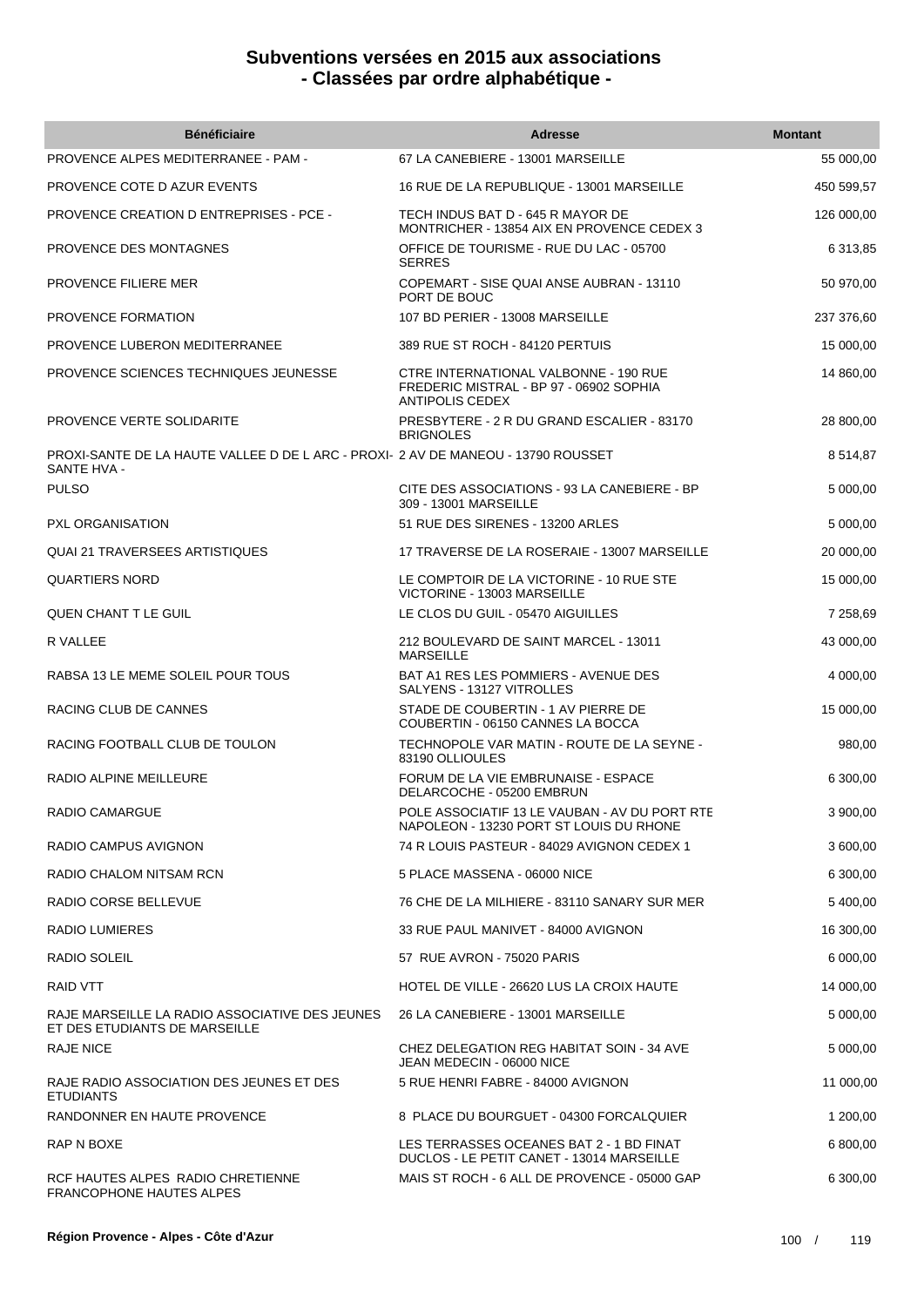| <b>Bénéficiaire</b>                                                                                          | <b>Adresse</b>                                                                       | <b>Montant</b> |
|--------------------------------------------------------------------------------------------------------------|--------------------------------------------------------------------------------------|----------------|
| <b>RCF MEDITERRANEE</b>                                                                                      | 68 IMP BEAULIEU - BP 523 - 83041 TOULON CEDEX 9                                      | 17 640,00      |
| <b>REALISE</b>                                                                                               | LES MICHELONS - LOTISSEMENT BELLEVUE - 05130<br><b>FOUILLOUSE</b>                    | 15 000,00      |
| RECHERCHE ET AVENIR POUR L EDUCATION ET LA<br><b>RECHERCHE</b>                                               | 11 R VELASQUEZ - BP 209 - 06408 CANNES CEDEX                                         | 4 000,00       |
| <b>RECITS</b>                                                                                                | 18 RUE DE TRANSVAAL - 13004 MARSEILLE                                                | 4 800,00       |
| RECYCLERIE LES 3 ECO                                                                                         | 437 AV NAPOLEON BONAPARTE - BP 20107 - 84800 L<br><b>ISLE SUR LA SORGUE</b>          | 900,00         |
| <b>REDPLEXUS</b>                                                                                             | FRICHE LA BELLE DE MAI - 41 RUE JOBIN - 13003<br><b>MARSEILLE</b>                    | 20 000,00      |
| <b>REFLETS</b>                                                                                               | 2 PLACE DE GAULLE - 06800 CAGNES SUR MER                                             | 89 451,09      |
| <b>REGAIN</b>                                                                                                | 16 AV DES CHARTEUX - 13004 MARSEILLE                                                 | 64 728,97      |
| <b>REGAIN</b>                                                                                                | HOTEL DE VILLE - COURS GAMBETTA - 84250 LE<br><b>THOR</b>                            | 3 000,00       |
| REGARD EN FRANCE CIE CENTRE RECHERCHE<br>THEATRE HANDICAP CRTH                                               | 163 RUE CHARENTON - 75012 PARIS                                                      | 16 200,00      |
| REGARD EN FRANCE COMPAGNIE COMPAGNIE CENTRE THEATRE HANDICAP - 163 R DE CHARENTON -<br>DE RESSOURCES THEATRE | 75012 PARIS                                                                          | 6 000,00       |
| <b>REGARDS ET MEMOIRES</b>                                                                                   | MAISON DE LA VIE ASSOCIATIVE - 3 BOULEVARD<br>DES LICES - 13200 ARLES                | 9 000,00       |
| REGIE ARLESIENNE DE DEVELOPPEMENT SOLIDAIRE<br><b>REGARDS</b>                                                | 3 AV SALVADOR ALLENDE - 13200 ARLES                                                  | 21 000,00      |
| REGIE DES QUARTIERS GRAND AVIGNON                                                                            | ZI COURTINE - 433 AV DU GRAND GIGOGNAN -<br>84000 AVIGNON                            | 13 799,69      |
| REGIE SERVICE NORD LITTORAL                                                                                  | BAT J LA BRICARDE - 159 BD HENRI BARNIER -<br>13015 MARSEILLE                        | 98 172,20      |
| <b>REGIE SERVICE 13</b>                                                                                      | LA BEGUDE SUD BATIMENT F - 98 AVENUE DE LA<br>CROIX ROUGE - 13013 MARSEILLE          | 50 139,05      |
| REGROUPEMENT DES GITES ET REFUGES DU QUEYRAS CHEZ MR LAURANS - PRATS HAUTS - 05350<br>ET DE SA PERIPHERIE    | CHATEAU VILLE VIEILLE                                                                | 5 684,00       |
| <b>RELAIS CULTURE EUROPE</b>                                                                                 | 132 FAUBOURG ST DENIS - 75010 PARIS                                                  | 18 000,00      |
| RELAIS CULTUREL VAR MEDITERRANEE ASS RCVM                                                                    | RES LA MARTINE 1A - 6 AV DU DR PERRON - 83400<br><b>HYERES</b>                       | 58 100,00      |
| <b>RELAIS DE FEMMES</b>                                                                                      | 9 RUE DU DOCTEUR SENES - 06220 VALLAURIS                                             | 4 200,00       |
| <b>RELAIS SOCIO CULTUREL PEIRESC</b>                                                                         | <b>COLLEGE PEIRESC - BOULEVARD DE</b><br>STRASBOURG - 83000 TOULON                   | 14 000,00      |
| RELAIS TRAVAIL SAISONNIER D AVIGNON RTSA                                                                     | 15 RUE ANTOINE SAINT EXUPERY - 84000 AVIGNON                                         | 25 100,00      |
| REMISE EN JEUX                                                                                               | ZONE D ACTIVIES DES JALASSIERES - 13510<br><b>EGUILLES</b>                           | 47 100,00      |
| RENCONTRES CENTRE DRAMATIQUE OCCITAN                                                                         | 58 AV MAISSIN - 83000 TOULON                                                         | 30 000,00      |
| RENCONTRES CINEMATOGRAPHIQUES DE DIGNE ET<br>DES ALPES DE HAUTE-PROVENCE                                     | CENTRE DESMICHELS - 1 BOULEVARD MARTIN<br>BRET - 04000 DIGNE LES BAINS               | 33 000,00      |
| RENCONTRES CINEMATOGRAPHIQUES DE SALON DE<br><b>PROVENCE</b>                                                 | MAISON DE LA VIE ASSOCIATIVE - 55 R ANDRE-<br>MARIE AMPERE - 13300 SALON DE PROVENCE | 3 000,00       |
| RENCONTRES INTERNATIONALES DE LURE                                                                           | LA CHANCELLERIE - 04700 LURS                                                         | 2 000,00       |
| RENCONTRES INTERNATIONALES DE MUSIQUE<br>MEDIEVALE DU THORONET                                               | LE CLOS DES MEDIEVALES - IMP DES MAGNOLIAS -<br>83340 LE THORONET                    | 30 000,00      |
| RENCONTRES TSIGANES EN PROVENCE ALPES COTE D 34 COURS JULIEN - 13006 MARSEILLE<br>AZUR                       |                                                                                      | 7 200,00       |
| RENOVATEURS DE SAINT PANCRACE                                                                                | 2 CHEMIN DES MOUIROUES - 04000 DIGNE LES<br><b>BAINS</b>                             | 1 224,65       |
| RESEAU - GROUPEMENT D EMPLOYEURS                                                                             | Z.I. LES PALUDS - CENTRE DE VIE AGORA BAT B -<br>13685 AUBAGNE CEDEX                 | 4 000,00       |
| <b>RESEAU CANEBIERE</b>                                                                                      | 34 RUE DU PETIT CHANTIER - 13007 MARSEILLE                                           | 10 840,50      |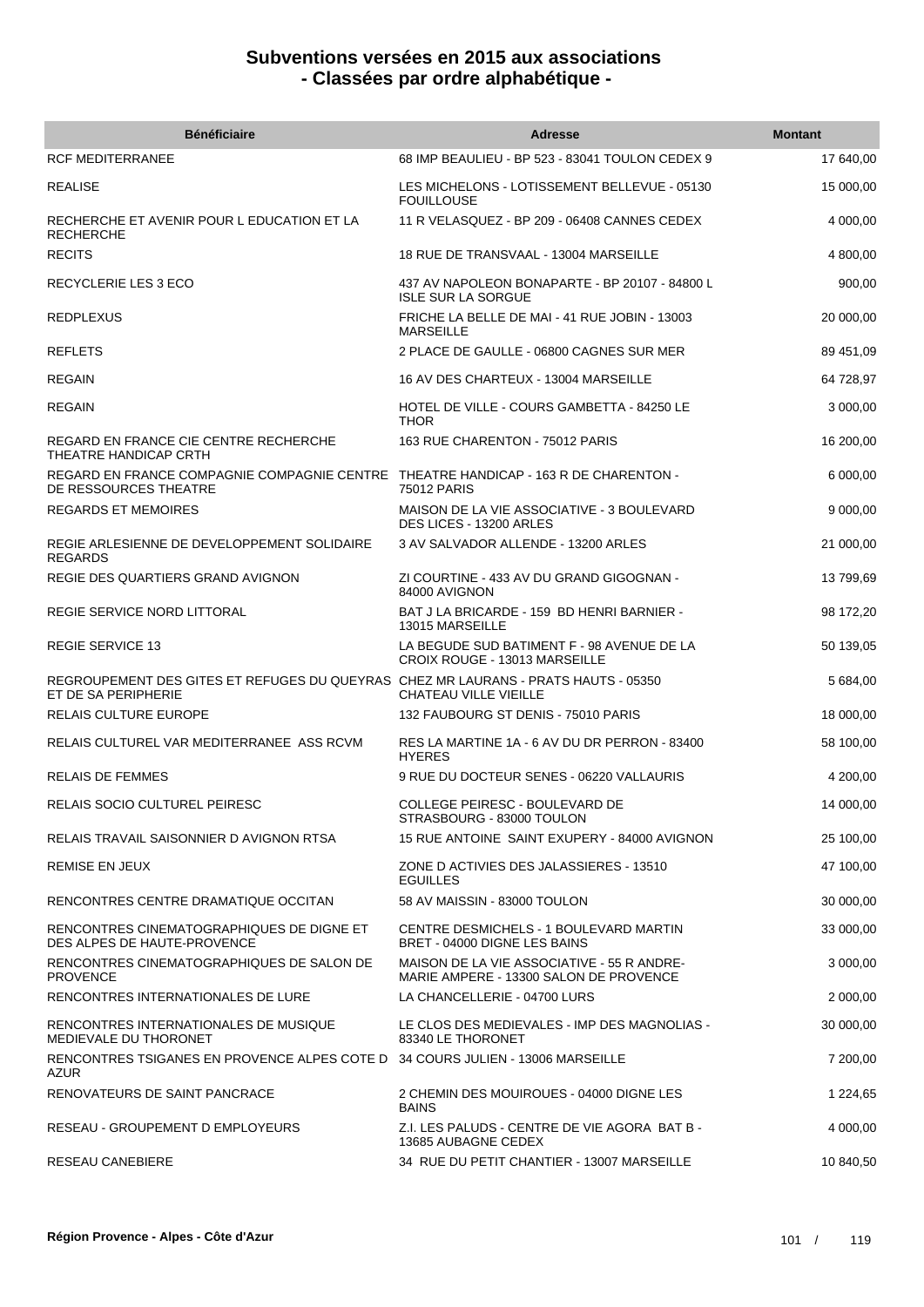| <b>Bénéficiaire</b>                                                        | <b>Adresse</b>                                                                          | <b>Montant</b> |
|----------------------------------------------------------------------------|-----------------------------------------------------------------------------------------|----------------|
| RESEAU D ECONOMIE SOCIALE ET SOLIDAIRE DU PAYS<br><b>D ARLES</b>           | MAISON DE LA VIE ASSOCIATIVE - 3 BD DES LICES -<br>13200 ARLES                          | 8 400,00       |
| RESEAU D INTELLIGENCE COLLABORATIVE 2 - RIC 2 -                            | 298 AV DU GRIFFON - 84700 SORGUES                                                       | 15 000,00      |
| RESEAU DES JARDINS SOLIDAIRES MEDITERRANEENS<br><b>RSJM</b>                | 4 COURS DE LA REPUBLIQUE - 13350 CHARLEVAL                                              | 21 850,00      |
| RESEAU ECOLE ET NATURE                                                     | CARRE MONTMORENCY - 474 ALLEE HENRI II<br>MONTMORENCY - 34000 MONTPELLIER               | 4 125,00       |
| RESEAU ENTREPRENDRE INTERNATIONAL - R E I -                                | 15 RUE DE CHAVRIL - 69110 STE FOY LES LYON                                              | 40 455,00      |
| RESEAU ENTREPRENDRE PACA                                                   | EMD MONTEE DE L UNIVERSITE - RUE JOSEPH<br>BIAGGI - CS 70329 - 13331 MARSEILLE CEDEX 03 | 128 868,96     |
| RESEAU EUROMED FRANCE                                                      | 22 RUE CORVISART - 75013 PARIS                                                          | 18 894,80      |
| RESEAU IDEAL                                                               | 93 AV DE FONTAINEBLEAU - 94270 LE KREMLIN<br><b>BICETRE</b>                             | 22 000,00      |
| RESEAU INTERNATIONAL URGENCI                                               | MAISON DE LA VIE ASSOCIATIVE - ALL ROBERT<br>GOVI - LES DEFENSIANS - 13400 AUBAGNE      | 18 000,00      |
| RESEAU MEDITERRANEEN DES ECOLES ET<br>UNIVERSITES D INGENIEURS R.M.E.I     | ECOLE CENTRALE MARSEILLE - 38 R FREDERIC<br>JOLIOT CURIE - 13013 MARSEILLE              | 26 400,00      |
| RESEAU SANTE SOCIAL JEUNES DE LA CIOTAT ET SES<br><b>ENVIRONS</b>          | RUE VENCE - 13600 LA CIOTAT                                                             | 20 436,18      |
| RESEAU SOLIDAIRE D INITIATIVES NUMERIQUES ET<br>ECO-RESPONSABLES RESINE    | 429 BD DES REMPARTS - 83300 DRAGUIGNAN                                                  | 38 500,00      |
| <b>RESEAUX 13</b>                                                          | BAT N - CENTRE SOCIAL FRAIS VALLON - 13013<br><b>MARSEILLE</b>                          | 5700,00        |
| <b>RESILIENCE</b>                                                          | PEPINIERES D ENTREPRISES - ROUTE DE BUOUX -<br>84400 APT                                | 4 600,38       |
| RESINE ESTEREL AZUR                                                        | ZONE DU CARRE - 23 ROUTE DE LA MARIGARDE -<br>06130 GRASSE                              | 117 410,00     |
| <b>RESO PACA</b>                                                           | CENTRE D AFFAIRES LE PETANQUE - 4 AV DE LA<br>PETANQUE - 13600 LA CIOTAT                | 24 500,00      |
| RESOLIS RECHERCHE ET EVALUATION DE SOLUTIONS<br><b>INNOVANTES SOCIALES</b> | 4 RUE DE LA SORBONNE - 75005 PARIS                                                      | 4 200,00       |
| <b>RESONANCE AOUT EN AVIGNON</b>                                           | 22 R SAINT AGRICOL - 84000 AVIGNON                                                      | 10 000,00      |
| <b>RESONANCES</b>                                                          | 15 R DES 3 FRANCS - ZAC VAL DE DURANCE - 13860<br><b>PEYROLLES</b>                      | 41 500,00      |
| <b>RESONANCES</b>                                                          | 53 RUE FRANCOIS CLINCHAMP - 83200 TOULON                                                | 4 200,00       |
| <b>RESSOURCE</b>                                                           | MAIS DE QUARTIER PLANQUETTE - 199 MAIL DE LA<br>PLANQUETTE - 83130 LA GARDE             | 18 300,00      |
| <b>RESSOURCE</b>                                                           | ACTIMART II - 1140 RUE AMPERE - 13851 AIX EN<br><b>PROVENCE CEDEX 3</b>                 | 7 869,80       |
| <b>RESTANCO</b>                                                            | 260 CH DES BORDS DU GAPEAU - 83400 HYERES                                               | 4 200,00       |
| <b>RESURGENCES</b>                                                         | 111 R CONSOLAT - 13001 MARSEILLE                                                        | 122 400,00     |
| REUSSIR PROVENCE POLE INTERCOMMUNAL POUR L<br><b>EMPLOI</b>                | 3 IMP DU ROUQUIER - 13800 ISTRES                                                        | 67 500,00      |
| <b>RHESO</b>                                                               | 259 BIS AV PIERRE SEMARD - 84200 CARPENTRAS                                             | 60 938,18      |
| RING CLUB VALLEY                                                           | CHEZ ASS EQUIP COLLECTIFS - 36 BIS RUE DE LA<br>PINEDE - 13011 MARSEILLE                | 22 600,00      |
| RING OLYMPIQUE MARSEILLE                                                   | STADE MUNICIPAL DE SAINT MARCEL - 47 R DES<br>CROTTES - 13011 MARSEILLE                 | 4 800,00       |
| RIONS DE SOLEIL                                                            | LA MANUTENTION - ESPACE DE LAROCHE - 05200<br><b>EMBRUN</b>                             | 2 000,00       |
| <b>RIVAGES</b>                                                             | 27 R DU PANIER - 13002 MARSEILLE                                                        | 7 000,00       |
| RIVAGES DE MEDITERRANEE                                                    | CHEZ MR ADAM PAUL - LES AUBRES - 04140 SEYNE<br><b>LES ALPES</b>                        | 1 800,00       |
| RIVIERA YACHTING NETWORK                                                   | IPFM - 68 ALL DES FORGES - 83500 LA SEYNE SUR<br><b>MER</b>                             | 11 250,00      |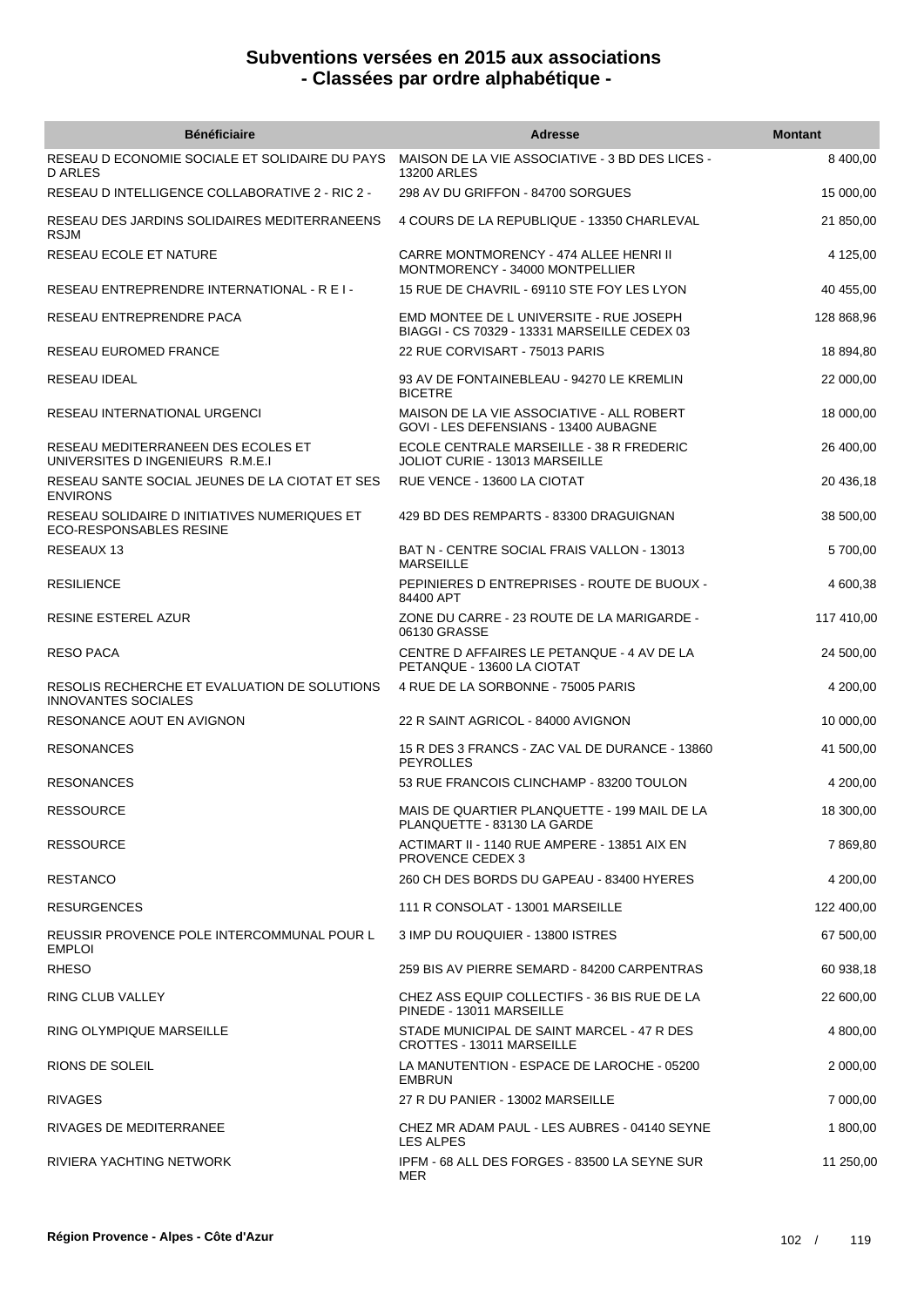| <b>Bénéficiaire</b>                                                                          | <b>Adresse</b>                                                                          | <b>Montant</b> |
|----------------------------------------------------------------------------------------------|-----------------------------------------------------------------------------------------|----------------|
| ROBINS DES VILLES                                                                            | MAISON RHODANIENNE ENVIRONNEMENT - 32 RUE<br>SAINTE HELENE - 69002 LYON                 | 3 300,00       |
| ROLLER SPORTS CLUB TOULONNAIS RSCT                                                           | 13 R VALERIE - 83000 TOULON                                                             | 6 985,77       |
| ROND POINT PROJECTS MARSEILLE                                                                | CHEZ CAMILLE VIDECOQ - 54 RUE FERRARI - 13005<br><b>MARSEILLE</b>                       | 13 200,00      |
| ROQUEBRUNE NATATION                                                                          | 16 AV DES ACACIAS - 06500 MENTON                                                        | 1 600,00       |
| ROUDELET FELIBREN DE CHATEAU GOMBERT -<br>ASSOCIATION REGIONALISTE DU TERROIR                | CENTRE CULTUREL PROVENCAL - 45 BOULEVARD<br>BARA - 13013 MARSEILLE                      | 63 500,00      |
| ROUGE PROFOND                                                                                | 881 RTE DE LA BONDE - 84120 PERTUIS                                                     | 9 000,00       |
| ROULEZ MOB ILITE                                                                             | 1260 AV DU MARCHE GARE - 84200 CARPENTRAS                                               | 38 031,17      |
| ROWING CLUB CANNES MANDELIEU                                                                 | 52 AVENUE ROI ALBERT - 06400 CANNES                                                     | 9 600,00       |
| ROWING CLUB DE MARSEILLE                                                                     | 34 BOULEVARD CHARLES LIVON - 13007<br><b>MARSEILLE</b>                                  | 10 000,00      |
| ROYA ANIMATION                                                                               | 394 ROUTE SAINT PIERRE - 06540 BREIL SUR ROYA                                           | 3 900,00       |
| <b>RSE ET INNOVATION FRANCE</b>                                                              | 180 AV DE LA ROQUE FORCADE - 13420 GEMENOS                                              | 129 000,00     |
| RUBASKAPEU                                                                                   | CHEZ MR DE BRETTES - 48 AV P SEMARD - LE BEL<br><b>CANTO C - 06300 NICE</b>             | 5 000,00       |
| RUE DU PLANET                                                                                | RUE DU PLANET - 04110 REILLANNE                                                         | 3 000,00       |
| RUGBY CLUB ARLESIEN XV                                                                       | RUE PIERRE SEMARD - 13200 ARLES                                                         | 6 120,00       |
| RUGBY CLUB CHATEAUNEUF DU PAPE SORGUES<br><b>RHONE OUVEZE</b>                                | MAISON ASSOCIATION RESPELIDO - AVENUE<br>PABLO PICASSO - 84700 SORGUES                  | 9 000,00       |
| RUGBY CLUB DE LA VALLEE DU GAPEAU                                                            | STADE JEAN MURAT - AVENUE DES OISEAUX -<br>83210 SOLLIES PONT                           | 2 113,00       |
| RUGBY CLUB DIGNOIS 04                                                                        | CENTRE DESMICHELS - BD MARTIN BRET - 04000<br><b>DIGNE LES BAINS</b>                    | 10 000,00      |
| <b>RUGBY CLUB QUEYRAS</b>                                                                    | LA BAITA DU LOUP - LA CHALP SAINTE AGATHE -<br>05350 ST VERAN                           | 11 500,00      |
| RUGBY CLUB TOULONNAIS                                                                        | STADE MAYOL - AVENUE DE LA REPUBLIQUE -<br>83000 TOULON                                 | 87 349,45      |
| <b>RUGBY CLUB VALETTOIS REVESTOIS</b>                                                        | STADE FELIX ROUGIER - AV DU CHATEL - BP 95 -<br>83163 LA VALETTE DU VAR CEDEX           | 6 000,00       |
| RUGBY OLYMPIQUE DE GRASSE                                                                    | STADE PERDIGON - CHE DES CASTORS - SAINT<br>ANTOINE - 06130 GRASSE                      | 9 190,00       |
| RUGBY-CLUB DRACENOIS EST VAR                                                                 | STADE LEO LAGRANGE - BD LEO LAGRANGE -<br>83300 DRAGUIGNAN                              | 16 753,83      |
| S EVAPORE                                                                                    | 23 RUE DES BELLES ECUELLES - 13002 MARSEILLE                                            | 4 200,00       |
| SABENCA DE LA VALEIA LES AMIS DU MUSEE                                                       | HOTEL DE VILLE - 04400 BARCELONNETTE                                                    | 5 000,00       |
| <b>SAFFIR</b>                                                                                | LE FRANCE 1 BAT A - 9 AVENUE LEO LAGRANGE -<br>13090 AIX EN PROVENCE                    | 4 200,00       |
| <b>SAGACITE</b>                                                                              | IMMEUBLE LE VINCI - 2 PLACE ALEXANDRE<br>FARNES - 84000 AVIGNON                         | 44 550,00      |
| SAINT ALOI DE SANT ROUMIE                                                                    | MAIS DES ASSOC - ESPACE DE LA LIBERATION -<br>13210 SAINT REMY DE PROVENCE              | 1 000,00       |
| SAINT HENRI FOOTBALL CLUB RESIDENCE LE RABELAIS 21 TRAVERSE DE L HERMITAGE - 13015 MARSEILLE |                                                                                         | 15 567,75      |
| SAINT JOSEPH DE LA MADELEINE                                                                 | 172 BIS BD DE LA LIBERATION - 13001 MARSEILLE                                           | 22 500,00      |
| SAINT MARTIN XIII                                                                            | LA GRANGE STADE DES ALPILLES - AVENUE DES<br>ALPILLES - 13310 ST MARTIN DE CRAU         | 3 500,00       |
| SAINT RAPHAEL VAR HANDBALL                                                                   | COMPLEXE SPORTIF DE L ESTEREL - BOULEVARD<br>DE L EUROPE - BP 503 - 83700 SAINT RAPHAEL | 29 000,00      |
| SAINTE TULLE VELO SPORTS                                                                     | MAISON DU PEUPLE - PLACE JULES GUESDE -<br>04220 STE TULLE                              | 1 500,00       |
| SAINT-RAPHAEL COUNTRY CLUB SRCC                                                              | 237 BOULEVARD BAUDINO - 83700 SAINT RAPHAEL                                             | 6 000,00       |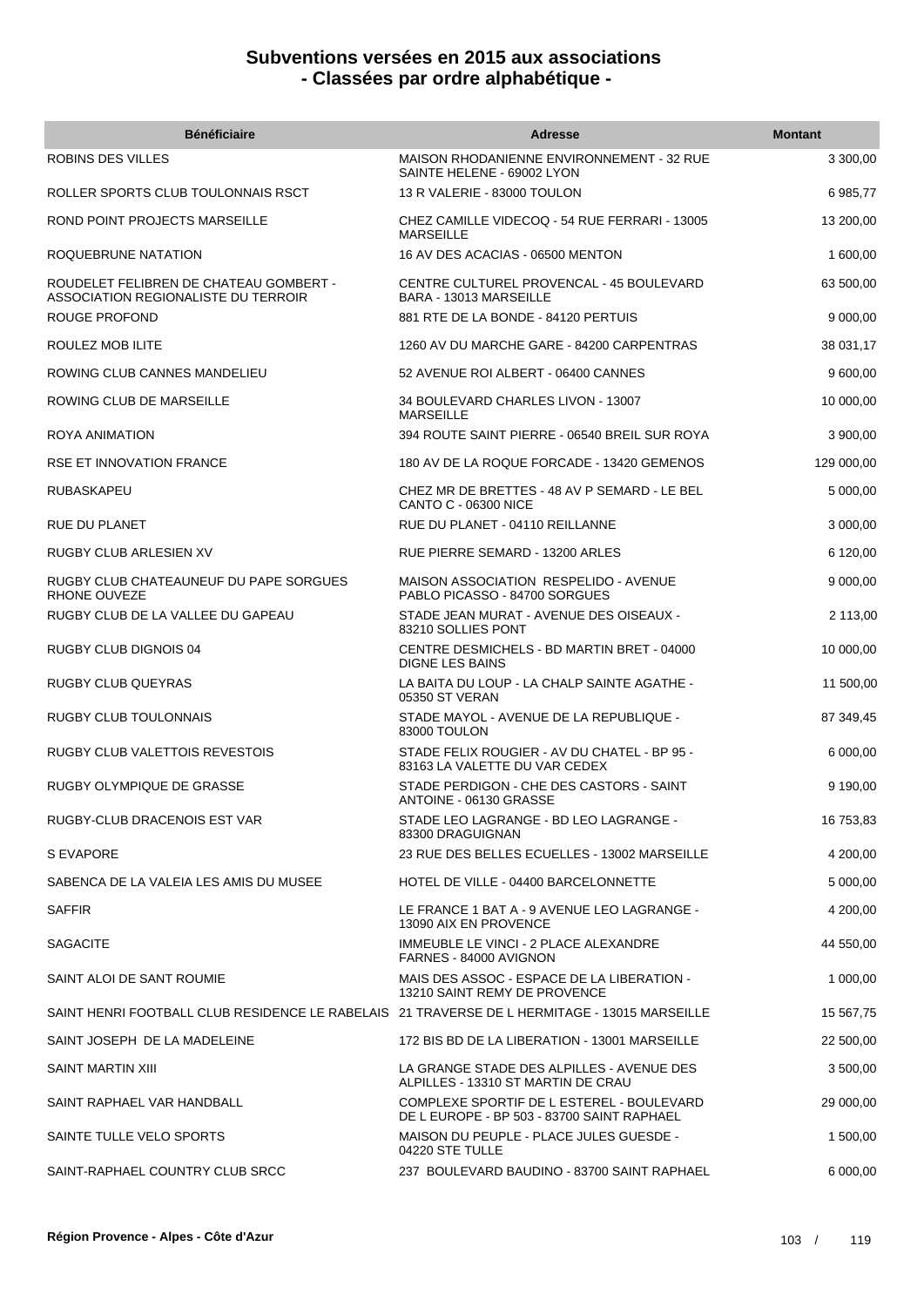| <b>Bénéficiaire</b>                                                                                                            | <b>Adresse</b>                                                                 | <b>Montant</b> |
|--------------------------------------------------------------------------------------------------------------------------------|--------------------------------------------------------------------------------|----------------|
| <b>SALON ACTION SANTE</b>                                                                                                      | 123 R DE BUCAREST - BP 310 - 13667 SALON DE<br>PROVENCE CEDEX                  | 2 100,00       |
| SALON DE MUSIQUE                                                                                                               | 95 AVENUE RAOUL FRANCOU - 13300 SALON DE<br><b>PROVENCE</b>                    | 14 495,20      |
| SALUT L ARTISTE                                                                                                                | 34 CHE DE SAINTE MARTHE - 13014 MARSEILLE                                      | 23 000,00      |
| <b>SANARY ECHECS</b>                                                                                                           | BAT AGORA - 27 RUE SCHUMAN - 83110 SANARY<br><b>SUR MER</b>                    | 2 000,00       |
| SANTE DROIT ET SOCIETE                                                                                                         | 69 RUE SAINT FERREOL - 13006 MARSEILLE                                         | 5 000,00       |
| SANTE INFO SOLIDARITE ANIMATION - SIS ANIMATION -                                                                              | 190 BD DE CHARONNE - 75020 PARIS                                               | 13 519,20      |
| <b>SARABANDE</b>                                                                                                               | C O M PHILIPPE SOUCHU - 67 PL GENIVE - 13200<br>ARLES                          | 5 000,00       |
| SARDINES TRIATHLON                                                                                                             | LA ROUVIERE BAT A14 - 83 BD DU REDON - 13009<br><b>MARSEILLE</b>               | 21 400,00      |
| SAUSSET HANDBALL CLUB SHBC                                                                                                     | <b>GYMNASE ALAIN CALMAT - AV PIERRE MATRAJA -</b><br>13960 SAUSSET LES PINS    | 1 000,00       |
| SAUVEGARDE 13                                                                                                                  | 135 BD DE SAINTE MARGUERITE - 13009<br><b>MARSEILLE</b>                        | 38 662,20      |
| SAVATE CLUB VALENTINE                                                                                                          | 153 ROUTE DES TROIS LUCS - 13011 MARSEILLE                                     | 8 500,00       |
| SAVEURS ET TERROIRS DE PROVENCE                                                                                                | HOTEL DE VILLE - BOULEVARD DES MIMOSAS -<br>83120 SAINTE MAXIME                | 1 500,00       |
| SAVOIR ET DEVENIR                                                                                                              | 8 AV DES ROCHES - 13007 MARSEILLE                                              | 2 000,00       |
| SCOUTS ET GUIDES DE FRANCE                                                                                                     | 15 RUE DU DOCTEUR OLMER - 13005 MARSEILLE                                      | 14 250,00      |
| <b>SEAWEB</b>                                                                                                                  | 51 RUE LE PELETIER - 75009 PARIS                                               | 10 000,00      |
| <b>SECONDE NATURE</b>                                                                                                          | 27 B RUE DU 11 NOVEMBRE - 13100 AIX EN<br><b>PROVENCE</b>                      | 86 900,00      |
| SECOURISME POUR TOUS SPT                                                                                                       | 11 BD GAL LOUIS DELFINO - 06300 NICE                                           | 21 500,00      |
| SECOURS POPULAIRE FRANCAIS FEDERATION DES<br>ALPES-MARITIMES                                                                   | 30 RUE BONAPARTE - 06300 NICE                                                  | 36 000,00      |
| SECTION DE L ASSOCIATION GENERALE DES<br>CONSERVATEURS DES COLLECTIONS PUBLIQUES DE                                            | 17 R GASTON DE SAPORTA - 13100 AIX EN<br><b>PROVENCE</b>                       | 24 000,00      |
| SECTION DE L INSTITUT D ETUDES OCCITANES POUR<br>LES BOUCHES DU RHONE                                                          | LOUSTAU DE PROVENCE - 8 AV JULES FERRY<br>PARC JOURDAN - 13090 AIX EN PROVENCE | 4 800,00       |
| SECTION DE LA LIGUE FRANCAISE DE L ENSEIGNEMENT VILLA ESTELLE - 94 BD CARNOT - 06110 LE CANNET<br>ET DE L EDUCATION PERMANENTE |                                                                                | 6 000,00       |
| SEMAILLES 83                                                                                                                   | 46 R SUGAUDY - 83600 FREJUS                                                    | 3 400,00       |
| SEMAINE DE PORQUEROLLES                                                                                                        | BAR L ESCALE - 83400 HYERES                                                    | 3 000,00       |
| <b>SENDRA CHANTIERS</b>                                                                                                        | 14 RUE LABAT - 83300 DRAGUIGNAN                                                | 26 747,25      |
| SENSIBILISATION ET ACTION POUR LES PERSONNES<br>HANDICAPEES LEUR INTEGRATION ET LEUR                                           | 24 RUE PIERRE LODI - 13012 MARSEILLE                                           | 900,00         |
| SENSIBILISATION PROTECTION NATURE<br><b>ENVIRONNEMENT</b>                                                                      | 11 RUE DES SERBES - 13500 MARTIGUES                                            | 2919,60        |
| SENTIERS METROPOLITAINS METROPOLITAN TRAILS                                                                                    | 8 RUE DU PANIER - 13002 MARSEILLE                                              | 27 336,50      |
| SEPTENTRION ENVIRONNEMENT                                                                                                      | TRAVERSE PAUL - PORT DES GOUDES - 13008<br><b>MARSEILLE</b>                    | 8 950,00       |
| <b>SERIE ILLIMITEE</b>                                                                                                         | BAT B IMMEUBLE LE BEL COUR - 14 RUE TRACHEL -<br>06000 NICE                    | 4 200,00       |
| SERRE CHEVALIER JUDO                                                                                                           | CENTRE OLYMPIQUE DE BOXE - 05240 LA SALLE<br><b>LES ALPES</b>                  | 2 500,00       |
| SERRE PONCON ALOHA                                                                                                             | MONTEE DES ESCARTONS - 05200 CROTS                                             | 113,64         |
| <b>SERRES LEZ ARTS</b>                                                                                                         | HOTEL DE VILLE - R DU PORTAIL - 05700 SERRES                                   | 29 950,00      |
| SERVICE DE REMPLACEMENT ALPES DE HAUTE<br><b>PROVENCE</b>                                                                      | CHAMBRE D AGRICULTURE - 66 BD GASSENDI - BP<br>117 - 04004 DIGNE CEDEX         | 13 405,00      |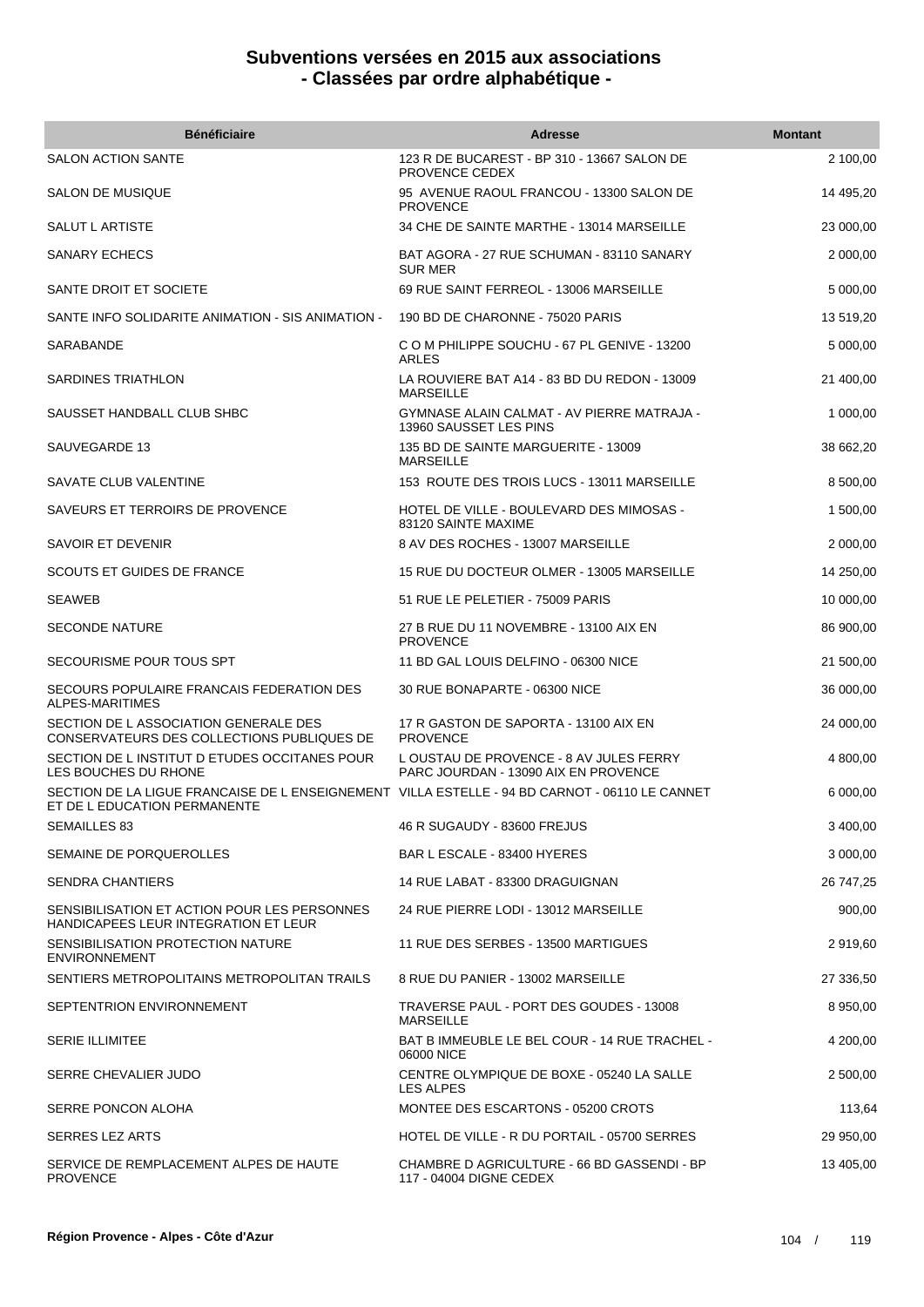| <b>Bénéficiaire</b>                                                                                                      | Adresse                                                                       | <b>Montant</b> |
|--------------------------------------------------------------------------------------------------------------------------|-------------------------------------------------------------------------------|----------------|
| SERVICE DE REMPLACEMENT DES ALPES MARITIMES                                                                              | BOX 116 - MIN FLEURS 6 - 06296 NICE CEDEX 3                                   | 12 670,00      |
| SERVICE DE REMPLACEMENT DES BOUCHES DU RHONE MAISON DES AGRICULTEURS - 22 AV HENRI                                       | PONTIER - 13626 AIX EN PROVENCE CEDEX 1                                       | 21 630,00      |
| SERVICE DE REMPLACEMENT HAUTES ALPES SR<br><b>HAUTES ALPES</b>                                                           | 8 T RUE CAP DE BRESSON - 05000 GAP                                            | 10 115,00      |
| SERVICE DE REMPLACEMENT PROVENCE ALPES COTE<br>D AZUR - SR PACA -                                                        | 22 AV HENRI PONTIER - 13626 AIX EN PROVENCE<br>CEDEX <sub>1</sub>             | 15 840,00      |
| SERVICE DE REMPLACEMENT VAR SUR VAR                                                                                      | 143 R JEAN AICARD - 83300 DRAGUIGNAN                                          | 39 200,00      |
| SERVICE SOCIAL POUR LES JEUNES                                                                                           | 368 BOULEVARD HENRI BARNIER - 13016<br><b>MARSEILLE</b>                       | 3 200,00       |
| SERVICES D INITIATIVES DE COOPERATION<br>HUMANITAIRE AVEC LES ETRANGERS ET LES                                           | 4 RUE PIERRE SEMARD - 83000 TOULON                                            | 8773,91        |
| <b>SET TENNIS</b>                                                                                                        | 1335 CHE DE GRANET - 13090 AIX EN PROVENCE                                    | 6 000,00       |
| SEVE SYSTEME D ECHANGES POUR VITALISER<br><b>LECONOMIE</b>                                                               | MAS LA CERISAIE - 1654 RTE DE SAINT DIDIER -<br>84210 LE BEAUCET              | 10 500,00      |
| <b>SEXTANT ET PLUS</b>                                                                                                   | 41 R JOBIN - 13003 MARSEILLE                                                  | 38 500,00      |
| <b>SHOGUN NICE</b>                                                                                                       | RESIDENCE LES LUCIOLES - 31 AVENUE SAINT<br>BARTHELEMY - 06100 NICE           | 1 000,00       |
| SIC.12                                                                                                                   | 25B AVENUE SAINT JEROME - 13100 AIX EN<br><b>PROVENCE</b>                     | 15 000,00      |
| SIGMA FORMATION                                                                                                          | 21 RUE SAINT ELOI - 13010 MARSEILLE                                           | 9 000,00       |
| <b>SIGNES</b>                                                                                                            | 33 R DU PRESIDENT DOUMERGUE - 06540 SAORGE                                    | 21 800,00      |
| SIGOYER SPORT AVENTURE                                                                                                   | MAISON DES ASSOCIATIONS - HOTEL DE VILLE - LE<br>VILLAGE - 05130 SIGOYER      | 1 200,00       |
| <b>SIX FOURS HANDISPORT</b>                                                                                              | 108 RUE DES PECHEURS - 83140 SIX FOURS LES<br><b>PLAGES</b>                   | 1 400,00       |
| SIX FOURS VA A ASSOCIATION SIX-FOURNAISE DE<br>PIROGUES POLYNESIENNES                                                    | BASE NAUTIQUE DU BRUSC - CORNICHE DES ILES -<br>83140 SIX FOURS LES PLAGES    | 282,79         |
| SIX FOURS WINDSURF ORGANISATION                                                                                          | VILLA LA BOMBARBE - 251 ALLEE DU CAP<br>MARESTAN - 83140 SIX FOURS LES PLAGES | 4 200,00       |
| <b>SKI ACADEMIE</b>                                                                                                      | LA PALMERAIE BAT A - 70 AVENUE DE HAIFA - 13008<br><b>MARSEILLE</b>           | 18 000,00      |
| <b>SKI CLUB QUEYRAS</b>                                                                                                  | HLM LE LOMBARD - 05470 AIGUILLES                                              | 1 000,00       |
| SKI CLUB D ANCELLE                                                                                                       | HOTEL DE VILLE - 05260 ANCELLE                                                | 1 638,53       |
| SKI CLUB DE CAGNES                                                                                                       | 58 AV DE LA GARE - 06800 CAGNES SUR MER                                       | 11 000,00      |
| SKI CLUB DE GRASSE                                                                                                       | ANC CASERNE DES POMPIERS - BOULEVARD<br>CARNOT - 06130 GRASSE                 | 7 200,00       |
| SKI CLUB GAP BAYARD                                                                                                      | CENTRE D OXYGENATION - STATION DE GAP<br>BAYARD - 05000 GAP                   | 1 500,00       |
| SKI CLUB MARSEILLE SAINT ANTOINE                                                                                         | MAISON DES ASSOCIATIONS - IMPASSE PIGALA -<br>13015 MARSEILLE                 | 11 861,23      |
| SKI GAMES ORGANISATION                                                                                                   | CHEZ MR MILELLI - PONT PEYRON - 05170<br><b>ORCIERES</b>                      | 12 793,24      |
| <b>SLOW FOOD COOLPORTEUR</b>                                                                                             | LE COLOMBIER - 05400 LA ROCHE DES ARNAUDS                                     | 1 500,00       |
| <b>SNT RECORDS</b>                                                                                                       | C O M MTOURIKIZE - 3 PL DU NOYER DE<br>SEGONZAC - 13003 MARSEILLE             | 10 000,00      |
| SOCIETE SAINT VINCENT DE PAUL CONSEIL<br>DEPARTEMENTAL DES BOUCHES DU RHONE MARSEILLE SAINTE CATHERINE - 13007 MARSEILLE | MAISON FREDERIC OZANAM - 10 RUE NEUVE                                         | 19 199,97      |
| SOCIETE ALPINE DE PROTECTION DE LA NATURE SAPN 48 R JEAN AYMAR - 05000 GAP                                               |                                                                               | 19 105,60      |
| SOCIETE CULTURELLE ET OMNISPORT DE STE<br><b>MARGUERITE</b>                                                              | LE MAGRITTE - 1 BD DE LA PUGETTE - 13009<br><b>MARSEILLE</b>                  | 137 842,86     |
| SOCIETE D ART ET D HISTOIRE DU MENTONNAIS                                                                                | 3 RUE LONGUE - 06500 MENTON                                                   | 3 240,00       |
| SOCIETE D ETUDES HISTORIQUES SCIENTIFIQUES<br>ARTISTIQUES ET LITTERAIRES DES HAUTES-ALPES                                | 23 RUE CARNOT - 05000 GAP                                                     | 9 000,00       |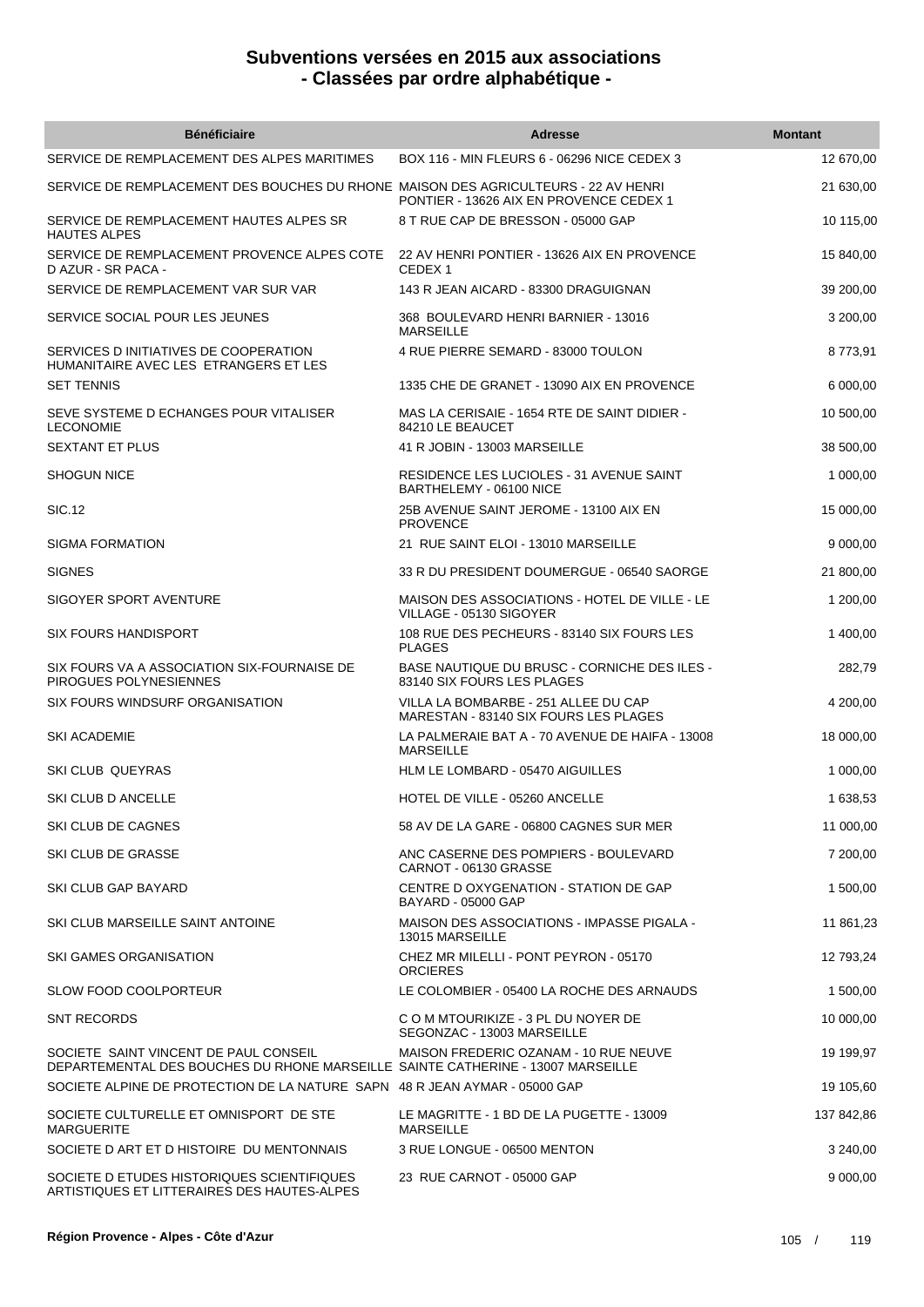| <b>Bénéficiaire</b>                                                                                   | <b>Adresse</b>                                                                         | <b>Montant</b> |
|-------------------------------------------------------------------------------------------------------|----------------------------------------------------------------------------------------|----------------|
| SOCIETE DE SOU DES ECOLES LAIQUES                                                                     | ECOLE HENRI BOSCO - 163 BD CAMILLE PELLETAN<br>-84400 APT                              | 3 116,40       |
| SOCIETE DES COURSES DE SALON DE PROVENCE                                                              | HIPPODROME DE LA CRAU RN 113 - ROUTE D<br>ARLES - 13300 SALON DE PROVENCE              | 65 920,99      |
| SOCIETE DES LECTRICES ET DES LECTEURS DU<br>PATRIOTE COTE D AZUR                                      | 3 PASSAGE ANDRE MACARI - 06300 NICE                                                    | 1 600,00       |
| SOCIETE DES MEMBRES DE LA LEGION D HONNEUR<br><b>SECTION DU VAUCLUSE</b>                              | 16 IMP LA PEGOULADE - 84310 MORIERES LES<br><b>AVIGNON</b>                             | 1 000,00       |
| SOCIETE DES REALISATEURS DE FILMS                                                                     | 14 R ALEXANDRE PARODI - 75010 PARIS                                                    | 39 000,00      |
| SOCIETE FRANCO JAPONAISE D OCEANOGRAPHIE                                                              | 195 RUE ST JACQUES - 75005 PARIS                                                       | 4 000,00       |
| SOCIETE MATHEMATIQUE DE FRANCE                                                                        | INSTITUT POINCARE - 11 R PIERRE ET MARIE<br>CURIE - BP 126 05 - 75226 PARIS CEDEX 05   | 22 000,00      |
| SOCIETE NATIONALE DE SAUVETAGE EN MER                                                                 | 31 CITE D ANTIN - 75009 PARIS                                                          | 173 419,25     |
| SOCIETE NATIONALE DES MEILLEURS OUVRIERS DE<br><b>FRANCE</b>                                          | 1 RUE D ARCOLE - 13006 MARSEILLE                                                       | 25 190,00      |
| SOCIETE NATIONALE PROTECTION DE LA NATURE                                                             | RESERVE NATIONALE CAMARGUE - LA CAPELIERE<br>- 13200 ARLES                             | 69 281,39      |
| SOCIETE NAUTIQUE CORNICHE                                                                             | 15 ANSE DE LA FAUSSE MONNAIE - 13007<br><b>MARSEILLE</b>                               | 1 198,00       |
| SOCIETE NAUTIQUE DE BANDOL                                                                            | PLAGE CENTRALE - 83150 BANDOL                                                          | 1 800,00       |
| SOCIETE NAUTIQUE DE LA CIOTAT                                                                         | NOUVEAU PORT DE PLAISANCE - AV WILSON -<br>13600 LA CIOTAT                             | 14 724,54      |
| SOCIETE NAUTIQUE DE MARSEILLE                                                                         | PAVILLON FLOTTANT - QUAI DE RIVE NEUVE - 13007<br><b>MARSEILLE</b>                     | 21 218,52      |
| SOCIETE NAUTIQUE DE PORT DE BOUC                                                                      | PORT ABRI LA LEQUE - 13110 PORT DE BOUC                                                | 1918,80        |
| SOCIETE NAUTIQUE ESTAQUE MOUREPIANE                                                                   | PROMENADE DE LA PLAGE - L ESTAQUE PLAGE -<br>13016 MARSEILLE                           | 22 729,35      |
| SOCIETE PROTECTRICE DES ANIMAUX VAUCLUSIENNE                                                          | DOMAINE DU PETIT PIGEOLET - ROUTE FONTAINE<br>DE VAUCLUSE - 84800 L ISLE SUR LA SORGUE | 2 533,54       |
| SOCIETE SCIENTIFIQUE ET LITTERAIRE DES ALPES DE<br><b>HAUTE PROVENCE</b>                              | CENTRE DESMICHELS - 04000 DIGNE LES BAINS                                              | 10 000,00      |
| SOIREES MUSICALES DE L ABBAYE ROYALE DE LA<br><b>CELLE</b>                                            | HOTEL DE VILLE - 83170 LA CELLE                                                        | 7 800,00       |
| SOL EN SI SOLIDARITE ENFANTS SIDA                                                                     | 29 A PLACE JEAN JAURES - 13005 MARSEILLE                                               | 12 400,00      |
| SOLAGRO                                                                                               | 75 VOIE DU TOEC - CS 27608 - 31076 TOULOUSE<br>CEDEX <sub>3</sub>                      | 12 060,00      |
| <b>SOLEA</b>                                                                                          | 28 BOULEVARD BANON - 13004 MARSEILLE                                                   | 33 600,00      |
| <b>SOLEIL FM</b>                                                                                      | PLACE FRANCOIS MITTERRAND - BP 40016 - 13551<br>SAINT-MARTIN-DE-CRAU CEDEX             | 16 300,00      |
| <b>SOLIANE</b>                                                                                        | CHEZ MAURO VERONIQUE BAT 2 - 508 AV DE<br>MAZARGUES - 13008 MARSEILLE                  | 4 500,00       |
| SOLI-CITES                                                                                            | RES JOSEPH DELORME BAT C - 34 CHE DU LAC -<br>06130 GRASSE                             | 4 800,00       |
| SOLID AGRI                                                                                            | BP 274 - 84200 CARPENTRAS                                                              | 61 214,00      |
| SOLID ARLES DE LA TERRE A L ASSIETTE                                                                  | 14 RUE KENNEDY - 13200 ARLES                                                           | 53 385,60      |
| SOLIDARITE EST VAR SEV SEV                                                                            | 46 RUE SIGAUDY - 83600 FREJUS                                                          | 13 200,00      |
| SOLIDARITE PAYSANS PROVENCE ALPES                                                                     | MAISON DES PAYSANS - 2 AVENUE COLONEL<br>REYNAUD - 13750 PLAN D ORGON                  | 225 092,46     |
| SOLIDARITE PROVENCE AMERIQUE DU SUD                                                                   | 76 R PERRIN SOLLIERS - 13006 MARSEILLE                                                 | 22 000,00      |
| <b>SOLIGONE</b>                                                                                       | LES CYMAISES - 169 AVENUE PIERRE SEMARD -<br>84200 CARPENTRAS                          | 35 000,00      |
| SONITO SOCIETE NATIONALE INTERPROFESSIONNELLE MAISON DE L AGRICULTURE - SITE AGROPARC<br>DE LA TOMATE | POLE TECH MFT - 84140 MONTFAVET                                                        | 22 150,00      |
| <b>SORENIS</b>                                                                                        | 526 CHEMIN DU GRAND CHENE - 83470 ST MAXIMIN<br>LA SAINTE BAUME                        | 15 000,00      |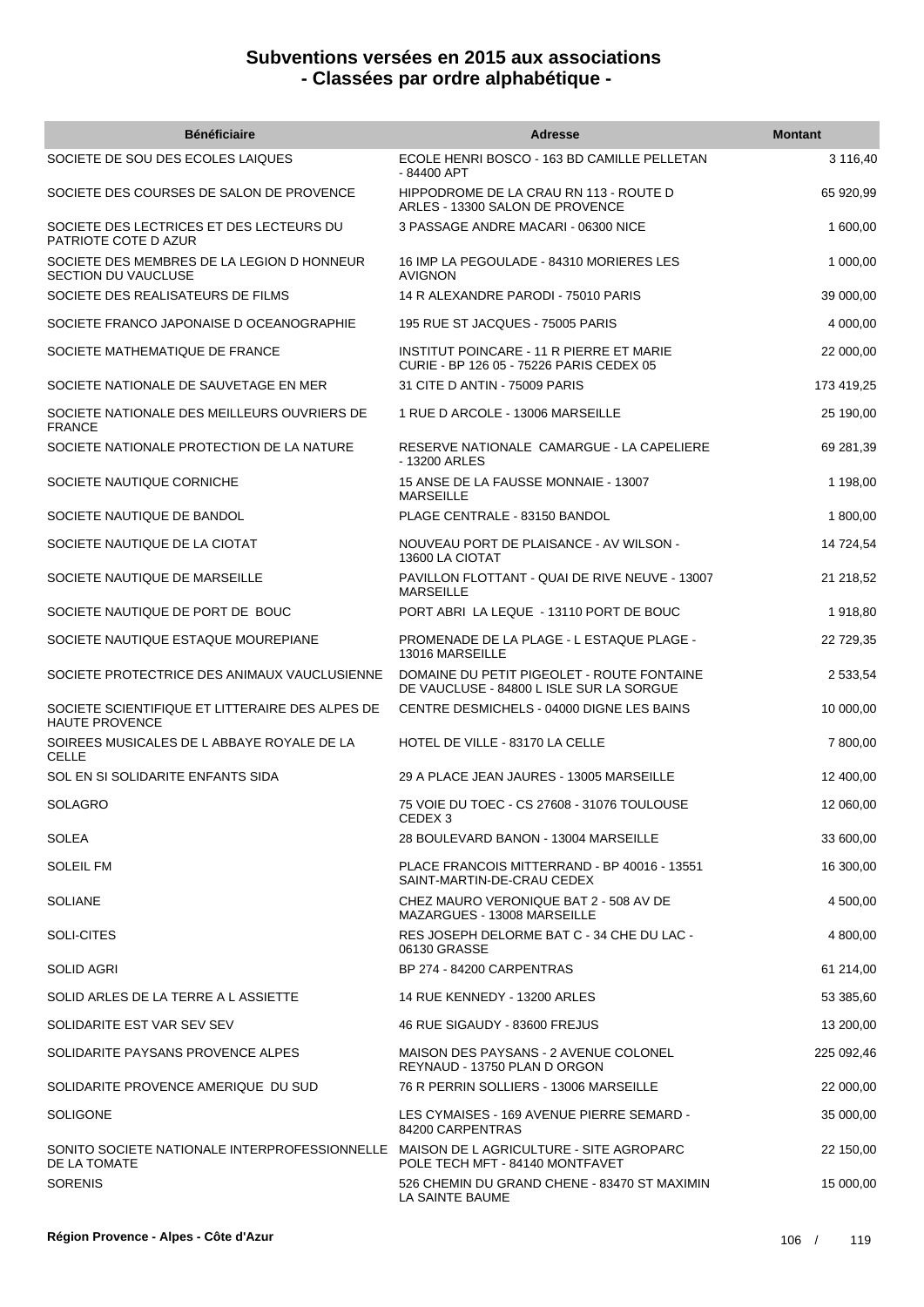| <b>Bénéficiaire</b>                                            | <b>Adresse</b>                                                                             | <b>Montant</b> |
|----------------------------------------------------------------|--------------------------------------------------------------------------------------------|----------------|
| SORGUES BASKET CLUB                                            | LA PLAINE SPORTIVE - CHEMIN DE LUCETTE -<br>84700 SORGUES                                  | 750,00         |
| S.O.S ENFANTS DE PACKY                                         | <b>MAISON DES ASSOCIATONS - PLACE EVARISTE</b><br>GRAS - 13600 LA CIOTAT                   | 974,29         |
| SOS FEMMES 13                                                  | 10 AV DU PRADO - 13006 MARSEILLE                                                           | 31 680,00      |
| <b>SOS REUSSITE SCOLAIRE</b>                                   | COLLEGE DE LA DIGUE DES FRANCAIS - AVENUE<br>DIGUE DES FRANCAIS - 06200 NICE               | 9 000,00       |
| <b>SOS VOYAGEURS</b>                                           | <b>GARE SAINT CHARLES - QUAI A - 13001 MARSEILLE</b>                                       | 3 360,00       |
| SOU DES ECOLES LAIQUES DE SAINT PAUL-TROIS-<br><b>CHATEAUX</b> | ECOLE PUBLIQUE DE ST PAUL - 26130 ST PAUL<br><b>TROIS CHATEAUX</b>                         | 1 104,23       |
| SOUF ASSAMAN AC GUEDJ SAAG LE MOULIN                           | 47 BOULEVARD PERRIN - 13013 MARSEILLE                                                      | 105 500,00     |
| SOUFFLEURS D ECUMES ECOSCIENCE PROVENCE SE<br>EP               | HOTEL DE VILLE - 83170 LA CELLE                                                            | 54 633,26      |
| SOULEU POUR UNE TERRE SOLIDAIRE                                | 4 AV CHARLES BOUVANT PROL - 83210 SOLLIES<br><b>PONT</b>                                   | 7 948,26       |
| SOUND MUSICAL SCHOOL B. VICE                                   | BAT A3 RDC - LA SAVINE - VALLON DES TURCS -<br>13015 MARSEILLE                             | 8 800,00       |
| <b>SOURCE</b>                                                  | LE LIGOURES - PLACE ROMEE VILLENEUVE - 13090<br><b>AIX EN PROVENCE</b>                     | 3 000,00       |
| SOURCE DE FEMMES                                               | 16 AVENUE LOUIS GROS - 13230 PORT ST LOUIS DU<br><b>RHONE</b>                              | 900,00         |
| SOURIRE A LA VIE                                               | 153 PLAGE DE L ESTAQUE - 13016 MARSEILLE                                                   | 16 500,00      |
| SOUS LES LUMIERES DE PROVENCE                                  | PARC DE L EPARGNE - R AMIRAL EMERIAU CLARET<br>- 21 CITE EPARGNE EGLANTIERS - 83000 TOULON | 3 000,00       |
| SPEEDY CLUB DE PROVENCE                                        | LOU TRIBOULET - 9 IMP DE LA ROBERTE - 13770<br><b>VENELLES</b>                             | 1 000,00       |
| SPORT ET CANCER - COMITE CAMI VAR                              | CLINIQUE SAINT-JEAN - 1 AVE GEORGES BIZET -<br>83000 TOULON                                | 1 500,00       |
| SPORT ET CULTURE EN CHAMPSAUR                                  | COMMUNAUTE DE COMMUNES - PONT DU FOSSE -<br>05260 SAINT-JEAN-SAINT-NICOLAS                 | 45 685,73      |
| SPORT ET SANTE LA ROUGUIERE                                    | 14 RUE FOURIER - 13012 MARSEILLE                                                           | 1 200,00       |
| SPORT OBJECTIF PLUS                                            | 53 BOULEVARD GASSENDI - 04000 DIGNE LES<br><b>BAINS</b>                                    | 47 869,78      |
| SPORTING BOULOMANES PRADETANS                                  | SALLE NOEL GAGLIANO - LA BATIE - 83220 LE<br><b>PRADET</b>                                 | 300,00         |
| SPORTING CLUB D AIR BEL                                        | MAISON ASSOCIATIONS SPORTIVES - 462 BD<br>MIREILLE LAUZE - 13011 MARSEILLE                 | 55 000,00      |
| SPORTING CLUB DE MOUANS SARTOUX BOULES                         | SQUARE DE LA POSTE - PL VICTOR TRAVERSINI -<br>06370 MOUANS SARTOUX                        | 1 500,00       |
| SPORTING CLUB MAZAN HANDBALL                                   | SCM HANDBALL HOTEL DE VILLE - BD DE LA<br>TOURNELLE - 84380 MAZAN                          | 3780,00        |
| SPORTING CLUB NANSAIS                                          | STADE BERNARD MALLET - AV JULIEN JOURDAN -<br>83860 NANS LES PINS                          | 1 000,00       |
| SPORTING CLUB SAINT MARTINOIS                                  | STADE MARIUS COMBIER - AVENUE SAINT ROCH -<br>13310 ST MARTIN DE CRAU                      | 1 000,00       |
| SPORTING SKI CLUB DE VARS                                      | OFFICE DE TOURISME - 05560 VARS                                                            | 5 800,00       |
| SPORTING TOULON VAR                                            | STADE DE BON RENCONTRE - AV ARISTIDE BRIAND<br>- 83200 TOULON                              | 16 800,00      |
| SPORTING UNION CAVAILLONNAIS XIII LUBERON                      | BOULANGERIE AUZET - COURS BOURNISSAC -<br>84300 CAVAILLON                                  | 4 860,00       |
| SPORTS ET HANDICAP EN BRIANCONNAIS                             | MAS DE BLAIS - 16 RUE DES BEIGNETS - 05100<br><b>BRIANCON</b>                              | 4 008,80       |
| SPORTS LOISIRS CULTURE DE MIRAMAS                              | MUTUELLE DE FRANCE - 10 PLACE HENRI-<br>BARBUSSE - 13140 MIRAMAS                           | 4 000,00       |
| SPORTS LOISIRS VOYAGES S.L. V.                                 | HOTEL DE VILLE - FERME BERMOND - 06560<br><b>VALBONNE</b>                                  | 5 500,00       |
| SPORTS OLYMPIQUES CAILLOLAIS                                   | ANCIENNE ECOLE DE GARCONS - 8 CHE DU<br>CIMETIERE - LES CAILLOLS - 13012 MARSEILLE         | 3 420,00       |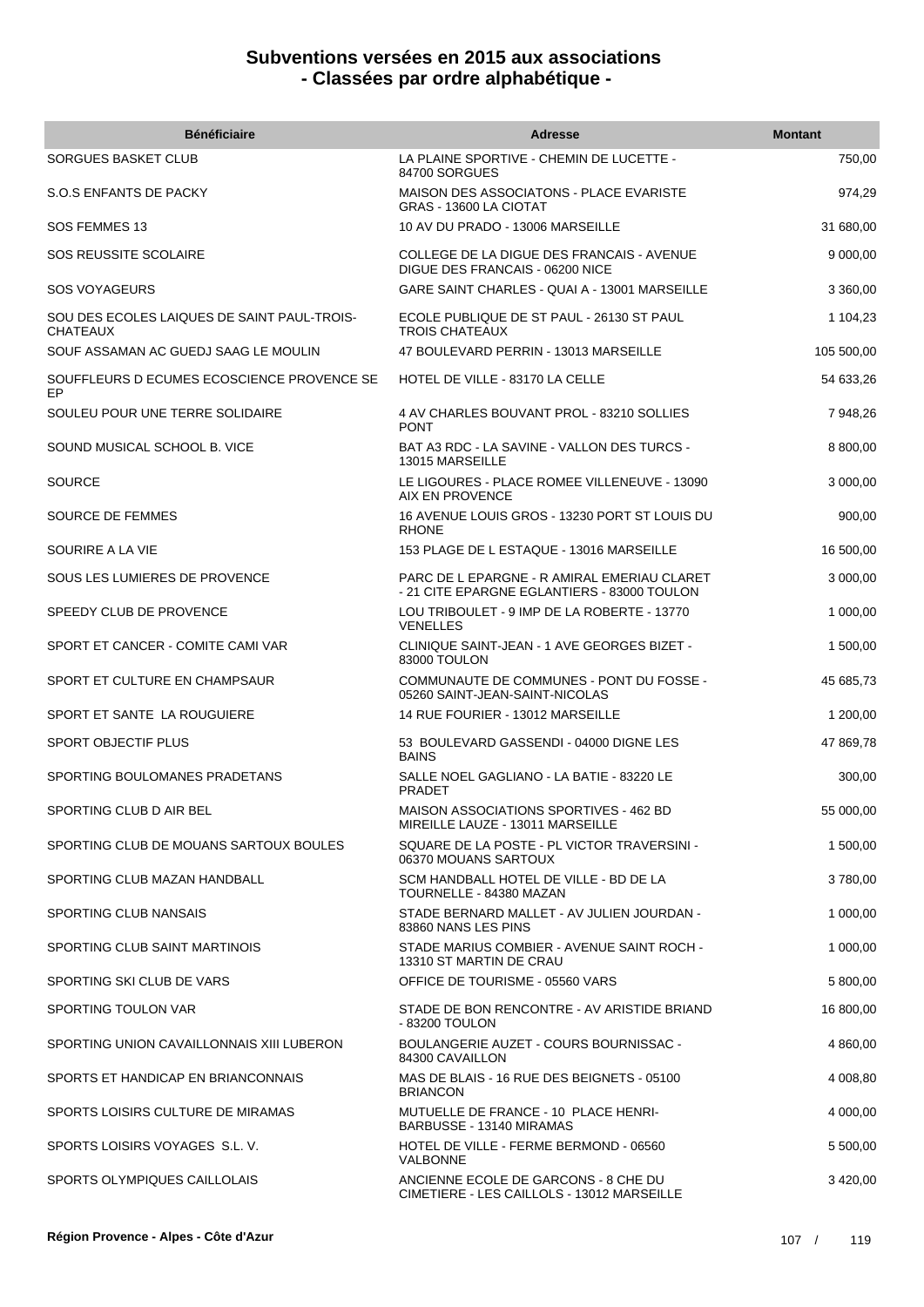| <b>Bénéficiaire</b>                                                        | <b>Adresse</b>                                                                                   | <b>Montant</b> |
|----------------------------------------------------------------------------|--------------------------------------------------------------------------------------------------|----------------|
| SPORTS VACANCES JUNIORS                                                    | 19 AV DE LA MARNE - 06100 NICE                                                                   | 3 600,00       |
| SQUASH MOYENNE DURANCE                                                     | 10 ALLEE DU BOIS DES PINS - 04160 CHATEAU<br><b>ARNOUX</b>                                       | 1 000,00       |
| <b>SQUASH PASSION</b>                                                      | 1335 CHEM DE GRANET - 13090 AIX EN PROVENCE                                                      | 14 500,00      |
| SQUASH TOULON LA VALETTE                                                   | AV MARCELLIN BERTHELOT - 83160 LA VALETTE DU<br><b>VAR</b>                                       | 1 000,00       |
| STADE DE VALLAURIS                                                         | BD DES DEUX VALLONS - 06220 VALLAURIS                                                            | 3 500,00       |
| STADE MARSEILLAIS UNIVERSITE CLUB SMUC                                     | STADE UNIVERSITAIRE JEAN BOUIN - 65 AVENUE<br>CLOT BEY - 13008 MARSEILLE                         | 109 440,00     |
| <b>STADE NICOIS</b>                                                        | 247 ROUTE DE GRENOBLE - 06200 NICE                                                               | 25 560,00      |
| STADE OLYMPIQUE ARLESIEN                                                   | MAISON DE LA VIE ASSOCIATIVE - 3 BOULEVARD<br>DES LICES - 13200 ARLES                            | 24 560,00      |
| <b>STAR PALACE BOXING</b>                                                  | COMPLEXE SPORTIF GERMAIN CAMOIN - ALLEE DU<br>STADE - 13821 LA PENNE SUR HUVEAUNE                | 2 500,00       |
| START ART                                                                  | 2 AV MARCEL LONG - 13720 LA BOUILLADISSE                                                         | 15 000,00      |
| <b>STARTER</b>                                                             | C O ETS MARTJOLY - 2 RUE MEYERBEER - LA<br>STATION - 06000 NICE                                  | 38 400,00      |
| <b>STATION LUMIERE</b>                                                     | 53 AVENUE GUILLAUME DULAC - 13600 LA CIOTAT                                                      | 25 000,00      |
| STRAAT GALERIE ASSOCIATIVE                                                 | 17 RUE DES BERGERS - 13006 MARSEILLE                                                             | 5 000,00       |
| <b>SUD CONSEILS</b>                                                        | 1 RUE NICOLAS COPERNIC - BP 82112 - 13200<br>ARLES                                               | 3 000,00       |
| <b>SUD CULTURE</b>                                                         | HLM C19- CAMPAGNE LEVEQUE - 2 BD LEDRU<br>ROLLIN - 13015 MARSEILLE                               | 19 900,25      |
| <b>SUD LUBERON INITIATIVE</b>                                              | 247 R LOUIS LUMIERE - ZAC SAINT MARTIN - 84120<br><b>PERTUIS</b>                                 | 5 220,00       |
| <b>SUD REGARDS</b>                                                         | QUA DE LA BARTHOLETTE - RTE DE VERQUIERES -<br>13440 CABANNES                                    | 3 500,00       |
| SUD SIDE C.M.O.                                                            | 225 AV DES AYGALADES - 13015 MARSEILLE                                                           | 7 500,00       |
| <b>SUDS A ARLES</b>                                                        | MAISON DES SUDS - 66 R DU 4 SEPTEMBRE - 13200<br><b>ARLES</b>                                    | 194 000,00     |
| <b>SUPER RECORDS</b>                                                       | 7 RUE ST ROCH - 13510 EGUILLES                                                                   | 5 000,00       |
| SURFRIDER FOUNDATION EUROPE                                                | 33 ALLEE DU MOURA - 64200 BIARRITZ                                                               | 29 100,00      |
| SURIKAT PRODUCTION                                                         | MAISON IV DE CHIFFRE - 26 RUE DES TEINTURIERS<br>- 84000 AVIGNON                                 | 7 000,00       |
| SYNDICAT AGRICOLE DE LA HAUTE VALLEE DU VAR                                | 19 AV BARETY - 06260 PUGET THENIERS                                                              | 2 000,00       |
| SYNDICAT AOC HUILE D OLIVE DE PROVENCE                                     | <b>MAISON DES AGRICULTEURS - 22 AVENUE HENRI</b><br>PONTIER - 13626 AIX EN PROVENCE CEDEX 1      | 9 000,00       |
| SYNDICAT CGT DES ACTIVITES POSTALES 13                                     | LA BRUNETTE BAT D - 55 AV DE LA ROSE - 13013<br><b>MARSEILLE</b>                                 | 1 120,32       |
| SYNDICAT D INITIATIVE DE FLAYOSC                                           | PLACE PIED BARRI - 83780 FLAYOSC                                                                 | 2 000,00       |
| SYNDICAT D INITIATIVE DES HAUTES VALLEES DE L<br>ARTUBY ET DU JABRON       | HOTEL DE VILLE - 83840 CHATEAUVIEUX                                                              | 4 000,00       |
| SYNDICAT D INITIATIVE DU VALGAUDEMAR                                       | MAISON DE PAYS - PONT DES RICHARDS - 05800 ST<br>FIRMIN EN VALGAUDEMAR                           | 4 027,20       |
| SYNDICAT D INITIATIVE OFFICE DU TOURISME DE PORT<br>DE BOUC                | PAVILLON DU TOURISME - CRS LANDRIVON - 13110<br>PORT DE BOUC                                     | 6 400,20       |
| SYNDICAT DE DEFENSE DE LA FIGUE DE SOLLIES                                 | 345 CHE DES LAUGIERS - 83210 SOLLIES PONT                                                        | 2 500,00       |
| SYNDICAT DE DEFENSE DES RAISINS DE TABLE DU<br><b>MONT VENTOUX</b>         | 8 ROUTE DE BLAUVAC - 84380 MAZAN                                                                 | 4 200,00       |
| SYNDICAT DE DEFENSE ET DE GESTION DE L<br>APPELLATION LES BAUX DE PROVENCE | MAS DE LA DAME CHEZ MMA MISSOFFE - CHE<br>DEPARTEMENTAL 5 - 13520 LES BAUX DE<br><b>PROVENCE</b> | 3 000,00       |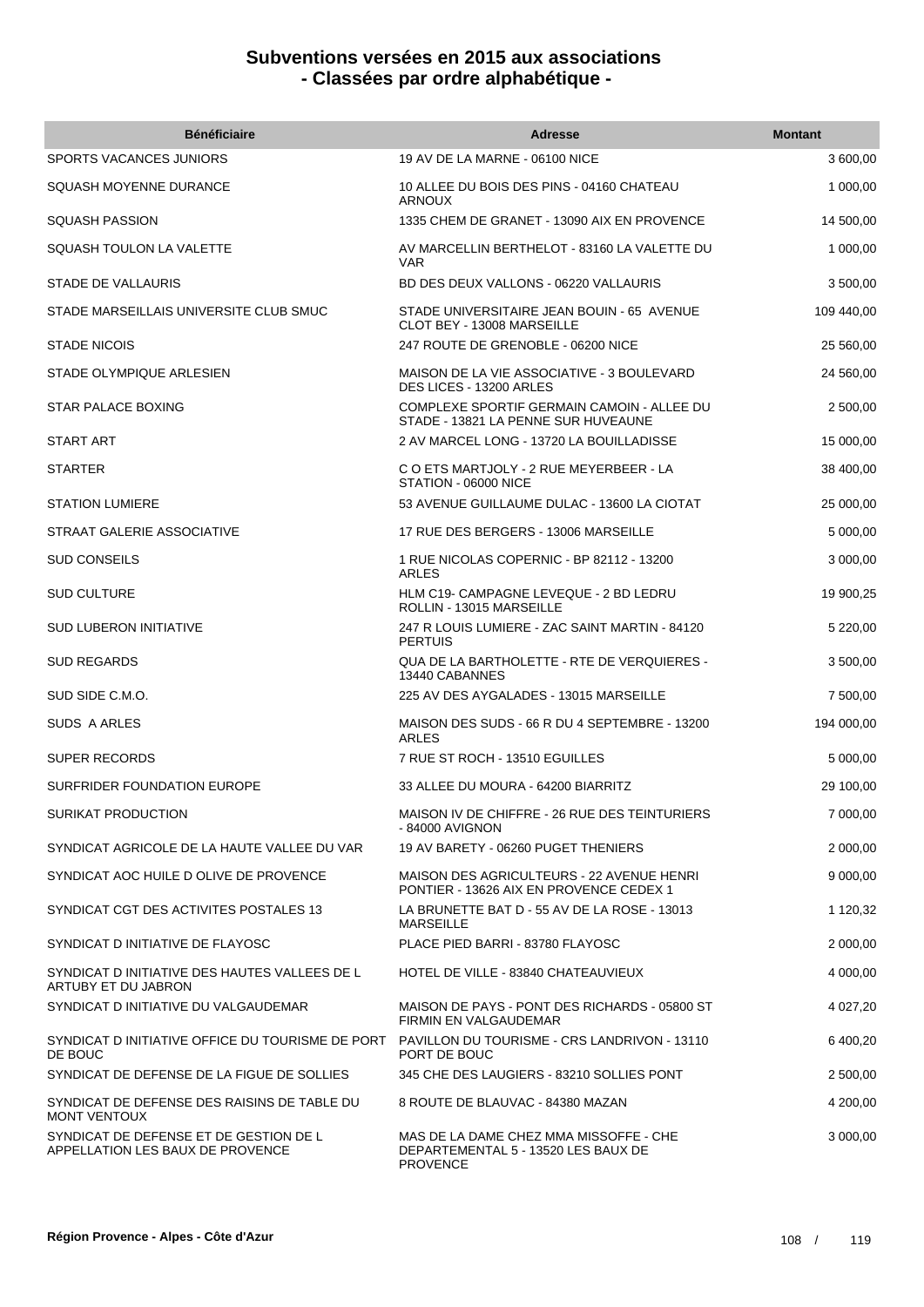| <b>Bénéficiaire</b>                                                                                                       | <b>Adresse</b>                                                                                              | <b>Montant</b> |
|---------------------------------------------------------------------------------------------------------------------------|-------------------------------------------------------------------------------------------------------------|----------------|
| SYNDICAT DE DEFENSE ET DE PROMOTION DE LA<br>VIANDE AOC TAUREAU DE CAMARGUE                                               | MAS DU PONT DE ROUSTY - 13200 ARLES                                                                         | 6 161,00       |
| SYNDICAT DE DEFENSE ET DE PROMOTION DU PORC<br>PLEIN AIR DU VENTOUX                                                       | LA JEANNETTE - 84390 ST CHRISTOL                                                                            | 3 500,00       |
| SYNDICAT DEPARTEMENTAL D ELEVAGE CAPRIN DES<br><b>HAUTES-ALPES</b>                                                        | 8T RUE CAPITAINE BRESSON - 05000 GAP                                                                        | 16 769,50      |
| SYNDICAT DEPARTEMENTAL DES TRUFFICULTEURS DES MAISON DE LAGRICULTURE - 29 AV DE LA GARE -<br><b>ALPES MARITIMES</b>       | 06800 CAGNES SUR MER                                                                                        | 1 500,00       |
| SYNDICAT DES PRODUCTEURS BOIS ET PLANTS DE<br>VIGNE DU DEPARTEMENT DE VAUCLUSE                                            | 384 ROUTE DE CADEROUSSE - 84100 ORANGE                                                                      | 6 000,00       |
| SYNDICAT DES ENSEIGNANTS - SE-UNSA -                                                                                      | 209 BD SAINT GERMAIN - 75007 PARIS                                                                          | 2 604,09       |
| SYNDICAT DES EXPLOTANTS FORESTIERS ET SCIEURS<br>ALPES MEDITERRANEE                                                       | MAISON DE L ENTREPRISE - 11 ALLEE DES GENETS<br>- 04200 SISTERON                                            | 4 000,00       |
| SYNDICAT DES MIELS DE PROVENCE ET ALPES DU SUD                                                                            | MAISON DES AGRICULTEURS - 22 AV HENRI<br>PONTIER - 13626 AIX EN PROVENCE CEDEX 1                            | 17 100,00      |
| SYNDICAT DES RIZICULTEURS DE FRANCE ET FILIERE                                                                            | MAS DU SONNAILLER - 80 VC 108 DE GIMEAUX -<br>13200 ARLES                                                   | 28 100,00      |
| SYNDICAT DES VIGNERONS DE VALREAS                                                                                         | HOTEL DE VILLE - PL ARISTIDE BRIAND - BP 1 -<br>84602 VALREAS CEDEX                                         | 14 400,00      |
| SYNDICAT DU CENTRE REGIONAL D APPLICATION ET DE 727 AVENUE ALFRED DECUGIS - 83400 HYERES<br>DEMONSTRATION HORTICOLE       |                                                                                                             | 198 110,00     |
| SYNDICAT FRANCAIS DE LA CRITIQUE DE CINEMA                                                                                | 17 R DES JEUNEURS - 75002 PARIS                                                                             | 25 000,00      |
| SYNDICAT GENERAL DES VIGNERO NS REUNIS DES<br><b>COTES DU RHONE</b>                                                       | 6 RUE DES TROIS FAUCONS - 84000 AVIGNON                                                                     | 23 016,00      |
| SYNDICAT HIPPIQUE ET MULASSIER D DES ALPES DE<br><b>HAUTE-PROVENCE</b>                                                    | HOTEL DE VILLE - 04140 SEYNE LES ALPES                                                                      | 1 922,83       |
| SYNDICAT INTERPROFESSIONNEL DE DEFENSE ET DE<br>PROMOTION DE BANON                                                        | MAISON REGIONALE DE L ELEVAGE - 570 AV DE LA<br>LIBERATION - PARC D ACTIVITES ST JOSEPH -<br>04100 MANOSQUE | 10 000,00      |
| SYNDICAT NATIONAL DES AGENTS DE VOYAGE SNAV                                                                               | 15 AV CARNOT - 75017 PARIS                                                                                  | 6 000,00       |
| SYNDICAT NATIONAL DES ENSEIGNEMENTS DE SECOND 46 AVENUE D IVRY - 75647 PARIS CEDEX 13<br>DEGR E CLASSIQUE MODERNE TECHNIQ |                                                                                                             | 3 447,41       |
| SYNDICAT PRODUCTEURS CHATAIGNES DU VAR                                                                                    | LA TUILLIERES - 83610 COLLOBRIERES                                                                          | 7 500,00       |
| SYNERGIE SPORT SUD                                                                                                        | 9 RUE LABRY - 13004 MARSEILLE                                                                               | 5 000,00       |
| <b>SYRINX CONCERTS VENCE</b>                                                                                              | 457 CH DES BAOUS DES BLANCS - 06140 VENCE                                                                   | 8 000,00       |
| TABASCO VIDEO                                                                                                             | 33 R HENRI TASSOT - 13002 MARSEILLE                                                                         | 23 998,95      |
| TAMBOURIN CLUB DES PENNES MIRABEAU                                                                                        | 6 RUE DU SOUVENIR - 13170 LES PENNES<br><b>MIRABEAU</b>                                                     | 4 590,20       |
| <b>TANDEM</b>                                                                                                             | 1 RUE RACINE - 83200 TOULON                                                                                 | 109 520,00     |
| <b>TAPENADE</b>                                                                                                           | 2 BD DES LICES - 13200 ARLES                                                                                | 17 700,00      |
| <b>TARASCON ESPACES EMPLOI FAMILLE</b>                                                                                    | POLE SOCIAL - AVENUE PIERRE SEMARD - 13150<br><b>TARASCON</b>                                               | 36 420,00      |
| TAXI PANTAI                                                                                                               | CHE VALLAT DE POMMET - 84410 BEDOIN                                                                         | 5 500,00       |
| <b>TCHATCHE</b>                                                                                                           | 11 BD NATIONAL - 13001 MARSEILLE                                                                            | 18 000,00      |
| TEAM ECRINS HAUTES ALPES                                                                                                  | LE POET - 05340 PELVOUX                                                                                     | 68 000,00      |
| TEAM FIGHT CLUB                                                                                                           | C O M PATRICK GATTO - 28B AV DE VALDONNE -<br>13013 MARSEILLE                                               | 2 300,00       |
| TEAM GREOUX BIKE                                                                                                          | 7 PLACE DE L HOTEL DE VILLE - 04800 GREOUX<br><b>LES BAINS</b>                                              | 1 000,00       |
| TEAM JUDO JUJITSU                                                                                                         | 12 TRA DE LA PASSERELLE - 13014 MARSEILLE                                                                   | 11 550,00      |
| TEAM LUCIAN TAUT 06 TENNIS DE TABLE TLT 06 TT                                                                             | MAIS DES ASSOC - 54 AV DU RAY - COMTE DE<br>FALICON - 06100 NICE                                            | 1 423,00       |
| TEAM MARSEILLE BLUE STARS                                                                                                 | 216 BD SAINT MARCEL - 13011 MARSEILLE                                                                       | 3 2 2 8, 41    |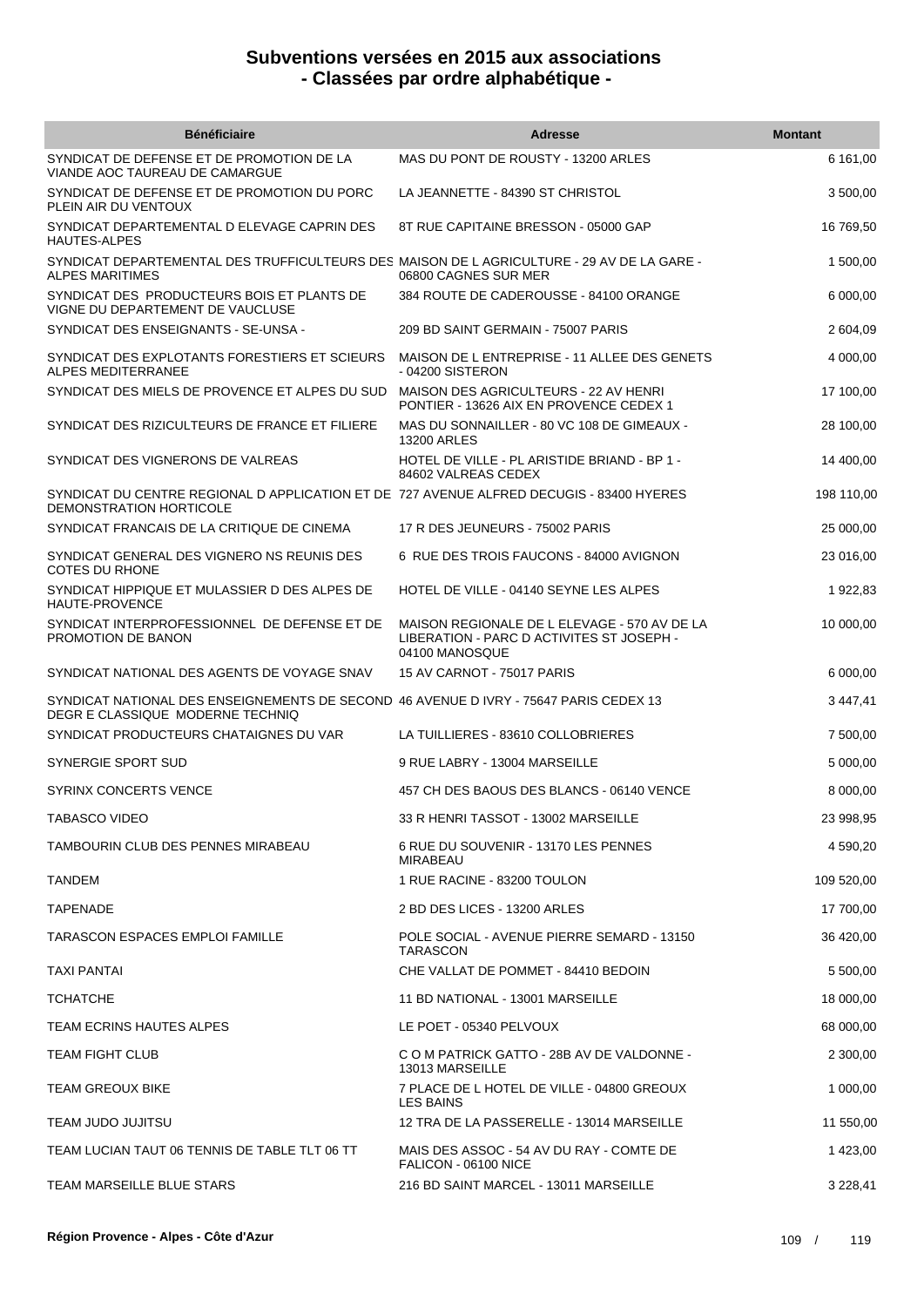| <b>Bénéficiaire</b>                             | Adresse                                                                                                          | <b>Montant</b> |
|-------------------------------------------------|------------------------------------------------------------------------------------------------------------------|----------------|
| <b>TEAM SARRIANNAIS</b>                         | CHEZ MME BOYER BRIGITTE - 59 IMP DES ACACIAS<br>- 84260 SARRIANS                                                 | 1 500,00       |
| TEAM SURF CASTING MARTEGAL ECOLE DE PECHE       | BT G4 N 15 RESIDENCE LES 4 VENTS - 13500<br><b>MARTIGUES</b>                                                     | 2 800,00       |
| <b>TECHNE</b>                                   | 61 RUE JEAN BERNARDY - 13001 MARSEILLE                                                                           | 7 200,00       |
| TECHNOLOGOS MARSEILLE-AIX                       | 2 RUE DES TYRANS - 13007 MARSEILLE                                                                               | 1 000,00       |
| TEKNICITE CULTURE ET DEVELOPPEMENT              | 39 CRS JULIEN - 13006 MARSEILLE                                                                                  | 22 500,00      |
| <b>TELA BOTANICA</b>                            | 163 RUE AUGUSTE BROUSSONNET - 34090<br><b>MONTPELLIER</b>                                                        | 28 000,00      |
| <b>TELECOM VALLEY</b>                           | 1047 RTE DES DOLLINES - ALLEE PIERRE SILLER -<br>BUSINESS POLE BAT A ENTREE A - 06560 SOPHIA<br><b>ANTIPOLIS</b> | 103 000,00     |
| <b>TENDANSES SUD</b>                            | 6 RUE DU COTEAU - 13007 MARSEILLE                                                                                | 70 000,00      |
| TENNIS CLUB CAP D AIL MARQUET                   | PLAGE MARQUET - 06320 CAP D AIL                                                                                  | 6 500,00       |
| TENNIS CLUB CHEMINOT ARLESIEN                   | 7 RUE PIERRE SEMARD - 13200 ARLES                                                                                | 1 550,00       |
| TENNIS CLUB D AVIGNON - TCA -                   | 26 BD DU MIDI - 84000 AVIGNON                                                                                    | 43 000,00      |
| TENNIS CLUB DE BANDOL                           | AV ALBERT 1ER - BP 75 - 83150 BANDOL                                                                             | 2 000,00       |
| TENNIS CLUB DE BARCELONNETTE                    | 34 ALL DES DAMES - 04400 BARCELONNETTE                                                                           | 2 000,00       |
| TENNIS CLUB DE BEAULIEU                         | 4 R ALEXANDRE 1ER DE YOUGOSLAVIE - 06310<br><b>BEAULIEU SUR MER</b>                                              | 9 9 23,06      |
| TENNIS CLUB DE CARPENTRAS                       | 1 AVENUE DU COMTAT VENAISSIN - 84200<br><b>CARPENTRAS</b>                                                        | 4 000,00       |
| TENNIS CLUB DE CARROS                           | COMPLEXE SPORTIF PIERRE JALOUBET - RTE DE<br>LA GRAVE - 06510 CARROS                                             | 1 500,00       |
| <b>TENNIS CLUB DE GAP</b>                       | QUARTIER GRAFFINEL - 05000 GAP                                                                                   | 9 868,00       |
| TENNIS CLUB DE GRASSE                           | LA PAOUTE - 190 ROUTE DE CANNES - 06130<br><b>GRASSE</b>                                                         | 3 500,00       |
| TENNIS CLUB DE MANOSQUE                         | RUE DES MURIERS - 04100 MANOSQUE                                                                                 | 1 000,00       |
| TENNIS CLUB DE MARSEILLE                        | 10 BOULEVARD DE TUNIS - 13008 MARSEILLE                                                                          | 17 000,00      |
| TENNIS CLUB DE MIRAMAS                          | B P 45 - 13142 MIRAMAS CEDEX                                                                                     | 1 000,00       |
| TENNIS CLUB DE PRA LOUP MOLANES                 | CHEZ M GROSJEAN JEA PIERRE - LE MIRAMONT -<br>PRA LOUP - 04400 UVERNET FOURS                                     | 2 000,00       |
| TENNIS CLUB DE SAINT REMY DE PROVENCE           | RUE BERTRAND DAUVIN - 13210 SAINT REMY DE<br><b>PROVENCE</b>                                                     | 50 680,00      |
| TENNIS CLUB DES PEUPLIERS                       | 130 CHE DES PEUPLIERS - 83260 LA CRAU                                                                            | 2 000,00       |
| <b>TENNIS CLUB DRACENOIS</b>                    | 366 CHE DE LA SOURCE - 83300 DRAGUIGNAN                                                                          | 3 000,00       |
| TENNIS CLUB DU PARC                             | CHEMIN DU PETIT LAC - 83320 CARQUEIRANNE                                                                         | 10 804,88      |
| TENNIS CLUB GONFARONNAIS                        | RTE DU REPENTI - 83590 GONFARON                                                                                  | 1 000,00       |
| TENNIS CLUB ROQUEFORT LA BEDOULE                | ALLEE GONDREXON - 13830 ROQUEFORT LA<br><b>BEDOULE</b>                                                           | 5 866,72       |
| TENNIS CLUB ROY D ESPAGNE - T C ROY D ESPAGNE - | 1 ALL GRANADOS - 13008 MARSEILLE                                                                                 | 11 340,00      |
| TENNIS CLUB SAINT CHARLES                       | QU LE PETIT PONT - 471 AV DU 14 JUILLET 1789 -<br>83130 LA GARDE                                                 | 1 000,00       |
| TENNIS CLUB SAINT CYRIEN                        | 238 CHEMIN DE SORBA - 83270 SAINT CYR SUR<br>MER                                                                 | 4 000,00       |
| TENNIS DE TABLE CLUB ARLESIEN                   | MAISON DES ASSOCIATIONS - 3 BOULEVARD DES<br><b>LICES - 13200 ARLES</b>                                          | 1 500,00       |
| TENNIS DE TABLE DE MORIERES                     | HOTEL DE VILLE - 84310 MORIERES LES AVIGNON                                                                      | 7 560,00       |
| TENNIS DE TABLE DE SIX FOURS                    | 749 RUE SEVERIN SAURIN - 83140 SIX FOURS LES<br><b>PLAGES</b>                                                    | 3 3 3 0 , 0 0  |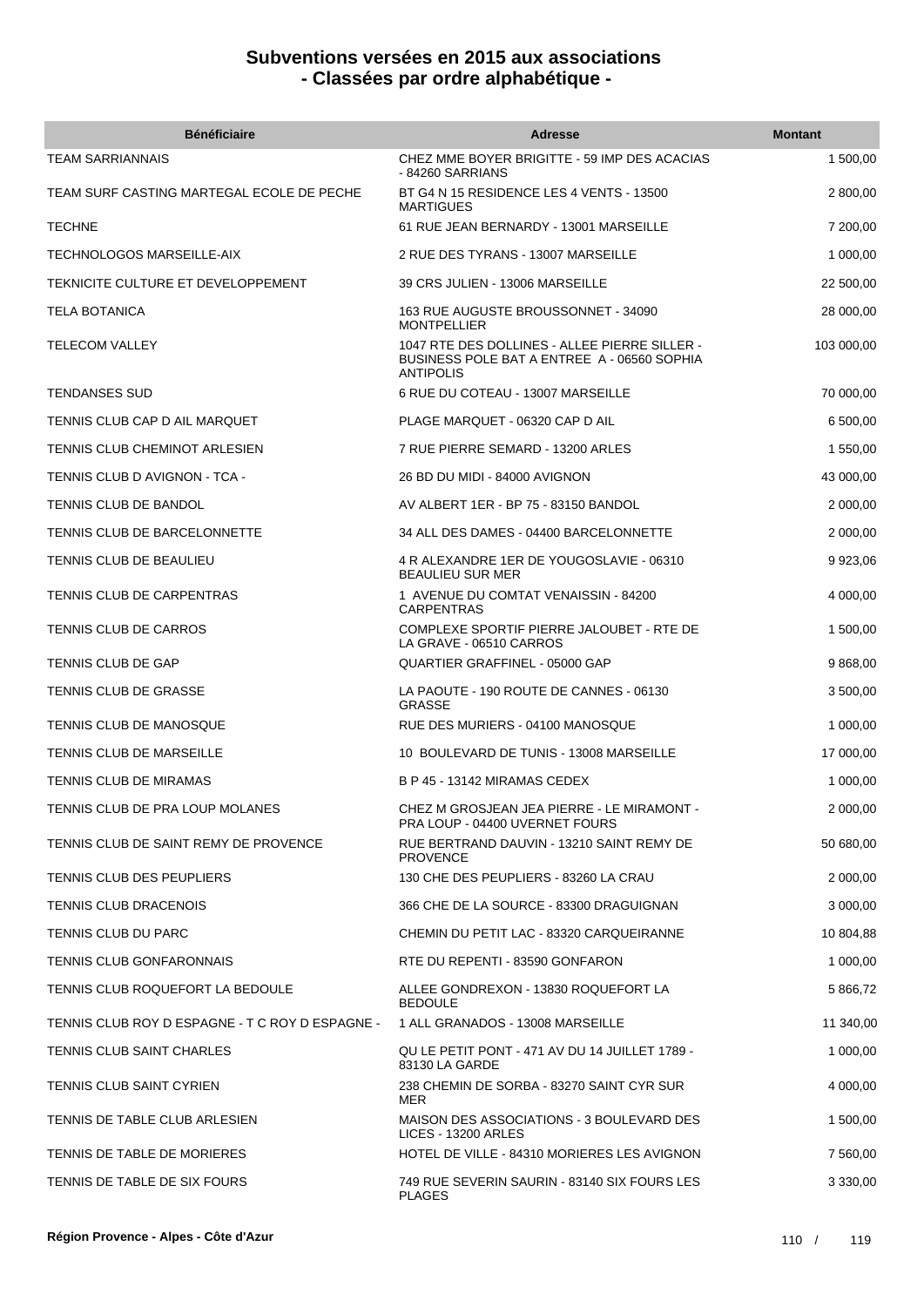| <b>Bénéficiaire</b>                                                                       | <b>Adresse</b>                                                                      | <b>Montant</b> |
|-------------------------------------------------------------------------------------------|-------------------------------------------------------------------------------------|----------------|
| TENNIS DE TABLE UNION SPORTIVE TROPEZIENNE                                                | MAIS COCCOZ - RUE FRANCOIS SIBILLI - 83990<br><b>SAINT TROPEZ</b>                   | 2 500,00       |
| TENNIS PARC ARLESIEN                                                                      | CLUB HOUSE - AVENUE DU MARECHAL FOCH -<br><b>13200 ARLES</b>                        | 6740,00        |
| TENNIS SPORTING CLUB DE CASSIS                                                            | <b>PARC MUNICIPAL OMNISPORTS - LES</b><br>GORGUETTES - 13260 CASSIS                 | 2 500,00       |
| TERRADONA                                                                                 | LES BUREAUX DE L ARCHE - 5 RUE DES<br>ALLUMETTES - 13090 AIX EN PROVENCE            | 76 520,06      |
| <b>TERRE D ARMENIE</b>                                                                    | JARDINS DES HESPERIDES - 34 CHE JOSEPH<br>AIGUIER - 13009 MARSEILLE                 | 4 000,00       |
| TERRE DE LIENS PROVENCE ALPES COTE D AZUR                                                 | LYCEE AGRICOLE D AIX VALABRE - 7 CHEMIN DU<br>MOULIN DU FORT - 13548 GARDANNE CEDEX | 54 000,00      |
| <b>TERRES D ENCRE</b>                                                                     | HAMEAU DE FREMEZON - 04200 ST VINCENT SUR<br>JABRON                                 | 10 000,00      |
| TERRITOIRE REGIONAL ET MUSIQUES ACTUELLES<br><b>RESEAU TREMA</b>                          | CHEZ TANDEM - 19 RUE PAUL LENDRIN - 83000<br><b>TOULON</b>                          | 16 400,00      |
| TERRITOIRES CITOYENS RESEAU CONSEILS DEV<br><b>INSTANCES PARTICIPATIVES TERRITORIALES</b> | 7 RUE COLBERT - 13001 MARSEILLE                                                     | 28 000,00      |
| <b>TERRITOIRES SOLIDAIRES</b>                                                             | 52 RUE SAINT FERREOL - 13001 MARSEILLE                                              | 76 046,06      |
| TETINES ET BIBERONS                                                                       | CAMP MAJOR - 63 CHE DE LA VALLEE - 13400<br>AUBAGNE                                 | 27 000,00      |
| TETRA ART COMPAGNIE                                                                       | 3 RUE FORTIA - 13001 MARSEILLE                                                      | 5 000,00       |
| TGV ET DEVELOPPEMENT VAR NICE COTE D AZUR                                                 | HOTEL DE VILLE - 83660 CARNOULES                                                    | 20 000,00      |
| THALASSANTE ESTAQUE RIAUX                                                                 | 175 PLAGE DE L ESTAQUE - 13016 MARSEILLE                                            | 28 000,00      |
| THE FACTORY                                                                               | 5 MONTEE DES IRIS - 13016 MARSEILLE                                                 | 5 000,00       |
| THEATRE DE L EAU VIVE                                                                     | 19 R DELILLE - 06000 NICE                                                           | 2 905,88       |
| THEATRE DE L EGREGORE                                                                     | 21 BD JEAN EUGENE CABASSUD - 13010<br><b>MARSEILLE</b>                              | 24 000,00      |
| THEATRE DE L ENTROUVERT                                                                   | PEPINIERE D ENTREPRISE - RTE DE BUOUX - 84400<br><b>APT</b>                         | 7 200,00       |
| THEATRE DE L ESCALIER DES DOMS EN AVIGNON                                                 | 1 BIS RUE DES ESCALIERS - SAINTE ANNE - 84000<br><b>AVIGNON</b>                     | 6 000,00       |
| THEATRE DE LA CALADE                                                                      | 49 QUAI DE LA ROQUETTE - 13200 ARLES                                                | 70 200,00      |
| THEATRE DE LA CITE                                                                        | 3 RUE PAGANINI - 06000 NICE                                                         | 18 000,00      |
| THEATRE DE LA MARGUERITE                                                                  | LE TRIBUNAL - 5 PLACE AMIRAL BARNAUD - 06600<br><b>ANTIBES</b>                      | 11 550,00      |
| THEATRE DE LA MASSUE CIE EZEQUIEL GARCIA ROMEU ENTREPOT SPADA BAT B - 22 BIS RUE DENIS    | SEMERIA - 06300 NICE                                                                | 18 000,00      |
| THEATRE DE LA MEDITERRANEE                                                                | 10 12 RUE ORVES - 83000 TOULON                                                      | 55 000,00      |
| THEATRE DE LA MER                                                                         | 53 R DE LA JOLIETTE - 13002 MARSEILLE                                               | 19 600,00      |
| THEATRE DE LENCHE                                                                         | 4 PLACE DE LENCHE - 13002 MARSEILLE                                                 | 51 613,79      |
| THEATRE DES ARTS DU MONDE ARABE ET DE LA<br>MEDITERRANEE TAMAM                            | MAISON 4 DE CHIFFRE - 26 RUE DES TEINTURIERS<br>- 84000 AVIGNON                     | 4 619,28       |
| THEATRE DES HALLES COMPAGNIE TIMAR                                                        | 4 RUE NOEL BIRET - 84000 AVIGNON                                                    | 101 600,00     |
| THEATRE DES SALINS                                                                        | 19 QUAI PAUL DOUMER - BP75 - 13692 MARTIGUES<br><b>CEDEX</b>                        | 94 200,00      |
| THEATRE DU BALCON                                                                         | 38 RUE GUILLAUME PUY - 84000 AVIGNON                                                | 25 000,00      |
| THEATRE DU CENTAURE                                                                       | 33 TRAVERSE DE CARTHAGE - 13008 MARSEILLE                                           | 108 759,86     |
| THEATRE DU CHENE NOIR                                                                     | 8B RUE SAINTE CATHERINE - 84000 AVIGNON                                             | 167 900,00     |
| THEATRE DU CHIEN QUI FUME                                                                 | 75 RUE DES TEINTURIERS - 84000 AVIGNON                                              | 15 000,00      |
| THEATRE DU JEU DE PAUME                                                                   | 17.21 R DE L OPERA - 13100 AIX EN PROVENCE                                          | 110 500,00     |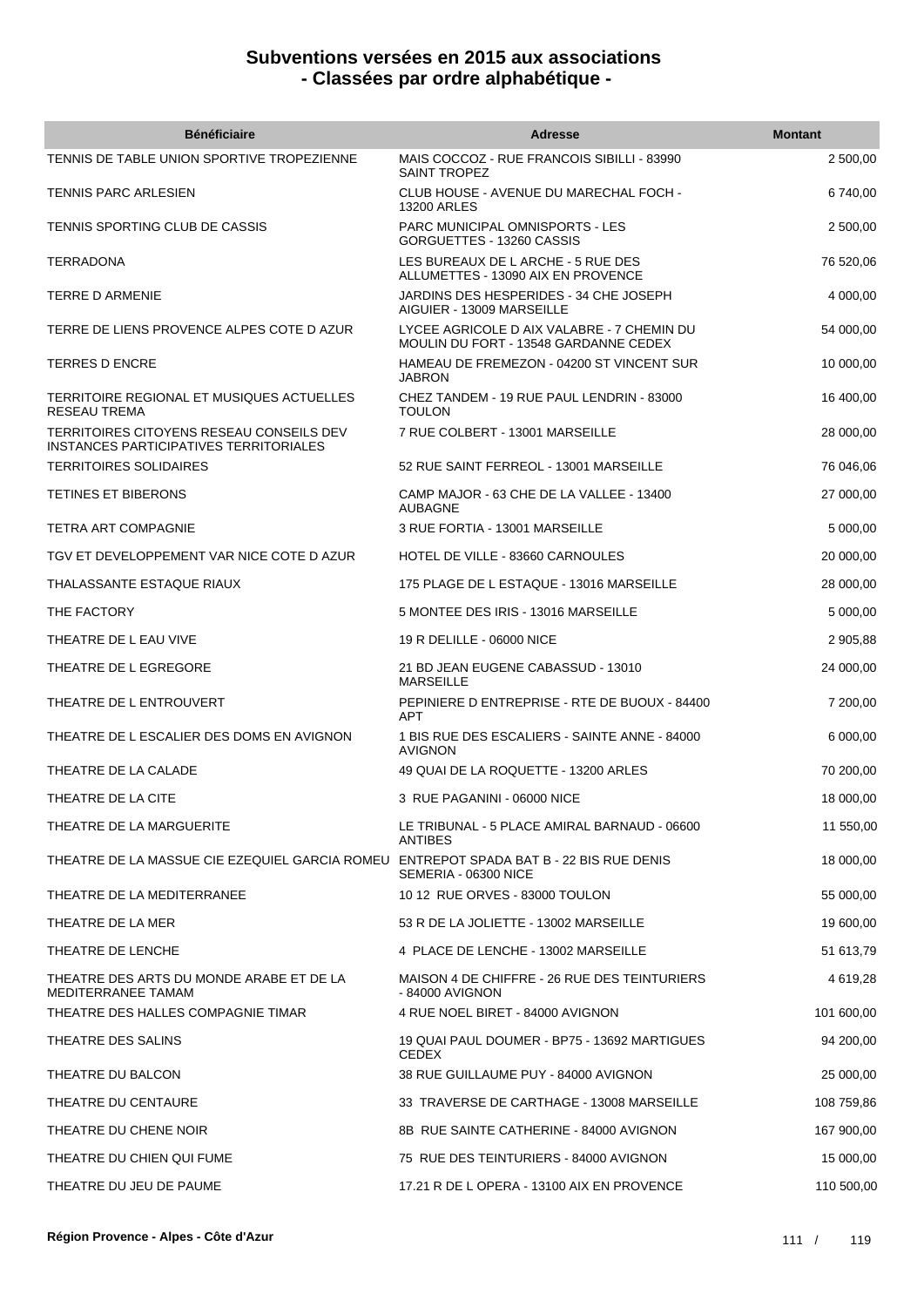| <b>Bénéficiaire</b>                                                          | <b>Adresse</b>                                                             | <b>Montant</b> |
|------------------------------------------------------------------------------|----------------------------------------------------------------------------|----------------|
| THEATRE DU KRONOPE                                                           | IMPASSE FAVOTY - 10 ROUTE DE LYON - 84000<br><b>AVIGNON</b>                | 26 293,33      |
| THEATRE DU MAQUIS                                                            | LE BEL ORMEAU BAT N 3 - 398 AV JEAN PAUL<br>COSTE - 13100 AIX EN PROVENCE  | 5 600,00       |
| THEATRE DU POINT AVEUGLE                                                     | 6 RUE JAUBERT - 13005 MARSEILLE                                            | 8 000,00       |
| THEATRE DU ROND POINT                                                        | 32 RUE DES CORDELIERS - 84600 VALREAS                                      | 1 500,00       |
| THEATRE ECOLE DE LA LANCE ET DES BARONNIES                                   | 48 BIS BD ARISTIDE BRIAND - 26170 BUIS-LES-<br><b>BARONNIES</b>            | 6 000,00       |
| THEATRE EUROPE                                                               | BP 27 TAMARIS SUR MER - 83504 LA SEYNE SUR<br><b>MER CEDEX</b>             | 60 000,00      |
| THEATRE GYMNASE ARMAND HAMMER ET<br><b>BERNARDINES</b>                       | 4 RUE DU THEATRE FRANCAIS - 13001 MARSEILLE                                | 35 200,00      |
| THEATRE JOLIETTE MINOTERIE                                                   | 2 PLACE HENRI VERNEUIL - 13002 MARSEILLE                                   | 106 000,00     |
| THEATRE LA PASSERELLE-ASSOCIATION DE<br>DEVELOPPEMENT CULTUREL DE GAP ET DES | 137 BD GEORGES POMPIDOU - 05000 GAP                                        | 357 500,00     |
| THEATRE LES ATELIERS D AIX EN PROVENCE                                       | 29 PLACE MIOLLIS - 13100 AIX EN PROVENCE                                   | 4 800,00       |
| THEATRE LIBERTE                                                              | GRAND HOTEL - PL DE LA LIBERTE - 83000 TOULON                              | 90 800,00      |
| THEATRE NONO                                                                 | 35 TRAVERSE DE CARTHAGE - 13008 MARSEILLE                                  | 11 917,50      |
| THEATRE RURAL D ANIMATION CULTURELLE                                         | FOYER RURAL LAIQUE - 84190 BEAUMES DE<br><b>VENISE</b>                     | 2897,95        |
| THEATRE THALERS PRODUCTION LA RAMPE THEATRE<br>INTERREGIONAL OCCITAN LA      | 42 RUE ADAM DE CRAPONNE - 34000<br><b>MONTPELLIER</b>                      | 9 598,70       |
| THEATRES DE CUISINE                                                          | 41 R JOBIN - 13003 MARSEILLE                                               | 20 000,00      |
| THEATRES EN DRACENIE                                                         | THEATRE - BD CLEMENCEAU - 83300 DRAGUIGNAN                                 | 231 000,00     |
| THERE IS ALTERNATIVE                                                         | VILLA 4 - 691 CHEMIN DE L ESCOURS - 06480 LA<br><b>COLLE SUR LOUP</b>      | 12 390,00      |
| <b>TICKET FOR CHANGE</b>                                                     | 2 ALLEE DE CHEVREMONT - 51430 BEZANNES                                     | 10 638,40      |
| <b>TILT</b>                                                                  | 22 RUE DE L OBSERVANCE - 13002 MARSEILLE                                   | 23 100,00      |
| TIPASA RENCONTRES MEDITERRANEENNES ALBERT<br>CAMUS                           | HOTEL DE VILLE - 84160 LOURMARIN                                           | 3 500,00       |
| <b>TITANIC TOURSKY</b>                                                       | 16 PROMENADE LEO FERRE - 13003 MARSEILLE                                   | 2 000,00       |
| TO JEUNES ACTIVITES FESTIVITES TO JAF                                        | 716 CH DE MONCLARD - 84250 LE THOR                                         | 2 000,00       |
| <b>TOOLONG RECORDS</b>                                                       | 4 RESIDENCE LE VALLON - 3 CH DE RIGOUMEL -<br>83200 TOULON                 | 3 000,00       |
| TORO CLUB                                                                    | MAISON DES ASSOCIATIONS - R JULES GUESDE -<br>13230 PORT ST LOUIS DU RHONE | 6 000,00       |
| <b>TORO CLUB BIENVENIDA</b>                                                  | 7 R ANTOINE GINOUX - 13160 CHATEAURENARD                                   | 3 500,00       |
| TORO CLUB PAUL RICARD ISTREEN                                                | ARENES LE PALIO - 13800 ISTRES                                             | 1 000,00       |
| <b>TOUIZA SOLIDARITES</b>                                                    | 16 R BAUVAU - 13001 MARSEILLE                                              | 27 000,00      |
| <b>TOULON ETUDIANT CLUB</b>                                                  | LES BALISIERS C - RUE DES FRERES GAY - 83000<br><b>TOULON</b>              | 2 000,00       |
| TOULON LA SEYNE TENNIS DE TABLE                                              | IMP PING COMPLEXE LERY - 382 BD DE L EUROPE -<br>83500 LA SEYNE SUR MER    | 3780,00        |
| TOULON SAINT CYR VAR HANDBALL                                                | GYMNASE VERT COTEAU - 86 R FRIGGERI - 83000<br><b>TOULON</b>               | 171 616,00     |
| <b>TOULON TRIATHLON</b>                                                      | PISCINE DU PORT MARCHAND - 83000 TOULON                                    | 994,50         |
| TOULON VAR NATATION                                                          | 8 R JOSE MANGE - 83000 TOULON                                              | 2 400,00       |
| <b>TOUS AZILUTTES</b>                                                        | ECOLE TOURREL APT 75 - 11 BD JEAN JACQUES<br>ROUSSEAU - 13500 MARTIGUES    | 2 000,00       |
| <b>TOUS CHERCHEURS</b>                                                       | INMED INSERM - 163 RTE DE LUMINY - BP 13 -<br>13273 MARSEILLE CEDEX 09     | 117 000,00     |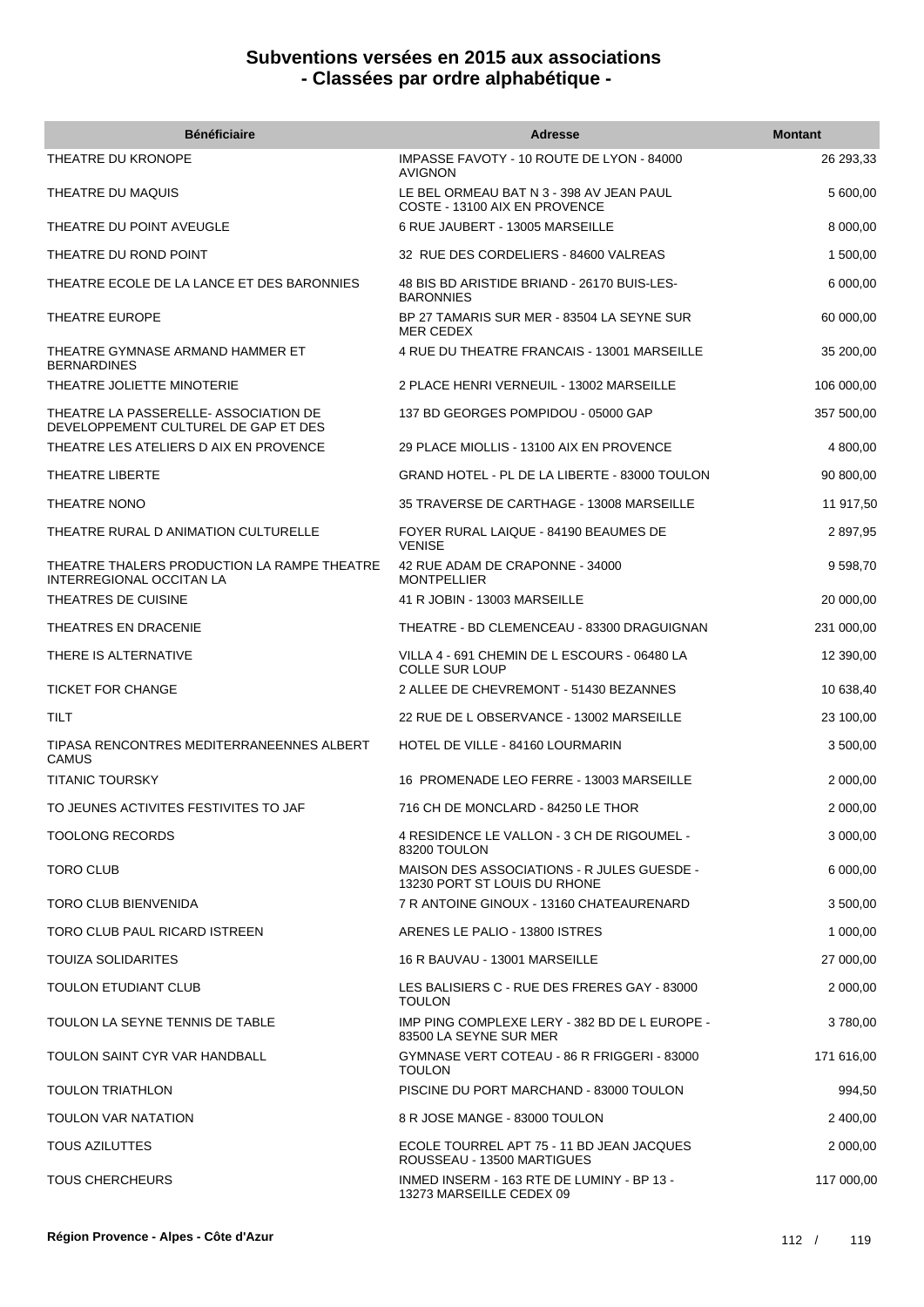| <b>Bénéficiaire</b>                                                                        | <b>Adresse</b>                                                                      | <b>Montant</b> |
|--------------------------------------------------------------------------------------------|-------------------------------------------------------------------------------------|----------------|
| <b>TOUS EN SCENE</b>                                                                       | 3 CHEMIN DE BALPIN - 05100 BRIANCON                                                 | 13 200,00      |
| TOUT SAMBA LL                                                                              | LA CIMENTERIE - CAMPAGNE DES ARNAUDS -<br>04300 FORCALQUIER                         | 13 000,00      |
| TOUTES LES FEMMES                                                                          | QUARTIER LA FRESCOULE - 19 AV DU 8 MAI 1945 -<br>13127 VITROLLES                    | 21 821,86      |
| <b>TRAD UNION</b>                                                                          | 2 RUE LESDIGUIERES - 05000 GAP                                                      | 2 500,00       |
| <b>TRADITION AFICION CHATEAURENARD</b>                                                     | MAISON DE LA VIE ASSOCIATIVE - 7 R ANTOINE<br>GINOUX - 13160 CHATEAURENARD          | 2 000,00       |
| <b>TRANS POSITION</b>                                                                      | MAISON DES ASSOCIATIONS - PLACE EVARISTE<br>GRAS - 13600 LA CIOTAT                  | 1 800,00       |
| TRANSITION ALPES MARITIMES                                                                 | 4 RUE VERNIER - 06000 NICE                                                          | 19 875,00      |
| TRANSITION RECHERCHE EMPLOI INNOVATION - T R<br>EMPL IN -                                  | 810 CHE ST JEAN DE MALTE - 13090 AIX EN<br><b>PROVENCE</b>                          | 16 500,00      |
| TRANSPORT MOBILITE SOLIDARITE                                                              | 246 BOULEVARD LEDRU ROLLIN - 13300 SALON DE<br><b>PROVENCE</b>                      | 66 000,00      |
| TRANSVERSCITE                                                                              | LA FRICHE DE LA BELLE DE MAI - 41 R JOBIN -<br>13003 MARSEILLE                      | 70 000,00      |
| TRAVAUX PUBLICS CFA PROVENCE ALPES COTE D AZUR PONT ROYAL - 13370 MALLEMORT<br>TP CFA PACA |                                                                                     | 997 775,62     |
| <b>TREIZE EVENEMENTS</b>                                                                   | 26 COURS PIERRE PUGET - 13006 MARSEILLE                                             | 3 600,00       |
| TRESORS D ETOFFES                                                                          | CHATEAU GOMBERT - 8 B TRAV. DE LA BAUME<br>LOUBIERE - 13013 MARSEILLE               | 726,76         |
| TRETEAUX DE NUIT DE PAYS D APT                                                             | 42 RUE EUGENE BRUNEL - 84405 APT CEDEX                                              | 5 000,00       |
| TRI LOGIK                                                                                  | ESPACE LIBERTE - 33 BD DE LA LIBERTE - 13001<br>MARSEILLE                           | 15 000,00      |
| TRIANGLE FRANCE                                                                            | FRICHE DE LA BELLE DE MAI - 41 RUE JOBIN -<br>13003 MARSEILLE                       | 55 000,00      |
| TRIATHLON MANOSQUE - TM -                                                                  | LE PARADOU - 57 R PAUL CEZANNE - 04100<br><b>MANOSQUE</b>                           | 1 400,00       |
| TRINITE SPORTS FOOTBALL CLUB                                                               | STADE DU ROSTIT - BD DE L AVENIR - BP 142 -<br>06340 LA TRINITE                     | 1 500,00       |
| U MARINU                                                                                   | BAT145 PROVENCE LOGIS MONTESORO - BP 154 -<br>20292 BASTIA CEDEX                    | 1 600,00       |
| <b>UBRIS STUDIO</b>                                                                        | CITE DE LA MUSIQUE - 4 RUE BERNARD DUBOIS -<br>13001 MARSEILLE                      | 12 000,00      |
| UCE2A DU CASTELLET                                                                         | 3 PLACE DE LA FONTAINE - 83330 LE CASTELLET                                         | 3 000,00       |
| ULTIMATE TEST TOUR                                                                         | 25 CHE DE LA TOUR - 05100 VILLARD-SAINT-<br><b>PANCRACE</b>                         | 4 672,09       |
| UN FAUTEUIL A LA MER                                                                       | HOPITAL RENE SABRAN - BOULEVARD EDOUARD<br>HERRIOT - 83400 HYERES                   | 5 000,00       |
| UN MAILLOT POUR LA VIE MARSEILLE MPV                                                       | C O M PAUL ROUZAUD - 89 R SAINT JEAN DU<br>DESERT - LA PAGERIE C1 - 13012 MARSEILLE | 3 000,00       |
| UN NOEL POUR CHAQUE ENFANT                                                                 | VILLA 35 LE CLOS DU CERCERON - BOULEVARD DU<br>CERCERON - 83700 SAINT RAPHAEL       | 2 000,00       |
| UN PEU DE POESIE                                                                           | 7 R CLAUDE GRANIER - 84000 AVIGNON                                                  | 12 000,00      |
| UNE AUTRE IMAGE                                                                            | ESPACE SOCIAL SAINT HENRY - 5 CHEMIN DU<br>PASSET - 13016 MARSEILLE                 | 3780,00        |
| UNE AUTRE PROVENCE UN PAYS EN DROME<br>PROVENCALE ET HAUT VAUCLUSE                         | PEPINIERE ENTREPRISE LA RUCHE - ZA LES<br>LAURONS - 26110 NYONS                     | 3 363,60       |
| UNE IDEE DANS L AIR                                                                        | 15 RUE DE L AMPHITHEATRE - 84400 APT                                                | 3 000,00       |
| UNE TERRE CULTURELLE                                                                       | RES LES FLORALIES BAT D2 - 93 BD BARRY - 13013<br>MARSEILLE                         | 33 200,00      |
| <b>UNIFAF</b>                                                                              | 31 RUE ANATOLE FRANCE - 92300 LEVALLOIS<br><b>PERRET</b>                            | 25 000,00      |
| <b>UNIFORMATION</b>                                                                        | 43 BD DIDEROT - 75012 PARIS                                                         | 1 242 733,10   |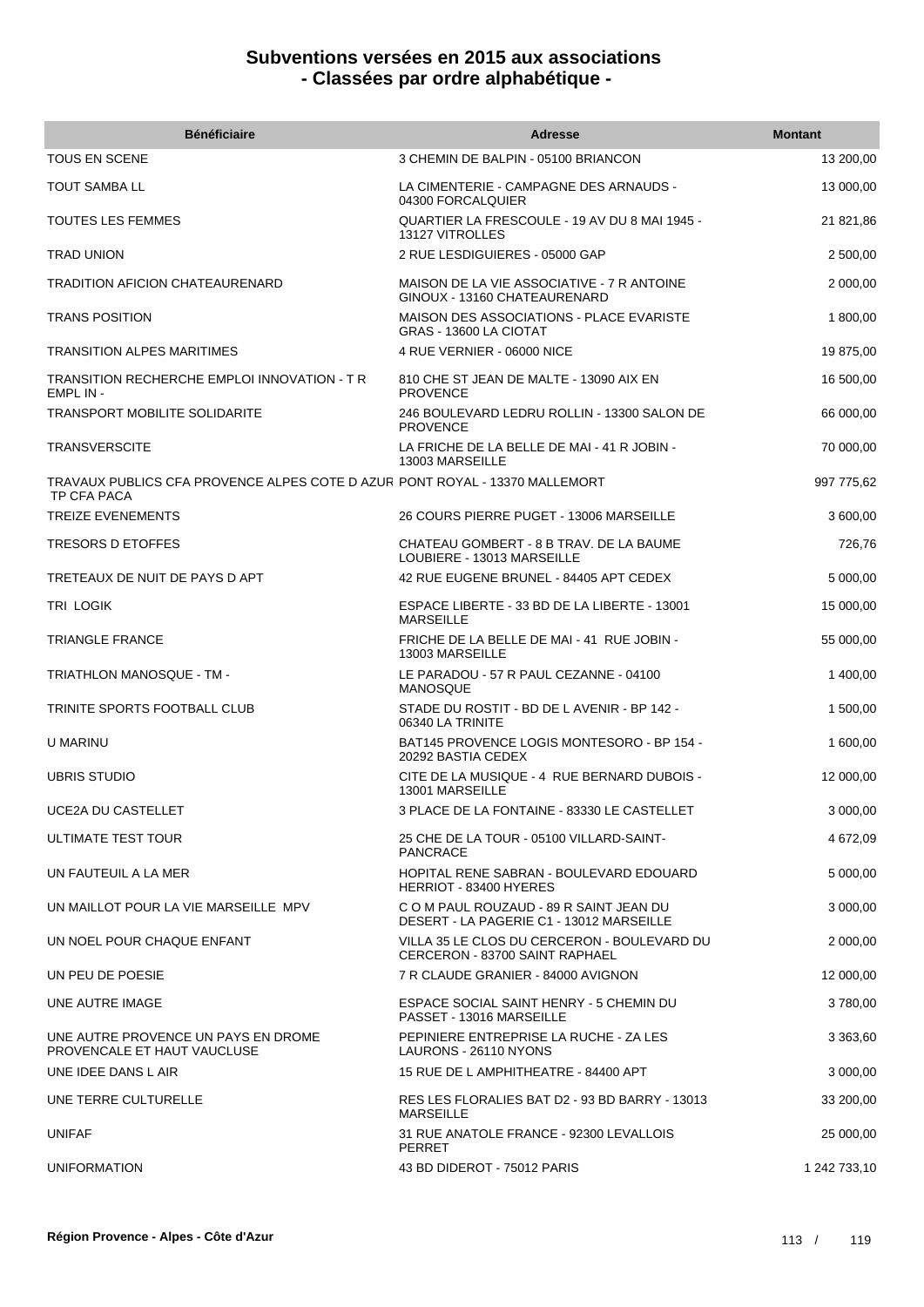| <b>Bénéficiaire</b>                                                                                                         | <b>Adresse</b>                                                                      | <b>Montant</b> |
|-----------------------------------------------------------------------------------------------------------------------------|-------------------------------------------------------------------------------------|----------------|
| UNION ASSOCIATION POUR LA PARTICIPATION ET L<br>ACTION REGIONALE-CENTRE MEDITERR                                            | 25 BD PAUL PONS - 84800 L ISLE SUR LA SORGUE                                        | 264 525,90     |
| UNION ATHLETIQUE DE LA VALLEE DE L HUVEAUNE                                                                                 | MAISON DES ASSOS IMM LE GALOUBET - 13 BIS<br>AVENUE JOSEPH FALLEN - 13400 AUBAGNE   | 18 000,00      |
| UNION BOULISTE D AGAY                                                                                                       | AV DE GRATADIS - 83700 SAINT RAPHAEL                                                | 1 000,00       |
| UNION CYCLISTE DU PAYS GAPENCAIS UCPG                                                                                       | HOTEL DE VILLE - 3 RUE COLONEL ROUX - 05000<br>GAP                                  | 5 500,00       |
| UNION CYCLISTE ET PEDESTRE LONDAISE                                                                                         | <b>MAISON DES ASSOCIATIONS - PLACE ANDRE</b><br>ALLEGRE - 83250 LA LONDE LES MAURES | 8 400,00       |
| UNION DE COOPERATIVES AGRICOLES DES VIGNERONS RAMEDEE GINIES - 84240 LA TOUR D AIGUES<br>DES COTES DU LUBERON CELLIER DE    |                                                                                     | 81 245,99      |
| UNION DEPARTEMENTALE DE L ECONOMIE SOCIALE ET 9 AVENUE LESDIGUIERES - 05000 GAP<br>SOLIDAIRE DES HAUTES ALPES               |                                                                                     | 24 335,00      |
| UNION DEPARTEMENTALE DES ASSOCIATIONS<br><b>FAMILIALES</b>                                                                  | 116 BOULEVARD POMPIDOU - 05000 GAP                                                  | 4 900,00       |
| UNION DEPARTEMENTALE DES ASSOCIATIONS<br>FAMILIALES DE VAUCLUSE UDAF                                                        | 7 ET 7 BIS RUE LOUIS PASTEUR - 84000 AVIGNON                                        | 5 000,00       |
| UNION DEPARTEMENTALE DES ASSOCIATIONS<br><b>FAMILIALES DES ALPES MARITIMES</b>                                              | IMM NICE EUROPE BAT C - 15 R ALBERTI - 06047<br>NICE CEDEX 1                        | 12 200,00      |
| UNION DEPARTEMENTALE DU CORPS DES SAPEURS<br>POMPIERS DES HAUTES ALPES                                                      | QUARTEIR PATAC - 05000 GAP                                                          | 649,18         |
| UNION DES CENTRES SOCIAUX DES HAUTES ALPES                                                                                  | 35 RUE PASTEUR - 05100 BRIANCON                                                     | 10 000,00      |
| UNION DES CENTRES SOCIAUX ET SOCIOCULTURELS<br>DES BOUCHES DU RHONE                                                         | 8 BD DE DUNKERQUE - 13002 MARSEILLE                                                 | 33 450,00      |
| UNION DES DIFFUSEURS DE CREATIONS MUSICALES -<br>UDCM -                                                                     | 70-72 R DE LA JOLIETTE - 13002 MARSEILLE                                            | 15 800,00      |
| UNION DES EMPLOYEURS DE L ECONOMIE SOCIALE ET<br>SOLIDAIRE - UDES -                                                         | 60-62 BD DIDEROT - 75012 PARIS                                                      | 49 500,00      |
| UNION DES MUTUELLES DE FRANCE 06                                                                                            | LA BAIE DES ANGES - 268 AV DE LA CALIFORNIE -<br>BP 13193 - 06204 NICE CEDEX 3      | 105 915,00     |
| UNION DES PORTS DE PLAISANCE DE PROVENCE ALPES PORT MARITIMA - BP 218 - 13698 MARTIGUES<br>COTE D AZUR UPACA                | <b>CEDEX</b>                                                                        | 43 200,00      |
| UNION DIACONALE DU VAR                                                                                                      | MAIS PROVIDENCE - 363 AV COLONEL PICOT -<br>83100 TOULON                            | 162 962,00     |
| UNION EQUESTRE PACA UE-PACA                                                                                                 | CHEZ CRE PROVENCE - 298 AVENUE DU CLUB<br>HIPPIQUE - 13090 AIX EN PROVENCE          | 27 500,00      |
| UNION FEDERALE DES CONSOMMATEURS QUE CHOISIR 89 RUE GENERAL MICHEL AUDEOUD - 83000<br>DE TOULON                             | TOULON                                                                              | 4 200,00       |
| UNION FRANCAISE DES CENTRES DE VACANCES ET DE 10 QUAI DE LA CHARENTE - 75019 PARIS<br><b>LOISIRS UFCV</b>                   |                                                                                     | 18 921,15      |
| UNION GENERALE SPORTIVE ENSEIGNEMENT LIBRE 13                                                                               | 41B RUE D ISOARD - 13001 MARSEILLE                                                  | 1 000,00       |
| UNION INTER-REGIONALE SUD EST COORDINATIONS<br>POUR PROMOUVOIR COMPETENCE ET                                                | LA NOUVELLE PINETTE BAT E - 76 CHEMIN DE<br>BEAUREGARD - 13090 AIX EN PROVENCE      | 5 359,66       |
| UNION LOCALE DE LA CONSOMMATION DU LOGEMENT<br>ET DU CADRE DE VIE DU PAYS                                                   | 5 AVENUE DU PDT ALLENDE - 13200 ARLES                                               | 17 602,09      |
| UNION MARITIME ET FLUVIALE DE MARSEILLE FOS                                                                                 | IMMEUBLE LE MURANO - 22 AV ROBERT SCHUMAN<br>- 13235 MARSEILLE CEDEX 02             | 11 400,00      |
| UNION MARITIME POUR LA MEDITERRANEE-UMM                                                                                     | LE MURANO - 22 AV ROBERT SCHUMAN - CS 80390 -<br>13235 MARSEILLE CEDEX 02           | 10 000,00      |
| UNION MEDITERRANEENNE D ATHLETISME - UMA -                                                                                  | 33 AV PIERRE DE COUBERTIN - 75013 PARIS                                             | 50 000,00      |
| UNION NATIONAL DES CENTRES COMMUNAUX D ACTION VILLA SOUCHET - 105 AVENUE GAMBETTA - BP 3 -<br>SOCIALE UNCCAS                | 75960 PARIS CEDEX 20                                                                | 893,21         |
| UNION NATIONALE DE L APICULTURE FRANCAISE                                                                                   | 26 R DES TOURNELLES - 75004 PARIS                                                   | 10 000,00      |
| UNION NATIONALE DES ASSOCIATIONS DE TOURISME ET CHEZ VIF - 1460 RTE DE GALICE - 13097 AIX EN<br>DE PLEIN AIR PROVENCE ALPES | <b>PROVENCE CEDEX 2</b>                                                             | 104 548,27     |
| UNION NATIONALE DES CENTRES SPORTIFS DE PLEIN<br>AIR UCPA                                                                   | 15-17 R REMY DUMONCEL - 75014 PARIS                                                 | 227 326,99     |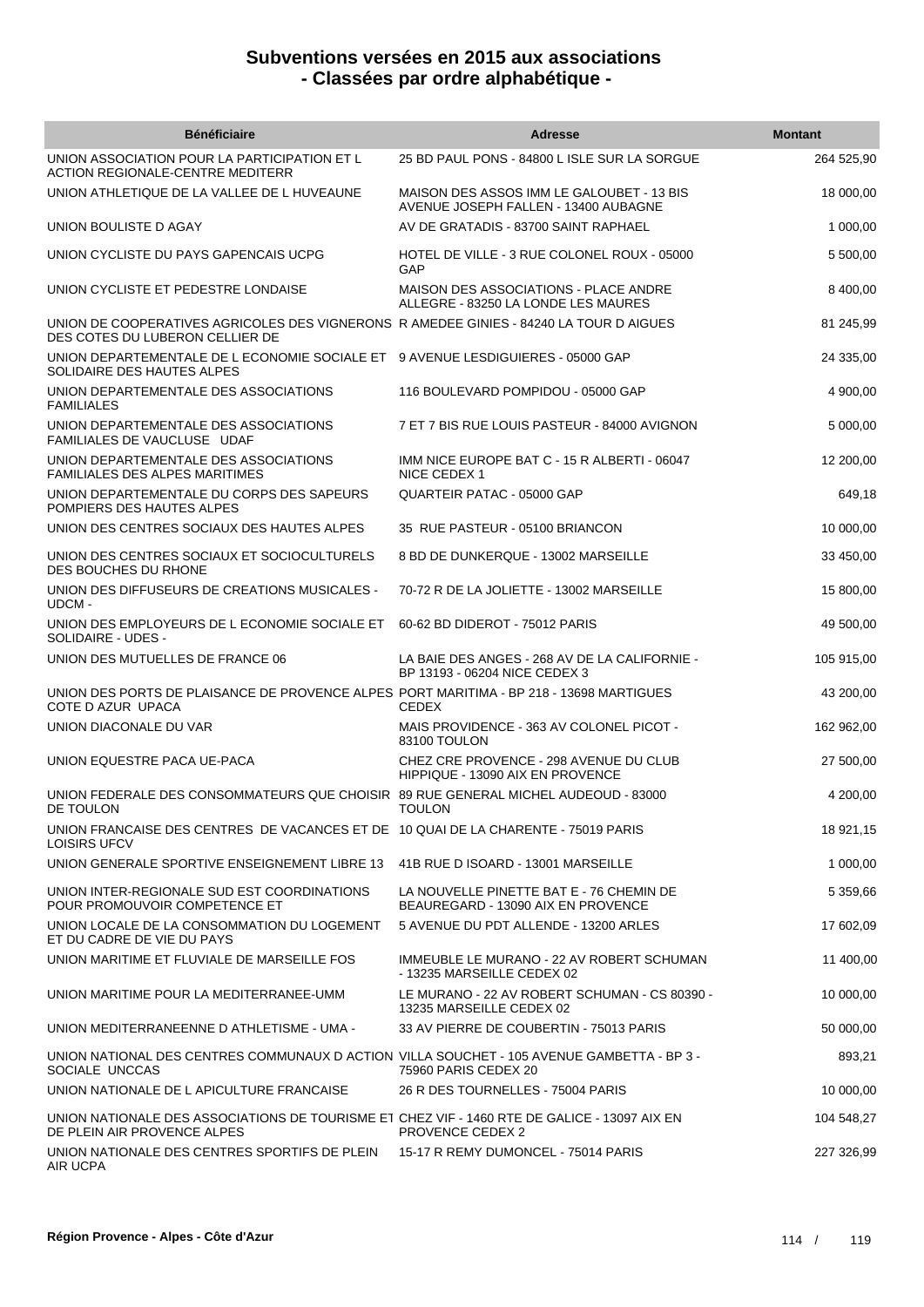| <b>Bénéficiaire</b>                                                                                         | <b>Adresse</b>                                                                            | <b>Montant</b> |
|-------------------------------------------------------------------------------------------------------------|-------------------------------------------------------------------------------------------|----------------|
| UNION NATIONALE DES COMBATTANTS ET UNION<br>NATIONALE DES COMBATTANTS                                       | RTE DE LA STE BAUME - 13420 GEMENOS                                                       | 1 300,00       |
| UNION NATIONALE DU SPORT SCOLAIRE ACADEMIE DE<br>NICE DIRECTION REGIONALE                                   | ESTEREL GALLERY - 809 BD DES ECUREUILS -<br>06210 MANDELIEU LA NAPOULE                    | 75 000,00      |
| UNION NATIONALE DU SPORT SCOLAIRE PROVENCE<br>SERVICE REGIONAL ACADEMIE D AIX                               | 6 RUE DE LA GUIRLANDE - 13002 MARSEILLE                                                   | 201 716,25     |
| UNION NAUTIQUE MARSEILLAISE                                                                                 | 34 BOULEVARD CHARLES LIVON - 13007<br><b>MARSEILLE</b>                                    | 6 890,00       |
| UNION PATRONALE DU VAR                                                                                      | 237 PLACE DE LA LIBERTE - BP 461 - 83000 TOULON                                           | 6 000,00       |
| UNION PATRONALE REGIONALE PROVENCE ALPES<br>COTE D AZUR                                                     | 16 PLACE GENERAL DE GAULLE - 13231<br>MARSEILLE CEDEX 01                                  | 49 500,00      |
| UNION PROFESSIONNELLE ARTISANALE REGIONALE<br>PROVENCE ALPES COTE                                           | BAT 3B 3 ALLEE DES INGENIEURS - 1140 R AMPERE<br>ACTIMART - 13851 AIX EN PROVENCE CEDEX 3 | 35 895,69      |
| UNION PROVENCALE DESIGNEE EN PROVENCAL<br>UNIOUN PROUVENCALO                                                | LES ISCLES - 04800 GREOUX LES BAINS                                                       | 38 080,00      |
| UNION REG PROVENCE ALPES COTE D AZUR FOYERS<br>RURAUX ASSOCIATIONS D ANIMATION ET DE                        | PLACE ANDRE LEBLANC - 13350 CHARLEVAL                                                     | 45 985,00      |
| UNION REGIONALE DES CIDFF DE PACA UR CIDFF<br><b>PACA</b>                                                   | LE STRASBOURG II - 1 R DE FORBIN - 13003<br><b>MARSEILLE</b>                              | 25 000,00      |
| UNION REGIONALE FEDERATIONS DES OEUVRES<br>LAIQUES PROVENCE ALPES COTE D AZUR URFOL PACA                    | 192 R HORACE BERTIN - 13005 MARSEILLE                                                     | 6 000,00       |
| UNION REGIONALE CFE-CGC                                                                                     | 24 AVENUE DU PRADO - 13006 MARSEILLE                                                      | 49 500,00      |
| UNION REGIONALE CFTC                                                                                        | 93 AVENUE DE MONTOLIVET - 13248 MARSEILLE<br>CEDEX 04                                     | 49 500,00      |
| UNION REGIONALE DES ASSOCIATIONS DE COMMUNES<br><b>FORESTIERES</b>                                          | PAVILLON DU ROY RENE - CD 7 VALABRE - 13120<br>GARDANNE                                   | 433 300,00     |
| UNION REGIONALE DES ASSOCIATIONS FAMILIALES<br>PROVENCE-ALPES-COTE D AZUR                                   | 143 AVENUE DES CHUTES LAVIE - 13013<br><b>MARSEILLE</b>                                   | 24 000,00      |
| UNION REGIONALE DES BOUTIQUES DE GESTION DE LA 7 R GASTON DE FLOTTE - 13012 MARSEILLE<br><b>REGION PACA</b> |                                                                                           | 27 300,00      |
| UNION REGIONALE DES CENTRES PERMANENTS D<br>INITIATIVES POUR L ENVIRONNEMENT DE PROVENCE                    | CPIE ALPES DE PROVENCE - CHATEAU DE<br>DROUILLE - 04100 MANOSQUE                          | 12 000,00      |
| UNION REGIONALE DES COMITES LOCAUX POUR LE<br>LOGEMENT AUTONOME DES JEUNES PACA                             | BAT 7 - ALLEE DES ECHOPPES - 13800 ISTRES                                                 | 13 500,00      |
| UNION REGIONALE DES ENTREPRISES D INSERTION<br>PROVENCE ALPES COTE                                          | MAISON DES ASSOCIATIONS - 1 RUE EMILE TAVAN<br>13100 AIX EN PROVENCE                      | 30 500,00      |
| UNION REGIONALE DES FEDERATIONS DES CENTRES<br>SOCIAUX ET SOCIOCULTURELS DE                                 | CENTRE SOCIAL ET CULTUREL - 8 BOULEVARD<br>DUNKERQUE - 13002 MARSEILLE                    | 16 800,00      |
| UNION REGIONALE DES ORGANISMES DE FORMATION                                                                 | 15 RUE DES CONVALESCENTS - 13001 MARSEILLE                                                | 32 329,50      |
| UNION REGIONALE DES SAPEURS POMPIERS DU SUD<br><b>MEDITERRANEE</b>                                          | UDSP ALPES MARITIMES - 262 A AV DE SAINTE<br>MARGUERITE - 06200 NICE                      | 10 000,00      |
| UNION REGIONALE DES SYNDICATS FO PROVENCE-<br>ALPES-COTE                                                    | 13 RUE DE L ACADEMIE - PLACE LEON JOUHAUX -<br>13001 MARSEILLE                            | 49 500,00      |
| UNION REGIONALE DU SUD EST F.N.C.T.A.                                                                       | C O PLAUCHU PATRICK - 6 RUE DU TEMPS - 13800<br><b>ISTRES</b>                             | 3 000,00       |
| UNION REGIONALE INTERPROFESSIONNELLE DE LA<br>CFDT PROVENCE ALPES COTE                                      | 11 RUE DES MULETIERS - 13100 AIX EN PROVENCE                                              | 49 500,00      |
| UNION REGIONALE POUR L HABITAT DES JEUNES<br>PROVENCE ALPES COTE                                            | 3 RUE PALESTRO - 13003 MARSEILLE                                                          | 46 483,31      |
| UNION REGIONALE SPORTIVE LEO LAGRANGE PACA                                                                  | 67 LA CANEBIERE - 13001 MARSEILLE                                                         | 21 600,00      |
| UNION REGIONALE UNSA PROVENCE ALPES COTE D<br>AZUR UR UNSA PACA                                             | 97 BD JEANNE D ARC - 13005 MARSEILLE                                                      | 51 335,30      |
| UNION SPORTIVE BAGNOLAISE                                                                                   | HOTEL DE VILLE - 83600 BAGNOLS EN FORET                                                   | 800,00         |
| UNION SPORTIVE CHATEAU ARNOUX SAINT AUBAN<br>PETANQUE ET JEU PROVENCAL                                      | 2 RUE LAVOISIER - 04600 SAINT AUBAN                                                       | 2 500,00       |
| UNION SPORTIVE CYCLISTE SEPTEMOISE                                                                          | HOTEL DE VILLE - PLACE DIDIER TRAMONI - 13240<br>SEPTEMES LES VALLONS                     | 3 500,00       |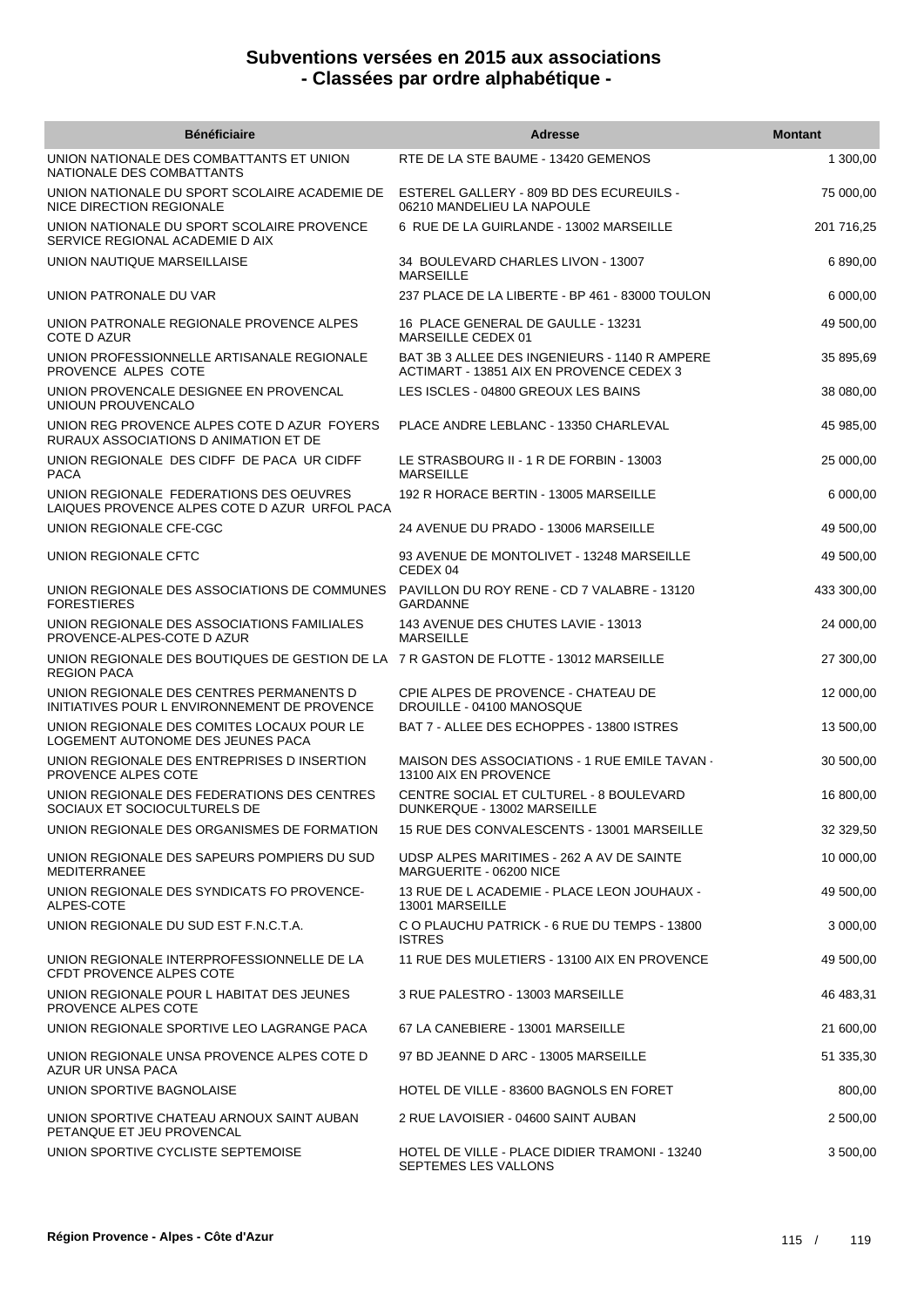| <b>Bénéficiaire</b>                                                                                              | <b>Adresse</b>                                                                   | <b>Montant</b> |
|------------------------------------------------------------------------------------------------------------------|----------------------------------------------------------------------------------|----------------|
| UNION SPORTIVE DE CAGNES SECTION TENNIS                                                                          | PARC DES SPORTS P SAUVAIGO - AV MARCEL<br>PAGNOL - 06800 CAGNES SUR MER          | 7 000,00       |
| UNION SPORTIVE DE L ENSEIGNEMENT PUBLIC - U.S.E.P 217 AV DES CHARTREUX - 13004 MARSEILLE<br>CHARTREUX EUGENE CAS |                                                                                  | 580,00         |
| UNION SPORTIVE DE LA BLANCHE                                                                                     | MAISON DES JEUNES - QUARTIER FAUBOURG -<br>04140 SEYNE LES ALPES                 | 3 400.00       |
| UNION SPORTIVE DU MOURILLON                                                                                      | 89 RUE LOUIS HENSELING - 83000 TOULON                                            | 2 500,00       |
| UNION SPORTIVE DU 1ER CANTON                                                                                     | 62 QUAI DU PORT - 13002 MARSEILLE                                                | 30 972,27      |
| UNION SPORTIVE EGUILLENNE                                                                                        | STADE MUNICIPAL GILLES JOYE - CHEMIN DE<br>RASTEL - LES LANDONS - 13510 EGUILLES | 705,97         |
| UNION SPORTIVE ET CULTURELLE RENE CHAR USEP<br><b>RENE CHAR</b>                                                  | ECOLE RENE CHAR - 817 COURS RENE CHAR -<br>84800 L ISLE SUR LA SORGUE            | 3 900,00       |
| UNION SPORTIVE MARSEILLE ENDOUME CATALANS                                                                        | 22 RUE GIRARDIN - 13007 MARSEILLE                                                | 26 378,00      |
| UNION SPORTIVE MIRAMAS                                                                                           | 36 AV MARECHHAL JUIN - 13140 MIRAMAS                                             | 4 800,00       |
| UNION SPORTIVE OUVRIERE NICE ATHLETIC CLUB<br><b>USONAC</b>                                                      | 48 BOULEVARD LOUIS BRAILLE - 06300 NICE                                          | 2 000,00       |
| UNION SPORTIVE PONTET NATATION                                                                                   | HOTEL DE VILLE - 13 RUE DE L HOTEL DE VILLE -<br>84134 LE PONTET CEDEX           | 7 500,00       |
| UNION SPORTIVE SEYNOISE                                                                                          | STADE MARQUET - AV PIERRE MENDES FRANCE -<br>BP 366 - 83500 LA SEYNE SUR MER     | 47 300,00      |
| UNION SPORTIVE SUBAQUATIQUE PONTETIENNE                                                                          | PISCINE MUNICIPALE - AV PIERRE DE COUBERTIN -<br>84130 LE PONTET                 | 1 000,00       |
| UNION SPORTIVE VEYNOISE SNCF FOOTBALL                                                                            | LA GARE - 05400 VEYNES                                                           | 500,00         |
| UNION SYNDICALE SOLIDAIRES PROVENCE-ALPES-<br>COTE D AZUR - USS PACA -                                           | - USS PACA - - 79 AV MONCLAR - 84000 AVIGNON                                     | 49 500,00      |
| UNION TAURINE CHATEAURENARDAISE ET<br><b>VALORISATION DU TROPHEE</b>                                             | 7 R ANTOINE GINOUX - 13160 CHATEAURENARD                                         | 5 000,00       |
| UNIS CITE MEDITERRANEE                                                                                           | 10 PL SEBASTOPOL - 13004 MARSEILLE                                               | 261 386,00     |
| UNIS VERTS PAYSANS                                                                                               | LE CHATEAU - 04300 NIOZELLES                                                     | 36 765,21      |
| UNIVERSITE DU TEMPS LIBRE DE L EMBRUNAIS                                                                         | ESPACE DELAROCHE - RUE DU DOCTEUR ISOARD -<br>05200 EMBRUN                       | 1 828,00       |
| UNIVERSITE DU TEMPS LIBRE DES HAUTES-ALPES                                                                       | RUE BAYARD - 05000 GAP                                                           | 22 451,25      |
| UNIVERSITE EUROPEENNE DE SAXOPHONE                                                                               | 14 CHE DES VIGNEAUX - 05000 GAP                                                  | 3 500,00       |
| UNIVERSITE EUROPEENNE DES SAVEURS ET DES<br><b>SENTEURS</b>                                                      | COUVENT DES CORDELIERS - 13 BD DES MARTYRS<br>- BP 41 - 04300 FORCALQUIER        | 90 348,79      |
| UNIVERSITE POPULAIRE ET REPUBLICAINE                                                                             | 124 RUE DE LODI - 13006 MARSEILLE                                                | 2 000,00       |
| UNIVERSITE POPULAIRE RURALE OUVERTE                                                                              | 5 AVENUE PAUL MARTIN - 04000 DIGNE LES BAINS                                     | 8 935,64       |
| UNIVERSITE POPULAIRE VENTOUX                                                                                     | 214 BD MARECHAL LECLERC - 84200 CARPENTRAS                                       | 104 180,00     |
| URBAN PROD C O MME PETROSINO                                                                                     | 18 RUE COLBERT - 13001 MARSEILLE                                                 | 193 849,24     |
| URIOPSS PACA ET CORSE                                                                                            | 54 RUE PARADIS - 13286 MARSEILLE CEDEX 06                                        | 66 000,00      |
| USAM TOULON                                                                                                      | 95 AV DES ROUTES - 83000 TOULON                                                  | 800,00         |
| USC HANDBALL UNION SPORTIVE CRAUROISE<br><b>HANDBALL</b>                                                         | COMPLEXE SPORTIF LE FENOUILLET - AVENUE<br>FREDERIC MISTRAL - 83260 LA CRAU      | 4 050,00       |
| USEP ECOLE FREDERIC MISTRAL                                                                                      | 107 BD JEAN COCTEAU - 84700 SORGUES                                              | 1 973,00       |
| USEP PACA                                                                                                        | 192 RUE HORACE BERTIN - 13005 MARSEILLE                                          | 3 000,00       |
| VACANCES LEO LAGRANGE                                                                                            | 67 LA CANEBIERE - 13001 MARSEILLE                                                | 3 714,80       |
| VACANCES TOURISME FAMILLES                                                                                       | 1460 ROUTE DE GALICE - 13096 AIX EN PROVENCE<br>CEDEX 2                          | 83 161,54      |
| VAI LA BOTT                                                                                                      | 55 A 57 BD BAILLE - 13005 MARSEILLE                                              | 4 200,00       |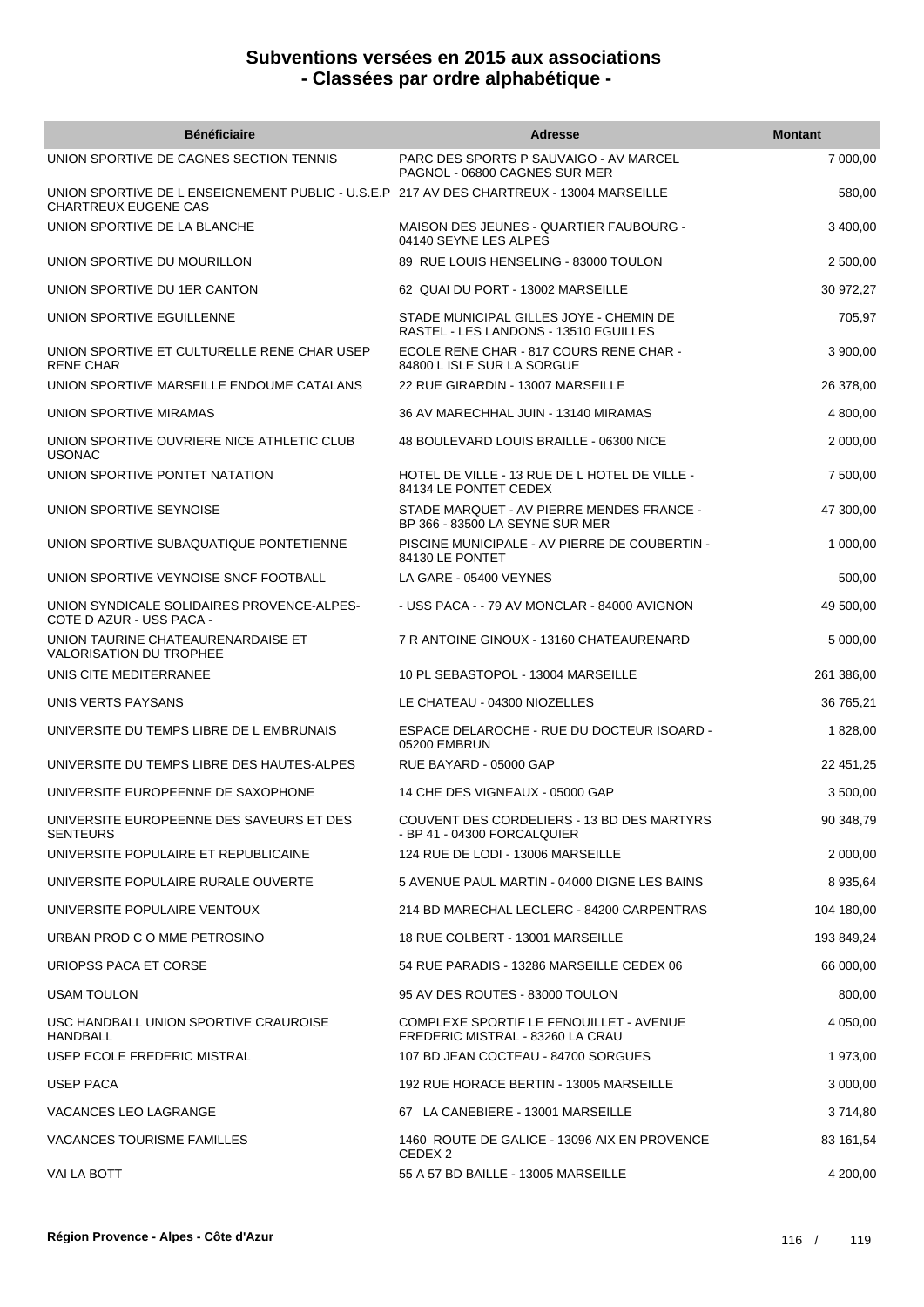| <b>Bénéficiaire</b>                                                           | <b>Adresse</b>                                                                      | <b>Montant</b> |
|-------------------------------------------------------------------------------|-------------------------------------------------------------------------------------|----------------|
| VALLEE DE L HUVEAUNE RUGBY CLUB MARSEILLE<br>MARSEILLE HUVEAUNE               | 81 TRAVERSE DES ECOLES - 13011 MARSEILLE                                            | 14 160,00      |
| <b>VALTRI</b>                                                                 | 6 ALLEE DES PLATANES - 13770 VENELLES                                               | 46 228,77      |
| <b>VAR ATOUT SERVICES</b>                                                     | 12 R DE PROVENCE - 83700 SAINT RAPHAEL                                              | 4 800,00       |
| <b>VAR AZUR LINGE</b>                                                         | 262 AVENUE FRANCOIS CUZIN - 83100 TOULON                                            | 89 590,00      |
| <b>VAR EQUITABLE</b>                                                          | 6 RUE NOTRE DAME - 83000 TOULON                                                     | 14 763,50      |
| <b>VAR INITIATIVE</b>                                                         | 178 AVENUE VAUBAN - 83000 TOULON                                                    | 83 848,15      |
| VAR INNOVATION POUR LA GESTI GESTION DES<br>INITIATIVES D ECONOMIE SOLIDAIRE  | HLM BEAUCAIRE TOUR 80 LES LAVAND - AV ALBERT<br>CAMUS - 83200 TOULON                | 23 220,00      |
| VAR SPORT NATURE LE CLUB                                                      | CAIS CENTRE BAT A - 2040 RUE DES<br>COMBATTANTS D AFN - 83600 FREJUS                | 7 208,00       |
| VAR TOURISME AGENCE DE DEVELOPPEMENT<br><b>TOURISTIQUE</b>                    | 1 BD DE STRASBOURG - BP 5147 - 83093 TOULON<br><b>CEDEX</b>                         | 16 777,29      |
| VATOS LOCOS VIDEO VLV                                                         | LA BASTIDE TRIGANO - 407 RTE DE LA SEDS - 13127<br><b>VITROLLES</b>                 | 50 000,00      |
| <b>VC MIRAMAS</b>                                                             | CHE DU BLAQUEIRON - 13800 ISTRES                                                    | 1 200,00       |
| <b>VELO CLUB FARLEDOIS</b>                                                    | MAIRIE - 83210 LA FARLEDE                                                           | 263,50         |
| <b>VELO CLUB LA POMME MARSEILLE</b>                                           | 462 AVENUE MIREILLE LAUZE - 13011 MARSEILLE                                         | 11 500,00      |
| <b>VELO CLUB LE THOR GADAGNE</b>                                              | HOTEL DE VILLE - 84250 LE THOR                                                      | 480,00         |
| <b>VELO CLUB SAINT ANTOINE LA GAVOTTE</b>                                     | VELODROME LOUISON BOBET - 826 AV DE PLAN DE<br>CAMPAGNE - 13170 LES PENNES MIRABEAU | 24 800,00      |
| <b>VELO LOISIR PROVENCE</b>                                                   | LE GRAND CARRE - 13 BD DES MARTYRS - 04300<br><b>FORCALQUIER</b>                    | 93 410,66      |
| <b>VELO ROC CAVAILLON</b>                                                     | 614 RUE DU MITAN - 84300 CAVAILLON                                                  | 3 000,00       |
| <b>VELO SPORT CIOTADEN</b>                                                    | <b>MAISON DES ASSOCIATIONS - PL EVARISTE GRAS -</b><br>13600 LA CIOTAT              | 500,00         |
| <b>VELO SPORT HYEROIS</b>                                                     | VELODROME HYERES TOULON VAR - CHEMIN DE L<br>ERMITAGE - 83400 HYERES                | 43 970,00      |
| <b>VELO SPORT SEYNOIS</b>                                                     | STADE SCAGLIA - 83500 LA SEYNE SUR MER                                              | 11 600,00      |
| <b>VELO THEATRE</b>                                                           | PEPINIERE D ENTREPRISE - RTE DE BUOUX - 84400<br><b>APT</b>                         | 84 894,74      |
| <b>VELOROC GUIL DURANCE</b>                                                   | CO M BALAN SEBASTIEN - LES MOULINETS HAUTS<br>- 05600 REOTIER                       | 1 000,00       |
| <b>VENCE HANDBALL SPORT</b>                                                   | GYMNASE MAXIME CANDAU - AVENUE RHIN ET<br>DANUBE - 06140 VENCE                      | 500.00         |
| <b>VENELLES BASKET-CLUB</b>                                                   | PARC DES SPORTS - 759 CHEMIN DU COLLET<br>REDON - 13770 VENELLES                    | 3 000,00       |
| VENTS D EST                                                                   | 25 RUE JEAN PIERRE BRUN - 13006 MARSEILLE                                           | 3 600,00       |
| <b>VERDON OXYGENE</b>                                                         | HOTEL DE VILLE - PLACE SAINTE ANNE - 83630 LES<br><b>SALLES SUR VERDON</b>          | 11 800,00      |
| <b>VESPILAND</b>                                                              | C O JEAN MATEO - 4 R PAUL BARREME - 83890<br><b>BESSE SUR ISSOLE</b>                | 8 2 2 7, 16    |
| VIAGEM SAMBA                                                                  | 1 R DE LA PAIX - 13200 ARLES                                                        | 11 640,00      |
| <b>VIDEOCHRONIQUES</b>                                                        | 1 PLACE DE LORETTE - BP 10071 - 13471<br>MARSEILLE CEDEX 02                         | 33 000,00      |
| <b>VIDEOSPREAD</b>                                                            | BAT C - 92 CHE LA COLLINE ST JOSEPH - 13009<br><b>MARSEILLE</b>                     | 15 000,00      |
| VILLA NOAILLES - FESTIVAL INTERNATIONAL DES ARTS<br>DE LA MODE D HYERES FIAMH | VILLA NOAILLES - MTE DE NOAILLES - 83400<br><b>HYERES</b>                           | 188 813,00     |
| VILLEMARIE ESPACE SOCIAL ET CULTUREL                                          | 73 RUE PIERRE PARROCEL - 84200 CARPENTRAS                                           | 30 280,00      |
| VITA NOVA                                                                     | 24 AVENUE DE LA CRAU - 13118 ENTRESSEN                                              | 2 000,00       |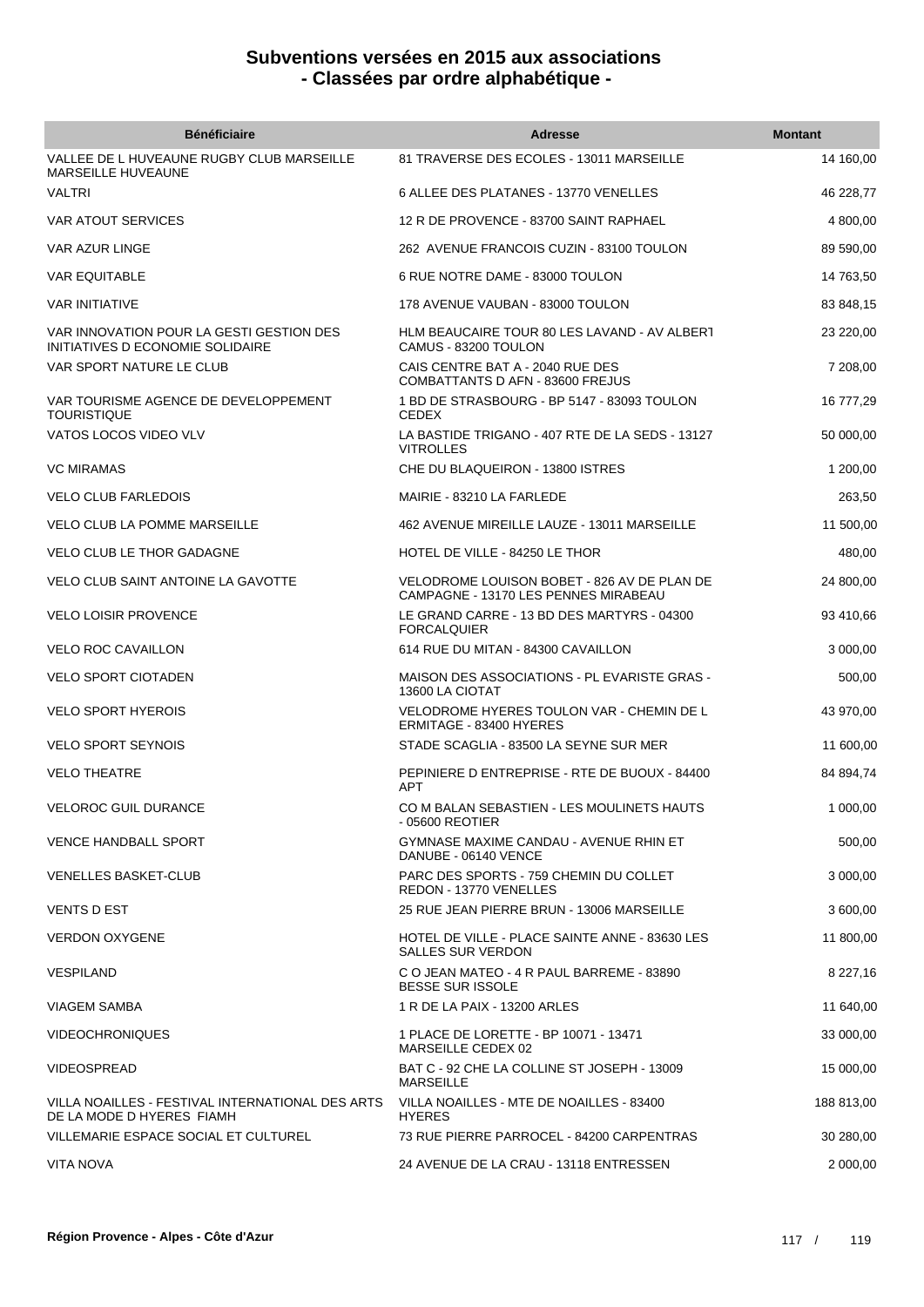| <b>Bénéficiaire</b>                                                                                      | <b>Adresse</b>                                                                  | <b>Montant</b> |
|----------------------------------------------------------------------------------------------------------|---------------------------------------------------------------------------------|----------------|
| <b>VITROLLES GYM</b>                                                                                     | MAISON DE LA GYM - BD ALFRED CASILE - 13127<br><b>VITROLLES</b>                 | 4 075,06       |
| <b>VITROLLES SPORT ATHLETISME</b>                                                                        | STADE LADOUMEGUE - AV DE LA RANGUE - 13127<br><b>VITROLLES</b>                  | 2 000,00       |
| <b>VIVIEROPERACITE LE VOC</b>                                                                            | CTRE D ANIMATION BUSSERINE - 48 RUE<br>MAHBOUBI TIR - 13014 MARSEILLE           | 6 000,00       |
| VIVRE EN FAMILLE SOUTIEN A LA FONCTION PARENTALE 24 R BEAUSSIER - 83500 LA SEYNE SUR MER<br>ET MEDIATION |                                                                                 | 25 730,00      |
| VIVRE ENSEMBLE EN PROVENCE                                                                               | RUE EMILIEN LEBRUN - 83170 BRIGNOLES                                            | 6 000,00       |
| <b>VOGUE MASSALIA</b>                                                                                    | 7 RUE ALDEBERT - 13006 MARSEILLE                                                | 2 100,00       |
| <b>VOIES OFF</b>                                                                                         | 26 TER R RASPAIL - 13200 ARLES                                                  | 80 550,00      |
| <b>VOILE IMPULSION</b>                                                                                   | 6 BOULEVARD FARRENC - 13016 MARSEILLE                                           | 11 000,00      |
| <b>VOILES AU LARGE UNION</b>                                                                             | <b>BASE NAUTIQUE ROUCAS BLANC - 6 PROMENADE</b><br>G POMPIDOU - 13008 MARSEILLE | 287,60         |
| <b>VOILES D ANTIBES</b>                                                                                  | 17 R ANDREOSSY - 06600 ANTIBES                                                  | 19 000,00      |
| VOISINS ET CITOYENS EN MEDITERRANEE                                                                      | 7 RUE GUSTAVE RICARD - 13006 MARSEILLE                                          | 109 821,95     |
| <b>VOIX POLYPHONIQUES</b>                                                                                | 41 R JOBIN - LA FRICHE BELLE MAI - 13003<br><b>MARSEILLE</b>                    | 9 000,00       |
| <b>VOL DE NUITS</b>                                                                                      | 6 R SAINTE MARIE - 13005 MARSEILLE                                              | 25 500,00      |
| <b>VOL PLANE</b>                                                                                         | LA GARE FRANCHE - 7 CHEMIN DES TUILERIES -<br>13013 MARSEILLE                   | 28 500,00      |
| VOLLEY BALL ARLESIEN CHEZ MARTINE JAEGLE                                                                 | 21 RUE GERARD PHILIPPE - 13200 ARLES                                            | 3 000,00       |
| <b>VOLLEY BALL STADE LAURENTIN VBSL</b>                                                                  | GYMNASE JOSEPH PAGNOL - 95 RUE ALBERT<br>CAMUS - 06700 SAINT LAURENT DU VAR     | 11 340,00      |
| <b>VTT PROVENCE</b>                                                                                      | 7 PLACE DU CERCLE - COURBONS - 04000 DIGNE<br><b>LES BAINS</b>                  | 3 000,00       |
| VTT RANDO 04                                                                                             | 14 LOTISSEMENT LE PRADAS - 04000 DIGNE LES<br><b>BAINS</b>                      | 15 100,00      |
| <b>WADO NICE LANTERNE</b>                                                                                | PALAIS AURORE - 111 BD FRANCOIS GROSSO -<br>06000 NICE                          | 1 200,00       |
| <b>WAITING FOR CINEMA</b>                                                                                | 7 RUE LARREY - 75005 PARIS                                                      | 155 000,00     |
| WATSU SOUND                                                                                              | HOTEL DE VILLE - 84530 VILLELAURE                                               | 4 000,00       |
| WE ARE THE HAUTES ALPES ASSOCIATION                                                                      | 2 RUE DES VIGNES - 05200 EMBRUN                                                 | 3 000,00       |
| WE RECORDS                                                                                               | 12 TRAVERSE DE TAMATAVE - 13002 MARSEILLE                                       | 3 000,00       |
| <b>WIMOOV</b>                                                                                            | 102 C RUE AMELOT - 75011 PARIS                                                  | 160 654,12     |
| <b>WOULIB</b>                                                                                            | 17 RUE MELCHION - 13005 MARSEILLE                                               | 7 200,00       |
| YACHT CLUB DE CANNES                                                                                     | POINTE CROISETTE - 06400 CANNES                                                 | 18 000,00      |
| YACHT CLUB DE PORQUEROLLES                                                                               | BAR L ESCALE - PORQUEROLLES BP 36 - 83400<br><b>HYERES</b>                      | 1 500,00       |
| YACHT CLUB DE SIX FOURS                                                                                  | BASE NAUTIQUE DU BRUSC - CORNICHE DES ILES -<br>83140 SIX FOURS LES PLAGES      | 111 929,25     |
| YACHT CLUB DE TOULON                                                                                     | PLAGES DU MOURILLON - 83000 TOULON                                              | 2 439,69       |
| YACHT CLUB VILLENEUVE-LOUBET                                                                             | AV ERIC TABARLY - 06271 VILLENEUVE LOUBET<br><b>CEDEX</b>                       | 7 560,00       |
| YACHTING CLUB DE LA POINTE ROUGE                                                                         | PORT POINTE ROUGE - 13008 MARSEILLE                                             | 42 978,30      |
| YES IS MORE MUSIC                                                                                        | 5 RUE CHATEAUBRIAND - 13007 MARSEILLE                                           | 5 000,00       |
| YUMP FRANCE                                                                                              | 91 AV DE LA REPUBLIQUE - 75011 PARIS                                            | 5 000,00       |
| ZIM ZAM                                                                                                  | 9 RUE VIAN - 13006 MARSEILLE                                                    | 20 888,24      |